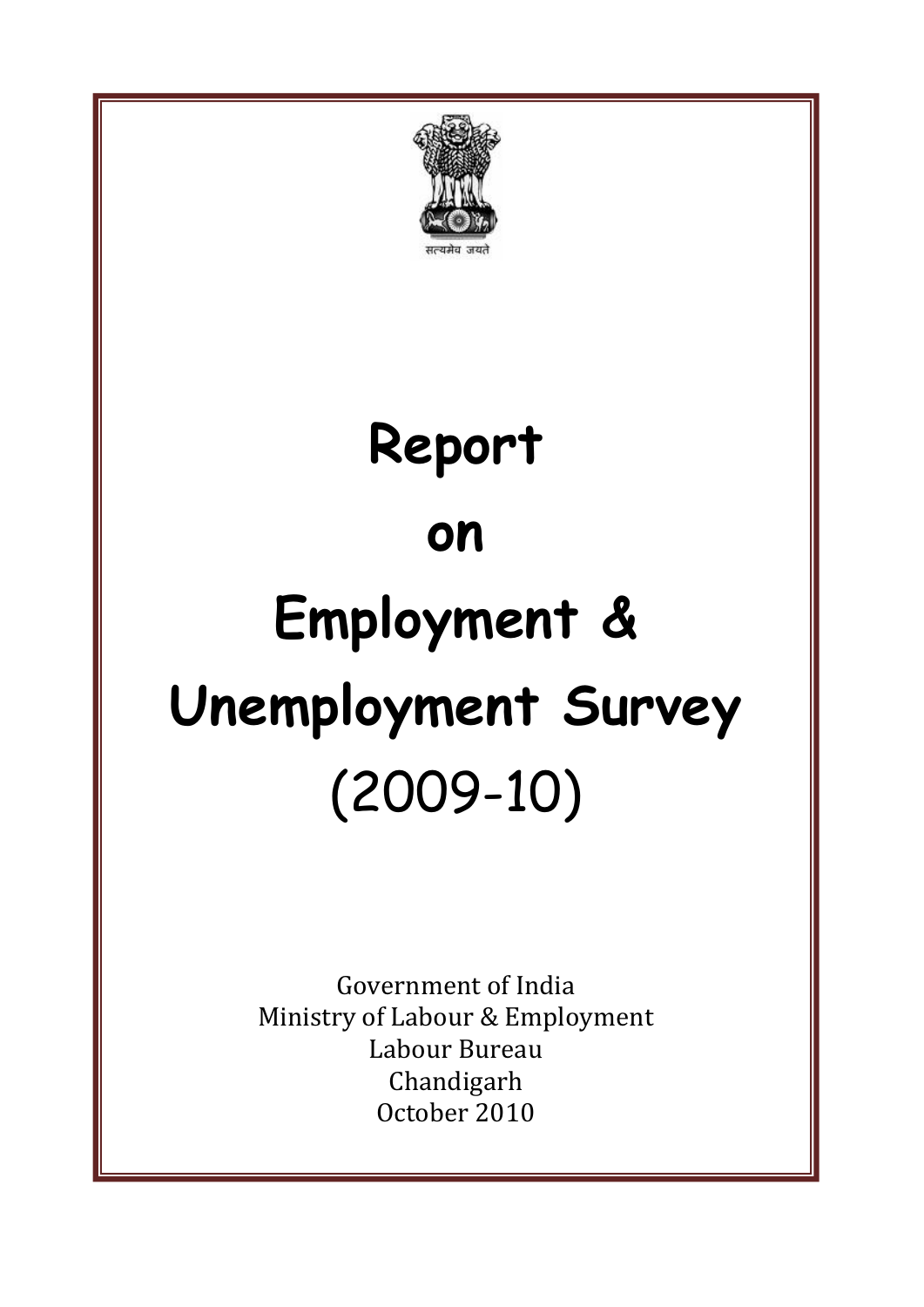# *Contents*

# **Executive Summary**

| <b>Chapter-I</b>       | <b>INTRODUCTION</b>                                           | $1 - 10$ |
|------------------------|---------------------------------------------------------------|----------|
| <b>Chapter-II</b>      | <b>CONCEPTS AND DEFINITIONS</b>                               | 11-20    |
| <b>Chapter-III</b>     | DEMOGRAPHIC PARTICULARS                                       | 21-28    |
| <b>Chapter-IV</b>      | LABOUR FORCE, EMPLOYMENT &<br><b>UNEMPLOYMENT</b>             | 29-37    |
| <b>Chapter-V</b>       | <b>EMPLOYMENT BY ENTERPRISE TYPES</b><br>& WORKING CONDITIONS | 38-43    |
| <b>Chapter-VI</b>      | <b>SAMPLING DESIGN &amp; ESTIMATION</b><br><b>PROCEDURE</b>   | 44-53    |
| <b>Chapter-VII</b>     | LIMITATIONS AND LOOKING AHEAD                                 | 54-57    |
| <b>ANNEXURES</b>       |                                                               | 58 & 59  |
| <b>DETAILED TABLES</b> | 60-151                                                        |          |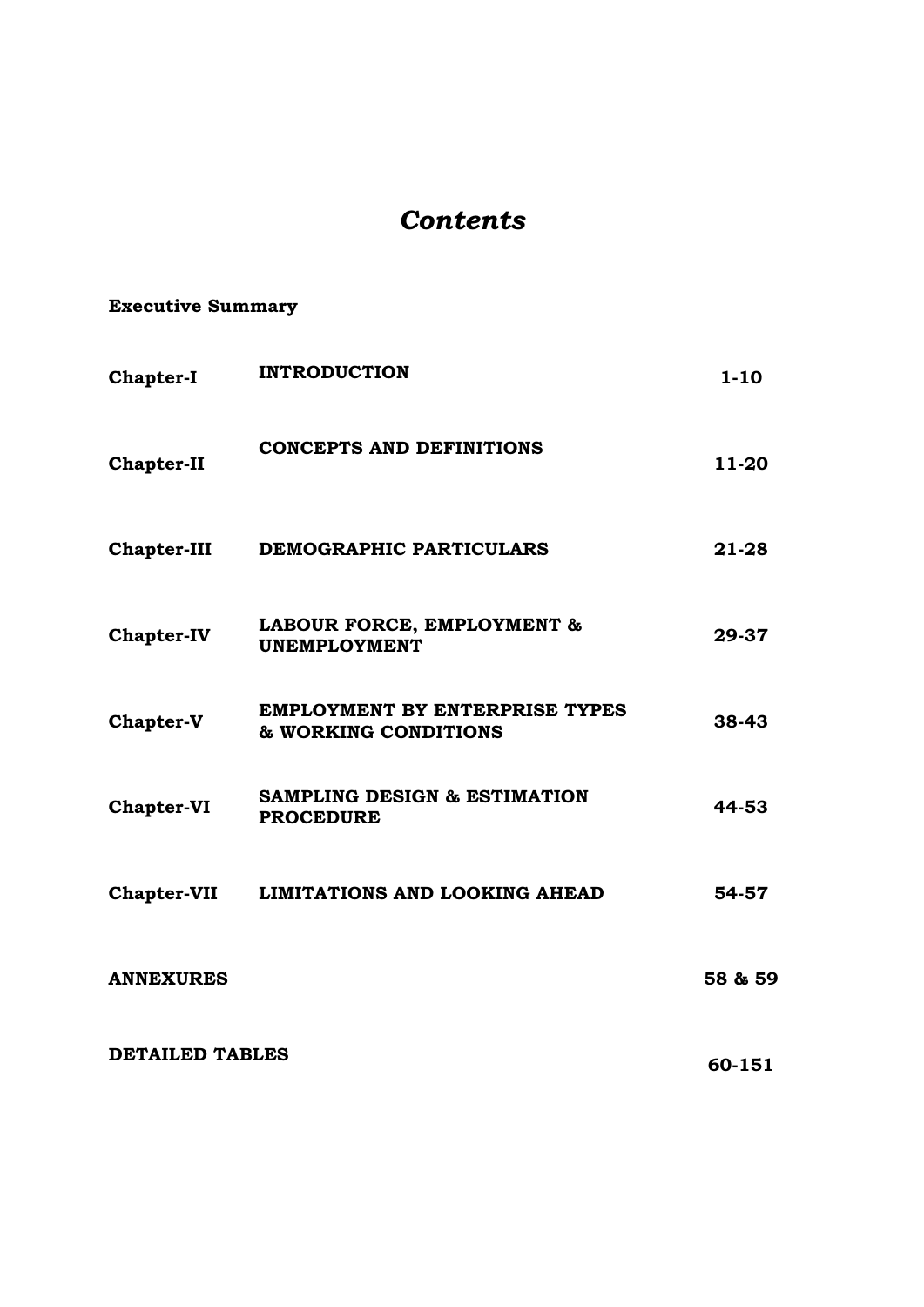# **Preface**

In India, a stated objective of economic policy planning is achievement of high rates of growth of the economy and sustained improvement in the standards of living of people. A rapid growth in employment opportunities for all sections of the society, associated with rising GDP growth is essential to realize this objective as also to achieve the goal of Inclusive Growth. However, despite impressive economic growth over the years, the situation on employment front leaves much to be desired.

Growing integration of our economy with the global economy has increased the susceptibility of the economy to the vagaries of global economic forces. Recent global recession adversely affected Indian economy and hence the employment scenario in the country as well. Substantiation of such observations calls for availability of reliable data on the 'current' employment-unemployment situation of the country. This underscores the importance of having a mechanism in place to assess the employmentunemployment situation at frequent intervals. Availability of data at frequent intervals is crucial to monitor the dynamics of growth and employment as also to assess the impact of economic events such as recession on employment. The findings of surveys on the extent and nature of unemployment is of immense use to policy makers and planners to identify the sectors and subsectors which call for interventions to improve the employment situation in the country.

In this background, the task of conducting such a survey on employmentunemployment was entrusted to the Labour Bureau by the Ministry of Labour & Employment, Government of India. The present Employment-Unemployment survey is the first such Household survey undertaken by the Bureau at the National level. The survey was undertaken across 28 States and UTs of the country.

The report offers an assessment of the employment-unemployment situation experienced by the economy over the years, defines the various concepts and terminologies used in the survey, provides a range of demographic particulars of the population and significantly provides various labour force estimates at state and overall level which have enormous relevance. Various parameters of employment by types of enterprise and working conditions of labour force have also been reported based on the survey results.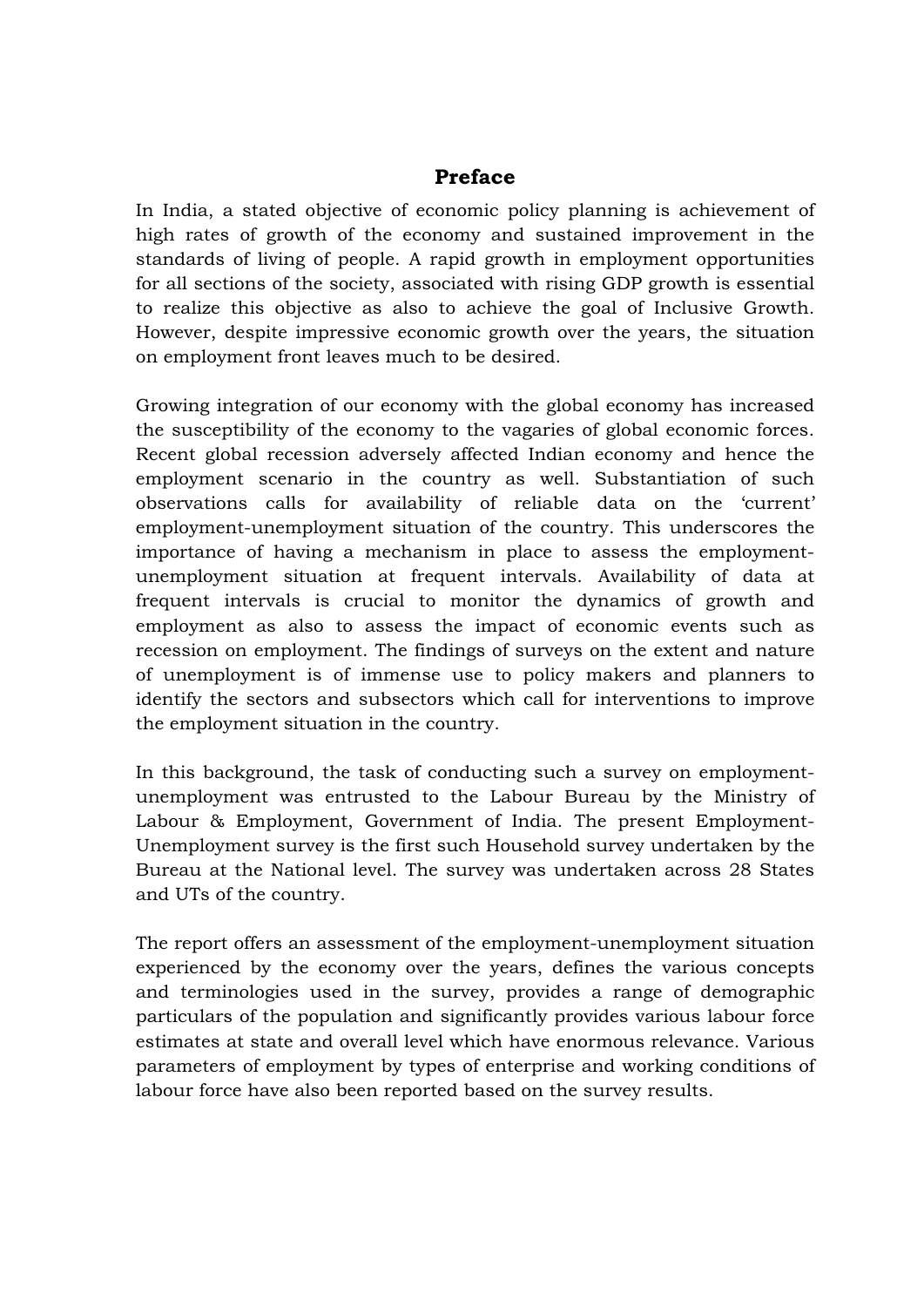Labour Bureau conveys its sincere thanks to the Secretary, Ministry of Labour & Employment, Government of India for entrusting the task of conducting the Survey. The Bureau is also thankful to the Labour & Employment Adviser and the Deputy Director General in the ESA division of the Ministry in guiding us at every stage of the survey. We are indeed grateful to the Group of Experts, comprising of the officers of the Central Statistical Organisation, the National Sample Survey Organisation, the Directorate General of Employment & Training and the Ministry of Labour & Employment, for providing their expert guidance in the finalization of the Questionnaires, Sampling Design and the Estimation Procedure adopted in the survey. My sincere thanks are also due to the National Sample Survey Organisation including its Zonal, regional and sub regional offices for making available the Urban Frame Survey maps. I am also grateful to the State/UT Directorates of Economics & Statistics for their whole hearted support and cooperation extended in collection of data and its supervision.

The report is a product of exemplary team work carried out in the Bureau during the last six months. My appreciation for hard work rendered goes to all the Investigators, Economic Officers, Statistical Officers and the senior officers of the Bureau who have been part of this team. I am confident that the findings of the survey would prove to be highly useful to all stakeholders.

**Chandigarh B.N. NANDA 29th October 2010 DIRECTOR GENERAL**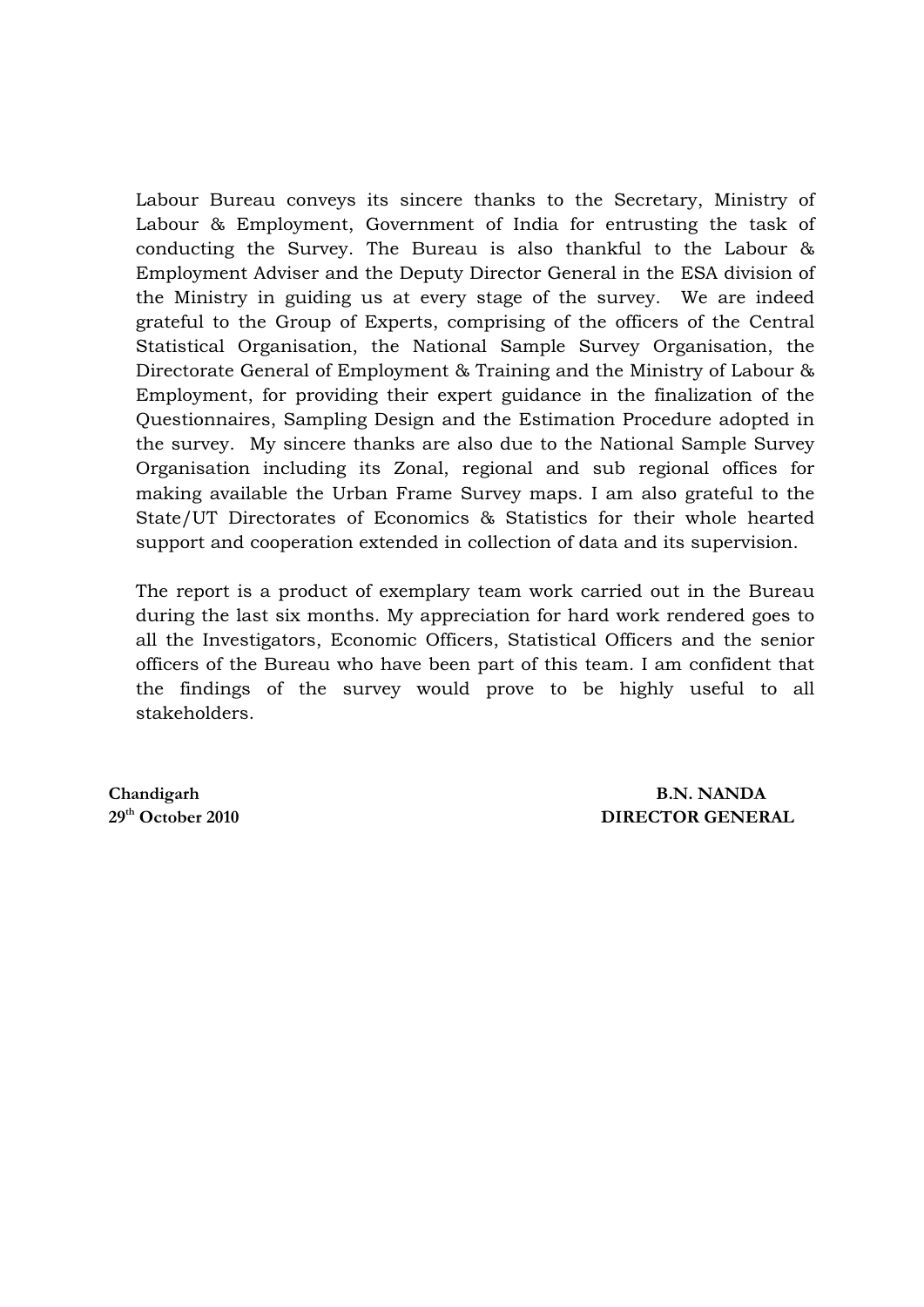#### *Executive Summary*

- 1. The present Employment-Unemployment survey is the first such household survey conducted by the Labour Bureau.
- 2. The survey has been conducted in 28 States/UTs spread across the country in which about 99 per cent of the country's population reside.
- 3. A multi stage stratified systematic sampling technique has been adopted for the survey. In each State, districts have been divided into four strata based on the population of the district.
- 4. The four strata formed include: i) districts having more than 50 lakh populations, ii) 25-50 lakh population, iii) 10-25 lakh population and (iv) less than 10 lakh population.
- 5. From the 28 States/UTs surveyed, 300 districts were selected for coverage under the survey.
- 6. From each selected district, sixteen second stage units, i.e, villages in case of rural areas and urban blocks in case of urban areas have been selected.
- 7. The survey has been conducted during the period 01-04-2010 to 15- 08-2010. Information through the survey has been collected for the fixed reference period of financial year 2009-10 (i.e. 1-04-2009 to 31- 03-2010).
- 8. Under the survey, 45,859 household schedules have been canvassed of which 24,653 are rural and 21,206 are urban household schedules. A total of 2,33,410 persons have been interviewed to gather information from 45,859 households.
- 9. Various Employment-Unemployment estimates in the survey are derived on the basis of usual principal status approach only.
- 10. The survey results are shown in proportions (per thousand persons) for the States/UTs surveyed. At the Overall level of the States/U.Ts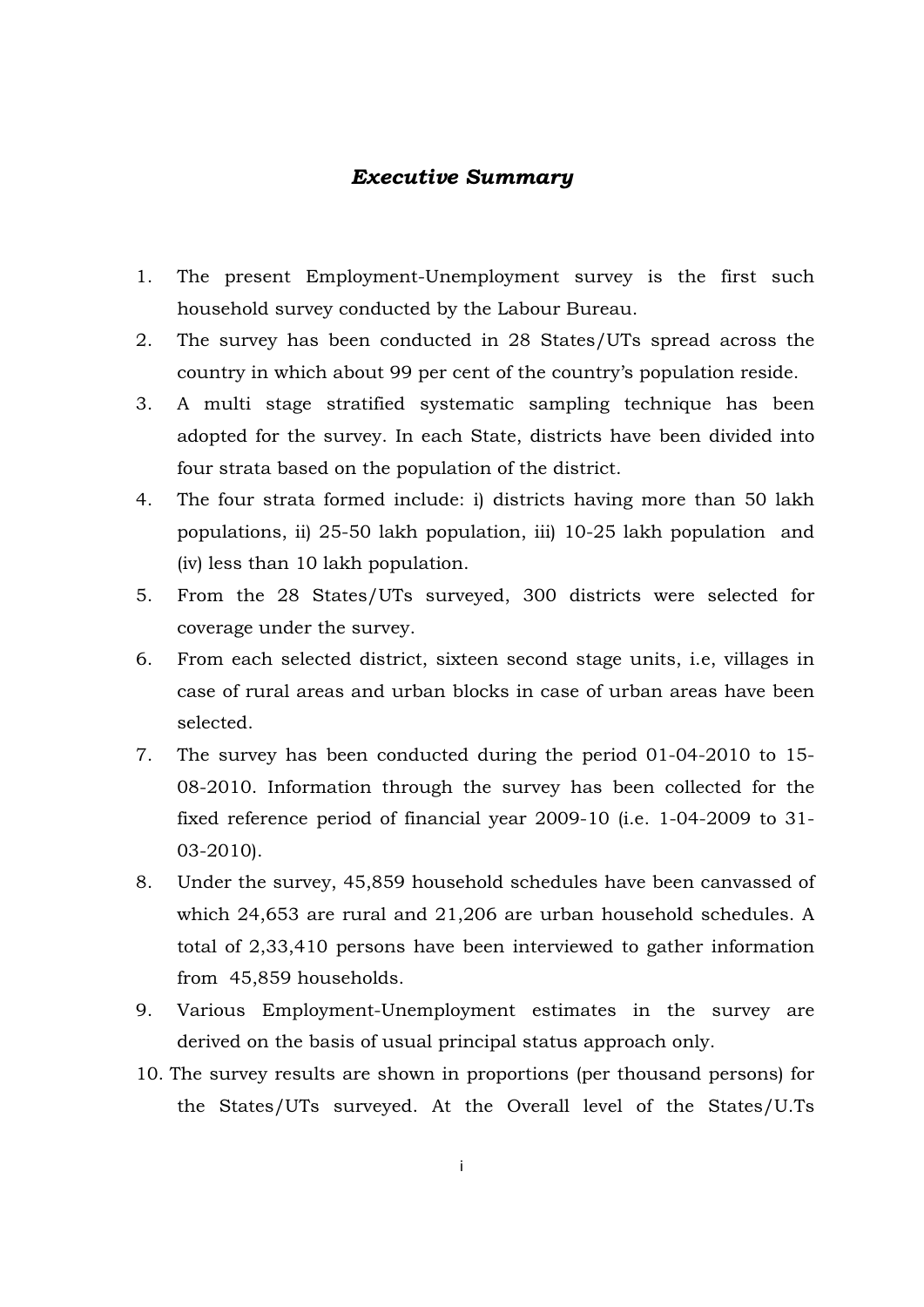surveyed, absolute estimates are also derived in addition to the proportion estimates.

- 11. The 28 States/UTs surveyed are estimated to have 238 million households, of which 172 million are rural and 66 million are urban.
- 12. The household size is estimated at 5.0 at overall level, while it is 5.1 in the rural sector and 4.7 in the urban sector.
- 13. In the 28 States/UTs surveyed, population is estimated at 1182 million with 63.5 per cent population in the working class age of 15-59 years.
- 14. In the rural sector at overall level, population is estimated to be 872 million, which is 74 per cent of the total estimated population in the States/U.T's surveyed.
- 15. The sex ratio (no. of females per 1000 males) is estimated at 917 for the rural and urban sectors combined, with 915 in the rural areas and 924 in the urban areas.
- 16. The literacy rate for the population of age group 7 years & above is estimated to be 77.7 per cent at the overall level, with 74.6 per cent in rural areas and 86.0 per cent in urban areas.
- 17. In case of male and female population of age group 7 years & above, the literacy rate is estimated to be 85.0 per cent and 69.7 per cent respectively at the overall level.
- 18. The worker population ratio is estimated at 325 persons per 1000 population at the overall level. In the working age population (i.e. 15-59 years of age), the worker population ratio is 465.
- 19. In the rural areas, the worker population ratio is estimated at 329 persons per 1000 population.
- 20. The worker population ratio in case of female members is 140 females employed per 1000 female persons at the overall level.
- 21. The sex ratio of the employed persons reveals that, 259 females are employed per 1000 employed males at the overall level. In the rural and urban areas, the sex ratio of the employed persons is estimated at 278 and 204 respectively.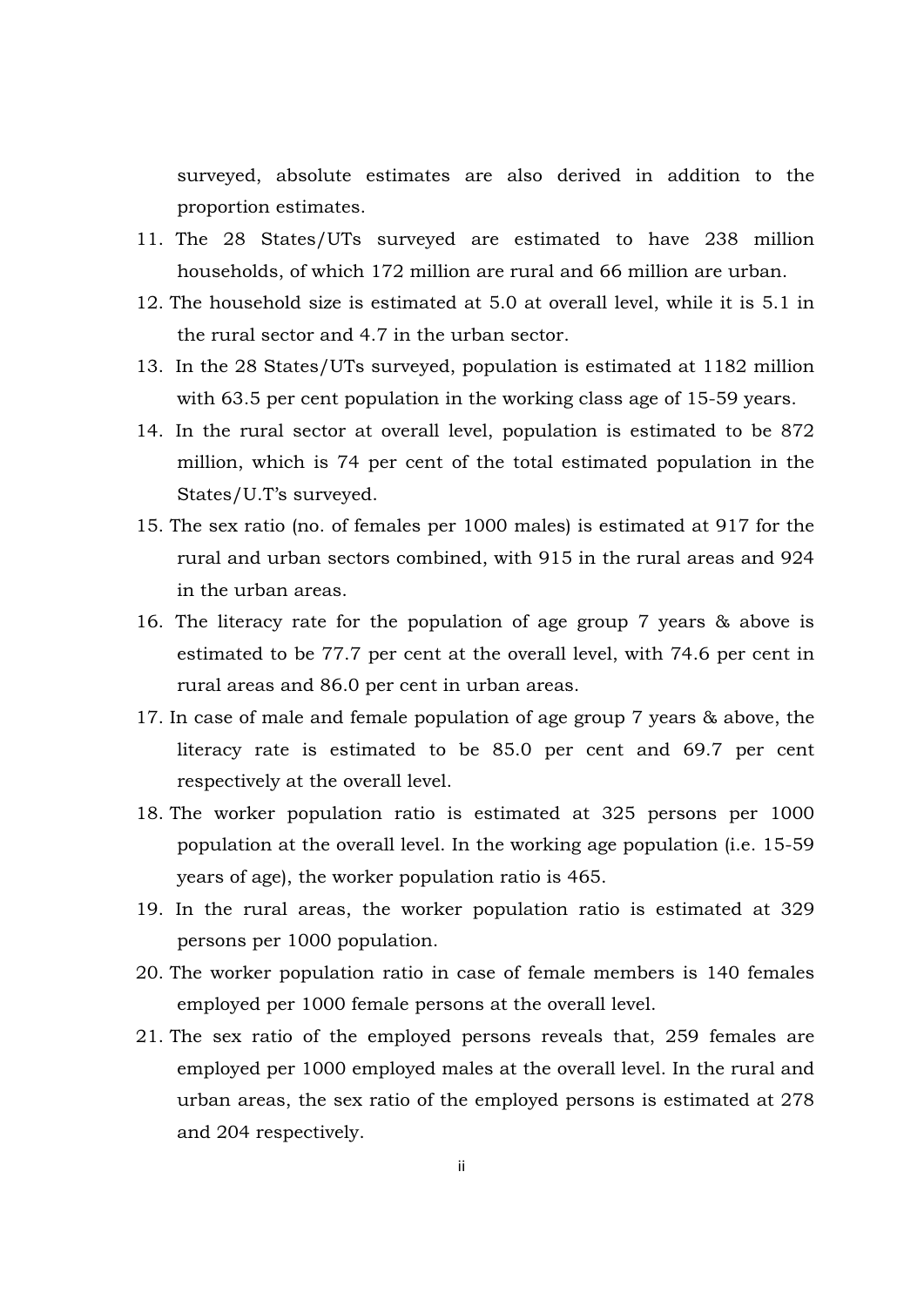- 22. The labour force participation rate is estimated to be 359 persons out of 1000 persons in the labour force at the overall level. In the rural and urban sectors, it is 365 and 340 respectively.
- 23. The sex ratio of the labour force shows that there are 279 females per 1000 males in the labour force at overall level. In the rural and urban sector, the sex ratio in the labour force is 299 and 222 respectively.
- 24. The unemployment rate is estimated at 94 persons out of 1000 persons in the labour force, which implies that 9.4 per cent of the labour force is unemployed at the overall level as per the usual principal status.
- 25. In the rural sector, the unemployment rate is estimated at 101 persons out of 1000 persons in the labour force. Similarly in the urban areas, the unemployment rate is 73 persons out of 1000 persons in the labour force.
- 26. Among females, the unemployment rate is 146 out of 1000 females in the labour force at the overall level, whereas for male members the same is 80 per thousand males.
- 27. The proportion unemployed is the number of unemployed persons per thousand population. At the overall level, the proportion unemployed is estimated at 34 persons per 1000 population. While for male members, it is 43 and for females, it is 24 per 1000.
- 28. In the working age population (i.e. 15-59 years of age), the proportion unemployed is 49 persons per 1000 persons.
- 29. In rural areas, the proportion unemployed is estimated at 37 persons per 1000 population in these areas. Similarly, in urban areas, the proportion unemployed is 25 persons per 1000 population in these areas.
- 30. Within the employed population, self employment is the dominant category. Out of 1000 persons employed, 439 persons are self employed, 168 persons are regular wage/salaried and the rest 393 persons are employed as casual labour at the overall level.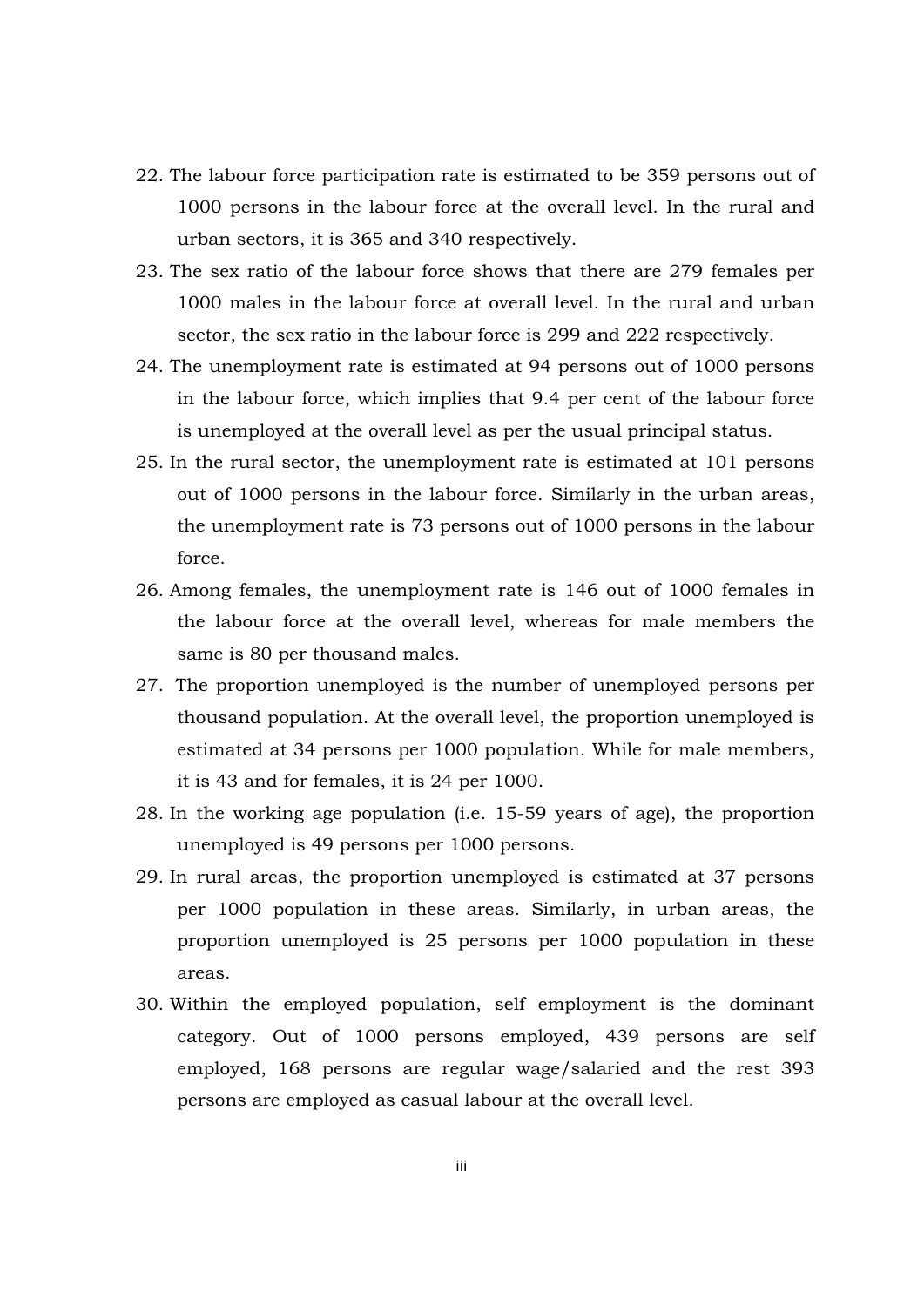- 31. In the rural sector, 457 persons and 435 persons out of 1000 persons are in the categories of self employed and casual labour respectively. Rest 108 employed persons belong to regular wage/salaried class in the rural areas.
- 32. The survey results of the employed population are further classified into nine broad industrial groups based on the activity undertaken by the employed person in the reference period.
- 33. The survey results reveal that 455 persons out of 1000 persons employed are employed in agriculture, forestry and fisheries group at the overall level, followed by 89 persons in the manufacturing group, 88 persons in the wholesale & retail trade, etc, 84 persons in the community services group and 75 in the construction group of industries.
- 34. In the rural sector, 576 persons out of 1000 persons employed are engaged in the agriculture, forestry & fisheries group, followed by 72 persons in the construction group and 67 persons in the manufacturing group of industries.
- 35. In the urban sector, a maximum 173 persons out of 1000 persons are employed in the wholesale & retail trade group followed by 154 persons in the manufacturing and 146 in the community services group.
- 36. Among the self employed persons, majority of them are employed in agriculture, forestry & fisheries group ( 572 persons out of 1000 persons) followed by 135 persons in the wholesale & retail trade group at the overall level.
- 37. In the rural sector, 694 persons out of 1000 self employed persons are engaged in the agriculture, forestry & fisheries group at the overall level.
- 38. In the urban sector, out of 1000 self employed persons, 299 persons are employed in wholesale retail trade group followed by 173 persons in the manufacturing group at overall level.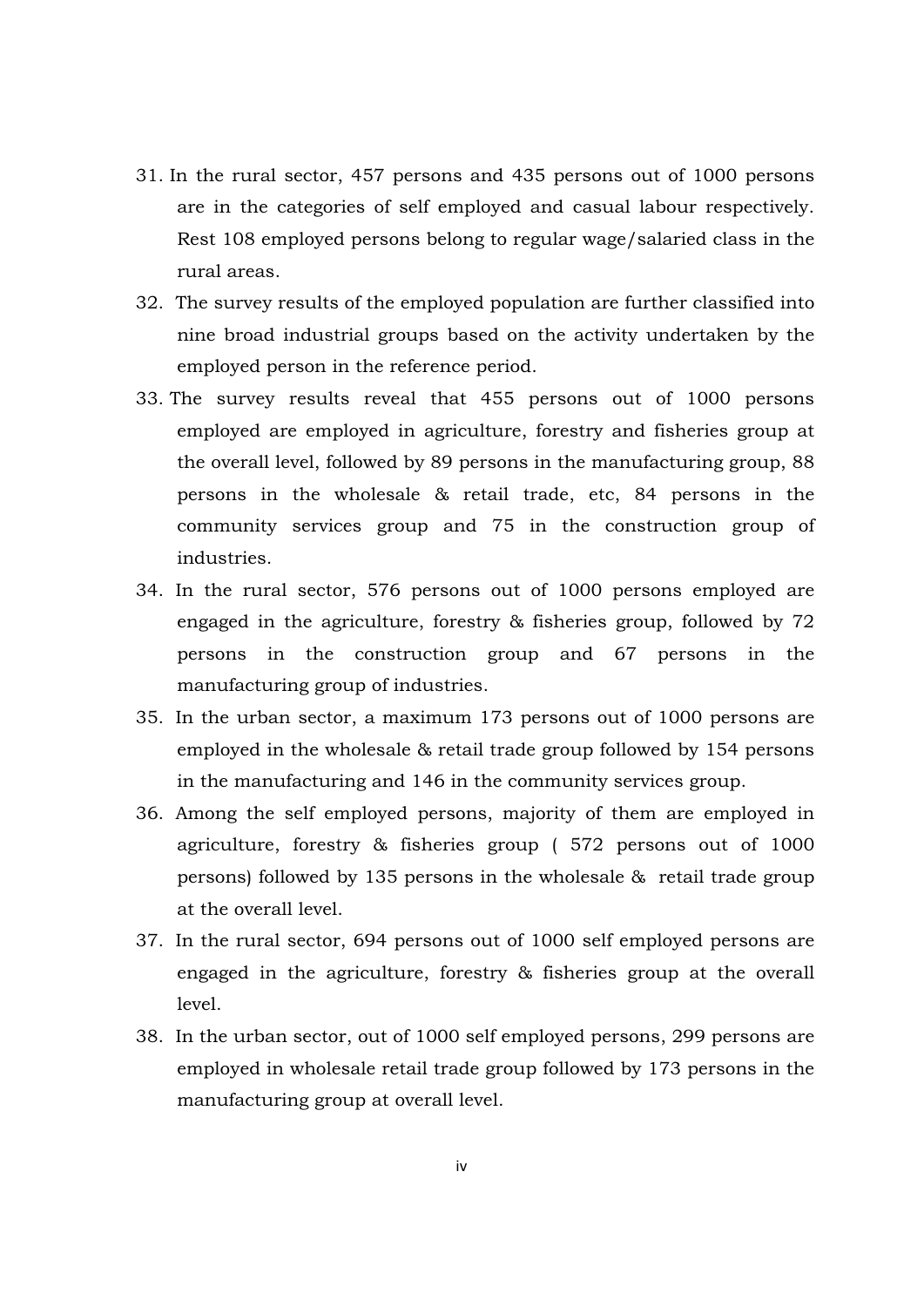- 39. In case of regular wage/salaried persons, 227 persons per 1000 persons in this category are employed in the community services group followed by 153 persons in the manufacturing group at the overall level.
- 40. In case of casual labour category of persons, 467 persons per 1000 persons in this category are engaged in agriculture, forestry & fisheries group followed by 148 persons in the construction group at overall level.
- 41. The survey results also reveal the type of enterprises in which the employed persons worked during the reference period. It is observed that out of 1000 persons employed, 494 persons are employed in the proprietary type of enterprises followed by 100 in the public/private limited companies.
- 42. The employed persons are also classified on the basis of total number of workers in the enterprises in which the person is employed during the reference period. The survey results reveal that 658 persons out of 1000 persons employed, in the enterprises having less than 10 workers.
- 43. During the survey, capturing the nature of the enterprise, like perennial, seasonal or ad-hoc, in which the person is employed is also attempted. The survey results show that 436 persons out of 1000 persons are either employed in seasonal or ad-hoc type of enterprises at the overall level.
- 44. The survey result indicate that out of 1000 persons, 157 persons are either getting or are eligible for paid leave in the establishment in which they are employed at the overall level.
- 45. A maximum of 443 persons out of 1000 persons in community services group are getting paid leave. On the other hand, in agriculture, forestry & fisheries group, a minimum of 54 persons out of 1000 persons have reported payment of paid leave by the employer.
- 46. In case of other social security benefits such as the provident fund, gratuity, health care & maternity benefits, pension etc, 163 persons out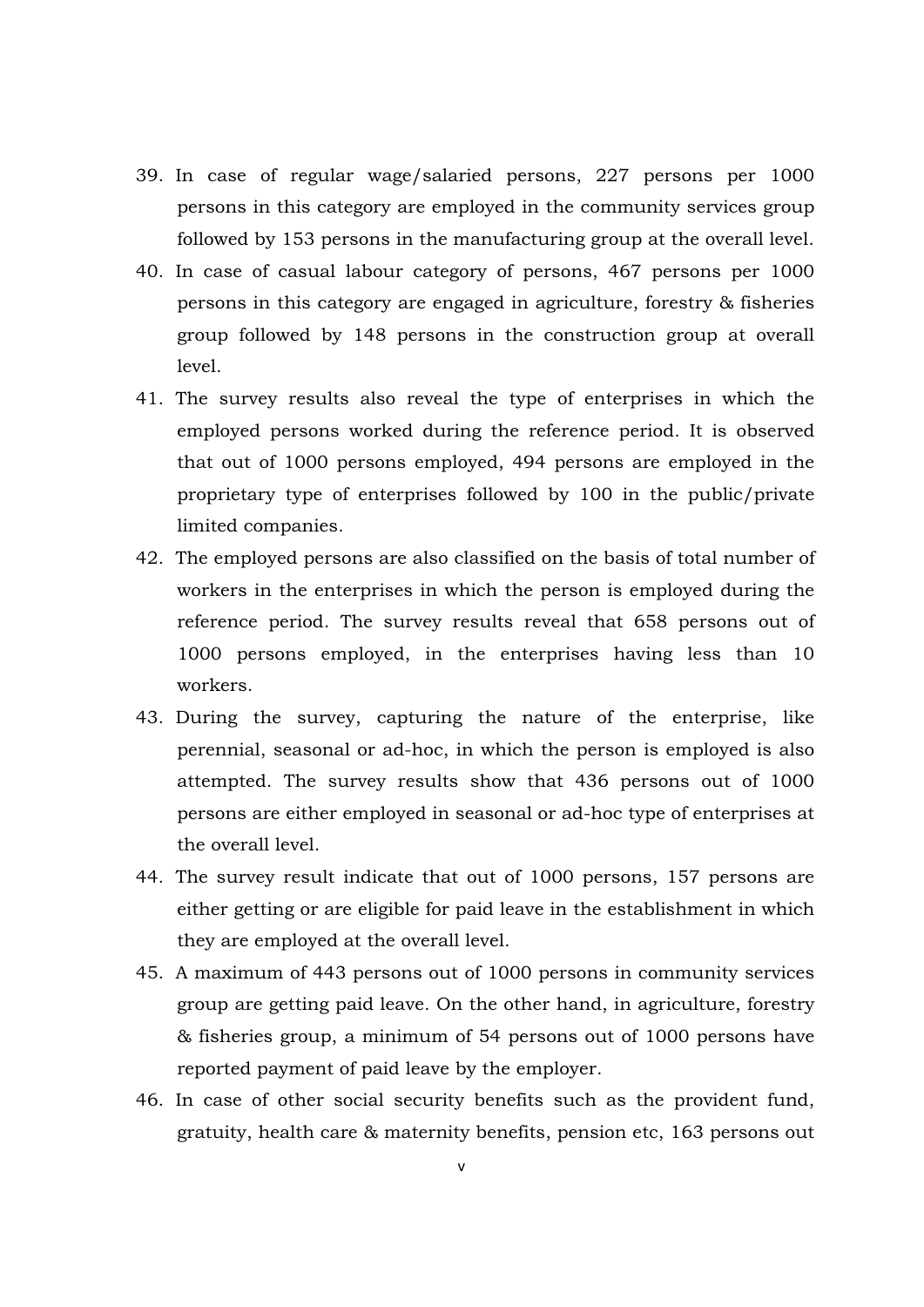of 1000 persons have reported the provision of any one of the above benefits in the unit, in which they are employed at the overall level.

47. In community services group, a maximum of 400 persons out of 1000 persons are reported having access to any one of the social security benefits.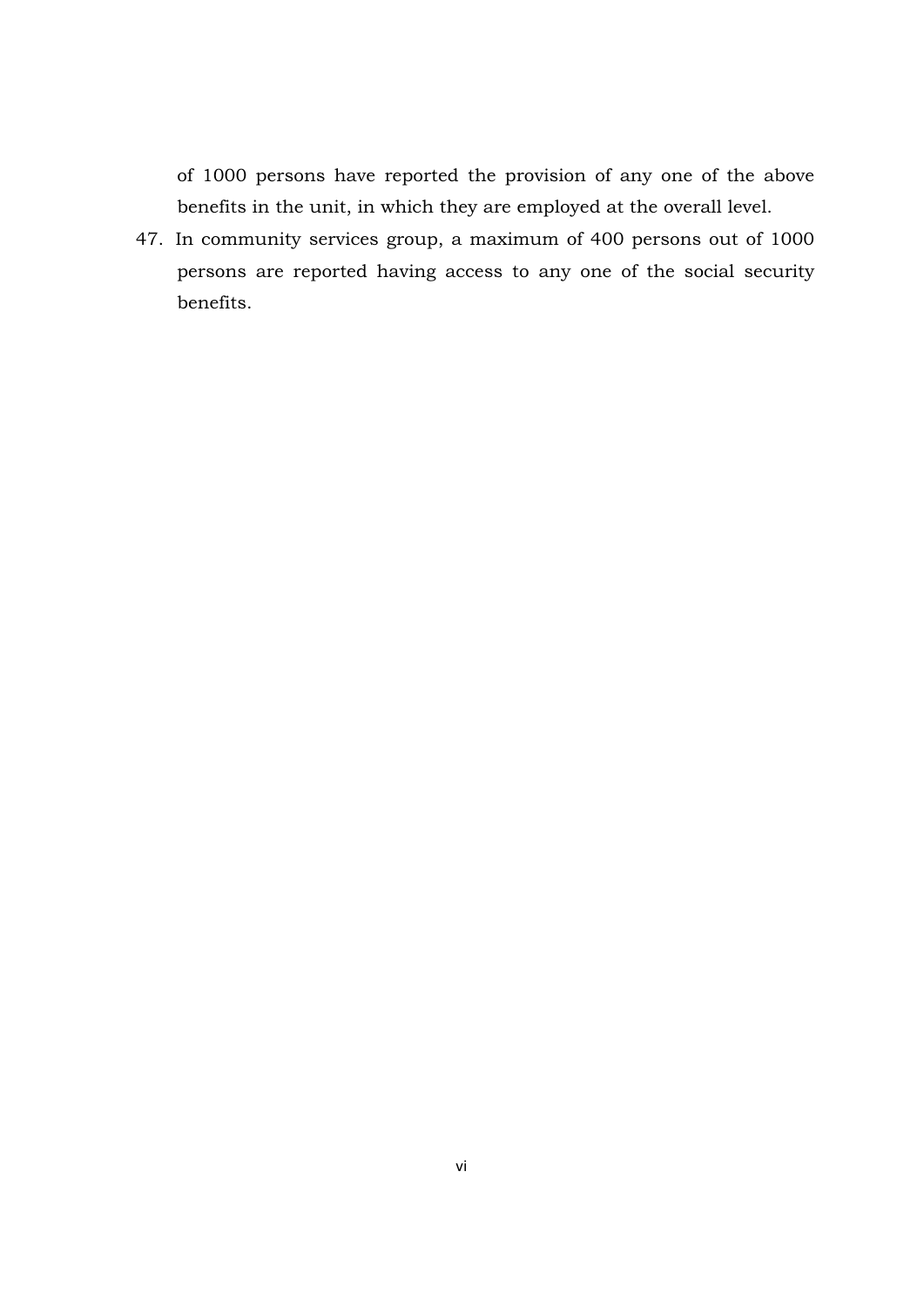#### **CHAPTER I**

# **INTRODUCTION**

#### *BACKGROUND*

The twin objectives of ensuring economic growth with equity and social justice have guided India's strategies for planned economic development since independence. The initial Five Year Plans, however, focused essentially on realizing a high rate of growth while poverty alleviation through generation of employment opportunities was viewed as a natural outcome of this development process. The so-called trickledown theory, an acronym for the mechanism of economic processes through which the benefits of growth percolate down to the lowest rungs of the social classes and groups, was thought by planners to adequately address the problem of high unemployment and poverty in the country. Overtime, however, it was realized that these economic processes were too slow and uneven and hence incapable of solving the problem of unemployment and poverty itself despite the economy registering economic growth. Economic growth itself was moderate and shied away from the steady state growth path due to many reasons and tended to hover around a low equilibrium growth rate of 3.5 percent dubbed by some economists as the "Hindu Rate of Growth". This was thought to be far short of the rate which could make a tangible dent on the massive problem of unemployment and hence poverty in the country.

#### *STRUCTURE OF THE ECONOMY*

In addition, another major challenge before a viable employment strategy was posed by the structure of the economy and the work force. Historically, Indian economy has been characterized as agrarian economy with a small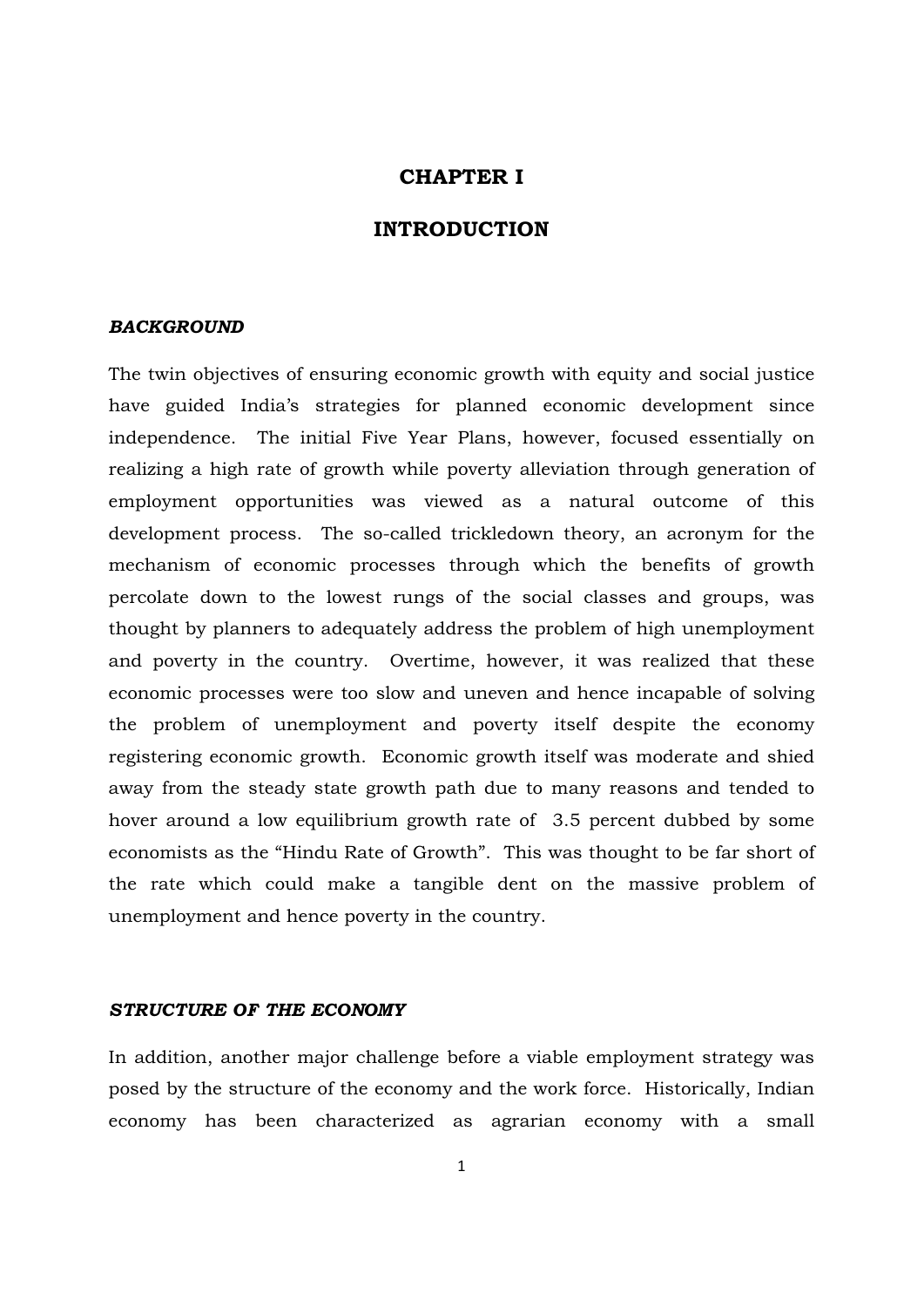manufacturing sector and hence an overwhelming share of agricultural employment in the total work force. This share remained static over a long period despite the fact that the structure of the GDP underwent a transformation resulting in the share of agriculture in GDP declining consistently over the years. Combined with the limited growth of the manufacturing and services sectors and preference for a capital intensive technology by the organised manufacturing sector, the opportunities for generation of productive employment could not get expanded beyond a point. Despite a near 'Zero' employment elasticity in the agriculture sector, additions to the labour force (surplus labour) had to wily nilly fall back on this sector thereby swelling the ranks of the disguised unemployed and the underemployed. These processes resulted in low productivity and low income levels of the agricultural labourers. Doubts were also expressed on the employability of the labour force in the organised sector due to lack of appropriate skills necessary for their productive absorption in value added subsectors of manufacturing and services sector.

#### *INTERVENTIONS*

The critical and emergent nature of the problems of unemployment and poverty called for state interventions to create employment generation through a host of policy planning initiatives. Economic policies were re-designed for which the mandate was spelt out in unambiguous terms in the Five Year Plans. It was during the Fifth Five Year Plan that removal of unemployment and poverty alleviation was spelt out as one of the principal objectives of economic planning in the country. The seventies, eighties and the nineties saw emergence of special schemes in the rural development sector such as IRDP, NREP, RLEGP, JRY etc. to tackle the problem of unemployment and poverty through employment generation and asset creation. As a result, the seventies and eighties witnessed steady increase in employment generation, though the rate of growth of employment continued to somewhat lag behind that of the growth of the labour force all along.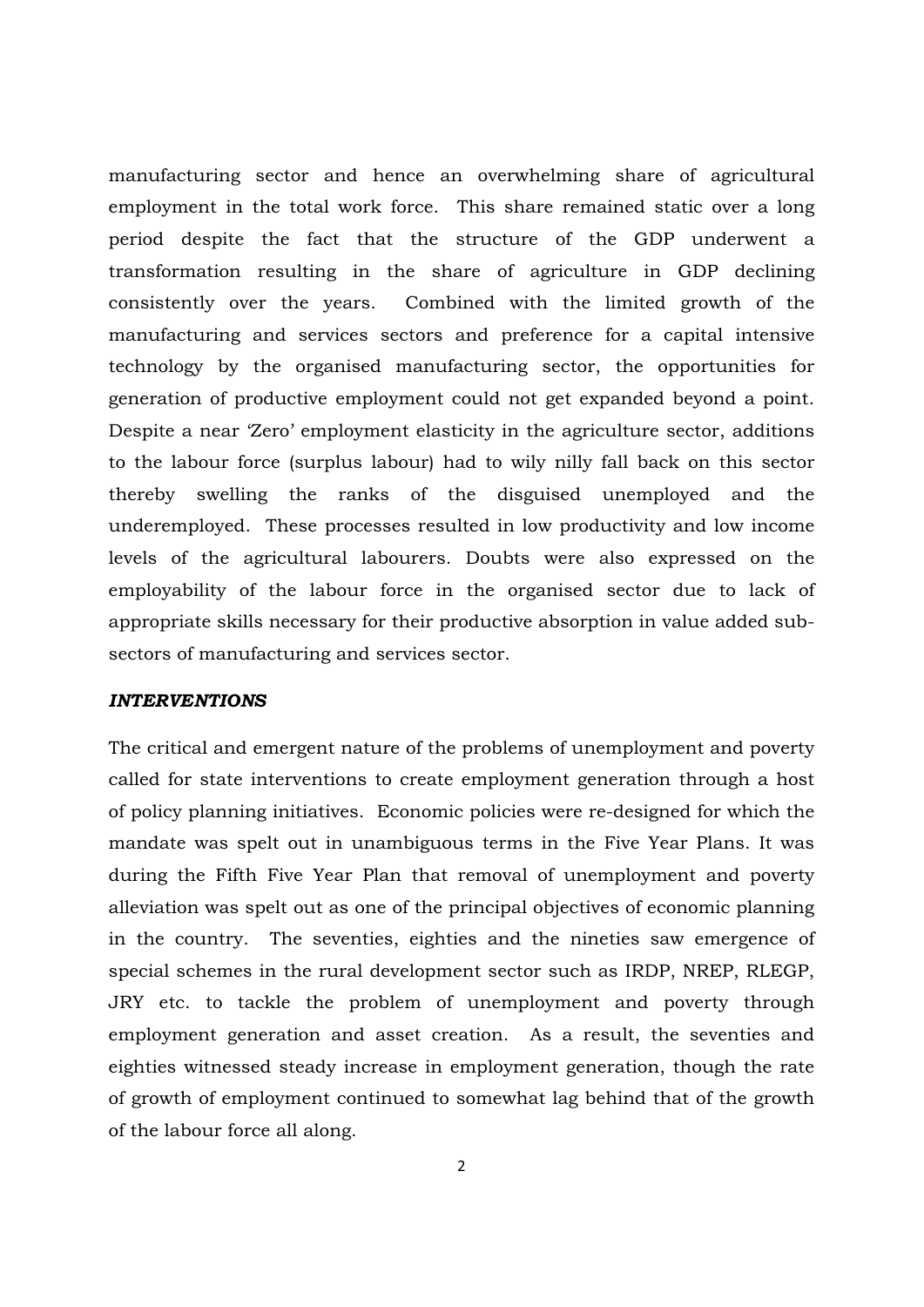With the launching of the economic reforms during the year 1991 and subsequent removal of trade restrictions and other economic controls, it was widely believed that this would result in expansion of the economy, higher output growth and hence creation of new employment opportunities which will lead to a fall in the level of poverty and inequality. The economy has indeed experienced high rates of growth in the post reforms period. The optimism on employment creation, however, has not been realized to the fullest extent. The jury is still out on the beneficial effects of this economic growth on growth of employment. A minority holds an extreme view that post reforms period in recent times has witnessed 'jobless' growth. Evidence however suggests that employment generation has at best absorbed additions to the labour force without making a tangible dent on the backlog of the unemployed. Post reforms period has also witnessed decelerating trend in the employment elasticity in certain sectors. There are, however, a few sectors where the employment elasticity has not decreased viz, the Construction sector and certain tertiary activities like tourism, trade etc. Evidence however suggests that the Indian economy has witnessed a tendency towards casualization of labour.

#### *EMPLOYMENT - UNEMPLOYMENT*

Considering the present employment – unemployment scenario in the country, the Eleventh Five Year Plan strategizes rapid growth in employment opportunities along with improvement in the quality of employment. It recognizes the need to increase the share of regular employment in total employment and a corresponding reduction in casual employment. The employment generation strategy of the Eleventh Five Year Plan has also envisaged reduction in underemployment and a movement of surplus low wage labour in agriculture sector to higher wage and more gainful employment in the non-agricultural sector. Agriculture sector is projected to generate no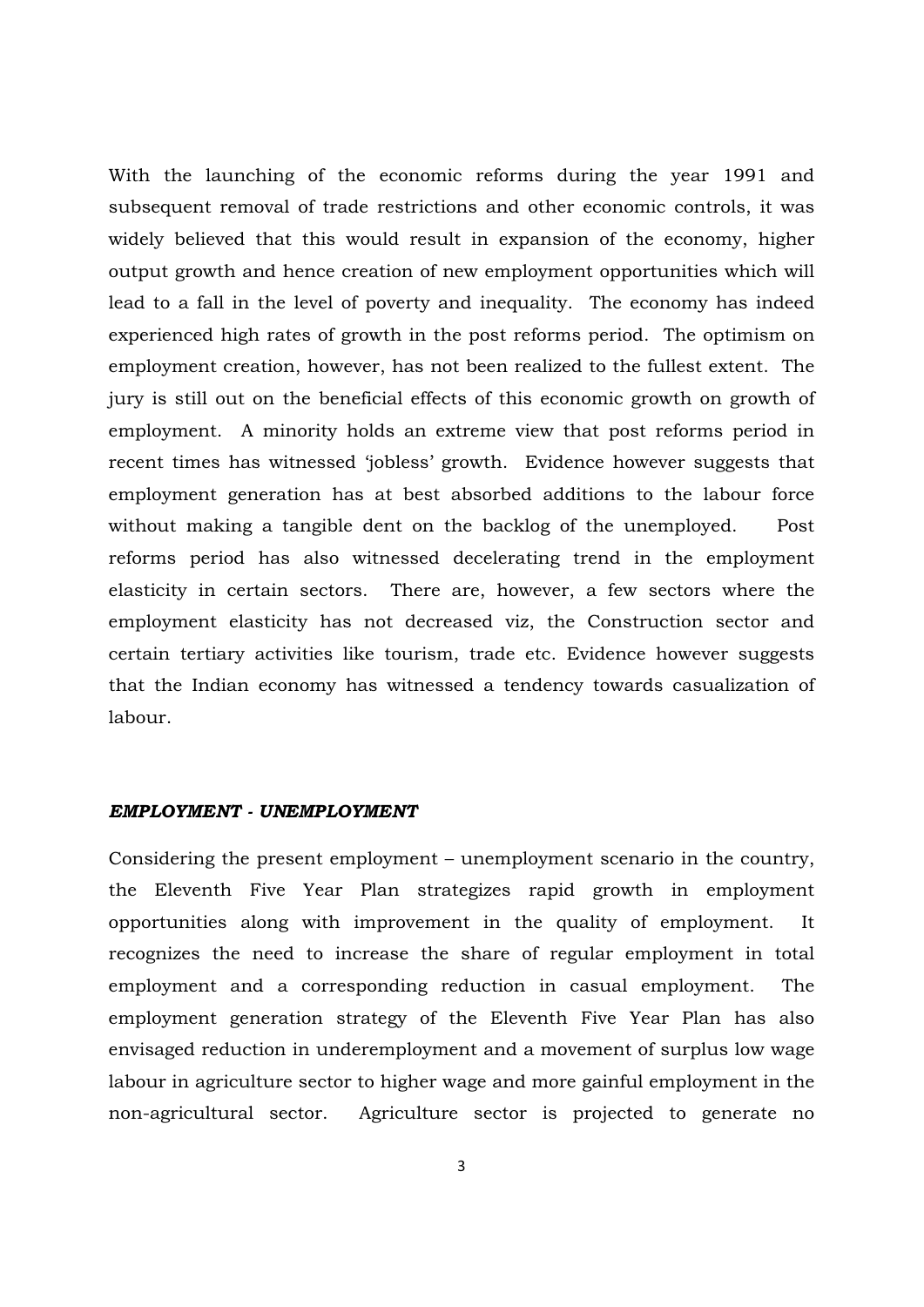additional employment during the Eleventh Plan period. Employment in manufacturing is however expected to grow at 4 per cent while construction and transport & communication are expected to grow at around 8.2 per cent and 7.6 per cent, respectively. The projected increase in total labour force during 11th Plan is 45 million. As against this, 58 million employment opportunities are targeted to be created during the Eleventh Plan. This is expected to reduce unemployment rate to below 5 per cent.

The Eleventh Plan emphasizes that the growth in various sectors of the economy can be achieved only if supported by appropriate skill development programmes at various levels. The Eleventh Plan document has spelt out certain deficiencies in the skill development scenario in the country as it exists presently. The thrust of the plan therefore will be on creating a pool of skilled manpower in appropriate number with adequate skills, in line with the requirements of the ultimate users of manpower such as the industry, trade and service sector. Such an effort is necessary to support the employment expansion through inclusive growth including in particular a shift of surplus labour from agriculture to non-agriculture.

#### *RECENT INTERVENTIONS*

In the recent past, the Government has taken several steps to provide employment to the labour force. One of the significant efforts in this direction is the enactment of the Mahatma Gandhi National Rural Employment Guarantee Act, 2005 (MGNREGA). MGNREGA is an important step towards the realization of the right to work and to enhance the livelihood security of the households in the rural areas of the country. The scheme provides at least 100 days of guaranteed wage employment in every financial year to every household whose adult member volunteers to do unskilled manual work.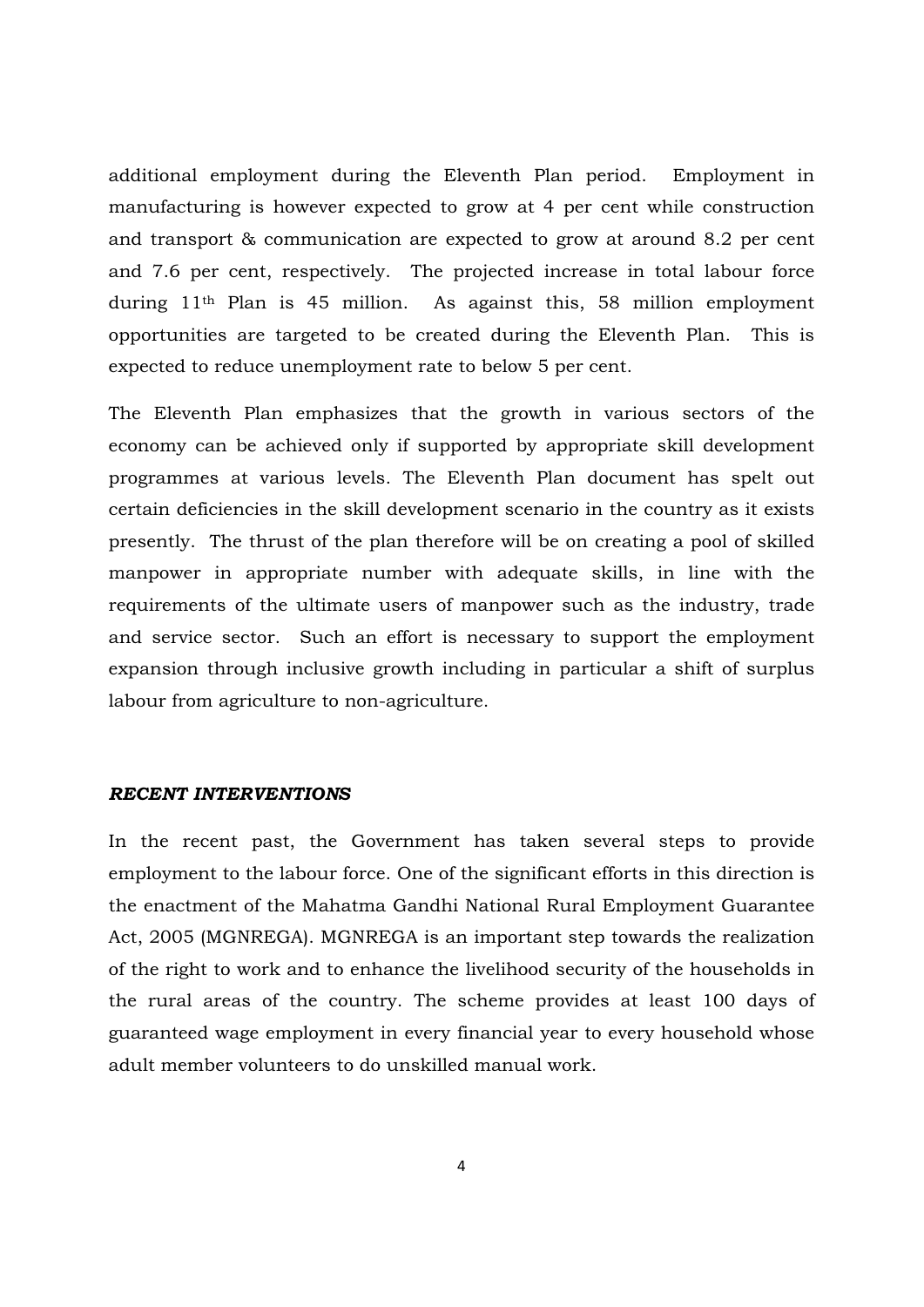# **SOURCES OF DATA ON EMPLOYMENT-UNEMPLOYMENT AND ESTIMATION OF EMPLOYMENT-UNEMPLOYMENT SITUATION IN INDIA**

Periodic Employment & Unemployment data are crucial to undertake appropriate policy planning decisions as well as to measure the effectiveness of Government policies aimed at eradicating poverty by providing employment opportunities to the people of the country.

Integration of Indian economy with the global economy in the post reforms period has increased volatility of the economy and hence has necessitated availability of data on important indicators of the economy at regular intervals. One such important data requirement relates to statistics on Employment and Unemployment. The impact of the Government policies on employment generation can be assessed from time to time only in case a mechanism to gather employment-unemployment data at regular and frequent intervals is put in place. Presently however, reliable data on the employment-unemployment situation in the country is available after a gap of five years in the form of quinquennial survey of the National Sample Survey Organization (NSSO). In the developed countries like the United States on the other hand, monthly statistics on unemployment are released by the Bureau of Labour Statistics. Such vital information enables the policy makers to evaluate the existing policies/programmes and to immediately replace or modify such policies which are not effective. Such frequent availability of data needs to be ensured in our country as well. This would enable the Government to assess the impact of various measures and policies in time so as to take appropriate corrective action, if necessary.

Presently in our country, the main sources of data on employmentunemployment are the various surveys being conducted by the National Sample Survey Organization (NSSO), the Population Census and the Employment Market Information Programme of DGET which provides

5-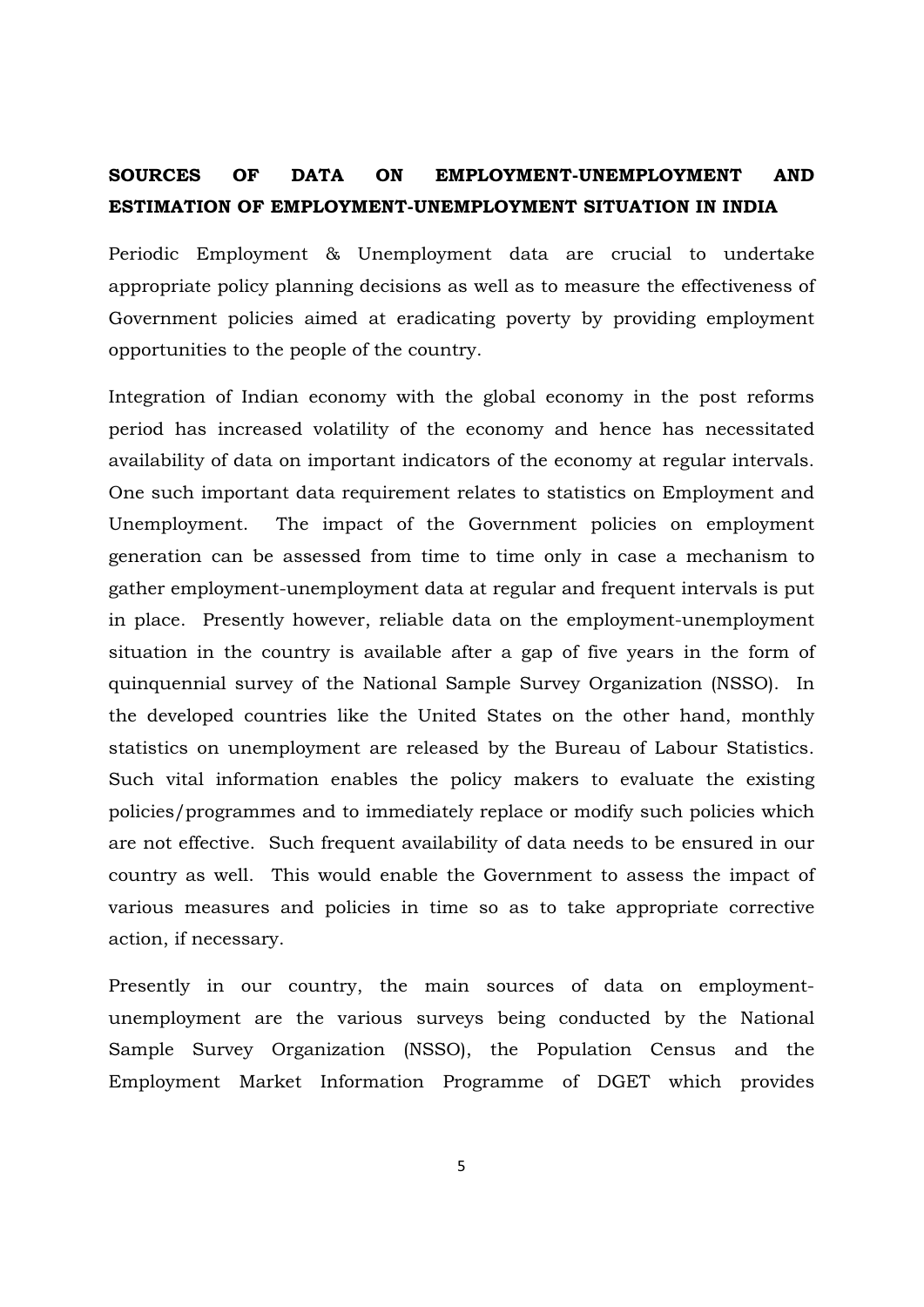information on the organized sector employment and Employment Exchange **Statistics** 

Of all the data sources available, surveys conducted by the NSSO are the main data source on employment and unemployment in the country. Beginning with the 27th round survey and based on the concepts, definitions and procedures as recommended by the Dantwala Committee (1970), NSSO has been conducting quinquennial surveys on employment and unemployment in the country.

So far eight quinquennial surveys on employment and unemployment have been conducted by the NSSO.

- 1. 27th Round Survey (1972-73)
- 2. 32nd Round Survey (1977-78)
- 3. 38th Round Survey (1983)
- 4. 43rd Round Survey (1987-88)
- 5. 50th Round Survey (1993-94)
- 6. 55th Round Survey (1999-2000)
- 7. 61st Round Survey (2004-05)
- 8. 66th Round Survey (2009-10) \*
	- (\*) Report not yet released

Apart from these quinquennial surveys on employment and unemployment, NSSO has been regularly collecting information on certain key items of employment and unemployment, as a part of its Annual series from a smaller sample of households in each round since its 45th round (July 1989 – June 1990) through the schedule relating to Household Consumer Expenditure. Initially, the annual series aimed at measuring employment and unemployment indicators in terms of the usual and current weekly status only. The employment estimates based on the two concepts continued till the 59th round of NSS. In the NSS' 60th round survey, there was a significant change in the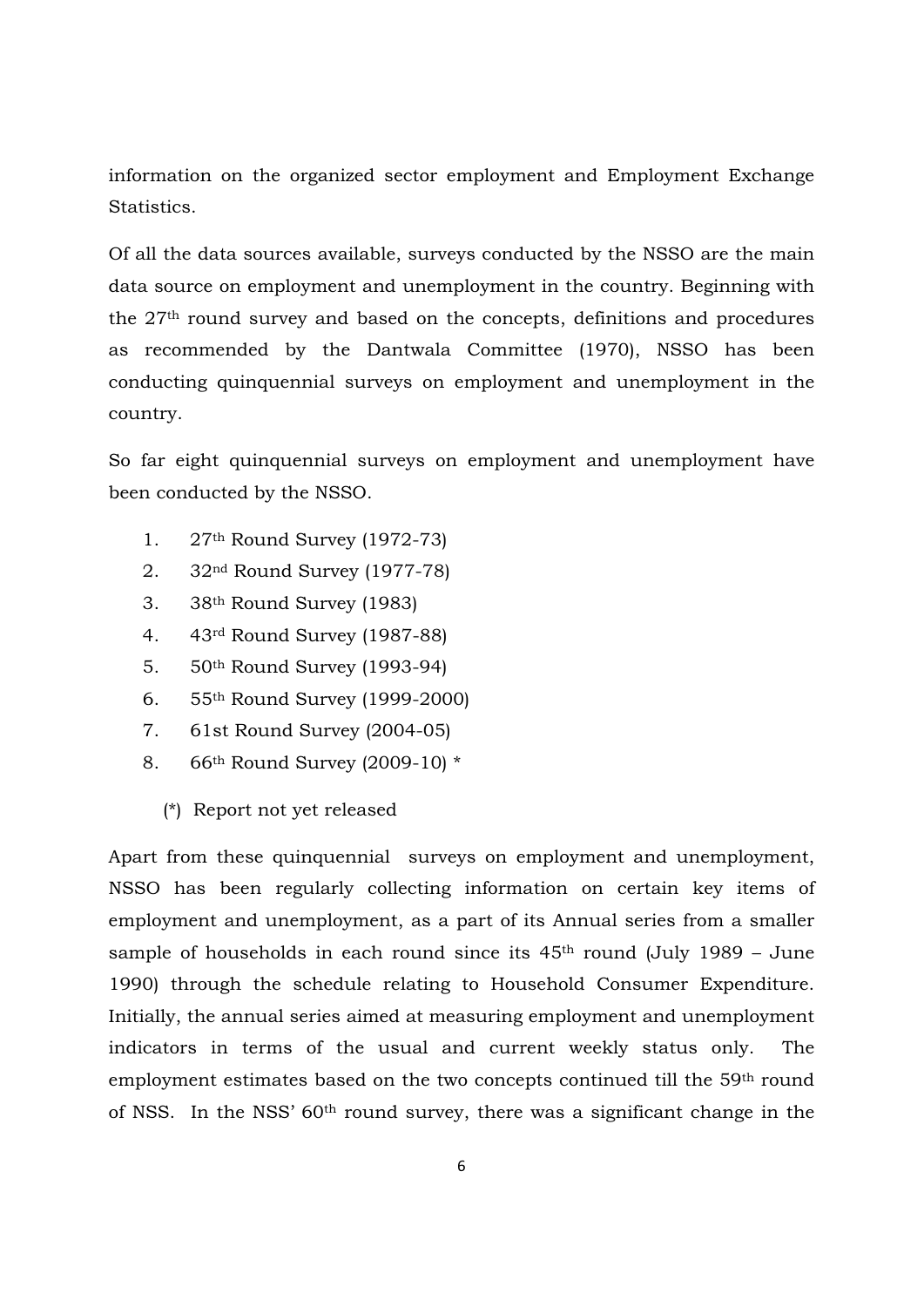procedure of data collection and contents as compared to the earlier annual rounds. In the NSS 60th round, a separate schedule on employment and unemployment was canvassed for a separate set of sample households for providing estimates of employment and unemployment on the basis of current daily status approach also.

Based on the data available from the 61st round, the employment (Current daily status) growth accelerated during 1999-2000 to 2004-05 as compared to the previous period of 1993-94 to 1999-2000. During 1999-2000 to 2004-05, about 47 million work opportunities were created as compared to 24 million during the period 1993-94 to 1999-2000. Employment growth accelerated from 1.25 per cent per annum during 1993-94 to 1999-2000 to 2.62 per cent per annum during 1999-2000 to 2004-05. However, a higher labour force growth of 2.84 per cent per annum during 1999-2000 to 2004-05, which exceeded the growth in workforce of 2.62 per cent per annum, resulted in an increase in unemployment rate from 7.3 per cent in 1999-2000 to 8.3 per cent in 2004-05.

Long term trends in employment situation emerge when comparisons are made over two relatively longer periods, that is, 1983 to 1993-94 (Period I) and 1993- 94 to 2004-05 (Period II). Long term trend analysis suggests that, employment grew more slowly than the labour force in period II which raised the unemployment rate from 6.1 per cent in 1993-94 to 8.3 per cent in 2004-05. In absolute terms, the average annual increase in employment opportunities during period II was 6.45 million, which is lower than the annual increase of 7.09 million in period I (Eleventh Plan, Planning Commission). Assessment of employment situation based on the UPSS over the same periods i.e. 1983-1994 and 1993-94 to 2004-05, suggests that employment growth in period I was 2.06 per cent per annum as against 1.87 per cent in the period II (DGET Report, 2010).

In recent years, the quality of employment created has also been a matter of concern as reflected in deceleration in organized sector employment and low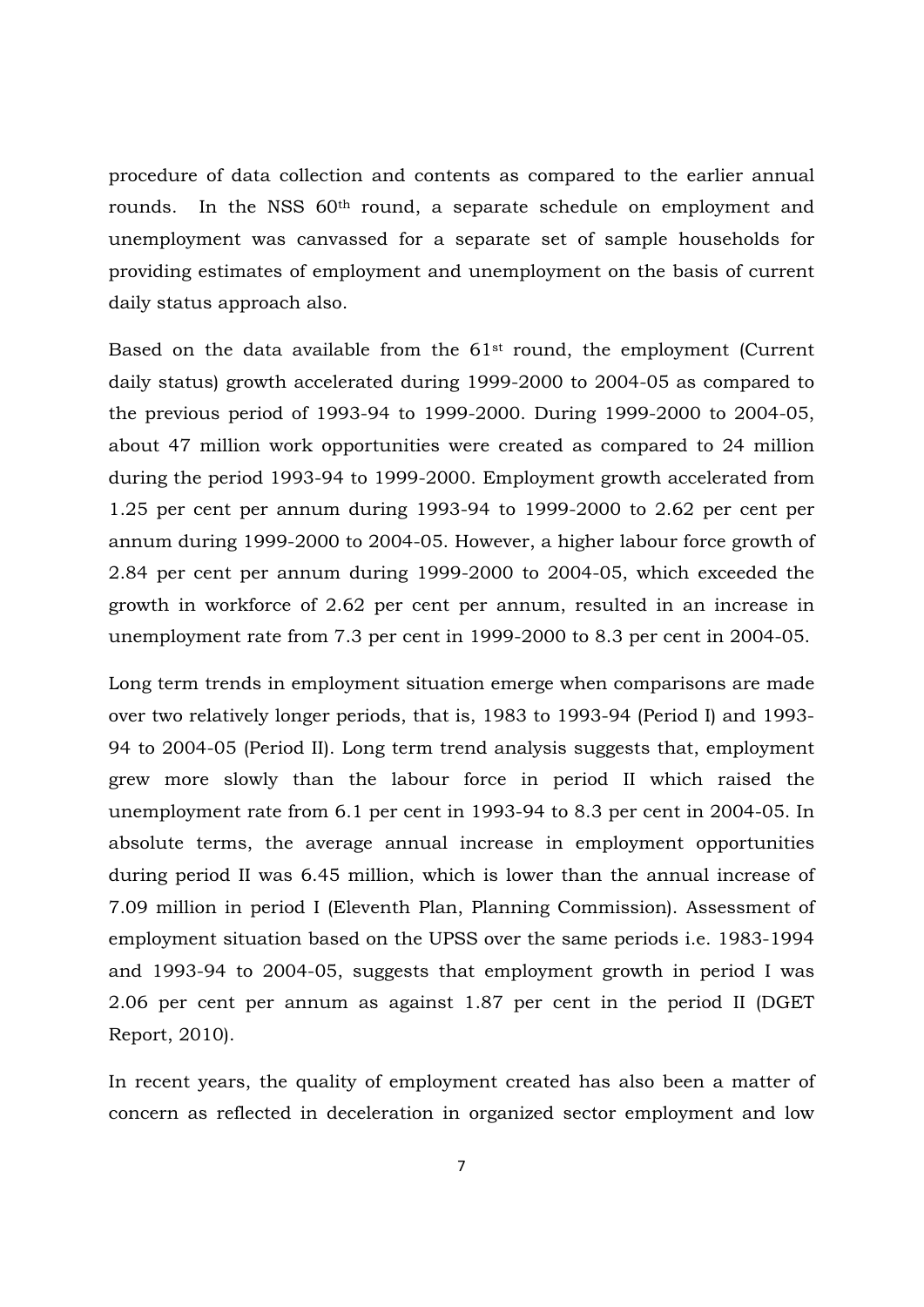share of regular employees in total employment indicating a process of casualisation of the workforce. During 1999-2000 to 2004-05, most of the growth of 4.7 per cent per annum in non agriculture employment, was in the unorganized sector. According to data available from DGET, organized sector employment increased at a rate of 1.2 per cent per annum in the period 1983 to 1993-94 but declined at a rate of 0.03 per cent per annum in the period 1994-2007. This decline is attributed primarily to a decline in employment in PSUs.

At present, the main challenges on the employment front, therefore, are not only to ensure a rapid growth of employment creation but also improvement in the quality of employment created. These constitute the thrust of the employment strategy being adopted in the Eleventh Five Year Plan. The Eleventh Plan rightly emphasizes the need to achieve rapid growth of employment and to increase the number of regular wage employment opportunities through a process of inclusive growth.

#### **NEED FOR THE PRESENT SURVEY**

As stated earlier, the main data sources available in our country for comprehensive information on employment & unemployment are the surveys conducted by the NSSO, on quinquennial basis. Since these surveys make the data available only after a gap of five years, it becomes desirable to have the data gap for the interregnum filled-up so that such data are available at an interval of at least a year. Accordingly, the Ministry of Labour & Employment entrusted the task of conducting the household employment-unemployment survey on an annual basis to the Labour Bureau.

#### *REFERENCE PERIOD*

Information in the present Employment-Unemployment survey has been collected for the fixed reference period from 1.4.2009 to 31.3.2010.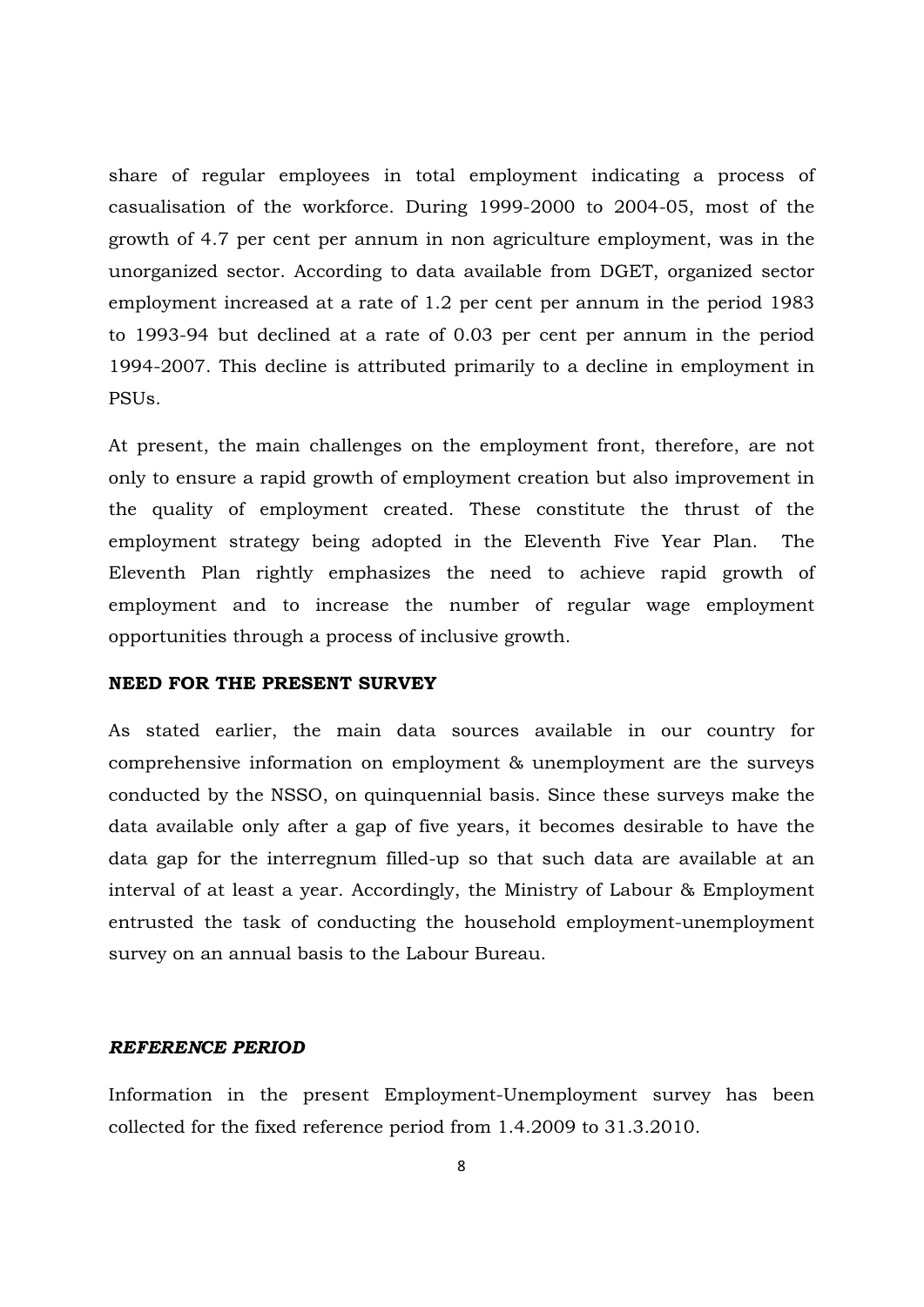#### *METHODOLOGY*

The Survey has been conducted in 28 selected States/UTs during the period from 1.4.2010 to 15.8.2010. In most of the States/UTs (except Tamil Nadu, Pondicherry and Sikkim) data collection has been undertaken by the Investigators recruited by the Labour Bureau for the survey on contract basis. Supervision of field work, including scrutiny of filled-in schedules, in these States/UTs was entrusted to district level officers of the Directorates of Economics & Statistics (DES) of the concerned States/UTs. In case of Tamil Nadu, Pondicherry and Sikkim, both the activities, viz., collection of data and supervision of field work have been undertaken by the DES of these States/UTs. Extensive training to all personnel engaged in collection of data as well as its supervision was imparted by the officers of the Labour Bureau at the Regional/State level.

In certain States, some contract Investigators recruited by the Labour Bureau for the survey either did not join their duties or left during the currency of the field work. In some such States, namely, Punjab, U.P., M.P. and Rajasthan, Labour Bureaus' regular Investigators were deputed for data collection. In other cases, the respective States' DES were requested to get the data collected in such districts wherein contract Investigators engaged by Labour Bureau were not available for this purpose.

Labour Bureau was required to submit the report on the survey by the end September, 2010. Canvassing of around 46000 household schedules was ensured upto 15th August, 2010.

With a view to ensure the quality of data collected, Labour Bureau's officers also supervised the field work in some cases, in addition to supervision undertaken by the States/UTs DES officers.

9-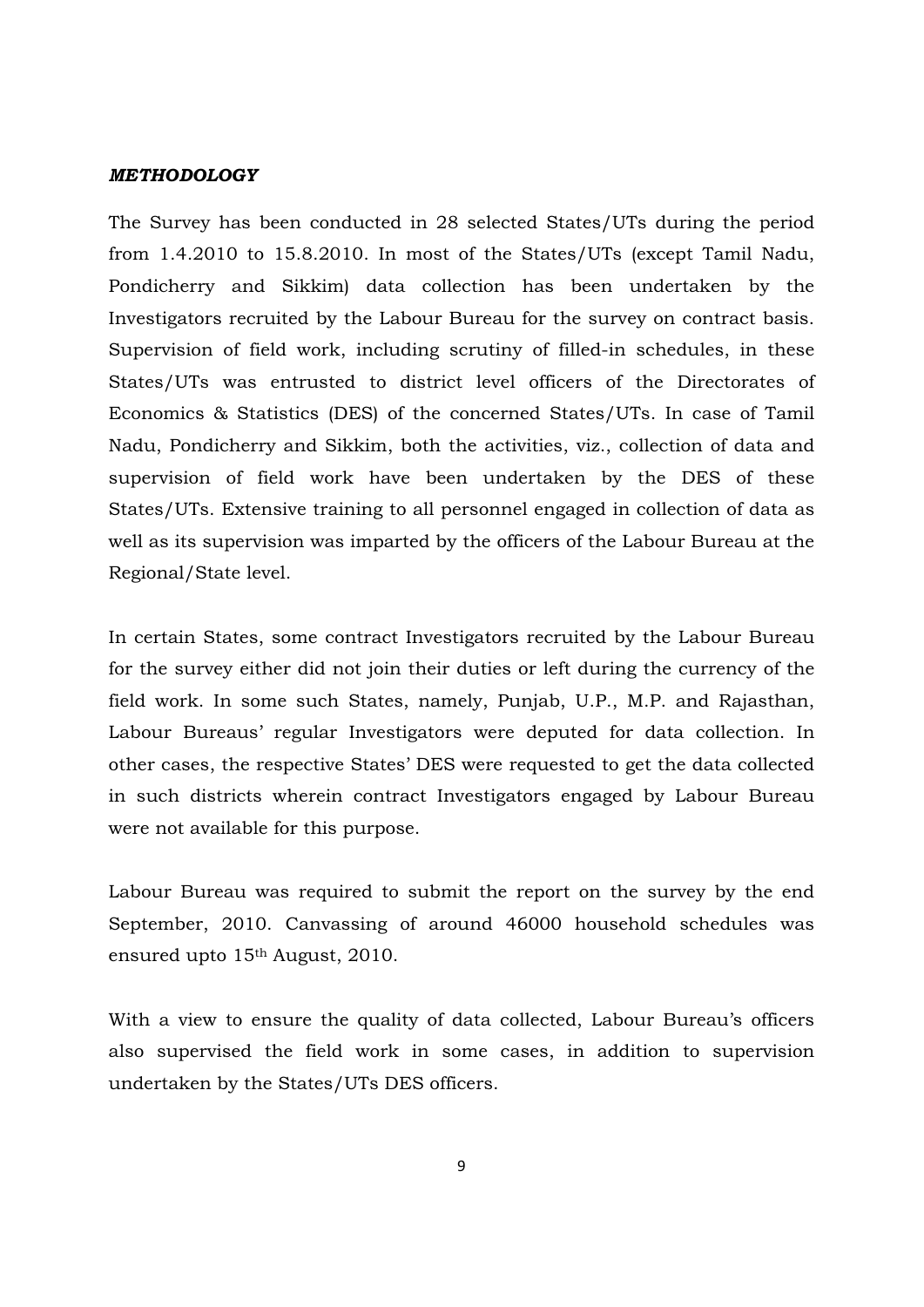# *FINALIZATION OF QUESTIONNAIRES, SAMPLE DESIGN & ESTIMATION PROCEDURE USED IN THE SURVEY*

The Questionnaires used in the present Employment-Unemployment Survey have been designed under the supervision and guidance of a 'Group of Experts' chaired by the Additional Director General, Central Statistical Organization (CSO). Members of the Expert Group included subject-experts from various wings of the National Sample Survey Organisation (NSSO) such as Survey Design & Research Division (SDRD) and Data Processing Division, from the Directorate General of Employment & Training, from the National Accounts Division (NAD) of CSO and from the Ministry of Labour & Employment. Composition of the Group of Experts is annexed.

Sample Design & Estimation Procedure used in the survey has also been finalized with the approval of the 'Group of Experts'.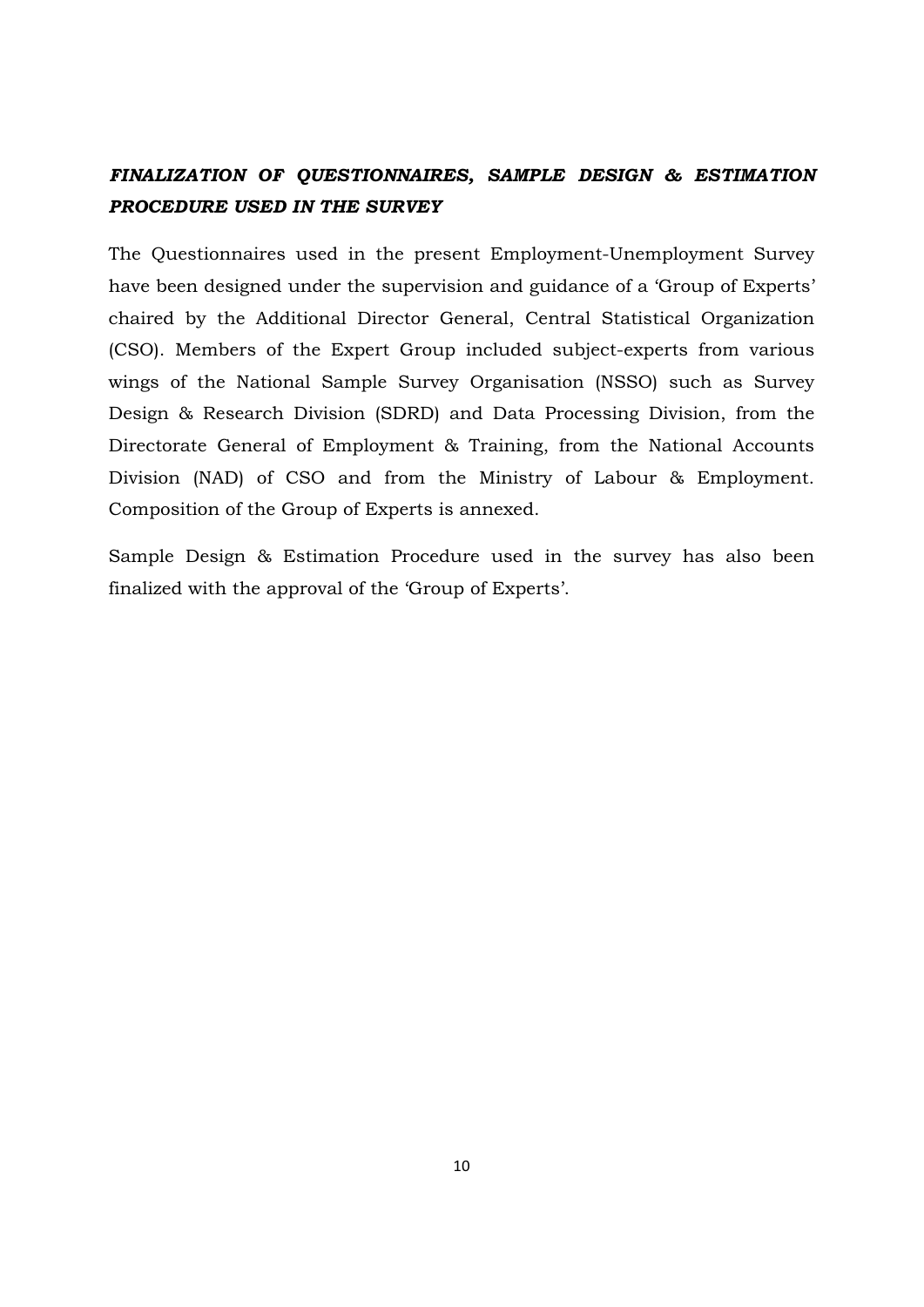# **Chapter-II**

# **CONCEPTS AND DEFINITIONS**

Important concepts and definitions used in the survey are explained below.

*Household:* A group of persons normally living together and taking food from a common kitchen constitutes a household. The members of a household may or may not be related by blood or marriage to one another.

*Household size:* The number of members normally residing in a household is its size. It will include temporary stay-aways (those whose total period of absence from the household is expected to be less than 6 months) but exclude temporary visitors and guests (expected total period of stay less than 6 months). Even though the determination of the actual composition of a household will be left to the judgment of the head of the household, the following procedures will be adopted.

- (i) In deciding the composition of a household, more emphasis is to be placed on 'normally living together' than on 'ordinarily taking food from a common kitchen'.
- (ii) A resident employee, or domestic servant, or a paying guest (but not just a tenant in the household) will be considered as a member of the household with whom he or she resides even though he or she is not a member of the same family.
- (iii) When a person sleeps in one place (say, in a shop or in a room in another house because of space shortage) but usually takes food with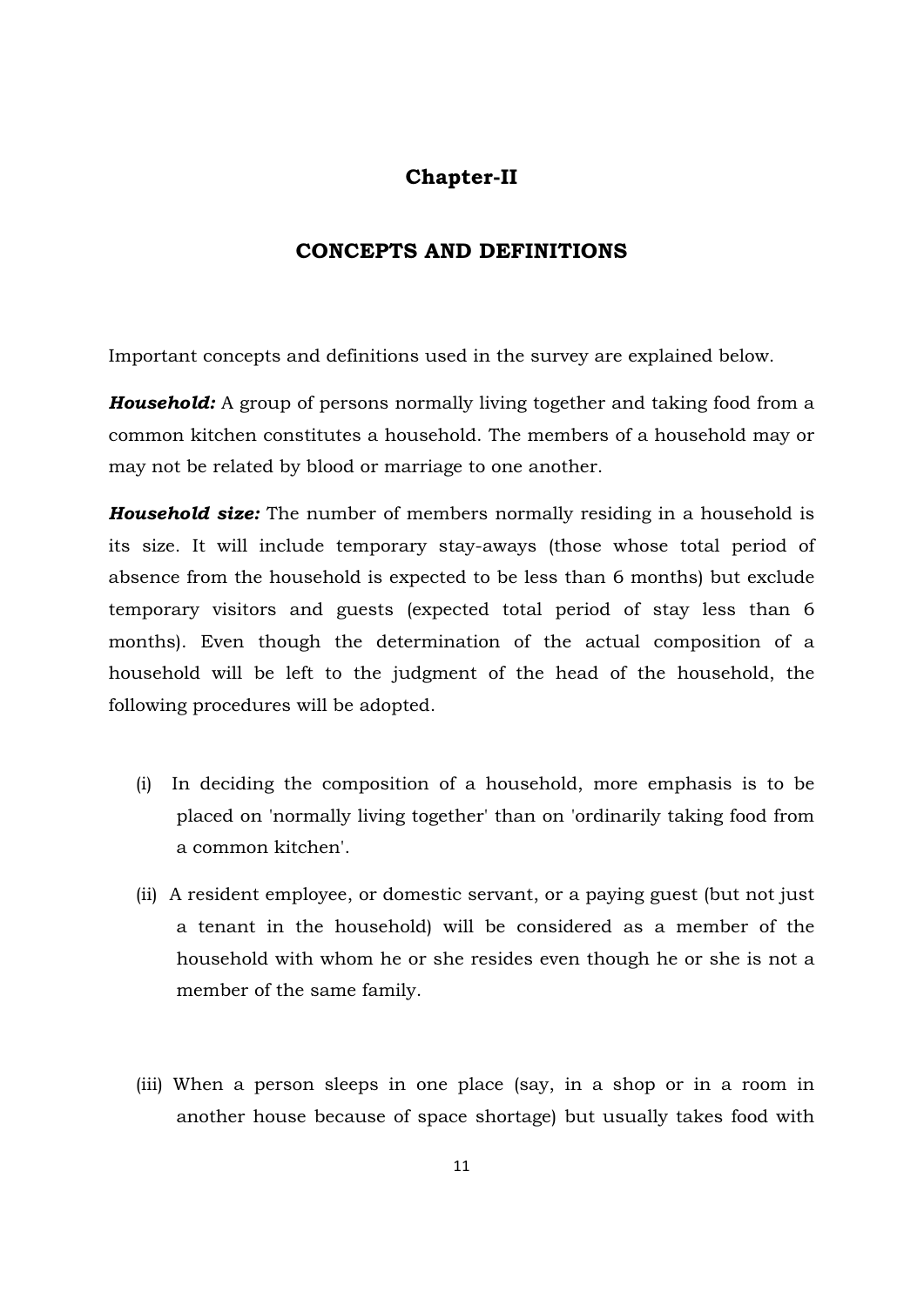his or her family, he or she should be treated not as a single member household but as a member of the household in which other members of his or her family stay.

(iv) If a member of a household (say, a son or a daughter of the head of the household) stays elsewhere (say, in hostel for studies or for any other reason), he/she will not be considered as a member of his/her parent's household. However, he/she will be listed as a single member household if the hostel is listed.

*Economic activity:* The entire spectrum of human activity falls into two categories: economic activity and non-economic activity. Any activity that results in production of goods and services that adds value to national product is considered as an economic activity. The economic activities have two parts market activities and non-market activities. Market activities are those that involve remuneration to those who perform it i.e., activity performed for pay or profit. Such activities include production of all goods and services for market including those of government services, etc. Non-market activities are those involving the production of primary commodities for own consumption and own account production of fixed assets.

The term 'economic activity' in the Employment and Unemployment survey will include:

- (i) all the market activities described above, i.e., the activities performed for pay or profit which result in production of goods and services for exchange,
	- (ii) of the non-market activities,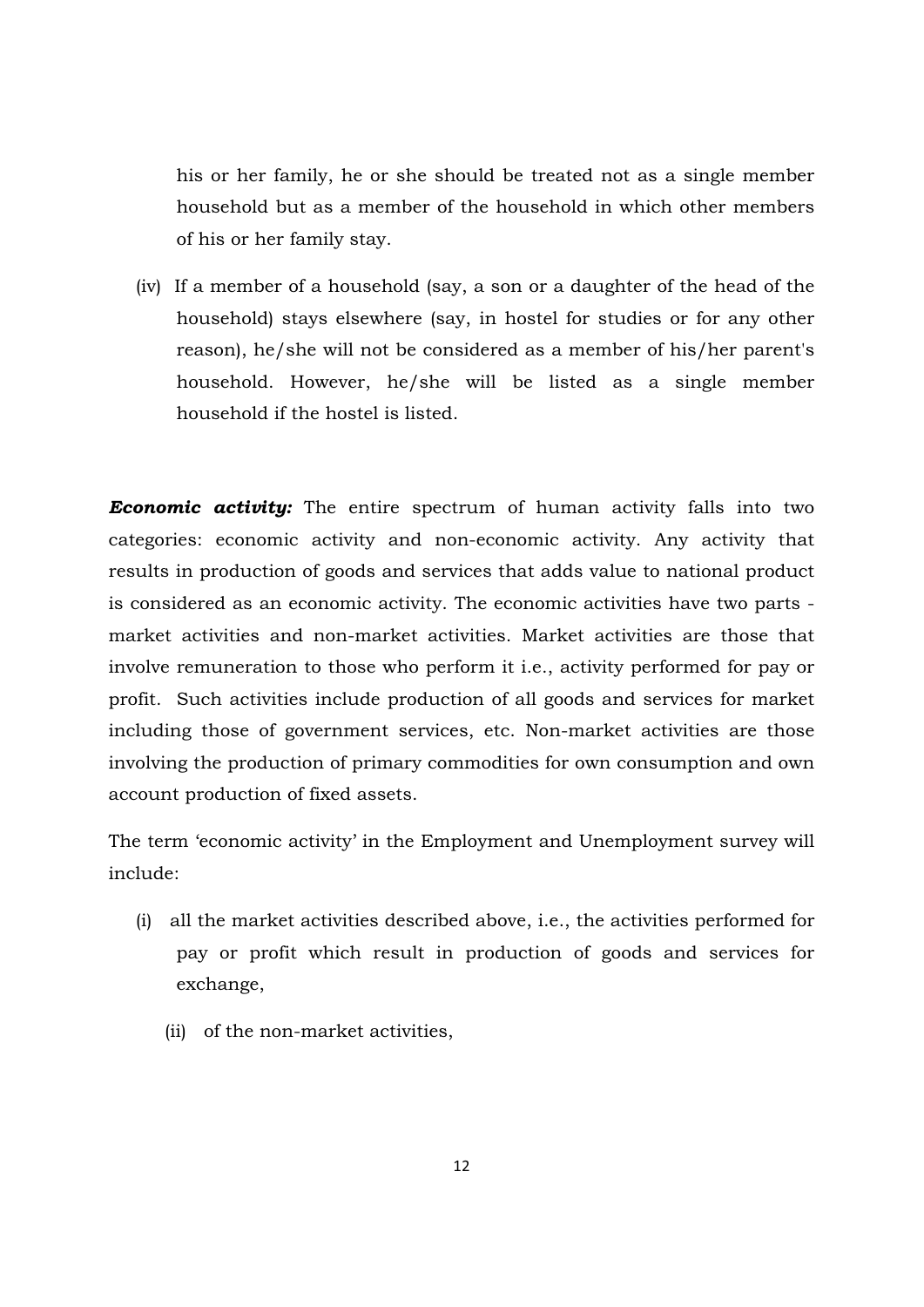- (a) all the activities relating to the primary sector (i.e. industry Divisions of NIC-08) which result in production (including free collection of uncultivated crops, forestry, firewood, hunting, fishing, mining, quarrying, etc.) of primary goods for own consumption .
- (b) the activities relating to the own-account production of fixed assets, which include construction of own houses, roads, wells, etc., and of machinery, tools, etc., for household enterprise and also construction of any private or community facilities free of charge. A person may be engaged in own account construction in the capacity of either a labour or a supervisor.

**Activity status:** It is the activity in which a person is found engaged during the reference period, which decides the person's participation in economic and /or non-economic activities. According to this, a person will be in one or a combination of the following three status during a reference period:

- (i) Working or engaged in economic activity (work),
- (ii) Not engaged in economic activity (work) but either making tangible efforts to seek 'work' or being available for 'work' in case the 'work' is available and
- (iii) Neither engaged in any economic activity (work) nor available for 'work'.

Activity status mentioned against sl.no. (i) & (ii) above, are associated with 'being in labour force' and the last sl.no. (iii) With 'not being in the labour force'. Being in labour force is further categorised into (i) employment and (ii) unemployment. The three broad activity statuses have been further subdivided into detailed activity categories. These are listed below: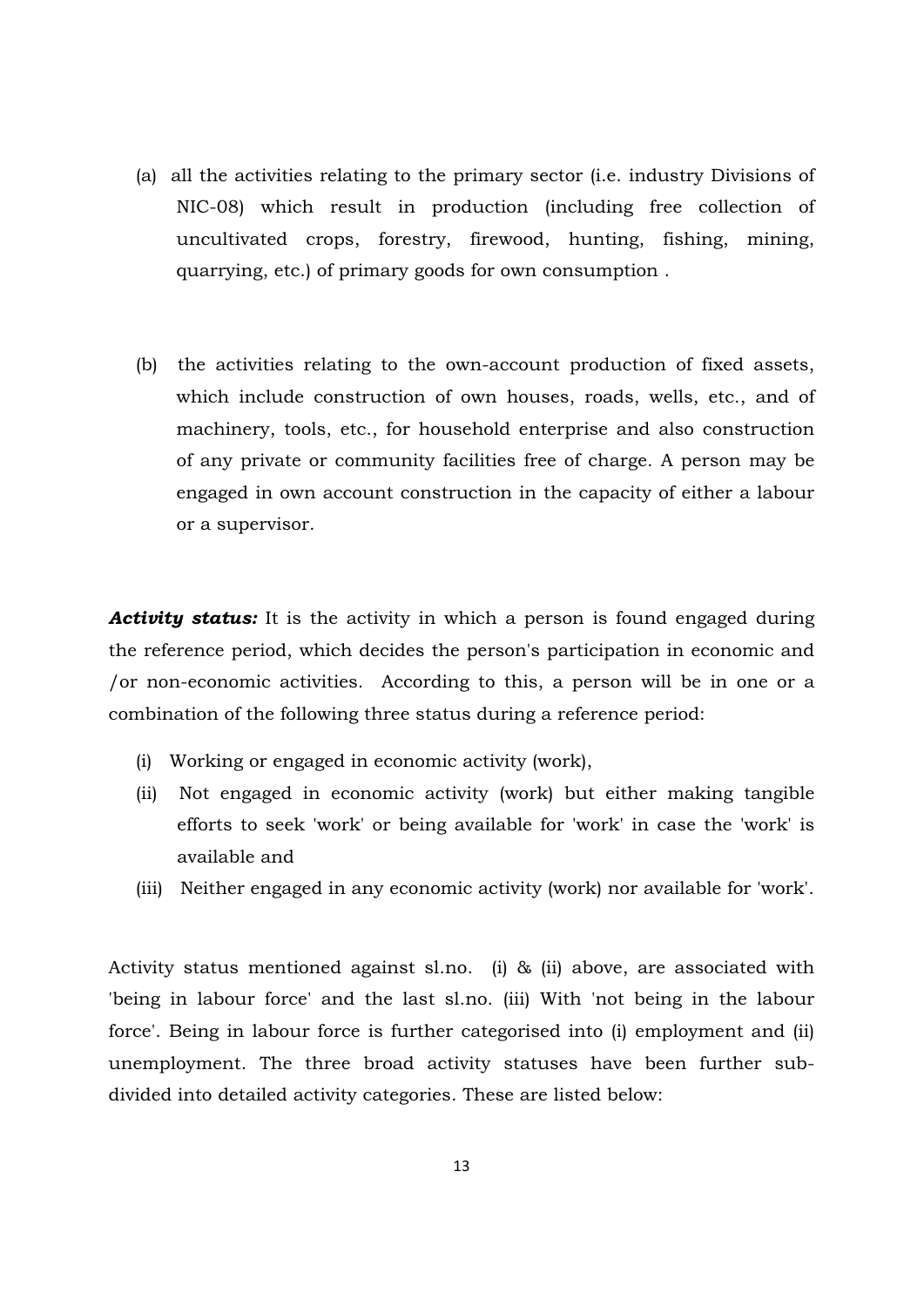*(i) working or being engaged in economic activity (employed):* 

- (a) worked in household enterprise (self-employed) as an ownaccount worker
- (b) worked in household enterprise (self-employed) as an employer
- (c) worked in household enterprise (self-employed) as 'helper'
- (d) worked as regular salaried/wage employee
- (e) worked as casual wage labour in public works
- (f) worked as casual wage labour in other types of works

 *(ii) not working but seeking or available for work (unemployed) :* 

- (a) sought work
- (b) did not seek but was available for work
- *(iii) neither working nor available for work (not in labour force) :* 
	- (a) attended educational institutions
	- (b) attended to domestic duties only
	- (c) attended to domestic duties and was also engaged in free collection of goods, tailoring, weaving, etc. for household use
	- (d) recipients of rent, pension, remittance, etc.
	- (e) not able to work due to disability
	- (f) others ( including beggars, prostitutes etc.)

Various categories like, 'workers', 'unemployed', 'labour force', 'out of labour force' are as explained below:

**(a)** *Workers (or employed):* Persons who are engaged in any economic activity or who, despite their attachment to economic activity, have abstained from work for reasons of illness, injury or other physical disability, bad weather,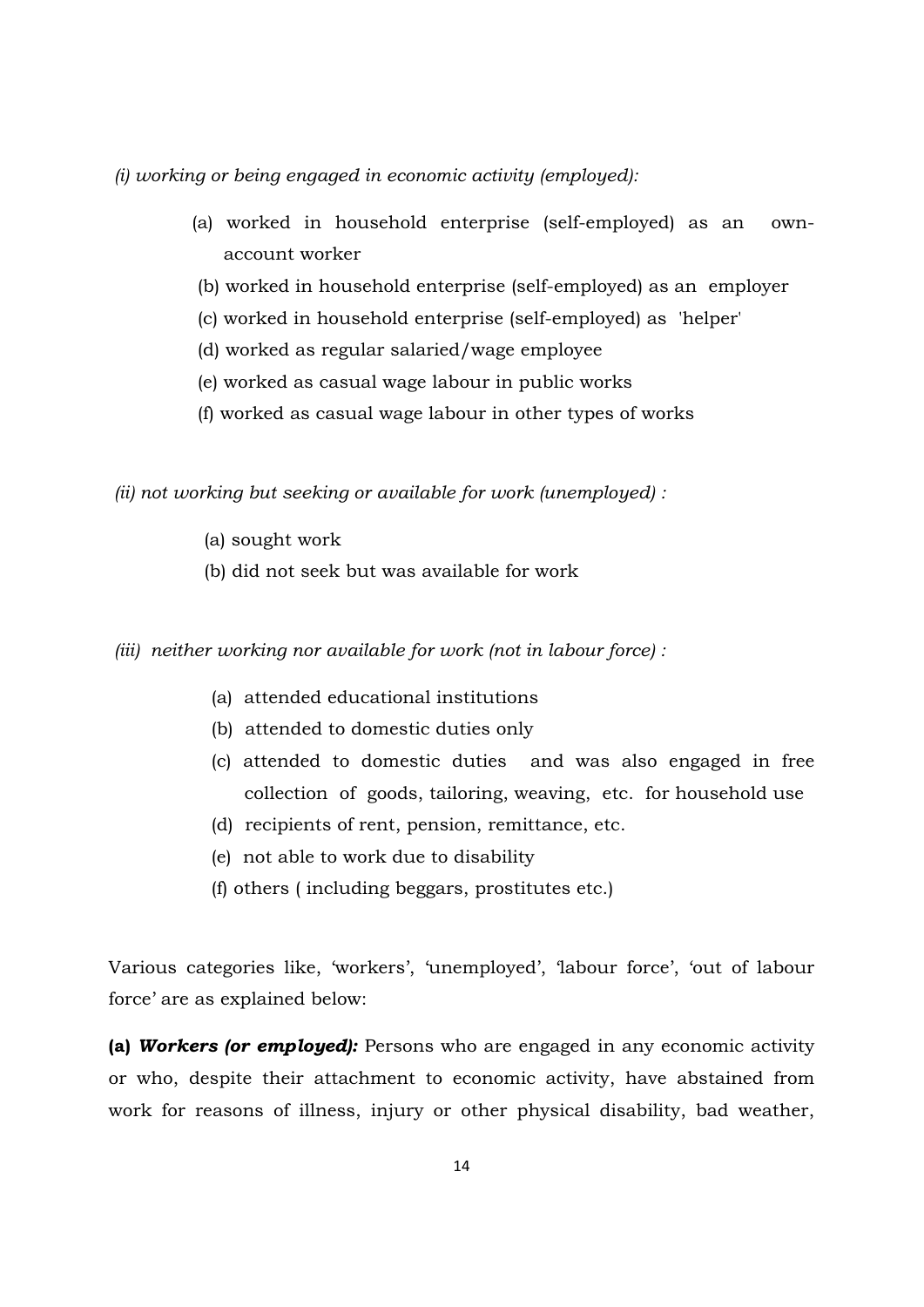festivals, social or religious functions or other contingencies necessitating temporary absence from work constitute workers. Unpaid helpers who assist in the operation of an economic activity in the household, farm or non-farm activities are also considered as workers. All the workers are assigned one of the detailed activity status under the broad activity category 'working or being engaged in economic activity'.

**(b)** *Seeking or available for work (or unemployed):* Persons, who owing to lack of work, had not worked but either sought work through employment exchanges, intermediaries, friends or relatives or by making applications to prospective employers or expressed their willingness or availability for work *under the prevailing condition of work and remuneration* are considered as those who are 'seeking or available for work' (or unemployed).

 **(c)** *Labour force:* Persons who are either 'working' (or employed) or 'seeking or available for work' (or unemployed) during the reference period together constitute the labour force.

**(d)** *Out of labour force:* Persons who are neither 'working' and at the same time nor 'seeking or available for work' for various reasons during the reference period are considered to be 'out of labour force'. The persons under this category are students, those engaged in domestic duties, rentiers, pensioners, recipients of remittances, those living on alms, infirm or disabled persons, too young or too old persons, prostitutes, etc.

Workers have been further categorized as *self-employed, regular salaried/wage employee and casual wage labour.* These categories are defined in the following paragraphs.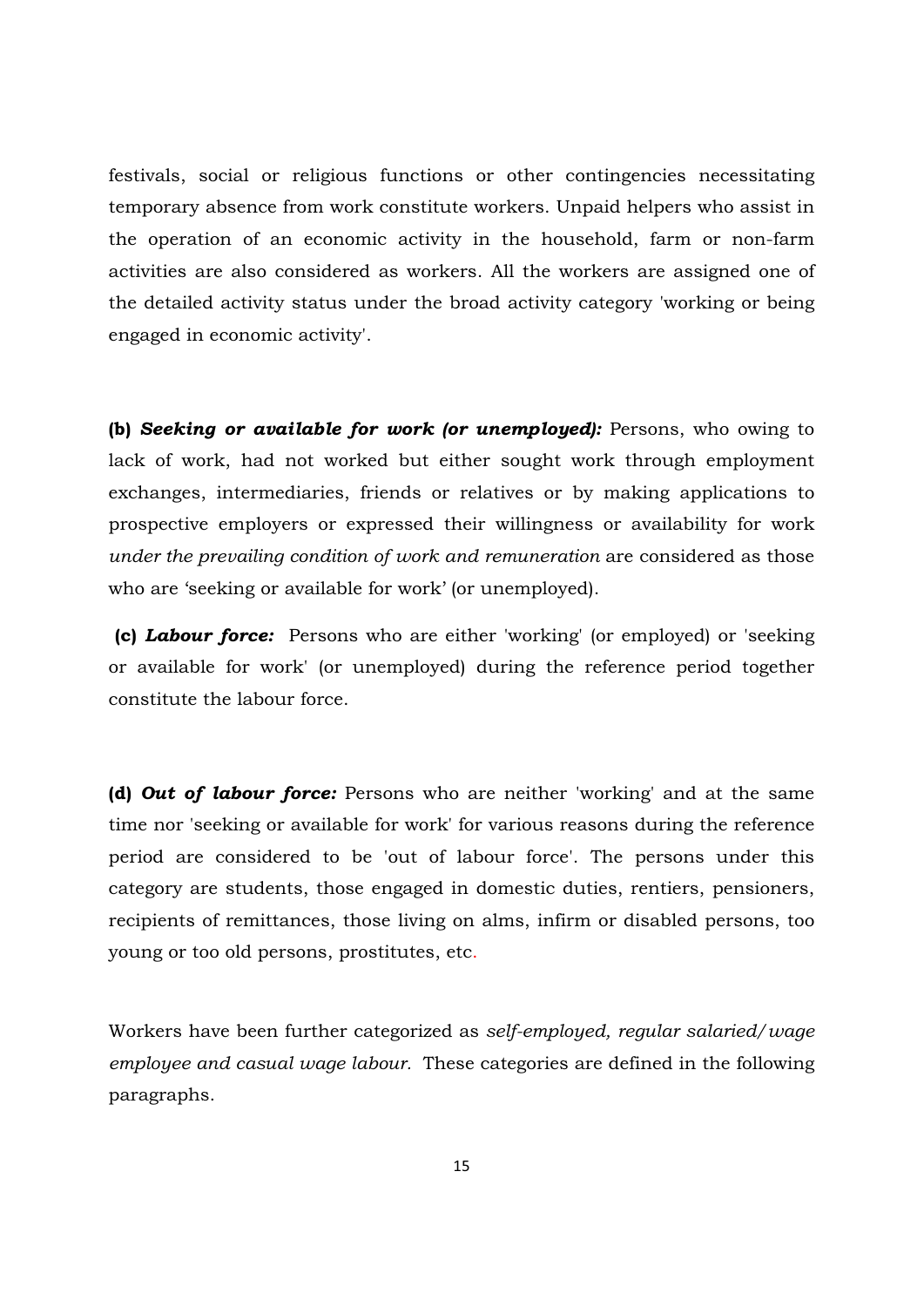*Self-employed:* Persons who operate their own farm or non-farm enterprises or are engaged independently in a profession or trade on own-account or with one or a few partners are self-employed in household enterprises. The essential feature of the self-employed is that they have *autonomy* (i.e., regarding how, where and when to produce) and *economic independence* (i.e., regarding market, scale of operation and money) for carrying out operation. The fee or remuneration received by them consists of two parts - the share of their labour and profit of the enterprise. In other words, their remuneration is determined wholly or mainly by sales or profits of the goods or services which are produced by themselves.

The self-employed persons may again be categorised into the following three groups:

 **(i)** *own-account workers:* They are the self-employed who operate their enterprises on their own account or with one or a few partners and who during the reference period by and large, run their enterprise without hiring any labour. They may, however, have unpaid helpers to assist them in the activity of the enterprise.

 **(ii)** *employers:* The self-employed persons who work on their own account or with one or a few partners and by and large run their enterprise by hiring labour are the employers, and

 **(iii)** *helpers in household enterprise:* The helpers are a category of selfemployed persons mostly family members who keep themselves engaged in their household enterprises, working full or part time and do not receive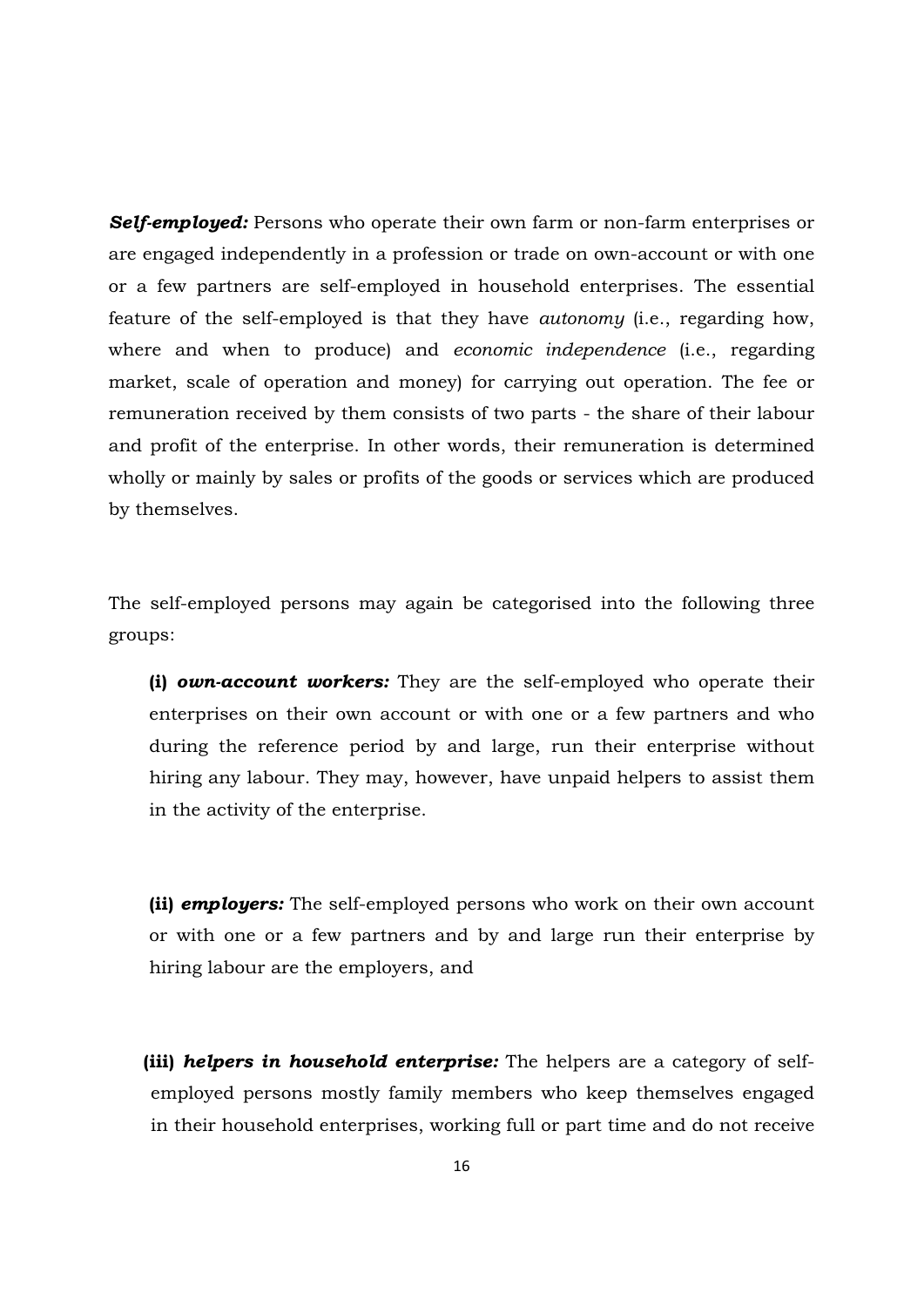any regular salary or wages in return for the work performed. They do not run the household enterprise on their own but assist the related person living in the same household in running the household enterprise.

*Home Workers:* There is a category of workers who work at a place of their choice which is outside the establishment that employs them or buys their product. Different expressions like 'home workers', 'home based workers' and 'out workers' are synonymously used for such workers. For the purpose of this survey, all such workers will be commonly termed as 'home workers' and will be categorised as 'self-employed'. The 'home workers' have *some degree of autonomy* and *economic independence* in carrying out the work, and their work is not directly supervised as is the case for the *employees.* Like the other self-employed, these workers have to meet certain costs, like actual or imputed rent on the buildings in which they work, costs incurred for heating, lighting and power, storage or transportation, etc., thereby indicating that they have some tangible or intangible means of production. It may be noted that *employees* are not required to provide such inputs for production.

*Regular salaried/wage employee:* Persons working in others farm or non-farm enterprises (both household and non-household) and getting in return salary or wages on a regular basis (and not on the basis of daily or periodic renewal of work contract) are the regular salaried/wage employees. The category not only includes persons getting time wage but also persons receiving piece wage or salary and paid apprentices, both full time and part-time.

*Casual wage labour:* A person engaged in casual labour in others farm or non-farm enterprises (both household and non-household) and getting in return wage according to the terms of the daily or periodic work contract is a casual wage labour. Usually, in the rural areas, casual labourers are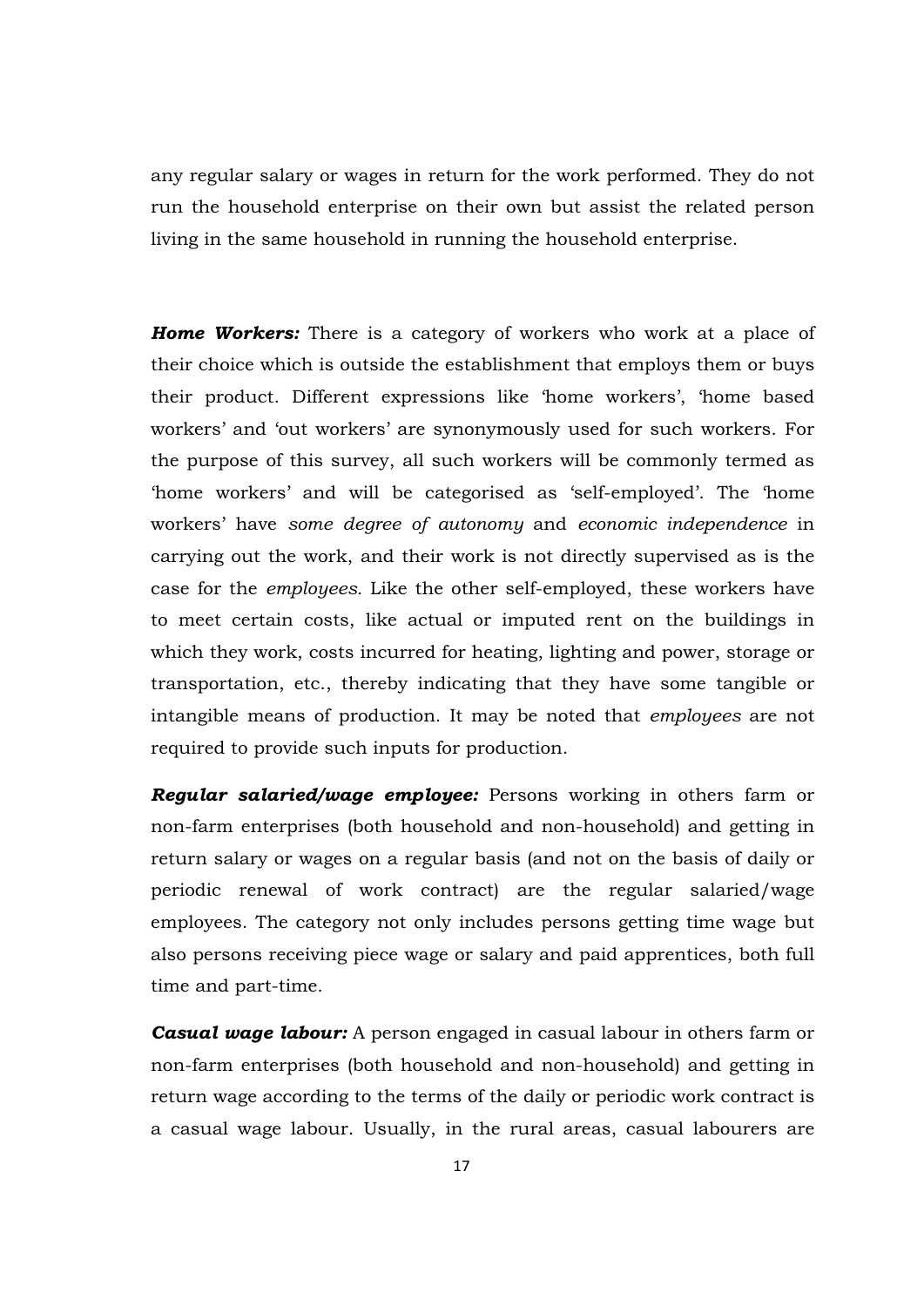normally engaged in 'public works' activities. *'Public works'* are those activities which are sponsored by Government or local bodies for construction of roads, bunds, digging of ponds, etc. as relief' measures such as flood relief, drought relief and famine relief, and also various employment generation scheme under poverty alleviation programmes.

#### *DEFINITIONS OF VARIOUS TYPES OF ENTERPRISES:*

**(i) Proprietary:** When an individual is the sole owner of an enterprise, it is a proprietary enterprise. Own account production of fixed assets for own use, when produced by a single member, will be classified as proprietary enterprise.

*(ii) Partnership:* Partnership is defined as the "relation between persons who have agreed to share the profits of a business carried on by all or any one of them acting for all". There may be two or more owners, belonging to the same or different households, on a partnership basis, with or without formal registration (where there is a tacit understanding about the distribution of profit among the so-called partners). Own account production of fixed assets, when produced by two or more members belonging to the same or different households will be classified as partnership enterprises. Thus, own account production of fixed assets by a group of households for community use will be classified as partnership enterprise.

*(iii) Government/public sector enterprise:* This category includes enterprises, which are wholly owned/ run/managed by Central or State governments, quasi-government institutions, local bodies like universities,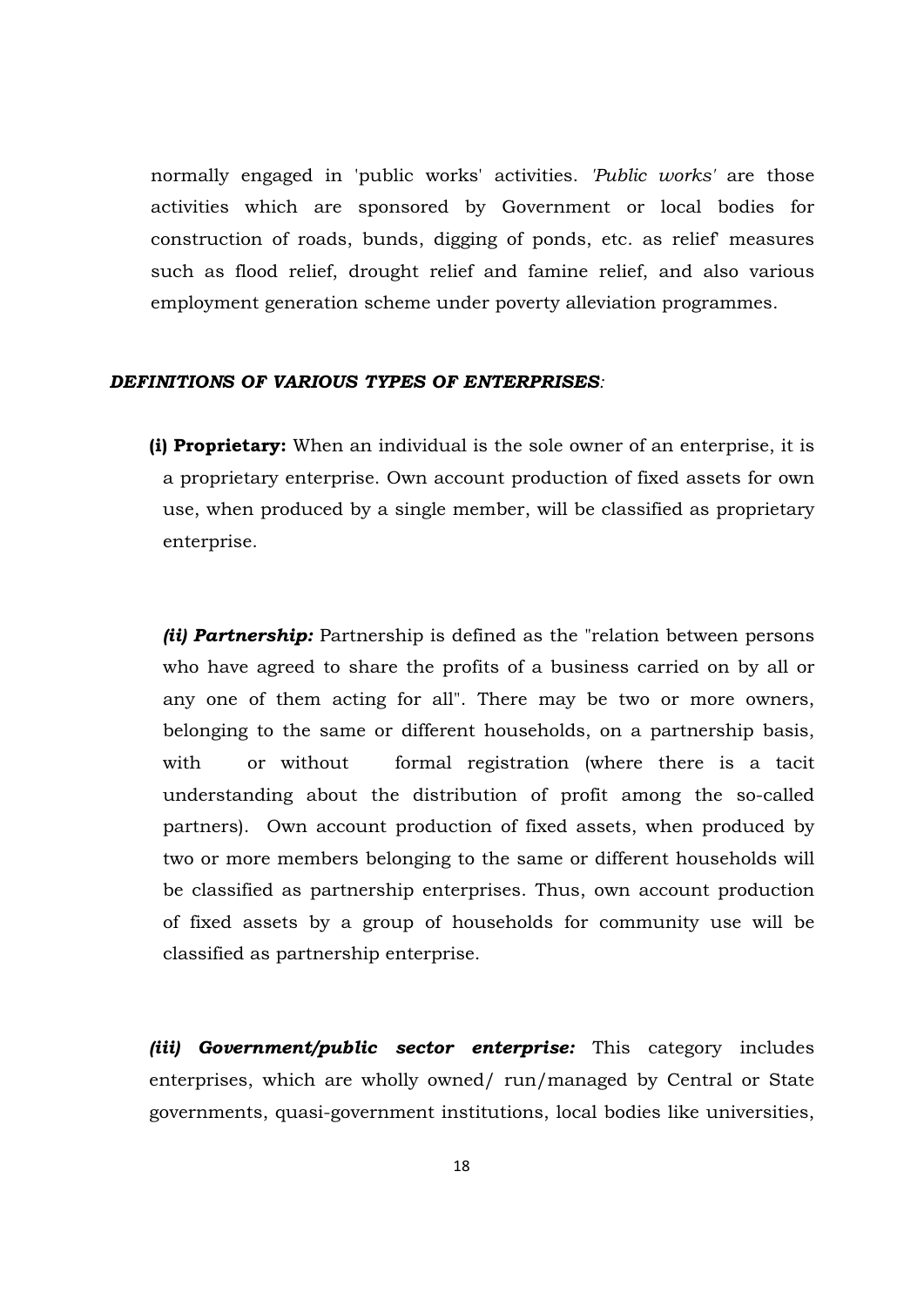education boards, municipalities, etc. An enterprise should not be treated as a public sector enterprise if it is run on a loan granted by government, local body etc.

*(iv) Private limited company:* Private company means a company which by its articles:

- (a) restricts the right to transfer its shares, if any,
- (b) limits the number of its members to fifty not including-
	- (i) persons who are in the employment of the company, and
	- (ii) persons who, having been formerly in the employment of the company, were members of the company while in that employment and have continued to be members after the employment ceased; and
	- (c) prohibits any initiation to the public to subscribe for any share in, or debentures of, the company.

*(v) Public limited company:* A public limited company is defined as a company that is not a private company. As such, public companies can have an unlimited number of members and can invite the public to subscribe to its shares and debentures.

*(vi) Co-operative societies:* Co-operative society is one that is formed through the co-operation of a number of persons, recognized as members of the society, to benefit themselves. In the process, the funds are raised by member's contributions/investments and the profits generated out of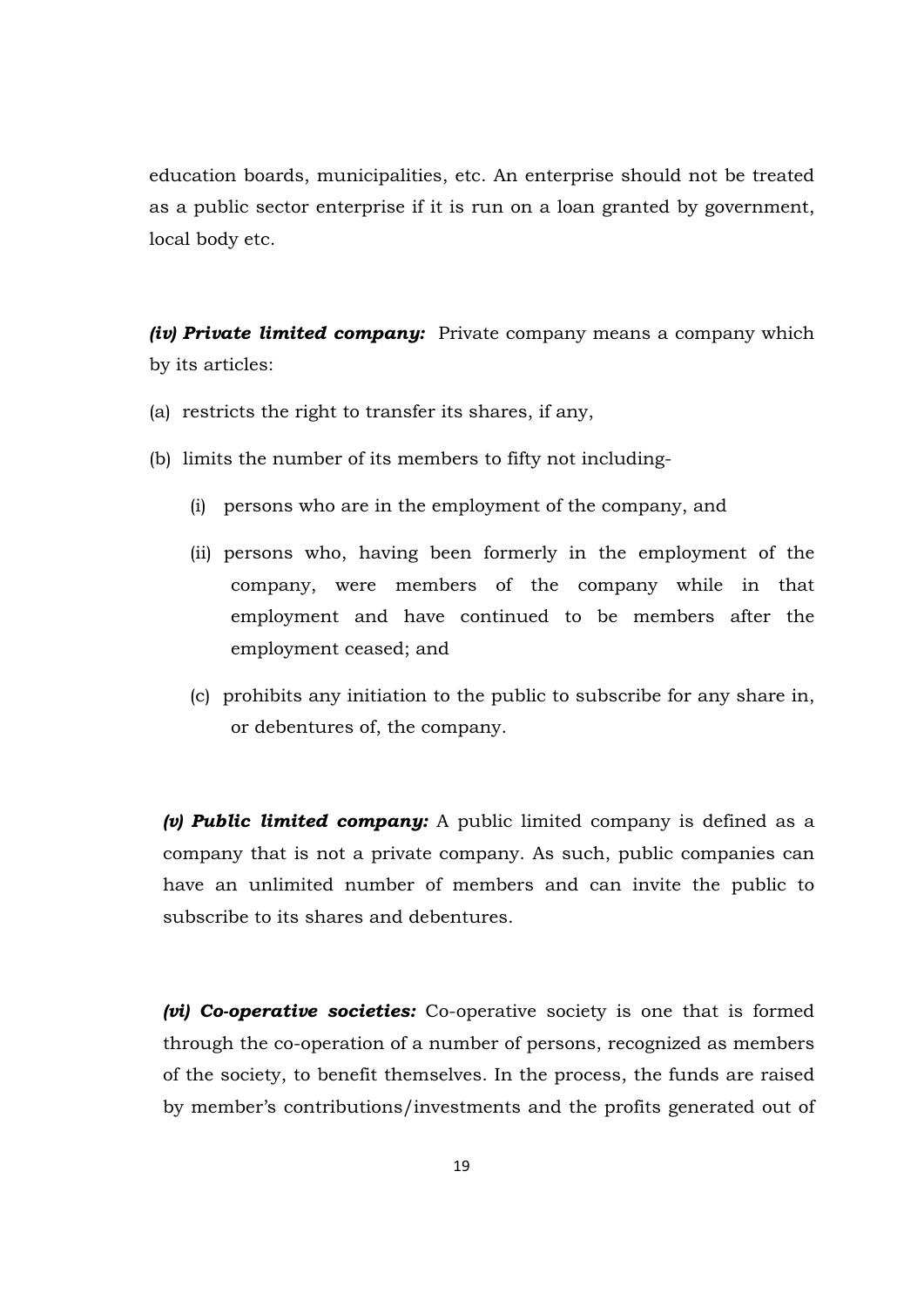the society's activities are shared by the members. A government agency can also be a member or shareholder of a registered co-operative society but this fact cannot render the society into a public sector enterprise for the purpose of this survey.

*(vii) Trust:* An arrangement through which one set of people, the trustees, are the legal owners of property which is administered in the interest of another set, the beneficiaries. Trusts may be set up to provide support for individuals or families, to provide pensions, to run charities, to liquidate the property of the bankrupts for the benefit of their creditors, or for the safe keeping of securities bought by trusts with their investor's money. The assets, which trusts hold are regulated by law. These must be administered in the interests of the beneficiaries, and not for the profit of the trustees.

*(viii) Employer Households (i.e. private households employing maid servant, watchman, cook etc.):* The households which are employing maid servant, watchman, cook, private tutor, etc. will be considered notionally as enterprise for the purpose of this survey and will be classified as 'Employer households'.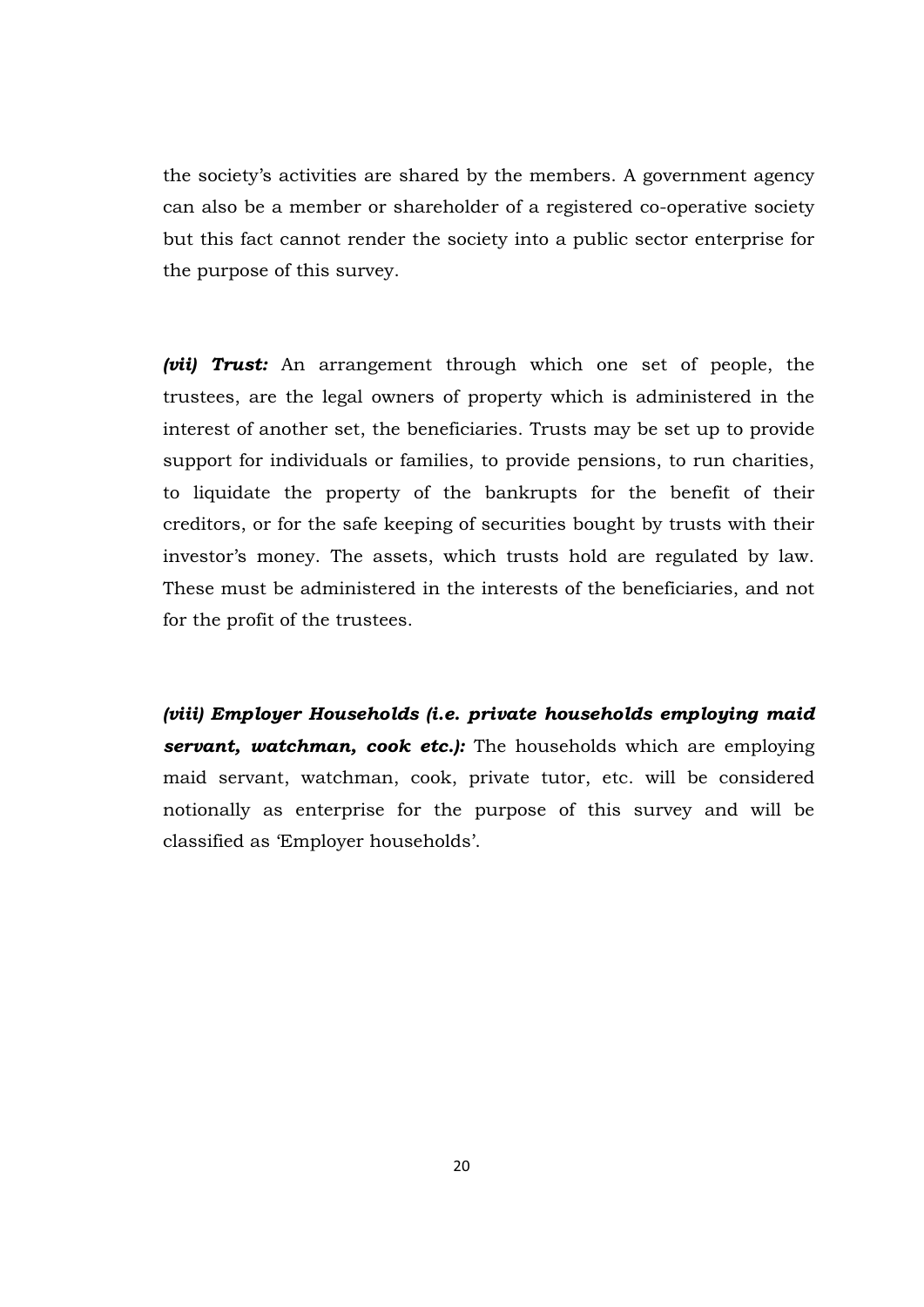#### **CHAPTER III**

# **DEMOGRAPHIC PARTICULARS**

#### *GENERAL*

While studying the Employment-Unemployment situation in the selected States/UTs, an effort was also made to collect information on demographic data of the individuals covered during the survey. This Chapter as well as others present demographic findings based on such data, mainly at overall level of States/UTs covered in the Survey. State-wise details are presented in the Tables annexed. Population estimates derived from the present survey are found to be comparable with the census population projections at overall level. Hence, population estimates of the survey have been used to derive ratios of various parameters, which are expected to be reliable. At disaggregated level, it may, however, be advisable to estimate an absolute number in any specific category on the basis of census population projection for that category. Further, the per thousand distribution figures presented in various tables are rounded off figures. These ratios need to be used for deriving estimates, if any, keeping this fact in view.

It may also be noted that some estimates at State/UT level may not be as reliable as overall estimates because of small sample size at disaggregated level.

#### *ALLOCATION AND ACTUAL COVERAGE OF SAMPLE UNITS*

Information on the allocated and the surveyed sample units is depicted in Statement 3.1. It may be observed that a total of 4794 villages/Urban Frame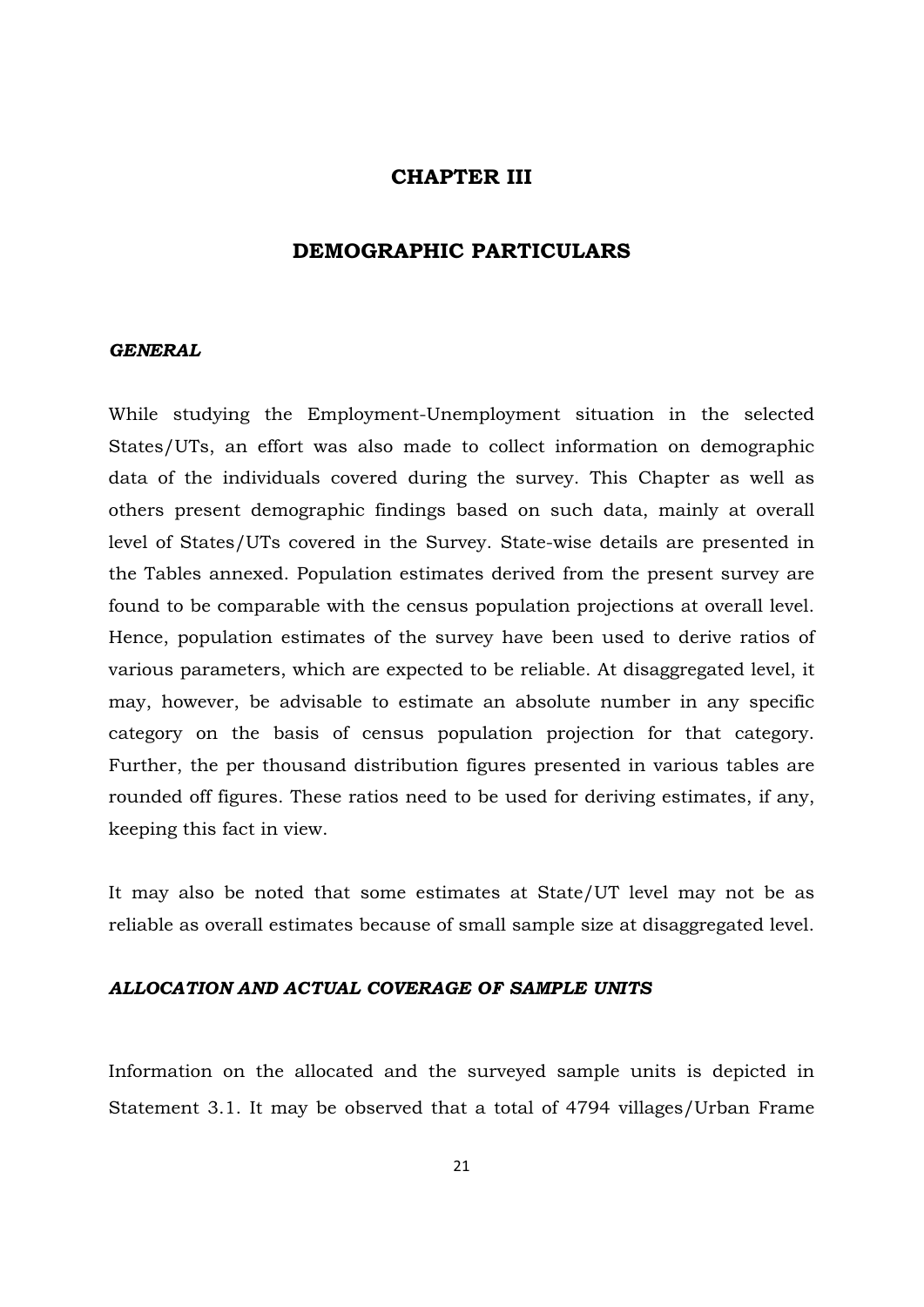Survey (UFS) blocks were initially allocated for coverage, out of which 3829 have actually been covered. Total sample of 4794 units included 2400 villages (Panchayat wards in Kerala) and 2394 Urban Frame Survey blocks allocated for coverage. Against this, 2056 villages and 1773 UFS blocks could actually be covered. In fact, equal number of rural and urban units was allocated for coverage in all the States/UTs, except Dadra & Nagar Haveli, wherein equal number of urban units were not available for allocation. Significantly, lower coverage of urban units is observed in the States, namely, Assam, Gujarat, Jammu & Kashmir and Maharashtra, whereas no urban unit could be covered in Dadra & Nagar Haveli.

| Sector | Sample Allocated | Sample Surveyed |
|--------|------------------|-----------------|
| Rural  | 2400             | 2056            |
| Urban  | 2394             | 1773            |
| Total  | 4794             | 3829            |

Statement 3.1: Allocation and coverage of sample villages/urban blocks

Comparatively low coverage of allocated sample units in some urban areas is on account of late availability of maps of the sample UFS blocks. In certain other cases, like non-joining/late joining/intermittent drop out of the contract Investigators recruited by Labour Bureau to undertake the field work are also responsible for low coverage in urban as well as rural areas.

A total of 45859 households have actually been surveyed, of which 24653 (53.8 per cent) are rural households and the remaining 21206 (46.2 per cent) are urban households.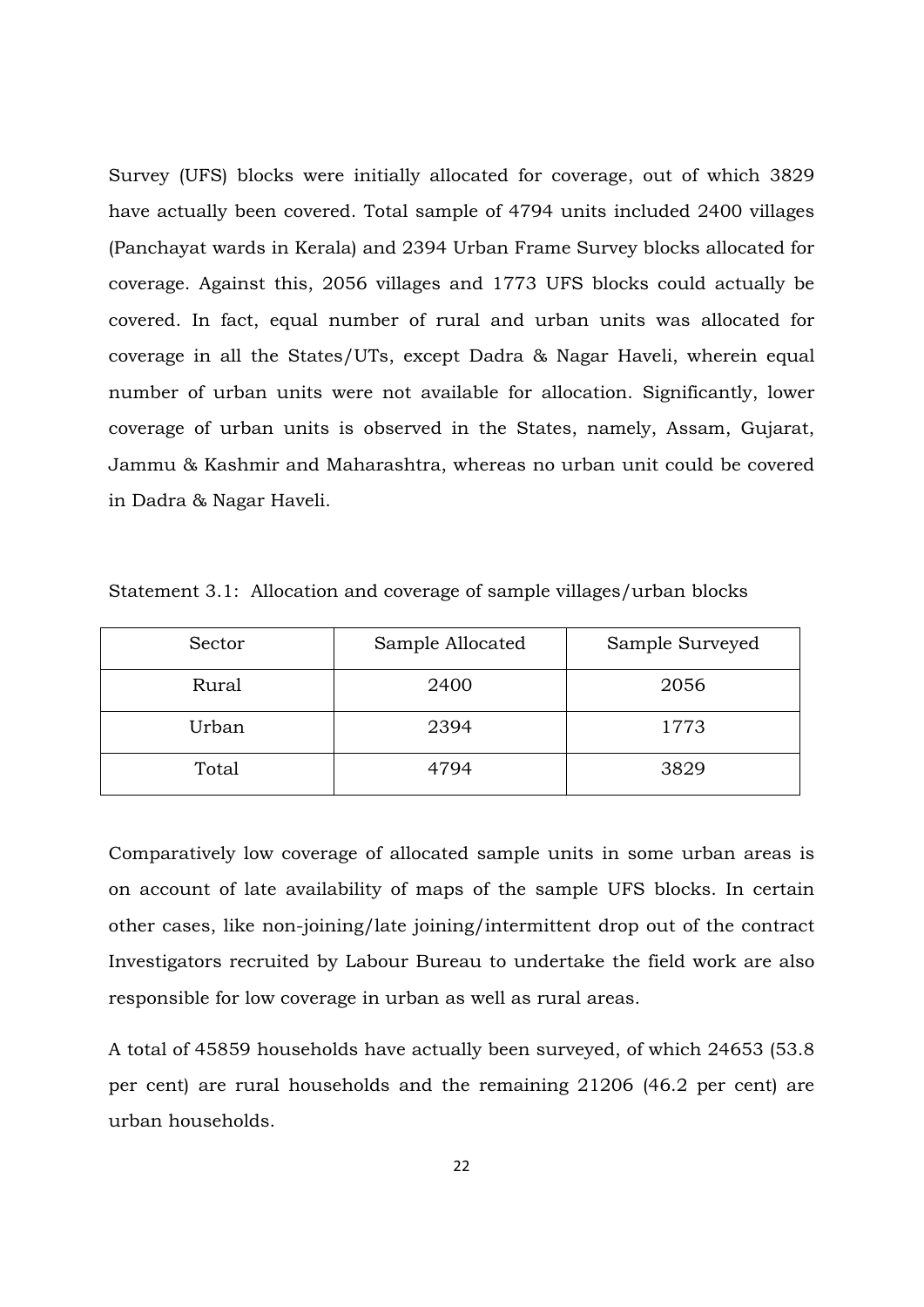#### *POPULATION ESTIMATES*

Derived on the basis of the data collected during the survey, estimates of population by sex and the sex ratio in rural & urban areas as well as at overall level of the 28 States/UTs covered in the survey are presented in Statement 3.2. Total population of these States/UTs is estimated to be 1182 million, of which about 52 per cent are male and 48 percent are female. Out of the total population of the States/UTs covered, 872 million persons (73.8 per cent) live in rural areas and 310 million persons (26.2 per cent) live in urban areas. Gender-wise composition of population is more or less the same in the rural as well as the urban areas.

| Statement 3.2: Estimates of population (in millions) by sex in Urban and Rural |  |  |  |
|--------------------------------------------------------------------------------|--|--|--|
| Areas and the sex ratio                                                        |  |  |  |

| Sector  | Male | Female | Persons | Sex Ratio |
|---------|------|--------|---------|-----------|
| Rural   | 455  | 417    | 872     | 915       |
| Urban   | 161  | 149    | 310     | 924       |
| Overall | 616  | 566    | 1182    | 917       |

Sex ratio (number of females per thousand males) is estimated to be 917 at overall level i.e. for the rural and the urban areas combined. The sex ratio in the rural areas is 915 and in the urban areas it stands at 924.

A comparison of the population projections for the year 2009-10 based on the RGI "Report of Population Projections for India and States 2001-2026" and the population estimated by using the Bureau's survey data shows a variation only of 2.2 per cent. Based on the RGI projections for the year 2009-10, the estimated population in the 28 States/UTs covered during the survey is 1157 million whereas the Bureau's estimated population in these States/UTs is 1182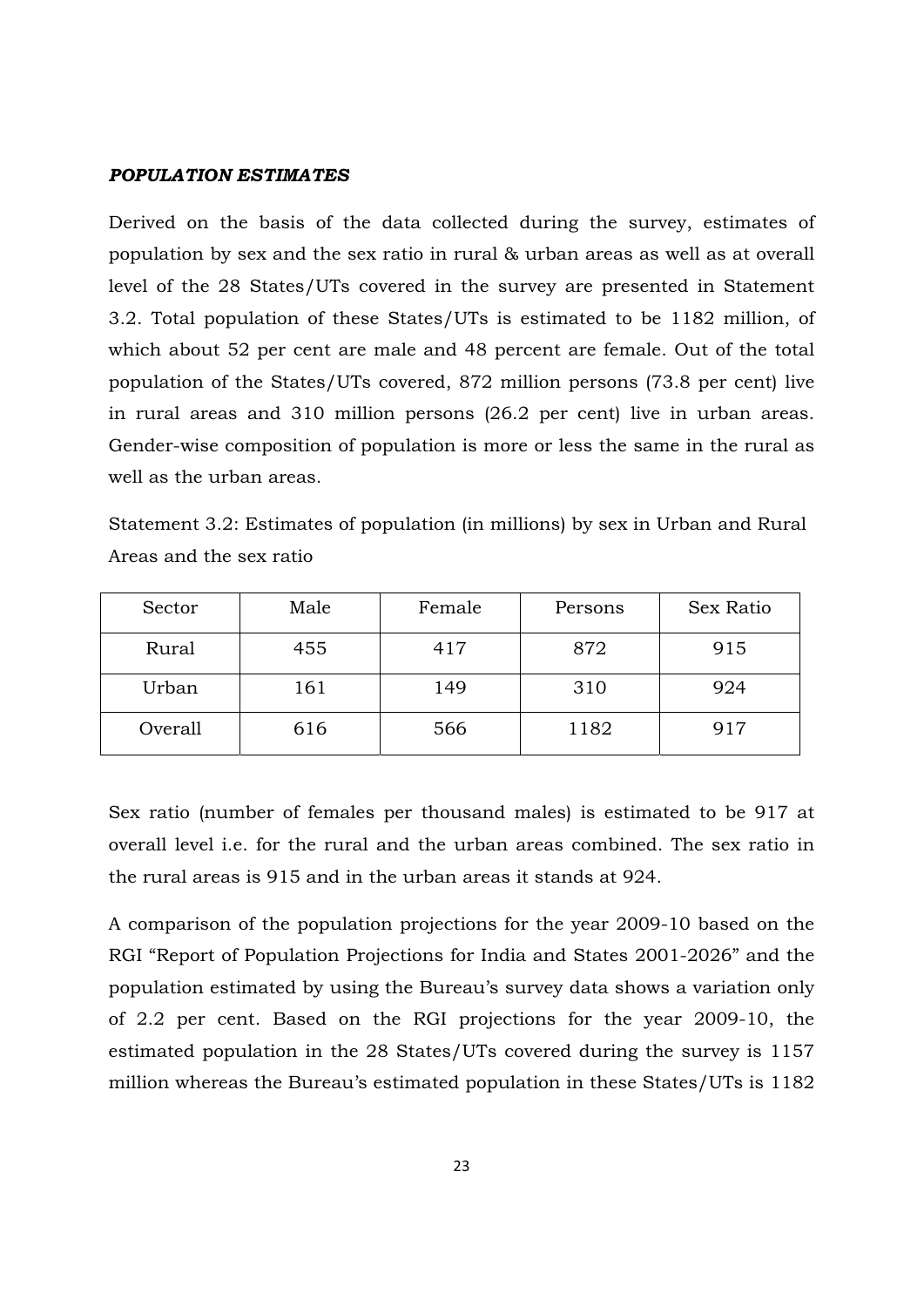million. Further, as per the RGI report, the sex ratio is estimated at 932 during the year 2009-10 as against the Bureau's estimate of 917 for this period.

#### *ESTIMATES OF HOUSEHOLDS AND AVERAGE HOUSEHOLD SIZE*

Information on estimated number of households, per thousand distributions of these households and average household size in urban and rural areas is shown in Statement 3.3.

Statement 3.3: Estimated Number of Households, distribution in per 1000 household and Average Household size sector wise

| Estimates                                    | Rural | Urban | Overall |
|----------------------------------------------|-------|-------|---------|
| Number of Households<br>(in millions)        | 172   | 66    | 238     |
| Distribution of Households<br>(per thousand) | 722   | 278   | 1000    |
| Average Households Size                      | 5.1   | 4.7   | 5.0     |

It is observed that the total estimated population of the 28 selected States/UTs, which is 1182 million, lives in 238 million households. In rural areas, 872 million persons are living in 172 million households, whereas in urban areas 310 million persons reside in 66 million households.

Per thousand distribution of households indicates that 722 households are rural and the remaining 278 are urban. Average household size has been worked out to be 5.1 in rural areas, 4.7 in urban areas and 5.0 at overall level.

The NSSO estimates for average household size based on 2007-08 survey results shows the household size 4.5 at overall level with 4.7 in rural areas and 4.2 in the urban areas.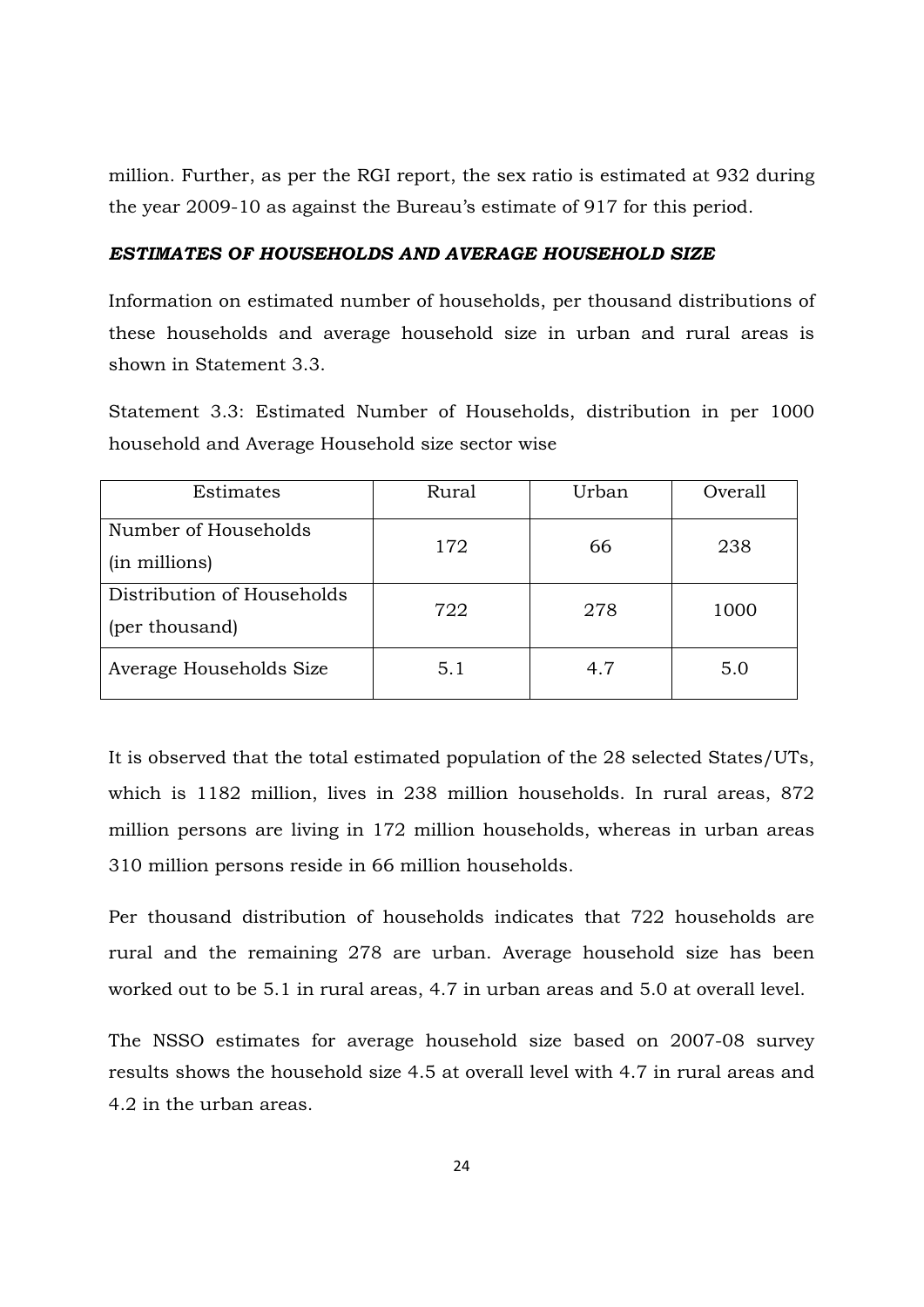# *HOUSEHOLDS BY HOUSEHOLD TYPE*

Per thousand distribution of households in rural areas by household type may be perused from Statement 3.4.

Statement 3.4: Per thousand distribution of rural households by type of household

| Household Type                      | <b>Estimated Number</b> | Per thousand    |
|-------------------------------------|-------------------------|-----------------|
|                                     | of Households (in       | distribution of |
|                                     | millions)               | households      |
| 1. Self Employed in Agriculture     | 50                      | 288             |
| 2. Self Employed in non-agriculture | 24                      | 139             |
| <b>Total self-employed</b>          | 74                      | 427             |
| 3. Agriculture Labour               | 38                      | 223             |
| 4. Other Labour                     | 32                      | 189             |
| <b>Total Rural Labour</b>           | 70                      | 412             |
| 5. Other Households                 | 28                      | 161             |
| <b>Total Households</b>             | 172                     | 1000            |

Per thousand distribution of households in rural areas indicates that 288 are self-employed in agriculture and 139 are self-employed in non-agriculture taking the total number of self-employed households to 427. Total rural labour households are estimated to be 412 per thousand, of which 223 are agriculture labour households and 189 are other labour households. Number of other households works out to be 161 per thousand.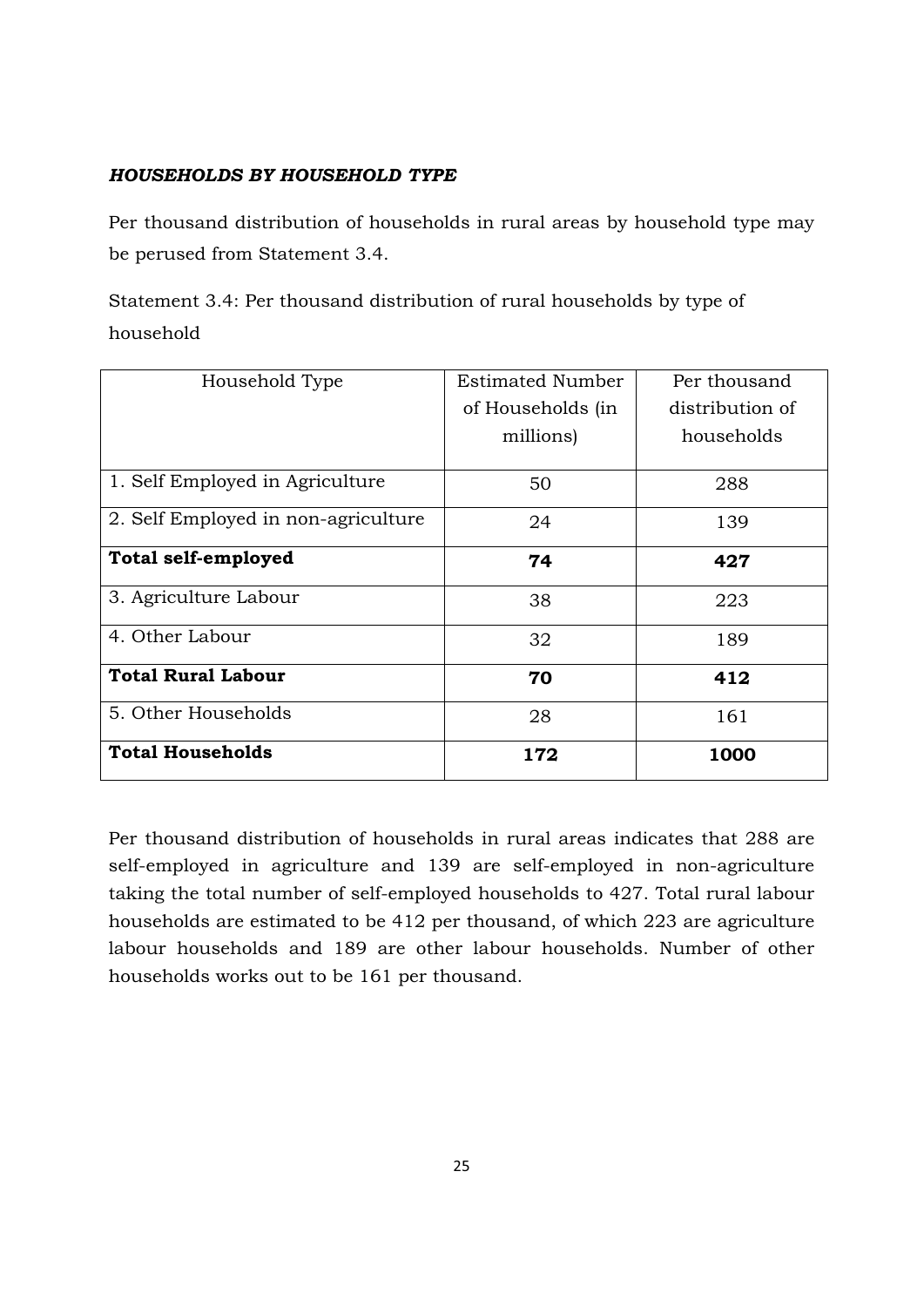Statement 3.5: Per thousand distribution of Urban Households by Household Type

| Household Type          | Estimated Number of<br>Households | Per thousand distribution<br>of households |
|-------------------------|-----------------------------------|--------------------------------------------|
|                         | (in millions)                     |                                            |
| Self-employed           | 22                                | 331                                        |
| Regular Wage            | 21                                | 315                                        |
| Casual Labour           | 13                                | 205                                        |
| Other households        | 10                                | 149                                        |
| <b>Total Households</b> | 66                                | 1000                                       |

Per thousand distribution of urban households presented in Statement 3.5 indicates that 331 households belong to the self-employed category, 315 are regular wage households and 205 are casual labour households. Remaining 149 households have income sources other than those specified above as the major source of income.

#### *LITERACY RATE*

RGI's population census as well as the NSSO' survey reports present literacy rates for the population in the age group of 7 years and above. For comparative purpose, the literacy rate in the present survey are also derived for the 7 years and above age population and presented in Statement 3.6 by sex for the rural and urban areas.

It may be observed that in rural areas, number of per thousand literate persons is 746. Such proportion for males is 829 and for females it is 656 in rural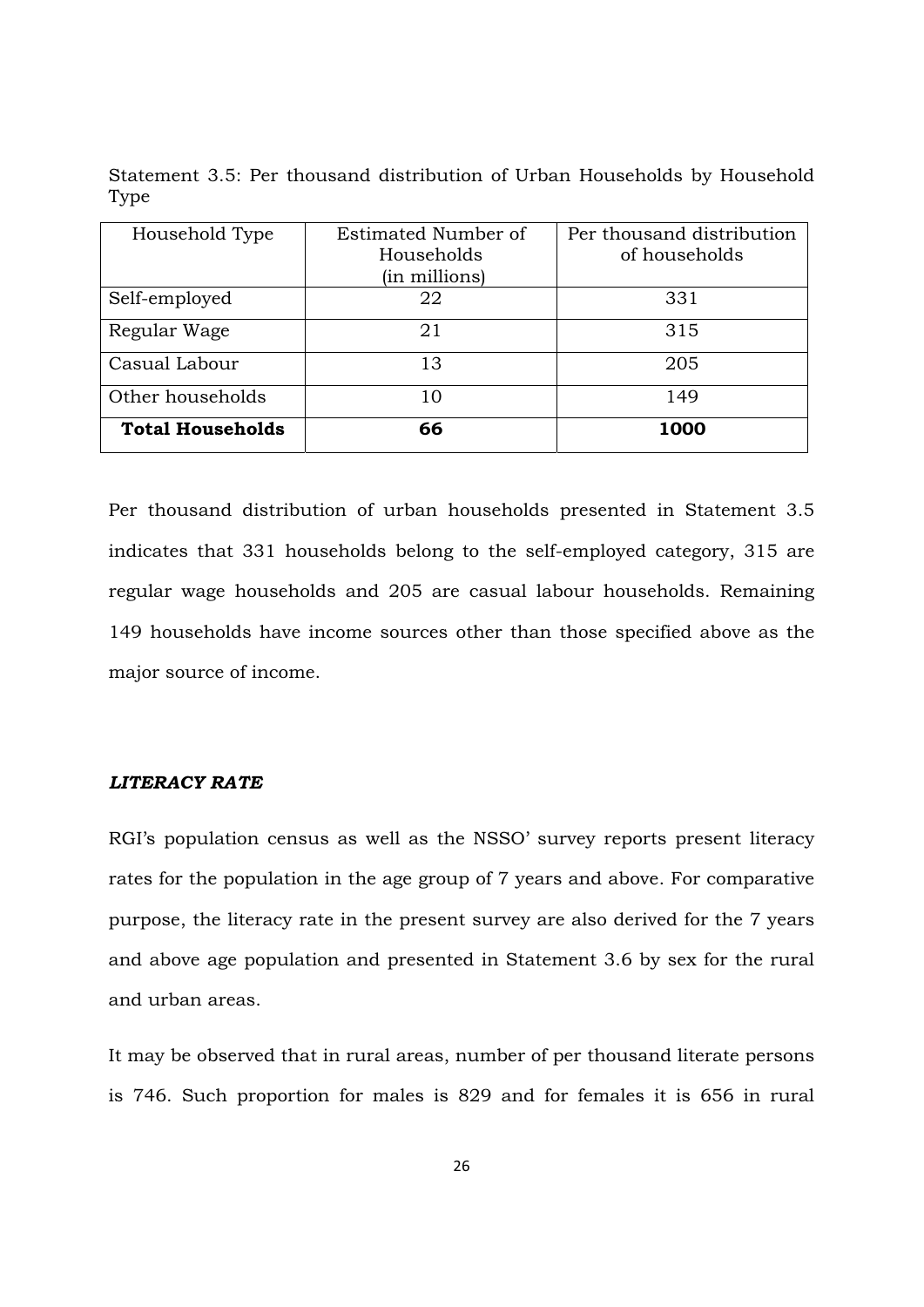areas. With per thousand literate persons in urban areas being 860, per thousand literate males are 908 and per thousand literate females are 808 in these areas.

| <b>Sector</b> | <b>Male</b> | Female | Persons |
|---------------|-------------|--------|---------|
| Rural         | 829         | 656    | 746     |
| Urban         | 908         | 808    | 860     |
| Overall       | 850         | 697    | 777     |

Statement 3.6: Literacy Rate (per 1000 persons) by Sex in Rural & Urban Areas

Results of the Survey indicate that the literacy rates in urban areas are higher than those in rural areas for both the genders. Similarly, literacy rates of males in urban as well as rural areas are higher than those of females.

At overall the literacy rate is 777 persons per 1000 persons. The NSSO estimates for the literacy in the year 2007-08 survey results have shown 708 persons out of 1000 persons. Planning commission in its 11th plan document has set a target of 85 per cent or more literacy rate for the population of age 7 years and above.

Statement 3.7: Distribution of persons by General Educational level (per 000) of age 7 years & above in Rural & Urban Areas.

| Sector  | Not literate |     |     | Upto secondary |     |             | Above secondary |     |     |
|---------|--------------|-----|-----|----------------|-----|-------------|-----------------|-----|-----|
|         |              |     |     | Level          |     |             | level           |     |     |
|         | M            | F   | Ρ   | M              | F   | $\mathbf P$ | M               | F   | P   |
| Rural   | 171          | 344 | 254 | 752            | 621 | 689         | 77              | 35  | 57  |
| Urban   | 92           | 192 | 140 | 709            | 669 | 690         | 199             | 138 | 170 |
| Overall | 150          | 303 | 223 | 741            | 634 | 690         | 109             | 63  | 87  |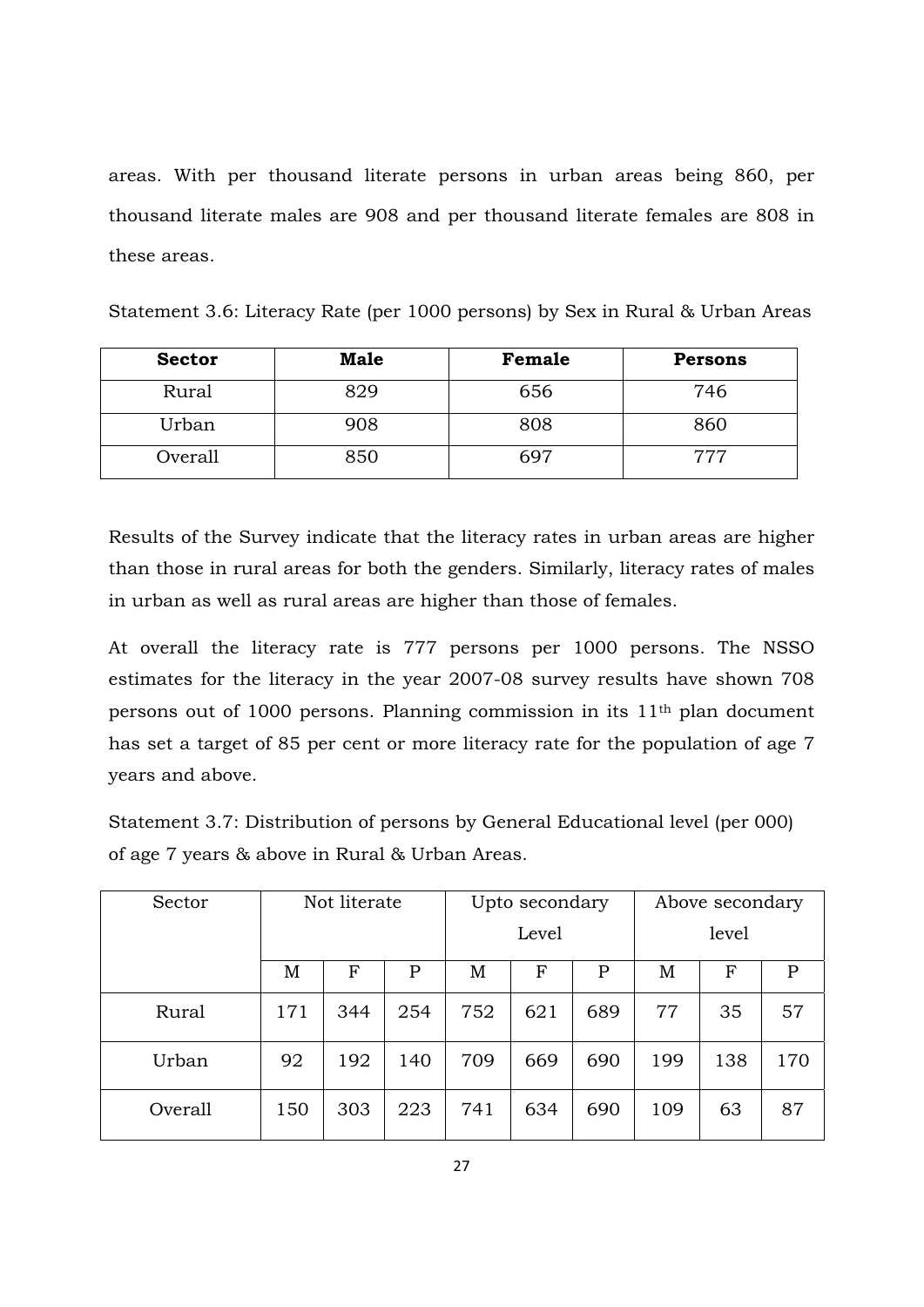Statement 3.7 contains information on per thousand distribution of male and female population by level of education in urban and rural areas. Per thousand 'Not literate' persons are estimated to be 254 in rural areas, 140 in urban areas and 223 at overall level. In terms of educational attainment, males outnumber females in both the categories of 'upto secondary level' and 'above secondary level' in rural as well as in urban areas. Educational attainments for males up to secondary level have been estimated to be 741 as against 634 females per thousand in this category. Similarly, 109 males are estimated to be educated above secondary level per thousand against 63 per thousand females educated up to this level.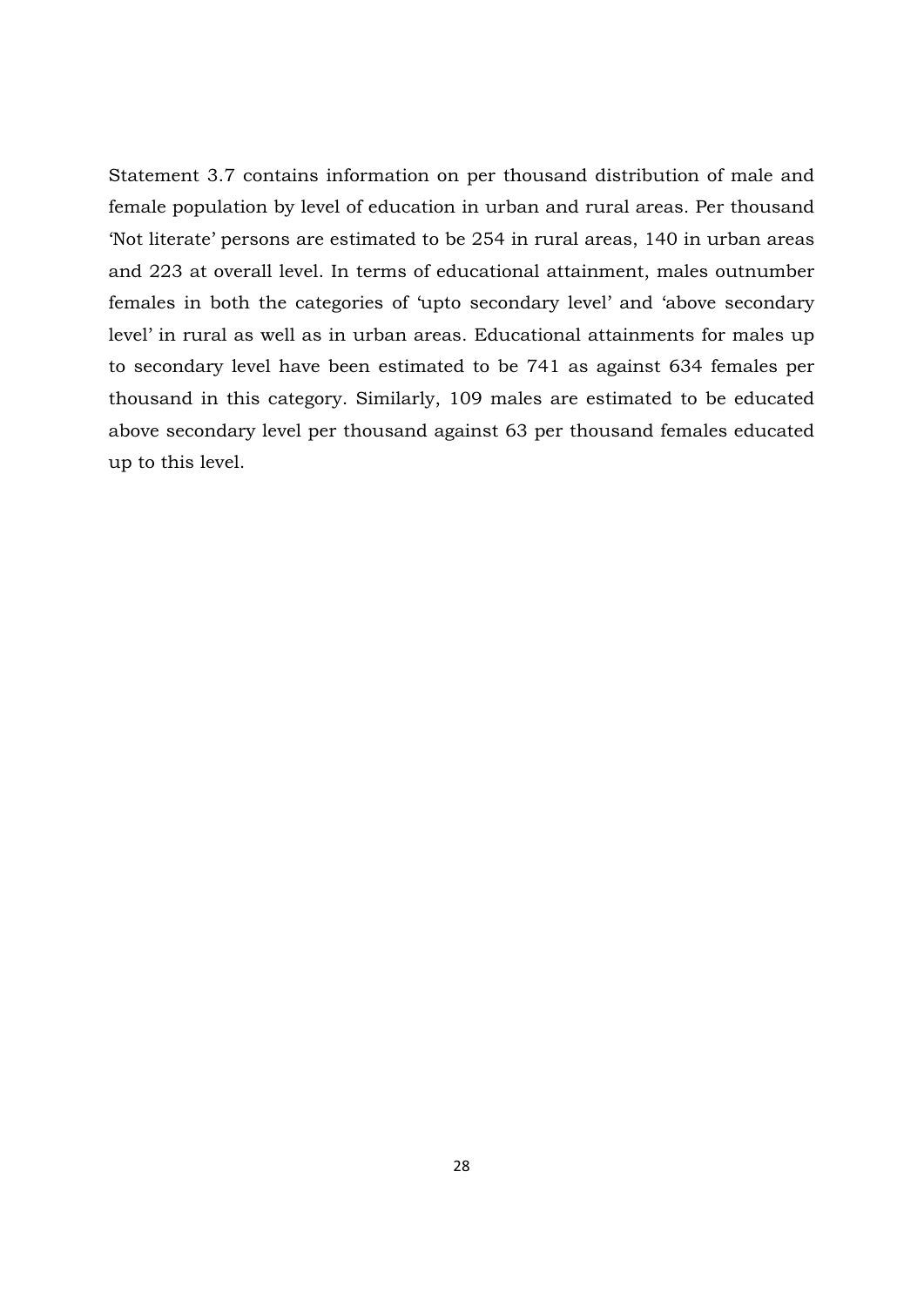# **Chapter-IV**

# **LABOUR FORCE, EMPLOYMENT & UNEMPLOYMENT**

#### *GENERAL*

Labour force refers to that segment of population which supplies or offers to supply labour for production and therefore, includes both employed and unemployed persons. In the present survey, various estimates of the labour force have been derived on the basis of usual principal status approach only.

The estimates of the labour force according to the usual principal status indicate the number of persons who either worked or were looking/available for work for a relatively longer part of the reference period, which in case of the present survey is financial year 2009-10 (from 1.4.2009 to 31.3.2010).

The basic concepts of important Labour Force parameters are given below:

Labour force participation rate: - Labour force participation rate (LFPR) is defined as the number of persons in the labour force per 1000 persons.

$$
LFPR = \frac{\text{no. of employed + no. of unemployed persons}}{\text{Total Population}} \times 1000
$$

Worker-population ratio: - Worker-population ratio (WPR) is defined as the number of persons employed per 1000 persons.

$$
WPR = \frac{\text{Number of employed persons}}{\text{Total population}} \times 1000
$$

Proportion Unemployed: - Proportion Unemployed (PU) is defined as the number of persons unemployed per 1000 persons.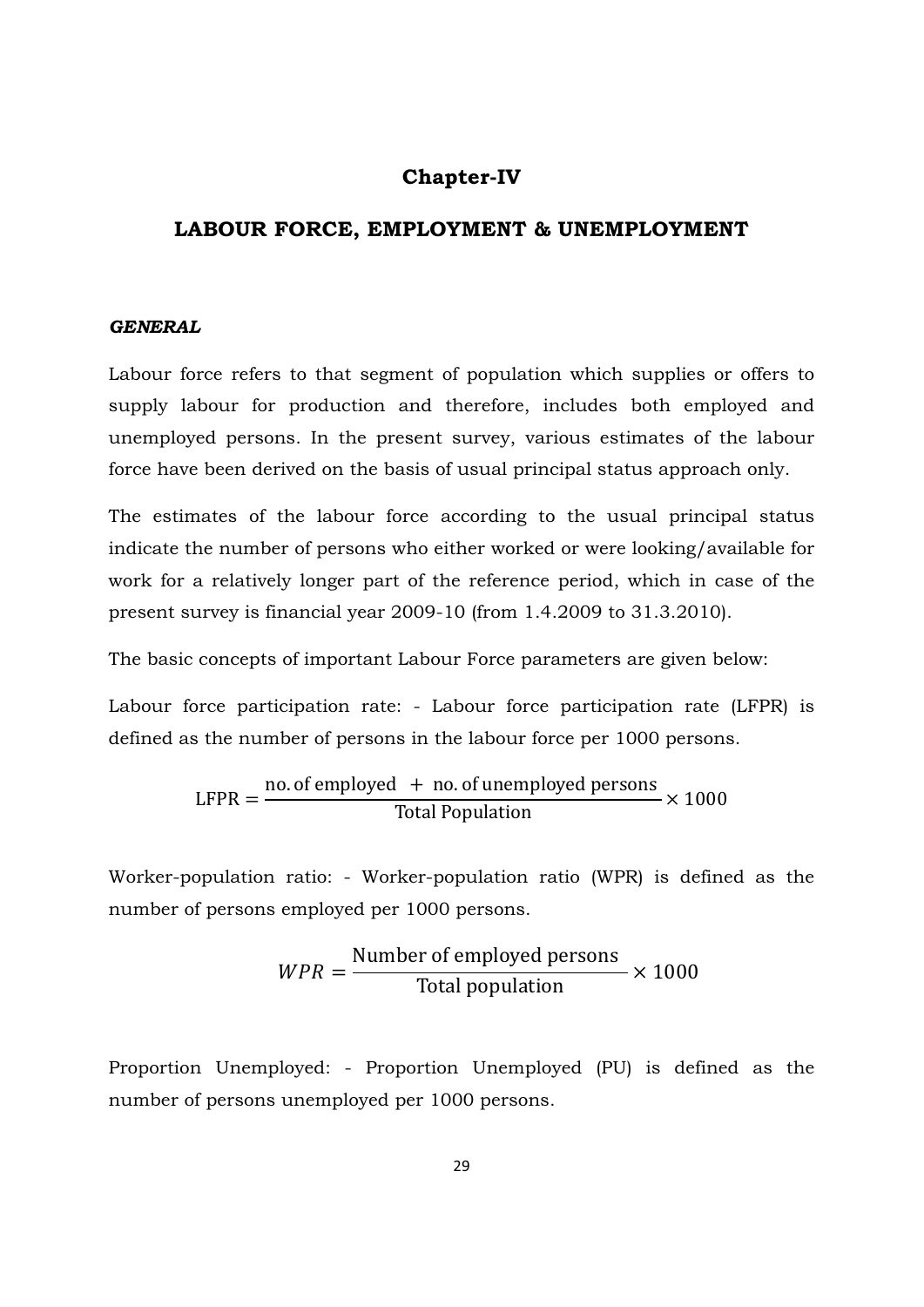$$
PU = \frac{\text{Number of unemployed persons}}{\text{Total population}} \times 1000
$$

Unemployment Rate: - Unemployment rate (UR) is defined as the number of persons unemployed per 1000 persons in the labour force (employed & unemployed).

$$
UR = \frac{\text{Number of unemployed persons}}{\text{Labour Fource}} \times 1000
$$

#### *ESTIMATES OF VARIOUS PROPORTIONS*

Based on the survey results, the proportion estimates(per thousand) of labour force, worker population ratio, proportion unemployed, unemployment rate etc have been derived for different age groups as well as by sex. The results are presented in the form of proportions (per 1000 persons) for the States/UTs as well as at the overall level. At overall level in addition to the proportions the number of persons has also been estimated and presented in the tables.

#### *WORKER POPULATION RATIO*

At overall level, the worker population ratio is estimated to be 325 persons which implies that at overall level of the States/UTs covered, 32.5 per cent of the population is employed. In absolute terms at overall level the employed persons are estimated to be 384 million. Further while analyzing sex wise worker population ratio, it is observed that per thousand population, 495 males and 140 females are estimated to be employed at overall level. The survey results further reveal that the sex ratio of the employed persons is 259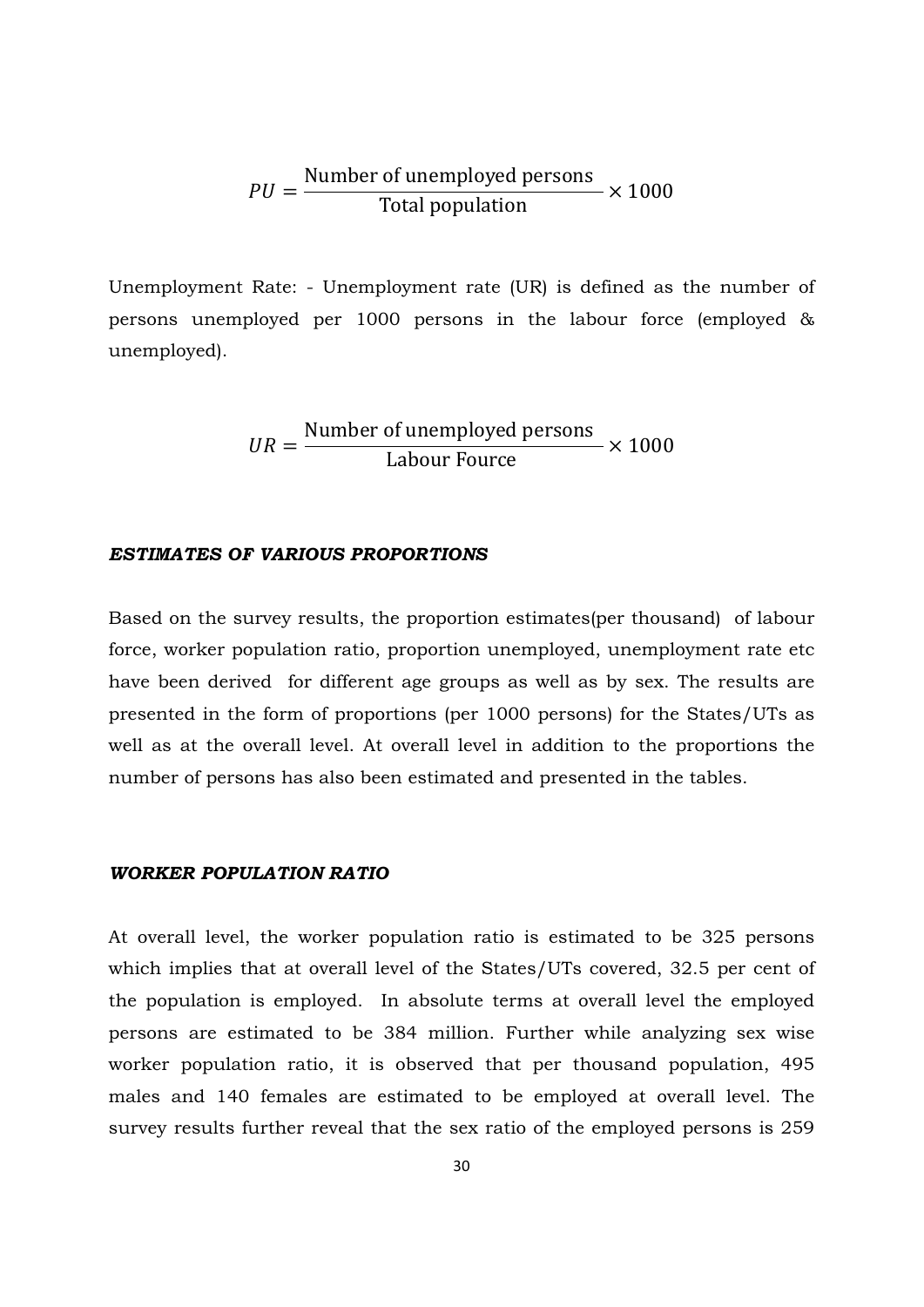at overall level indicating that 259 females are employed for every 1000 employed males.

In the rural and urban sector, the worker population ratio is estimated to be 329 and 314 respectively. The sex ratio of the employed persons is 278 and 204 respectively in rural and urban sector.

#### *LABOUR FORCE PARTICIPATION RATE (LFPR)*

At overall level, the LFPR has been worked out to be 359 thereby implying that 359 persons are either employed or available for work per 1000 population. At overall level, the LFPR of males and females is estimated to be at 538 and 163 persons respectively. The sex ratio of the labour force, at overall level is estimated to be 279.

In the rural and urban sectors, the LFPR is estimated at 365 and 340 respectively. The sex ratio of the labour force in rural sector is 299 at overall level whereas for the urban sector the same is 222.

#### *UNEMPLOYMENT RATE*

The unemployment rate is the ratio of the number of unemployed persons in the labour force per thousand. At overall level the unemployment rate is estimated at 94, which imply that 9.4 per cent of the labour force is unemployed and looking for jobs. In absolute terms about 40 million persons are found unemployed based on the survey results at overall level of the State/UT's surveyed. For male and female persons the unemployment rate at overall level is 80 and 146 respectively.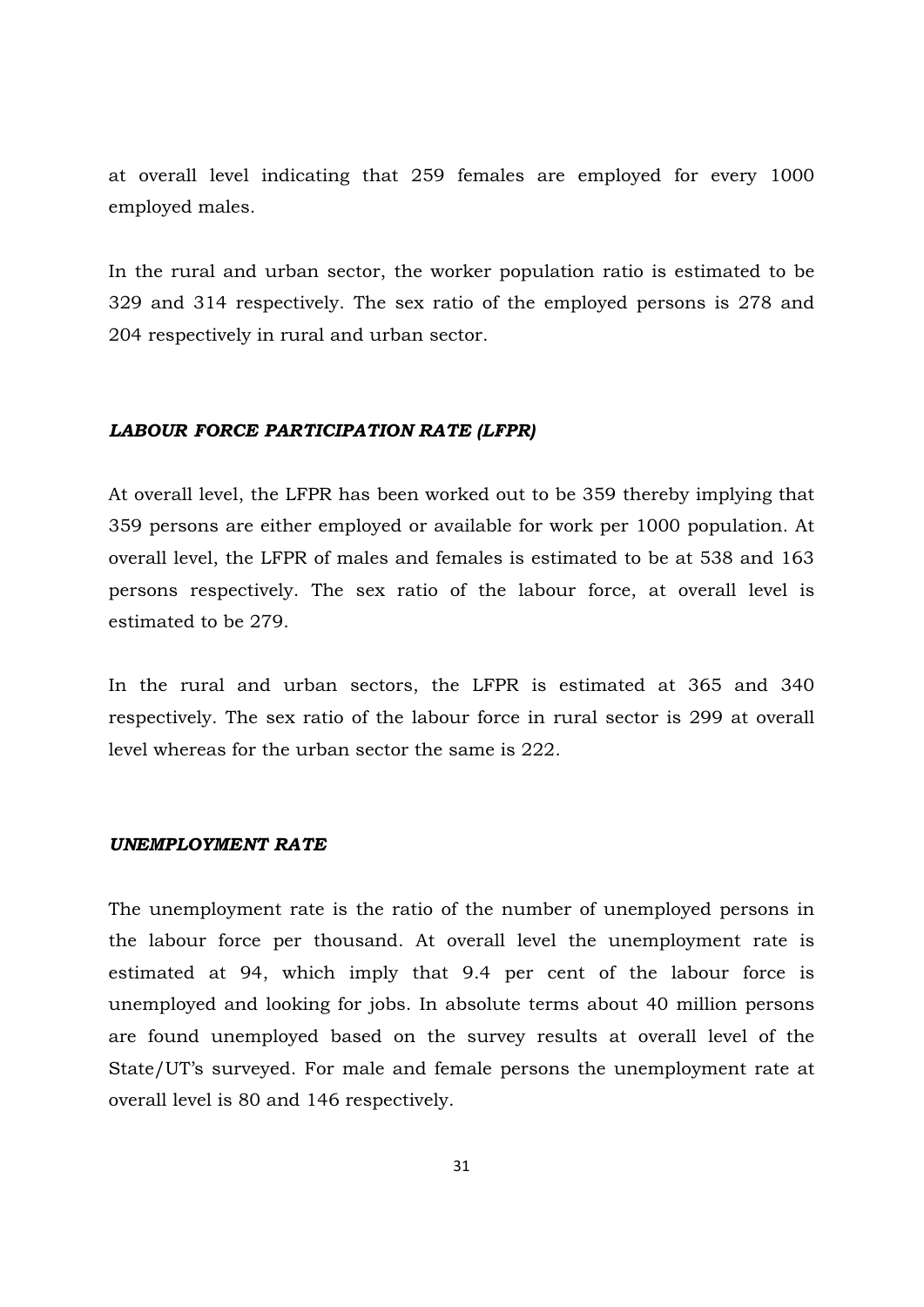A majority of the estimated unemployed persons (80 per cent) is in the rural sector at overall level. While comparing the unemployment rate in the rural and the urban sectors at overall level, it is observed the same is higher in the former (101) as compared to the latter (73).

Comparison of Labour Bureau's present survey results for the year 2009-10 with NSSO's Employment-Unemployment survey results for 2007-08, reveals that the unemployment rate derived on the basis of the Bureau's survey is quite high. Higher unemployment rate may be parting attributed to as much as 10 per cent difference in the contribution of agriculture sector to total employment estimated in the present survey vis-à-vis the NSSO 2007-08 survey estimates. While the shift of workforce from agriculture to other sectors is a positive trend for a fast growing economy, the steep reduction in lower share of agriculture employment based on the Bureau's survey could be attributed to lack of adequate probing skills of the Contract Investigators.

There could be some underestimation in the agriculture sector employment due to lesser-probing by the contract investigators especially in case of women workers who tend to be employed more casually in the agriculture and allied sectors such as forestry, livestock and fisheries.

#### *PROPORTION UNEMPLOYED*

The proportion unemployed for a particular age group is derived by dividing the unemployed in that age group by total population of the age group per thousand. The survey results reveal that at overall level, the proportion of unemployed per thousand is 34 which implies that 3.4 per cent of the total population is unemployed at overall level. In rural and urban sectors the proportion unemployed is estimated at 37 and 25 respectively.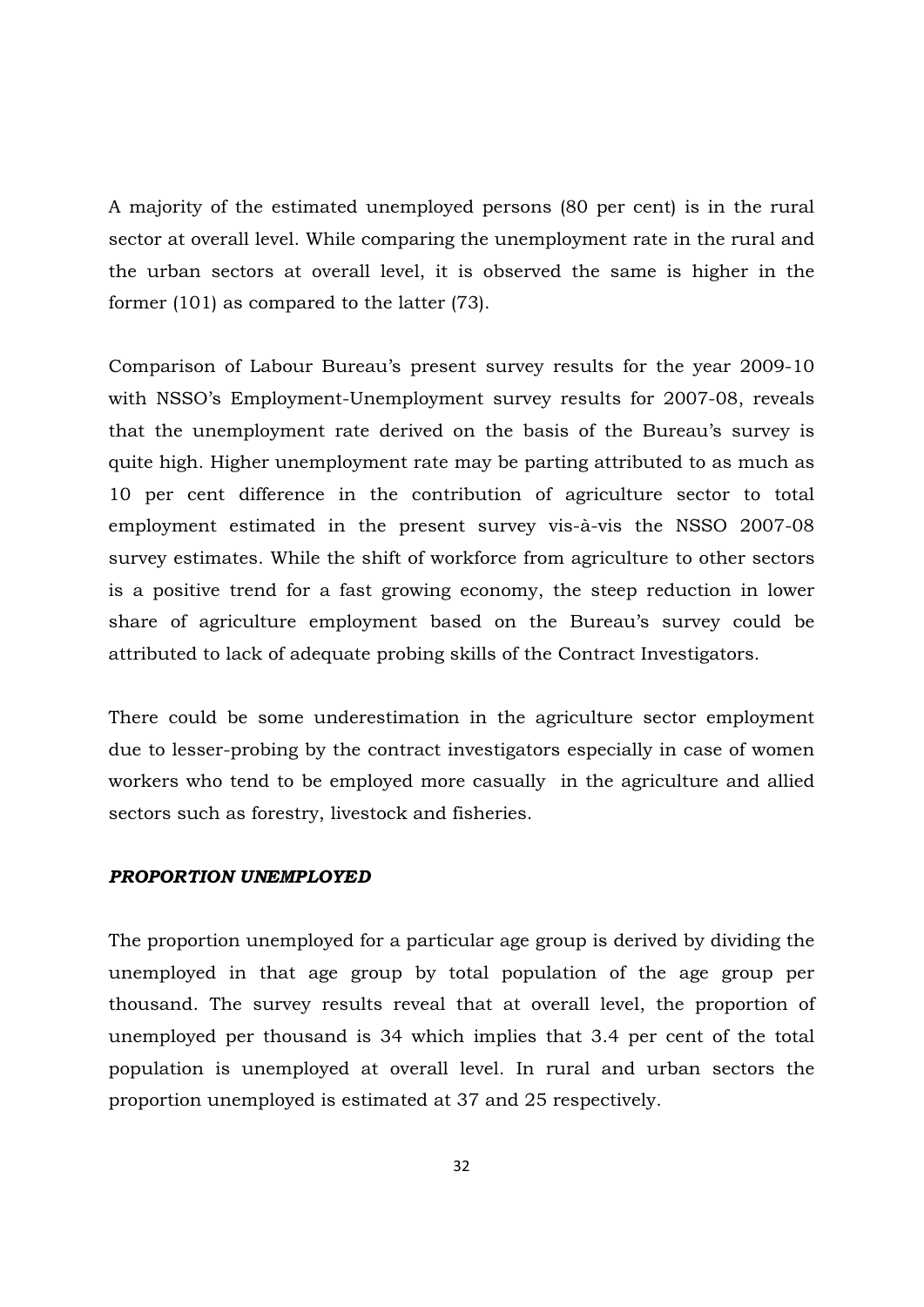Based on the usual principal status approach the various parameters of the labour force obtained from the data collected during the survey are summarized below in statement 4.1:

| Indicator   | <b>Rural</b> |        |         | <b>Urban</b> |        |         | <b>Rural + Urban</b> |        |         |
|-------------|--------------|--------|---------|--------------|--------|---------|----------------------|--------|---------|
|             | Male         | Female | Persons | Male         | Female | Persons | Male                 | Female | Persons |
| <b>LFPR</b> | 539          | 176    | 365     | 534          | 129    | 340     | 538                  | 163    | 359     |
| <b>WPR</b>  | 492          | 150    | 329     | 503          | 111    | 314     | 495                  | 140    | 325     |
| PU          | 46           | 26     | 37      | 32           | 18     | 25      | 43                   | 24     | 34      |
| <b>UR</b>   | 87           | 148    | 101     | 59           | 138    | 73      | 80                   | 146    | 94      |

Statement 4.1: LFPR, WPR, PU and UR estimates

# *USUAL PRINCIPAL ACTIVITY OF THE PERSONS OF AGE 5 YEARS & ABOVE*

The sample persons covered in the survey are categorized into various activities on the basis of usual principal status approach. Based on the major time criterion of his/her activities, a person may be in the working/ 'employed' category or 'unemployed' category or in the category of 'not in the labour force'. In the working/ employed category a person's activity is further divided into three categories viz, self employed, regular wage/salaried and casual labour.

Findings of the survey show that out of 1000 persons, 351 persons are in the employed category, 36 in the unemployed category and the rest 613 persons are out of labour force at overall level of the States/UT's surveyed. Within the employed category, out of 351 persons, 154 are self employed, 59 are regular wage/salaried and the remaining 138 are in casual labour category at overall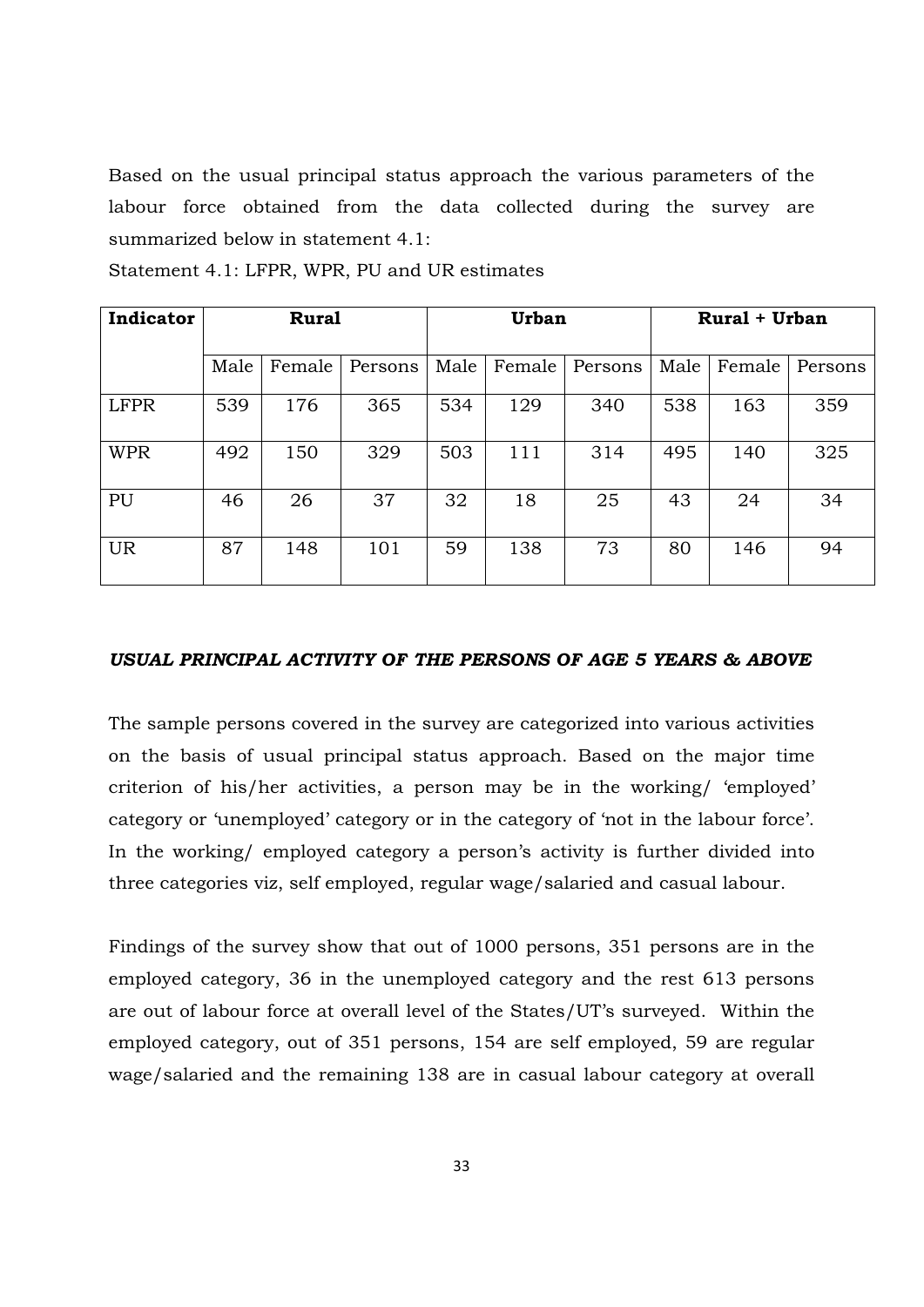level. A comparison of the gender data indicates that 534 males and 151 females are employed per thousand of each gender at the overall level.

In the rural sector for every 1000 persons, 356 persons are in the employed category, 40 are unemployed and the rest 604 persons are not in the labour force. Sex wise data at overall level of the rural sector, more or less compares with the trend obtained for rural and the urban sectors combined.

In the urban sector out of every 1000 persons, the number of employed persons is 335, number of unemployed is 27 and the remaining 638 persons are not in the labour force. Majority of the females in the urban sector (86 per cent) and the rural sector (81 per cent) are out of labour force.

| Activity               | <b>Rural</b> |      | <b>Urban</b> |      |      | <b>Rural + Urban</b>                                                        |      |      |      |
|------------------------|--------------|------|--------------|------|------|-----------------------------------------------------------------------------|------|------|------|
|                        |              |      |              |      |      | Male   Female   Persons   Male   Female   Persons   Male   Female   Persons |      |      |      |
| employed               | 534          | 163  | 356          | 538  | 117  | 335                                                                         | 534  | 151  | 351  |
| unemployed             | 51           | 28   | 40           | 34   | 19   | 27                                                                          | 46   | 26   | 36   |
| Not in<br>labour force | 415          | 809  | 604          | 428  | 864  | 638                                                                         | 420  | 823  | 613  |
| A11                    | 1000         | 1000 | 1000         | 1000 | 1000 | 1000                                                                        | 1000 | 1000 | 1000 |

Statement 4.2: Activity-wise categorization of persons by sex in rural and urban sectors

#### *EMPLOYMENT BY INDUSTRY GROUPS*

Based on the survey results the employed persons are further classified into 9 broad industry groups based on NIC 2008 classification. These 9 broad industry groups are given below in the table: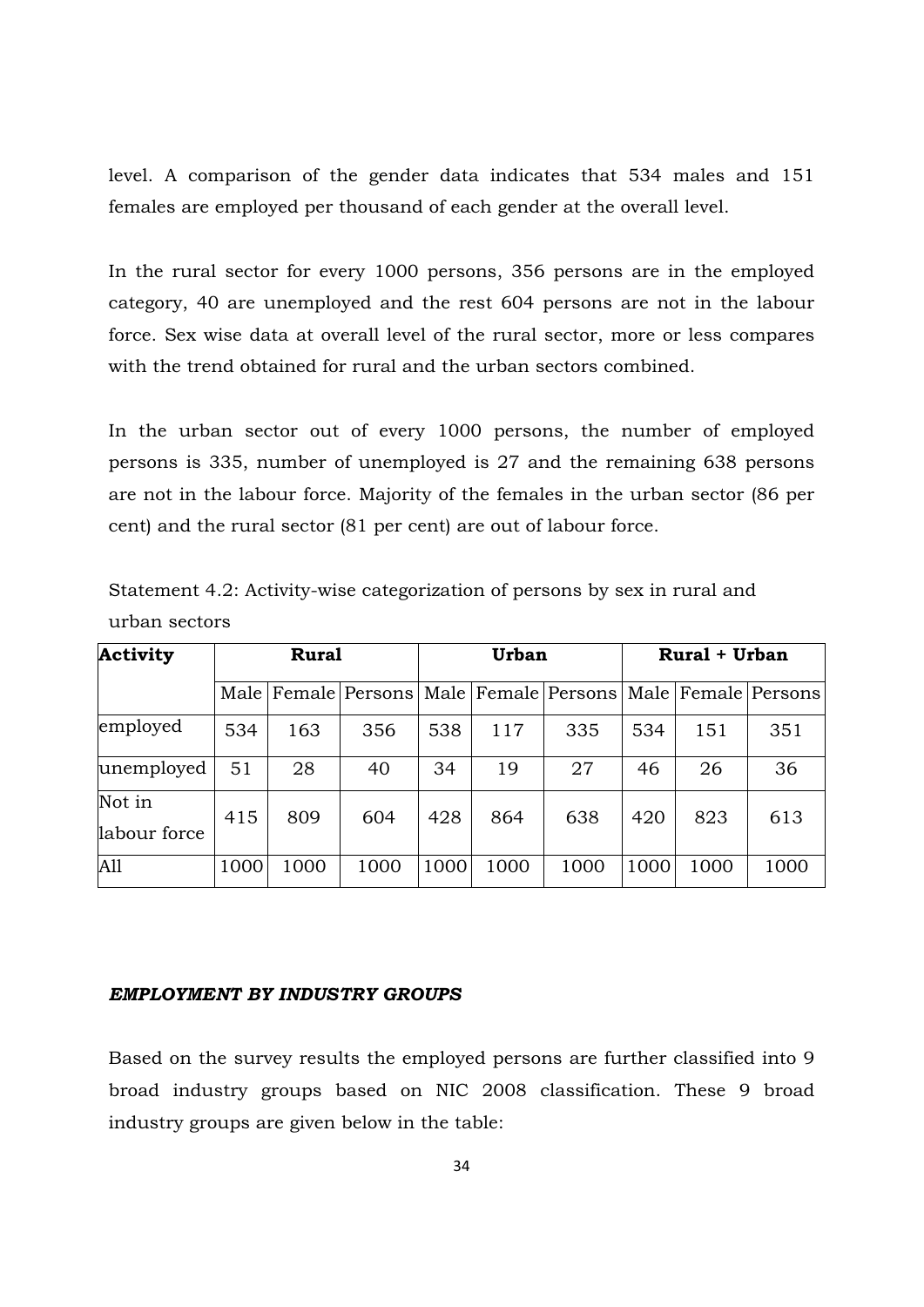| Sl.            | <b>Broad Industry Group</b>                    | Coverage as   |
|----------------|------------------------------------------------|---------------|
| No.            |                                                | per NIC 2008  |
|                |                                                | Sections      |
| $\mathbf{1}$   | Agriculture, forestry & fishing                | A             |
| $\overline{2}$ | Mining & Quarrying                             | B             |
| 3              | Manufacturing                                  | $\mathcal{C}$ |
| $\overline{4}$ | Electricity, gas & water supply                | D,E           |
| $5^{\circ}$    | Construction                                   | F             |
| 6              | Wholesale & Retail trade and Restaurants &     | G,I           |
|                | hotels                                         |               |
| $\overline{7}$ | Transport, storage and communications          | H, J          |
| 8              | Financing, Insurance, Real Estate and Business | K, L, M, N    |
|                | services                                       |               |
| 9              | Community, social and personal services        | O, P, Q, R, S |
| 10             | others                                         | T,U           |
|                |                                                |               |

It may be observed from the statement 4.3 that at overall level (Rural + Urban and all States/UT's covered), out of 1000 employed persons, 455 are employed in agriculture, forestry and fishing group. In the manufacturing and construction sectors 89 and 75 persons out of 1000 persons respectively are found to be employed.

As already known, findings of the present survey reveal that in the rural sector majority of the employed persons are in the agriculture, forestry and fishing related industry group (576 persons out of 1000 persons). This is followed by construction (72 persons), Manufacturing (67 persons) and Community Services (63 persons).

Survey findings further indicate that in urban sector out of 1000 persons, 173 persons are employed in the wholesale and retail trade etc industry group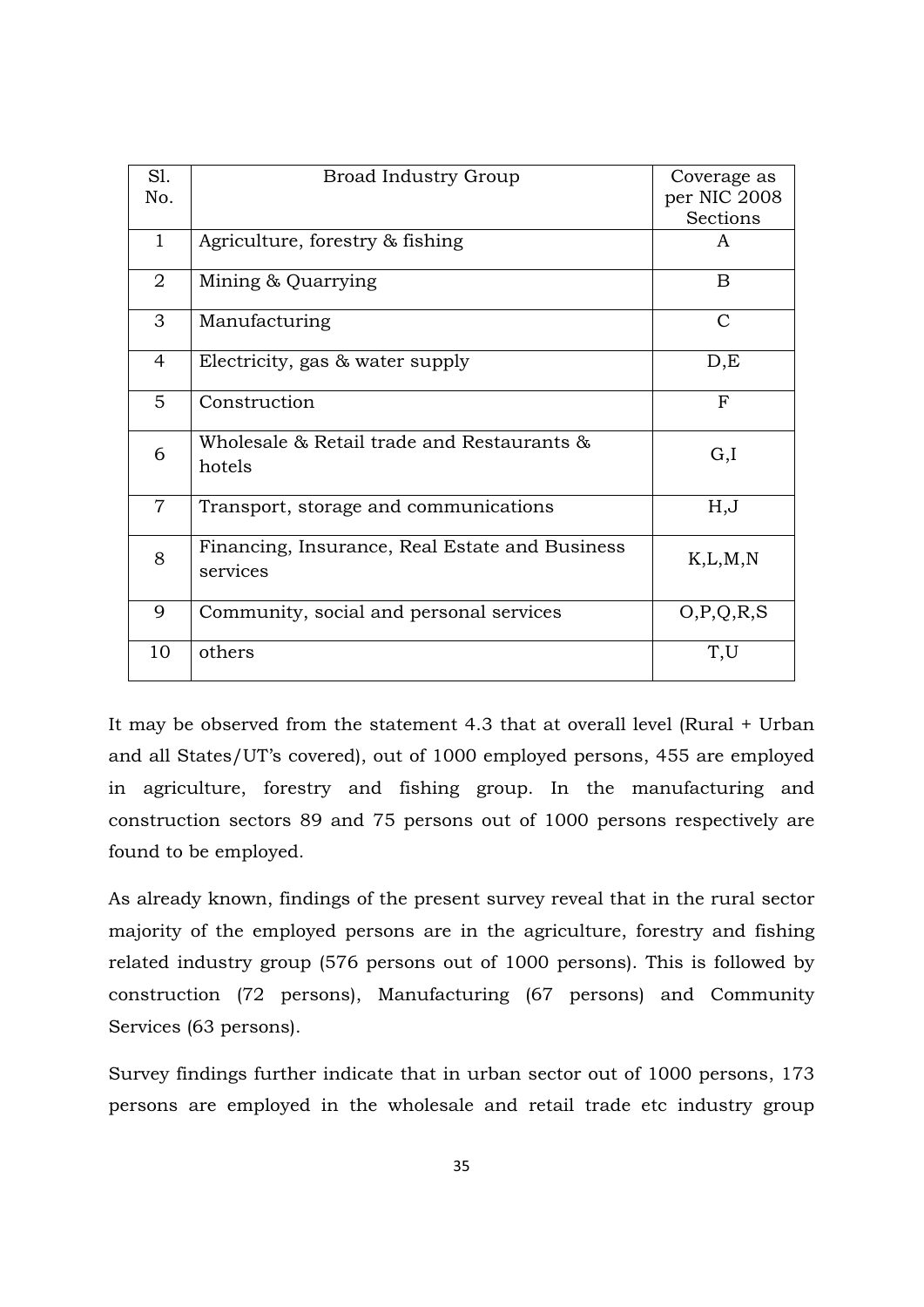followed by 154 persons in the manufacturing industry, 146 persons in the community services etc.

Statement 4.3: Per thousand distribution of employed persons by broad industry groups

| <b>Industrial</b><br><b>Classification</b> | <b>Rural</b> | <b>Urban</b> | <b>Rural + Urban</b> |
|--------------------------------------------|--------------|--------------|----------------------|
| Agriculture, forestry &                    | 576          | 99           | 455                  |
| fishing                                    |              |              |                      |
| Mining & Quarrying                         | 22           | 15           | 21                   |
| Manufacturing                              | 67           | 154          | 89                   |
| Electricity etc.                           | 13           | 33           | 18                   |
| Construction                               | 72           | 86           | 75                   |
| Wholesale, retail etc.                     | 59           | 173          | 88                   |
| Transport, storage etc.                    | 28           | 78           | 41                   |
| Financing, insurance                       | 14           | 61           | 26                   |
| etc                                        |              |              |                      |
| Community services                         | 63           | 146          | 84                   |
| etc.                                       |              |              |                      |
| others                                     | 86           | 155          | 103                  |
| All                                        | 1000         | 1000         | 1000                 |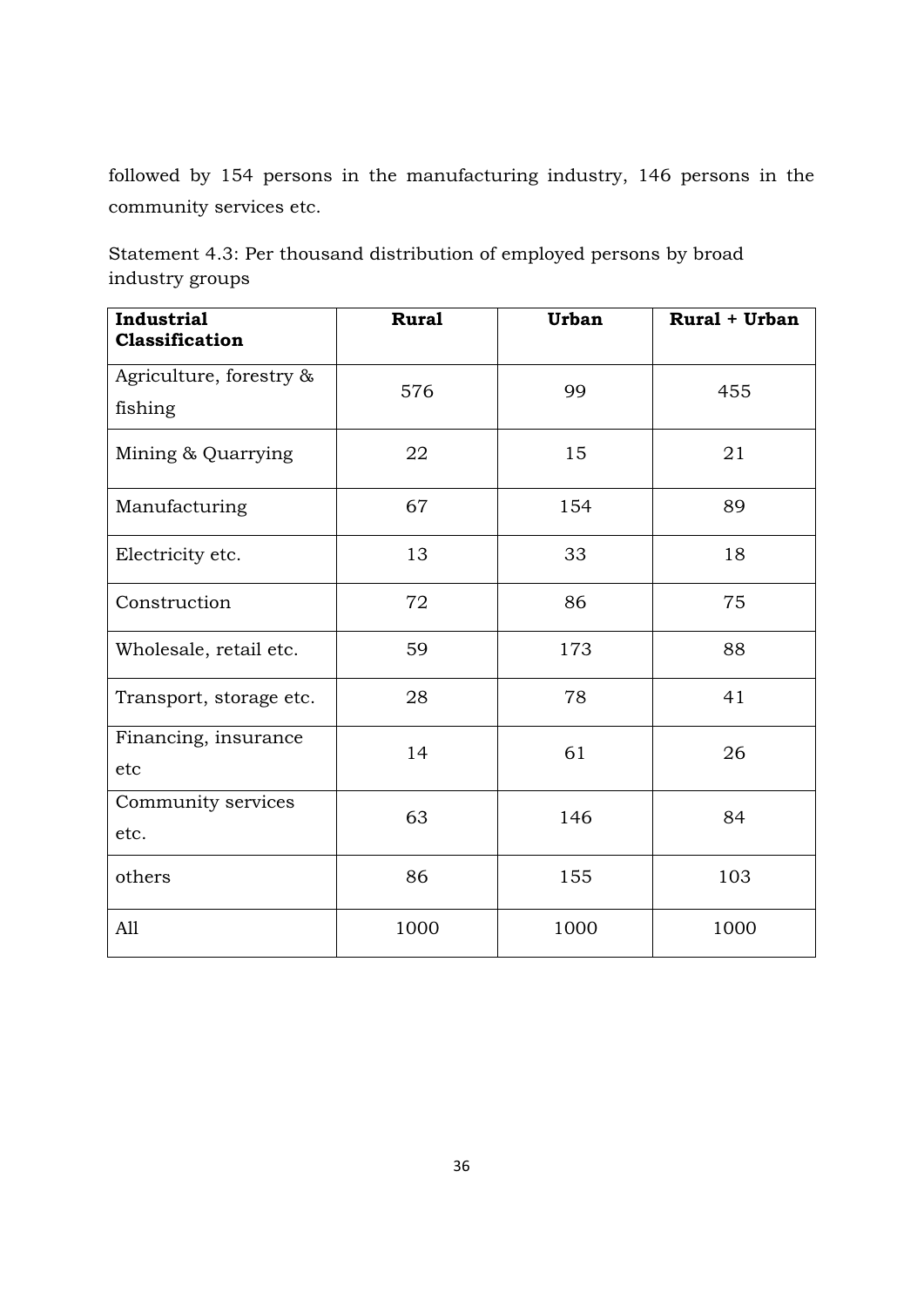# *Categories of Employment by Industry Groups*

The proportions of various categories of employment, namely self employed, regular wage/salaried person and casual labour obtained from the survey data are distributed into 9 broad industrial groups cited in the preceding paragraph.

It is seen that in the self employed person's category, maximum proportion of persons is engaged in agriculture, forestry & fishing group (572 out of 1000 persons) followed by wholesale and retail trade (135 out of 1000 persons) at overall level.

In the second employment category of regular wage/salaried person, maximum proportion of the employed is engaged in the community services (227 persons out of 1000 persons) followed by 153 in manufacturing industry.

In the third employment category i.e. casual labour; a majority of the persons are in the agriculture, forestry and fishing industry group (467 persons out of 1000 persons) followed by 148 in the construction sector.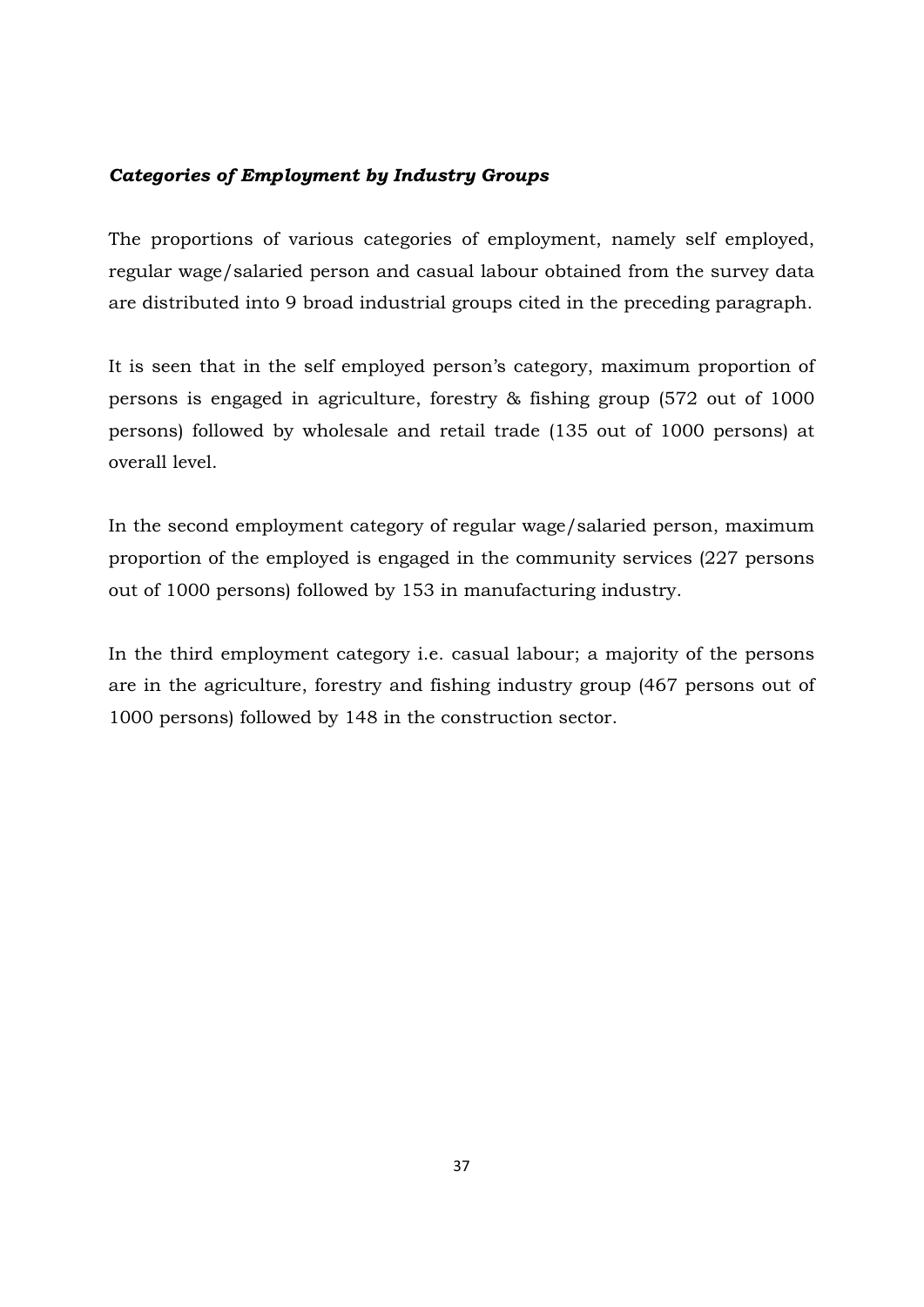# **Chapter-V**

# *EMPLOYMENT BY ENTERPRISE TYPES & WORKING CONDITIONS*

#### *INTRODUCTION*

The working conditions, social security, etc. are important indicators of the level of wellbeing derived by the employed person. In the survey, information has been collected to study the working conditions of the employed persons. Further, the collection of information on the type of enterprise in which the person is employed, nature of enterprise viz. perennial, seasonal or ad-hoc, whether person is getting paid leave, social security benefits etc. has also been compiled through the present survey. Findings in respect of these parameters have been summarized which are as follows.

#### *TYPE OF ENTERPRISES*

The persons categorized as employed on the basis of usual principal status approach are distributed among the following broad categories of enterprise type.

- i) Proprietary
- ii) Partnership
- iii) Government/Public sector
- iv) Public/Private Limited Company.
- v) Co-operative society/trust/non-profit institution
- vi) Employers households
- vii) Other categories.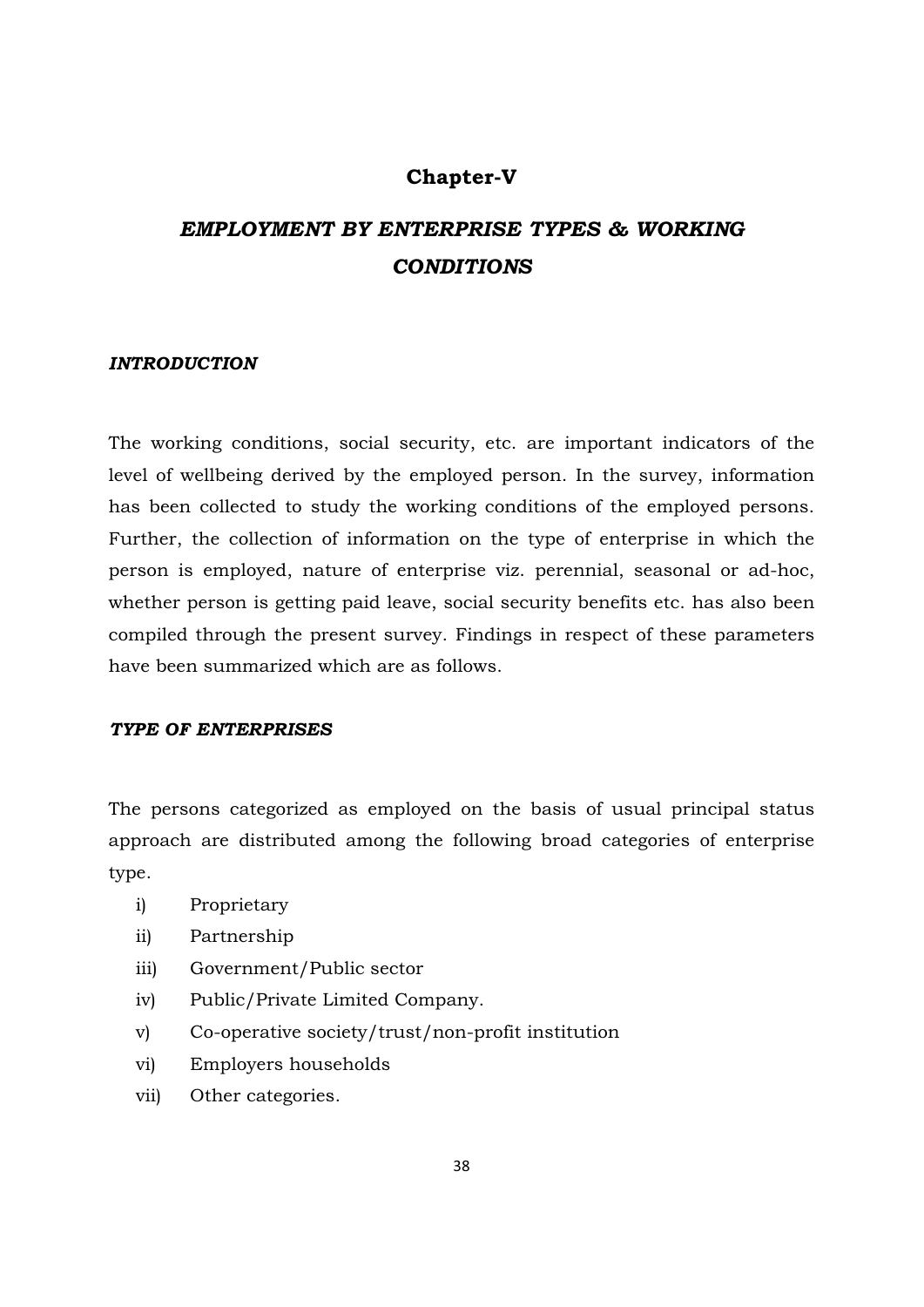The survey results reveal that majority of the employed persons are employed in proprietary type of enterprises (494 persons out of 1000 persons) followed by public/private limited companies (200 persons) etc at overall level.

At the level of rural and urban sector also, majority of the workers are reportedly employed in the proprietary type of enterprises (517 persons and 428 persons respectively out of 1000 persons).

| <b>Type of Enterprise</b>          | <b>Rural</b> | <b>Urban</b> | <b>Rural + Urban</b> |
|------------------------------------|--------------|--------------|----------------------|
| Proprietary                        | 517          | 428          | 494                  |
| Partnership                        | 32           | 37           | 33                   |
| Govt./Public Sector                | 69           | 146          | 89                   |
| Public/Private Limited<br>Company. | 77           | 168          | 200                  |
| Co-operative Society               | 12           | 19           | 14                   |
| Employer Household                 | 28           | 26           | 27                   |
| Others                             | 265          | 176          | 243                  |
| A11                                | 1000         | 1000         | 1000                 |

Statement 5.1: Distribution of workers by type of enterprise

#### *ENTERPRISES WISE EMPLOYMENT BY BROAD INDUSTRY GROUP*

The persons treated as employed in various types of enterprises on the basis of usual principal status approach are further classified into 9 broad industry groups.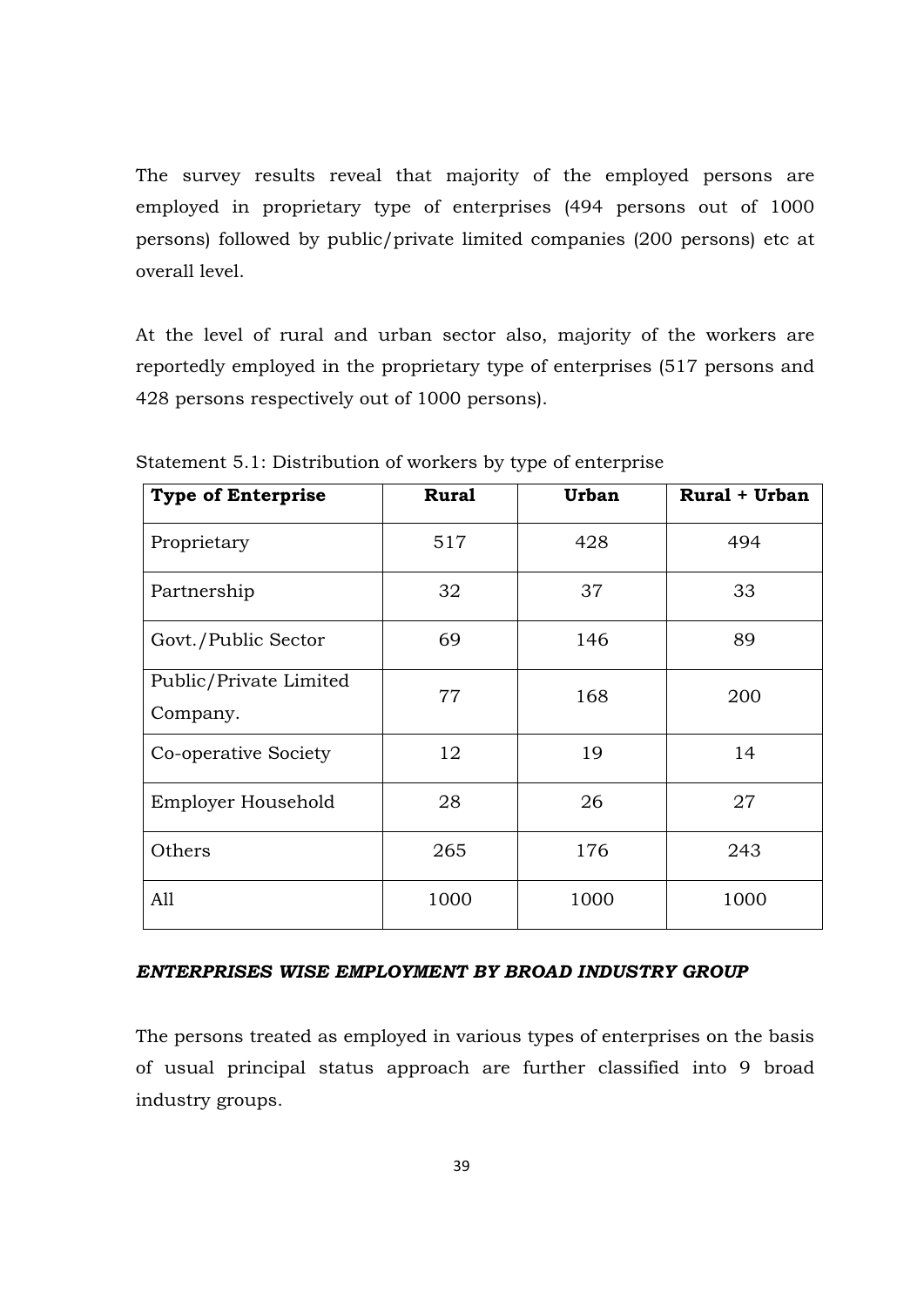Analysis of collected data indicates that out of the total persons employed in the proprietary type of enterprises a majority is employed in the agriculture, forestry and fisheries group ( 580 persons out of 1000 persons), followed by wholesale and retail trade group (120 persons out of 1000 persons) at overall level.

In the partnership type of enterprises also, maximum proportion of persons employed is in the agriculture, forestry and fisheries group (392 persons out of 1000 persons) followed by manufacturing group (147 persons out of 1000 persons) at overall level.

In the government/public sector type of enterprises, 340 out of 1000 persons are employed in the community services group at overall level.

In public/private Limited companies per 1000 persons employed, 244 persons are employed in the manufacturing sector followed by 179 persons in agriculture, forestry and fisheries group at overall level.

In the co-operative society/trust/other non-profit institution type of enterprises, for every thousand persons employed, 282 persons are employed in the community services group followed by 152 persons in agriculture, forestry & fisheries group at overall level of the States/UTs surveyed.

#### *ENTERPRISES BY EMPLOYMENT SIZE*

The employed population estimated on the basis of data collected in the survey is further classified into three broad categories based on the strength of the unit/enterprise in which they are working. These three broad categories are given below: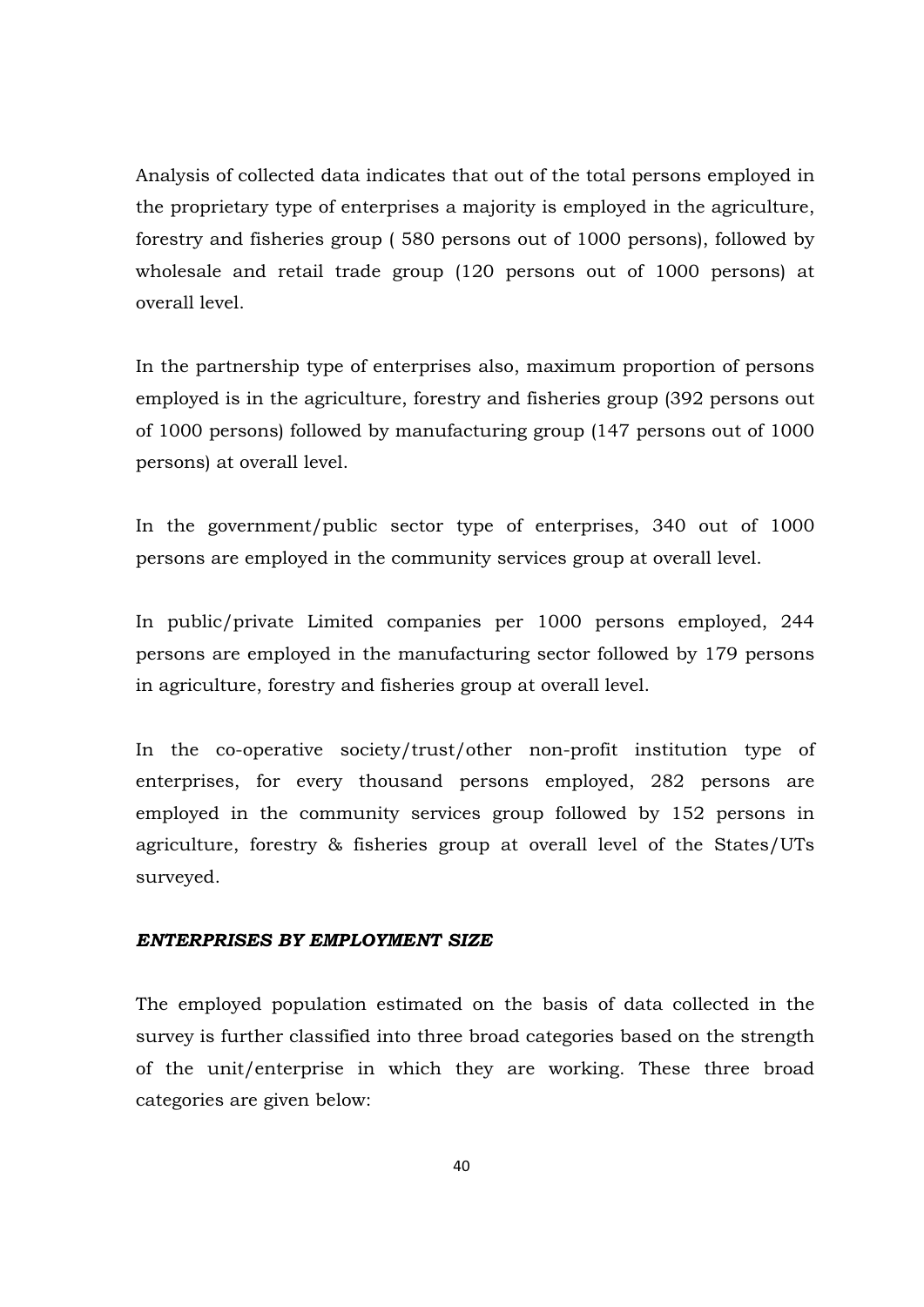- I. Less than 10 workers
- II.  $10-19$  workers
- III. 20 or more workers
- IV. Not reported/unknown

The survey results show that at overall level, per thousand employed persons, 658 persons are working in the units employing less than 10 workers. About one fourth of the employed persons were not able to report the number of workers employed in the enterprise in which they are working.

Statement 5.2: Per thousand distributions of employed persons among units of different employment size

| Employment size of the enterprise | <b>Rural + Urban</b> |
|-----------------------------------|----------------------|
| Less than 10                      | 658                  |
| $10-19$                           | 32                   |
| 20 & above                        | 67                   |
| Not reported                      | 243                  |
| All employment sizes              | 1000                 |

#### *EMPLOYMENT BY NATURE OF ENTERPRISE*

The estimates of employed population are also classified into three categories of enterprises based on their nature of working viz. perennial, seasonal and ad-hoc.

It may be seen from statement 6.3 that 564 persons out of 1000 persons have reported working in perennial type of enterprises at overall level. In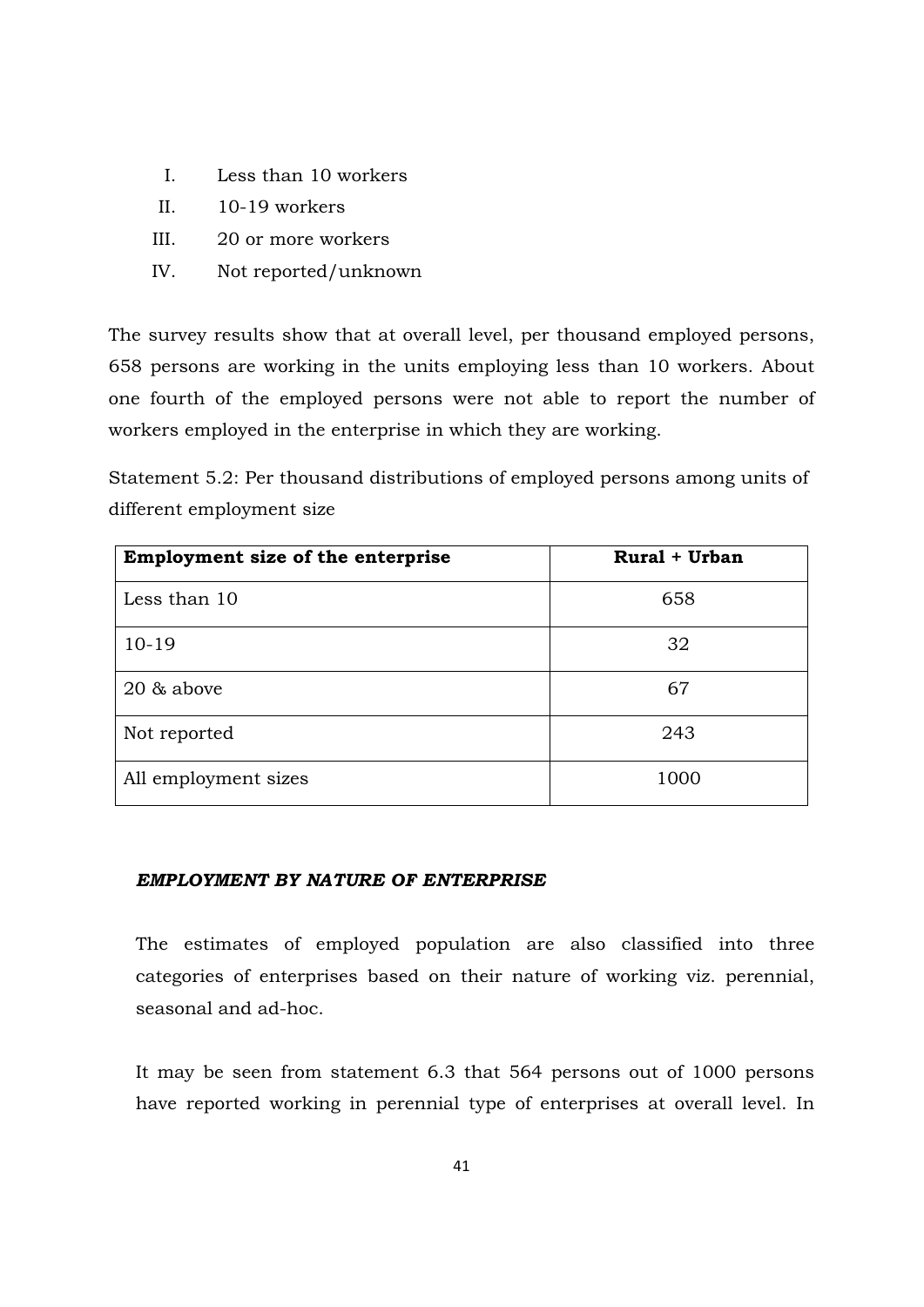seasonal and ad-hoc type of enterprises, 367 and 69 persons out of 1000 persons have respectively reported to be employed.

| <b>Enterprise Type</b> | <b>Rural + Urban</b> |
|------------------------|----------------------|
| Perennial              | 564                  |
| Seasonal               | 367                  |
| Ad-hoc                 | 69                   |
| All Enterprises        | 1000                 |

Statement 5.3: Employed persons by type of enterprise

#### *SOCIAL SECURITY BENEFITS*

During the course of survey, the employed persons were also asked to reveal information on various benefits made available to them by their employer namely paid leave, social security benefits such as the provident fund, gratuity, health care, maternity benefits, pension, etc.

The survey results reveal that at overall level out of 1000 persons, 157 persons are getting paid leave or are eligible for paid leave. The industry wise break up shows that in community services group, a maximum of 443 persons out of 1000 persons are eligible for paid leave. On the other hand in agriculture, forestry & fisheries group, a minimum of 54 persons out of 1000 persons have reported paid leave at overall level.

In case of other social security benefits such as the provident fund, gratuity, health care & maternity benefits, pension etc., 163 persons out of 1000 persons have reported receiving some social security benefits in the enterprises in which they are employed. Again in community services group,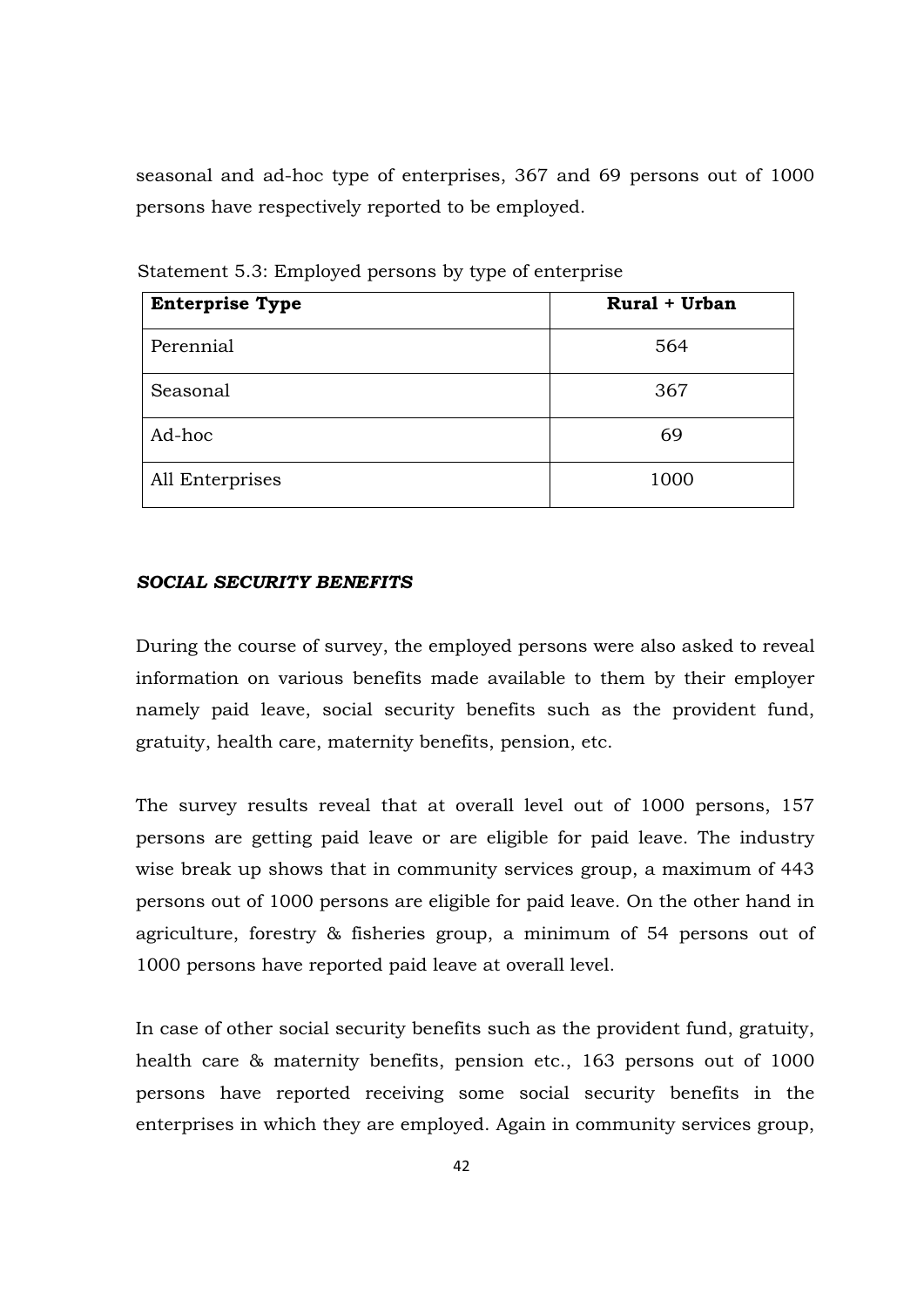a maximum of 400 persons out of 1000 persons have reported social security benefits in the units in which they are employed. In agriculture, forestry & fishery group however a minimum of 82 persons out of 1000 persons have reported receiving social security benefits.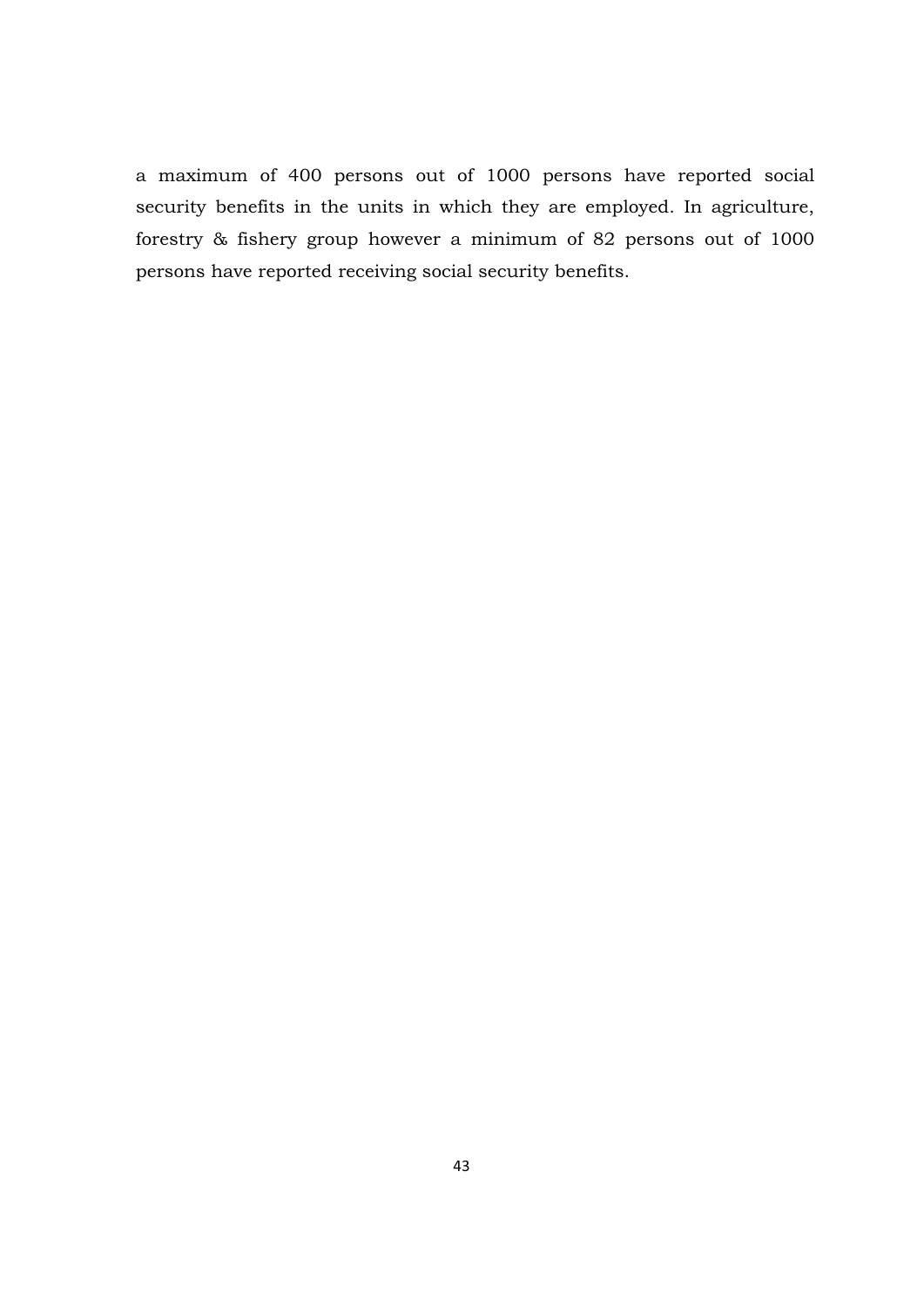# **Chapter-VI**

# **SAMPLE DESIGN & ESTIMATION PROCEDURE**

#### *SAMPLE DESIGN*

A stratified multi-stage sampling design has been adopted for the employmentunemployment survey. The first stage units (FSU) are the 2001 census districts. The second stage units (SSU) are the 2001 census villages (Panchayat wards in case of Kerala) in the rural sector and Urban Frame Survey (UFS) blocks in the urban sector. The ultimate stage units (USU) are households in both the sectors. In case of large SSUs i.e. villages/urban blocks requiring hamlet-group (hg)/ sub-block (sb) formation, one intermediate stage is the selection of two hgs/ sbs from each SSU.

Selection of First Stage Units (Districts): All the 593 districts (Census 2001) were first categorized into four size classes of population namely, less than 10 lakh, 10 lakh to less than 25 lakh, 25 lakh to less than 50 lakh and 50 lakh & more State-wise. From these four size classes, selection of districts was done from each State/UT by using the procedure which is as follows:-

(a) Strata/districts with 50 lakh & more population: Complete enumeration (no sampling of districts);

(b) Selection criteria for the other 3 strata/groups of districts in any given State/UT are as under:

- If total number of districts (N) in the frame is 2 or less, complete enumeration is done.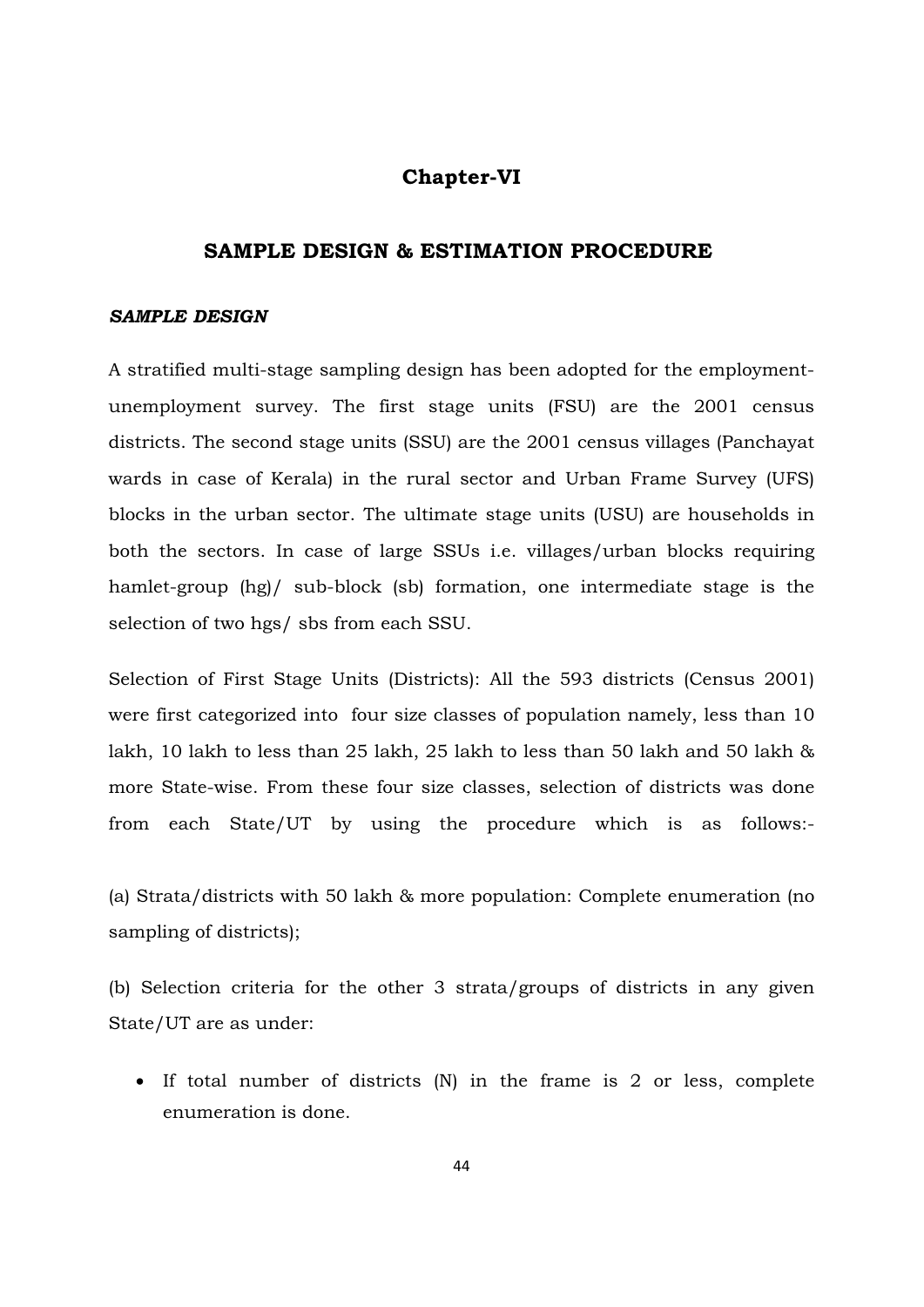- In case N is 3 or more, sample size (n) for the stratum is arrived at as a pre-specified percentage of "N" (specified below) with the conditions that "n" is an even number and its minimum value is 2.

| Strata/Districts population  | Sample Size (n as $%$ of N) |
|------------------------------|-----------------------------|
| 25 lakh to less than 50 lakh | 75 %                        |
| 10 lakh to less than 25 lakh | 50%                         |
| Less than 10 lakh            | $2.5\%$                     |

Once value of "n" is determined, required number (n) of sample districts from a stratum are selected by circular systematic sampling with PPS (size being the population of the district) in the form of 2 independent sub-samples after arranging the districts in ascending order of literacy rates.

Selection of SSUs: Within each selected district of a State/ UT, two basic strata have been formed: i) rural stratum comprising of all rural areas of the district and (ii) urban stratum comprising of all the urban areas of the district. Eight SSUs each from rural and urban stratum of a sample district are selected using circular systematic sampling as the circular systematic sampling is likely to give an evenly spaced sample which is essential for an accurate and precise estimate of the population mean.

Selection of hamlet-groups/ sub-blocks/ households

Large SSUs having approximate present population of 1200 or more was divided into a suitable number (say, D) of 'hamlet-groups' in the rural sector and 'sub-blocks' in the urban sector as stated below.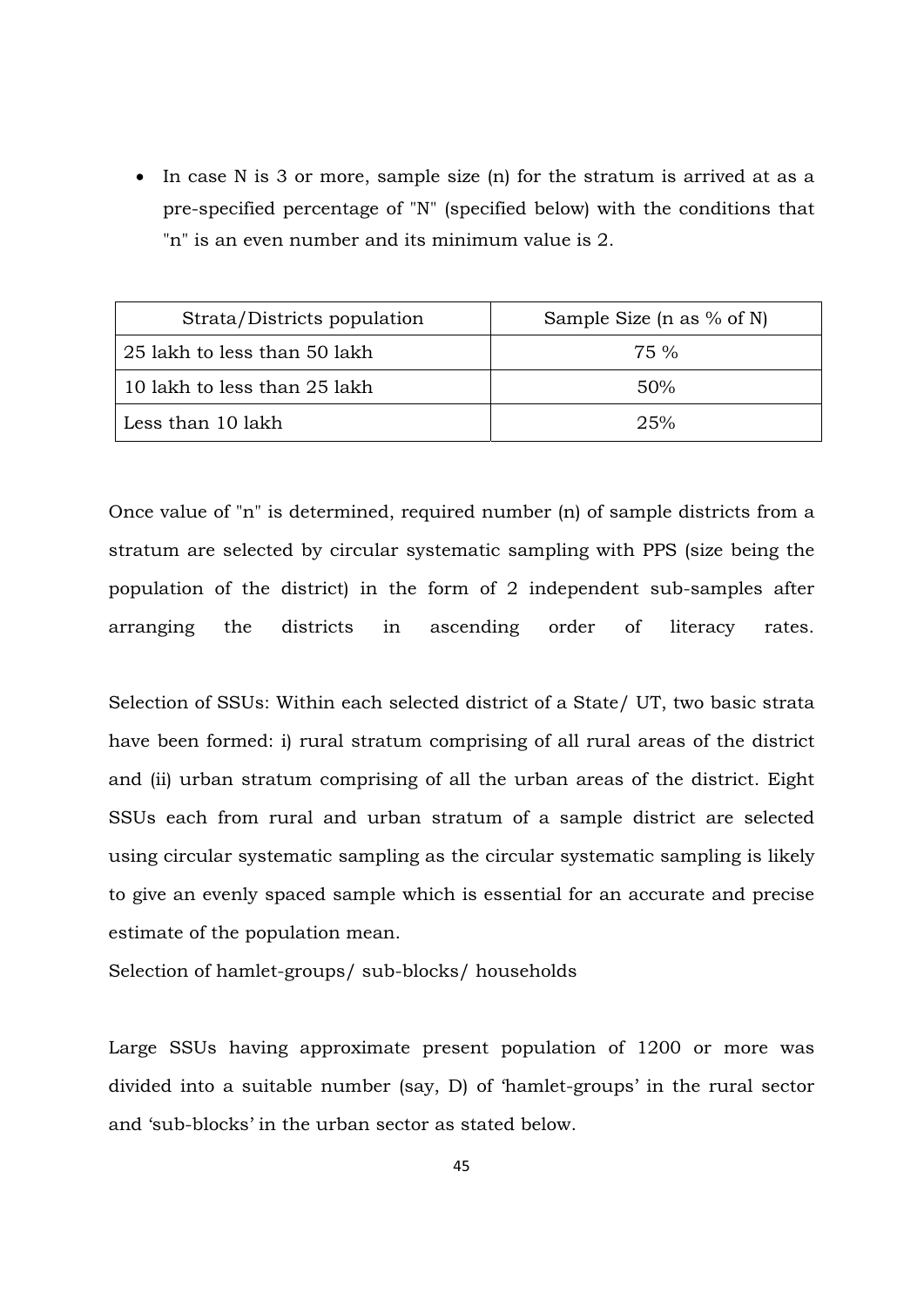| approximate present population of the<br>sample village/block | No. of hgs/sbs to be formed $(D)$ |
|---------------------------------------------------------------|-----------------------------------|
| Less than 1200 (no hamilet-groups/sub-<br>blocks)             | 1                                 |
| 1200 to 1799                                                  | 3                                 |
| 1800 to 2399                                                  | 4                                 |
| 2400 to 2999                                                  | 5                                 |
| 3000 to 3599                                                  | 6                                 |
|                                                               |                                   |

For rural areas of Himachal Pradesh, Sikkim, Udhampur, Doda districts of Jammu & Kashmir and Idukki district of Kerala, the number of hamlet-groups formed are as follows.

| approximate present population of the<br>sample village/block | No. of hgs/sbs to be formed $(D)$ |
|---------------------------------------------------------------|-----------------------------------|
| Less than 600 (no hame t-groups)                              |                                   |
| 600 to 899                                                    | З                                 |
| 900 to 1199                                                   | 4                                 |
| 1200 to 1499                                                  | 5                                 |

Two hamlet-groups (hg)/ sub-blocks (sb) are selected from a large SSU wherever hamlet-groups/ sub-blocks have been formed, by SRSWOR. Listing and selection of the households are done independently in the two selected hamlet-groups/ sub-blocks to be described as sample hg/ sb 1 and 2. The SSUs without hg/ sb formation will be treated as sample hg/ sb number 1.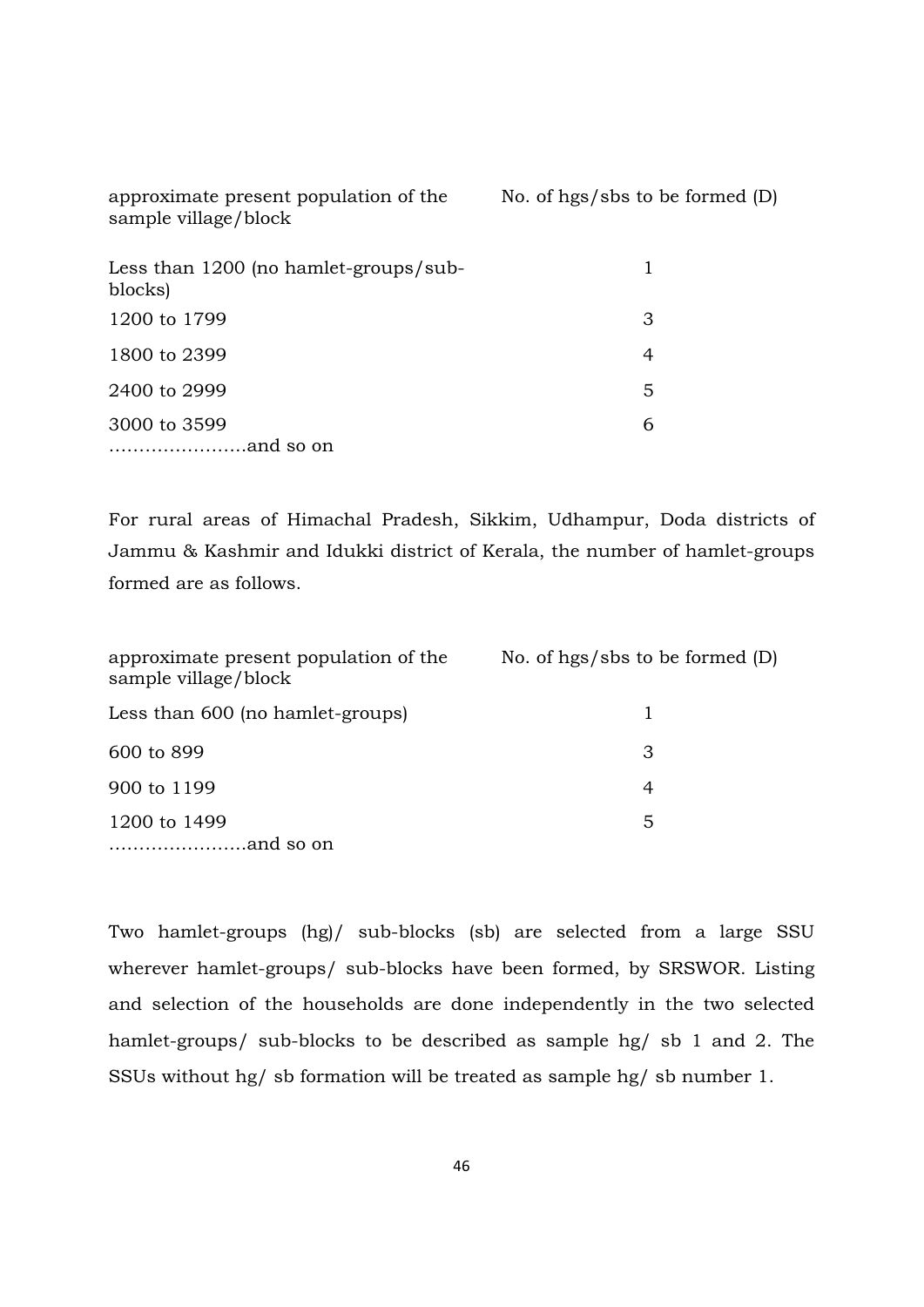# *Formation of Ultimate Stage Strata (USS) and allocation of households*

All the households listed in the selected SSU/ hamlet-groups/ sub-blocks are stratified into three ultimate stage strata (USS) as given below:

#### **Rural:**

The three ultimate-stage-strata (USS) in the rural sector are formed in the following order:

- USS 1: relatively affluent households
- USS 2: from the remaining households, households having principal earnings from non-agricultural activities
- USS 3: other remaining households

In rural areas a household is classified as affluent if

- it owns any of the items such as motor car/ jeep/ tractor/ combineharvester/ truck/ bus/ van, consumer durables like fridge/ washing machine or spacious pucca house in good condition or
- > a household whose member is a professional such as doctor/ advocate or has a high salaried job or
- > the household owns 7 hectares or more cultivable land or 3.5 hectare or more irrigated land or
- > Owns at least 10 heads of cattle.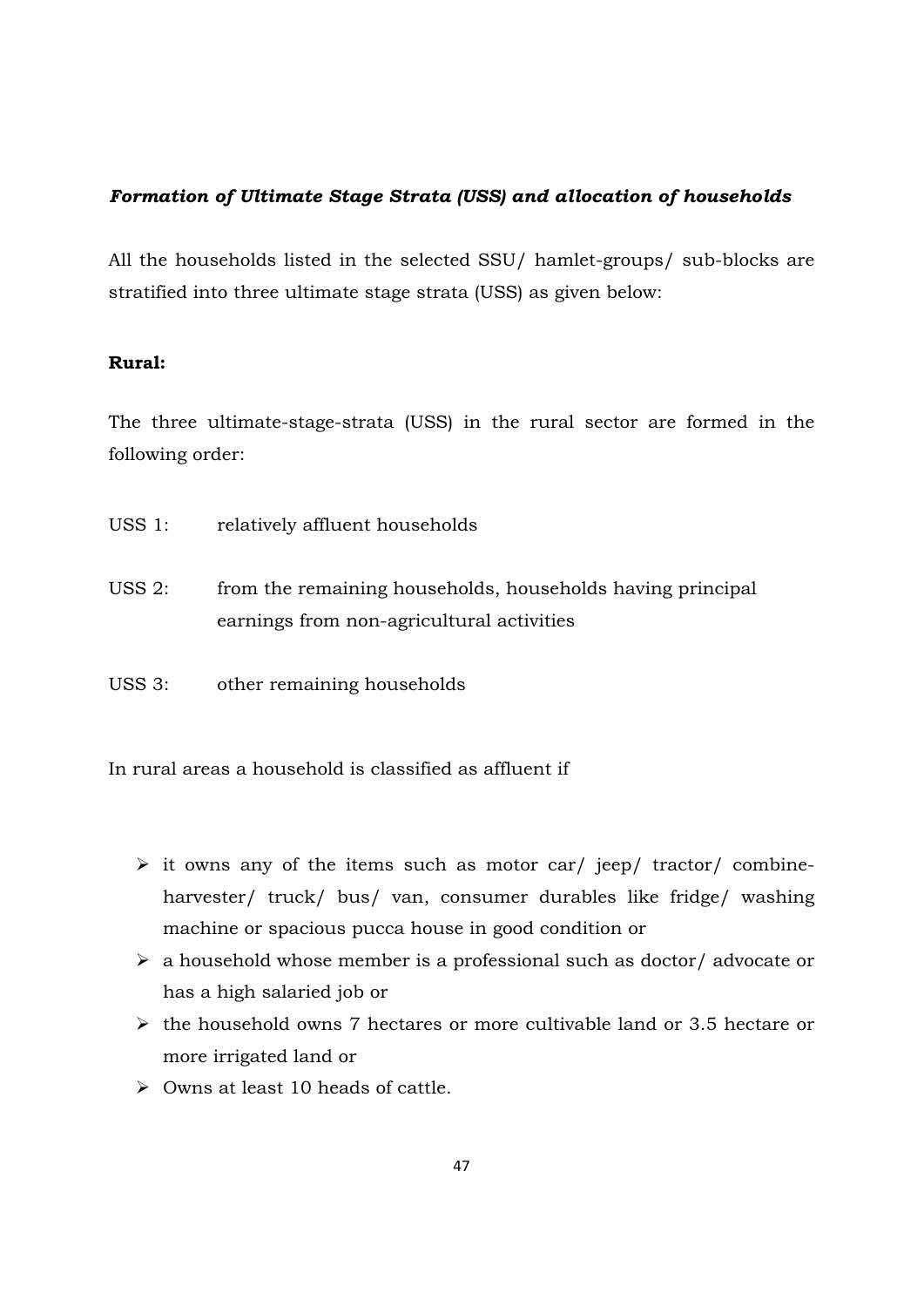#### **Urban:**

In the urban sector, the three ultimate-stage-strata (USS) are formed as under:

In the urban sector two cut-off points, say 'A' (Upper Point) and 'B' (Lower Point) of Monthly Per Capita Expenditure (MPCE) based on NSS 64<sup>th</sup> round data for each NSS region has been taken for determining the three strata. The, three ultimate-stage-strata (USS) are formed in the urban sector in the following order:

| USS 1: | households with MPCE more than A (i.e. MPCE $> A$ )                                                      |
|--------|----------------------------------------------------------------------------------------------------------|
| USS 2: | households with MPCE equal to or less than A but equal to or<br>more than B (i.e. $B \leq MPCE \leq A$ ) |

USS 3: households with MPCE less than B (i.e. MPCE < B)

The number of households to be surveyed in each SSU is 12 and the composition of USS with number of households to be surveyed is as follows:

| <b>USS</b>    | Composition of USS                                                                          | No. of hhs to be surveyed     |                                          |  |  |
|---------------|---------------------------------------------------------------------------------------------|-------------------------------|------------------------------------------|--|--|
|               |                                                                                             | Without<br>hg/sb<br>formation | With hg/sb formation<br>(for each hg/sb) |  |  |
| rural         |                                                                                             |                               |                                          |  |  |
| $USS$ 1:      | Relatively affluent<br>households                                                           | 2                             | 1(1)                                     |  |  |
| USS $2:$      | Of the rest, households<br>having principal earnings<br>from non-agricultural<br>activities | 5                             | 3(2)                                     |  |  |
| <b>USS 3:</b> | Other households                                                                            | 5                             | 2 (3)                                    |  |  |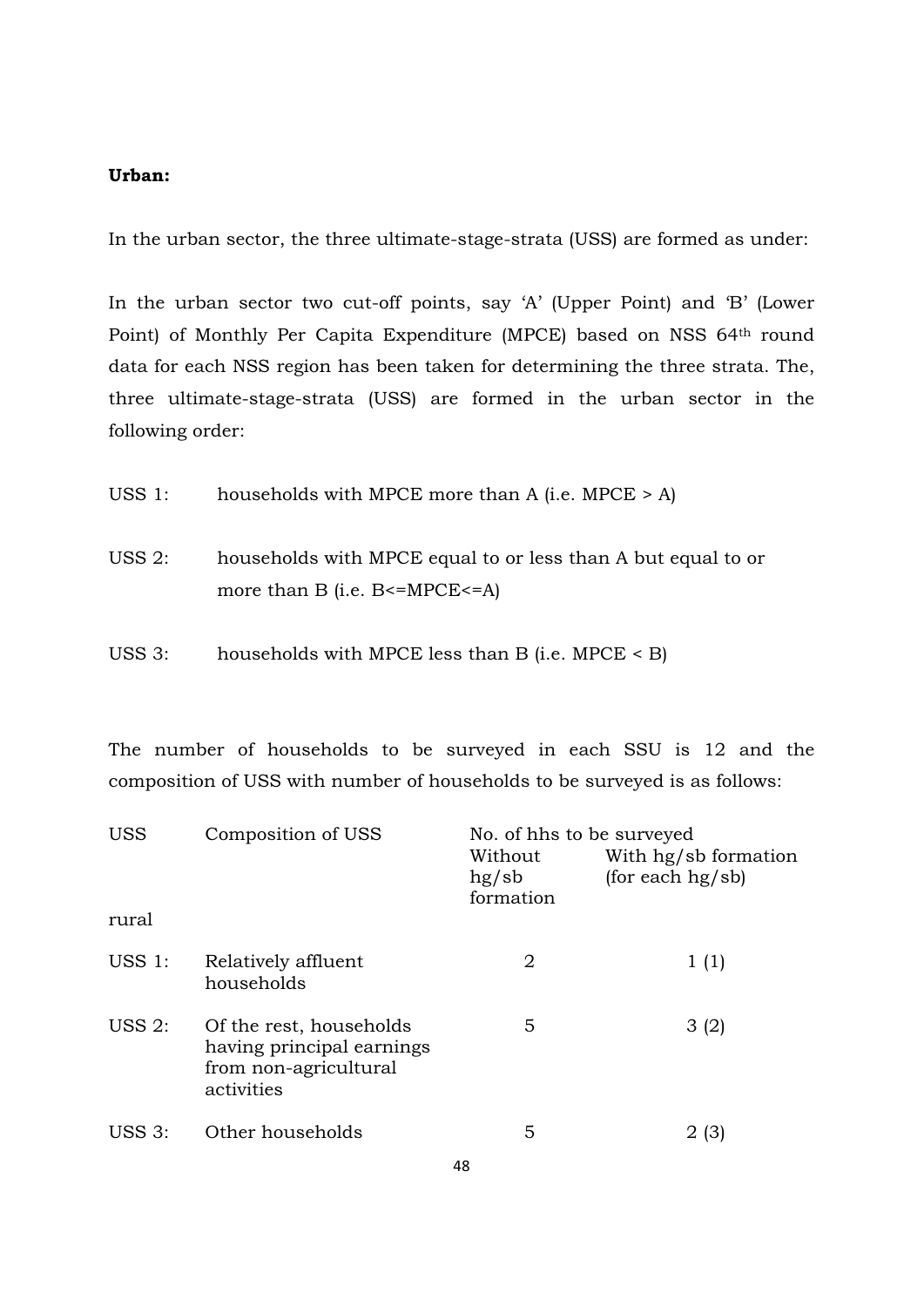urban

| USS 1:   | households with MPCE $> A$                                                                                  | 2 | 1(1) |
|----------|-------------------------------------------------------------------------------------------------------------|---|------|
| USS $2:$ | households with MPCE equal to or<br>less than A but equal to or more<br>than B (i.e. $B \leq MPCE \leq A$ ) | 5 | 3(2) |
| USS 3:   | households with MPCE < B                                                                                    | 5 |      |

**Selection of households:** From each SSS the sample households are to be selected by SRSWOR.

#### **Sample Size:**

From each SSU 12 households are to be surveyed. At All-India level 2400 rural SSU and 2394 urban SSU have been selected. Accordingly a sample of 57,528 households has been arrived at All-India level.

# **1. Estimation Procedure**

#### **Notations:**

 $s=$  size class  $(s=1,2,3,4)$  of district

i= subscript for ith SSU (village (panchayat ward in Kerala)/UFS block) ( i= 1 to 8)

r=subscript for a hamlet-group/sub-block  $(r=1,2)$ 

 $j=$  subscript for jth ultimate stage stratum (uss) in an SSU/hg/sb ( $j=1,2,3$ )

k= subscript for kth sample household under a ultimate stage stratum in SSU/hg/sb

D= total number of hgs/sbs formed in the sample village (panchayat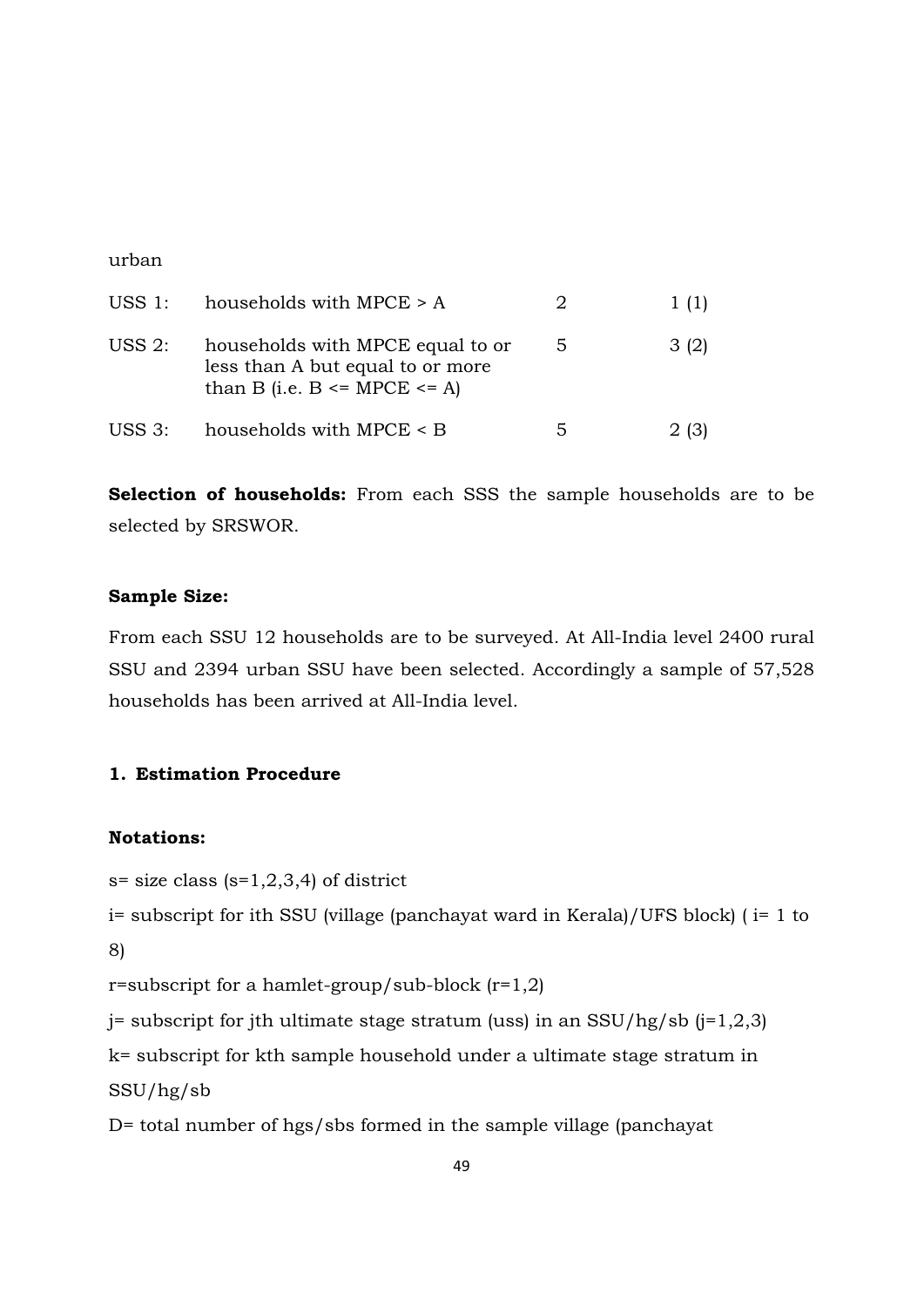ward)/block

 $D^* = 1$  if  $D=1$ 

 $= D/2$  for SSU if D>1

d= d-th district in a size class

Nd= total number of urban SSU in the dth urban district

Z= total size of the sth size class (rural/urban)

Zd= total size of the rural/urban district

z= size of the ith sample village/block

n= number of sample villages/UFS blocks in the dth district

H= total number of households listed in the ultimate stage stratum of a village/block of sample SSU

h= number of households surveyed in the ultimate stage stratum of a village/block of sample SSU

 $H_{i1j}$  = total number of households listed in jth stratum of ith sample village/UFS block

 $h_{i1j}$  = number of households surveyed in jth stratum of ith sample village/UFS block

 $H_{i2j}$  = total number of households listed in j-th stratum for subsample-2 of i-th sample village/UFS block

 $h_{i2i}$  = number of households surveyed in j-th stratum for subsample-2 of i-th sample village/UFS block

x,y= observed value of characteristic x,y under estimation

 $X, Y$  estimate of population total X, Y for the characteristic  $x,y$ 

Under the above symbols,

Ydirjk= observed value of the characteristic y for the kth household in the jth stratum of the rth hg/sb of the ith SSU belonging to the dth district.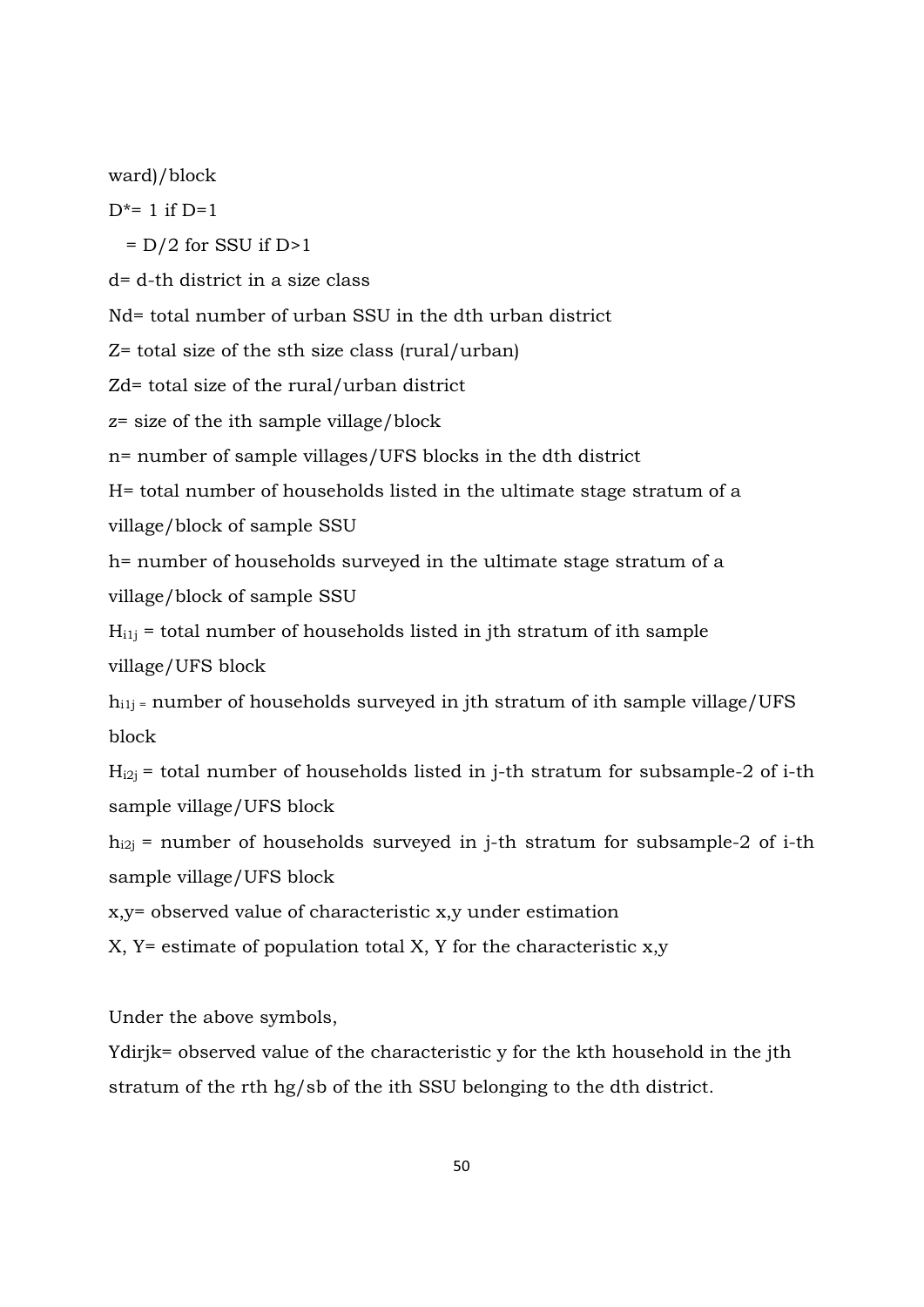#### *Estimation formula for aggregates in Rural/Urban sector*

#### *Schedule (Listing)*

Rural district: For estimating the number of households possessing a characteristic in the d<sup>th</sup> rural district:

$$
\hat{Y}_d = \frac{Z_d}{n} \sum_{i=1}^n \frac{D_i^*}{z_i} \{y_{i1} + y_{i2}\}
$$

Where  $y_{i1}$ ,  $y_{i2}$  are the total number of households possessing the characteristic y in the hg's 1 & 2 of the ith SSU respectively.

 $y_i$  = 1 if it possesses the characteristic = 0 otherwise

Urban district:

(i) For estimating the number of households possessing a characteristic in the d<sup>th</sup> urban district.

$$
\hat{Y}_d = \frac{N_d}{n} \sum_{i=1}^n D_i^* \{y_{i1} + y_{i2}\}
$$

Where  $y_{i1}$ ,  $y_{i2}$  are the total number of households possessing the characteristic y in the sb 1 & 2 of the ith SSU respectively.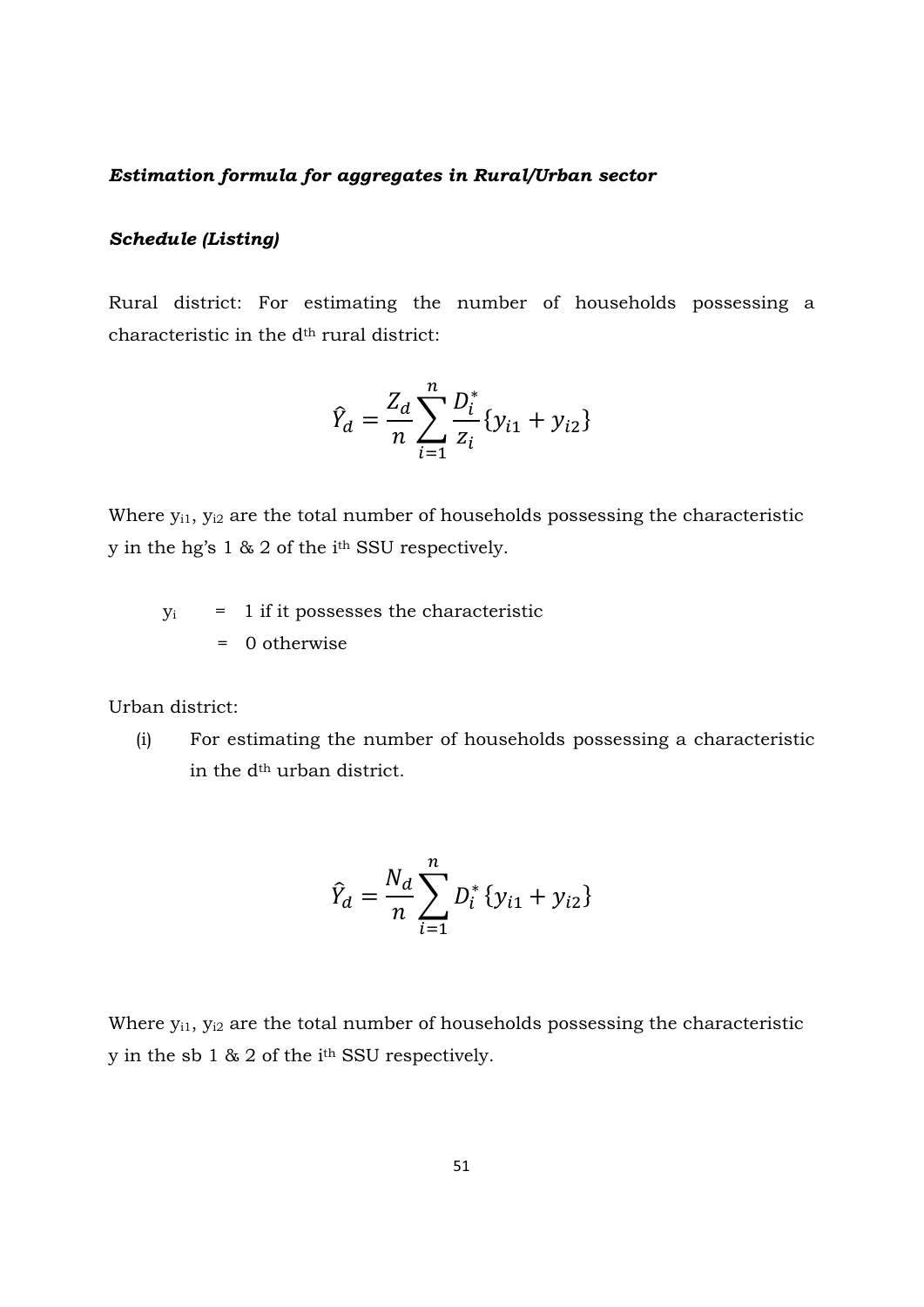**Schedule A:** (Employment – Unemployment Survey Schedule)

# **Estimation formula for a rural District:**

For all selected households in  $\mathrm{d}^\mathrm{th}$  rural district:

$$
\hat{Y}_d = \sum_{j=1}^3 \frac{Z_d}{n_j} \sum_{i=1}^{n_j} \frac{D_i^*}{z_i} \left\{ \frac{H_{i1j}}{h_{i1j}} \sum_{k=1}^{h_{i1j}} y_{i1jk} + \frac{H_{i2j}}{h_{i2j}} \sum_{k=1}^{h_{i2j}} y_{i2jk} \right\}
$$

# **Estimation formula for an urban District:**

For households selected in  $d<sup>th</sup>$  urban district:

$$
\hat{Y}_d = \sum_{j=1}^3 \frac{N_d}{n_j} \sum_{i=1}^{n_j} D_i^* \left\{ \frac{H_{i1j}}{h_{i1j}} \sum_{k=1}^{h_{i1j}} y_{i1jk} + \frac{H_{i2j}}{h_{i2j}} \sum_{k=1}^{h_{i2j}} y_{i2jk} \right\}
$$

#### **Estimation formula at Size Class level:**

Estimation formula for a rural size class:

For all selected households in s<sup>th</sup> rural size class:

$$
\widehat{Y}_s = \frac{Z}{n_d} \sum_{d=1}^{n_d} \frac{\widehat{Y}_d}{Z_d}
$$

where

 $\hat{Y}_{\delta}$ = estimate of s<sup>th</sup> size class population total Y for the characteristic  $y$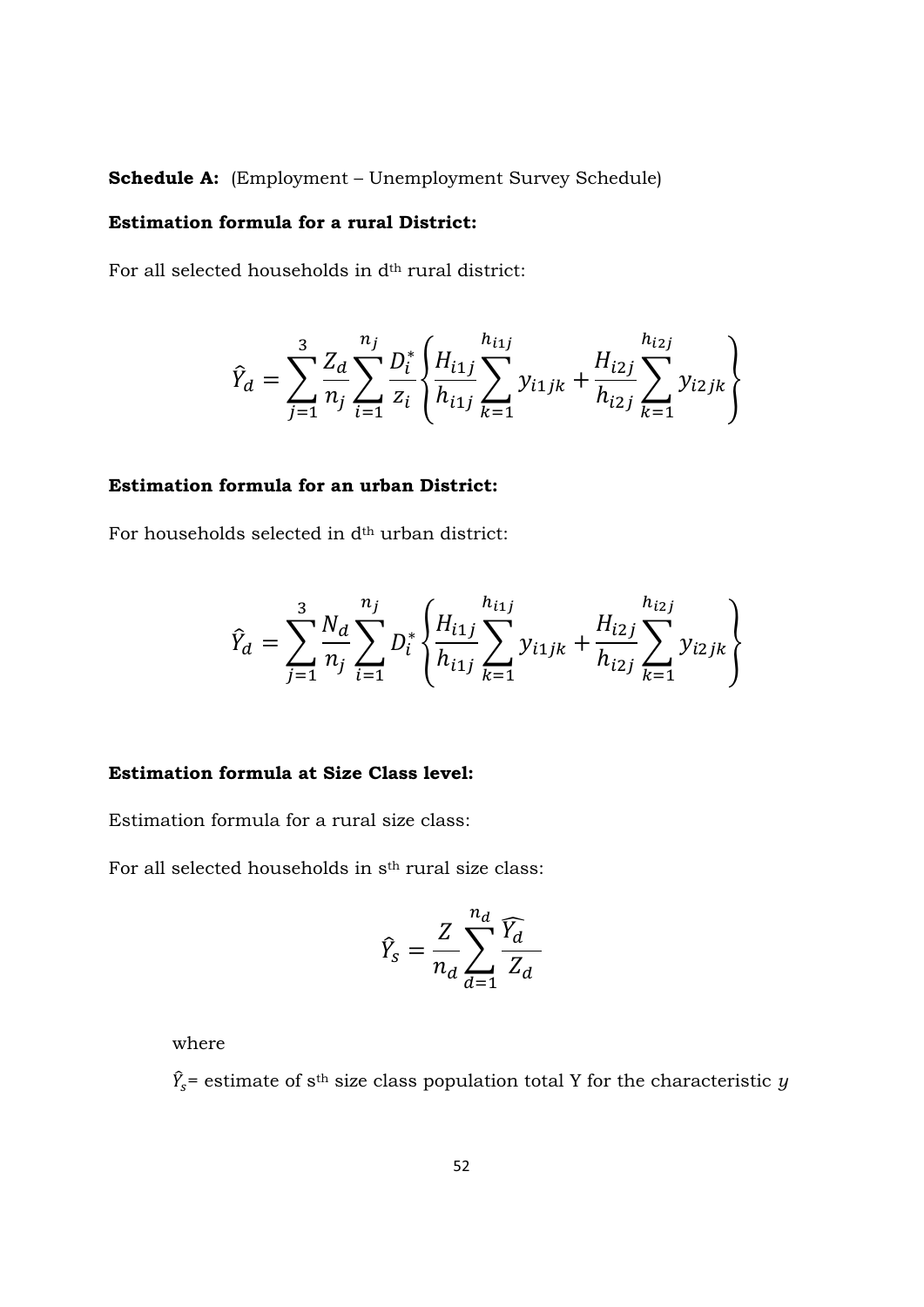# **Estimation formula for urban size class:**

For all selected households in urban size class:

$$
\widehat{Y}_s = \frac{Z}{n_d} \sum_{d=1}^{n_d} \frac{\widehat{Y}_d}{Z_d}
$$

# **Overall Estimates of Aggregates at State/UT/all-India level:**

The overall estimate  $\hat{Y}$  at the State/UT/All-India level is obtained by summing the size class estimates belonging to the State/UT/all-India.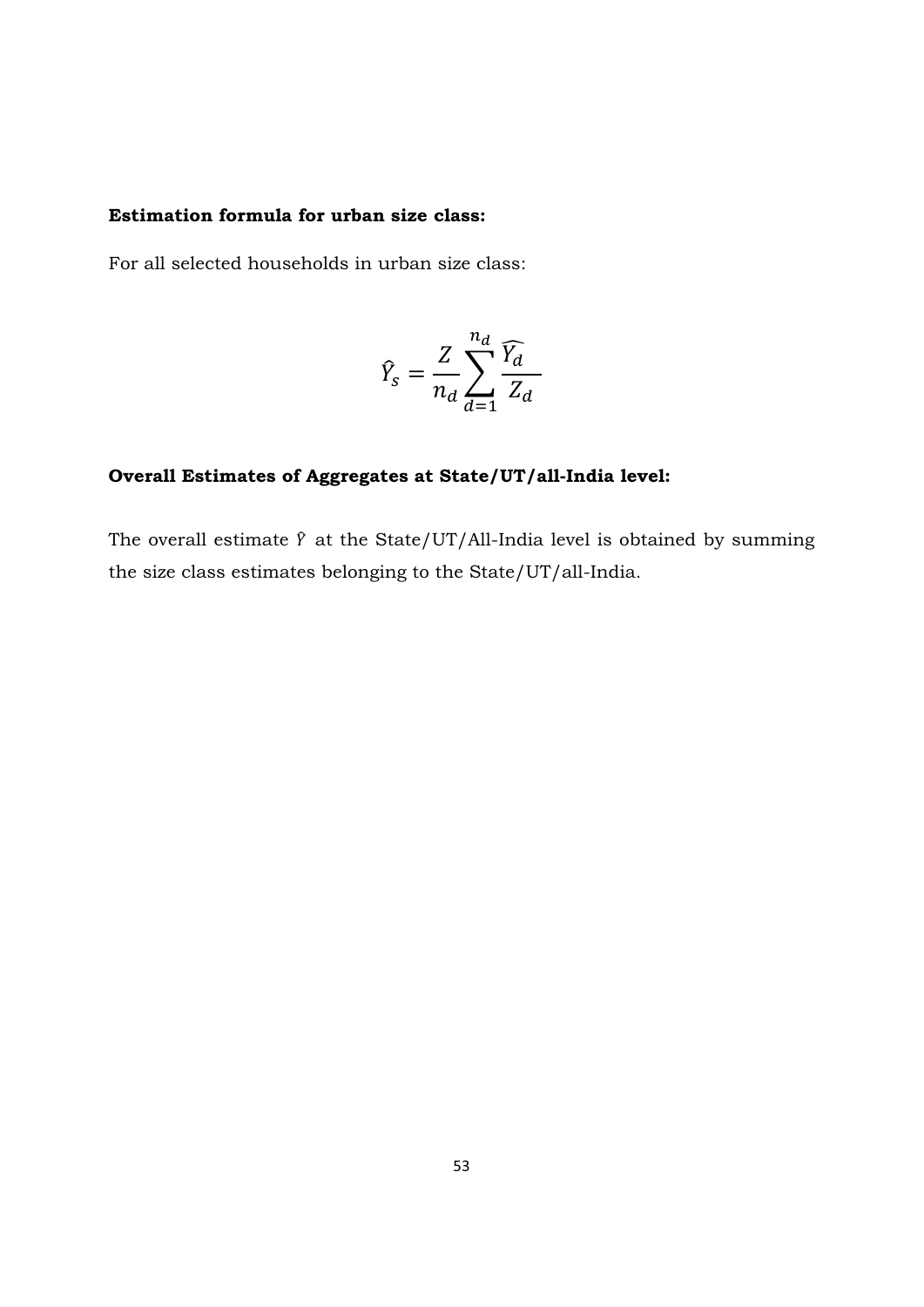# **Chapter-VII**

#### **LIMITATIONS & LOOKING AHEAD**

# *Limitations of the survey*

- 1. The present survey on Employment-Unemployment is a thin sample survey. The survey results are based on the information collected from about 46,000 households covered across 28 States/UTs of the country.
- 2. The estimates at State/UT level are provided in proportions only due to thin sample size. Hence, the results for State/UT need to be derived and used cautiously.
- 3. In most of the States/UTs, data are collected through the regular employees of Labour Bureau and Contract Investigators recruited for a short period. An intensive training was imparted to all investigators. In each selected sample district, two officials of the Directorate of Economics & Statistics were appointed for supervision of field work and data scrutiny. However, it is possible that the probing skills of the newly appointed Contract Investigators may not be at par with the regular and experienced employees of Labour Bureau.
- 4. The unemployment rate in the present survey comes out to be significantly higher than the NSSO's previous rounds estimates. As per the present survey, the share of agriculture sector employment in the total employment is 45 per cent as compared to about 55 per cent share shown by NSSO estimate for the year 2007-08. While the shift of workforce from agriculture to other sectors is a positive trend of an emerging economy, the steep decline in share of agriculture employment estimated in the present survey may be due to lack of adequate probing skills of the Contract Investigators. This low share of agriculture sector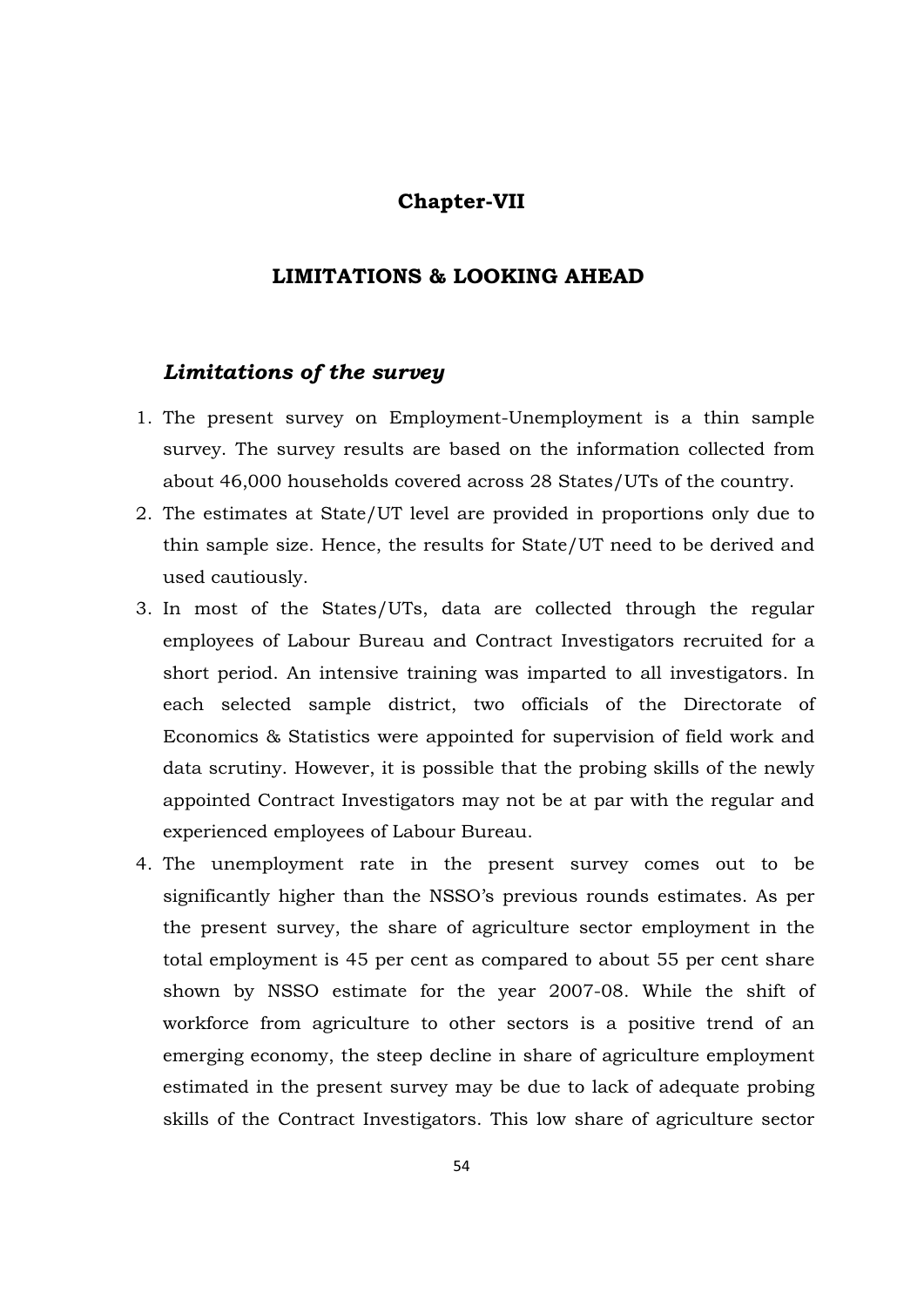employment may have somewhat contributed to a higher unemployment rate estimated in the present Survey.

- 5. The Survey results are based only on the usual principal status approach to employment-unemployment. The other measures of employment- unemployment which capture intermittent unemployment and seasonality; namely Current Weekly Status (CWS) and Current Daily Status (CDS) approach could not be followed due to a shorter survey period.
- 6. Labour Bureau has only four regional offices (ROs). Effective coordination and supervision at the regional level for the present National level employment-unemployment household survey has been provided by these ROs.
- 7. An expert group was formed to discuss and finalize the schedules, sampling design, estimation procedure and tabulation plan of the survey. This group included experts from the NSSO, the Central Statistical Organization, the DGE&T and the Ministry of Labour and Employment. However, due to shorter period available with the Bureau for preparatory work and field work, wider consultations with other experts and stakeholders could not be carried out extensively.
- 8. The advice of the technical committee of the Ministry of Statistics & P.I. could not be taken because of the time limit provided for the Survey.
- 9. Labour Bureau conducts enterprise surveys on periodic basis. However, this was the first household survey conducted by the Bureau at the National level. There may have been some shortfalls on the conceptualization of the subject, designing of the schedules, sampling design, methodology etc. These would be adequately addressed in the future surveys.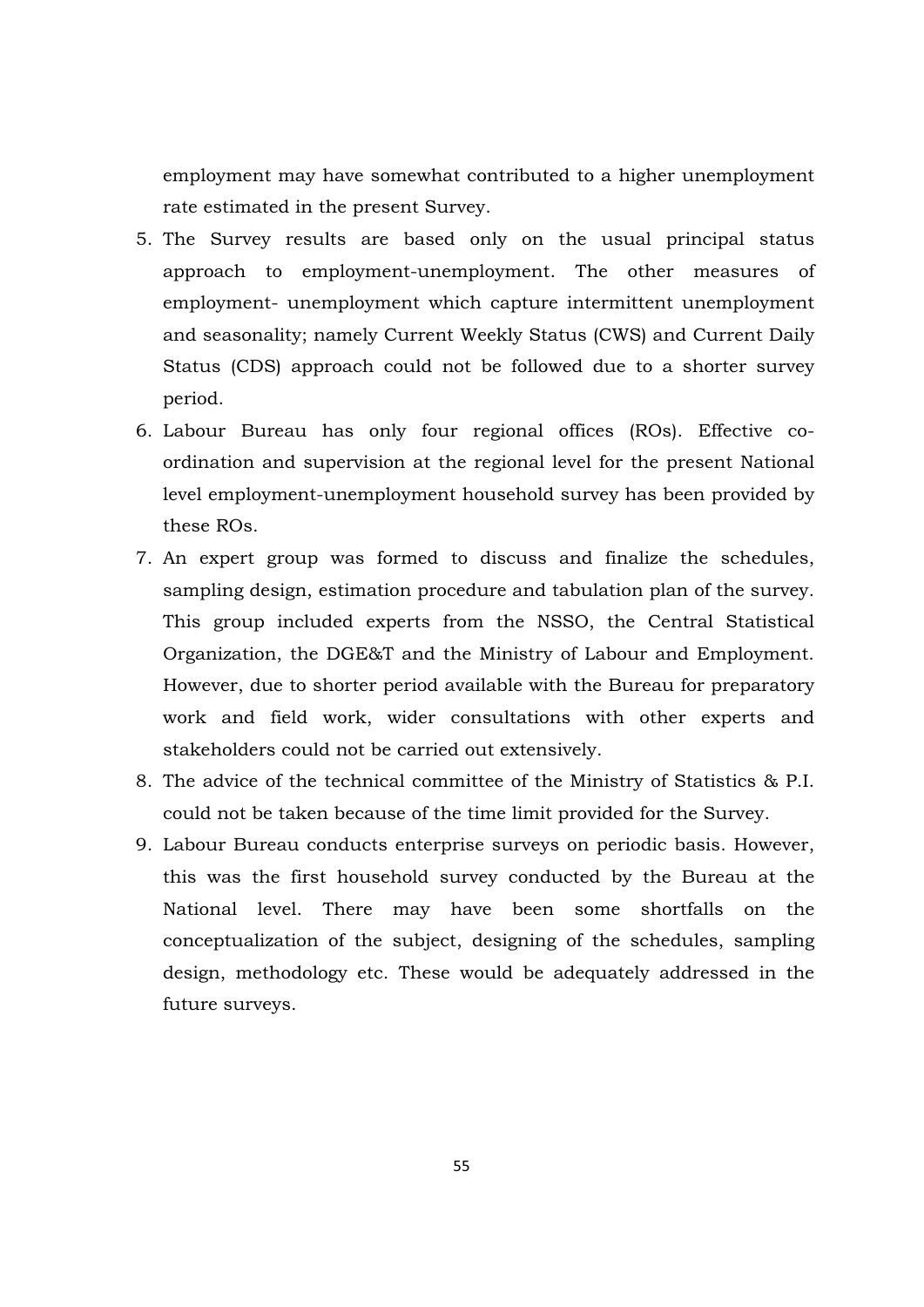# *Looking Ahead*

- 1. In order to provide precise and robust estimates of proportions as well as of absolute figures at State/UT and National level, the sample size of the survey will be suitably increased in the future surveys.
- 2. In the current survey, 300 districts have been covered. The ultimate objective of this initiative is to cover all the districts in a phased manner.
- 3. The present survey provides estimates by Usual Principal Status approach only. The other measures of the employment-unemployment will be attempted in the future surveys after wider consultations with the experts on the subject.
- 4. The focus of the Government policies is to create skilled manpower in tandem with the requirement of the Industry, Trade and Services sectors. The employment schedules to be canvassed will be designed appropriately to capture the availability of skilled manpower in the country.
- 5. The migration of the labour force is proposed to be studied in the future surveys.
- 6. The data on underemployment will also be captured in the forthcoming surveys.
- 7. Different employment generating schemes are being implemented by the Central and the State/UT Governments to generate additional employment opportunities. The survey schedules will be designed suitably to capture data on the impact of the important employment generating schemes.
- 8. For further improving the quality of the estimates, training of the Investigators and other officials engaged in the survey will receive priority attention. Intensive training will be imparted to all personnel engaged in the Survey.
- 9. The estimates of employment-unemployment will be attempted for various social groups and minorities as well.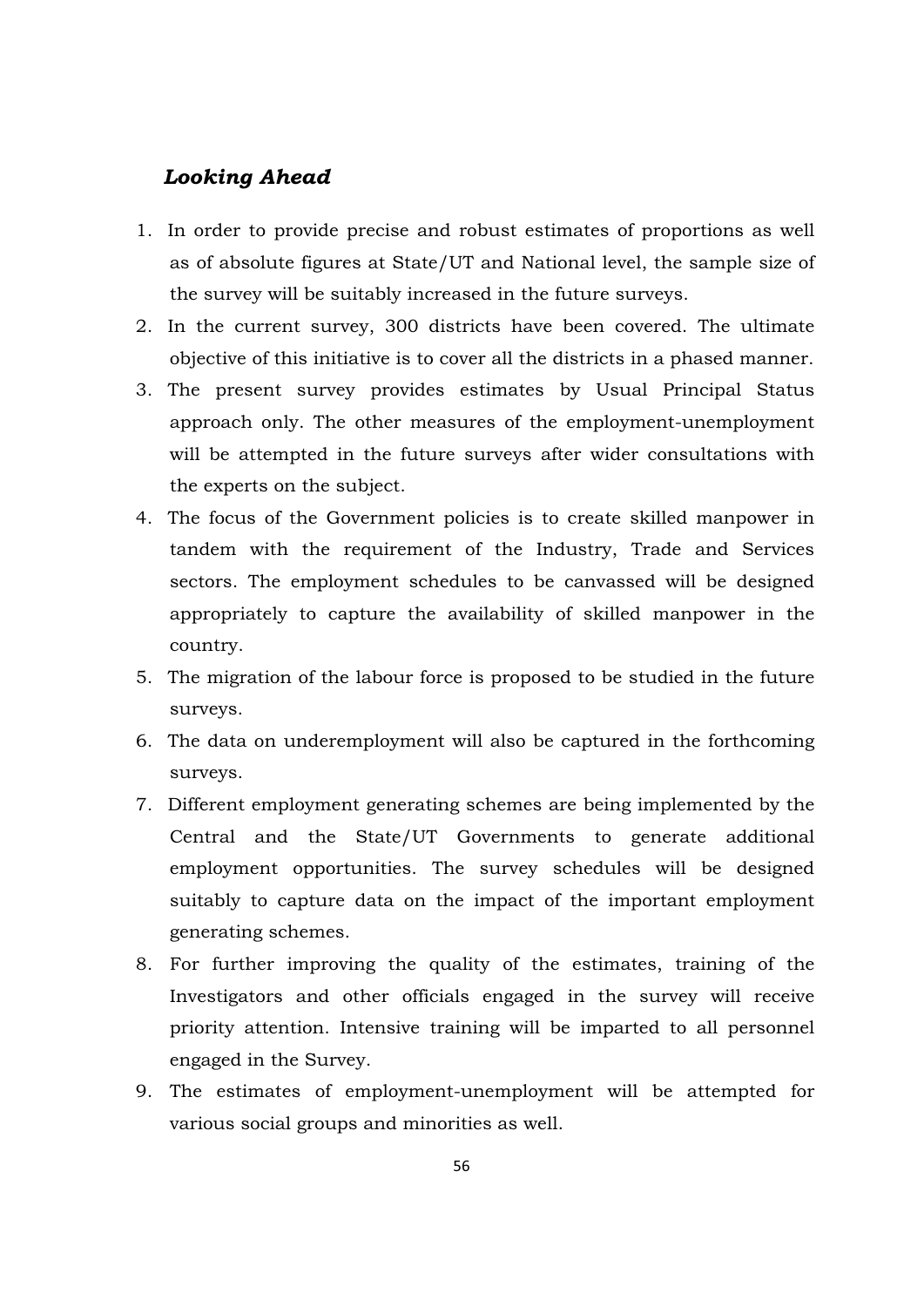10. The survey schedules will be designed appropriately to capture information on contract category of workers and home based workers in the future surveys.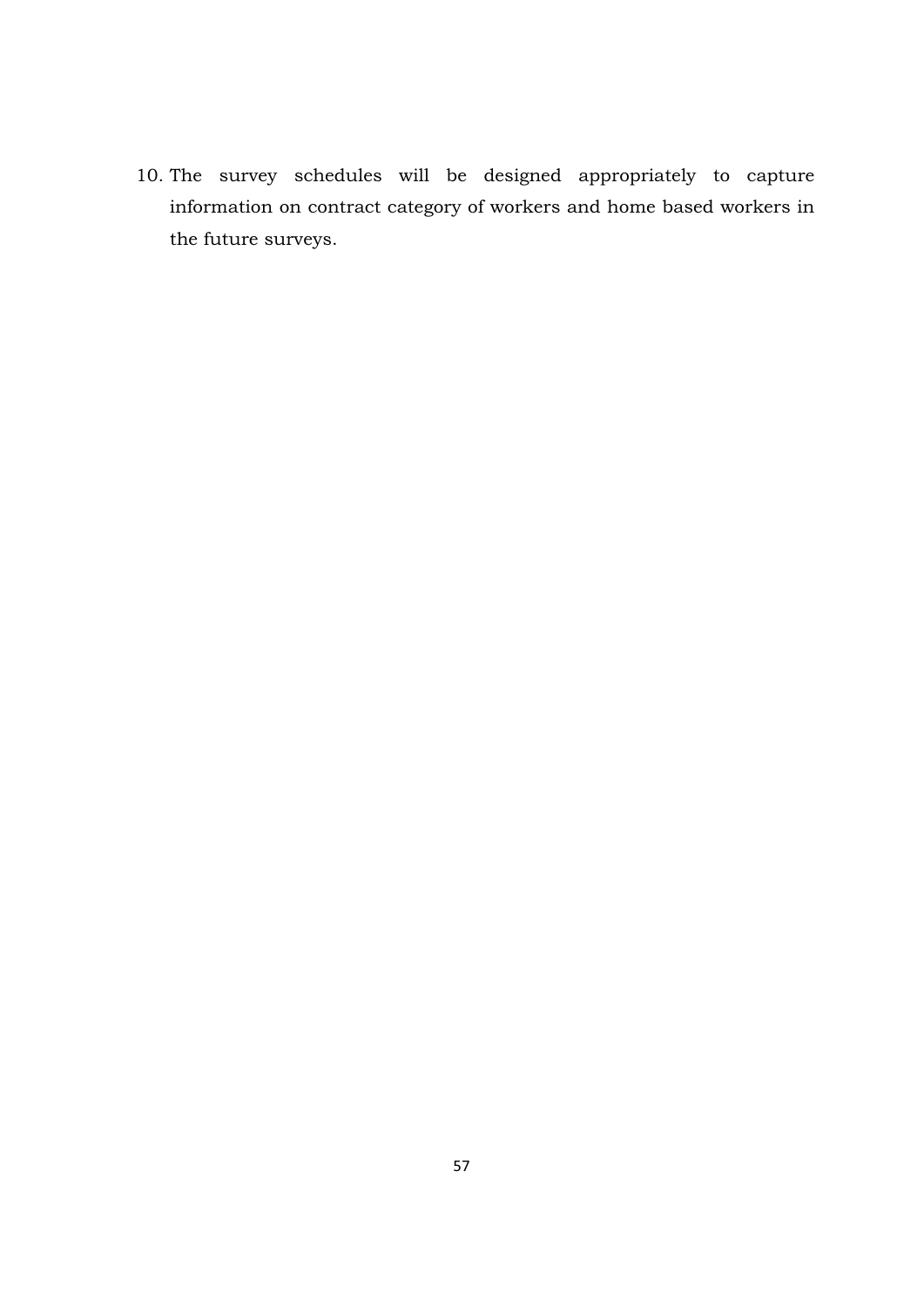# **ANNEXURE-I**

Composition of Group of Experts for Designing the Questionnaires and for finalisation of Sample Design & Estimation Procedure in respect of the Employment-Unemployment Survey of Labour Bureau.

| Sh. Ramesh Kolli,                                 |           |  |  |
|---------------------------------------------------|-----------|--|--|
| Additional Director General,                      | Chairman  |  |  |
| Central Statistical Organisation, New Delhi       |           |  |  |
| Sh. G.C.Manna, Deputy Director General,           | Member    |  |  |
| Survey Design & Research Division, NSSO, Kolkata. |           |  |  |
| Sh. T.K. Saha, Deputy Director General,           |           |  |  |
| Data Processing Division (DPD), NSSO,             | Member    |  |  |
| Kolkata.                                          |           |  |  |
| Ms. Amarjeet Kaur, Deputy Director General,       |           |  |  |
| Directorate General of Employment & Training,     | Member    |  |  |
| Ministry of Labour & Employment, New Delhi.       |           |  |  |
| Dr. Harcharan Singh, Deputy Director General,     |           |  |  |
| Ministry of Labour & Employment,                  | Member    |  |  |
| New Delhi.                                        |           |  |  |
| Director General, Labour Bureau, Chandigarh.      | Member    |  |  |
|                                                   | Secretary |  |  |
|                                                   |           |  |  |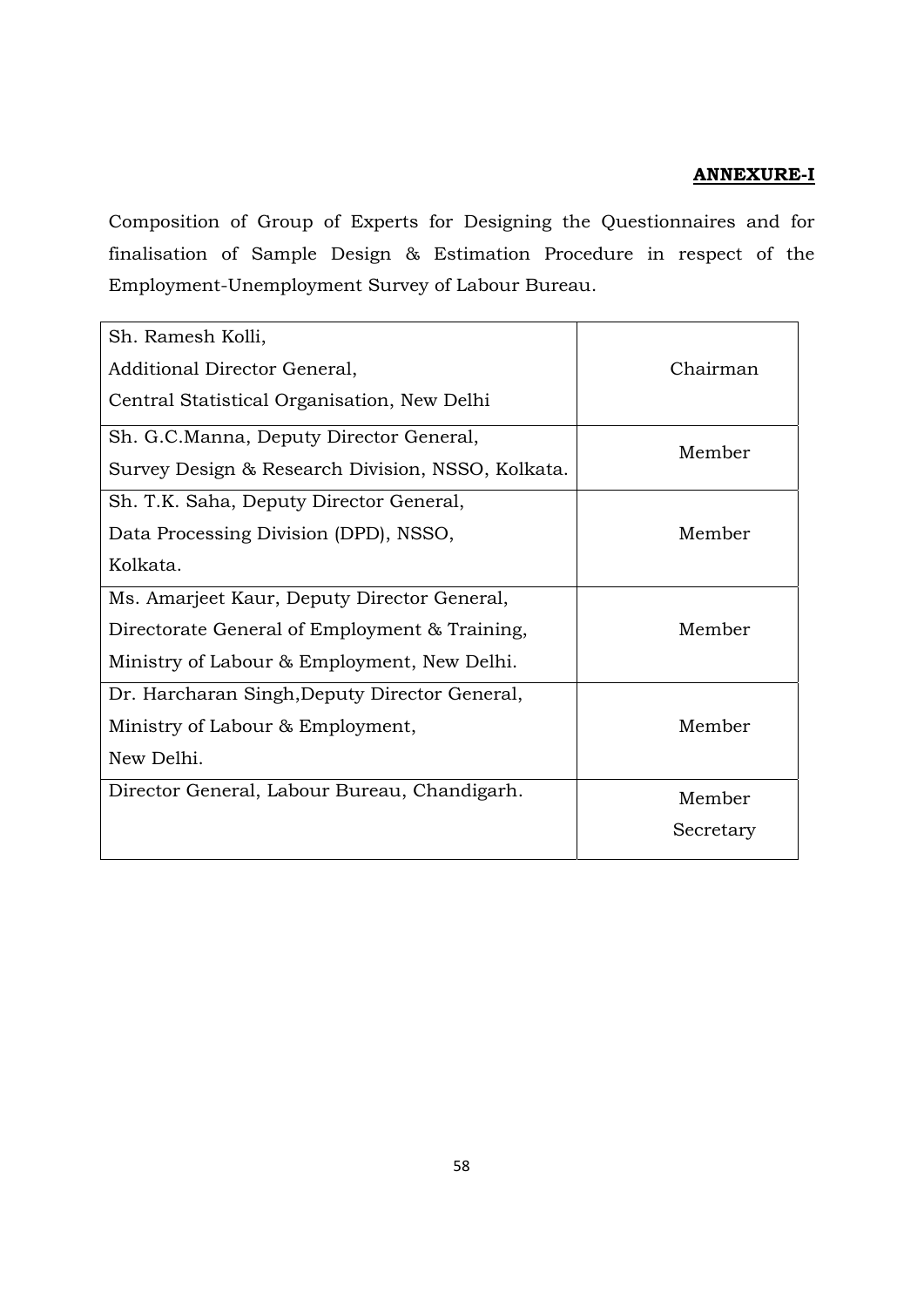# *Annexure-II*

| Indicators                            | Unit          | Bureau's<br>2009-10 | <b>NSSO</b><br>2007-08 | Other<br>Sources |
|---------------------------------------|---------------|---------------------|------------------------|------------------|
| Population                            | Million       | 1182                | 1009                   | $1157$ *         |
| Households                            | Million       | 238                 | 222                    |                  |
| Household size                        | Average       | 5.0                 | 4.5                    |                  |
| Sex Ratio                             | 1000          | 917                 | 947                    | 932 *            |
| Literacy Rate<br>(7 years &<br>above) | $\frac{0}{0}$ | 77.7                | 70.8                   | 85% **           |
| <b>LFPR</b>                           | $\frac{0}{0}$ | 35.9                | 38.1                   |                  |
| <b>LFPR</b>                           | Million       | 424                 | 385                    |                  |
| <b>WPR</b>                            | $\frac{0}{0}$ | 32.5                | 37.1                   |                  |
| <b>WPR</b>                            | Million       | 384                 | 374                    |                  |
| <b>UR</b>                             | $\frac{0}{0}$ | 9.4                 | 2.8                    |                  |
| <b>UR</b>                             | Million       | 40                  | 11                     |                  |
| PU                                    | $\frac{0}{0}$ | 3.4                 | 1.1                    |                  |

# Comparative Statement

(\*): The population estimates and sex ratio for 2009-10 are based on the Report of the Technical Group on Population Projections for India and States 2001- 2026

(\*\*): In the 11th Five year plan, the Planning Commission set target of increasing literacy rate for persons of age 7 years or more to 85 per cent.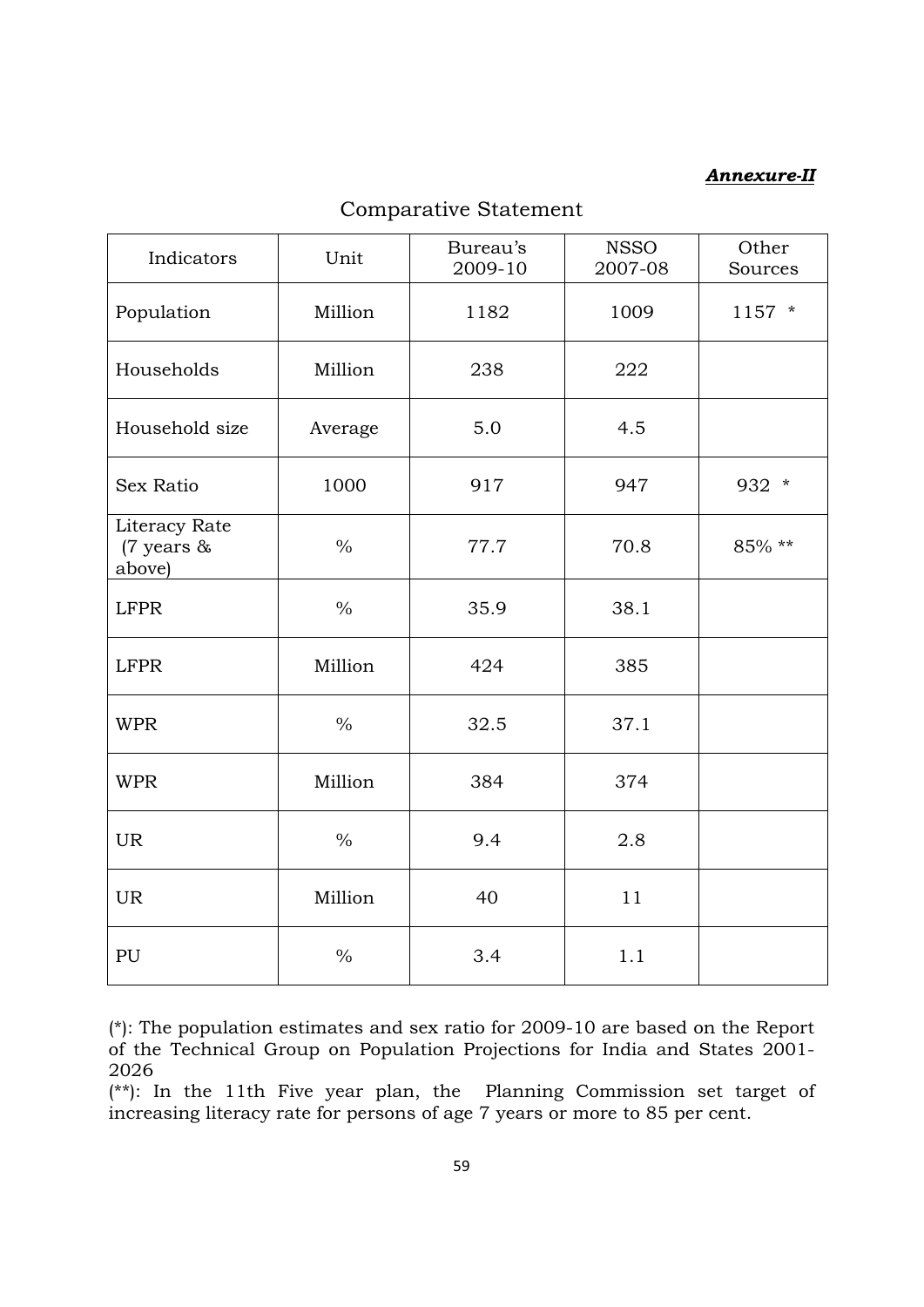# **DETAILED TABLES**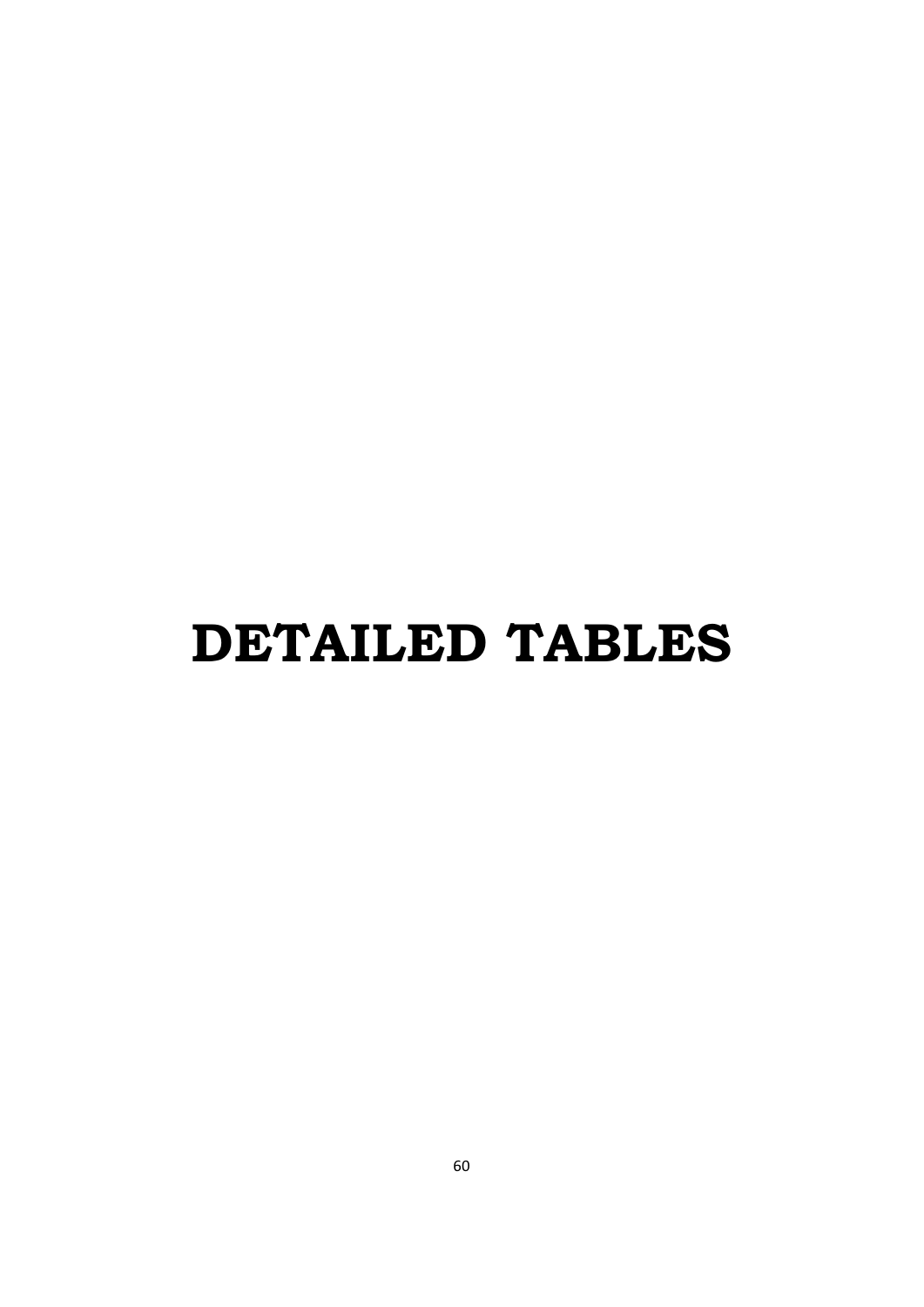| Sl.              | Table $\mu$ , ruling of vinages, arban biocho & households surveyed for each state, or<br>Name of the |         | Number of villages/blocks Number of villages/blocks<br>allocated<br>surveyed |              | Number of households<br>surveyed |                  |         |       |              |       |
|------------------|-------------------------------------------------------------------------------------------------------|---------|------------------------------------------------------------------------------|--------------|----------------------------------|------------------|---------|-------|--------------|-------|
| No.              | State/UT                                                                                              | Rural   | Urban                                                                        | Total        | Rural                            | Urban            | Total   | Rural | Urban        | Total |
| $\mathbf{1}$     | 2                                                                                                     | 3       | $\overline{4}$                                                               | 5            | 6                                | $\overline{7}$   | $\,8\,$ | 9     | 10           | 11    |
| $\mathbf{1}$     | Andhra Pradesh                                                                                        | 112     | 112                                                                          | $\sqrt{224}$ | $\overline{90}$                  | 96               | 186     | 1080  | 1148         | 2228  |
| $\sqrt{2}$       | Assam                                                                                                 | 72      | 72                                                                           | 144          | 61                               | 33               | 94      | 732   | 396          | 1128  |
| 3                | Bihar                                                                                                 | 176     | 176                                                                          | 352          | 147                              | 111              | 258     | 1763  | 1331         | 3094  |
| $\overline{4}$   | Chhatisgarh                                                                                           | 64      | 64                                                                           | 128          | 47                               | 47               | 94      | 563   | 564          | 1127  |
|                  | Delhi                                                                                                 | 32      | 32                                                                           | 64           | 32                               | 32               | 64      | 384   | 384          | 768   |
| $\mathbf 5$<br>6 | Goa                                                                                                   | 16      | 16                                                                           | 32           | 9                                | 12               | 21      | 108   | 144          | 252   |
| 7                | Gujarat                                                                                               | 120     | 120                                                                          | 240          | 102                              | 42               | 144     | 1223  | 504          | 1727  |
| 8                | Haryana                                                                                               | 80      | 80                                                                           | 160          | 78                               | 76               | 154     | 936   | 912          | 1848  |
|                  |                                                                                                       |         |                                                                              |              |                                  |                  |         |       |              |       |
| 9                | Himachal Pradesh                                                                                      | 40      | 40                                                                           | 80           | 40                               | 40               | 80      | 480   | 480          | 960   |
| 10               | Jammu & Kashmir                                                                                       | 48      | 48                                                                           | 96           | 40                               | 28               | 68      | 480   | 334          | 814   |
| 11               | Jharkhand                                                                                             | 72      | 72                                                                           | 144          | 65                               | 44               | 109     | 780   | 524          | 1304  |
| 12               | Karnataka                                                                                             | 120     | 120                                                                          | 240          | 110                              | 100              | 210     | 1316  | 1199         | 2515  |
| 13               | Kerala                                                                                                | 72      | 72                                                                           | 144          | 54                               | 37               | 91      | 648   | 444          | 1092  |
| 14               |                                                                                                       | 176     | 176                                                                          | 352          | 113                              | 109              | 222     | 1356  | 1308         | 2664  |
|                  | Madhya Pradesh<br>Maharashtra                                                                         | 168     | 168                                                                          | 336          | 137                              | 103              | 240     | 1643  | 1235         | 2878  |
| 15               |                                                                                                       | 16      | 16                                                                           | 32           | $\overline{7}$                   | 5                | 12      | 84    | 60           | 144   |
| 16               | Megahlaya                                                                                             |         |                                                                              |              |                                  |                  |         |       |              |       |
| 17               | Orissa                                                                                                | 120     | 120                                                                          | 240          | 120                              | 120              | 240     | 1440  | 1440         | 2880  |
| 18               | Punjab                                                                                                | 64      | 64                                                                           | 128          | 64                               | 64               | 128     | 768   | 768          | 1536  |
| 19               | Rajasthan                                                                                             | 136     | 136                                                                          | 272          | 126                              | 123              | 249     | 1512  | 1476         | 2988  |
| 20               | Sikkim                                                                                                | $\,8\,$ | 8                                                                            | 16           | $8\,$                            | $\,8\,$          | 16      | 96    | 96           | 192   |
|                  | Tamil Nadu                                                                                            | 144     | 144                                                                          | 288          | 144                              | 144              | 288     | 1726  | 1725         | 3451  |
| 21<br>22         | Uttaranchal                                                                                           | 48      | 48                                                                           | 96           | 48                               | 46               | 94      | 576   | 552          | 1128  |
| 23               | <b>Uttar Pradesh</b>                                                                                  | 352     | 352                                                                          | 704          | 309                              | 269              | 578     | 3707  | 3220         | 6927  |
|                  |                                                                                                       |         |                                                                              |              |                                  |                  |         |       |              |       |
| 24               | West Bengal                                                                                           | 112     | 112                                                                          | 224          | 80                               | 64               | 144     | 952   | 727          | 1679  |
| 25               | Chandigarh                                                                                            | $\,8\,$ | $\,8\,$                                                                      | 16           | $\,8\,$                          | $\,8\,$          | 16      | 96    | 96           | 192   |
| 26               | Dadra & Nagar Haveli                                                                                  | $\,8\,$ | $\overline{2}$                                                               | 10           | 6                                | $\boldsymbol{0}$ | 6       | 72    | $\mathbf{0}$ | 72    |
| 27               | Daman & Diu                                                                                           | 8       | 8                                                                            | 16           | $\overline{6}$                   | $\,8\,$          | 14      | 72    | 96           | 168   |
| 28               | Pondicherry                                                                                           | 8       | 8                                                                            | 16           | 5                                | $\overline{4}$   | 9       | 60    | 43           | 103   |
|                  |                                                                                                       | 2400    |                                                                              | 4794         |                                  |                  |         |       |              |       |
|                  | Overall                                                                                               |         | 2394                                                                         |              | 2056                             | 1773             | 3829    | 24653 | 21206        | 45859 |

Table (1) : Number of villages/urban blocks & households surveyed for each State/UT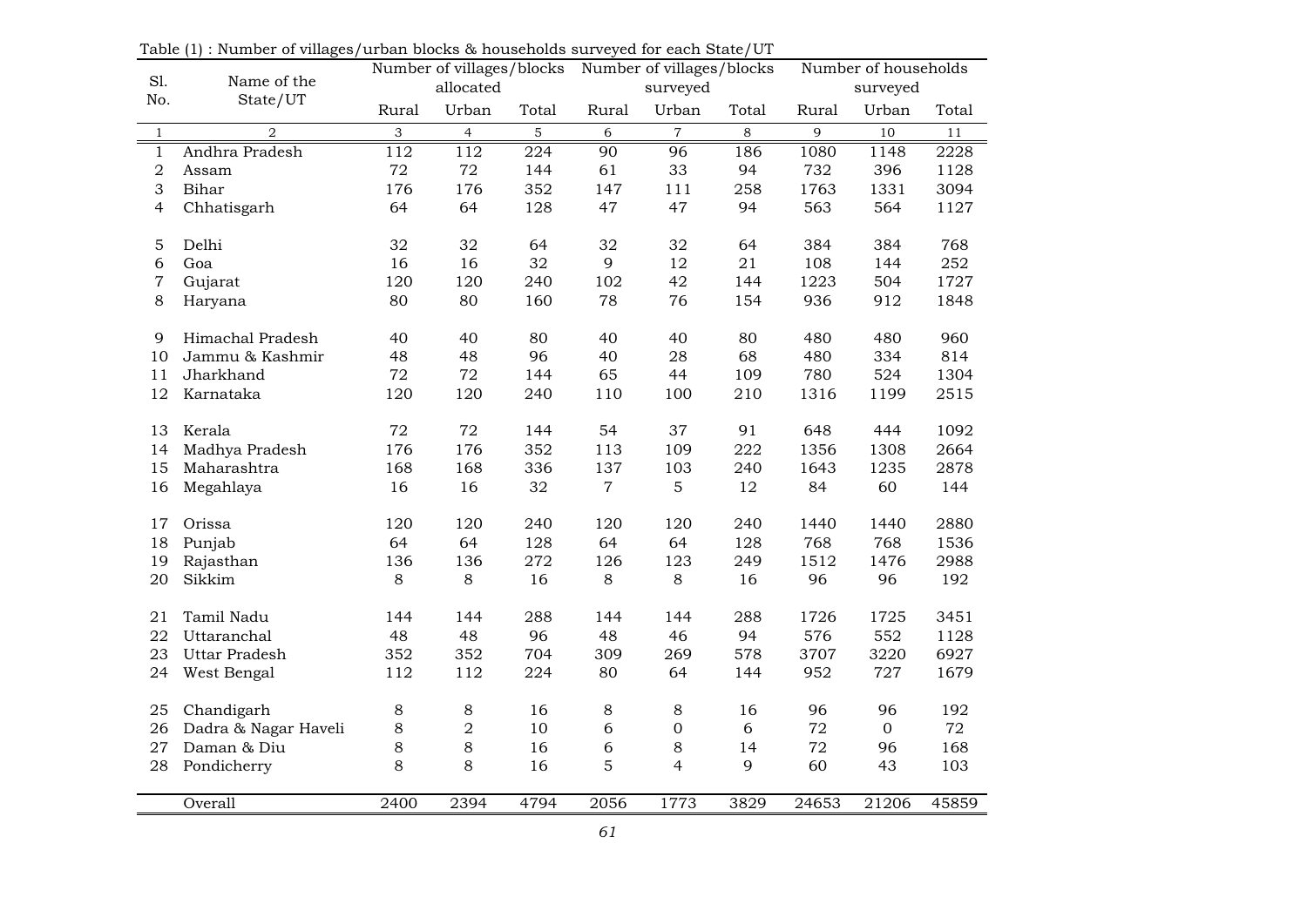| Sl.             | Name of the             |         | Per 1000 distribution of households |         | Average household size (0.0) |                          |                  |
|-----------------|-------------------------|---------|-------------------------------------|---------|------------------------------|--------------------------|------------------|
| No.             | State/UT                | Rural   | Urban                               | Total   | Rural                        | Urban                    | Total            |
| $1\,$           | $\overline{a}$          | 3       | $\overline{4}$                      | 5       | 6                            | $\overline{7}$           | $\,8\,$          |
| $\mathbf{1}$    | Andhra Pradesh          | 763     | 237                                 | 1000    | $\overline{3.9}$             | 4.1                      | 4.0              |
| $\mathbf 2$     | Assam                   | 894     | 106                                 | 1000    | 5.1                          | 4.7                      | 5.0              |
| 3               | Bihar                   | 909     | 91                                  | 1000    | 5.8                          | 5.8                      | 5.8              |
| 4               | Chhatisgarh             | 838     | 162                                 | 1000    | 4.8                          | 4.7                      | 4.8              |
| 5               | Delhi                   | 63      | 937                                 | 1000    | 5.3                          | 5.2                      | 5.2              |
| 6               | Goa                     | 482     | 518                                 | 1000    | 4.1                          | 4.6                      | 4.4              |
| 7               | Gujarat                 | 543     | 457                                 | 1000    | 5.2                          | 4.5                      | 4.9              |
| 8               | Haryana                 | 623     | 377                                 | 1000    | 5.2                          | 4.9                      | 5.0              |
| 9               | Himachal Pradesh        | 905     | 95                                  | 1000    | 4.7                          | 4.1                      | 4.6              |
| 10              | Jammu & Kashmir         | 809     | 191                                 | 1000    | 5.3                          | 5.3                      | 5.3              |
| 11              | Jharkhand               | 858     | 142                                 | 1000    | 5.3                          | 5.0                      | 5.3              |
| 12              | Karnataka               | 681     | 319                                 | 1000    | 4.9                          | 4.7                      | 4.8              |
| 13              | Kerala                  | 707     | 293                                 | 1000    | 4.4                          | 4.4                      | 4.4              |
| 14              | Madhya Pradesh          | 754     | 246                                 | 1000    | 5.1                          | 5.2                      | 5.1              |
| 15              | Maharashtra             | 614     | 386                                 | 1000    | 4.8                          | 4.4                      | 4.6              |
| 16              | Meghalaya               | 762     | 238                                 | 1000    | 5.8                          | 5.6                      | 5.7              |
| 17              | Orissa                  | 856     | 144                                 | 1000    | 4.9                          | 4.6                      | 4.8              |
| 18              | Punjab                  | 567     | 433                                 | 1000    | 5.3                          | 4.7                      | 5.0              |
| 19              | Rajasthan               | 770     | 230                                 | 1000    | 5.7                          | 5.5                      | 5.6              |
| 20              | Sikkim                  | 772     | 228                                 | 1000    | 5.0                          | 5.0                      | 5.0              |
| 21              | Tamil Nadu              | 580     | 420                                 | 1000    | 4.0                          | 3.9                      | 4.0              |
| 22              | Uttaranchal             | 773     | 227                                 | 1000    | 5.2                          | 4.7                      | 5.1              |
| 23              | <b>Uttar Pradesh</b>    | 809     | 191                                 | 1000    | 5.9                          | 5.8                      | 5.9              |
| 24              | West Bengal             | 645     | 355                                 | 1000    | 4.6                          | 4.3                      | 4.5              |
| 25              | Chandigarh              | 122     | 878                                 | 1000    | 5.1                          | 4.5                      | 4.6              |
| 26              | Dadra & Nagar Haveli    | 1000    | $\overline{\phantom{a}}$            | 1000    | 6.8                          | $\overline{\phantom{a}}$ | 6.8              |
| 27              | Daman & Diu             | 530     | 470                                 | 1000    | 4.1                          | 4.8                      | 4.5              |
| 28              | Pondicherry             | 383     | 617                                 | 1000    | 4.5                          | 3.9                      | 4.1              |
|                 | Overall                 | 722     | 278                                 | 1000    | $\overline{5.1}$             | 4.7                      | $\overline{5.0}$ |
|                 | Estimated households at |         |                                     |         |                              |                          |                  |
| Overall in (00) |                         | 1719742 | 661091                              | 2380833 | $\mathbf X$                  | $\mathbf X$              | $\mathbf X$      |

Table (2) : Per 1000 distribution of households and average household size in rural & urban areas for each State/UT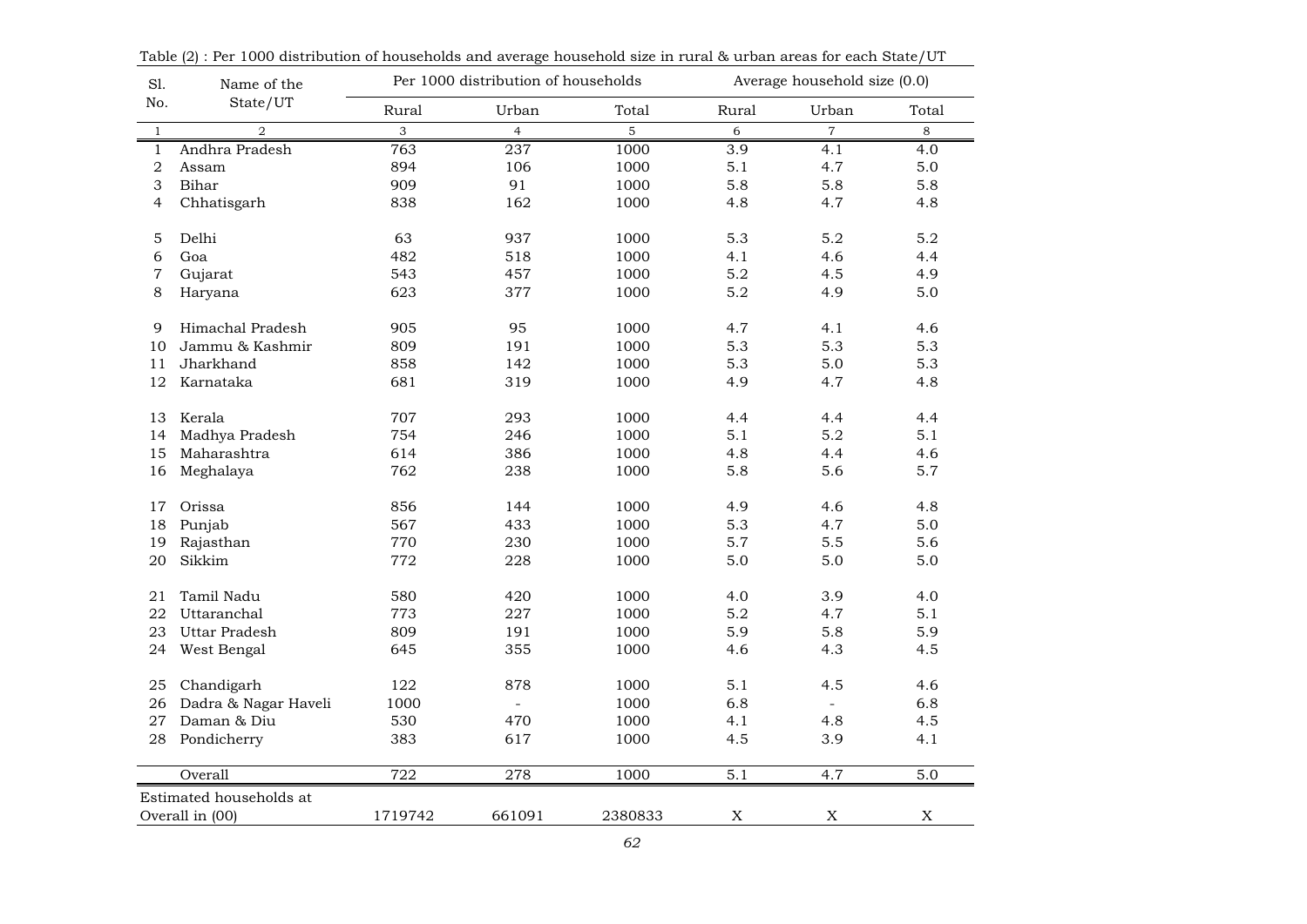| Sl.              | Name of the             | Self employed |                     | Agriculture      |              |                |         |
|------------------|-------------------------|---------------|---------------------|------------------|--------------|----------------|---------|
| No.              | State/UT                | Agriculture   | Non-<br>agriculture | labour           | Other labour | Others         | All     |
| $\mathbf{1}$     | 2                       | 3             | $\overline{4}$      | $\mathbf 5$      | 6            | $\overline{7}$ | $\,8\,$ |
| $\mathbf{1}$     | Andhra Pradesh          | 144           | 190                 | 402              | 116          | 148            | 1000    |
| $\boldsymbol{2}$ | Assam                   | 238           | 127                 | 216              | 215          | 204            | 1000    |
| 3                | Bihar                   | 182           | 125                 | 202              | 294          | 197            | 1000    |
| $\overline{4}$   | Chhatisgarh             | 490           | 98                  | 152              | 125          | 135            | 1000    |
| 5                | Delhi                   | 167           | 267                 | 40               | 90           | 436            | 1000    |
| 6                | Goa                     | 9             | 55                  | 172              | 102          | 662            | 1000    |
| $\overline{7}$   | Gujarat                 | 408           | 116                 | 236              | 116          | 124            | 1000    |
| 8                | Haryana                 | 332           | 160                 | 120              | 172          | 216            | 1000    |
| 9                | Himachal Pradesh        | 341           | 165                 | 9                | 102          | 383            | 1000    |
| 10               | Jammu & Kashmir         | 238           | 164                 | 88               | 142          | 368            | 1000    |
| 11               | Jharkhand               | 430           | 112                 | 91               | 238          | 129            | 1000    |
| 12               | Karnataka               | 300           | 157                 | 295              | 136          | 112            | 1000    |
| 13               | Kerala                  | 159           | 110                 | 189              | 235          | 307            | 1000    |
| 14               | Madhya Pradesh          | 363           | 131                 | 162              | 191          | 153            | 1000    |
| 15               | Maharashtra             | 354           | 111                 | 289              | 67           | 179            | 1000    |
| 16               | Meghalaya               | 469           | 41                  | 218              | 44           | 228            | 1000    |
| 17               | Orissa                  | 198           | 169                 | 257              | 206          | 170            | 1000    |
| $18\,$           | Punjab                  | 331           | 87                  | 108              | 265          | 209            | 1000    |
| 19               | Rajasthan               | 251           | 149                 | 235              | 233          | 132            | 1000    |
| 20               | Sikkim                  | 261           | 306                 | $\boldsymbol{0}$ | 158          | 275            | 1000    |
| 21               | Tamil Nadu              | 187           | 153                 | 336              | 156          | 168            | 1000    |
| 22               | Uttaranchal             | 355           | 154                 | 36               | 179          | 276            | 1000    |
| 23               | Uttar Pradesh           | 415           | 100                 | 111              | 246          | 128            | 1000    |
| 24               | West Bengal             | 208           | 225                 | 304              | 157          | 106            | 1000    |
| 25               | Chandigarh              | 415           | 186                 | $\mathbf 0$      | 76           | 323            | 1000    |
| 26               | Dadra & Nagar Haveli    | 497           | 79                  | 19               | 169          | 236            | 1000    |
| 27               | Daman & Diu             | 219           | 200                 | 168              | 129          | 284            | 1000    |
| 28               | Pondicherry             | 30            | 23                  | 142              | 108          | 697            | 1000    |
|                  | Overall                 | 288           | 139                 | 223              | 189          | 161            | 1000    |
|                  | Estimated households at |               |                     |                  |              |                |         |
|                  | Overall in (00)         | 495243        | 239394              | 382974           | 324838       | 277293         | 1719742 |
|                  | Sample households       | 7495          | 3825                | 4285             | 4481         | 4567           | 24653   |

Rural Table (3) : Per 1000 distribution of households by household type for each State/UT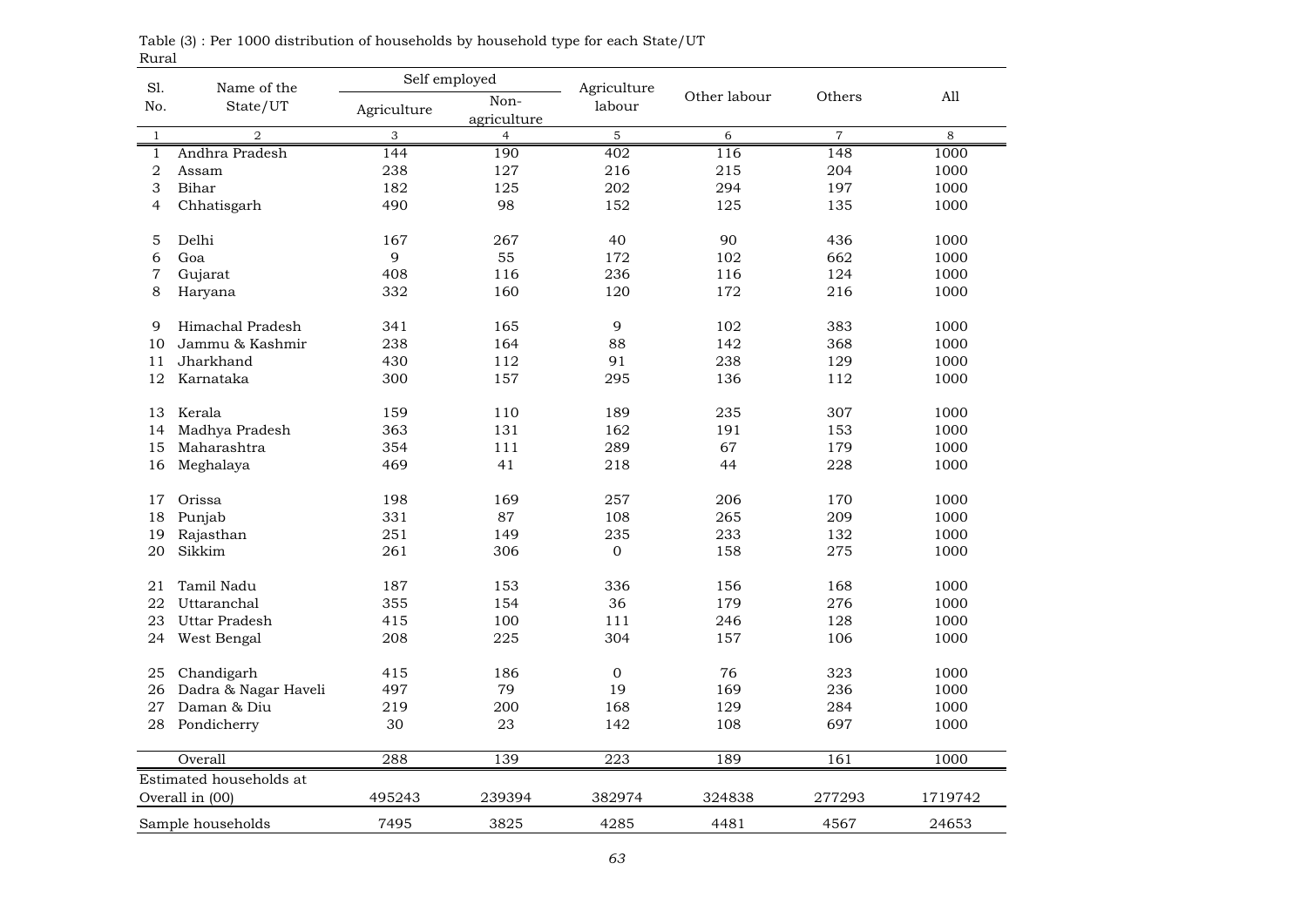| Sl.<br>No.     | Name of the<br>State/UT | Self employed | Regular wage   | Casual labour | Others           | All              |
|----------------|-------------------------|---------------|----------------|---------------|------------------|------------------|
| $\mathbf{1}$   | $\overline{a}$          | 3             | $\overline{4}$ | $\mathbf 5$   | 6                | $\boldsymbol{7}$ |
| $\mathbf 1$    | Andhra Pradesh          | 269           | 366            | 206           | 159              | 1000             |
| $\mathbf 2$    | Assam                   | 370           | 357            | 130           | 143              | 1000             |
| 3              | Bihar                   | 370           | 197            | 211           | 222              | 1000             |
| $\overline{4}$ | Chhatisgarh             | 406           | 350            | 148           | 96               | 1000             |
| 5              | Delhi                   | 370           | 509            | 28            | 93               | 1000             |
| 6              | Goa                     | 281           | 453            | 35            | 231              | 1000             |
| 7              | Gujarat                 | 348           | 352            | 146           | 154              | 1000             |
| 8              | Haryana                 | 344           | 201            | 219           | 236              | 1000             |
| 9              | Himachal Pradesh        | 380           | 376            | 137           | 107              | 1000             |
| 10             | Jammu & Kashmir         | 424           | 437            | 54            | 85               | 1000             |
| 11             | Jharkhand               | 216           | 371            | 174           | 239              | 1000             |
| 12             | Karnataka               | 258           | 230            | 356           | 156              | 1000             |
| 13             | Kerala                  | 218           | 163            | 411           | 208              | 1000             |
| 14             | Madhya Pradesh          | 259           | 257            | 327           | 157              | 1000             |
| 15             | Maharashtra             | 262           | 525            | 96            | 117              | 1000             |
| 16             | Meghalaya               | 264           | 465            | 46            | 225              | 1000             |
| 17             | Orissa                  | 323           | 403            | 173           | 101              | 1000             |
| 18             | Punjab                  | 326           | 318            | 253           | 103              | 1000             |
| 19             | Rajasthan               | 387           | 231            | 195           | 187              | 1000             |
| 20             | Sikkim                  | 483           | 457            | 17            | 43               | 1000             |
| 21             | Tamil Nadu              | 295           | 265            | 261           | 179              | 1000             |
| 22             | Uttaranchal             | 323           | 216            | 194           | 267              | 1000             |
| 23             | Uttar Pradesh           | 401           | 175            | 284           | 140              | 1000             |
| 24             | West Bengal             | 461           | 278            | 151           | 110              | 1000             |
| 25             | Chandigarh              | 267           | 348            | 163           | 222              | 1000             |
| 26             | Dadra & Nagar Haveli    |               |                |               |                  |                  |
| 27             | Daman & Diu             | 466           | 387            | 147           | $\boldsymbol{0}$ | 1000             |
| 28             | Pondicherry             | 241           | 423            | 50            | 286              | 1000             |
|                | Overall                 | 331           | 315            | 205           | 149              | 1000             |
|                | Estimated households at |               |                |               |                  |                  |
|                | Overall in (00)         | 219394        | 208155         | 135330        | 98213            | 661091           |
|                | Sample households       | 6958          | 5550           | 5474          | 3224             | 21206            |

Urban Table (4) : Per 1000 distribution of households by household type for each State/UT surveyed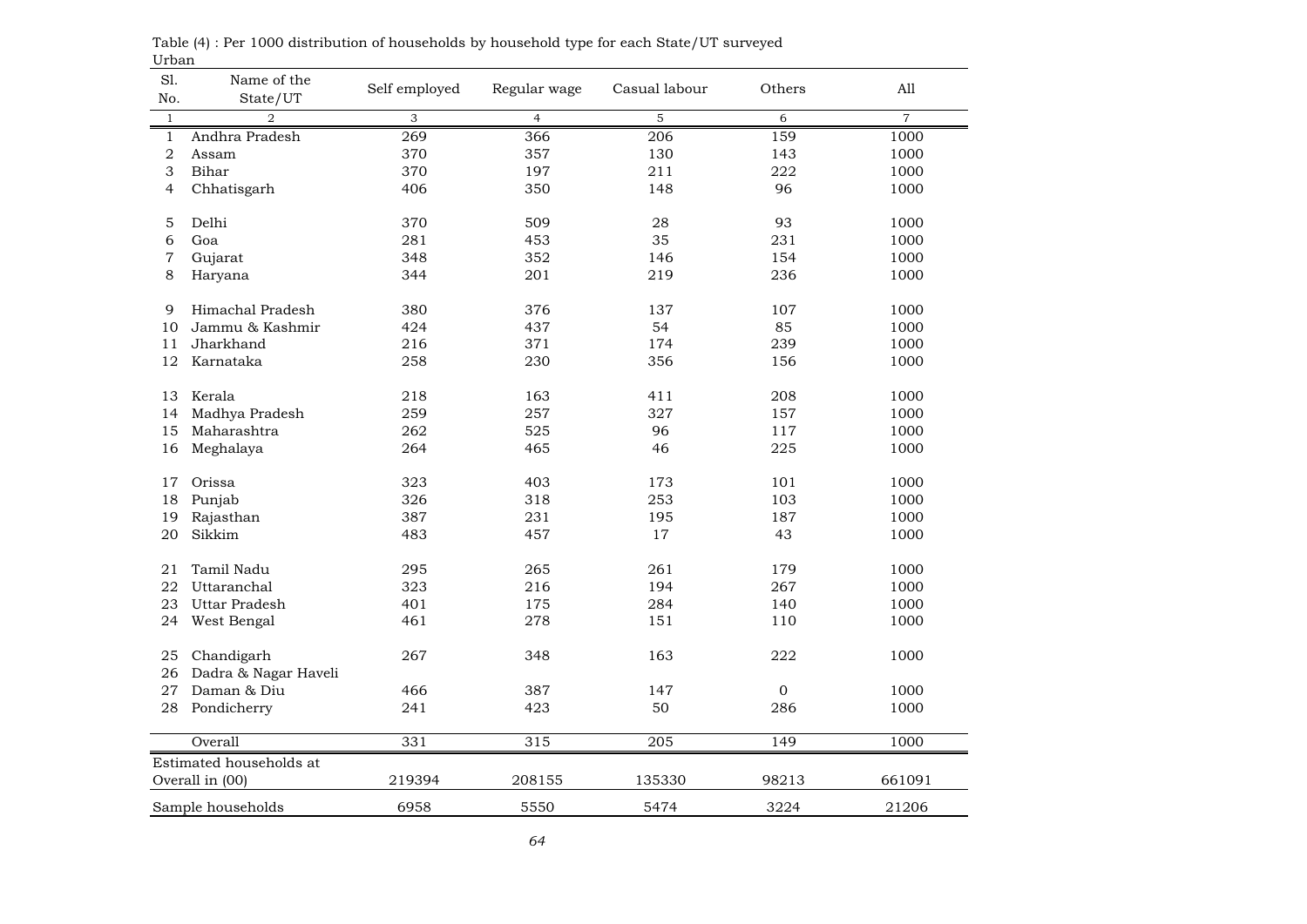| Sl.            | Name of the                                 |        | 5 years & above |                |                  | 15-59 years    |        |        | 15 years & above |        |        | All ages      |         |           | Sample  |
|----------------|---------------------------------------------|--------|-----------------|----------------|------------------|----------------|--------|--------|------------------|--------|--------|---------------|---------|-----------|---------|
| No.            | State/UT                                    | Male   | Female Person   |                | Male             | Female Person  |        | Male   | Female Person    |        | Male   | Female Person |         | Sex ratio | persons |
| $\mathbf{1}$   | $\overline{2}$                              | 3      | $\overline{4}$  | 5              | 6                | $\overline{7}$ | 8      | 9      | 10               | 11     | 12     | 13            | 14      | 15        | 16      |
| $\mathbf{1}$   | Andhra Pradesh                              | 477    | 470             | 948            | $\overline{349}$ | 343            | 693    | 398    | 389              | 786    | 505    | 495           | 1000    | 979       | 9086    |
| $\overline{2}$ | Assam                                       | 481    | 450             | 931            | 348              | 310            | 659    | 386    | 333              | 719    | 512    | 488           | 1000    | 952       | 5787    |
| 3              | Bihar                                       | 481    | 428             | 909            | 306              | 260            | 567    | 342    | 283              | 625    | 530    | 470           | 1000    | 886       | 18622   |
| 4              | Chhatisgarh                                 | 471    | 453             | 925            | 339              | 313            | 652    | 378    | 348              | 726    | 506    | 494           | 1000    | 975       | 5492    |
| 5              | Delhi                                       | 501    | 423             | 924            | 333              | 295            | 627    | 352    | 335              | 687    | 544    | 456           | 1000    | 840       | 3589    |
| 6              | Goa                                         | 487    | 465             | 952            | 348              | 352            | 701    | 422    | 415              | 837    | 517    | 483           | 1000    | 933       | 1108    |
| 7              | Gujarat                                     | 465    | 458             | 923            | 326              | 328            | 655    | 365    | 366              | 731    | 515    | 485           | 1000    | 942       | 8998    |
| 8              | Haryana                                     | 504    | 435             | 939            | 349              | 312            | 661    | 385    | 345              | 730    | 540    | 460           | 1000    | 850       | 9419    |
| 9              | Himachal Pradesh                            | 479    | 458             | 937            | 323              | 330            | 653    | 381    | 383              | 764    | 507    | 493           | 1000    | 973       | 4326    |
| 10             | Jammu & Kashmir                             | 491    | 445             | 936            | 333              | 305            | 639    | 372    | 336              | 708    | 523    | 477           | 1000    | 912       | 4399    |
| 11             | Jharkhand                                   | 469    | 440             | 910            | 327              | 302            | 629    | 353    | 328              | 681    | 517    | 483           | 1000    | 933       | 6656    |
|                | 12 Karnataka                                | 490    | 458             | 949            | 341              | 330            | 671    | 386    | 373              | 759    | 516    | 484           | 1000    | 938       | 12409   |
|                | 13 Kerala                                   | 452    | 476             | 928            | 296              | 329            | 625    | 358    | 400              | 758    | 485    | 515           | 1000    | 1061      | 4856    |
|                | 14 Madhya Pradesh                           | 485    | 439             | 924            | 333              | 298            | 631    | 371    | 329              | 700    | 524    | 476           | 1000    | 909       | 13746   |
|                | 15 Maharashtra                              | 481    | 449             | 929            | 332              | 312            | 645    | 387    | 370              | 757    | 520    | 480           | 1000    | 923       | 13365   |
|                | 16 Meghalaya                                | 476    | 428             | 904            | 329              | 289            | 618    | 353    | 303              | 656    | 522    | 478           | 1000    | 916       | 805     |
|                | 17 Orissa                                   | 480    | 454             | 934            | 332              | 309            | 641    | 380    | 354              | 734    | 514    | 486           | 1000    | 947       | 14032   |
|                | 18 Punjab                                   | 509    | 440             | 948            | 362              | 314            | 676    | 414    | 362              | 776    | 535    | 465           | 1000    | 868       | 8021    |
| 19             | Rajasthan                                   | 497    | 429             | 927            | 332              | 300            | 632    | 365    | 329              | 694    | 535    | 465           | 1000    | 870       | 16936   |
| 20             | Sikkim                                      | 516    | 444             | 960            | 371              | 316            | 687    | 425    | 352              | 777    | 530    | 470           | 1000    | 886       | 976     |
|                | 21 Tamil Nadu                               | 472    | 469             | 940            | 331              | 341            | 672    | 391    | 396              | 787    | 502    | 498           | 1000    | 992       | 13900   |
|                | 22 Uttaranchal                              | 463    | 458             | 921            | 312              | 317            | 629    | 351    | 368              | 720    | 506    | 494           | 1000    | 977       | 5886    |
| 23             | Uttar Pradesh                               | 491    | 422             | 913            | 311              | 276            | 587    | 350    | 307              | 657    | 536    | 464           | 1000    | 865       | 40603   |
|                | 24 West Bengal                              | 487    | 449             | 936            | 345              | 330            | 675    | 395    | 367              | 762    | 516    | 484           | 1000    | 937       | 7777    |
|                | 25 Chandigarh                               | 484    | 443             | 927            | 318              | 300            | 619    | 398    | 356              | 754    | 526    | 474           | 1000    | 902       | 967     |
| 26             | Dadra & Nagar Haveli                        | 464    | 446             | 910            | 260              | 278            | 537    | 299    | 310              | 609    | 509    | 491           | 1000    | 963       | 446     |
| 27             | Daman & Diu                                 | 485    | 460             | 945            | 320              | 331            | 651    | 373    | 387              | 760    | 519    | 481           | 1000    | 925       | 751     |
|                | 28 Pondicherry                              | 433    | 521             | 955            | 302              | 371            | 673    | 345    | 443              | 788    | 458    | 542           | 1000    | 1184      | 452     |
|                | Overall                                     | 483    | 444             | 927            | 329              | 306            | 635    | 372    | 344              | 716    | 522    | 478           | 1000    | 917       | 233410  |
|                | Estimated population at<br>Overall in (000) | 571886 |                 | 524782 1096668 | 389036           | 361617         | 750653 | 439838 | 406526           | 846364 | 616925 | 565921        | 1182847 | X         | X       |
|                |                                             |        |                 |                |                  |                |        |        |                  |        |        |               |         |           |         |

Rural+Urban Table (5.1) : Per 1000 distribution of number of persons by age and sex, for each State/UT surveyed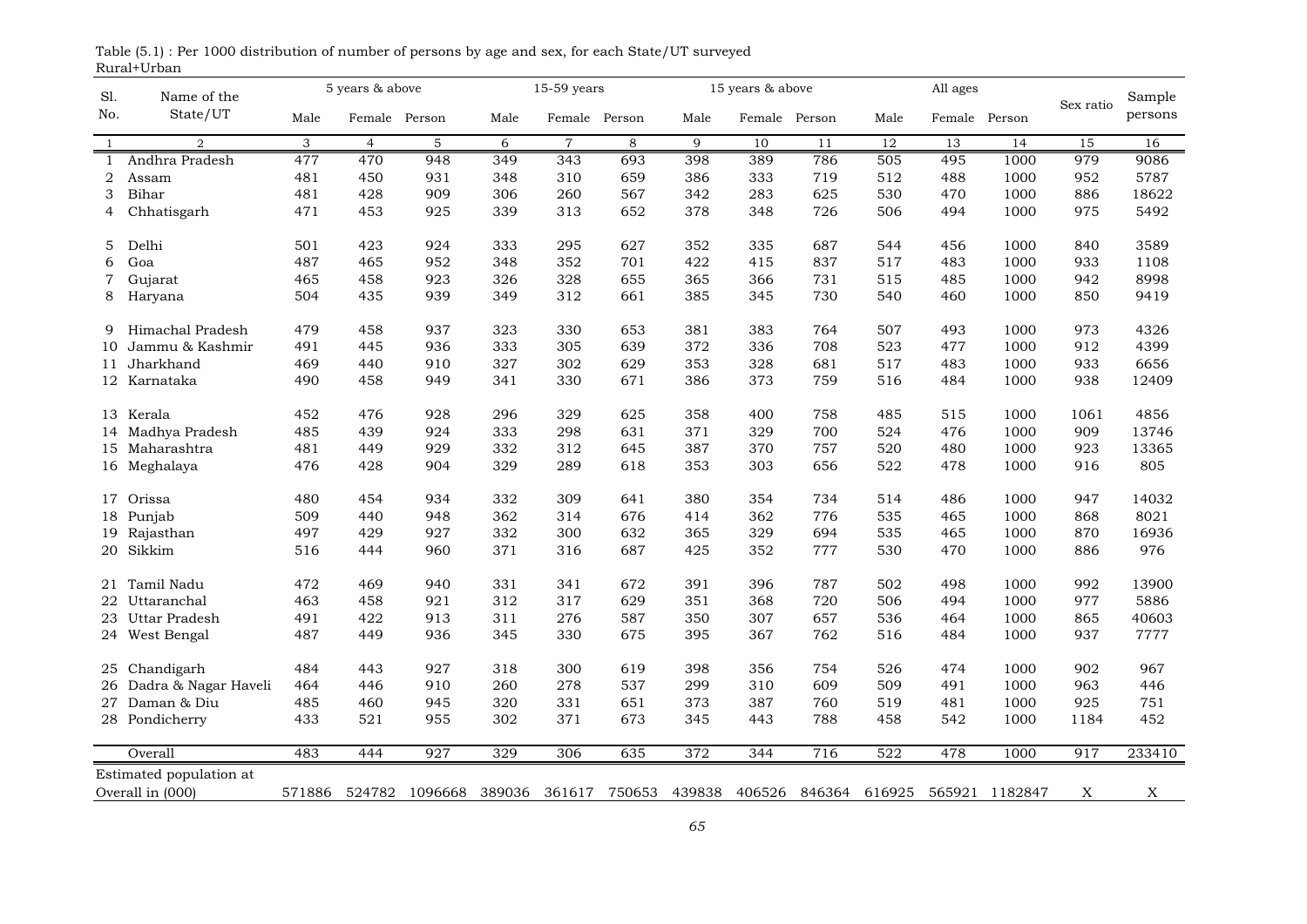| Table (5.2): Per 1000 distribution of number of persons by age and sex, for each State/UT surveyed |  |  |  |  |  |  |  |
|----------------------------------------------------------------------------------------------------|--|--|--|--|--|--|--|
| Rural                                                                                              |  |  |  |  |  |  |  |

| Sl.<br>Name of the |                         |      | 5 years & above |        |                 | $15-59$ years  |               |               | 15 years & above |        |      | All ages             |      |           | Sample  |
|--------------------|-------------------------|------|-----------------|--------|-----------------|----------------|---------------|---------------|------------------|--------|------|----------------------|------|-----------|---------|
| No.                | State/UT                | Male | Female Person   |        | Male            | Female Person  |               | Male          | Female Person    |        | Male | Female Person        |      | Sex ratio | persons |
| $\mathbf{1}$       | $\overline{2}$          | 3    | $\overline{4}$  | 5      | 6               | $\overline{7}$ | 8             | 9             | 10               | 11     | 12   | 13                   | 14   | 15        | 16      |
| 1                  | Andhra Pradesh          | 476  | 468             | 943    | $\frac{1}{345}$ | 339            | 684           | 395           | 386              | 782    | 507  | 493                  | 1000 | 973       | 4362    |
| 2                  | Assam                   | 482  | 446             | 928    | 352             | 304            | 656           | 387           | 326              | 713    | 515  | 485                  | 1000 | 941       | 3849    |
| 3                  | Bihar                   | 478  | 429             | 906    | 305             | 258            | 563           | 340           | 282              | 622    | 529  | 471                  | 1000 | 892       | 10870   |
| 4                  | Chhatisgarh             | 464  | 454             | 918    | 333             | 309            | 642           | 371           | 344              | 715    | 501  | 499                  | 1000 | 995       | 2774    |
| 5                  | Delhi                   | 512  | 424             | 936    | 336             | 303            | 639           | 383           | 349              | 732    | 555  | 445                  | 1000 | 802       | 1967    |
| 6                  | Goa                     | 496  | 474             | 970    | 353             | 375            | 728           | 436           | 427              | 863    | 508  | 492                  | 1000 | 969       | 448     |
| $\overline{7}$     | Gujarat                 | 473  | 459             | 932    | 319             | 323            | 642           | 356           | 368              | 724    | 513  | 487                  | 1000 | 950       | 6483    |
| 8                  | Haryana                 | 500  | 432             | 932    | 341             | 302            | 643           | 381           | 341              | 721    | 539  | 461                  | 1000 | 855       | 4887    |
| 9                  | Himachal Pradesh        | 478  | 456             | 934    | 320             | 327            | 647           | 379           | 381              | 761    | 507  | 493                  | 1000 | 972       | 2313    |
| 10                 | Jammu & Kashmir         | 501  | 434             | 936    | 341             | 310            | 651           | 386           | 344              | 729    | 535  | 465                  | 1000 | 868       | 2637    |
| 11                 | Jharkhand               | 462  | 443             | 906    | 320             | 299            | 619           | 346           | 323              | 669    | 513  | 487                  | 1000 | 951       | 4191    |
|                    | 12 Karnataka            | 492  | 454             | 946    | 339             | 326            | 664           | 386           | 368              | 754    | 518  | 482                  | 1000 | 929       | 6417    |
| 13                 | Kerala                  | 456  | 472             | 928    | 300             | 327            | 627           | 367           | 393              | 759    | 487  | 513                  | 1000 | 1055      | 2933    |
| 14                 | Madhya Pradesh          | 485  | 434             | 919    | 332             | 293            | 625           | 369           | 323              | 692    | 527  | 473                  | 1000 | 897       | 6991    |
| 15                 | Maharashtra             | 479  | 443             | 923    | 324             | 297            | 621           | 380           | 355              | 736    | 522  | 478                  | 1000 | 916       | 7783    |
|                    | 16 Meghalaya            | 494  | 412             | 906    | 347             | 268            | 615           | 372           | 281              | 654    | 538  | 462                  | 1000 | 857       | 469     |
| 17                 | Orissa                  | 475  | 457             | 932    | 326             | 307            | 633           | 373           | 352              | 726    | 509  | 491                  | 1000 | 966       | 7136    |
| 18                 | Punjab                  | 507  | 433             | 939    | 353             | 310            | 663           | 413           | 363              | 776    | 538  | 462                  | 1000 | 860       | 4135    |
| 19                 | Rajasthan               | 496  | 428             | 923    | 328             | 299            | 627           | 359           | 324              | 683    | 534  | 466                  | 1000 | 874       | 8656    |
| 20                 | Sikkim                  | 517  | 443             | 959    | 370             | 307            | 677           | 425           | 343              | 768    | 528  | 472                  | 1000 | 895       | 489     |
| 21                 | Tamil Nadu              | 469  | 464             | 933    | 329             | 338            | 667           | 388           | 390              | 778    | 503  | 497                  | 1000 | 988       | 6979    |
| 22                 | Uttaranchal             | 457  | 460             | 916    | 296             | 311            | 607           | 338           | 365              | 703    | 502  | 498                  | 1000 | 992       | 3148    |
| 23                 | Uttar Pradesh           | 492  | 420             | 912    | 309             | 273            | 581           | 349           | 304              | 653    | 537  | 463                  | 1000 | 862       | 22018   |
|                    | 24 West Bengal          | 485  | 444             | 930    | 340             | 321            | 661           | 381           | 354              | 736    | 517  | 483                  | 1000 | 934       | 4503    |
| 25                 | Chandigarh              | 538  | 387             | 925    | 377             | 299            | 676           | 428           | 345              | 772    | 581  | 419                  | 1000 | 721       | 496     |
| 26                 | Dadra & Nagar Haveli    | 464  | 446             | 910    | 260             | 278            | 537           | 299           | 310              | 609    | 509  | 491                  | 1000 | 963       | 446     |
| 27                 | Daman & Diu             | 484  | 471             | 955    | 336             | 341            | 677           | 382           | 397              | 779    | 512  | 488                  | 1000 | 951       | 296     |
|                    | 28 Pondicherry          | 441  | 504             | 946    | 324             | 396            | 720           | 366           | 428              | 793    | 470  | 530                  | 1000 | 1126      | 264     |
|                    | Overall                 | 483  | 440             | 923    | 324             | 299            | 623           | 367           | 336              | 703    | 522  | 478                  | 1000 | 915       | 127940  |
|                    | Estimated population at |      |                 |        |                 |                |               |               |                  |        |      |                      |      |           |         |
|                    | Overall in (000)        |      | 421123 384309   | 805433 | 283082          |                | 260658 543740 | 320268 292781 |                  | 613049 |      | 455654 416956 872610 |      | X         | X       |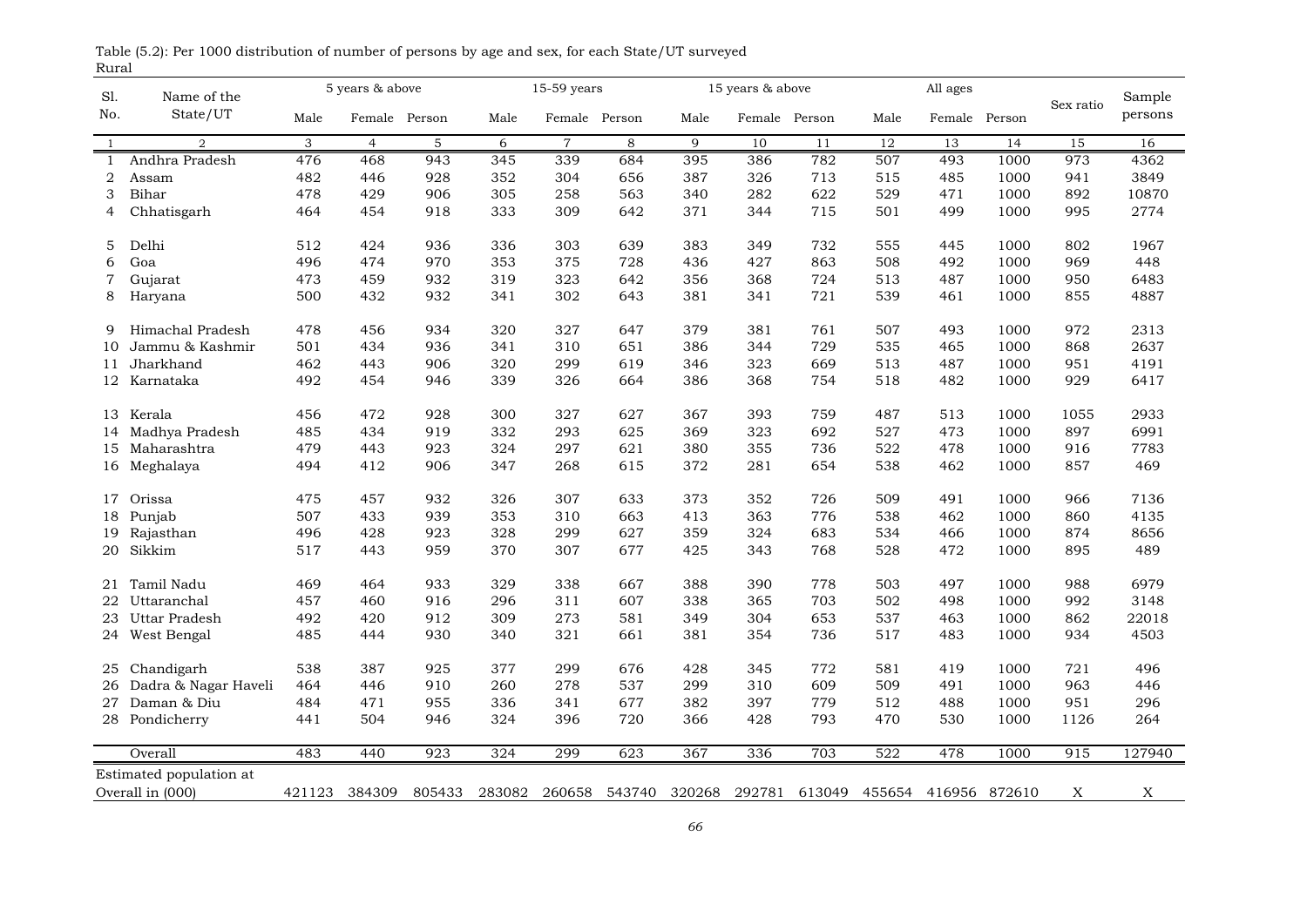| Table (5.3) : Per 1000 distribution of number of persons by age and sex, for each State/UT surveyed |  |  |  |
|-----------------------------------------------------------------------------------------------------|--|--|--|
| Urban                                                                                               |  |  |  |

| Sl.          | Name of the             |      | 5 years & above |        |        | 15-59 years    |     |      | 15 years & above |                             |        | All ages      |               |           | Sample         |
|--------------|-------------------------|------|-----------------|--------|--------|----------------|-----|------|------------------|-----------------------------|--------|---------------|---------------|-----------|----------------|
| No.          | State/UT                | Male | Female Person   |        | Male   | Female Person  |     | Male | Female Person    |                             | Male   | Female Person |               | Sex ratio | persons        |
| $\mathbf{1}$ | $\overline{2}$          | 3    | $\overline{4}$  | 5      | 6      | $\overline{7}$ | 8   | 9    | 10               | 11                          | 12     | 13            | 14            | 15        | 16             |
| $\mathbf{1}$ | Andhra Pradesh          | 482  | 478             | 960    | 364    | 356            | 721 | 405  | 397              | 801                         | 501    | 499           | 1000          | 997       | 4724           |
| 2            | Assam                   | 466  | 490             | 956    | 316    | 366            | 682 | 378  | 399              | 778                         | 485    | 515           | 1000          | 1060      | 1938           |
| 3            | Bihar                   | 513  | 419             | 932    | 321    | 281            | 602 | 354  | 300              | 654                         | 546    | 454           | 1000          | 831       | 7752           |
| 4            | Chhatisgarh             | 510  | 449             | 960    | 371    | 334            | 706 | 414  | 368              | 782                         | 534    | 466           | 1000          | 873       | 2718           |
| 5            | Delhi                   | 500  | 423             | 923    | 332    | 294            | 626 | 350  | 334              | 684                         | 543    | 457           | 1000          | 842       | 1622           |
| 6            | Goa                     | 480  | 456             | 936    | 344    | 333            | 678 | 411  | 405              | 816                         | 525    | 475           | 1000          | 904       | 660            |
| 7            | Gujarat                 | 455  | 456             | 911    | 337    | 335            | 672 | 377  | 364              | 741                         | 518    | 482           | 1000          | 930       | 2515           |
| 8            | Haryana                 | 512  | 440             | 952    | 362    | 330            | 692 | 391  | 354              | 745                         | 543    | 457           | 1000          | 842       | 4532           |
| 9            | Himachal Pradesh        | 486  | 476             | 963    | 360    | 360            | 720 | 402  | 402              | 804                         | 504    | 496           | 1000          | 985       | 2013           |
| 10           | Jammu & Kashmir         | 448  | 488             | 936    | 301    | 286            | 587 | 316  | 303              | 619                         | 472    | 528           | 1000          | 1120      | 1762           |
| 11           | Jharkhand               | 514  | 421             | 935    | 372    | 319            | 691 | 398  | 355              | 753                         | 547    | 453           | 1000          | 828       | 2465           |
|              | 12 Karnataka            | 486  | 468             | 954    | 348    | 340            | 687 | 387  | 384              | 771                         | 511    | 489           | 1000          | 956       | 5992           |
|              | 13 Kerala               | 440  | 486             | 926    | 286    | 334            | 620 | 336  | 419              | 756                         | 481    | 519           | 1000          | 1077      | 1923           |
| 14           | Madhya Pradesh          | 486  | 453             | 939    | 338    | 312            | 650 | 377  | 347              | 724                         | 514    | 486           | 1000          | 946       | 6755           |
| 15           | Maharashtra             | 483  | 458             | 941    | 346    | 339            | 685 | 399  | 395              | 794                         | 517    | 483           | 1000          | 935       | 5582           |
| 16           | Meghalaya               | 418  | 481             | 899    | 269    | 360            | 628 | 289  | 375              | 664                         | 467    | 533           | 1000          | 1141      | 336            |
|              | 17 Orissa               | 512  | 435             | 947    | 372    | 322            | 695 | 422  | 363              | 785                         | 545    | 455           | 1000          | 836       | 6896           |
| 18           | Punjab                  | 512  | 450             | 961    | 376    | 320            | 696 | 416  | 360              | 776                         | 532    | 468           | 1000          | 880       | 3886           |
| 19           | Rajasthan               | 503  | 435             | 938    | 345    | 306            | 651 | 387  | 343              | 730                         | 539    | 461           | 1000          | 856       | 8280           |
| 20           | Sikkim                  | 512  | 449             | 962    | 374    | 346            | 721 | 425  | 380              | 805                         | 539    | 461           | 1000          | 856       | 487            |
| 21           | Tamil Nadu              | 476  | 475             | 951    | 334    | 345            | 679 | 395  | 405              | 800                         | 500    | 500           | 1000          | 999       | 6921           |
| 22           | Uttaranchal             | 488  | 451             | 939    | 372    | 338            | 710 | 402  | 380              | 782                         | 520    | 480           | 1000          | 922       | 2738           |
| 23           | Uttar Pradesh           | 488  | 431             | 918    | 321    | 288            | 610 | 353  | 318              | 671                         | 532    | 468           | 1000          | 879       | 18585          |
|              | 24 West Bengal          | 489  | 459             | 949    | 354    | 348            | 702 | 421  | 391              | 813                         | 515    | 485           | 1000          | 943       | 3274           |
| 25           | Chandigarh              | 476  | 452             | 928    | 309    | 300            | 610 | 393  | 358              | 751                         | 517    | 483           | 1000          | 934       | 471            |
| 26           | Dadra & Nagar Haveli    |      |                 |        |        |                |     |      |                  |                             |        |               |               |           | $\overline{0}$ |
| 27           | Daman & Diu             | 486  | 449             | 935    | 305    | 322            | 627 | 364  | 378              | 742                         | 526    | 474           | 1000          | 901       | 455            |
| 28           | Pondicherry             | 428  | 534             | 961    | 285    | 353            | 639 | 330  | 454              | 784                         | 449    | 551           | 1000          | 1227      | 188            |
|              | Overall                 | 486  | 453             | 939    | 342    | 325            | 667 | 385  | 367              | 752                         | 520    | 480           | 1000          | 924       | 105470         |
|              | Estimated population at |      |                 |        |        |                |     |      |                  |                             |        |               |               |           |                |
|              | Overall in (000)        |      | 150763 140472   | 291236 | 105953 | 100960         |     |      |                  | 206913 119571 113744 233315 | 161271 |               | 148965 310236 | X         | Χ              |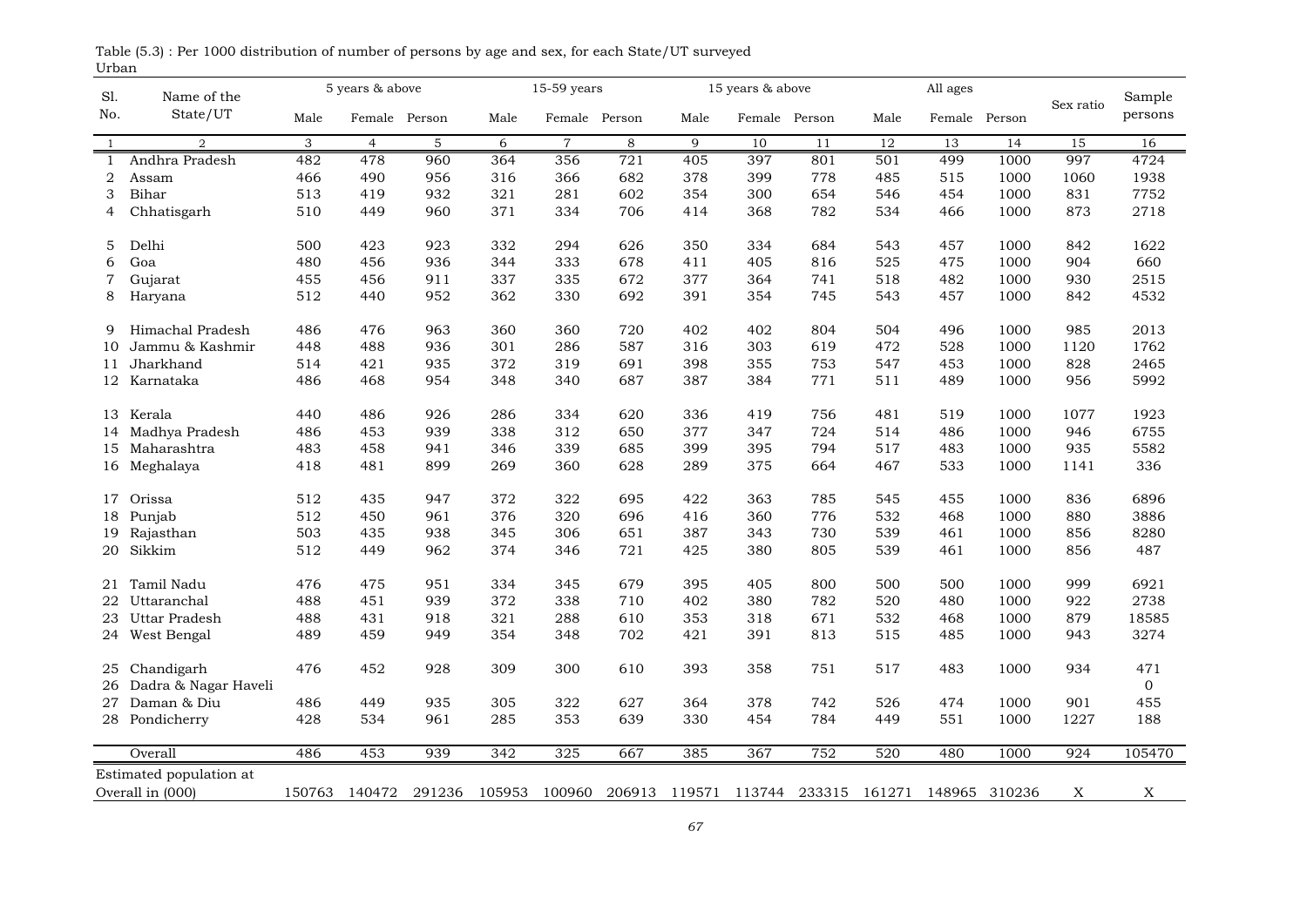| Sl.<br>No.   | Name of the<br>State/UT | Not<br>literate | Below<br>primary | Primary | Middle | Secondary      | Higher<br>secondary | Diploma                  | Graduate | PG &<br>above    | $\mathop{\rm All}\nolimits$ | Sample<br>persons |
|--------------|-------------------------|-----------------|------------------|---------|--------|----------------|---------------------|--------------------------|----------|------------------|-----------------------------|-------------------|
| $\mathbf{1}$ | $\overline{2}$          | 3               | $\overline{4}$   | 5       | 6      | $\overline{7}$ | 8                   | 9                        | 10       | 11               | 12                          | 13                |
| $\mathbf{1}$ | Andhra Pradesh          | 328             | 99               | 99      | 152    | 147            | 73                  | $\overline{20}$          | 62       | $\overline{20}$  | 1000                        | 8362              |
| 2            | Assam                   | 112             | 106              | 215     | 291    | 128            | 88                  | $\,8\,$                  | 46       | 6                | 1000                        | 5177              |
| 3            | Bihar                   | 267             | 169              | 132     | 174    | 124            | 67                  | $\,8\,$                  | 48       | 11               | 1000                        | 16120             |
| 4            | Chhatisgarh             | 236             | 117              | 199     | 196    | 113            | 84                  | $\overline{\mathcal{L}}$ | 37       | 15               | 1000                        | 4942              |
| 5            | Delhi                   | 141             | 144              | 132     | 203    | 96             | 133                 | 3                        | 117      | 32               | 1000                        | 3170              |
| 6            | Goa                     | 56              | 51               | 75      | 153    | 235            | 211                 | 32                       | 146      | 42               | 1000                        | 1034              |
| 7            | Gujarat                 | 215             | 117              | 167     | 179    | 141            | 80                  | 18                       | 64       | 20               | 1000                        | 8055              |
| 8            | Haryana                 | 176             | 91               | 160     | 189    | 165            | 110                 | 24                       | 65       | 19               | 1000                        | 8561              |
| 9            | Himachal Pradesh        | 139             | 81               | 157     | 185    | 193            | 151                 | 17                       | 50       | 28               | 1000                        | 3953              |
| 10           | Jammu & Kashmir         | 289             | 60               | 172     | 154    | 158            | 97                  | 5                        | 44       | 22               | 1000                        | 3920              |
| 11           | Jharkhand               | 221             | 109              | 151     | 210    | 142            | 85                  | $\sqrt{ }$               | 70       | $\boldsymbol{6}$ | 1000                        | 5811              |
| 12           | Karnataka               | 252             | 112              | 129     | 168    | 157            | 84                  | 41                       | 51       | 5                | 1000                        | 11307             |
|              |                         |                 |                  |         |        |                |                     |                          |          |                  |                             |                   |
| 13           | Kerala                  | 38              | 91               | 176     | 289    | 165            | 103                 | 28                       | 82       | 29               | 1000                        | 4326              |
| 14           | Madhya Pradesh          | 255             | 143              | 171     | 175    | 94             | 82                  | 12                       | 52       | 16               | 1000                        | 12295             |
| 15           | Maharashtra             | 181             | 63               | 153     | 211    | 187            | 109                 | 12                       | 61       | 21               | 1000                        | 11987             |
| 16           | Meghalaya               | 237             | 180              | 191     | 204    | 105            | 47                  | 3                        | 30       | $\overline{4}$   | 1000                        | 685               |
| 17           | Orissa                  | 199             | 121              | 190     | 176    | 163            | 70                  | 12                       | 59       | 10               | 1000                        | 12621             |
| 18           | Punjab                  | 196             | 75               | 144     | 182    | 187            | 120                 | 23                       | 40       | 33               | 1000                        | 7279              |
| 19           | Rajasthan               | 258             | 124              | 177     | 184    | 112            | 63                  | $\,7$                    | 56       | 19               | 1000                        | 15062             |
| 20           | Sikkim                  | 125             | 107              | 146     | 217    | 182            | 142                 | $1\,$                    | 71       | 10               | 1000                        | 914               |
| 21           | Tamil Nadu              | 173             | 89               | 169     | 195    | 161            | 96                  | 31                       | 63       | 23               | 1000                        | 12672             |
| 22           | Uttaranchal             | 155             | 118              | 145     | 208    | 158            | 106                 | 10                       | 65       | 34               | 1000                        | 5236              |
| 23           | Uttar Pradesh           | 260             | 137              | 166     | 183    | 107            | 76                  | $\mathbf 5$              | 48       | 18               | 1000                        | 35199             |
|              | West Bengal             | 161             | 121              | 228     | 249    | 98             | 62                  | $\overline{4}$           | 61       | 16               | 1000                        | 7064              |
| 24           |                         |                 |                  |         |        |                |                     |                          |          |                  |                             |                   |
| 25           | Chandigarh              | 141             | 44               | 144     | 151    | 144            | 106                 | 14                       | 170      | 87               | 1000                        | 859               |
| 26           | Dadra & Nagar Haveli    | 482             | $\mathbf 2$      | 60      | 184    | 208            | 45                  | 12                       | 3        | $\overline{5}$   | 1000                        | 383               |
| 27           | Daman & Diu             | 109             | 45               | 177     | 180    | 216            | 183                 | 50                       | 38       | $\mathbf{1}$     | 1000                        | 691               |
| 28           | Pondicherry             | 117             | 56               | 112     | 204    | 183            | 160                 | 49                       | 87       | 32               | 1000                        | 419               |
|              | Overall                 | 223             | 117              | 163     | 194    | 133            | 83                  | 13                       | 57       | 17               | 1000                        | 208104            |

Rural + Urban Table (6.1) : Per 1000 distribution of number of persons of age 7 years & above by level of general education for each State/UT surveyed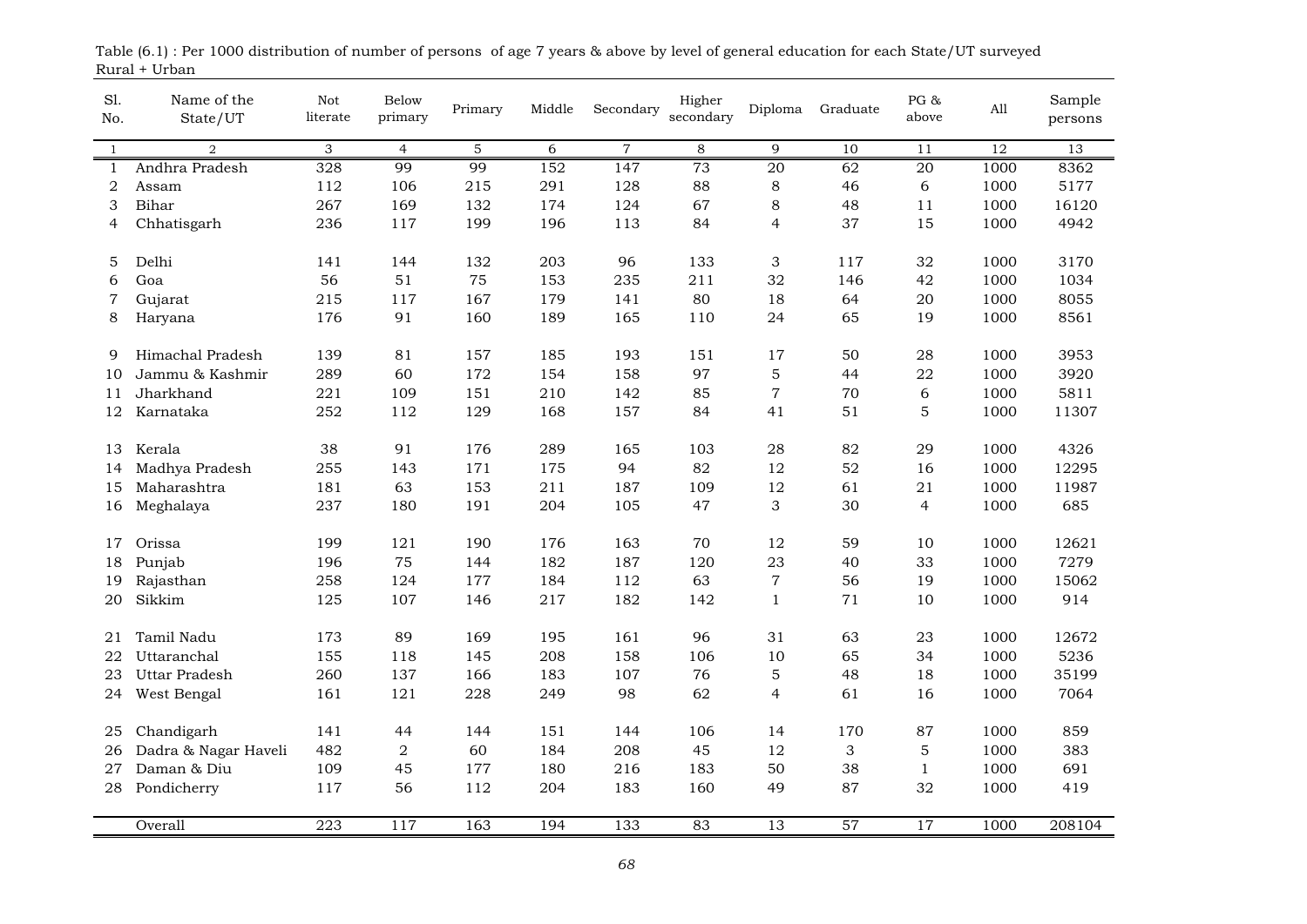| Sl.<br>No.   | Name of the<br>State/UT | Not<br>literate | Below<br>primary | Primary | Middle | Secondary      | Higher<br>secondary | Diploma         | Graduate        | PG $\&$<br>above | All  | Sample<br>persons |
|--------------|-------------------------|-----------------|------------------|---------|--------|----------------|---------------------|-----------------|-----------------|------------------|------|-------------------|
| $\mathbf{1}$ | $\overline{a}$          | 3               | $\overline{4}$   | 5       | 6      | $\overline{7}$ | $\,8\,$             | 9               | 10              | 11               | 12   | 13                |
| $\mathbf{1}$ | Andhra Pradesh          | 259             | 103              | 86      | 165    | 163            | 87                  | $\overline{27}$ | 82              | 28               | 1000 | 4222              |
| 2            | Assam                   | 81              | 93               | 193     | 303    | 142            | 113                 | 9               | 57              | $\,8\,$          | 1000 | 2635              |
| 3            | Bihar                   | 187             | 154              | 132     | 188    | 149            | 89                  | 12              | 71              | 19               | 1000 | 8663              |
| 4            | Chhatisgarh             | 156             | 109              | 209     | 211    | 129            | 107                 | 5               | 52              | 22               | 1000 | 2521              |
|              |                         |                 |                  |         |        |                |                     |                 |                 |                  |      |                   |
| 5            | Delhi                   | 88              | 131              | 184     | 225    | 67             | 125                 | $\overline{4}$  | 151             | 24               | 1000 | 1756              |
| 6            | Goa                     | 28              | 36               | 54      | 159    | 236            | 233                 | 47              | 161             | 48               | 1000 | 532               |
| 7            | Gujarat                 | 149             | 123              | 161     | 196    | 166            | 89                  | 21              | 75              | 22               | 1000 | 4144              |
| 8            | Haryana                 | 96              | 79               | 156     | 209    | 193            | 132                 | 30              | 82              | 22               | 1000 | 4570              |
| 9            | Himachal Pradesh        | 69              | 82               | 144     | 185    | 223            | 180                 | 21              | 64              | 31               | 1000 | 2007              |
| 10           | Jammu & Kashmir         | 193             | 63               | 174     | 176    | 200            | 107                 | 6               | 53              | 29               | 1000 | 2032              |
| 11           | Jharkhand               | 129             | 92               | 168     | 225    | 170            | 104                 | 11              | 94              | 8                | 1000 | 3094              |
| 12           | Karnataka               | 182             | 114              | 121     | 178    | 181            | 96                  | 53              | 68              | 6                | 1000 | 5901              |
|              |                         |                 |                  |         |        |                |                     |                 |                 |                  |      |                   |
| 13           | Kerala                  | 23              | 87               | 169     | 320    | 161            | 100                 | 32              | 78              | 31               | 1000 | 2103              |
| 14           | Madhya Pradesh          | 173             | 140              | 184     | 193    | 105            | 107                 | 16              | 59              | 22               | 1000 | 6454              |
| 15           | Maharashtra             | 114             | 59               | 157     | 210    | 222            | 126                 | 19              | 73              | 19               | 1000 | 6168              |
| 16           | Meghalaya               | 216             | 180              | 196     | 214    | 117            | 50                  | $\mathbf 0$     | 23              | 3                | 1000 | 334               |
| 17           | Orissa                  | 137             | 117              | 180     | 181    | 193            | 76                  | 15              | 85              | 16               | 1000 | 6516              |
| 18           | Punjab                  | 147             | 69               | 140     | 189    | 213            | 154                 | 25              | 35              | 27               | 1000 | 3833              |
| 19           | Rajasthan               | 147             | 113              | 176     | 220    | 146            | 83                  | 10              | 79              | 26               | 1000 | 7978              |
| 20           | Sikkim                  | 92              | 127              | 145     | 192    | 206            | 149                 | 1               | 78              | 10               | 1000 | 488               |
|              |                         |                 |                  |         |        |                |                     |                 |                 |                  |      |                   |
| 21           | Tamil Nadu              | 110             | 90               | 172     | 203    | 183            | 103                 | 42              | 72              | 24               | 1000 | 6320              |
| 22           | Uttaranchal             | 72              | 110              | 142     | 220    | 200            | 128                 | 9               | 77              | 40               | 1000 | 2698              |
| 23           | <b>Uttar Pradesh</b>    | 167             | 138              | 174     | 208    | 132            | 95                  | 6               | 59              | 21               | 1000 | 18727             |
| 24           | West Bengal             | 107             | 126              | 224     | 257    | 110            | 74                  | $\overline{7}$  | 75              | 21               | 1000 | 3633              |
| 25           | Chandigarh              | 104             | 37               | 136     | 167    | 172            | 119                 | 26              | 170             | 70               | 1000 | 461               |
| 26           | Dadra & Nagar Haveli    | 351             | 3                | 69      | 200    | 297            | 41                  | 23              | 6               | 9                | 1000 | 192               |
| 27           | Daman & Diu             | 52              | 37               | 168     | 153    | 219            | 262                 | 50              | 56              | 3                | 1000 | 354               |
|              |                         | 65              |                  |         |        |                |                     |                 |                 |                  |      |                   |
| 28           | Pondicherry             |                 | 42               | 128     | 170    | 242            | 121                 | 59              | 139             | 32               | 1000 | 197               |
|              | Overall                 | 150             | 115              | 163     | 208    | 155            | 99                  | 17              | $\overline{71}$ | $\overline{21}$  | 1000 | 108533            |

(Rural + Urban) male Table (6.2) : Per 1000 distribution of number of persons of age 7 years & above by level of general education for each State/UT surveyed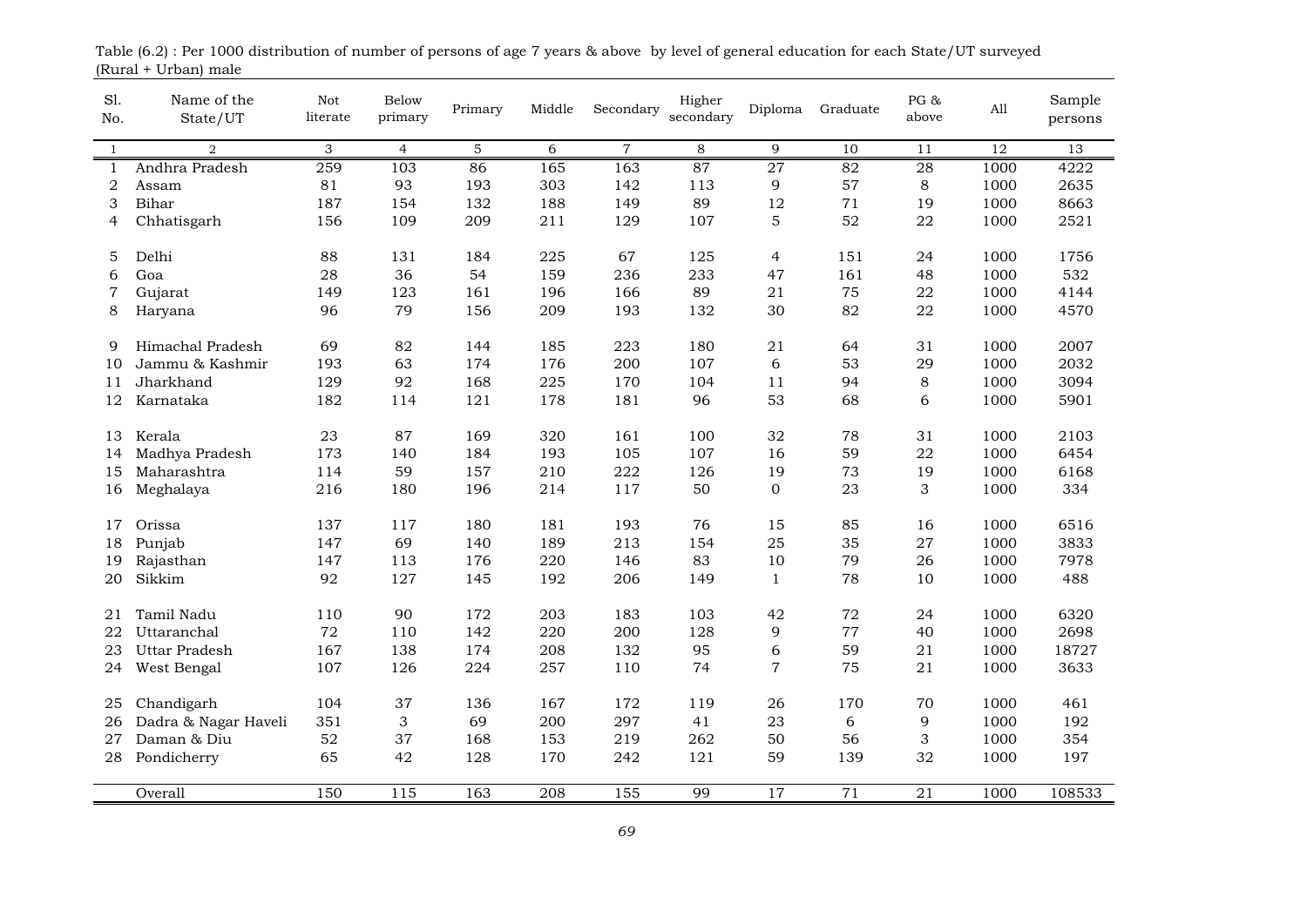| Sl.<br>No.   | Name of the<br>State/UT | Not<br>literate | <b>Below</b><br>primary | Primary     | Middle | Secondary      | Higher<br>secondary | Diploma         | Graduate       | PG $\&$<br>above | All  | Sample<br>persons |
|--------------|-------------------------|-----------------|-------------------------|-------------|--------|----------------|---------------------|-----------------|----------------|------------------|------|-------------------|
| $\mathbf{1}$ | $\overline{2}$          | 3               | $\overline{4}$          | $\mathbf 5$ | 6      | $\overline{7}$ | $\,8\,$             | 9               | 10             | 11               | 12   | 13                |
| $\mathbf{1}$ | Andhra Pradesh          | 399             | $\overline{94}$         | 113         | 140    | 130            | $\overline{59}$     | $\overline{14}$ | 41             | 11               | 1000 | 4140              |
| 2            | Assam                   | 146             | 121                     | 238         | 277    | 113            | 60                  | 7               | 34             | $\overline{4}$   | 1000 | 2542              |
| 3            | Bihar                   | 358             | 185                     | 132         | 159    | 96             | 42                  | 3               | 22             | 3                | 1000 | 7457              |
| 4            | Chhatisgarh             | 319             | 125                     | 189         | 180    | 97             | 59                  | 3               | 21             | $\overline{7}$   | 1000 | 2421              |
|              |                         |                 |                         |             |        |                |                     |                 |                |                  |      |                   |
| 5            | Delhi                   | 205             | 158                     | 70          | 176    | 131            | 142                 | $\mathbf{1}$    | 76             | 41               | 1000 | 1414              |
| 6            | Goa                     | 85              | 67                      | 97          | 147    | 234            | 188                 | 16              | 130            | 35               | 1000 | 502               |
| 7            | Gujarat                 | 281             | 111                     | 174         | 162    | 117            | 71                  | 15              | 52             | 18               | 1000 | 3911              |
| 8            | Haryana                 | 266             | 105                     | 166         | 167    | 132            | 84                  | 17              | 46             | 17               | 1000 | 3991              |
| 9            | Himachal Pradesh        | 211             | 80                      | 170         | 186    | 161            | 120                 | 12              | 35             | 25               | 1000 | 1946              |
| 10           | Jammu & Kashmir         | 395             | 56                      | 169         | 130    | 111            | 86                  | $\overline{4}$  | 34             | 14               | 1000 | 1888              |
| 11           | Jharkhand               | 320             | 127                     | 133         | 194    | 113            | 64                  | 3               | 43             | $\overline{4}$   | 1000 | 2717              |
| 12           | Karnataka               | 327             | 110                     | 139         | 156    | 132            | 71                  | 28              | 32             | 4                | 1000 | 5406              |
|              |                         |                 |                         |             |        |                |                     |                 |                |                  |      |                   |
| 13           | Kerala                  | 51              | 96                      | 182         | 260    | 168            | 106                 | 26              | 86             | 26               | 1000 | 2223              |
| 14           | Madhya Pradesh          | 347             | 146                     | 155         | 156    | 81             | 55                  | $\overline{7}$  | 43             | 10               | 1000 | 5841              |
| 15           | Maharashtra             | 253             | 67                      | 150         | 212    | 149            | 91                  | 5               | 49             | 23               | 1000 | 5819              |
| 16           | Meghalaya               | 262             | 179                     | 184         | 192    | 90             | 42                  | $\overline{7}$  | 38             | 5                | 1000 | 351               |
|              | Orissa                  | 264             | 126                     | 200         | 172    | 131            | 63                  | 8               | 31             | 5                | 1000 | 6105              |
| 17           |                         | 253             | 81                      |             | 175    | 156            | 81                  | 20              | 46             | 40               | 1000 | 3446              |
| 18           | Punjab                  |                 |                         | 149         |        |                |                     |                 |                |                  |      |                   |
| 19           | Rajasthan               | 385             | 137                     | 179         | 144    | 73             | 40                  | 3               | 30             | 10               | 1000 | 7084              |
| 20           | Sikkim                  | 164             | 82                      | 147         | 248    | 153            | 134                 | $\mathbf{0}$    | 63             | 9                | 1000 | 426               |
| 21           | Tamil Nadu              | 236             | 88                      | 165         | 187    | 139            | 89                  | 20              | 53             | 22               | 1000 | 6352              |
| 22           | Uttaranchal             | 238             | 125                     | 148         | 196    | 116            | 85                  | 11              | 53             | 27               | 1000 | 2538              |
| 23           | <b>Uttar Pradesh</b>    | 369             | 135                     | 155         | 156    | 78             | 55                  | 3               | 36             | 13               | 1000 | 16472             |
| 24           | West Bengal             | 218             | 116                     | 232         | 241    | 84             | 50                  | $\mathbf{1}$    | 47             | 11               | 1000 | 3431              |
|              |                         |                 |                         |             |        |                |                     |                 |                |                  |      |                   |
| 25           | Chandigarh              | 181             | 51                      | 154         | 133    | 113            | 92                  | $\mathbf 0$     | 169            | 105              | 1000 | 398               |
| 26           | Dadra & Nagar Haveli    | 617             | $\mathbf 0$             | 51          | 167    | 116            | 49                  | 0               | $\overline{0}$ | $\overline{0}$   | 1000 | 191               |
| 27           | Daman & Diu             | 169             | 54                      | 186         | 209    | 213            | 100                 | 49              | 19             | $\boldsymbol{0}$ | 1000 | 337               |
| 28           | Pondicherry             | 160             | 67                      | 98          | 232    | 134            | 192                 | 41              | 45             | 31               | 1000 | 222               |
|              | Overall                 | 303             | 120                     | 162         | 178    | 110            | $\overline{65}$     | 9               | 41             | 13               | 1000 | 99571             |

(Rural + Urban) female Table (6.3) : Per 1000 distribution of number of persons of age 7 years & above by level of general education for each State/UT surveyed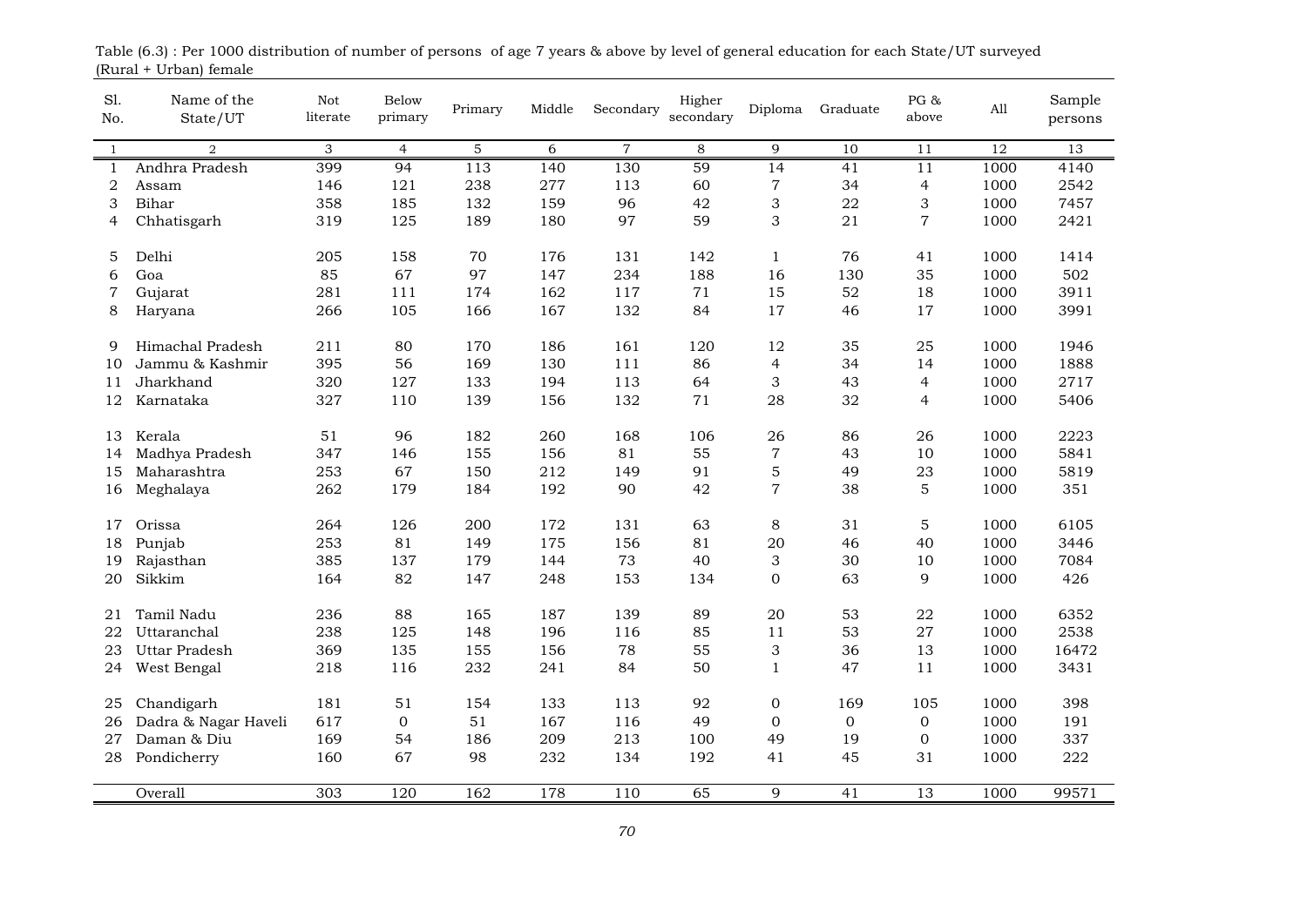| Sl.<br>No.     | Name of the<br>State/UT | <b>Not</b><br>literate | <b>Below</b><br>primary | Primary          | Middle | Secondary      | Higher<br>secondary | Diploma          | Graduate        | PG &<br>above             | $\mathop{\rm All}\nolimits$ | Sample<br>persons |
|----------------|-------------------------|------------------------|-------------------------|------------------|--------|----------------|---------------------|------------------|-----------------|---------------------------|-----------------------------|-------------------|
| $\mathbf{1}$   | 2                       | 3                      | $\overline{4}$          | 5                | 6      | $\overline{7}$ | 8                   | 9                | 10              | 11                        | 12                          | 13                |
| 1              | Andhra Pradesh          | 374                    | 109                     | 101              | 152    | 136            | $\overline{61}$     | $\overline{16}$  | $\overline{38}$ | $\overline{12}$           | 1000                        | 4020              |
| 2              | Assam                   | 120                    | 115                     | 225              | 296    | 124            | 77                  | $\overline{7}$   | 33              | 3                         | 1000                        | 3405              |
| 3              | Bihar                   | 285                    | 175                     | 135              | 172    | 112            | 61                  | $\boldsymbol{7}$ | 43              | 10                        | 1000                        | 9314              |
| 4              | Chhatisgarh             | 257                    | 123                     | 213              | 196    | 110            | 74                  | $\mathbf{1}$     | 21              | 5                         | 1000                        | 2459              |
| 5              | Delhi                   | 134                    | 86                      | 141              | 141    | 81             | 271                 | 13               | 94              | 39                        | 1000                        | 1727              |
| 6              | Goa                     | 68                     | 79                      | 80               | 163    | 237            | 212                 | 32               | 112             | 19                        | 1000                        | 427               |
| $\overline{7}$ | Gujarat                 | 272                    | 144                     | 187              | 157    | 120            | 71                  | 18               | 24              | 6                         | 1000                        | 5817              |
| 8              | Haryana                 | 205                    | 97                      | 166              | 186    | 169            | 100                 | 17               | 46              | 14                        | 1000                        | 4433              |
| 9              | Himachal Pradesh        | 149                    | 82                      | 163              | 189    | 189            | 147                 | 14               | 43              | 25                        | 1000                        | 2090              |
| 10             | Jammu & Kashmir         | 285                    | 68                      | 148              | 172    | 166            | 102                 | $\sqrt{2}$       | 37              | 20                        | 1000                        | 2360              |
| 11             | Jharkhand               | 245                    | 121                     | 157              | 203    | 135            | 76                  | 3                | 56              | $\overline{4}$            | 1000                        | 3582              |
| 12             | Karnataka               | 283                    | 123                     | 141              | 156    | 149            | 74                  | 34               | 37              | $\overline{4}$            | 1000                        | 5850              |
| 13             | Kerala                  | 34                     | 98                      | 180              | 287    | 164            | 106                 | 25               | 78              | 26                        | 1000                        | 2619              |
| 14             | Madhya Pradesh          | 285                    | 158                     | 178              | 171    | 80             | 73                  | 12               | 35              | $\overline{7}$            | 1000                        | 6182              |
| 15             | Maharashtra             | 242                    | 76                      | 176              | 220    | 173            | 78                  | 8                | 23              | 4                         | 1000                        | 6934              |
| 16             | Meghalaya               | 286                    | 177                     | 172              | 202    | 91             | 40                  | $\boldsymbol{0}$ | 30              | $\mathbf{1}$              | 1000                        | 396               |
| 17             | Orissa                  | 215                    | 129                     | 195              | 178    | 158            | 64                  | 9                | 44              | $\,8\,$                   | 1000                        | 6357              |
| 18             | Punjab                  | 222                    | 86                      | 155              | 199    | 183            | 109                 | 18               | 19              | 9                         | 1000                        | 3741              |
| 19             | Rajasthan               | 292                    | 132                     | 183              | 186    | 107            | 50                  | $\sqrt{5}$       | 37              | 8                         | 1000                        | 7635              |
| 20             | Sikkim                  | 149                    | 123                     | 149              | 241    | 172            | 112                 | $\Omega$         | 51              | $\overline{4}$            | 1000                        | 455               |
| 21             | Tamil Nadu              | 195                    | 98                      | 193              | 198    | 147            | 87                  | 29               | 41              | 12                        | 1000                        | 6329              |
| 22             | Uttaranchal             | 161                    | 131                     | 145              | 212    | 168            | 102                 | 10               | 54              | 18                        | 1000                        | 2758              |
| 23             | Uttar Pradesh           | 267                    | 139                     | 169              | 193    | 105            | 72                  | $\overline{4}$   | 39              | 12                        | 1000                        | 18932             |
| 24             | West Bengal             | 201                    | 139                     | 241              | 268    | 79             | 40                  | $\mathbf{1}$     | 25              | $\mathbf 5$               | 1000                        | 4039              |
| 25             | Chandigarh              | 134                    | 106                     | 121              | 161    | 269            | 143                 | $\mathbf 0$      | 38              | 27                        | 1000                        | 434               |
| 26             | Dadra & Nagar Haveli    | 482                    | 2                       | 60               | 184    | 208            | 45                  | 12               | 3               | $\mathbf 5$               | 1000                        | 383               |
| 27             | Daman & Diu             | 118                    | 52                      | 179              | 164    | 247            | 170                 | 43               | 24              | $\ensuremath{\mathsf{3}}$ | 1000                        | 282               |
| 28             | Pondicherry             | 178                    | 52                      | 144              | 190    | 210            | 90                  | 71               | 63              | $\sqrt{2}$                | 1000                        | 244               |
|                | Overall                 | 254                    | $\overline{129}$        | $\overline{171}$ | 195    | 124            | $\overline{71}$     | 10               | $\overline{37}$ | 9                         | 1000                        | 113204            |

Rural Table (6.4) : Per 1000 distribution of number of persons of age 7 years & above by level of general education for each State/UT surveyed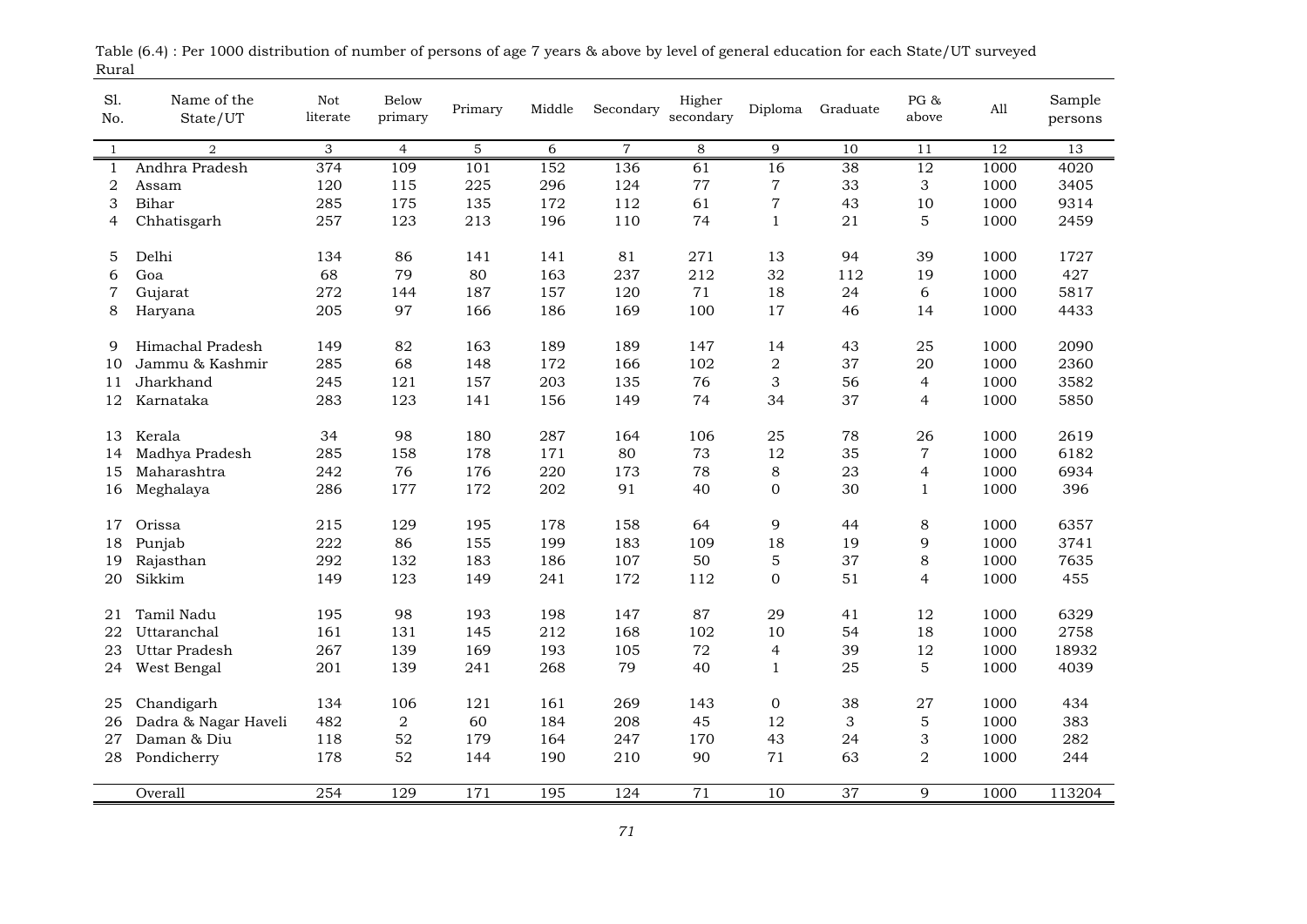| Sl.<br>No.   | Name of the<br>State/UT | Not<br>literate | Below<br>primary | Primary | Middle       | Secondary      | Higher<br>secondary | Diploma         | Graduate | PG &<br>above    | A11  | Sample<br>persons |
|--------------|-------------------------|-----------------|------------------|---------|--------------|----------------|---------------------|-----------------|----------|------------------|------|-------------------|
| $\mathbf{1}$ | 2                       | 3               | $\overline{4}$   | 5       | 6            | $\overline{7}$ | 8                   | 9               | 10       | 11               | 12   | 13                |
| $\mathbf{1}$ | Andhra Pradesh          | 306             | 119              | 87      | 166          | 157            | 76                  | $\overline{22}$ | 51       | $\overline{18}$  | 1000 | 2050              |
| 2            | Assam                   | 87              | 101              | 202     | 309          | 141            | 105                 | $\,8\,$         | 43       | $\overline{4}$   | 1000 | 1756              |
| 3            | Bihar                   | 200             | 161              | 135     | 188          | 139            | 83                  | 11              | 65       | 17               | 1000 | 4928              |
| 4            | Chhatisgarh             | 174             | 117              | 229     | 211          | 127            | 98                  | $\mathbf{1}$    | 34       | $\,8\,$          | 1000 | 1228              |
| 5            | Delhi                   | 60              | 110              | 116     | 150          | 91             | 302                 | 18              | 111      | 43               | 1000 | 942               |
| 6            | Goa                     | 42              | 41               | 44      | 160          | 260            | 255                 | 36              | 149      | 13               | 1000 | 213               |
| 7            | Gujarat                 | 191             | 151              | 190     | 168          | 147            | 90                  | 20              | 34       | 9                | 1000 | 3019              |
| 8            | Haryana                 | 117             | 88               | 162     | 209          | 197            | 122                 | 21              | 64       | 19               | 1000 | 2372              |
|              |                         |                 |                  |         |              |                |                     |                 |          |                  |      |                   |
| 9            | Himachal Pradesh        | 75              | 85               | 149     | 189          | 224            | 177                 | 17              | 56       | 27               | 1000 | 1073              |
| 10           | Jammu & Kashmir         | 182             | 70               | 162     | 194          | 210            | 114                 | 3               | 41       | 23               | 1000 | 1246              |
| 11           | Jharkhand               | 147             | 104              | 177     | 221          | 164            | 96                  | $\overline{4}$  | 81       | 6                | 1000 | 1883              |
| 12           | Karnataka               | 205             | 121              | 130     | 178          | 173            | 90                  | 47              | 51       | 5                | 1000 | 3069              |
|              | Kerala                  | 24              | 86               | 175     | 318          | 159            | 103                 | 31              | 77       | 27               | 1000 | 1286              |
| 13           | Madhya Pradesh          | 191             | 152              | 198     | 194          | 92             | 101                 | 17              | 42       | 12               | 1000 | 3262              |
| 14<br>15     | Maharashtra             | 150             | 72               | 182     | 231          | 210            | 106                 | 13              | 31       | 6                | 1000 | 3604              |
| 16           | Meghalaya               | 260             | 176              | 189     | 208          | 103            | 43                  | $\mathbf 0$     | 21       | $\boldsymbol{0}$ | 1000 | 198               |
|              |                         |                 |                  |         |              |                |                     |                 |          |                  |      |                   |
| 17           | Orissa                  | 149             | 124              | 190     | 183          | 193            | 70                  | 12              | 67       | 12               | 1000 | 3246              |
| 18           | Punjab                  | 174             | 80               | 153     | 211          | 203            | 134                 | 18              | 22       | $\mathbf 5$      | 1000 | 2005              |
| 19           | Rajasthan               | 169             | 125              | 185     | 230          | 144            | 72                  | $\,8\,$         | 56       | 13               | 1000 | 4067              |
| 20           | Sikkim                  | 112             | 151              | 154     | 210          | 204            | 107                 | $\mathbf{0}$    | 62       | $\mathbf 0$      | 1000 | 248               |
| 21           | Tamil Nadu              | 125             | 96               | 203     | 212          | 172            | 93                  | 39              | 48       | 12               | 1000 | 3181              |
| 22           | Uttaranchal             | 64              | 123              | 140     | 225          | 220            | 129                 | $\overline{7}$  | 67       | 26               | 1000 | 1392              |
| 23           | Uttar Pradesh           | 167             | 141              | 177     | 220          | 132            | 90                  | 6               | 50       | 16               | 1000 | 10188             |
| 24           | West Bengal             | 136             | 149              | 241     | 279          | 94             | 55                  | 2               | 35       | 9                | 1000 | 2091              |
|              |                         |                 |                  |         |              |                |                     |                 |          |                  |      |                   |
| 25           | Chandigarh              | 75              | 102              | 107     | 184          | 303            | 157                 | $\mathbf 0$     | 52       | 19               | 1000 | 242               |
| 26           | Dadra & Nagar Haveli    | 351             | 3                | 69      | 200          | 297            | 41                  | 23              | 6        | 9                | 1000 | 192               |
| 27           | Daman & Diu             | 36              | 39               | 187     | 154          | 255            | 232                 | 50              | 41       | $\mathbf 5$      | 1000 | 144               |
| 28           | Pondicherry             | 108             | 24               | 168     | 167          | 297            | 72                  | 74              | 90       | $\boldsymbol{0}$ | 1000 | 115               |
|              | Overall                 | 171             | $\overline{127}$ | 173     | $\sqrt{214}$ | 148            | $\overline{90}$     | 14              | 50       | 13               | 1000 | 59240             |
|              |                         |                 |                  |         |              |                |                     |                 |          |                  |      |                   |

Rural male Table (6.5) : Per 1000 distribution of number of persons of age 7 years & above by level of general education for each State/UT surveyed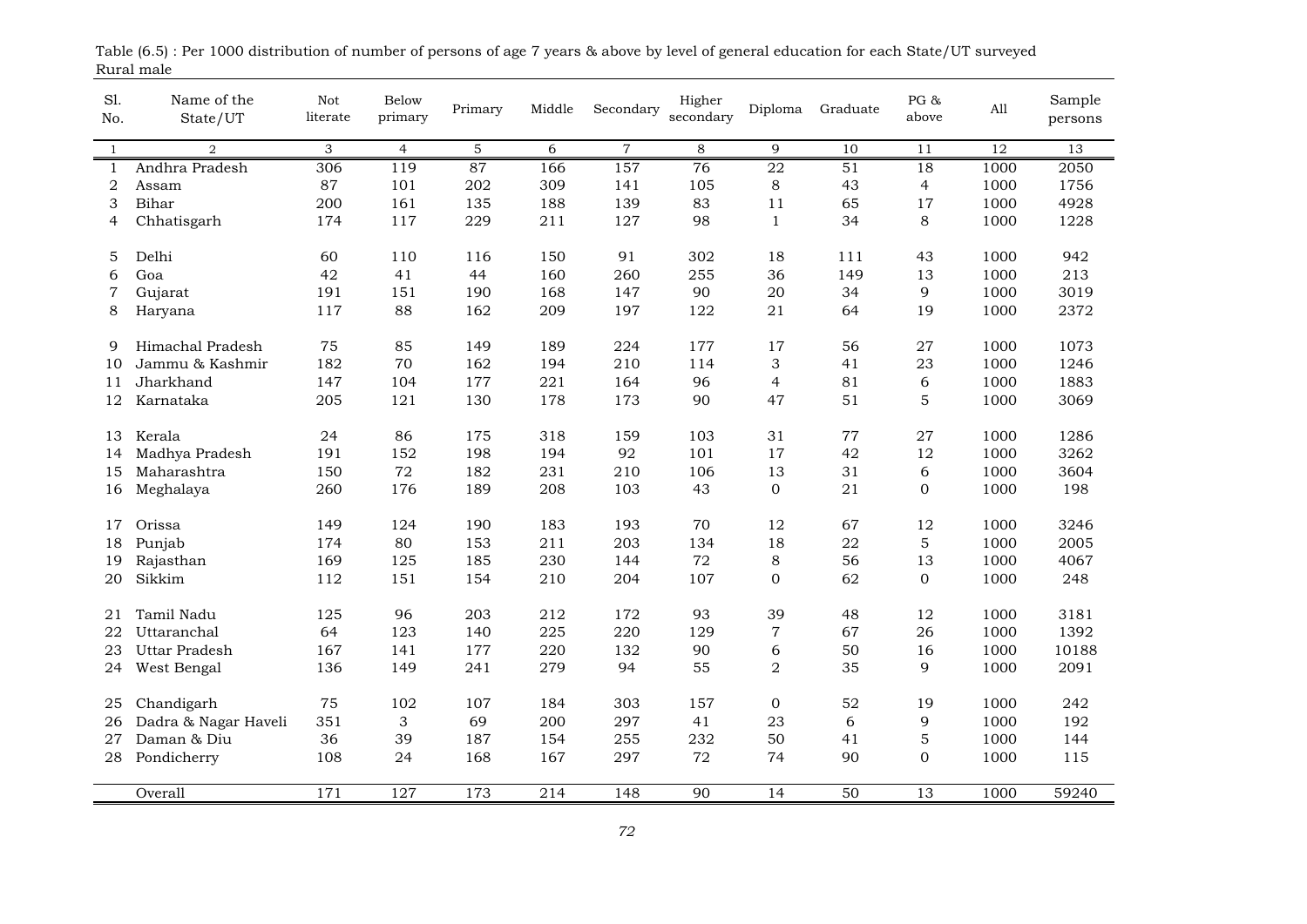| Sl.<br>No.   | Name of the<br>State/UT | Not<br>literate | Below<br>primary | Primary    | Middle     | Secondary      | Higher<br>secondary | Diploma          | Graduate        | PG $\&$<br>above          | All          | Sample<br>persons |
|--------------|-------------------------|-----------------|------------------|------------|------------|----------------|---------------------|------------------|-----------------|---------------------------|--------------|-------------------|
| $\mathbf{1}$ | $\overline{a}$          | 3               | $\overline{4}$   | 5          | 6          | $\overline{7}$ | 8                   | 9                | 10              | 11                        | 12           | 13                |
| $\mathbf{1}$ | Andhra Pradesh          | 444             | 99               | 116        | 138        | 115            | 46                  | 11               | $\overline{25}$ | $\overline{7}$            | 1000         | 1970              |
| 2            | Assam                   | 157             | 131              | 250        | 281        | 105            | 45                  | 6                | 22              | $\ensuremath{\mathsf{3}}$ | 1000         | 1649              |
| 3            | Bihar                   | 380             | 190              | 134        | 153        | 83             | 37                  | $\boldsymbol{2}$ | 19              | $\,2$                     | 1000         | 4386              |
| 4            | Chhatisgarh             | 342             | 129              | 197        | 180        | 91             | 50                  | $\mathbf 0$      | $\overline{7}$  | 3                         | 1000         | 1231              |
| 5            | Delhi                   | 219             | 59               | 171        | 130        | 69             | 235                 | $\sqrt{ }$       | 74              | 35                        | 1000         | 785               |
| 6            | Goa                     | 95              | 118              | 117        | 165        | 213            | 167                 | 29               | 73              | 24                        | 1000         | 214               |
| 7            | Gujarat                 | 353             | 137              | 185        | 145        | 93             | 51                  | 17               | 15              | $\overline{4}$            | 1000         | 2798              |
| 8            | Haryana                 | 304             | 108              | 170        | 161        | 138            | 74                  | 12               | 27              | 7                         | 1000         | 2061              |
|              |                         |                 |                  |            |            |                |                     |                  |                 |                           |              |                   |
| 9            | Himachal Pradesh        | 226             | 80               | 177        | 188        | 152            | 115                 | 11               | 30              | 22                        | 1000         | 1017              |
| 10           | Jammu & Kashmir         | 403             | 67               | 132        | 146        | 114            | 89                  | $\mathbf{1}$     | 31              | 16                        | 1000         | 1114              |
| 11           | Jharkhand               | 348<br>368      | 139<br>125       | 136<br>152 | 185<br>132 | 103<br>123     | 55<br>56            | $\sqrt{2}$<br>21 | 30<br>22        | $1\,$                     | 1000<br>1000 | 1699<br>2781      |
| 12           | Karnataka               |                 |                  |            |            |                |                     |                  |                 | $\boldsymbol{2}$          |              |                   |
| 13           | Kerala                  | 44              | 110              | 185        | 258        | 170            | 109                 | 20               | 79              | 25                        | 1000         | 1333              |
| 14           | Madhya Pradesh          | 392             | 165              | 155        | 145        | 67             | 41                  | $\overline{7}$   | 27              | $\boldsymbol{2}$          | 1000         | 2920              |
| 15           | Maharashtra             | 341             | 80               | 169        | 209        | 134            | 47                  | $\overline{4}$   | 14              | $\ensuremath{\mathsf{3}}$ | 1000         | 3330              |
| 16           | Meghalaya               | 319             | 178              | 151        | 195        | 76             | 37                  | $\boldsymbol{0}$ | 42              | $\sqrt{2}$                | 1000         | 198               |
| 17           | Orissa                  | 283             | 134              | 200        | 173        | 122            | 58                  | 6                | 20              | 3                         | 1000         | 3111              |
| 18           | Punjab                  | 277             | 93               | 157        | 185        | 160            | 80                  | 18               | 16              | 13                        | 1000         | 1736              |
| 19           | Rajasthan               | 434             | 141              | 181        | 135        | 64             | 26                  | $\mathbf{1}$     | 15              | 3                         | 1000         | 3568              |
| 20           | Sikkim                  | 193             | 90               | 142        | 278        | 134            | 117                 | $\mathbf{0}$     | 37              | 8                         | 1000         | 207               |
| 21           | Tamil Nadu              | 265             | 100              | 183        | 184        | 123            | 81                  | 19               | 33              | 12                        | 1000         | 3148              |
| 22           | Uttaranchal             | 255             | 138              | 150        | 201        | 117            | 75                  | 13               | 41              | 10                        | 1000         | 1366              |
| 23           | Uttar Pradesh           | 383             | 138              | 158        | 162        | 73             | 50                  | $\overline{a}$   | 26              | 9                         | 1000         | 8744              |
| 24           | West Bengal             | 270             | 128              | 241        | 256        | 64             | 25                  | 0                | 14              | $\boldsymbol{2}$          | 1000         | 1948              |
|              |                         |                 |                  |            |            |                |                     |                  |                 |                           |              |                   |
| 25           | Chandigarh              | 216             | 111              | 140        | 130        | 223            | 123                 | $\boldsymbol{0}$ | 18              | 39                        | 1000         | 192               |
| 26           | Dadra & Nagar Haveli    | 617             | $\boldsymbol{0}$ | 51         | 167        | 116            | 49                  | 0                | $\mathbf 0$     | $\mathbf 0$               | 1000         | 191               |
| 27           | Daman & Diu             | 204             | 65               | 170        | 175        | 238            | 106                 | 36               | 6               | $\boldsymbol{0}$          | 1000         | 138               |
| 28           | Pondicherry             | 239             | 75               | 124        | 211        | 135            | 106                 | 68               | 38              | $\mathfrak{S}$            | 1000         | 129               |
|              | Overall                 | 344             | 132              | 168        | 175        | 97             | 50                  | $\overline{7}$   | $\overline{23}$ | 6                         | 1000         | 53964             |

Rural female Table (6.6) : Per 1000 distribution of number of persons of age 7 years & above by level of general education for each State/UT surveyed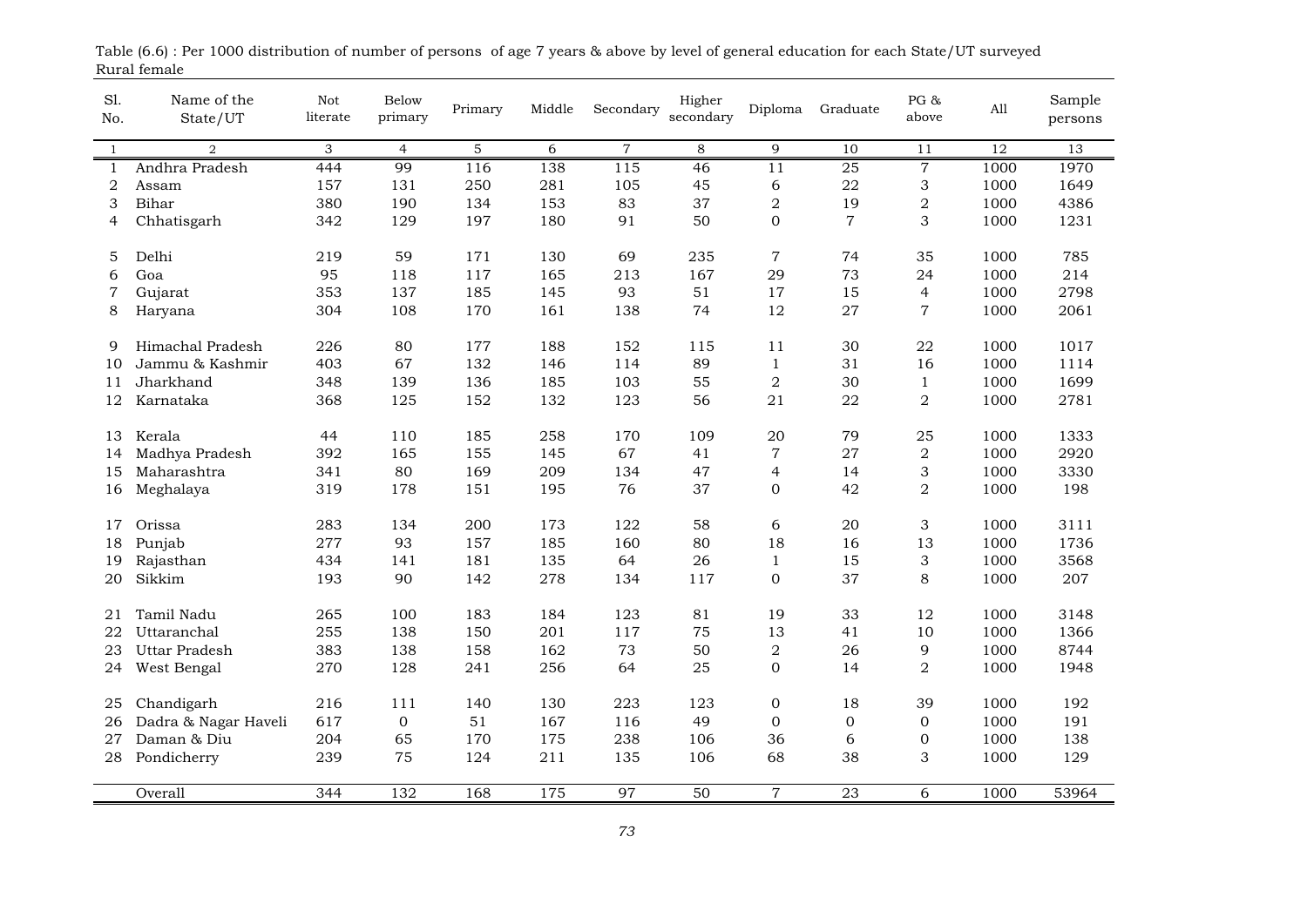| 2<br>3<br>$\mathbf{5}$<br>6<br>$\overline{7}$<br>8<br>12<br>$\overline{4}$<br>9<br>10<br>11<br>$\mathbf{1}$<br>67<br>185<br>$\overline{93}$<br>154<br>179<br>110<br>$\overline{33}$<br>136<br>44<br>Andhra Pradesh<br>1000<br>$\mathbf{1}$<br>43<br>32<br>246<br>182<br>$2\sqrt{1}$<br>158<br>1000<br>2<br>125<br>165<br>28<br>Assam<br>199<br>93<br>3<br>Bihar<br>96<br>111<br>104<br>239<br>119<br>18<br>20<br>1000<br>131<br>83<br>128<br>196<br>130<br>21<br>116<br>1000<br>Chhatisgarh<br>132<br>64<br>4<br>Delhi<br>148<br>132<br>207<br>97<br>123<br>$\sqrt{2}$<br>119<br>1000<br>5<br>141<br>31<br>Goa<br>46<br>26<br>71<br>145<br>233<br>210<br>32<br>176<br>62<br>1000<br>6<br>$\overline{7}$<br>134<br>78<br>139<br>210<br>171<br>93<br>119<br>38<br>1000<br>Gujarat<br>16<br>97<br>126<br>81<br>151<br>195<br>157<br>128<br>36<br>29<br>1000<br>8<br>Haryana<br>32<br>62<br>231<br>191<br>48<br>68<br>Himachal Pradesh<br>97<br>153<br>117<br>1000<br>9<br>78<br>306<br>23<br>272<br>123<br>74<br>16<br>76<br>Jammu & Kashmir<br>32<br>1000<br>10<br>Jharkhand<br>77<br>36<br>112<br>251<br>188<br>136<br>28<br>151<br>19<br>1000<br>11 | 13<br>4342<br>1772<br>6806 |
|-----------------------------------------------------------------------------------------------------------------------------------------------------------------------------------------------------------------------------------------------------------------------------------------------------------------------------------------------------------------------------------------------------------------------------------------------------------------------------------------------------------------------------------------------------------------------------------------------------------------------------------------------------------------------------------------------------------------------------------------------------------------------------------------------------------------------------------------------------------------------------------------------------------------------------------------------------------------------------------------------------------------------------------------------------------------------------------------------------------------------------------------------------|----------------------------|
|                                                                                                                                                                                                                                                                                                                                                                                                                                                                                                                                                                                                                                                                                                                                                                                                                                                                                                                                                                                                                                                                                                                                                     |                            |
|                                                                                                                                                                                                                                                                                                                                                                                                                                                                                                                                                                                                                                                                                                                                                                                                                                                                                                                                                                                                                                                                                                                                                     |                            |
|                                                                                                                                                                                                                                                                                                                                                                                                                                                                                                                                                                                                                                                                                                                                                                                                                                                                                                                                                                                                                                                                                                                                                     |                            |
|                                                                                                                                                                                                                                                                                                                                                                                                                                                                                                                                                                                                                                                                                                                                                                                                                                                                                                                                                                                                                                                                                                                                                     |                            |
|                                                                                                                                                                                                                                                                                                                                                                                                                                                                                                                                                                                                                                                                                                                                                                                                                                                                                                                                                                                                                                                                                                                                                     | 2483                       |
|                                                                                                                                                                                                                                                                                                                                                                                                                                                                                                                                                                                                                                                                                                                                                                                                                                                                                                                                                                                                                                                                                                                                                     | 1443                       |
|                                                                                                                                                                                                                                                                                                                                                                                                                                                                                                                                                                                                                                                                                                                                                                                                                                                                                                                                                                                                                                                                                                                                                     | 607                        |
|                                                                                                                                                                                                                                                                                                                                                                                                                                                                                                                                                                                                                                                                                                                                                                                                                                                                                                                                                                                                                                                                                                                                                     | 2238                       |
|                                                                                                                                                                                                                                                                                                                                                                                                                                                                                                                                                                                                                                                                                                                                                                                                                                                                                                                                                                                                                                                                                                                                                     | 4128                       |
|                                                                                                                                                                                                                                                                                                                                                                                                                                                                                                                                                                                                                                                                                                                                                                                                                                                                                                                                                                                                                                                                                                                                                     |                            |
|                                                                                                                                                                                                                                                                                                                                                                                                                                                                                                                                                                                                                                                                                                                                                                                                                                                                                                                                                                                                                                                                                                                                                     | 1863                       |
|                                                                                                                                                                                                                                                                                                                                                                                                                                                                                                                                                                                                                                                                                                                                                                                                                                                                                                                                                                                                                                                                                                                                                     | 1560                       |
|                                                                                                                                                                                                                                                                                                                                                                                                                                                                                                                                                                                                                                                                                                                                                                                                                                                                                                                                                                                                                                                                                                                                                     | 2229                       |
| 82<br>185<br>89<br>104<br>194<br>176<br>107<br>55<br>9<br>1000<br>12<br>Karnataka                                                                                                                                                                                                                                                                                                                                                                                                                                                                                                                                                                                                                                                                                                                                                                                                                                                                                                                                                                                                                                                                   | 5457                       |
| 47<br>74<br>165<br>292<br>165<br>94<br>36<br>91<br>36<br>1000<br>Kerala<br>13                                                                                                                                                                                                                                                                                                                                                                                                                                                                                                                                                                                                                                                                                                                                                                                                                                                                                                                                                                                                                                                                       | 1707                       |
| 188<br>Madhya Pradesh<br>170<br>99<br>150<br>131<br>110<br>10<br>100<br>42<br>1000<br>14                                                                                                                                                                                                                                                                                                                                                                                                                                                                                                                                                                                                                                                                                                                                                                                                                                                                                                                                                                                                                                                            | 6113                       |
| 162<br>Maharashtra<br>80<br>43<br>116<br>196<br>209<br>19<br>126<br>49<br>1000<br>15                                                                                                                                                                                                                                                                                                                                                                                                                                                                                                                                                                                                                                                                                                                                                                                                                                                                                                                                                                                                                                                                | 5053                       |
| 76<br>252<br>67<br>13<br>29<br>188<br>210<br>149<br>15<br>1000<br>Meghalaya<br>16                                                                                                                                                                                                                                                                                                                                                                                                                                                                                                                                                                                                                                                                                                                                                                                                                                                                                                                                                                                                                                                                   | 289                        |
| 158<br>190<br>27<br>28<br>1000<br>Orissa<br>101<br>74<br>165<br>105<br>151<br>17                                                                                                                                                                                                                                                                                                                                                                                                                                                                                                                                                                                                                                                                                                                                                                                                                                                                                                                                                                                                                                                                    | 6264                       |
| 70<br>160<br>58<br>129<br>159<br>135<br>30<br>1000<br>Punjab<br>191<br>68<br>18                                                                                                                                                                                                                                                                                                                                                                                                                                                                                                                                                                                                                                                                                                                                                                                                                                                                                                                                                                                                                                                                     | 3538                       |
| 143<br>159<br>180<br>128<br>106<br>120<br>53<br>1000<br>19<br>Rajasthan<br>98<br>13                                                                                                                                                                                                                                                                                                                                                                                                                                                                                                                                                                                                                                                                                                                                                                                                                                                                                                                                                                                                                                                                 | 7427                       |
| Sikkim<br>43<br>50<br>136<br>248<br>3<br>140<br>1000<br>20<br>136<br>216<br>30                                                                                                                                                                                                                                                                                                                                                                                                                                                                                                                                                                                                                                                                                                                                                                                                                                                                                                                                                                                                                                                                      | 459                        |
|                                                                                                                                                                                                                                                                                                                                                                                                                                                                                                                                                                                                                                                                                                                                                                                                                                                                                                                                                                                                                                                                                                                                                     |                            |
| Tamil Nadu<br>143<br>$77\,$<br>135<br>191<br>181<br>108<br>34<br>93<br>39<br>1000<br>21                                                                                                                                                                                                                                                                                                                                                                                                                                                                                                                                                                                                                                                                                                                                                                                                                                                                                                                                                                                                                                                             | 6343                       |
| 71<br>Uttaranchal<br>136<br>146<br>194<br>122<br>123<br>12<br>106<br>90<br>1000<br>22                                                                                                                                                                                                                                                                                                                                                                                                                                                                                                                                                                                                                                                                                                                                                                                                                                                                                                                                                                                                                                                               | 2478                       |
| 233<br>153<br>97<br>$\overline{7}$<br>89<br>1000<br>23<br><b>Uttar Pradesh</b><br>124<br>142<br>116<br>39                                                                                                                                                                                                                                                                                                                                                                                                                                                                                                                                                                                                                                                                                                                                                                                                                                                                                                                                                                                                                                           | 16267                      |
| 85<br>103<br>88<br>203<br>214<br>132<br>10<br>130<br>36<br>1000<br>West Bengal<br>24                                                                                                                                                                                                                                                                                                                                                                                                                                                                                                                                                                                                                                                                                                                                                                                                                                                                                                                                                                                                                                                                | 3025                       |
| Chandigarh<br>142<br>148<br>149<br>124<br>100<br>16<br>190<br>1000<br>34<br>96<br>25<br>Dadra & Nagar Haveli<br>26                                                                                                                                                                                                                                                                                                                                                                                                                                                                                                                                                                                                                                                                                                                                                                                                                                                                                                                                                                                                                                  | 425                        |
| Daman & Diu<br>100<br>39<br>175<br>185<br>196<br>56<br>53<br>$\boldsymbol{0}$<br>1000<br>197<br>27                                                                                                                                                                                                                                                                                                                                                                                                                                                                                                                                                                                                                                                                                                                                                                                                                                                                                                                                                                                                                                                  | 409                        |
| 74<br>59<br>88<br>214<br>163<br>210<br>34<br>105<br>53<br>1000<br>Pondicherry<br>28                                                                                                                                                                                                                                                                                                                                                                                                                                                                                                                                                                                                                                                                                                                                                                                                                                                                                                                                                                                                                                                                 | 175                        |
| 85<br>160<br>$\frac{115}{115}$<br>$\overline{21}$<br>110<br>$\overline{39}$<br>Overall<br>140<br>141<br>189<br>1000                                                                                                                                                                                                                                                                                                                                                                                                                                                                                                                                                                                                                                                                                                                                                                                                                                                                                                                                                                                                                                 |                            |

Urban Table (6.7) : Per 1000 distribution of number of persons of age 7 years & above by level of general education for each State/UT surveyed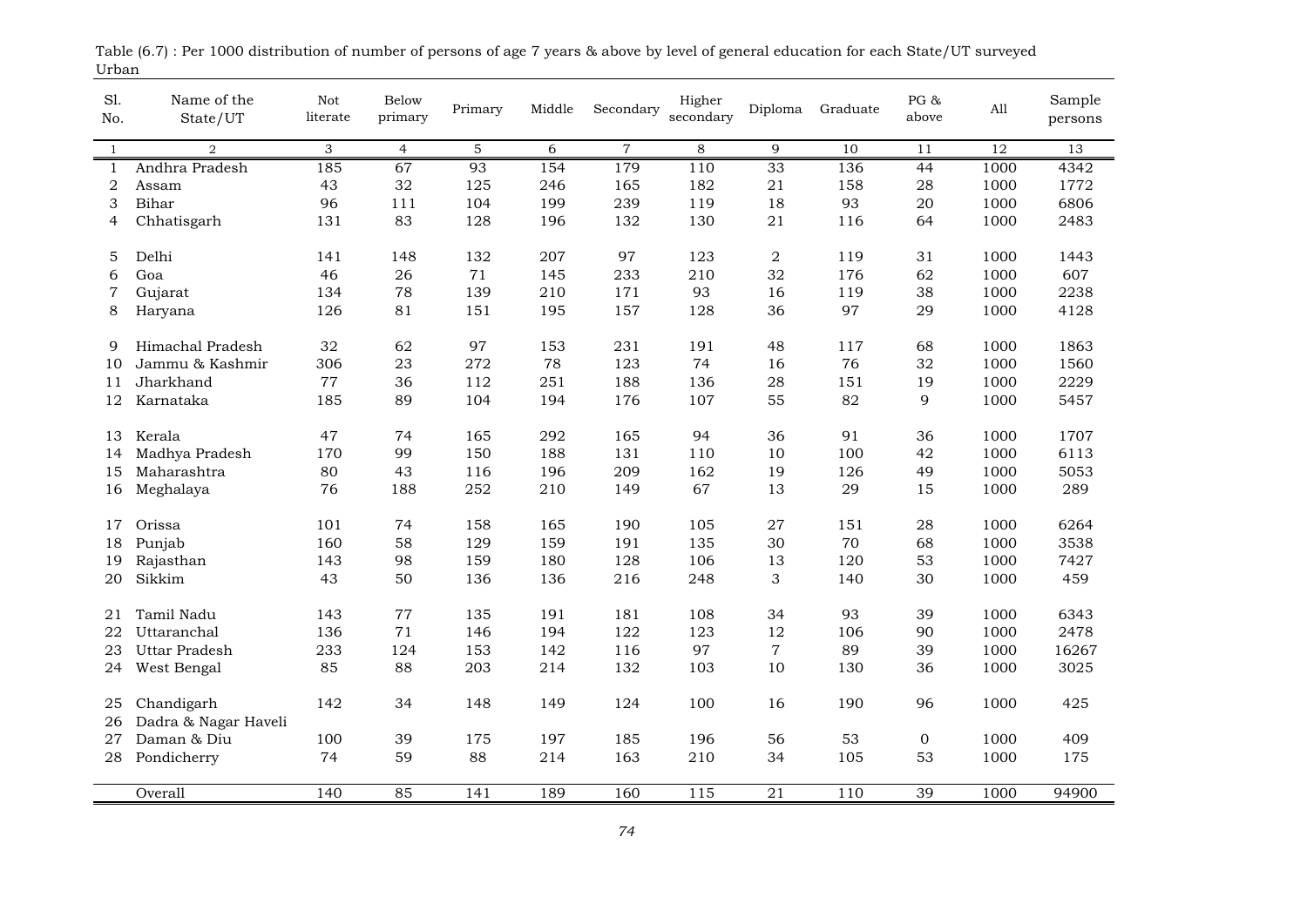| Sl.<br>No.   | Name of the<br>State/UT | Not<br>literate | Below<br>primary | Primary | Middle | Secondary      | Higher<br>secondary | Diploma          | Graduate         | PG $\&$<br>above | All  | Sample<br>persons |
|--------------|-------------------------|-----------------|------------------|---------|--------|----------------|---------------------|------------------|------------------|------------------|------|-------------------|
| $\mathbf{1}$ | $\overline{a}$          | 3               | $\overline{4}$   | 5       | 6      | $\overline{7}$ | 8                   | 9                | 10               | 11               | 12   | 13                |
| $\mathbf{1}$ | Andhra Pradesh          | 114             | $\overline{55}$  | 83      | 160    | 184            | 120                 | 43               | 179              | 60               | 1000 | 2172              |
| 2            | Assam                   | 28              | 18               | 106     | 250    | 151            | 186                 | 27               | 194              | 42               | 1000 | 879               |
| 3            | Bihar                   | 60              | 91               | 104     | 180    | 247            | 137                 | $\sqrt{27}$      | 124              | 29               | 1000 | 3735              |
| 4            | Chhatisgarh             | 74              | 67               | 110     | 212    | 136            | 148                 | 25               | 137              | 91               | 1000 | 1293              |
|              |                         |                 |                  |         |        |                |                     |                  |                  |                  |      |                   |
| 5            | Delhi                   | 89              | 133              | 189     | 231    | 66             | 112                 | $\mathfrak{S}$   | 154              | 23               | 1000 | 814               |
| 6            | Goa                     | 16              | 31               | 62      | 158    | 214            | 213                 | 57               | 170              | 78               | 1000 | 319               |
| 7            | Gujarat                 | 91              | 83               | 119     | 234    | 192            | 88                  | 21               | 133              | 40               | 1000 | 1125              |
| 8            | Haryana                 | 60              | 65               | 144     | 208    | 187            | 149                 | 46               | 112              | 27               | 1000 | 2198              |
| 9            | Himachal Pradesh        | 12              | 45               | 95      | 132    | 211            | 216                 | 67               | 145              | 77               | 1000 | 934               |
| 10           | Jammu & Kashmir         | 242             | 34               | 229     | 90     | 149            | 73                  | 16               | 108              | 58               | 1000 | 786               |
| 11           | Jharkhand               | 30              | $\sqrt{27}$      | 115     | 247    | 201            | 147                 | 46               | 167              | 21               | 1000 | 1211              |
| 12           | Karnataka               | 132             | 98               | 99      | 179    | 198            | 109                 | 67               | 107              | 9                | 1000 | 2832              |
|              |                         |                 |                  |         |        |                |                     |                  |                  |                  |      |                   |
| 13           | Kerala                  | 21              | 88               | 155     | 326    | 164            | 91                  | 32               | 79               | 44               | 1000 | 817               |
| 14           | Madhya Pradesh          | 124             | 105              | 143     | 190    | 141            | 123                 | 13               | 110              | $51\,$           | 1000 | 3192              |
| 15           | Maharashtra             | $5\sqrt{1}$     | 38               | 114     | 175    | 244            | 161                 | 31               | 143              | 43               | 1000 | 2564              |
| 16           | Meghalaya               | 41              | 196              | 226     | 240    | 173            | 78                  | $\boldsymbol{0}$ | 28               | 18               | 1000 | 136               |
|              |                         |                 |                  |         |        |                |                     |                  |                  |                  |      |                   |
| 17           | Orissa                  | 68              | 73               | 124     | 168    | 194            | 110                 | 33               | 192              | 39               | 1000 | 3270              |
| 18           | Punjab                  | 107             | 54               | 122     | 157    | 228            | 184                 | 35               | 54               | 60               | 1000 | 1828              |
| 19           | Rajasthan               | 75              | 73               | 145     | 186    | 154            | 122                 | 18               | 157              | 70               | 1000 | 3911              |
| 20           | Sikkim                  | 22              | 44               | 112     | 128    | 215            | 297                 | 5                | 134              | 44               | 1000 | 240               |
| 21           | Tamil Nadu              | 89              | 82               | 130     | 190    | 200            | 117                 | 46               | 106              | 40               | 1000 | 3139              |
| 22           | Uttaranchal             | 100             | 68               | 150     | 206    | 131            | 127                 | 18               | 112              | 88               | 1000 | 1306              |
| 23           | Uttar Pradesh           | 165             | 124              | 161     | 153    | 129            | 115                 | $\,8\,$          | 98               | 46               | 1000 | 8539              |
| 24           | West Bengal             | 51              | 82               | 191     | 214    | 140            | 111                 | 16               | 150              | 45               | 1000 | 1542              |
|              |                         |                 |                  |         |        |                |                     |                  |                  |                  |      |                   |
| 25           | Chandigarh              | 109             | 26               | 141     | 164    | 149            | 112                 | 30               | 191              | 79               | 1000 | 219               |
| 26           | Dadra & Nagar Haveli    |                 |                  |         |        |                |                     |                  |                  |                  |      |                   |
| 27           | Daman & Diu             | 69              | 35               | 148     | 151    | 183            | 292                 | 50               | 73               | $\boldsymbol{0}$ | 1000 | 210               |
| 28           | Pondicherry             | 34              | 55               | 98      | 173    | 201            | 158                 | 49               | 175              | 56               | 1000 | 82                |
|              |                         | $\overline{92}$ |                  |         |        |                |                     |                  |                  |                  |      |                   |
|              | Overall                 |                 | 82               | 137     | 192    | 174            | $\overline{125}$    | $\overline{27}$  | $\overline{128}$ | 44               | 1000 | 49293             |

Urban male Table (6.8) : Per 1000 distribution of number of persons of age 7 years & above by level of general education for each State/UT surveyed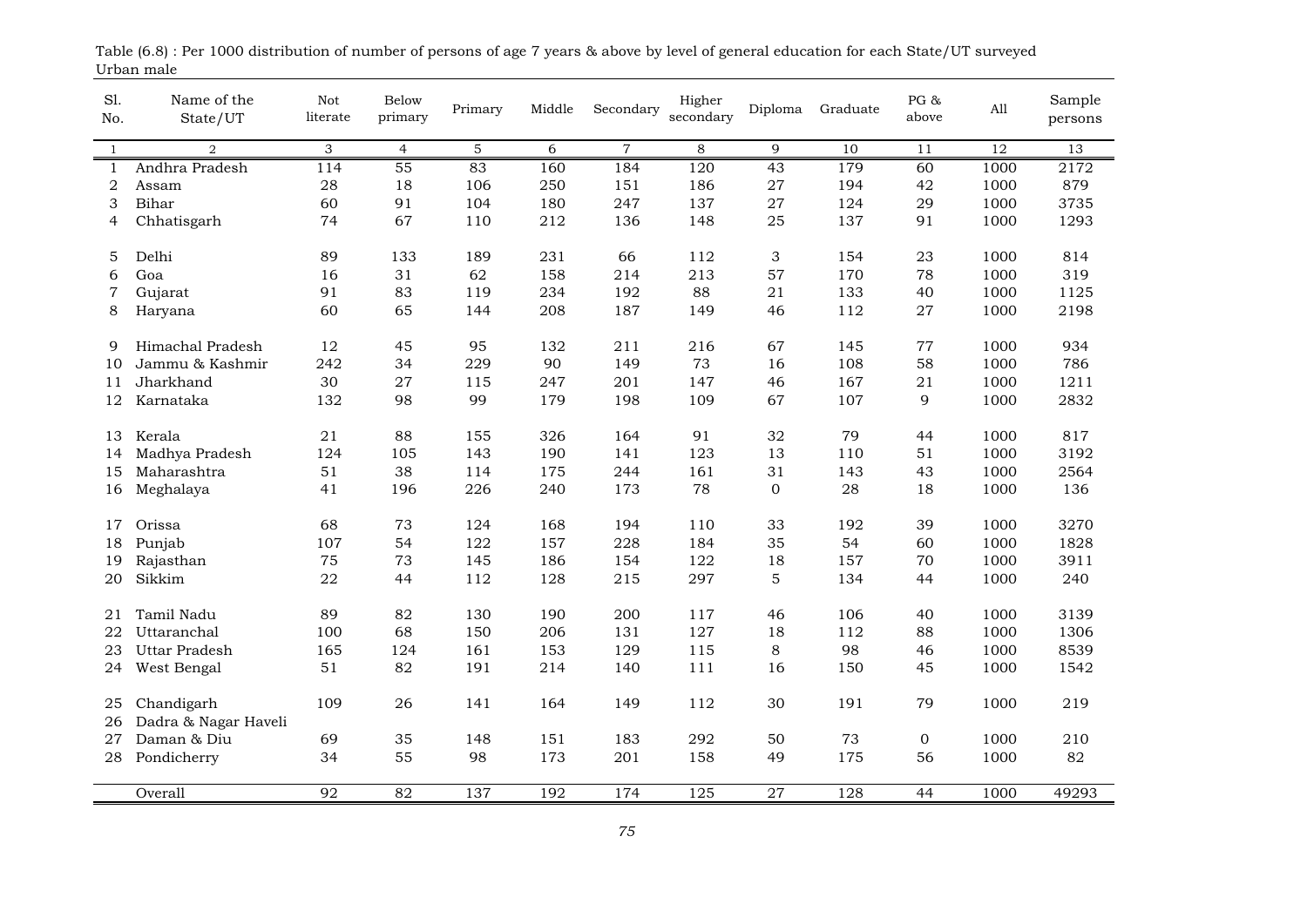| Sl.<br>No.   | Name of the<br>State/UT | Not<br>literate  | Below<br>primary | Primary | Middle | Secondary      | Higher<br>secondary | Diploma          | Graduate        | PG $\&$<br>above | All  | Sample<br>persons |
|--------------|-------------------------|------------------|------------------|---------|--------|----------------|---------------------|------------------|-----------------|------------------|------|-------------------|
| $\mathbf{1}$ | $\overline{a}$          | 3                | $\overline{4}$   | 5       | 6      | $\overline{7}$ | 8                   | 9                | 10              | 11               | 12   | 13                |
| $\mathbf{1}$ | Andhra Pradesh          | $\overline{257}$ | 80               | 103     | 147    | 174            | 100                 | $\overline{21}$  | 91              | $\overline{27}$  | 1000 | 2170              |
| 2            | Assam                   | 58               | 45               | 143     | 242    | 179            | 179                 | 15               | 125             | 14               | 1000 | 893               |
| 3            | Bihar                   | 140              | 135              | 105     | 222    | 230            | 98                  | $\overline{7}$   | 55              | $\,8\,$          | 1000 | 3071              |
| 4            | Chhatisgarh             | 196              | 101              | 148     | 178    | 128            | 109                 | 16               | 92              | 33               | 1000 | 1190              |
|              |                         |                  |                  |         |        |                |                     |                  |                 |                  |      |                   |
| 5            | Delhi                   | 204              | 166              | 63      | 179    | 136            | 135                 | $\mathbf{1}$     | 76              | 41               | 1000 | 629               |
| 6            | Goa                     | 77               | 21               | 79      | 131    | 253            | 207                 | 6                | 181             | 45               | 1000 | 288               |
| 7            | Gujarat                 | 178              | 74               | 159     | 186    | 150            | 99                  | 12               | 105             | 37               | 1000 | 1113              |
| 8            | Haryana                 | 201              | 99               | 160     | 179    | 122            | 102                 | 26               | 79              | 32               | 1000 | 1930              |
| 9            | Himachal Pradesh        | 52               | 80               | 100     | 173    | 250            | 166                 | 29               | 90              | 60               | 1000 | 929               |
| 10           | Jammu & Kashmir         | 365              | 13               | 313     | 67     | 99             | 75                  | 15               | 45              | $\,8\,$          | 1000 | 774               |
| 11           | Jharkhand               | 137              | 47               | 109     | 255    | 173            | 123                 | 5                | 132             | 18               | 1000 | 1018              |
| 12           | Karnataka               | 240              | 80               | 109     | 209    | 152            | 105                 | 42               | 55              | $\,8\,$          | 1000 | 2625              |
|              |                         |                  |                  |         |        |                |                     |                  |                 |                  |      |                   |
| 13           | Kerala                  | 69               | 63               | 173     | 263    | 165            | 97                  | 39               | 102             | 29               | 1000 | 890               |
| 14           | Madhya Pradesh          | 220              | 92               | 157     | 187    | 121            | 96                  | 6                | 89              | 33               | 1000 | 2921              |
| 15           | Maharashtra             | 109              | 47               | 118     | 218    | 173            | 163                 | $\sqrt{ }$       | 108             | 56               | 1000 | 2489              |
| 16           | Meghalaya               | 108              | 182              | 275     | 183    | 127            | 57                  | 25               | 30              | 12               | 1000 | 153               |
|              |                         |                  |                  |         |        |                |                     |                  |                 |                  |      |                   |
| 17           | Orissa                  | 140              | 74               | 197     | 162    | 186            | 100                 | 21               | 104             | 16               | 1000 | 2994              |
| 18           | Punjab                  | 220              | 63               | 137     | 160    | 150            | 81                  | 24               | 88              | 76               | 1000 | 1710              |
| 19           | Rajasthan               | 220              | 126              | 175     | 172    | 100            | 87                  | 8                | 79              | 33               | 1000 | 3516              |
| 20           | Sikkim                  | 66               | 57               | 162     | 144    | 216            | 192                 | $\mathbf{1}$     | 147             | 14               | 1000 | 219               |
| 21           | Tamil Nadu              | 196              | 73               | 139     | 191    | 162            | 99                  | 22               | 82              | 37               | 1000 | 3204              |
| 22           | Uttaranchal             | 174              | 74               | 141     | 181    | 112            | 120                 | 6                | 100             | 92               | 1000 | 1172              |
| 23           | Uttar Pradesh           | 310              | 125              | 144     | 128    | 101            | $77\,$              | $\mathbf 5$      | 78              | 32               | 1000 | 7728              |
| 24           | West Bengal             | 120              | 94               | 215     | 214    | 124            | 95                  | 3                | 109             | 27               | 1000 | 1483              |
|              |                         |                  |                  |         |        |                |                     |                  |                 |                  |      |                   |
| 25           | Chandigarh              | 176              | 43               | 156     | 134    | 98             | 88                  | $\boldsymbol{0}$ | 190             | 114              | 1000 | 206               |
| 26           | Dadra & Nagar Haveli    |                  |                  |         |        |                |                     |                  |                 |                  |      |                   |
| 27           | Daman & Diu             | 132              | 43               | 203     | 245    | 187            | 94                  | 62               | 33              | 0                | 1000 | 199               |
| 28           | Pondicherry             | 106              | 61               | 80      | 246    | 133            | 251                 | 22               | 49              | 50               | 1000 | 93                |
|              |                         |                  |                  |         |        |                |                     |                  |                 |                  |      |                   |
|              | Overall                 | 192              | 89               | 145     | 186    | 145            | 106                 | 14               | $\overline{90}$ | $\overline{35}$  | 1000 | 45607             |

Urban female Table (6.9) : Per 1000 distribution of number of persons of age 7 years & above by level of general education for each State/UT surveyed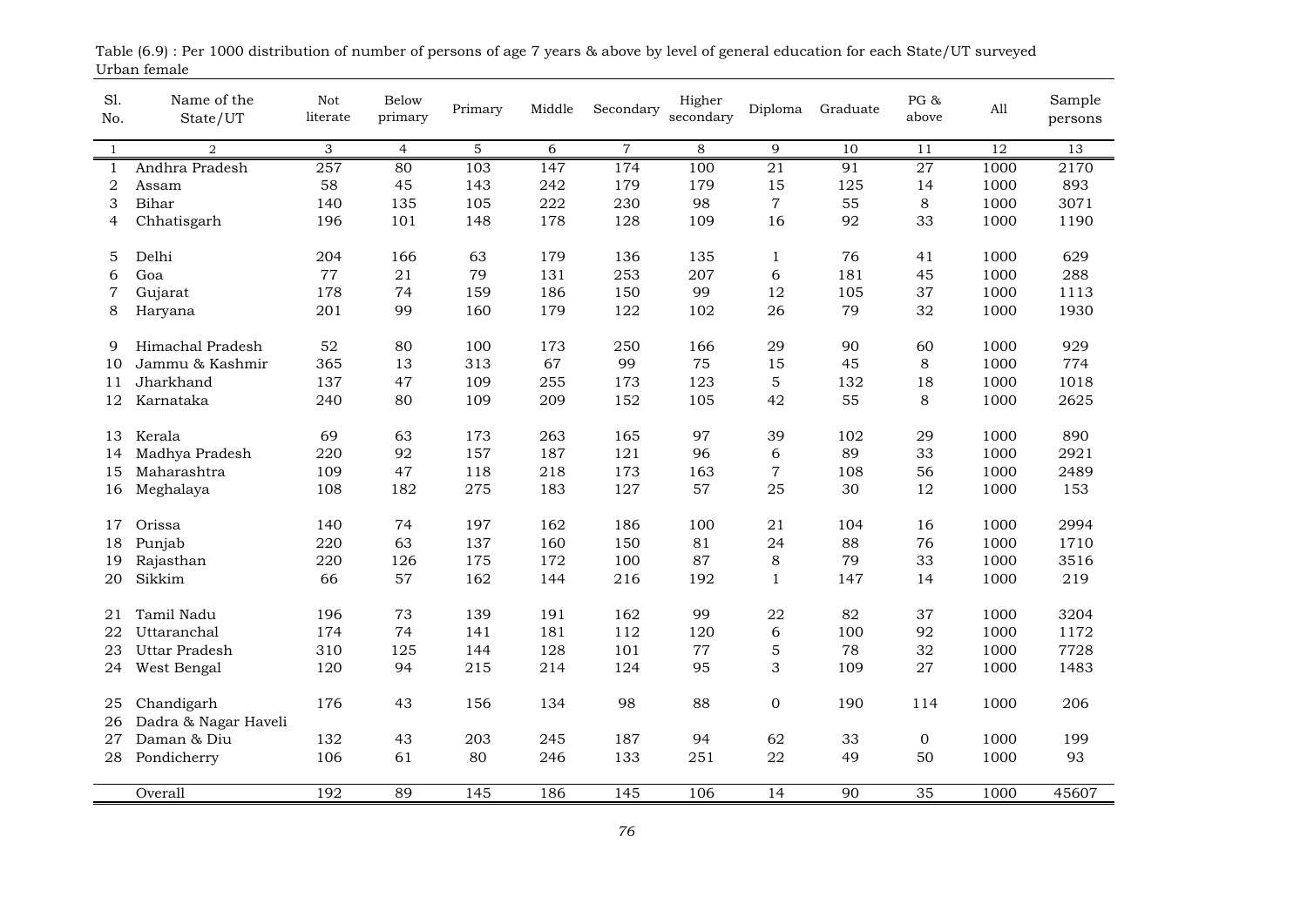|              |                         |        | 5 years & above |        |        | $15-59$ years  |        |        | 15 years & above |        |        | All ages |        | Sex ratio of        |                   |
|--------------|-------------------------|--------|-----------------|--------|--------|----------------|--------|--------|------------------|--------|--------|----------|--------|---------------------|-------------------|
| Sl.<br>No.   | Name of the<br>State/UT | Male   | Female          | Person | Male   | Female         | Person | Male   | Female Person    |        | Male   | Female   | Person | employed<br>persons | Sample<br>persons |
| $\mathbf{1}$ | $\overline{2}$          | 3      | $\overline{4}$  | 5      | 6      | $\overline{7}$ | 8      | 9      | 10               | 11     | 12     | 13       | 14     | 15                  | 16                |
| $\mathbf{1}$ | Andhra Pradesh          | 583    | 279             | 432    | 721    | 351            | 538    | 699    | 336              | 519    | 551    | 266      | 410    | 472                 | 3321              |
| 2            | Assam                   | 583    | 90              | 345    | 742    | 126            | 452    | 722    | 120              | 443    | 547    | 83       | 321    | 145                 | 1858              |
| 3            | Bihar                   | 445    | 48              | 258    | 630    | 71             | 373    | 618    | 67               | 368    | 404    | 43       | 235    | 95                  | 4385              |
| 4            | Chhatisgarh             | 611    | 317             | 467    | 769    | 425            | 604    | 761    | 412              | 594    | 569    | 291      | 432    | 499                 | 2114              |
| 5            | Delhi                   | 552    | 69              | 331    | 802    | 98             | 472    | 785    | 87               | 445    | 509    | 63       | 306    | 105                 | 1125              |
| 6            | Goa                     | 492    | 140             | 320    | 622    | 182            | 401    | 568    | 156              | 364    | 464    | 135      | 305    | 271                 | 351               |
| $\tau$       | Gujarat                 | 569    | 211             | 391    | 747    | 270            | 508    | 721    | 258              | 489    | 514    | 199      | 361    | 365                 | 3411              |
| 8            | Haryana                 | 485    | 59              | 288    | 657    | 79             | 384    | 634    | 73               | 369    | 452    | 56       | 270    | 105                 | 2589              |
| 9            | Himachal Pradesh        | 493    | 140             | 320    | 650    | 168            | 406    | 618    | 167              | 392    | 466    | 130      | 300    | 272                 | 1286              |
| 10           | Jammu & Kashmir         | 497    | 47              | 283    | 668    | 67             | 381    | 656    | 61               | 374    | 467    | 44       | 265    | 85                  | 1155              |
| 11           | Jharkhand               | 449    | 120             | 290    | 596    | 166            | 390    | 596    | 160              | 386    | 407    | 110      | 264    | 251                 | 1851              |
|              | 12 Karnataka            | 600    | 256             | 434    | 773    | 326            | 553    | 754    | 309              | 535    | 570    | 242      | 411    | 399                 | 4732              |
|              | 13 Kerala               | 496    | 132             | 309    | 692    | 175            | 419    | 625    | 157              | 378    | 462    | 122      | 287    | 280                 | 1463              |
| 14           | Madhya Pradesh          | 546    | 171             | 368    | 718    | 219            | 483    | 707    | 218              | 477    | 506    | 157      | 340    | 282                 | 4616              |
| 15           | Maharashtra             | 574    | 296             | 440    | 744    | 379            | 567    | 709    | 356              | 536    | 530    | 277      | 409    | 482                 | 5230              |
|              | 16 Meghalaya            | 452    | 342             | 400    | 637    | 483            | 565    | 609    | 483              | 551    | 412    | 306      | 361    | 679                 | 283               |
| 17           | Orissa                  | 558    | 89              | 330    | 740    | 122            | 442    | 699    | 110              | 415    | 521    | 83       | 308    | 151                 | 4201              |
| 18           | Punjab                  | 511    | 71              | 307    | 646    | 95             | 390    | 621    | 85               | 371    | 485    | 67       | 291    | 120                 | 2429              |
| 19           | Rajasthan               | 485    | 149             | 329    | 681    | 200            | 453    | 656    | 191              | 436    | 451    | 138      | 305    | 265                 | 4988              |
| 20           | Sikkim                  | 540    | 334             | 445    | 664    | 439            | 561    | 649    | 422              | 546    | 525    | 316      | 427    | 533                 | 366               |
| 21           | Tamil Nadu              | 618    | 273             | 447    | 770    | 341            | 552    | 745    | 323              | 532    | 581    | 257      | 420    | 439                 | 5515              |
| 22           | Uttaranchal             | 458    | 134             | 297    | 629    | 174            | 400    | 604    | 166              | 380    | 420    | 124      | 274    | 289                 | 1685              |
| 23           | Uttar Pradesh           | 493    | 45              | 286    | 691    | 58             | 393    | 686    | 59               | 393    | 451    | 41       | 261    | 79                  | 10595             |
| 24           | West Bengal             | 587    | 110             | 358    | 768    | 141            | 462    | 721    | 132              | 437    | 554    | 102      | 335    | 173                 | 2581              |
| 25           | Chandigarh              | 544    | 74              | 320    | 699    | 109            | 412    | 662    | 92               | 393    | 501    | 69       | 296    | 124                 | 282               |
| 26           | Dadra & Nagar Haveli*   |        |                 |        |        |                |        |        |                  |        |        |          |        |                     |                   |
| 27           | Daman & Diu             | 545    | 84              | 321    | 756    | 97             | 421    | 709    | 100              | 399    | 509    | 80       | 303    | 146                 | 227               |
|              | 28 Pondicherry          | 435    | 60              | 230    | 614    | 85             | 322    | 546    | 71               | 279    | 411    | 58       | 220    | 167                 | 82                |
|              | Overall                 | 534    | 151             | 351    | 712    | 199            | 465    | 690    | 191              | 450    | 495    | 140      | 325    | 259                 | 72744             |
|              | Estimated persons at    |        |                 |        |        |                |        |        |                  |        |        |          |        |                     |                   |
|              | Overall in (000)        | 305443 | 78996           | 384439 | 276864 | 71964          | 348829 | 303573 | 77621            | 381194 | 305443 | 78996    | 384439 | X                   | X                 |

Rural + Urban Table (7.1) : Worker Population Ratio (WPR) by different age groups (in Per 1000 )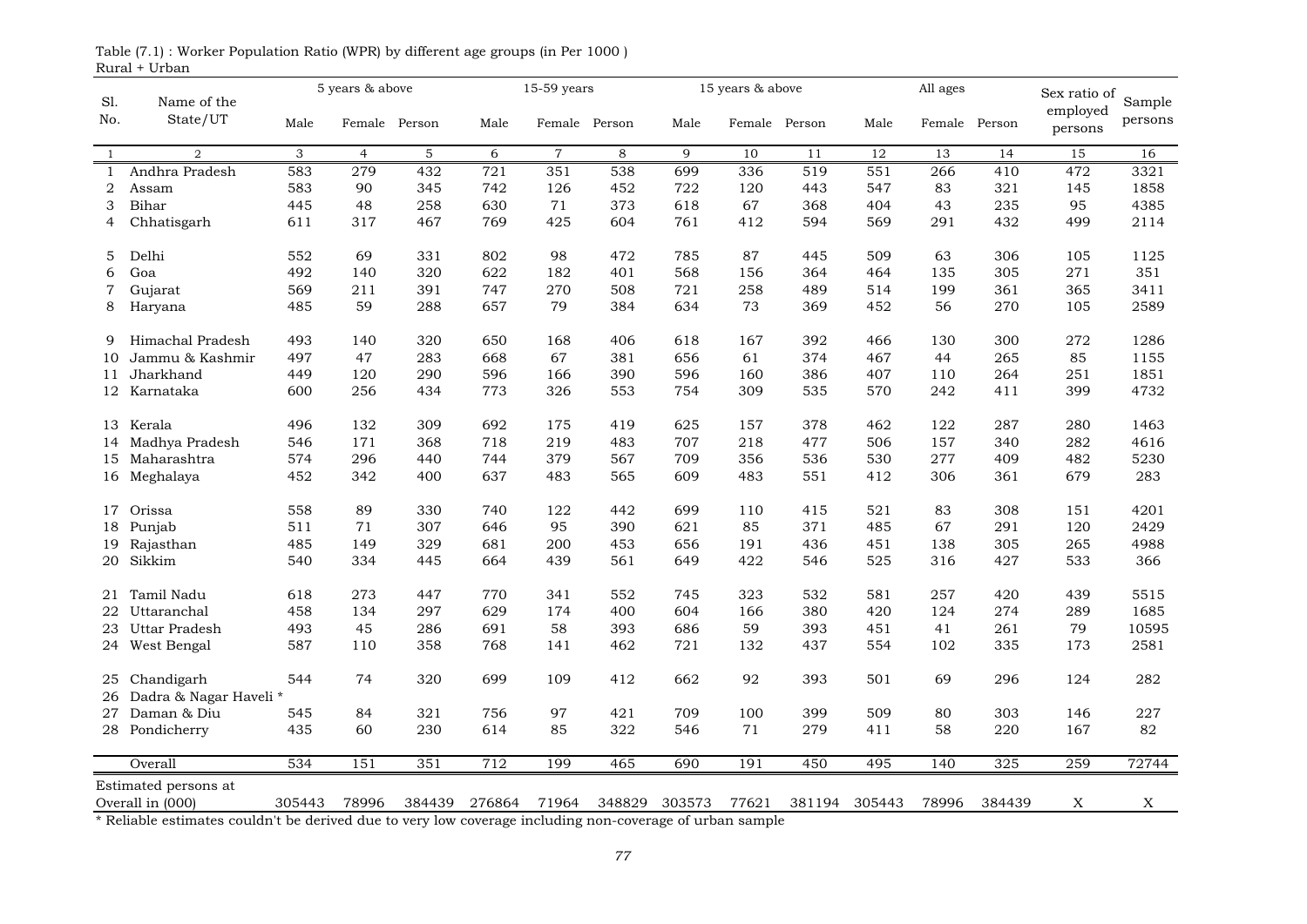| State/UT<br>No.<br>employed<br>Male<br>Female Person<br>Male<br>Female Person<br>Male<br>Female Person<br>Male<br>Female Person<br>persons<br>5<br>$\overline{7}$<br>$\overline{2}$<br>3<br>$\overline{4}$<br>6<br>8<br>9<br>10<br>12<br>13<br>15<br>11<br>14<br>1<br>558<br>315<br>Andhra Pradesh<br>594<br>332<br>464<br>727<br>416<br>573<br>714<br>399<br>558<br>438<br>549<br>$\mathbf{1}$<br>2<br>588<br>89<br>348<br>744<br>125<br>457<br>729<br>120<br>450<br>550<br>82<br>323<br>140<br>Assam<br>72<br>3<br>Bihar<br>446<br>48<br>258<br>626<br>372<br>617<br>68<br>368<br>403<br>44<br>234<br>97<br>622<br>362<br>493<br>778<br>491<br>640<br>777<br>475<br>632<br>576<br>329<br>453<br>569<br>Chhatisgarh<br>4<br>489<br>73<br>301<br>699<br>102<br>654<br>89<br>385<br>451<br>70<br>281<br>5<br>Delhi<br>416<br>124<br>278<br>522<br>165<br>338<br>473<br>149<br>406<br>130<br>270<br>309<br>6<br>Goa<br>416<br>134<br>313<br>388<br>567<br>262<br>417<br>766<br>343<br>553<br>746<br>317<br>528<br>523<br>246<br>447<br>7<br>Gujarat<br>497<br>56<br>292<br>679<br>76<br>396<br>70<br>376<br>52<br>272<br>97<br>650<br>461<br>8<br>Haryana<br>493<br>145<br>323<br>653<br>174<br>621<br>174<br>397<br>465<br>302<br>281<br>Himachal Pradesh<br>411<br>135<br>9<br>296<br>384<br>70<br>378<br>277<br>Jammu & Kashmir<br>503<br>56<br>663<br>78<br>653<br>471<br>53<br>97<br>10<br>448<br>289<br>597<br>390<br>262<br>262<br>Jharkhand<br>123<br>171<br>391<br>599<br>166<br>404<br>112<br>11<br>607<br>299<br>459<br>781<br>384<br>586<br>765<br>361<br>567<br>576<br>281<br>434<br>454<br>12<br>Karnataka<br>13 Kerala |            | Sex ratio |     | All ages |     |     | 15 years & above |     |     | 15-59 years |     |     | 5 years & above |     |             |     |
|-------------------------------------------------------------------------------------------------------------------------------------------------------------------------------------------------------------------------------------------------------------------------------------------------------------------------------------------------------------------------------------------------------------------------------------------------------------------------------------------------------------------------------------------------------------------------------------------------------------------------------------------------------------------------------------------------------------------------------------------------------------------------------------------------------------------------------------------------------------------------------------------------------------------------------------------------------------------------------------------------------------------------------------------------------------------------------------------------------------------------------------------------------------------------------------------------------------------------------------------------------------------------------------------------------------------------------------------------------------------------------------------------------------------------------------------------------------------------------------------------------------------------------------------------------------------------------------------------------------------------------------|------------|-----------|-----|----------|-----|-----|------------------|-----|-----|-------------|-----|-----|-----------------|-----|-------------|-----|
|                                                                                                                                                                                                                                                                                                                                                                                                                                                                                                                                                                                                                                                                                                                                                                                                                                                                                                                                                                                                                                                                                                                                                                                                                                                                                                                                                                                                                                                                                                                                                                                                                                     | Sample     | of        |     |          |     |     |                  |     |     |             |     |     |                 |     | Name of the | Sl. |
|                                                                                                                                                                                                                                                                                                                                                                                                                                                                                                                                                                                                                                                                                                                                                                                                                                                                                                                                                                                                                                                                                                                                                                                                                                                                                                                                                                                                                                                                                                                                                                                                                                     | persons    |           |     |          |     |     |                  |     |     |             |     |     |                 |     |             |     |
|                                                                                                                                                                                                                                                                                                                                                                                                                                                                                                                                                                                                                                                                                                                                                                                                                                                                                                                                                                                                                                                                                                                                                                                                                                                                                                                                                                                                                                                                                                                                                                                                                                     |            |           |     |          |     |     |                  |     |     |             |     |     |                 |     |             |     |
|                                                                                                                                                                                                                                                                                                                                                                                                                                                                                                                                                                                                                                                                                                                                                                                                                                                                                                                                                                                                                                                                                                                                                                                                                                                                                                                                                                                                                                                                                                                                                                                                                                     | 16<br>1771 |           |     |          |     |     |                  |     |     |             |     |     |                 |     |             |     |
|                                                                                                                                                                                                                                                                                                                                                                                                                                                                                                                                                                                                                                                                                                                                                                                                                                                                                                                                                                                                                                                                                                                                                                                                                                                                                                                                                                                                                                                                                                                                                                                                                                     | 1272       |           |     |          |     |     |                  |     |     |             |     |     |                 |     |             |     |
|                                                                                                                                                                                                                                                                                                                                                                                                                                                                                                                                                                                                                                                                                                                                                                                                                                                                                                                                                                                                                                                                                                                                                                                                                                                                                                                                                                                                                                                                                                                                                                                                                                     | 2585       |           |     |          |     |     |                  |     |     |             |     |     |                 |     |             |     |
|                                                                                                                                                                                                                                                                                                                                                                                                                                                                                                                                                                                                                                                                                                                                                                                                                                                                                                                                                                                                                                                                                                                                                                                                                                                                                                                                                                                                                                                                                                                                                                                                                                     | 1236       |           |     |          |     |     |                  |     |     |             |     |     |                 |     |             |     |
|                                                                                                                                                                                                                                                                                                                                                                                                                                                                                                                                                                                                                                                                                                                                                                                                                                                                                                                                                                                                                                                                                                                                                                                                                                                                                                                                                                                                                                                                                                                                                                                                                                     |            |           |     |          |     |     |                  |     |     |             |     |     |                 |     |             |     |
|                                                                                                                                                                                                                                                                                                                                                                                                                                                                                                                                                                                                                                                                                                                                                                                                                                                                                                                                                                                                                                                                                                                                                                                                                                                                                                                                                                                                                                                                                                                                                                                                                                     | 567        |           |     |          |     |     |                  |     |     |             |     |     |                 |     |             |     |
|                                                                                                                                                                                                                                                                                                                                                                                                                                                                                                                                                                                                                                                                                                                                                                                                                                                                                                                                                                                                                                                                                                                                                                                                                                                                                                                                                                                                                                                                                                                                                                                                                                     | 134        |           |     |          |     |     |                  |     |     |             |     |     |                 |     |             |     |
|                                                                                                                                                                                                                                                                                                                                                                                                                                                                                                                                                                                                                                                                                                                                                                                                                                                                                                                                                                                                                                                                                                                                                                                                                                                                                                                                                                                                                                                                                                                                                                                                                                     | 2553       |           |     |          |     |     |                  |     |     |             |     |     |                 |     |             |     |
|                                                                                                                                                                                                                                                                                                                                                                                                                                                                                                                                                                                                                                                                                                                                                                                                                                                                                                                                                                                                                                                                                                                                                                                                                                                                                                                                                                                                                                                                                                                                                                                                                                     | 1357       |           |     |          |     |     |                  |     |     |             |     |     |                 |     |             |     |
|                                                                                                                                                                                                                                                                                                                                                                                                                                                                                                                                                                                                                                                                                                                                                                                                                                                                                                                                                                                                                                                                                                                                                                                                                                                                                                                                                                                                                                                                                                                                                                                                                                     |            |           |     |          |     |     |                  |     |     |             |     |     |                 |     |             |     |
|                                                                                                                                                                                                                                                                                                                                                                                                                                                                                                                                                                                                                                                                                                                                                                                                                                                                                                                                                                                                                                                                                                                                                                                                                                                                                                                                                                                                                                                                                                                                                                                                                                     | 733        |           |     |          |     |     |                  |     |     |             |     |     |                 |     |             |     |
|                                                                                                                                                                                                                                                                                                                                                                                                                                                                                                                                                                                                                                                                                                                                                                                                                                                                                                                                                                                                                                                                                                                                                                                                                                                                                                                                                                                                                                                                                                                                                                                                                                     | 700        |           |     |          |     |     |                  |     |     |             |     |     |                 |     |             |     |
|                                                                                                                                                                                                                                                                                                                                                                                                                                                                                                                                                                                                                                                                                                                                                                                                                                                                                                                                                                                                                                                                                                                                                                                                                                                                                                                                                                                                                                                                                                                                                                                                                                     | 1187       |           |     |          |     |     |                  |     |     |             |     |     |                 |     |             |     |
|                                                                                                                                                                                                                                                                                                                                                                                                                                                                                                                                                                                                                                                                                                                                                                                                                                                                                                                                                                                                                                                                                                                                                                                                                                                                                                                                                                                                                                                                                                                                                                                                                                     | 2676       |           |     |          |     |     |                  |     |     |             |     |     |                 |     |             |     |
|                                                                                                                                                                                                                                                                                                                                                                                                                                                                                                                                                                                                                                                                                                                                                                                                                                                                                                                                                                                                                                                                                                                                                                                                                                                                                                                                                                                                                                                                                                                                                                                                                                     |            |           |     |          |     |     |                  |     |     |             |     |     |                 |     |             |     |
|                                                                                                                                                                                                                                                                                                                                                                                                                                                                                                                                                                                                                                                                                                                                                                                                                                                                                                                                                                                                                                                                                                                                                                                                                                                                                                                                                                                                                                                                                                                                                                                                                                     | 864        | 270       | 289 | 120      | 468 | 380 | 157              | 619 | 412 | 166         | 680 | 312 | 130             | 499 |             |     |
| 385<br>735<br>728<br>502<br>354<br>303<br>Madhya Pradesh<br>560<br>190<br>241<br>504<br>243<br>515<br>174<br>14                                                                                                                                                                                                                                                                                                                                                                                                                                                                                                                                                                                                                                                                                                                                                                                                                                                                                                                                                                                                                                                                                                                                                                                                                                                                                                                                                                                                                                                                                                                     | 2495       |           |     |          |     |     |                  |     |     |             |     |     |                 |     |             |     |
| 589<br>487<br>757<br>738<br>376<br>494<br>632<br>464<br>605<br>541<br>349<br>449<br>591<br>15 Maharashtra                                                                                                                                                                                                                                                                                                                                                                                                                                                                                                                                                                                                                                                                                                                                                                                                                                                                                                                                                                                                                                                                                                                                                                                                                                                                                                                                                                                                                                                                                                                           | 3348       |           |     |          |     |     |                  |     |     |             |     |     |                 |     |             |     |
| 457<br>402<br>432<br>640<br>595<br>620<br>605<br>589<br>598<br>359<br>391<br>734<br>16 Meghalaya<br>419                                                                                                                                                                                                                                                                                                                                                                                                                                                                                                                                                                                                                                                                                                                                                                                                                                                                                                                                                                                                                                                                                                                                                                                                                                                                                                                                                                                                                                                                                                                             | 185        |           |     |          |     |     |                  |     |     |             |     |     |                 |     |             |     |
|                                                                                                                                                                                                                                                                                                                                                                                                                                                                                                                                                                                                                                                                                                                                                                                                                                                                                                                                                                                                                                                                                                                                                                                                                                                                                                                                                                                                                                                                                                                                                                                                                                     |            |           |     |          |     |     |                  |     |     |             |     |     |                 |     |             |     |
| 567<br>94<br>335<br>755<br>131<br>452<br>715<br>117<br>425<br>529<br>87<br>312<br>159<br>Orissa<br>17                                                                                                                                                                                                                                                                                                                                                                                                                                                                                                                                                                                                                                                                                                                                                                                                                                                                                                                                                                                                                                                                                                                                                                                                                                                                                                                                                                                                                                                                                                                               | 2185       |           |     |          |     |     |                  |     |     |             |     |     |                 |     |             |     |
| 532<br>674<br>56<br>370<br>Punjab<br>48<br>309<br>63<br>388<br>646<br>501<br>45<br>291<br>78<br>18                                                                                                                                                                                                                                                                                                                                                                                                                                                                                                                                                                                                                                                                                                                                                                                                                                                                                                                                                                                                                                                                                                                                                                                                                                                                                                                                                                                                                                                                                                                                  | 1254       |           |     |          |     |     |                  |     |     |             |     |     |                 |     |             |     |
| 235<br>473<br>174<br>334<br>672<br>464<br>648<br>224<br>447<br>440<br>159<br>309<br>316<br>Rajasthan<br>19                                                                                                                                                                                                                                                                                                                                                                                                                                                                                                                                                                                                                                                                                                                                                                                                                                                                                                                                                                                                                                                                                                                                                                                                                                                                                                                                                                                                                                                                                                                          | 2638       |           |     |          |     |     |                  |     |     |             |     |     |                 |     |             |     |
| Sikkim<br>551<br>372<br>468<br>677<br>495<br>595<br>480<br>580<br>539<br>449<br>580<br>661<br>349<br>20                                                                                                                                                                                                                                                                                                                                                                                                                                                                                                                                                                                                                                                                                                                                                                                                                                                                                                                                                                                                                                                                                                                                                                                                                                                                                                                                                                                                                                                                                                                             | 214        |           |     |          |     |     |                  |     |     |             |     |     |                 |     |             |     |
|                                                                                                                                                                                                                                                                                                                                                                                                                                                                                                                                                                                                                                                                                                                                                                                                                                                                                                                                                                                                                                                                                                                                                                                                                                                                                                                                                                                                                                                                                                                                                                                                                                     |            |           |     |          |     |     |                  |     |     |             |     |     |                 |     |             |     |
| 307<br>469<br>767<br>573<br>758<br>365<br>287<br>484<br>Tamil Nadu<br>628<br>383<br>561<br>585<br>437<br>21                                                                                                                                                                                                                                                                                                                                                                                                                                                                                                                                                                                                                                                                                                                                                                                                                                                                                                                                                                                                                                                                                                                                                                                                                                                                                                                                                                                                                                                                                                                         | 2948       |           |     |          |     |     |                  |     |     |             |     |     |                 |     |             |     |
| 430<br>150<br>290<br>609<br>199<br>399<br>581<br>189<br>377<br>391<br>139<br>266<br>352<br>Uttaranchal<br>22                                                                                                                                                                                                                                                                                                                                                                                                                                                                                                                                                                                                                                                                                                                                                                                                                                                                                                                                                                                                                                                                                                                                                                                                                                                                                                                                                                                                                                                                                                                        | 837        |           |     |          |     |     |                  |     |     |             |     |     |                 |     |             |     |
| 57<br>58<br>492<br>44<br>286<br>691<br>394<br>689<br>395<br>451<br>40<br>261<br>77<br>Uttar Pradesh<br>23                                                                                                                                                                                                                                                                                                                                                                                                                                                                                                                                                                                                                                                                                                                                                                                                                                                                                                                                                                                                                                                                                                                                                                                                                                                                                                                                                                                                                                                                                                                           | 5674       |           |     |          |     |     |                  |     |     |             |     |     |                 |     |             |     |
| 582<br>102<br>352<br>767<br>131<br>458<br>125<br>442<br>546<br>328<br>161<br>West Bengal<br>736<br>94<br>24                                                                                                                                                                                                                                                                                                                                                                                                                                                                                                                                                                                                                                                                                                                                                                                                                                                                                                                                                                                                                                                                                                                                                                                                                                                                                                                                                                                                                                                                                                                         | 1468       |           |     |          |     |     |                  |     |     |             |     |     |                 |     |             |     |
| 723<br>702<br>397<br>Chandigarh<br>558<br>16<br>331<br>21<br>412<br>18<br>517<br>15<br>306<br>21<br>25                                                                                                                                                                                                                                                                                                                                                                                                                                                                                                                                                                                                                                                                                                                                                                                                                                                                                                                                                                                                                                                                                                                                                                                                                                                                                                                                                                                                                                                                                                                              | 157        |           |     |          |     |     |                  |     |     |             |     |     |                 |     |             |     |
| Dadra & Nagar Haveli*<br>26                                                                                                                                                                                                                                                                                                                                                                                                                                                                                                                                                                                                                                                                                                                                                                                                                                                                                                                                                                                                                                                                                                                                                                                                                                                                                                                                                                                                                                                                                                                                                                                                         |            |           |     |          |     |     |                  |     |     |             |     |     |                 |     |             |     |
| 749<br>Daman & Diu<br>592<br>98<br>349<br>109<br>427<br>751<br>117<br>428<br>560<br>95<br>333<br>161<br>27                                                                                                                                                                                                                                                                                                                                                                                                                                                                                                                                                                                                                                                                                                                                                                                                                                                                                                                                                                                                                                                                                                                                                                                                                                                                                                                                                                                                                                                                                                                          | 99         |           |     |          |     |     |                  |     |     |             |     |     |                 |     |             |     |
| 86<br>110<br>204<br>295<br>102<br>229<br>82<br>151<br>405<br>244<br>160<br>319<br>191<br>28 Pondicherry                                                                                                                                                                                                                                                                                                                                                                                                                                                                                                                                                                                                                                                                                                                                                                                                                                                                                                                                                                                                                                                                                                                                                                                                                                                                                                                                                                                                                                                                                                                             | 39         |           |     |          |     |     |                  |     |     |             |     |     |                 |     |             |     |
|                                                                                                                                                                                                                                                                                                                                                                                                                                                                                                                                                                                                                                                                                                                                                                                                                                                                                                                                                                                                                                                                                                                                                                                                                                                                                                                                                                                                                                                                                                                                                                                                                                     |            |           |     |          |     |     |                  |     |     |             |     |     |                 |     |             |     |
| 533<br>711<br>217<br>474<br>463<br>329<br>278<br>163<br>356<br>696<br>209<br>492<br>150<br>Overall                                                                                                                                                                                                                                                                                                                                                                                                                                                                                                                                                                                                                                                                                                                                                                                                                                                                                                                                                                                                                                                                                                                                                                                                                                                                                                                                                                                                                                                                                                                                  | 41199      |           |     |          |     |     |                  |     |     |             |     |     |                 |     |             |     |
| Estimated persons at                                                                                                                                                                                                                                                                                                                                                                                                                                                                                                                                                                                                                                                                                                                                                                                                                                                                                                                                                                                                                                                                                                                                                                                                                                                                                                                                                                                                                                                                                                                                                                                                                |            |           |     |          |     |     |                  |     |     |             |     |     |                 |     |             |     |
| Overall in (000)<br>224388<br>62490<br>56533<br>222750<br>61221<br>283972<br>224388<br>62490<br>286878<br>286878<br>201167<br>257700<br>X                                                                                                                                                                                                                                                                                                                                                                                                                                                                                                                                                                                                                                                                                                                                                                                                                                                                                                                                                                                                                                                                                                                                                                                                                                                                                                                                                                                                                                                                                           | X          |           |     |          |     |     |                  |     |     |             |     |     |                 |     |             |     |

Rural Table (7.2) : Worker Population Ratio by different age groups (in Per 1000 )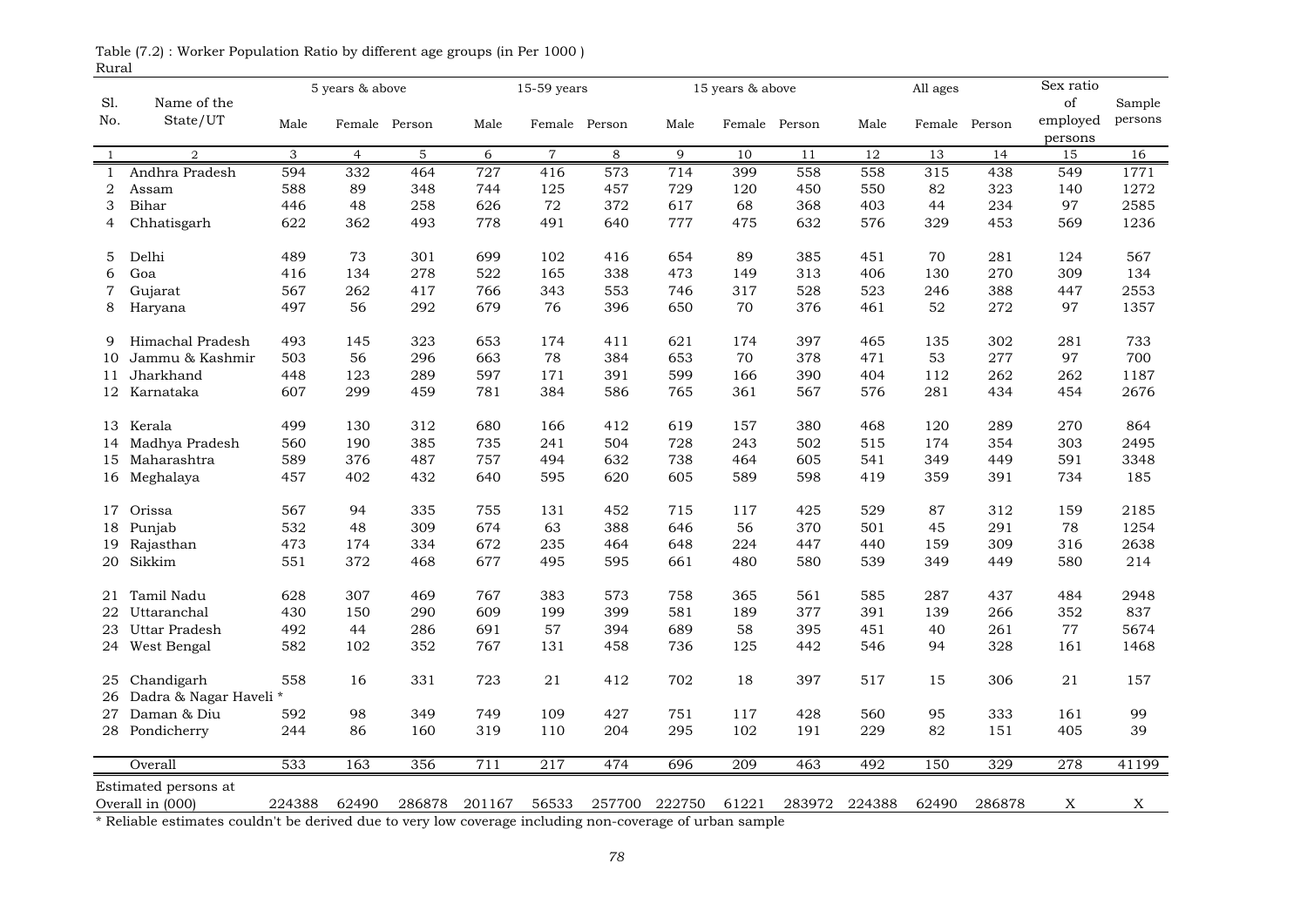|                |                                          |       | 5 years & above |       |       | 15-59 years    |       |       | 15 years & above |       |                  | All ages         |       | Sex ratio           |         |
|----------------|------------------------------------------|-------|-----------------|-------|-------|----------------|-------|-------|------------------|-------|------------------|------------------|-------|---------------------|---------|
| Sl.            | Name of the                              |       |                 |       |       |                |       |       |                  |       |                  |                  |       | of                  | Sample  |
| No.            | State/UT                                 | Male  | Female Person   |       | Male  | Female Person  |       | Male  | Female Person    |       | Male             | Female Person    |       | employed<br>persons | persons |
| $\mathbf{1}$   | $\overline{2}$                           | 3     | $\overline{4}$  | 5     | 6     | $\overline{7}$ | 8     | 9     | 10               | 11    | 12               | 13               | 14    | 15                  | 16      |
| $\mathbf{1}$   | Andhra Pradesh                           | 549   | 119             | 335   | 701   | 157            | 432   | 653   | 143              | 400   | 528              | 114              | 321   | 215                 | 1550    |
| 2              | Assam                                    | 537   | 99              | 312   | 719   | 128            | 402   | 661   | 121              | 384   | 516              | 94               | 299   | 193                 | 586     |
| 3              | Bihar                                    | 436   | 41              | 258   | 667   | 60             | 384   | 630   | 56               | 367   | 410              | 37               | 241   | 76                  | 1800    |
| $\overline{4}$ | Chhatisgarh                              | 558   | 83              | 335   | 724   | 107            | 432   | 687   | 101              | 411   | 533              | 80               | 322   | 131                 | 878     |
| 5              | Delhi                                    | 557   | 68              | 333   | 809   | 98             | 475   | 795   | 86               | 449   | 513              | 63               | 307   | 104                 | 558     |
| 6              | Goa                                      | 558   | 145             | 356   | 708   | 197            | 457   | 651   | 162              | 408   | 510              | 139              | 334   | 247                 | 217     |
| 7              | Gujarat                                  | 571   | 141             | 355   | 722   | 174            | 448   | 688   | 176              | 436   | 501              | 133              | 324   | 247                 | 858     |
| 8              | Haryana                                  | 465   | 65              | 280   | 619   | 84             | 364   | 607   | 79               | 356   | 438              | 62               | 266   | 120                 | 1232    |
| 9              | Himachal Pradesh                         | 492   | 85              | 290   | 620   | 107            | 364   | 594   | 100              | 347   | 475              | 81               | 279   | 169                 | 553     |
| 10             | Jammu & Kashmir                          | 473   | 11              | 232   | 694   | 18             | 365   | 671   | 17               | 351   | 449              | 10               | 217   | 25                  | 455     |
| 11             | Jharkhand                                | 452   | 103             | 295   | 593   | 133            | 381   | 576   | 123              | 362   | 425              | 96               | 276   | 187                 | 664     |
|                | 12 Karnataka                             | 584   | 164             | 378   | 757   | 202            | 483   | 730   | 200              | 466   | 555              | 157              | 361   | 271                 | 2056    |
|                | 13 Kerala                                | 488   | 136             | 303   | 722   | 196            | 438   | 639   | 157              | 372   | 446              | 127              | 281   | 307                 | 599     |
| 14             | Madhya Pradesh                           | 505   | 116             | 317   | 669   | 157            | 423   | 647   | 150              | 409   | 477              | 108              | 298   | 215                 | 2121    |
|                | 15 Maharashtra                           | 548   | 162             | 360   | 722   | 205            | 466   | 661   | 188              | 426   | 511              | 154              | 338   | 281                 | 1882    |
|                | 16 Meghalaya                             | 431   | 170             | 292   | 624   | 204            | 384   | 624   | 219              | 395   | 386              | 154              | 262   | 454                 | 98      |
| 17             | Orissa                                   | 504   | 58              | 299   | 655   | 70             | 383   | 611   | 68               | 360   | 474              | 55               | 283   | 98                  | 2016    |
| 18             | Punjab                                   | 480   | 103             | 304   | 608   | 141            | 393   | 584   | 128              | 373   | 462              | 99               | 292   | 189                 | 1175    |
| 19             | Rajasthan                                | 523   | 66              | 311   | 707   | 86             | 416   | 678   | 83               | 398   | 488              | 63               | 292   | 110                 | 2350    |
|                | 20 Sikkim                                | 505   | 207             | 365   | 622   | 267            | 452   | 609   | 244              | 436   | 480              | 201              | 351   | 359                 | 152     |
| 21             | Tamil Nadu                               | 605   | 226             | 415   | 773   | 282            | 524   | 727   | 265              | 493   | 575              | 215              | 395   | 373                 | 2567    |
| 22             | Uttaranchal                              | 556   | 71              | 323   | 690   | 90             | 405   | 675   | 84               | 388   | 522              | 67               | 304   | 119                 | 848     |
| 23             | Uttar Pradesh                            | 494   | 48              | 285   | 688   | 63             | 392   | 676   | 62               | 385   | 453              | 44               | 262   | 86                  | 4921    |
| 24             | West Bengal                              | 599   | 124             | 369   | 771   | 159            | 468   | 695   | 144              | 430   | 569              | 117              | 350   | 194                 | 1113    |
| 25             | Chandigarh                               | 542   | 82              | 318   | 694   | 123            | 413   | 655   | 103              | 392   | 499              | 76               | 295   | 143                 | 125     |
| 26             | Dadra & Nagar Haveli*                    |       |                 |       |       |                |       |       |                  |       |                  |                  |       |                     |         |
| 27             | Daman & Diu                              | 500   | 69              | 293   | 763   | 85             | 415   | 667   | 82               | 369   | 461              | 66               | 274   | 128                 | 128     |
|                | 28 Pondicherry                           | 576   | 42              | 280   | 853   | 64             | 417   | 746   | 50               | 343   | 548              | 41               | 269   | 92                  | 43      |
|                | Overall                                  | 538   | 118             | 335   | 714   | 153            | 440   | 676   | 144              | 417   | $\overline{503}$ | $\overline{111}$ | 314   | $\overline{204}$    | 31545   |
|                | Estimated persons at<br>Overall in (000) | 81055 | 16507           | 97561 | 75697 | 15432          | 91129 | 80823 | 16399            | 97222 | 81055            | 16507            | 97561 | X                   | X       |
|                |                                          |       |                 |       |       |                |       |       |                  |       |                  |                  |       |                     |         |

Urban Table (7.3) : Worker Population Ratio by different age groups (in Per 1000 )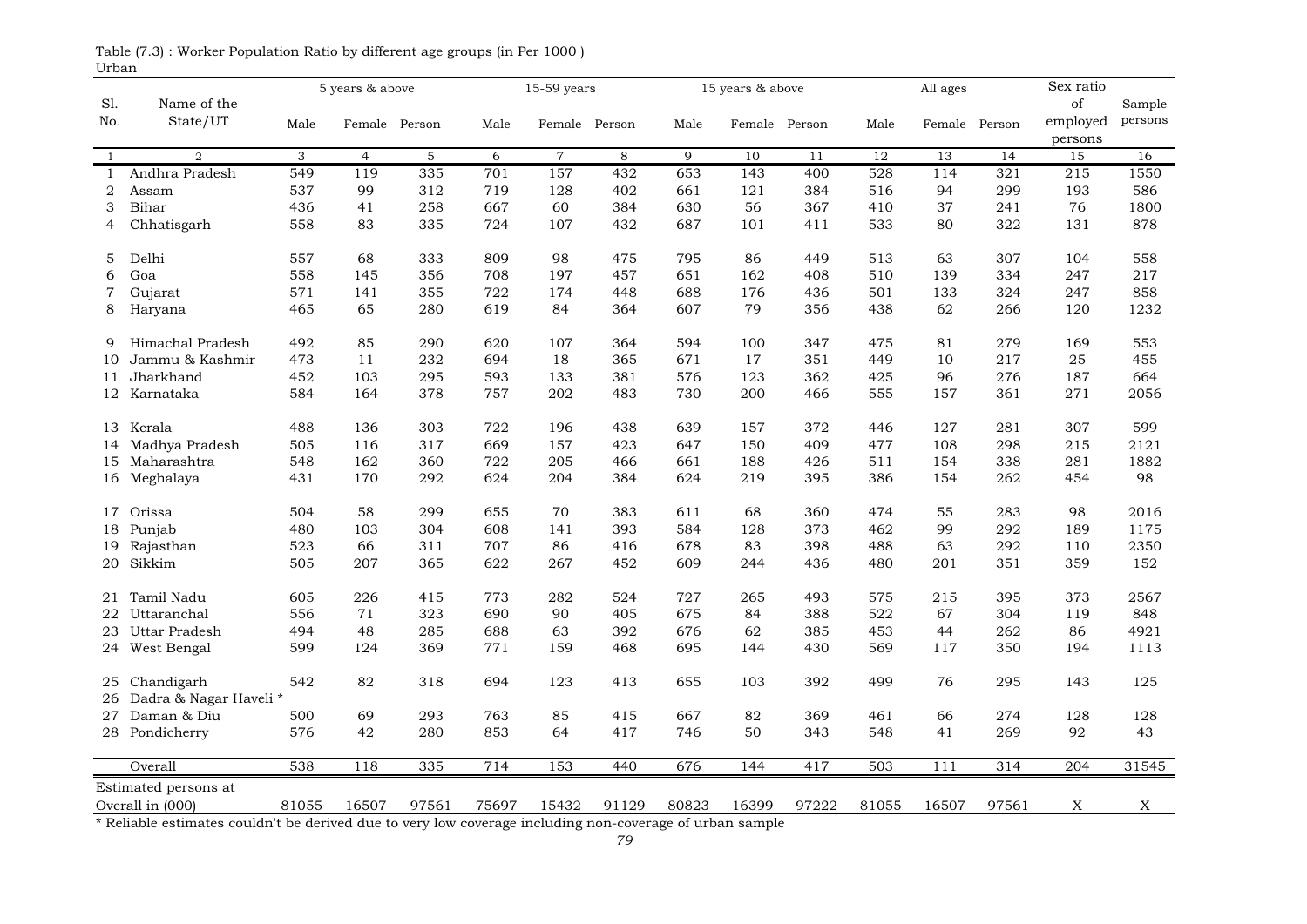| Sl.          | Name of the            |        | 5 years & above |        |        | 15-59 years    |                  |        | 15 years & above |                     |                  | All ages      |        | Sex ratio          | Sample  |
|--------------|------------------------|--------|-----------------|--------|--------|----------------|------------------|--------|------------------|---------------------|------------------|---------------|--------|--------------------|---------|
| No.          | State/UT               | Male   | Female Person   |        | Male   | Female Person  |                  | Male   | Female Person    |                     | Male             | Female Person |        | of labour<br>force | persons |
| $\mathbf{1}$ | $\overline{2}$         | 3      | $\overline{4}$  | 5      | 6      | $\overline{7}$ | 8                | 9      | 10               | 11                  | 12               | 13            | 14     | 15                 | 16      |
| $\mathbf{1}$ | Andhra Pradesh         | 630    | 305             | 469    | 780    | 384            | 584              | 753    | 366              | 562                 | $\overline{595}$ | 290           | 444    | 477                | 3321    |
| 2            | Assam                  | 615    | 102             | 367    | 786    | 142            | 483              | 762    | 135              | 471                 | 577              | 94            | 341    | 154                | 1858    |
| 3            | Bihar                  | 525    | 69              | 310    | 744    | 101            | 449              | 724    | 97               | 440                 | 476              | 62            | 282    | 116                | 4385    |
| 4            | Chhatisgarh            | 635    | 325             | 483    | 800    | 436            | 625              | 791    | 421              | 614                 | 592              | 299           | 447    | 492                | 2114    |
| 5            | Delhi                  | 558    | 70              | 335    | 811    | 101            | 477              | 793    | 89               | 450                 | 514              | 65            | 309    | 106                | 1125    |
| 6            | Goa                    | 620    | 263             | 446    | 787    | 331            | 558              | 715    | 294              | 506                 | 583              | 253           | 424    | 405                | 351     |
| 7            | Gujarat                | 625    | 242             | 435    | 817    | 310            | 563              | 792    | 295              | 543                 | 565              | 228           | 402    | 380                | 3411    |
| 8            | Haryana                | 522    | 75              | 315    | 705    | 102            | 420              | 682    | 94               | 404                 | 487              | 71            | 296    | 125                | 2589    |
| 9            | Himachal Pradesh       | 526    | 147             | 341    | 698    | 175            | 434              | 660    | 175              | 417                 | 497              | 136           | 319    | 267                | 1286    |
| 10           | Jammu & Kashmir        | 521    | 51              | 298    | 703    | 71             | 401              | 687    | 65               | 392                 | 489              | 48            | 279    | 89                 | 1155    |
| 11           | Jharkhand              | 576    | 208             | 398    | 770    | 283            | 536              | 762    | 276              | 528                 | 523              | 190           | 362    | 338                | 1851    |
|              | 12 Karnataka           | 616    | 267             | 447    | 795    | 339            | 571              | 773    | 322              | 552                 | 585              | 252           | 424    | 404                | 4732    |
| 13           | Kerala                 | 537    | 166             | 347    | 748    | 224            | 472              | 677    | 197              | 424                 | 500              | 154           | 322    | 326                | 1463    |
| 14           | Madhya Pradesh         | 584    | 194             | 399    | 771    | 253            | 526              | 756    | 249              | 518                 | 541              | 179           | 369    | 300                | 4616    |
| 15           | Maharashtra            | 601    | 325             | 467    | 778    | 415            | 602              | 741    | 390              | 570                 | 555              | 304           | 434    | 505                | 5230    |
|              | 16 Meghalaya           | 520    | 377             | 452    | 726    | 535            | 636              | 701    | 533              | 623                 | 475              | 337           | 409    | 651                | 283     |
| 17           | Orissa                 | 608    | 108             | 365    | 803    | 147            | 487              | 759    | 133              | 457                 | 569              | 100           | 341    | 167                | 4201    |
| 18           | Punjab                 | 569    | 83              | 344    | 724    | 112            | 440              | 691    | 100              | 415                 | 541              | 79            | 326    | 127                | 2429    |
| 19           | Rajasthan              | 551    | 229             | 401    | 770    | 312            | 553              | 742    | 295              | 530                 | 512              | 211           | 372    | 359                | 4988    |
| 20           | Sikkim                 | 567    | 368             | 475    | 697    | 485            | 600              | 678    | 464              | 581                 | 551              | 348           | 456    | 559                | 366     |
| 21           | Tamil Nadu             | 647    | 301             | 475    | 806    | 374            | 587              | 779    | 354              | 565                 | 608              | 283           | 446    | 462                | 5515    |
| 22           | Uttaranchal            | 485    | 140             | 314    | 665    | 181            | 421              | 639    | 174              | 401                 | 444              | 130           | 289    | 286                | 1685    |
| 23           | Uttar Pradesh          | 531    | 55              | 311    | 745    | 72             | 429              | 740    | 71               | 427                 | 487              | 50            | 284    | 89                 | 10595   |
|              | 24 West Bengal         | 634    | 147             | 400    | 828    | 190            | 516              | 776    | 176              | 487                 | 598              | 136           | 374    | 214                | 2581    |
| 25           | Chandigarh             | 554    | 78              | 327    | 713    | 114            | 422              | 674    | 97               | 401                 | 510              | 73            | 303    | 128                | 282     |
| 26           | Dadra & Nagar Haveli * |        |                 |        |        |                |                  |        |                  |                     |                  |               |        |                    |         |
| 27           | Daman & Diu            | 574    | 91              | 339    | 800    | 107            | 448              | 747    | 109              | 422                 | 537              | 87            | 321    | 151                | 227     |
|              | 28 Pondicherry         | 471    | 115             | 277    | 661    | 162            | 385              | 592    | 135              | 335                 | 446              | 111           | 264    | 294                | 82      |
|              | Overall                | 580    | 176             | 387    | 773    | 234            | $\overline{513}$ | 748    | 223              | 496                 | 538              | 163           | 359    | 279                | 72744   |
|              | Estimated persons at   |        |                 |        |        |                |                  |        |                  |                     |                  |               |        |                    |         |
|              | Overall in (000)       | 331705 | 92517           | 424221 | 300790 | 84578          | 385367           | 329037 |                  | 90856 419893 331705 |                  | 92517         | 424221 | X                  | X       |

Rural + Urban Table (8.1) : Labour Force Participation Rate (LFPR) by different age groups (in Per 1000 )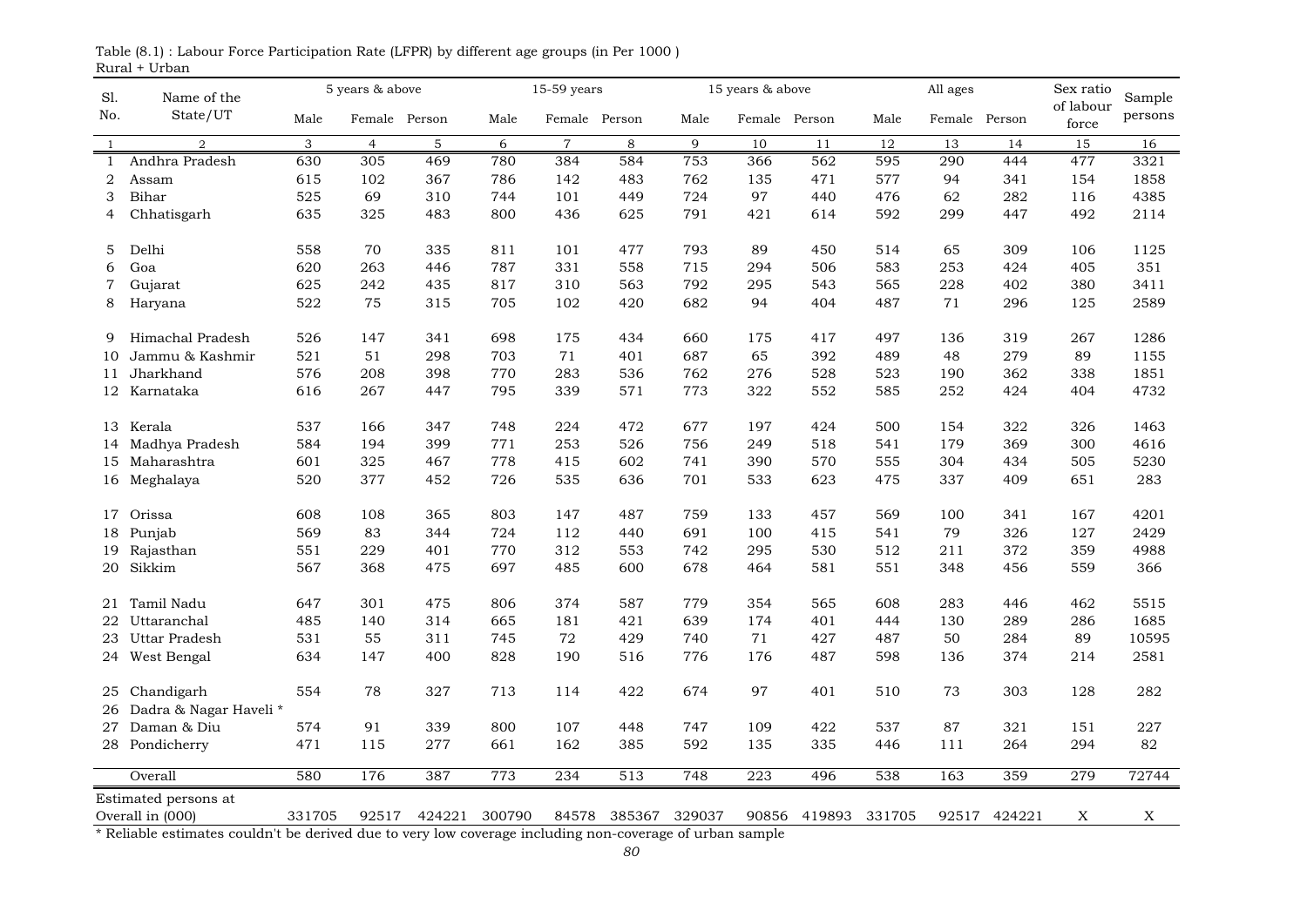| S1. | Name of the                              |        | 5 years & above |        |        | 15-59 years    |        |        | 15 years & above |        |        | All ages |        | Sex ratio          | Sample  |
|-----|------------------------------------------|--------|-----------------|--------|--------|----------------|--------|--------|------------------|--------|--------|----------|--------|--------------------|---------|
| No. | State/UT                                 | Male   | Female Person   |        | Male   | Female Person  |        | Male   | Female           | Person | Male   | Female   | Person | of labour<br>force | persons |
| 1   | $\overline{2}$                           | 3      | $\overline{4}$  | 5      | 6      | $\overline{7}$ | 8      | 9      | 10               | 11     | 12     | 13       | 14     | 15                 | 16      |
| 1   | Andhra Pradesh                           | 648    | 360             | 505    | 795    | 452            | 625    | 776    | 433              | 606    | 608    | 341      | 476    | 546                | 1771    |
| 2   | Assam                                    | 619    | 99              | 369    | 786    | 139            | 486    | 767    | 133              | 477    | 579    | 91       | 342    | 147                | 1272    |
| 3   | Bihar                                    | 532    | 71              | 314    | 749    | 105            | 454    | 731    | 101              | 445    | 481    | 64       | 284    | 119                | 2585    |
| 4   | Chhatisgarh                              | 641    | 370             | 507    | 802    | 503            | 658    | 800    | 485              | 649    | 594    | 336      | 465    | 564                | 1236    |
| 5   | Delhi                                    | 507    | 82              | 315    | 727    | 115            | 437    | 679    | 100              | 403    | 468    | 79       | 295    | 135                | 567     |
| 6   | Goa                                      | 620    | 287             | 457    | 779    | 352            | 559    | 704    | 318              | 513    | 605    | 277      | 443    | 443                | 134     |
| 7   | Gujarat                                  | 634    | 292             | 465    | 849    | 380            | 613    | 832    | 353              | 589    | 585    | 275      | 434    | 446                | 2553    |
| 8   | Haryana                                  | 532    | 71              | 318    | 725    | 98             | 431    | 697    | 89               | 410    | 494    | 66       | 297    | 115                | 1357    |
| 9   | Himachal Pradesh                         | 527    | 150             | 343    | 703    | 179            | 438    | 664    | 179              | 421    | 497    | 139      | 321    | 272                | 733     |
| 10  | Jammu & Kashmir                          | 526    | 62              | 311    | 698    | 82             | 405    | 684    | 74               | 397    | 493    | 58       | 291    | 102                | 700     |
| 11  | Jharkhand                                | 594    | 223             | 412    | 796    | 307            | 560    | 789    | 301              | 553    | 536    | 202      | 373    | 359                | 1187    |
|     | 12 Karnataka                             | 622    | 308             | 471    | 800    | 396            | 602    | 782    | 373              | 582    | 590    | 291      | 446    | 458                | 2676    |
|     | 13 Kerala                                | 542    | 165             | 350    | 737    | 216            | 465    | 672    | 198              | 427    | 508    | 152      | 325    | 315                | 864     |
| 14  | Madhya Pradesh                           | 594    | 212             | 414    | 781    | 274            | 543    | 771    | 273              | 539    | 546    | 195      | 380    | 320                | 2495    |
| 15  | Maharashtra                              | 613    | 397             | 509    | 787    | 523            | 661    | 766    | 490              | 633    | 563    | 369      | 470    | 600                | 3348    |
|     | 16 Meghalaya                             | 533    | 449             | 495    | 735    | 668            | 705    | 705    | 658              | 685    | 489    | 401      | 448    | 703                | 185     |
| 17  | Orissa                                   | 617    | 111             | 369    | 816    | 153            | 495    | 774    | 138              | 465    | 576    | 103      | 343    | 173                | 2185    |
| 18  | Punjab                                   | 570    | 55              | 333    | 724    | 72             | 419    | 691    | 64               | 398    | 537    | 52       | 313    | 83                 | 1254    |
| 19  | Rajasthan                                | 550    | 272             | 421    | 778    | 374            | 585    | 750    | 354              | 562    | 510    | 250      | 389    | 428                | 2638    |
| 20  | Sikkim                                   | 570    | 399             | 491    | 699    | 534            | 625    | 680    | 515              | 607    | 558    | 375      | 472    | 600                | 214     |
| 21  | Tamil Nadu                               | 664    | 345             | 505    | 811    | 426            | 616    | 799    | 408              | 603    | 619    | 322      | 471    | 515                | 2948    |
| 22  | Uttaranchal                              | 460    | 156             | 308    | 649    | 205            | 421    | 621    | 196              | 400    | 418    | 144      | 282    | 342                | 837     |
| 23  | Uttar Pradesh                            | 533    | 54              | 312    | 749    | 70             | 430    | 746    | 70               | 431    | 488    | 49       | 285    | 86                 | 5674    |
|     | 24 West Bengal                           | 631    | 154             | 403    | 832    | 200            | 526    | 795    | 188              | 503    | 592    | 142      | 375    | 223                | 1468    |
| 25  | Chandigarh                               | 602    | 41              | 367    | 785    | 52             | 461    | 757    | 45               | 439    | 557    | 37       | 339    | 48                 | 157     |
|     | 26 Dadra & Nagar Haveli *                |        |                 |        |        |                |        |        |                  |        |        |          |        |                    |         |
|     | 27 Daman & Diu                           | 637    | 104             | 374    | 813    | 117            | 463    | 807    | 124              | 459    | 602    | 101      | 358    | 159                | 99      |
|     | 28 Pondicherry                           | 285    | 135             | 205    | 375    | 172            | 264    | 344    | 160              | 245    | 267    | 129      | 194    | 543                | 39      |
|     | Overall                                  | 583    | 191             | 396    | 778    | 256            | 528    | 759    | 245              | 514    | 539    | 176      | 365    | 299                | 41199   |
|     | Estimated persons at<br>Overall in (000) | 245507 | 73338           | 318846 | 220284 | 66634          | 286918 | 243161 | 71809            | 314970 | 245507 | 73338    | 318846 | X                  | X       |

Rural Table (8.2) : Labour Force Participation Rate(LFPR) by different age groups (in Per 1000 )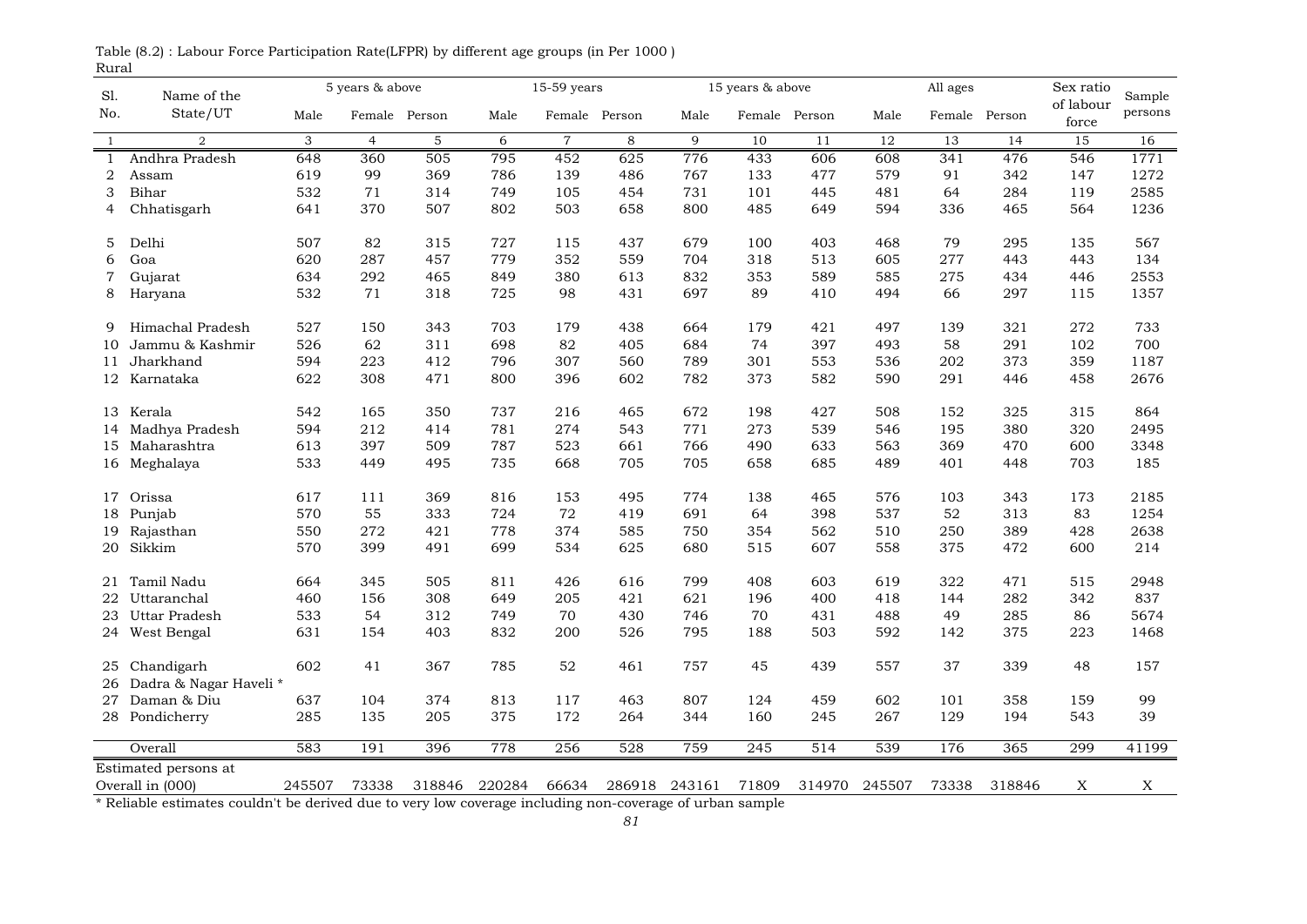| Sl.            | Name of the           |       | 5 years & above |               |       | 15-59 years    |               |       | 15 years & above |        |       | All ages |               | Sex ratio          | Sample  |
|----------------|-----------------------|-------|-----------------|---------------|-------|----------------|---------------|-------|------------------|--------|-------|----------|---------------|--------------------|---------|
| No.            | State/UT              | Male  |                 | Female Person | Male  |                | Female Person | Male  | Female Person    |        | Male  |          | Female Person | of labour<br>force | persons |
| 1              | $\overline{2}$        | 3     | $\overline{4}$  | 5             | 6     | $\overline{7}$ | 8             | 9     | 10               | 11     | 12    | 13       | 14            | 15                 | 16      |
| $\mathbf{1}$   | Andhra Pradesh        | 575   | 137             | 357           | 736   | 180            | 461           | 685   | 164              | 427    | 554   | 131      | 343           | 236                | 1550    |
| $\overline{2}$ | Assam                 | 583   | 125             | 348           | 784   | 163            | 451           | 716   | 153              | 427    | 560   | 118      | 333           | 224                | 586     |
| 3              | Bihar                 | 460   | 46              | 274           | 704   | 69             | 407           | 664   | 65               | 389    | 432   | 43       | 255           | 82                 | 1800    |
| 4              | Chhatisgarh           | 608   | 89              | 365           | 792   | 116            | 472           | 748   | 109              | 447    | 581   | 86       | 350           | 130                | 878     |
| 5              | Delhi                 | 562   | 70              | 336           | 817   | 100            | 480           | 802   | 88               | 453    | 518   | 64       | 310           | 105                | 558     |
| 6              | Goa                   | 620   | 243             | 436           | 794   | 312            | 557           | 724   | 273              | 500    | 566   | 233      | 408           | 372                | 217     |
| 7              | Gujarat               | 613   | 173             | 392           | 775   | 216            | 497           | 739   | 215              | 482    | 538   | 164      | 358           | 283                | 858     |
| 8              | Haryana               | 503   | 83              | 309           | 672   | 107            | 403           | 656   | 101              | 393    | 475   | 80       | 294           | 142                | 1232    |
| 9              | Himachal Pradesh      | 514   | 111             | 314           | 650   | 140            | 395           | 620   | 130              | 375    | 496   | 106      | 303           | 211                | 553     |
| 10             | Jammu & Kashmir       | 495   | 12              | 244           | 727   | 21             | 383           | 702   | 20               | 368    | 470   | 12       | 228           | 27                 | 455     |
| 11             | Jharkhand             | 475   | 108             | 310           | 623   | 140            | 400           | 605   | 129              | 381    | 446   | 101      | 290           | 187                | 664     |
| 12             | Karnataka             | 603   | 176             | 394           | 784   | 218            | 504           | 754   | 213              | 485    | 574   | 169      | 376           | 281                | 2056    |
| 13             | Kerala                | 526   | 168             | 339           | 778   | 243            | 490           | 689   | 195              | 415    | 482   | 158      | 314           | 353                | 599     |
| 14             | Madhya Pradesh        | 557   | 143             | 357           | 741   | 195            | 479           | 714   | 185              | 460    | 527   | 133      | 336           | 239                | 2121    |
| 15             | Maharashtra           | 580   | 203             | 396           | 764   | 251            | 510           | 701   | 235              | 469    | 542   | 192      | 373           | 332                | 1882    |
|                | 16 Meghalaya          | 472   | 171             | 311           | 687   | 206            | 411           | 683   | 220              | 421    | 423   | 155      | 280           | 417                | 98      |
| 17             | Orissa                | 561   | 87              | 343           | 729   | 109            | 441           | 677   | 102              | 411    | 527   | 83       | 325           | 131                | 2016    |
| 18             | Punjab                | 568   | 123             | 359           | 725   | 169            | 469           | 691   | 153              | 441    | 546   | 118      | 346           | 190                | 1175    |
| 19             | Rajasthan             | 554   | 82              | 335           | 747   | 108            | 447           | 716   | 103              | 428    | 517   | 78       | 314           | 129                | 2350    |
| 20             | Sikkim                | 554   | 261             | 417           | 690   | 337            | 520           | 668   | 308              | 498    | 527   | 254      | 401           | 413                | 152     |
| 21             | Tamil Nadu            | 623   | 239             | 432           | 799   | 301            | 546           | 749   | 280              | 512    | 593   | 227      | 410           | 383                | 2567    |
| 22             | Uttaranchal           | 573   | 79              | 336           | 711   | 99             | 420           | 695   | 93               | 402    | 538   | 74       | 315           | 127                | 848     |
| 23             | Uttar Pradesh         | 524   | 59              | 306           | 728   | 78             | 421           | 715   | 77               | 412    | 480   | 54       | 281           | 100                | 4921    |
|                | 24 West Bengal        | 639   | 134             | 394           | 819   | 172            | 498           | 741   | 155              | 459    | 608   | 126      | 374           | 196                | 1113    |
| 25             | Chandigarh            | 545   | 83              | 320           | 699   | 124            | 416           | 660   | 105              | 395    | 502   | 77       | 297           | 144                | 125     |
| 26             | Dadra & Nagar Haveli* |       |                 |               |       |                |               |       |                  |        |       |          |               |                    |         |
| 27             | Daman & Diu           | 514   | 78              | 305           | 786   | 97             | 432           | 686   | 93               | 384    | 475   | 74       | 285           | 141                | 128     |
| 28             | Pondicherry           | 609   | 101             | 327           | 893   | 153            | 484           | 788   | 119              | 401    | 580   | 98       | 314           | 207                | 43      |
|                | Overall               | 572   | 137             | 362           | 760   | 178            | 476           | 718   | 167              | 450    | 534   | 129      | 340           | 222                | 31545   |
|                | Estimated persons at  |       |                 |               |       |                |               |       |                  |        |       |          |               |                    |         |
|                | Overall in (000)      | 86197 | 19178           | 105375        | 80506 | 17944          | 98450         | 85876 | 19047            | 104923 | 86197 | 19178    | 105375        | X                  | X       |

Urban Table (8.3) : Labour Force Participation Rate (LFPR) by different age groups (in Per 1000 )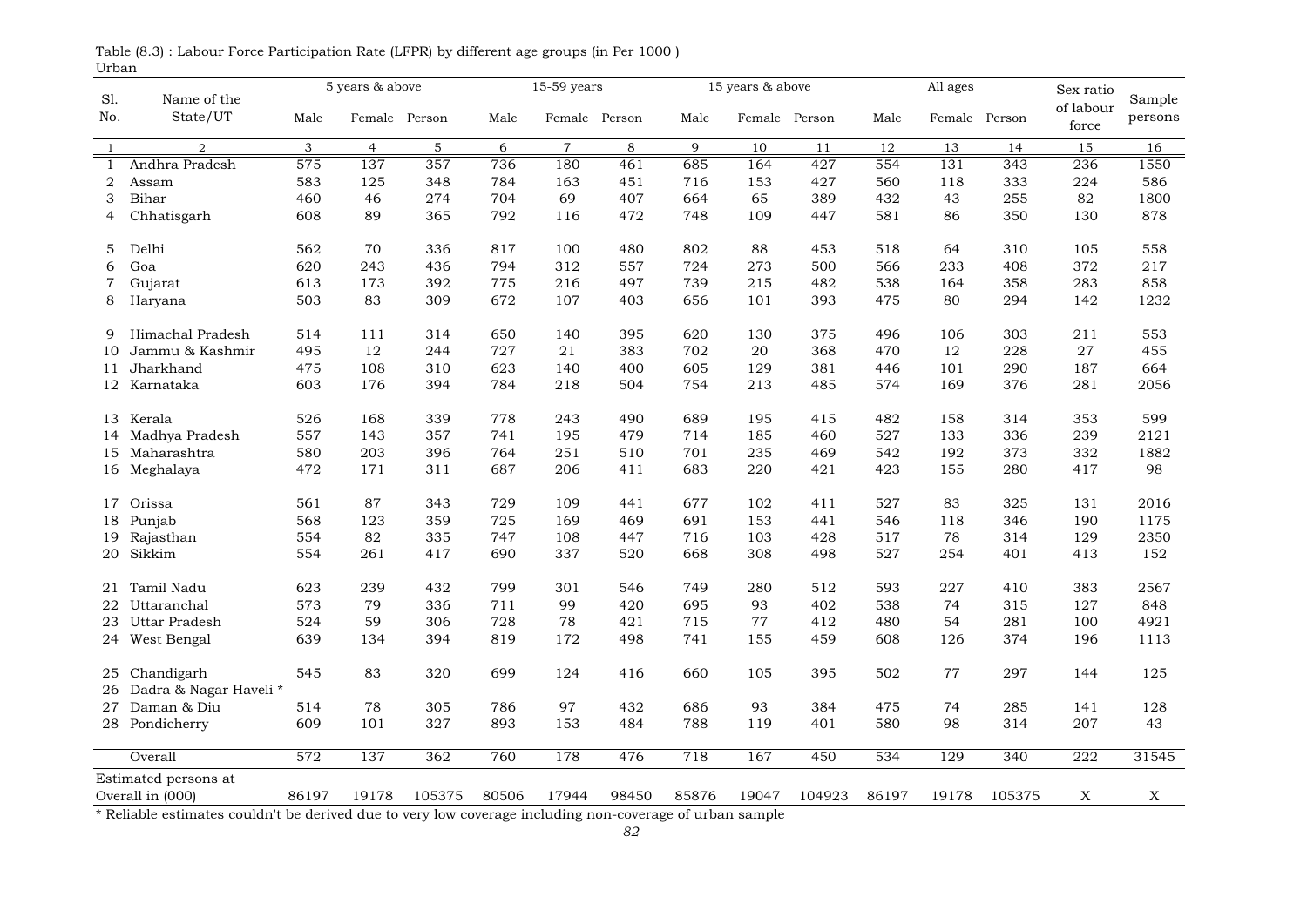| Sl.          | Name of the                              |       | 5 years & above |       |       | 15-59 years    |       |       | 15 years & above |                |       | All ages |        | Sex ratio          | Sample  |
|--------------|------------------------------------------|-------|-----------------|-------|-------|----------------|-------|-------|------------------|----------------|-------|----------|--------|--------------------|---------|
| No.          | State/UT                                 | Male  | Female Person   |       | Male  | Female Person  |       | Male  | Female Person    |                | Male  | Female   | Person | of un-<br>employed | persons |
| 1            | $\overline{2}$                           | 3     | $\overline{4}$  | 5     | 6     | $\overline{7}$ | 8     | 9     | 10               | 11             | 12    | 13       | 14     | 15                 | 16      |
| $\mathbf{1}$ | Andhra Pradesh                           | 73    | 83              | 76    | 75    | 84             | 78    | 71    | 83               | 75             | 73    | 83       | 76     | 538                | 3321    |
| $\sqrt{2}$   | Assam                                    | 53    | 111             | 61    | 56    | 115            | 64    | 52    | 113              | 60             | 53    | 111      | 61     | 325                | 1858    |
| 3            | Bihar                                    | 152   | 306             | 168   | 154   | 301            | 170   | 147   | 309              | 164            | 152   | 306      | 168    | 234                | 4385    |
| 4            | Chhatisgarh                              | 39    | 24              | 34    | 40    | 26             | 35    | 38    | 24               | 34             | 39    | 24       | 34     | 301                | 2114    |
| 5.           | Delhi                                    | 6     | 26              | 8     | 6     | 23             | 8     | 6     | 23               | $\overline{7}$ | 6     | 26       | 8      | 476                | 1125    |
| 6            | Goa                                      | 206   | 468             | 281   | 209   | 451            | 282   | 206   | 469              | 281            | 206   | 468      | 281    | 922                | 351     |
| 7            | Gujarat                                  | 90    | 126             | 100   | 85    | 125            | 96    | 89    | 125              | 99             | 90    | 126      | 100    | 536                | 3411    |
| 8            | Haryana                                  | 70    | 218             | 87    | 68    | 221            | 86    | 70    | 217              | 86             | 70    | 218      | 87     | 386                | 2589    |
| 9            | Himachal Pradesh                         | 63    | 45              | 59    | 69    | 45             | 64    | 63    | 45               | 59             | 63    | 45       | 59     | 192                | 1286    |
| 10           | Jammu & Kashmir                          | 45    | 89              | 49    | 50    | 61             | 51    | 45    | 61               | 47             | 45    | 89       | 49     | 175                | 1155    |
| 11           | Jharkhand                                | 224   | 422             | 274   | 229   | 413            | 276   | 221   | 420              | 271            | 224   | 422      | 274    | 637                | 1851    |
|              | 12 Karnataka                             | 25    | 39              | 29    | 26    | 39             | 30    | 24    | 38               | 28             | 25    | 39       | 29     | 626                | 4732    |
| 13           | Kerala                                   | 75    | 205             | 107   | 74    | 219            | 110   | 75    | 205              | 107            | 75    | 205      | 107    | 891                | 1463    |
| 14           | Madhya Pradesh                           | 66    | 122             | 79    | 68    | 134            | 83    | 65    | 125              | 79             | 66    | 122      | 79     | 558                | 4616    |
|              | 15 Maharashtra                           | 45    | 88              | 60    | 45    | 86             | 58    | 44    | 88               | 59             | 45    | 88       | 60     | 980                | 5230    |
| 16           | Meghalaya                                | 132   | 94              | 117   | 123   | 97             | 113   | 132   | 94               | 117            | 132   | 94       | 117    | 462                | 283     |
| 17           | Orissa                                   | 83    | 173             | 96    | 79    | 169            | 92    | 79    | 171              | 92             | 83    | 173      | 96     | 350                | 4201    |
| 18           | Punjab                                   | 101   | 141             | 105   | 106   | 142            | 111   | 101   | 140              | 105            | 101   | 141      | 105    | 177                | 2429    |
| 19           | Rajasthan                                | 119   | 349             | 180   | 116   | 358            | 181   | 116   | 351              | 178            | 119   | 349      | 180    | 1049               | 4988    |
| 20           | Sikkim                                   | 47    | 91              | 63    | 47    | 97             | 65    | 42    | 91               | 60             | 47    | 91       | 63     | 1081               | 366     |
| 21           | Tamil Nadu                               | 45    | 91              | 60    | 46    | 86             | 59    | 44    | 89               | 58             | 45    | 91       | 60     | 930                | 5515    |
| 22           | Uttaranchal                              | 52    | 40              | 49    | 49    | 34             | 46    | 52    | 40               | 49             | 52    | 40       | 49     | 220                | 1685    |
| 23           | Uttar Pradesh                            | 73    | 179             | 82    | 73    | 190            | 82    | 72    | 176              | 80             | 73    | 179      | 82     | 217                | 10595   |
| 24           | West Bengal                              | 83    | 257             | 113   | 81    | 263            | 114   | 80    | 256              | 111            | 83    | 257      | 113    | 662                | 2581    |
| 25           | Chandigarh                               | 13    | 41              | 16    | 15    | 42             | 19    | 13    | 41               | 16             | 13    | 41       | 16     | 416                | 282     |
| 26           | Dadra & Nagar Haveli *                   |       |                 |       |       |                |       |       |                  |                |       |          |        |                    |         |
| 27           | Daman & Diu                              | 48    | 81              | 53    | 53    | 96             | 58    | 48    | 81               | 53             | 48    | 81       | 53     | 252                | 227     |
|              | 28 Pondicherry                           | 77    | 476             | 168   | 71    | 476            | 165   | 77    | 476              | 168            | 77    | 476      | 168    | 1812               | 82      |
|              | Overall                                  | 80    | 146             | 94    | 80    | 149            | 95    | 78    | 145              | 93             | 80    | 146      | 94     | 510                | 72744   |
|              | Estimated persons at<br>Overall in (000) | 26464 | 13499           | 39963 | 24105 | 12594          | 36700 | 25668 | 13214            | 38882          | 26464 | 13499    | 39963  | X                  | X       |
|              |                                          |       |                 |       |       |                |       |       |                  |                |       |          |        |                    |         |

Rural + Urban Table (9.1) : Unemployment Rate (UR) by different age groups (in Per 1000 )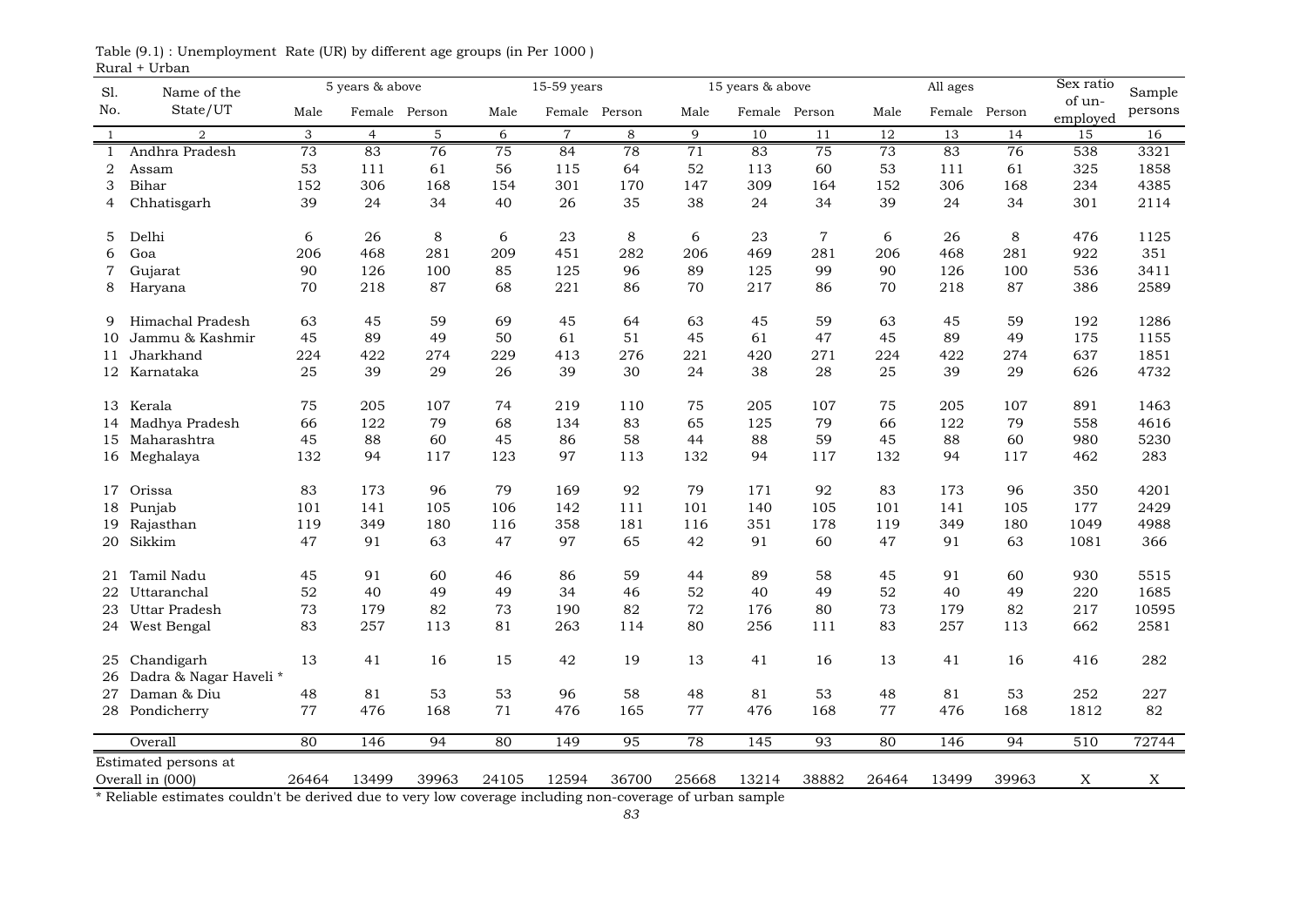| Sl.          | Name of the            |       | 5 years & above |       |        | 15-59 years    |               |       | 15 years & above |               |       | All ages |               | Sex ratio          | Sample  |
|--------------|------------------------|-------|-----------------|-------|--------|----------------|---------------|-------|------------------|---------------|-------|----------|---------------|--------------------|---------|
| No.          | State/UT               | Male  | Female Person   |       | Male   |                | Female Person | Male  |                  | Female Person | Male  |          | Female Person | of un-<br>employed | persons |
| $\mathbf{1}$ | $\overline{2}$         | 3     | $\overline{4}$  | 5     | 6      | $\overline{7}$ | 8             | 9     | 10               | 11            | 12    | 13       | 14            | 15                 | 16      |
| $\mathbf{1}$ | Andhra Pradesh         | 82    | 78              | 81    | 85     | 79             | 83            | 80    | 78               | 79            | 82    | 78       | 81            | 514                | 1771    |
| 2            | Assam                  | 51    | 97              | 57    | 53     | 100            | 59            | 50    | 98               | 56            | 51    | 97       | 57            | 281                | 1272    |
| 3            | Bihar                  | 161   | 318             | 178   | 165    | 314            | 180           | 156   | 322              | 173           | 161   | 318      | 178           | 235                | 2585    |
| 4            | Chhatisgarh            | 30    | 21              | 27    | 31     | 23             | 28            | 30    | 21               | 27            | 30    | 21       | 27            | 399                | 1236    |
| 5            | Delhi                  | 36    | 113             | 45    | 38     | 113            | 47            | 36    | 113              | 45            | 36    | 113      | 45            | 427                | 567     |
| 6            | Goa                    | 328   | 531             | 391   | 330    | 531            | 395           | 328   | 531              | 391           | 328   | 531      | 391           | 717                | 134     |
| 7            | Gujarat                | 105   | 102             | 104   | 98     | 95             | 97            | 104   | 101              | 103           | 105   | 102      | 104           | 432                | 2553    |
| 8            | Haryana                | 67    | 215             | 82    | 62     | 222            | 80            | 67    | 217              | 82            | 67    | 215      | 82            | 371                | 1357    |
| 9            | Himachal Pradesh       | 65    | 32              | 58    | 71     | 30             | 62            | 65    | 32               | 58            | 65    | 32       | 58            | 133                | 733     |
| 10           | Jammu & Kashmir        | 45    | 86              | 49    | 50     | 56             | 51            | 45    | 56               | 46            | 45    | 86       | 49            | 194                | 700     |
| 11           | Jharkhand              | 245   | 449             | 299   | 250    | 441            | 301           | 241   | 447              | 295           | 245   | 449      | 299           | 659                | 1187    |
|              | 12 Karnataka           | 23    | 31              | 25    | 24     | 31             | 26            | 21    | 32               | 25            | 23    | 31       | 25            | 627                | 2676    |
|              | 13 Kerala              | 77    | 210             | 109   | 76     | 232            | 113           | 77    | 210              | 109           | 77    | 210      | 109           | 863                | 864     |
| 14           | Madhya Pradesh         | 57    | 106             | 69    | 59     | 118            | 73            | 56    | 109              | 69            | 57    | 106      | 69            | 600                | 2495    |
| 15           | Maharashtra            | 40    | 53              | 45    | 39     | 55             | 45            | 38    | 54               | 44            | 40    | 53       | 45            | 806                | 3348    |
|              | 16 Meghalaya           | 142   | 105             | 127   | 129    | 109            | 121           | 142   | 105              | 127           | 142   | 105      | 127           | 522                | 185     |
| 17           | Orissa                 | 80    | 155             | 91    | 75     | 147            | 86            | 76    | 151              | 87            | 80    | 155      | 91            | 334                | 2185    |
| 18           | Punjab                 | 65    | 127             | 70    | 68     | 128            | 73            | 65    | 123              | 69            | 65    | 127      | 70            | 162                | 1254    |
| 19           | Rajasthan              | 139   | 362             | 206   | 135    | 372            | 207           | 135   | 365              | 204           | 139   | 362      | 206           | 1118               | 2638    |
| 20           | Sikkim                 | 35    | 68              | 47    | 32     | 73             | 48            | 29    | 68               | 44            | 35    | 68       | 47            | 1173               | 214     |
| 21           | Tamil Nadu             | 55    | 109             | 74    | 55     | 100            | 71            | 53    | 107              | 71            | 55    | 109      | 74            | 1019               | 2948    |
| 22           | Uttaranchal            | 61    | 34              | 54    | 58     | 27             | 50            | 61    | 34               | 54            | 61    | 34       | 54            | 191                | 837     |
| 23           | <b>Uttar Pradesh</b>   | 77    | 178             | 85    | $77\,$ | 189            | 86            | 77    | 173              | 84            | 77    | 178      | 85            | 199                | 5674    |
|              | 24 West Bengal         | 91    | 341             | 136   | 90     | 352            | 139           | 87    | 342              | 133           | 91    | 341      | 136           | 837                | 1468    |
|              | 25 Chandigarh          | 71    | 596             | 95    | 78     | 596            | 104           | 71    | 596              | 95            | 71    | 596      | 95            | 407                | 157     |
| 26           | Dadra & Nagar Haveli * |       |                 |       |        |                |               |       |                  |               |       |          |               |                    |         |
|              | 27 Daman & Diu         | 70    | 56              | 68    | 79     | 69             | 77            | 70    | 56               | 68            | 70    | 56       | 68            | 128                | 99      |
|              | 28 Pondicherry         | 144   | 362             | 221   | 149    | 362            | 226           | 144   | 362              | 221           | 144   | 362      | 221           | 1365               | 39      |
|              | Overall                | 87    | 148             | 101   | 88     | 152            | 103           | 85    | 148              | 99            | 87    | 148      | 101           | 508                | 41199   |
|              | Estimated persons at   |       |                 |       |        |                |               |       |                  |               |       |          |               |                    |         |
|              | Overall in (000)       | 21366 | 10862           | 32228 | 19336  | 10115          | 29451         | 20659 | 10600            | 31259         | 21366 | 10862    | 32228         | X                  | X       |

Rural Table (9.2) : Unemployment Rate (UR) by different age groups (in Per 1000 )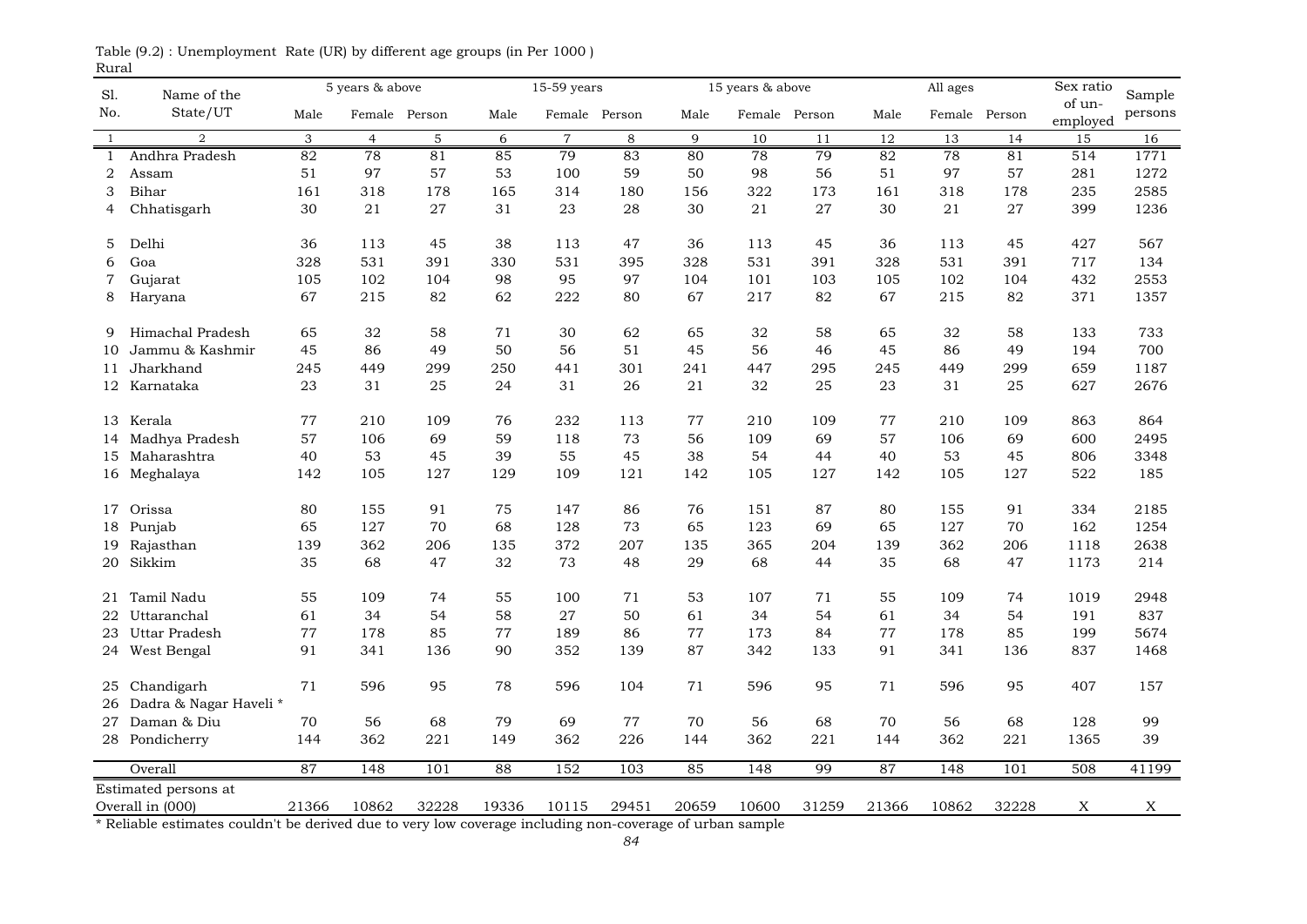| Sl.          | Name of the                              |                 | 5 years & above |                |                | 15-59 years      |               |                 | 15 years & above |                |                | All ages |        | Sex ratio          | Sample      |
|--------------|------------------------------------------|-----------------|-----------------|----------------|----------------|------------------|---------------|-----------------|------------------|----------------|----------------|----------|--------|--------------------|-------------|
| No.          | State/UT                                 | Male            | Female Person   |                | Male           |                  | Female Person | Male            | Female Person    |                | Male           | Female   | Person | of un-<br>employed | persons     |
| $\mathbf{1}$ | $\overline{2}$                           | 3               | $\overline{4}$  | 5              | 6              | $\overline{7}$   | 8             | 9               | 10               | $1\,1$         | $12\,$         | 13       | 14     | 15                 | 16          |
| $\mathbf{1}$ | Andhra Pradesh                           | $\overline{41}$ | 124             | 57             | 42             | $\overline{125}$ | 58            | $\overline{41}$ | 124              | 57             | 41             | 124      | 57     | 708                | 1550        |
| 2            | Assam                                    | 76              | 207             | 100            | 80             | 212              | 106           | 73              | 207              | 98             | 76             | 207      | 100    | 614                | 586         |
| 3            | Bihar                                    | 51              | 126             | 57             | 52             | 125              | 57            | 51              | 125              | 57             | 51             | 126      | 57     | 203                | 1800        |
| 4            | Chhatisgarh                              | 82              | 75              | 81             | 85             | 78               | 84            | 81              | 75               | 81             | 82             | 75       | 81     | 119                | 878         |
| 5            | Delhi                                    | $\overline{4}$  | 19              | 5              | $\overline{4}$ | 16               | 5             | $\overline{4}$  | 16               | 5              | $\overline{4}$ | 19       | 5      | 505                | 558         |
| 6            | Goa                                      | 100             | 404             | 183            | 109            | 368              | 180           | 100             | 405              | 183            | 100            | 404      | 183    | 1497               | 217         |
| 7            | Gujarat                                  | 66              | 183             | 92             | 67             | 196              | 95            | 66              | 182              | 91             | 66             | 183      | 92     | 782                | 858         |
| 8            | Haryana                                  | 77              | 221             | 95             | 79             | 219              | 97            | 76              | 217              | 93             | 77             | 221      | 95     | 411                | 1232        |
| 9            | Himachal Pradesh                         | 43              | 236             | 77             | 46             | 234              | 79            | 43              | 226              | 75             | 43             | 236      | 77     | 1160               | 553         |
| 10           | Jammu & Kashmir                          | 46              | 138             | 49             | 47             | 141              | 49            | 46              | 138              | 48             | 46             | 138      | 49     | 82                 | 455         |
| 11           | Jharkhand                                | 74              | 47              | 69             | 75             | 48               | 71            | 74              | 47               | 69             | 74             | 47       | 69     | 119                | 664         |
|              | 12 Karnataka                             | 30              | 66              | 38             | 31             | 69               | 39            | 29              | 62               | 37             | 30             | 66       | 38     | 624                | 2056        |
| 13           | Kerala                                   | 70              | 193             | 102            | 70             | 194              | 103           | 70              | 193              | 102            | 70             | 193      | 102    | 969                | 599         |
| 14           | Madhya Pradesh                           | 94              | 187             | 112            | 96             | 198              | 116           | 93              | 190              | 112            | 94             | 187      | 112    | 477                | 2121        |
| 15           | Maharashtra                              | 56              | 202             | 92             | 55             | 183              | 86            | 56              | 202              | 92             | 56             | 202      | 92     | 1203               | 1882        |
|              | 16 Meghalaya                             | 86              | 5               | 62             | 92             | 6                | 67            | 86              | 5                | 62             | 86             | 5        | 62     | 25                 | 98          |
| 17           | Orissa                                   | 100             | 330             | 127            | 102            | 352              | 130           | 97              | 334              | 124            | 100            | 330      | 127    | 433                | 2016        |
| 18           | Punjab                                   | 152             | 149             | 152            | 159            | 151              | 158           | 153             | 150              | 152            | 152            | 149      | 152    | 186                | 1175        |
| 19           | Rajasthan                                | 54              | 194             | 70             | 52             | 201              | 69            | 51              | 195              | 67             | 54             | 194      | 70     | 462                | 2350        |
| 20           | Sikkim                                   | 90              | 208             | 124            | 98             | 209              | 132           | 89              | 208              | 124            | 90             | 208      | 124    | 957                | 152         |
| 21           | Tamil Nadu                               | 30              | 54              | 37             | 32             | 59               | 39            | 30              | 54               | 37             | 30             | 54       | 37     | 684                | 2567        |
| 22           | Uttaranchal                              | 25              | 82              | 31             | 25             | 82               | 31            | 25              | 83               | 31             | 25             | 82       | 31     | 423                | 848         |
| 23           | <b>Uttar Pradesh</b>                     | 57              | 186             | 69             | 55             | 194              | 68            | 54              | 188              | 66             | 57             | 186      | 69     | 324                | 4921        |
|              | 24 West Bengal                           | 68              | 73              | 68             | 63             | 75               | 65            | 67              | 73               | 68             | 68             | 73       | 68     | 211                | 1113        |
| 25           | Chandigarh                               | $\mathbf{1}$    | 5               | $\overline{2}$ | 2              | 5                | 2             | $\mathbf{1}$    | 5                | $\overline{2}$ | $\mathbf{1}$   | 5        | 2      | 501                | 125         |
| 26           | Dadra & Nagar Haveli *                   |                 |                 |                |                |                  |               |                 |                  |                |                |          |        |                    |             |
| 27           | Daman & Diu                              | 23              | 115             | 34             | 24             | 129              | 36            | 23              | 115              | 34             | 23             | 115      | 34     | 707                | 128         |
|              | 28 Pondicherry                           | 54              | 580             | 144            | 45             | 580              | 138           | 54              | 580              | 144            | 54             | 580      | 144    | 2224               | 43          |
|              | Overall                                  | 59              | 138             | 73             | 59             | 138              | 74            | 58              | 137              | 73             | 59             | 138      | 73     | 517                | 31545       |
|              | Estimated persons at<br>Overall in (000) | 5098            | 2637            | 7736           | 4770           | 2479             | 7249          | 5010            | 2613             | 7623           | 5098           | 2637     | 7736   | $\boldsymbol{X}$   | $\mathbf X$ |

Urban Table (9.3) : Unemployment Rate by different age groups (in Per 1000 )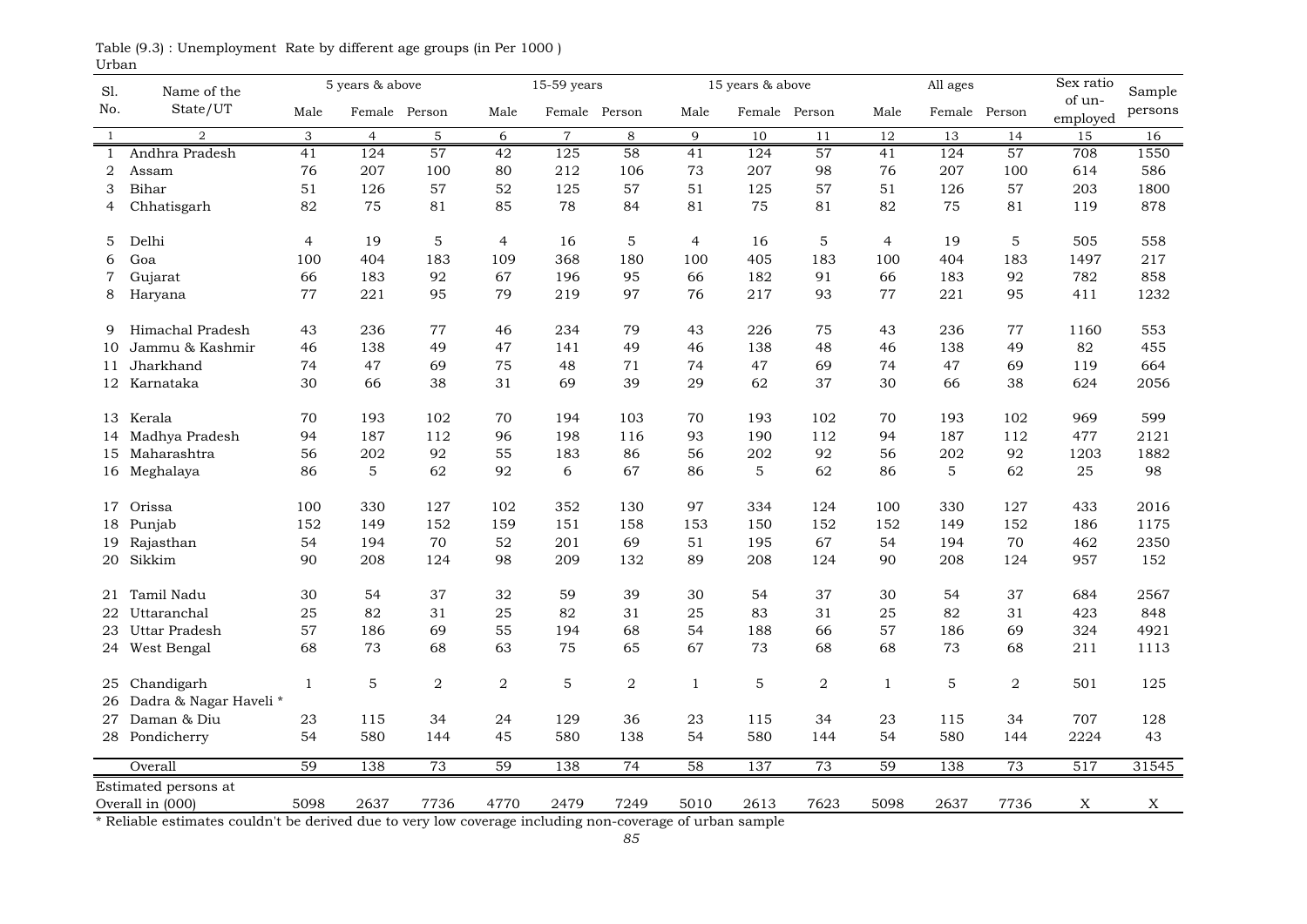## Rural + Urban

| Sl.          | Name of the           |      | 5 years & above |                |      | 15-59 years     |         |      | 15 years & above |                 |      | All ages        |                 | Sample          |
|--------------|-----------------------|------|-----------------|----------------|------|-----------------|---------|------|------------------|-----------------|------|-----------------|-----------------|-----------------|
| No.          | State/UT              | Male | Female Person   |                | Male | Female Person   |         | Male | Female Person    |                 | Male |                 | Female Person   | persons         |
| $\mathbf{1}$ | $\overline{2}$        | 3    | $\overline{4}$  | 5              | 6    | $\overline{7}$  | $\,8\,$ | 9    | 10               | 11              | 12   | 13              | 14              | $\overline{15}$ |
| $\mathbf{1}$ | Andhra Pradesh        | 47   | $\overline{25}$ | 36             | 59   | $\overline{33}$ | 46      | 55   | $\overline{31}$  | $\overline{43}$ | 44   | $\overline{24}$ | $\overline{34}$ | 3321            |
| 2            | Assam                 | 33   | 11              | 22             | 44   | 16              | 31      | 40   | 15               | 28              | 31   | 10              | 21              | 1858            |
| 3            | Bihar                 | 80   | 21              | 52             | 115  | 31              | 76      | 107  | 30               | 72              | 72   | 19              | 47              | 4385            |
| 4            | Chhatisgarh           | 24   | 8               | 16             | 31   | 11              | 22      | 30   | 10               | 20              | 23   | $\overline{7}$  | 15              | 2114            |
| 5            | Delhi                 | 6    | 2               | $\overline{4}$ | 9    | 2               | 6       | 8    | $\overline{2}$   | 5               | 5    | 2               | $\overline{4}$  | 1125            |
| 6            | Goa                   | 127  | 123             | 125            | 165  | 149             | 157     | 147  | 138              | 142             | 120  | 119             | 119             | 351             |
| 7            | Gujarat               | 57   | 31              | 44             | 71   | 39              | 55      | 71   | 37               | 54              | 51   | 29              | 40              | 3411            |
| 8            | Haryana               | 37   | 16              | 27             | 49   | 23              | 36      | 48   | 20               | 35              | 34   | 16              | 26              | 2589            |
| 9            | Himachal Pradesh      | 33   | 7               | 20             | 48   | 8               | 28      | 42   | 8                | 25              | 31   | 6               | 19              | 1286            |
| 10           | Jammu & Kashmir       | 24   | 5               | 15             | 35   | $\overline{4}$  | 20      | 31   | $\overline{4}$   | 18              | 22   | $\overline{4}$  | 14              | 1155            |
| 11           | Jharkhand             | 127  | 88              | 108            | 174  | 117             | 146     | 166  | 116              | 142             | 116  | 80              | 98              | 1851            |
|              | 12 Karnataka          | 16   | 11              | 14             | 22   | 14              | 18      | 19   | 13               | 16              | 15   | 10              | 13              | 4732            |
| 13           | Kerala                | 41   | 34              | 38             | 57   | 49              | 53      | 52   | 41               | 46              | 38   | 32              | 35              | 1463            |
| 14           | Madhya Pradesh        | 38   | 24              | 31             | 52   | 34              | 44      | 49   | 31               | 41              | 36   | 22              | 29              | 4616            |
| 15           | Maharashtra           | 27   | 29              | 28             | 35   | 36              | 35      | 33   | 35               | 34              | 25   | 27              | 26              | 5230            |
| 16           | Meghalaya             | 69   | 35              | 53             | 89   | 52              | 72      | 93   | 50               | 73              | 63   | 32              | 48              | 283             |
| 17           | Orissa                | 50   | 19              | 35             | 63   | 25              | 45      | 60   | 23               | 42              | 47   | 17              | 33              | 4201            |
| 18           | Punjab                | 58   | 12              | 37             | 78   | 17              | 49      | 70   | 15               | 44              | 55   | 12              | 35              | 2429            |
| 19           | Rajasthan             | 66   | 80              | 72             | 90   | 112             | 100     | 86   | 104              | 94              | 61   | 74              | 67              | 4988            |
| 20           | Sikkim                | 27   | 33              | 30             | 33   | 47              | 39      | 29   | 42               | 35              | 26   | 32              | 29              | 366             |
| 21           | Tamil Nadu            | 29   | 28              | 28             | 36   | 33              | 34      | 33   | 32               | 33              | 27   | 26              | 26              | 5515            |
| 22           | Uttaranchal           | 27   | 6               | 17             | 35   | $\overline{7}$  | 21      | 35   | 8                | 21              | 25   | 6               | 15              | 1685            |
| 23           | Uttar Pradesh         | 39   | 10              | 25             | 54   | 14              | 35      | 53   | 13               | 34              | 36   | 9               | 23              | 10595           |
| 24           | West Bengal           | 46   | 37              | 42             | 59   | 49              | 54      | 55   | 44               | 50              | 44   | 34              | 39              | 2581            |
| 25           | Chandigarh            | 10   | $\overline{4}$  | $\overline{7}$ | 14   | 5               | 10      | 12   | 5                | 8               | 9    | $\overline{4}$  | 6               | 282             |
| 26           | Dadra & Nagar Haveli* |      |                 |                |      |                 |         |      |                  |                 |      |                 |                 |                 |
| 27           | Daman & Diu           | 29   | $\overline{7}$  | 18             | 44   | 10              | 27      | 38   | 9                | 23              | 27   | $\overline{7}$  | 17              | 227             |
|              | 28 Pondicherry        | 36   | 55              | 46             | 47   | 77              | 64      | 46   | 65               | 56              | 34   | 53              | 44              | 82              |
|              | Overall               | 46   | 26              | 36             | 61   | 35              | 49      | 58   | 33               | 46              | 43   | 24              | 34              | 72744           |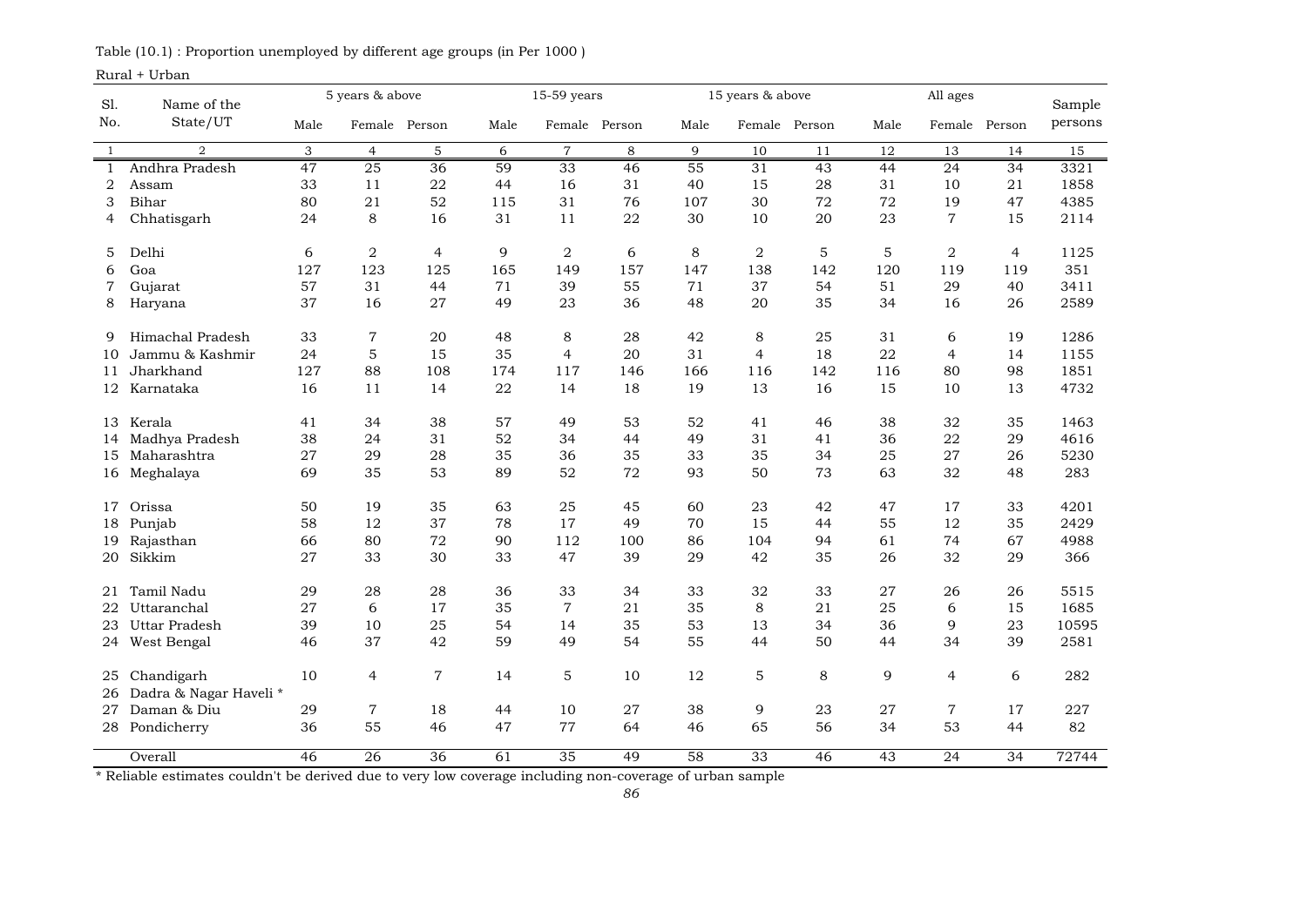| Sl.            | Name of the                         |                 | 5 years & above |        |      | 15-59 years     |                 |        | 15 years & above |                 |      | All ages        |        | Sample          |
|----------------|-------------------------------------|-----------------|-----------------|--------|------|-----------------|-----------------|--------|------------------|-----------------|------|-----------------|--------|-----------------|
| No.            | State/UT                            | Male            | Female          | Person | Male | Female          | Person          | Male   |                  | Female Person   | Male | Female Person   |        | persons         |
| $\mathbf{1}$   | $\overline{2}$                      | 3               | $\overline{4}$  | 5      | 6    | $\overline{7}$  | 8               | 9      | 10               | 11              | 12   | 13              | 14     | $\overline{15}$ |
| $\mathbf{1}$   | Andhra Pradesh                      | $\overline{53}$ | 28              | 41     | 68   | $\overline{36}$ | $\overline{52}$ | 62     | 34               | $\overline{48}$ | 50   | $\overline{26}$ | 38     | 1771            |
| $\overline{2}$ | Assam                               | 31              | 10              | 21     | 42   | 14              | 29              | 38     | 13               | 27              | 29   | 9               | 19     | 1272            |
| 3              | Bihar                               | 85              | 22              | 56     | 123  | 33              | 82              | 114    | 32               | 77              | 77   | 20              | 50     | 2585            |
| 4              | Chhatisgarh                         | 19              | 8               | 13     | 24   | 11              | 18              | 23     | 10               | 17              | 17   | $\overline{7}$  | 12     | 1236            |
| 5              | Delhi                               | 18              | 9               | 14     | 28   | 13              | 21              | 24     | 11               | 18              | 17   | 9               | 13     | 567             |
| 6              | Goa                                 | 203             | 152             | 178    | 257  | 187             | 221             | 231    | 169              | 201             | 199  | 147             | 173    | 134             |
| 7              | Gujarat                             | 67              | 30              | 49     | 83   | 37              | 60              | 87     | 36               | 61              | 61   | 28              | 45     | 2553            |
| 8              | Haryana                             | 36              | 15              | 26     | 46   | 22              | 35              | 47     | 19               | 34              | 33   | 14              | 25     | 1357            |
| 9              | Himachal Pradesh                    | 34              | $\mathbf 5$     | 20     | 50   | 5               | 27              | 43     | 6                | 24              | 32   | $\overline{4}$  | 19     | 733             |
| 10             | Jammu & Kashmir                     | 24              | 5               | 15     | 35   | 5               | 21              | 31     | $\overline{4}$   | 18              | 22   | 5               | 14     | 700             |
| 11             | Jharkhand                           | 145             | 100             | 123    | 199  | 135             | 168             | 190    | 134              | 163             | 131  | 91              | 111    | 1187            |
|                | 12 Karnataka                        | 15              | 10              | 12     | 19   | 13              | 16              | $17\,$ | 12               | 15              | 14   | 9               | $12\,$ | 2676            |
| 13             | Kerala                              | 42              | 35              | 39     | 57   | 50              | 53              | 53     | 42               | 47              | 40   | 32              | 36     | 864             |
| 14             | Madhya Pradesh                      | 34              | 23              | 28     | 46   | 32              | 39              | 43     | 30               | 37              | 31   | 21              | 26     | 2495            |
| 15             | Maharashtra                         | 24              | 21              | 23     | 30   | 29              | 30              | 28     | 26               | 27              | 22   | 20              | 21     | 3348            |
|                | 16 Meghalaya                        | 76              | 47              | 63     | 95   | 73              | 85              | 100    | 69               | 87              | 69   | 42              | 57     | 185             |
|                | 17 Orissa                           | 49              | 17              | 34     | 61   | 23              | 43              | 59     | 21               | 40              | 46   | 16              | 31     | 2185            |
| 18             | Punjab                              | 38              | $\overline{7}$  | 24     | 50   | 9               | 31              | 45     | 8                | 28              | 35   | $\overline{7}$  | 22     | 1254            |
| 19             | Rajasthan                           | 76              | 99              | 87     | 105  | 139             | 121             | 102    | 129              | 115             | 71   | 91              | 80     | 2638            |
| 20             | Sikkim                              | 20              | 27              | 23     | 22   | 39              | 30              | 20     | 35               | 26              | 19   | 25              | 22     | 214             |
| 21             | Tamil Nadu                          | 36              | 38              | 37     | 43   | 43              | 43              | 41     | 44               | 42              | 33   | 35              | 34     | 2948            |
| 22             | Uttaranchal                         | 30              | 6               | 18     | 40   | 6               | 23              | 40     | $\overline{7}$   | 23              | 27   | 5               | 16     | 837             |
| 23             | Uttar Pradesh                       | 41              | 10              | 26     | 58   | 13              | 37              | 57     | 12               | 36              | 37   | 9               | 24     | 5674            |
|                | 24 West Bengal                      | 50              | 51              | 51     | 66   | 69              | 67              | 59     | 63               | 61              | 47   | 47              | 47     | 1468            |
| 25<br>26       | Chandigarh<br>Dadra & Nagar Haveli* | 44              | 25              | 36     | 62   | 32              | 49              | 55     | 28               | 43              | 41   | 23              | 33     | 157             |
| 27             | Daman & Diu                         | 44              | 6               | 25     | 64   | 8               | 36              | 56     | $\overline{7}$   | 31              | 42   | 6               | 24     | 99              |
|                | 28 Pondicherry                      | 41              | 49              | 45     | 56   | 62              | 59              | 50     | 58               | 54              | 39   | 47              | 43     | 39              |
|                | Overall                             | 50              | 28              | 40     | 68   | 39              | 54              | 64     | 36               | 51              | 46   | 26              | 37     | 41199           |

Rural Table (10.2) : Proportion unemployed by different age groups (in Per 1000 )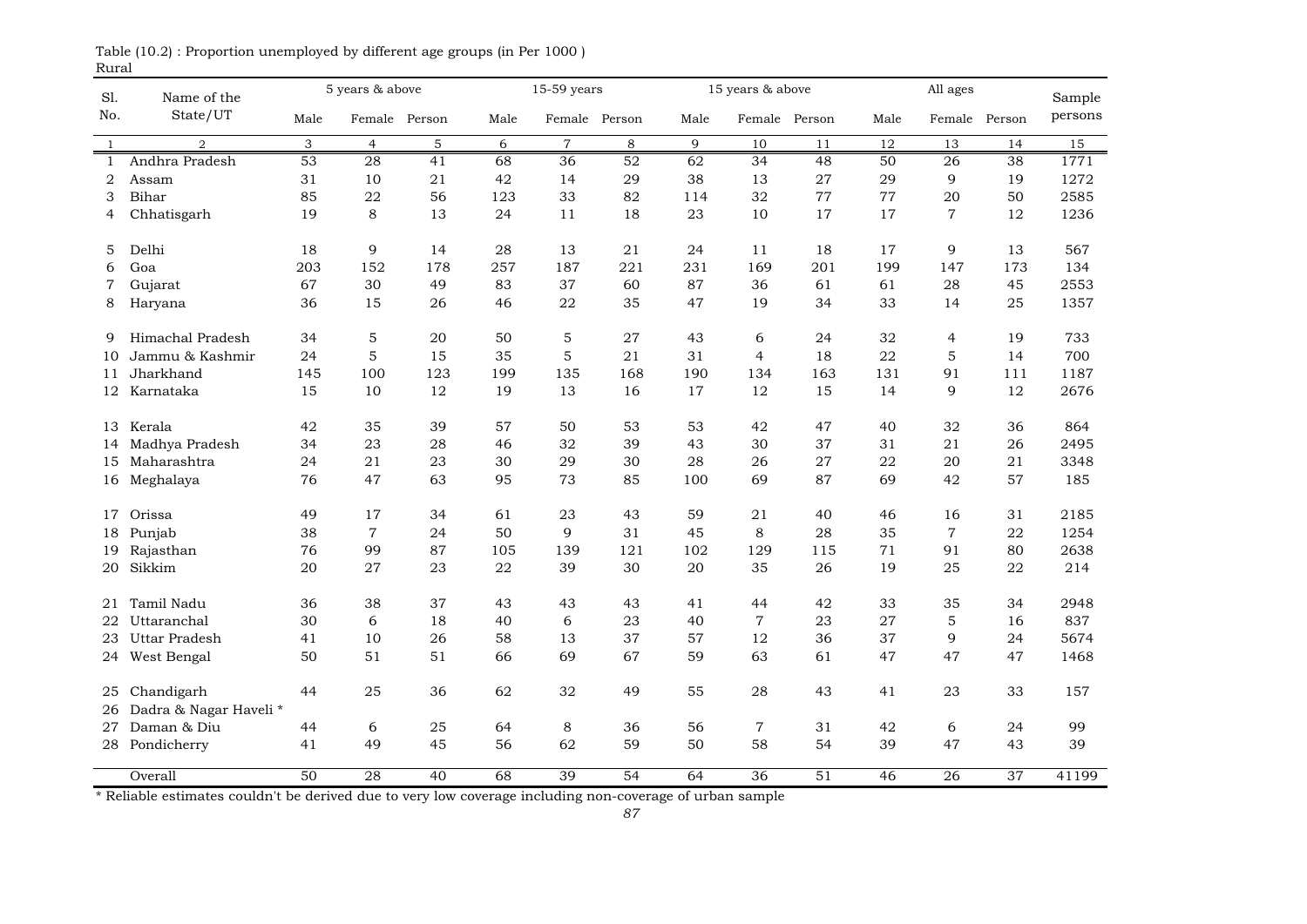| Sl.          | Name of the           |                 | 5 years & above  |                 |             | 15-59 years     |                 |      | 15 years & above |                 |                 | All ages       |                 | Sample  |
|--------------|-----------------------|-----------------|------------------|-----------------|-------------|-----------------|-----------------|------|------------------|-----------------|-----------------|----------------|-----------------|---------|
| No.          | State/UT              | Male            | Female           | Person          | Male        | Female          | Person          | Male |                  | Female Person   | Male            | Female         | Person          | persons |
| 1            | $\overline{2}$        | 3               | $\overline{4}$   | 5               | 6           | $\overline{7}$  | 8               | 9    | 10               | 11              | 12              | 13             | 14              | 15      |
| $\mathbf{1}$ | Andhra Pradesh        | 27              | 18               | 22              | 35          | 24              | 29              | 32   | 22               | 27              | $\overline{26}$ | 17             | $\overline{21}$ | 1550    |
| 2            | Assam                 | 46              | 26               | 36              | 65          | 35              | 49              | 55   | 32               | 43              | 44              | 25             | 34              | 586     |
| 3            | Bihar                 | 24              | 6                | 16              | 37          | 9               | 24              | 34   | 8                | 22              | 22              | 5              | 15              | 1800    |
| 4            | Chhatisgarh           | 50              | $\overline{7}$   | 30              | 67          | 9               | 40              | 61   | 8                | 36              | 48              | 6              | 28              | 878     |
| 5            | Delhi                 | 5               | 1                | 3               | 8           | 2               | 5               | 7    | $\mathbf{1}$     | 4               | 5               | $\mathbf{1}$   | 3               | 558     |
| 6            | Goa                   | 62              | 98               | 80              | 87          | 115             | 101             | 73   | 110              | 91              | 57              | 94             | 75              | 217     |
| 7            | Gujarat               | 42              | 32               | 37              | 54          | 43              | 48              | 51   | 40               | 45              | 37              | 30             | 34              | 858     |
| 8            | Haryana               | 39              | 18               | 29              | 53          | 24              | 39              | 50   | 22               | 37              | 36              | 18             | 28              | 1232    |
| 9            | Himachal Pradesh      | 22              | 26               | 24              | 30          | 33              | 31              | 27   | 29               | 28              | 21              | 25             | 23              | 553     |
| 10           | Jammu & Kashmir       | 22              | 2                | 11              | 33          | 3               | 18              | 31   | 3                | 17              | 21              | $\mathbf{1}$   | 11              | 455     |
| 11           | Jharkhand             | 23              | 5                | 15              | 30          | $\overline{7}$  | 19              | 29   | 6                | 18              | 21              | 5              | 14              | 664     |
|              | 12 Karnataka          | 20              | 12               | 16              | 27          | 16              | 21              | 24   | 14               | 19              | 19              | 12             | 15              | 2056    |
| 13           | Kerala                | 38              | 33               | 35              | 56          | 48              | 52              | 50   | 38               | 43              | 35              | 31             | 33              | 599     |
| 14           | Madhya Pradesh        | 53              | 27               | 40              | 71          | 39              | 56              | 66   | 35               | 51              | 50              | 25             | 38              | 2121    |
| 15           | Maharashtra           | 33              | 41               | 37              | 42          | 46              | 44              | 39   | 48               | 43              | 30              | 39             | 34              | 1882    |
| 16           | Meghalaya             | 40              | $\mathbf{1}$     | 19              | 63          | $\mathbf{1}$    | 28              | 59   | $\mathbf{1}$     | 26              | 36              | $\mathbf{1}$   | 17              | 98      |
| 17           | Orissa                | 56              | 29               | 44              | 74          | 38              | 58              | 66   | 34               | 51              | 53              | 27             | 41              | 2016    |
| 18           | Punjab                | 88              | 20               | 56              | 117         | 27              | 76              | 107  | 25               | 69              | 85              | 19             | 54              | 1175    |
| 19           | Rajasthan             | 31              | 16               | 24              | 40          | 22              | 31              | 37   | 20               | 29              | 29              | 15             | 22              | 2350    |
| 20           | Sikkim                | 50              | 54               | 52              | 67          | 71              | 69              | 59   | 64               | 62              | 47              | 53             | 50              | 152     |
| 21           | Tamil Nadu            | 19              | 13               | 16              | 25          | 18              | 22              | 23   | 15               | 19              | 18              | 13             | 15              | 2567    |
| 22           | Uttaranchal           | 17              | $\boldsymbol{7}$ | 12              | 22          | 9               | 16              | 21   | 8                | 15              | 16              | $\overline{7}$ | 12              | 848     |
| 23           | Uttar Pradesh         | 30              | 11               | 21              | 40          | 15              | 28              | 39   | 14               | 27              | 27              | 10             | 19              | 4921    |
| 24           | West Bengal           | 40              | 10               | 25              | 48          | 13              | 30              | 46   | 11               | 30              | 38              | 9              | 24              | 1113    |
| 25           | Chandigarh            | $\overline{4}$  | 1                | 2               | $\mathbf 5$ | $\mathbf{1}$    | 3               | 4    | $\mathbf{1}$     | 3               | 3               | $\mathbf{1}$   | 2               | 125     |
| 26           | Dadra & Nagar Haveli* |                 |                  |                 |             |                 |                 |      |                  |                 |                 |                |                 |         |
| 27           | Daman & Diu           | 14              | $\boldsymbol{9}$ | 12              | 23          | 13              | 17              | 19   | 11               | 15              | 13              | 9              | 11              | 128     |
|              | 28 Pondicherry        | 33              | 59               | 47              | 40          | 89              | 67              | 43   | 69               | 58              | 31              | 57             | 45              | 43      |
|              | Overall               | $\overline{34}$ | 19               | $\overline{27}$ | 45          | $\overline{25}$ | $\overline{35}$ | 42   | $\overline{23}$  | $\overline{33}$ | $\overline{32}$ | 18             | $\overline{25}$ | 31545   |

Urban Table (10.3) : Proportion unemployed by different age groups (in Per 1000 )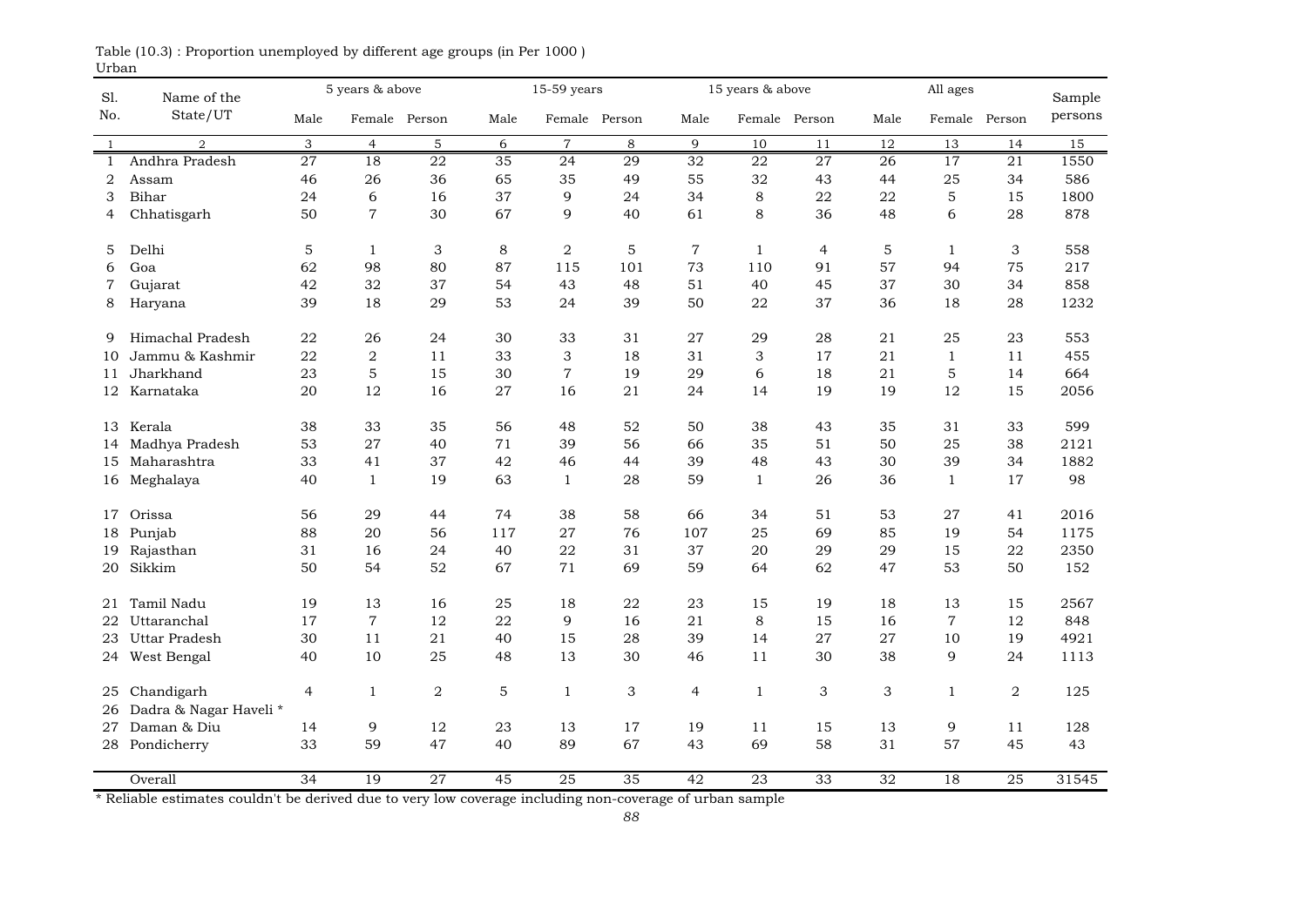|                | <b>Prodit The</b>               |                           |                           | Working       |        | Unemployed       | Not in labour<br>force | All     |
|----------------|---------------------------------|---------------------------|---------------------------|---------------|--------|------------------|------------------------|---------|
|                | Sl. Name of the<br>No. State/UT | Self employed             | Regular wage/<br>Salaried | Casual labour | A11    |                  |                        |         |
| $\mathbf{1}$   | $\overline{2}$                  | $\ensuremath{\mathsf{3}}$ | $\overline{4}$            | 5             | 6      | $\boldsymbol{7}$ | 8                      | 9       |
| $\mathbf{1}$   | Andhra Pradesh                  | 132                       | 54                        | 246           | 432    | 36               | 532                    | 1000    |
| 2              | Assam                           | 135                       | 51                        | 158           | 344    | 22               | 634                    | 1000    |
| 3              | Bihar                           | 94                        | 33                        | 131           | 258    | 52               | 690                    | 1000    |
| 4              | Chhatisgarh                     | 261                       | 59                        | 148           | 468    | 16               | 516                    | 1000    |
| 5              | Delhi                           | 106                       | 185                       | 40            | 331    | 3                | 666                    | 1000    |
| 6              | Goa                             | 84                        | 194                       | 42            | 320    | 125              | 555                    | 1000    |
| $\overline{7}$ | Gujarat                         | 182                       | 80                        | 130           | 392    | 43               | 565                    | 1000    |
| 8              | Haryana                         | 145                       | 54                        | 88            | 287    | 27               | 686                    | 1000    |
| 9              | Himachal Pradesh                | 188                       | 83                        | 50            | 321    | 20               | 659                    | 1000    |
| 10             | Jammu & Kashmir                 | 128                       | 85                        | 70            | 283    | 15               | 702                    | 1000    |
| 11             | Jharkhand                       | 159                       | 44                        | 87            | 290    | 109              | 601                    | 1000    |
| 12             | Karnataka                       | 167                       | 55                        | 211           | 433    | 13               | 554                    | 1000    |
| 13             | Kerala                          | 86                        | 51                        | 172           | 309    | 37               | 654                    | 1000    |
| 14             | Madhya Pradesh                  | 194                       | 57                        | 117           | 368    | 31               | 601                    | 1000    |
| 15             | Maharashtra                     | 198                       | 102                       | 139           | 439    | 28               | 533                    | 1000    |
| 16             | Meghalaya                       | 209                       | 80                        | 112           | 401    | 53               | 546                    | 1000    |
| 17             | Orissa                          | 119                       | 62                        | 149           | 330    | 35               | 635                    | 1000    |
| 18             | Punjab                          | 131                       | 63                        | 113           | 307    | 36               | 657                    | 1000    |
| 19             | Rajasthan                       | 157                       | 43                        | 129           | 329    | 72               | 599                    | 1000    |
| 20             | Sikkim                          | 254                       | 100                       | 92            | 446    | 30               | 524                    | 1000    |
| 21             | Tamil Nadu                      | 151                       | 95                        | 200           | 446    | 28               | 526                    | 1000    |
| 22             | Uttaranchal                     | 171                       | 42                        | 83            | 296    | 15               | 689                    | 1000    |
| 23             | Uttar Pradesh                   | 155                       | 32                        | 99            | 286    | 25               | 689                    | 1000    |
| 24             | West Bengal                     | 165                       | 68                        | 125           | 358    | 45               | 597                    | 1000    |
| 25             | Chandigarh                      | 115                       | 141                       | 63            | 319    | 5                | 676                    | 1000    |
| 26             | Dadra & Nagar Haveli *          |                           |                           |               |        |                  |                        |         |
| 27             | Daman & Diu                     | 149                       | 92                        | 79            | 320    | 18               | 662                    | 1000    |
|                | 28 Pondicherry                  | 59                        | 127                       | 44            | 230    | 46               | 724                    | 1000    |
|                | Overall                         | 154                       | $\overline{59}$           | 138           | 351    | $\overline{36}$  | 613                    | 1000    |
|                | Estimated persons at            |                           |                           |               |        |                  |                        |         |
|                | Overall in (000)                | 168544                    | 64855                     | 151039        | 384439 | 39963            | 672266                 | 1096668 |
|                | Sample persons                  | 32020                     | 14394                     | 26330         | 72744  | 7159             | 137515                 | 217418  |

 $Rural + Urban (ps)$ Table (11.1) : Per 1000 distribution of persons of age 5 years & above by broad usual principal for each State/UT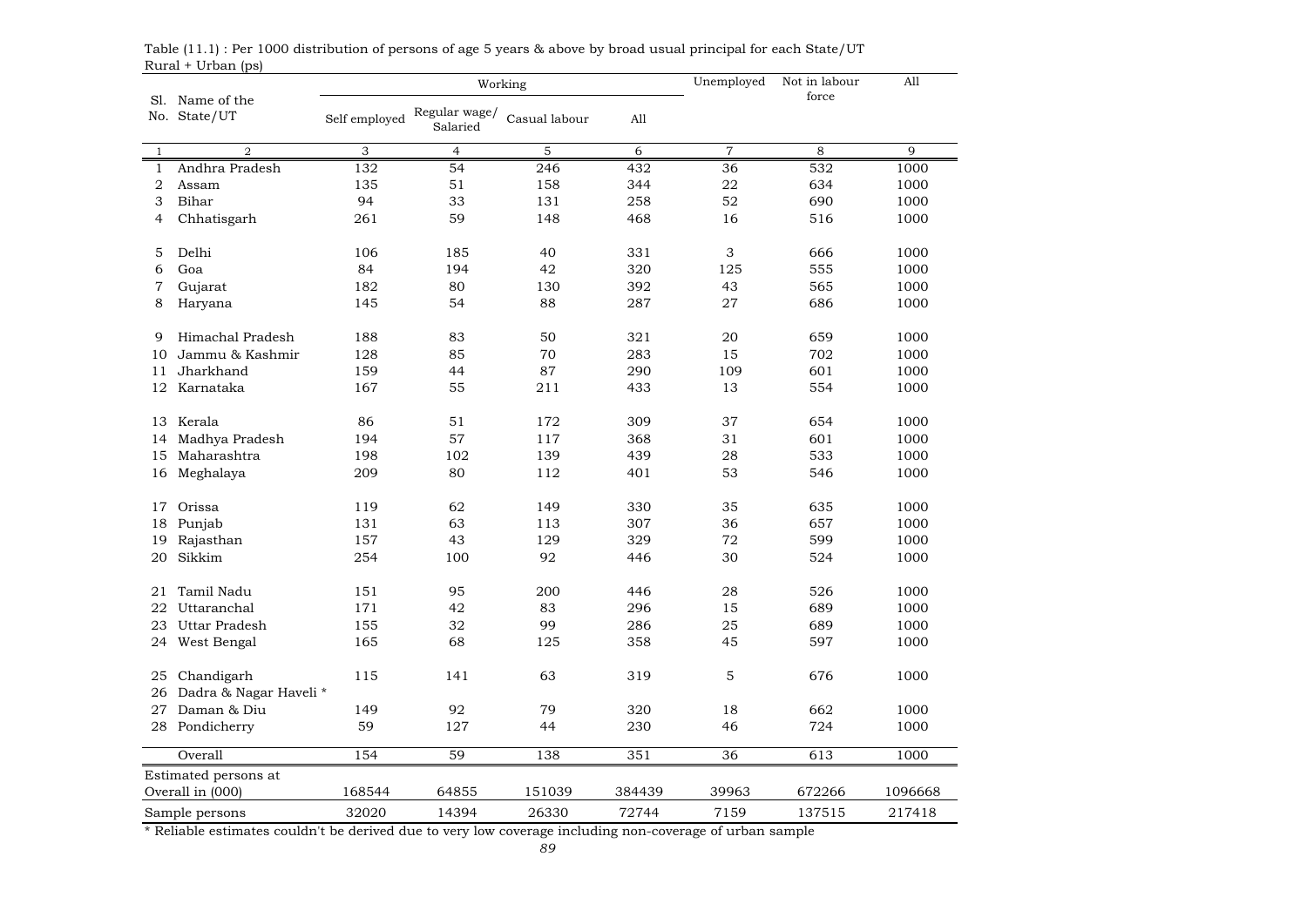|                | Kurai + Orban (ps) mait         |               |                           | Working          |        | Unemployed     | Not in labour<br>force | All    |
|----------------|---------------------------------|---------------|---------------------------|------------------|--------|----------------|------------------------|--------|
|                | Sl. Name of the<br>No. State/UT | Self employed | Regular wage/<br>Salaried | Casual labour    | A11    |                |                        |        |
| $\mathbf{1}$   | $\overline{2}$                  | 3             | $\overline{4}$            | 5                | 6      | $\overline{7}$ | 8                      | 9      |
| $\mathbf{1}$   | Andhra Pradesh                  | 201           | 85                        | $\overline{297}$ | 583    | 46             | 371                    | 1000   |
| $\overline{2}$ | Assam                           | 230           | 76                        | 276              | 582    | 33             | 385                    | 1000   |
| 3              | Bihar                           | 166           | 58                        | 222              | 446    | 80             | 474                    | 1000   |
| $\overline{4}$ | Chhatisgarh                     | 343           | 83                        | 185              | 611    | 25             | 364                    | 1000   |
| 5              | Delhi                           | 188           | 292                       | 73               | 553    | 3              | 444                    | 1000   |
| 6              | Goa                             | 138           | 297                       | 57               | 492    | 127            | 381                    | 1000   |
| $\,7$          | Gujarat                         | 270           | 126                       | 172              | 568    | 56             | 376                    | 1000   |
| 8              | Haryana                         | 236           | 92                        | 157              | 485    | 37             | 478                    | 1000   |
| 9              | Himachal Pradesh                | 276           | 134                       | 83               | 493    | 33             | 474                    | 1000   |
| 10             | Jammu & Kashmir                 | 223           | 144                       | 130              | 497    | 24             | 479                    | 1000   |
| 11             | Jharkhand                       | 248           | 58                        | 143              | 449    | 129            | 422                    | 1000   |
| 12             | Karnataka                       | 246           | 83                        | 271              | 600    | 15             | 385                    | 1000   |
| 13             | Kerala                          | 145           | 63                        | 288              | 496    | 40             | 464                    | 1000   |
| 14             | Madhya Pradesh                  | 286           | 82                        | 177              | 545    | 38             | 417                    | 1000   |
| 15             | Maharashtra                     | 253           | 152                       | 169              | 574    | 27             | 399                    | 1000   |
| 16             | Meghalaya                       | 207           | 101                       | 144              | 452    | 69             | 479                    | 1000   |
| 17             | Orissa                          | 213           | 106                       | 238              | 557    | 50             | 393                    | 1000   |
| 18             | Punjab                          | 231           | 89                        | 190              | 510    | 57             | 433                    | 1000   |
| 19             | Rajasthan                       | 224           | 69                        | 192              | 485    | 66             | 449                    | 1000   |
| 20             | Sikkim                          | 299           | 133                       | 108              | 540    | 27             | 433                    | 1000   |
| 21             | Tamil Nadu                      | 225           | 140                       | 254              | 619    | 29             | 352                    | 1000   |
| 22             | Uttaranchal                     | 241           | 69                        | 148              | 458    | 25             | 517                    | 1000   |
| 23             | Uttar Pradesh                   | 268           | 53                        | 171              | 492    | 39             | 469                    | 1000   |
|                | 24 West Bengal                  | 278           | 97                        | 212              | 587    | 53             | 360                    | 1000   |
| 25             | Chandigarh                      | 219           | 205                       | 121              | 545    | $\overline{7}$ | 448                    | 1000   |
| 26             | Dadra & Nagar Haveli *          |               |                           |                  |        |                |                        |        |
|                | 27 Daman & Diu                  | 264           | 163                       | 118              | 545    | 28             | 427                    | 1000   |
|                | 28 Pondicherry                  | 126           | 233                       | 76               | 435    | 36             | 529                    | 1000   |
|                | Overall                         | 240           | 90                        | 204              | 534    | 46             | 420                    | 1000   |
|                | Estimated persons at            |               |                           |                  |        |                |                        |        |
|                | Overall in (000)                | 137280        | 51727                     | 116437           | 305443 | 26464          | 239980                 | 571886 |
|                | Sample persons                  | 26643         | 11626                     | 21167            | 59436  | 4823           | 49367                  | 113626 |

Rural + Urban (ps) male Table (11.2) : Per 1000 distribution of persons of age 5 years & above by broad usual principal for each State/UT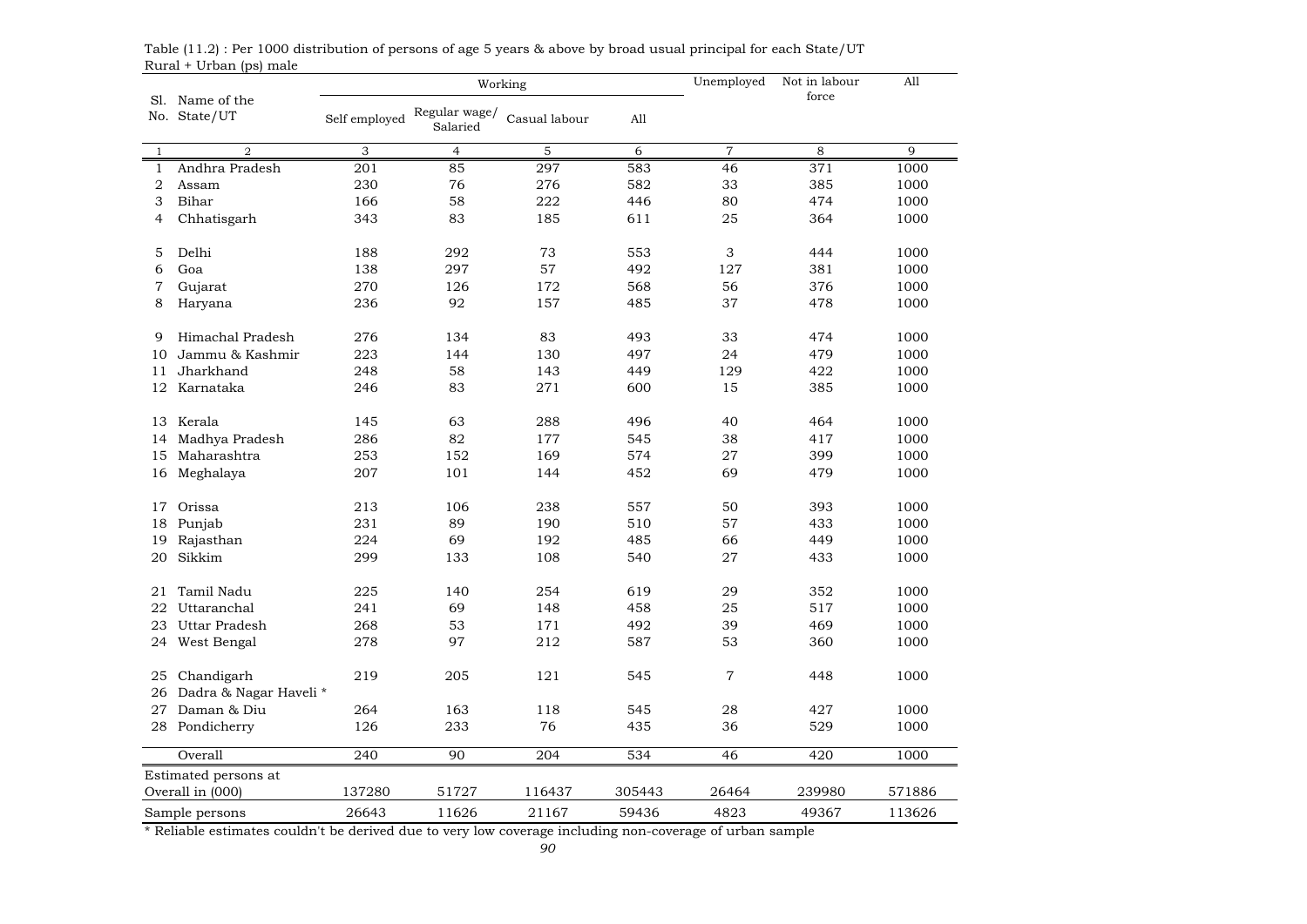|                | Kurai + Orvan (ps) iciliait<br>Sl. Name of the |               |                           | Working        |       | Unemployed     | Not in labour<br>force | All    |
|----------------|------------------------------------------------|---------------|---------------------------|----------------|-------|----------------|------------------------|--------|
|                | No. State/UT                                   | Self employed | Regular wage/<br>Salaried | Casual labour  | All   |                |                        |        |
| $\mathbf{1}$   | $\overline{2}$                                 | 3             | $\overline{4}$            | 5              | 6     | $\overline{7}$ | 8                      | 9      |
| $\mathbf{1}$   | Andhra Pradesh                                 | 63            | 23                        | 194            | 280   | 25             | 695                    | 1000   |
| 2              | Assam                                          | 34            | 24                        | 32             | 90    | 11             | 899                    | 1000   |
| 3              | Bihar                                          | 14            | 5                         | 28             | 47    | 21             | 932                    | 1000   |
| 4              | Chhatisgarh                                    | 175           | 34                        | 108            | 317   | 8              | 675                    | 1000   |
| 5              | Delhi                                          | 8             | 58                        | 3              | 69    | $\overline{2}$ | 929                    | 1000   |
| 6              | Goa                                            | 28            | 86                        | 25             | 139   | 123            | 738                    | 1000   |
| $\overline{7}$ | Gujarat                                        | 92            | 32                        | 87             | 211   | 31             | 758                    | 1000   |
| 8              | Haryana                                        | 40            | 10                        | 9              | 59    | 16             | 925                    | 1000   |
| 9              | Himachal Pradesh                               | 96            | 30                        | 15             | 141   | 7              | 852                    | 1000   |
| 10             | Jammu & Kashmir                                | 24            | 19                        | $\overline{4}$ | 47    | 5              | 948                    | 1000   |
| 11             | Jharkhand                                      | 63            | 29                        | 28             | 120   | 88             | 792                    | 1000   |
| 12             | Karnataka                                      | 84            | 26                        | 146            | 256   | 10             | 734                    | 1000   |
| 13             | Kerala                                         | 29            | 40                        | 63             | 132   | 34             | 834                    | 1000   |
| 14             | Madhya Pradesh                                 | 91            | 28                        | 51             | 170   | 24             | 806                    | 1000   |
| 15             | Maharashtra                                    | 140           | 49                        | 107            | 296   | 29             | 675                    | 1000   |
| 16             | Meghalaya                                      | 211           | 56                        | 75             | 342   | 35             | 623                    | 1000   |
| 17             | Orissa                                         | 20            | 14                        | 55             | 89    | 19             | 892                    | 1000   |
| 18             | Punjab                                         | 14            | 34                        | 24             | 72    | 12             | 916                    | 1000   |
| 19             | Rajasthan                                      | 79            | 13                        | 57             | 149   | 80             | 771                    | 1000   |
| 20             | Sikkim                                         | 201           | 61                        | 73             | 335   | 33             | 632                    | 1000   |
| 21             | Tamil Nadu                                     | 77            | 51                        | 145            | 273   | 27             | 700                    | 1000   |
| 22             | Uttaranchal                                    | 101           | 15                        | 18             | 134   | 6              | 860                    | 1000   |
| 23             | Uttar Pradesh                                  | 23            | 8                         | 14             | 45    | 10             | 945                    | 1000   |
|                | 24 West Bengal                                 | 43            | 36                        | 31             | 110   | 38             | 852                    | 1000   |
| 25             | Chandigarh                                     | $\mathbf 2$   | 72                        | $\mathbf{O}$   | 74    | 3              | 923                    | 1000   |
|                | 26 Dadra & Nagar Haveli*                       |               |                           |                |       |                |                        |        |
| 27             | Daman & Diu                                    | 28            | 18                        | 38             | 84    | $\overline{7}$ | 909                    | 1000   |
|                | 28 Pondicherry                                 | 3             | 39                        | 18             | 60    | 55             | 885                    | 1000   |
|                | Overall                                        | 60            | 25                        | 66             | 151   | 26             | 823                    | 1000   |
|                | Estimated persons at                           |               |                           |                |       |                |                        |        |
|                | Overall in (000)                               | 31265         | 13129                     | 34603          | 78996 | 13499          | 432286                 | 524782 |
|                | Sample persons                                 | 5377          | 2768                      | 5163           | 13308 | 2336           | 88148                  | 103792 |

 $Rural + Urban (ps) female$ Table (11.3) : Per 1000 distribution of persons of age 5 years & above by broad usual principal for each State/UT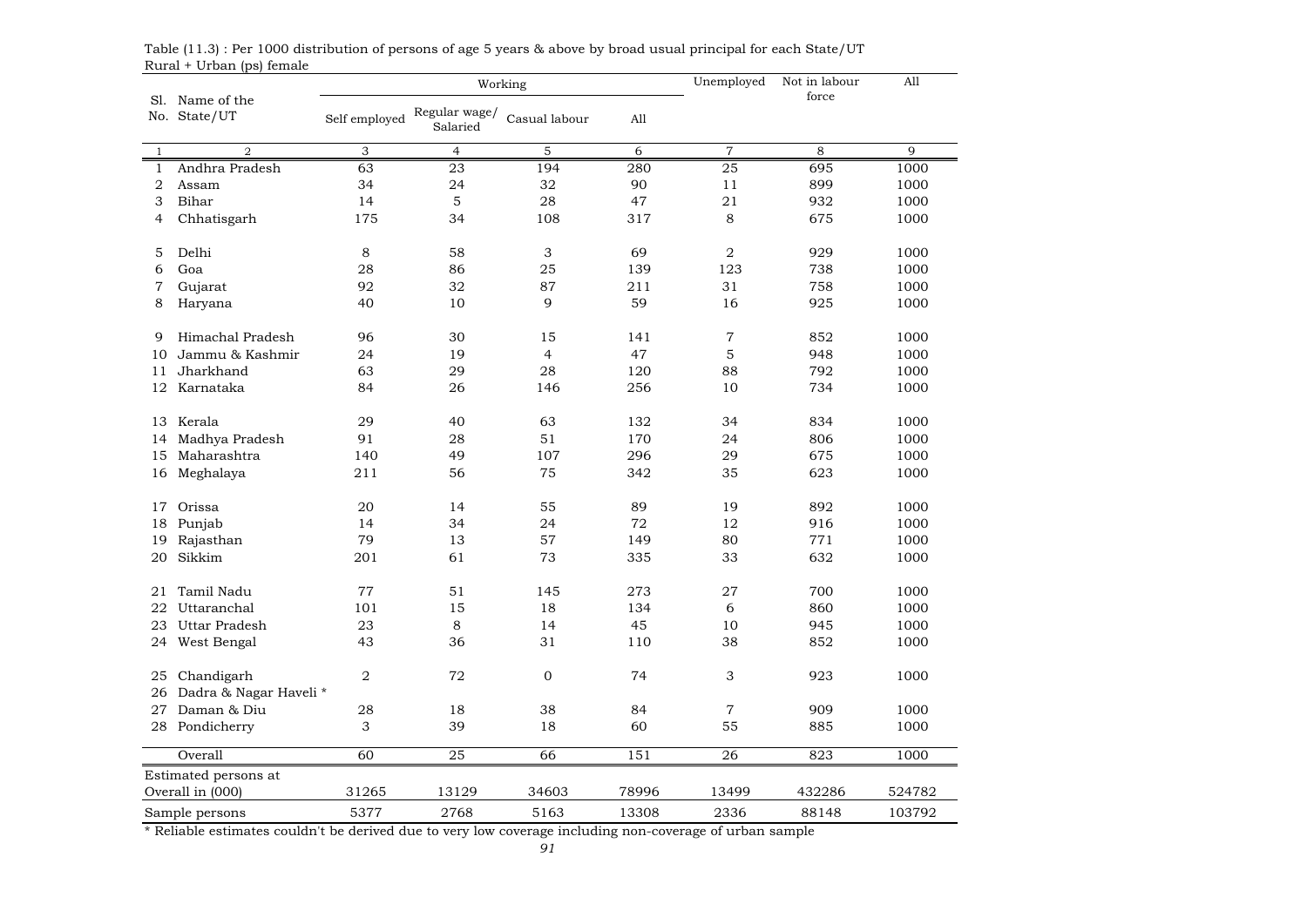| natai <sub>(P</sub> o<br>Sl. Name of the |                        |               |                           | Working       |        | Unemployed       | Not in labour<br>force | All    |
|------------------------------------------|------------------------|---------------|---------------------------|---------------|--------|------------------|------------------------|--------|
|                                          | No. State/UT           | Self employed | Regular wage/<br>Salaried | Casual labour | A11    |                  |                        |        |
| 1                                        | $\overline{2}$         | 3             | $\overline{4}$            | $\mathbf 5$   | 6      | $\boldsymbol{7}$ | 8                      | 9      |
| $\mathbf{1}$                             | Andhra Pradesh         | 144           | 30                        | 290           | 464    | 41               | 495                    | 1000   |
| 2                                        | Assam                  | 136           | 43                        | 170           | 349    | 21               | 630                    | 1000   |
| 3                                        | Bihar                  | 93            | 30                        | 135           | 258    | 56               | 686                    | 1000   |
| 4                                        | Chhatisgarh            | 285           | 49                        | 160           | 494    | 14               | 492                    | 1000   |
| 5                                        | Delhi                  | 129           | 121                       | 50            | 300    | 14               | 686                    | 1000   |
| 6                                        | Goa                    | 38            | 175                       | 65            | 278    | 178              | 544                    | 1000   |
| $\overline{7}$                           | Gujarat                | 204           | 38                        | 175           | 417    | 48               | 535                    | 1000   |
| 8                                        | Haryana                | 160           | 37                        | 95            | 292    | 26               | 682                    | 1000   |
| 9                                        | Himachal Pradesh       | 195           | 79                        | 50            | 324    | 20               | 656                    | 1000   |
| 10                                       | Jammu & Kashmir        | 135           | 77                        | 83            | 295    | 15               | 690                    | 1000   |
| 11                                       | Jharkhand              | 172           | 33                        | 84            | 289    | 123              | 588                    | 1000   |
| 12                                       | Karnataka              | 194           | 34                        | 231           | 459    | 12               | 529                    | 1000   |
| 13                                       | Kerala                 | 90            | 44                        | 177           | 311    | 38               | 651                    | 1000   |
| 14                                       | Madhya Pradesh         | 222           | 43                        | 120           | 385    | 28               | 587                    | 1000   |
| 15                                       | Maharashtra            | 243           | 52                        | 192           | 487    | 23               | 490                    | 1000   |
| 16                                       | Meghalaya              | 236           | 65                        | 131           | 432    | 63               | 505                    | 1000   |
| 17                                       | Orissa                 | 121           | 53                        | 161           | 335    | 34               | 631                    | 1000   |
| 18                                       | Punjab                 | 143           | 31                        | 135           | 309    | 23               | 668                    | 1000   |
| 19                                       | Rajasthan              | 165           | 28                        | 141           | 334    | 87               | 579                    | 1000   |
| 20                                       | Sikkim                 | 280           | 72                        | 116           | 468    | 23               | 509                    | 1000   |
| 21                                       | Tamil Nadu             | 155           | 67                        | 247           | 469    | 37               | 494                    | 1000   |
| 22                                       | Uttaranchal            | 184           | 32                        | 75            | 291    | 17               | 692                    | 1000   |
| 23                                       | Uttar Pradesh          | 161           | 27                        | 98            | 286    | 27               | 687                    | 1000   |
| 24                                       | West Bengal            | 159           | 40                        | 153           | 352    | 55               | 593                    | 1000   |
| 25                                       | Chandigarh             | 203           | 100                       | 28            | 331    | 35               | 634                    | 1000   |
| 26                                       | Dadra & Nagar Haveli * |               |                           |               |        |                  |                        |        |
|                                          | 27 Daman & Diu         | 167           | 79                        | 103           | 349    | 25               | 626                    | 1000   |
|                                          | 28 Pondicherry         | ${\bf 22}$    | 67                        | 71            | 160    | 45               | 795                    | 1000   |
|                                          | Overall                | 163           | $\overline{38}$           | 155           | 356    | $\overline{40}$  | 604                    | 1000   |
|                                          | Estimated persons at   |               |                           |               |        |                  |                        |        |
|                                          | Overall in (000)       | 131611        | 30566                     | 124701        | 286878 | 32228            | 486327                 | 805433 |
|                                          | Sample persons         | 20180         | 5207                      | 15812         | 41199  | 4508             | 72845                  | 118552 |

Rural (ps) Table (11.4) : Per 1000 distribution of persons of age 5 years & above by broad usual principal for each State/UT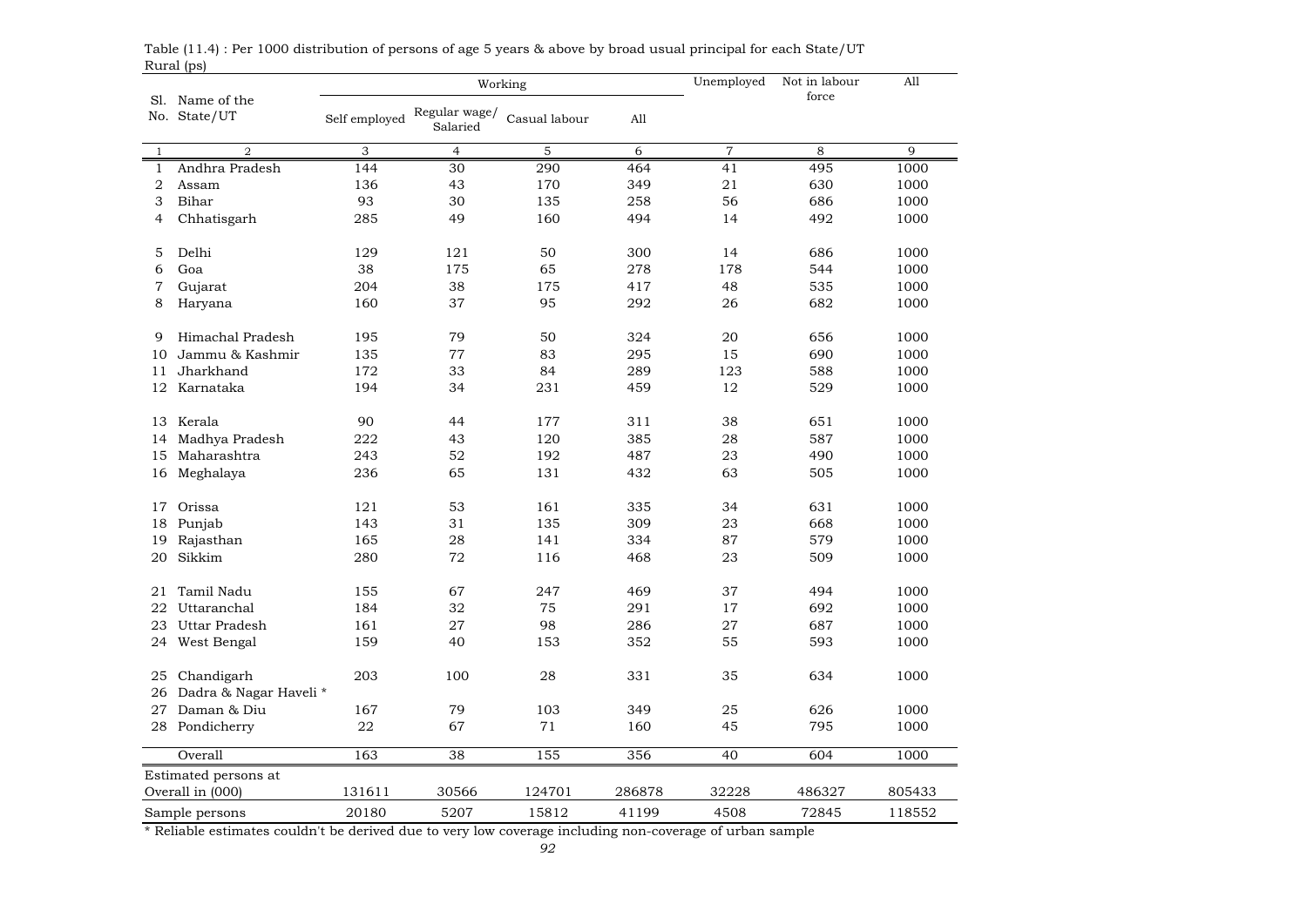| nanan <sub>(P</sub> o) man<br>Sl. Name of the |                       |               |                           | Working          |             | Unemployed       | Not in labour<br>force | All    |
|-----------------------------------------------|-----------------------|---------------|---------------------------|------------------|-------------|------------------|------------------------|--------|
|                                               | No. State/UT          | Self employed | Regular wage/<br>Salaried | Casual labour    | A11         |                  |                        |        |
| 1                                             | $\overline{a}$        | 3             | $\overline{4}$            | 5                | $\,$ 6 $\,$ | $\boldsymbol{7}$ | 8                      | 9      |
| $\mathbf{1}$                                  | Andhra Pradesh        | 215           | 42                        | 338              | 595         | 53               | 352                    | 1000   |
| $\overline{2}$                                | Assam                 | 228           | 64                        | 296              | 588         | 31               | 381                    | 1000   |
| 3                                             | Bihar                 | 164           | 52                        | 230              | 446         | 86               | 468                    | 1000   |
| 4                                             | Chhatisgarh           | 363           | 63                        | 196              | 622         | 19               | 359                    | 1000   |
| 5                                             | Delhi                 | 225           | 185                       | 80               | 490         | 18               | 492                    | 1000   |
| 6                                             | Goa                   | 64            | 265                       | 87               | 416         | 203              | 381                    | 1000   |
| $\overline{7}$                                | Gujarat               | 290           | 56                        | 221              | 567         | 67               | 366                    | 1000   |
| 8                                             | Haryana               | 262           | 66                        | 169              | 497         | 36               | 467                    | 1000   |
| 9                                             | Himachal Pradesh      | 281           | 129                       | 83               | 493         | 34               | 473                    | 1000   |
| 10                                            | Jammu & Kashmir       | 226           | 125                       | 152              | 503         | 24               | 473                    | 1000   |
| 11                                            | Jharkhand             | 269           | 38                        | 141              | 448         | 145              | 407                    | 1000   |
| 12                                            | Karnataka             | 281           | 51                        | 275              | 607         | 14               | 379                    | 1000   |
| 13                                            | Kerala                | 153           | 54                        | 292              | 499         | 42               | 459                    | 1000   |
| 14                                            | Madhya Pradesh        | 322           | 60                        | 178              | 560         | 34               | 406                    | 1000   |
| 15                                            | Maharashtra           | 290           | 72                        | 226              | 588         | 24               | 388                    | 1000   |
| 16                                            | Meghalaya             | 228           | 71                        | 158              | 457         | 76               | 467                    | 1000   |
| 17                                            | Orissa                | 217           | 92                        | 259              | 568         | 49               | 383                    | 1000   |
| 18                                            | Punjab                | 254           | 46                        | 232              | 532         | 37               | 431                    | 1000   |
| 19                                            | Rajasthan             | 225           | 44                        | 205              | 474         | 76               | 450                    | 1000   |
| 20                                            | Sikkim                | 309           | 107                       | 135              | 551         | 20               | 429                    | 1000   |
| 21                                            | Tamil Nadu            | 238           | 91                        | 299              | 628         | 37               | 335                    | 1000   |
| 22                                            | Uttaranchal           | 246           | 53                        | 131              | 430         | 28               | 542                    | 1000   |
| 23                                            | Uttar Pradesh         | 278           | 44                        | 170              | 492         | 41               | 467                    | 1000   |
|                                               | 24 West Bengal        | 269           | 52                        | 261              | 582         | 57               | 361                    | 1000   |
| 25                                            | Chandigarh            | 340           | 170                       | 48               | 558         | 43               | 399                    | 1000   |
| 26                                            | Dadra & Nagar Haveli* |               |                           |                  |             |                  |                        |        |
|                                               | 27 Daman & Diu        | 291           | 156                       | 146              | 593         | 44               | 363                    | 1000   |
|                                               | 28 Pondicherry        | 46            | 95                        | 102              | 243         | 41               | 716                    | 1000   |
|                                               | Overall               | 252           | 57                        | $\overline{225}$ | 534         | $\overline{51}$  | 415                    | 1000   |
|                                               | Estimated persons at  |               |                           |                  |             |                  |                        |        |
|                                               | Overall in (000)      | 105953        | 23822                     | 94614            | 224388      | 21366            | 175369                 | 421123 |
|                                               | Sample persons        | 16316         | 4134                      | 12274            | 32724       | 3005             | 26444                  | 62173  |

Rural (ps) male Table (11.5) : Per 1000 distribution of persons of age 5 years & above by broad usual principal for each State/UT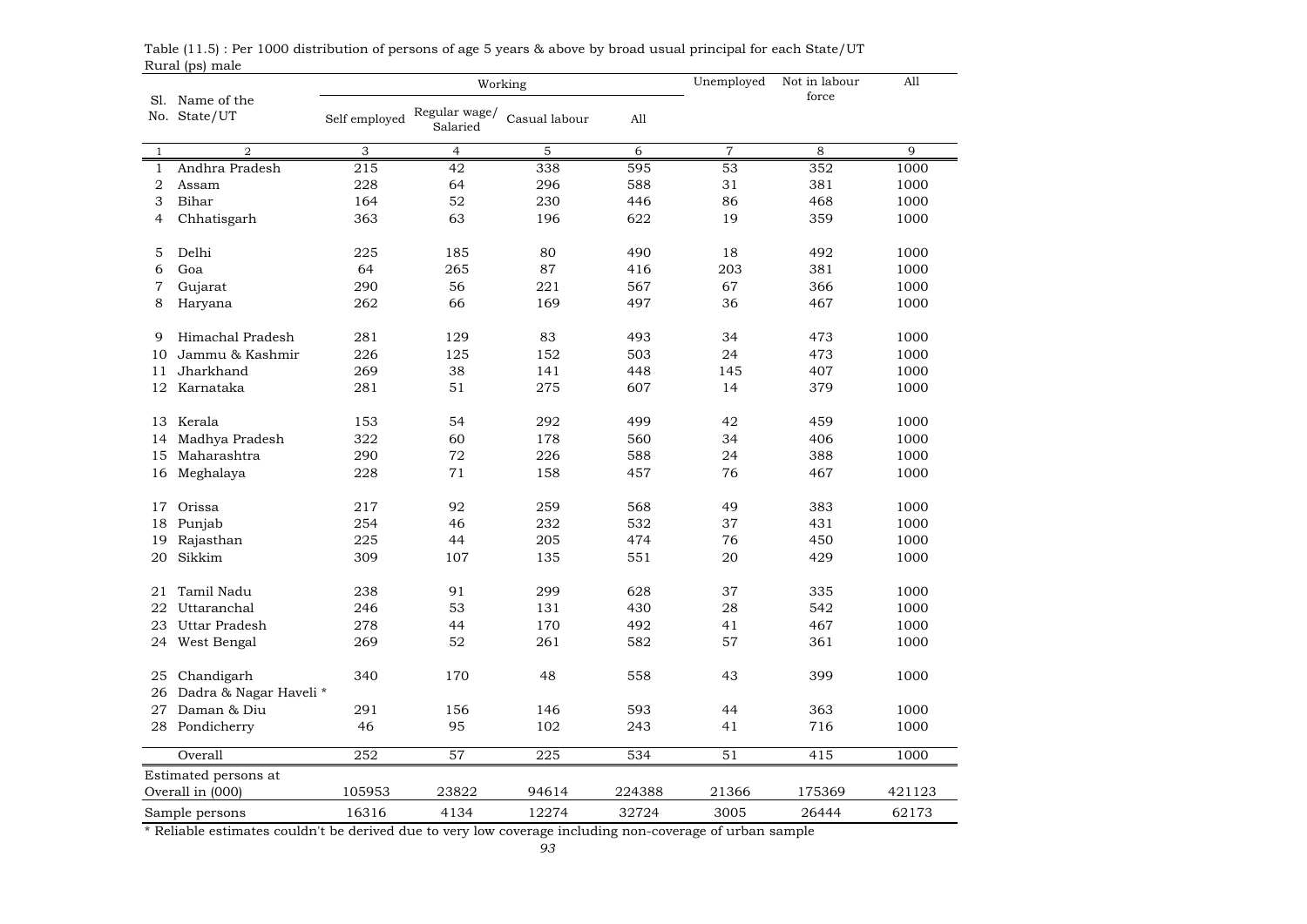|                | Kurai (ps) iciliaic             |                 |                           | Working          |       | Unemployed     | Not in labour<br>force | All    |
|----------------|---------------------------------|-----------------|---------------------------|------------------|-------|----------------|------------------------|--------|
|                | Sl. Name of the<br>No. State/UT | Self employed   | Regular wage/<br>Salaried | Casual labour    | A11   |                |                        |        |
| $\mathbf{1}$   | $\overline{2}$                  | 3               | $\overline{4}$            | 5                | 6     | $\overline{7}$ | 8                      | 9      |
| $\mathbf{1}$   | Andhra Pradesh                  | $\overline{72}$ | 18                        | $\overline{242}$ | 332   | 28             | 640                    | 1000   |
| $\overline{2}$ | Assam                           | 36              | 20                        | 33               | 89    | 10             | 901                    | 1000   |
| 3              | Bihar                           | 14              | 5                         | 30               | 49    | 22             | 929                    | 1000   |
| $\overline{4}$ | Chhatisgarh                     | 205             | 33                        | 123              | 361   | 8              | 631                    | 1000   |
| 5              | Delhi                           | 14              | 44                        | 14               | 72    | 9              | 919                    | 1000   |
| 6              | Goa                             | 11              | 81                        | 43               | 135   | 152            | 713                    | 1000   |
| 7              | Gujarat                         | 116             | 19                        | 127              | 262   | 30             | 708                    | 1000   |
| 8              | Haryana                         | 43              | $\overline{4}$            | 8                | 55    | 15             | 930                    | 1000   |
| 9              | Himachal Pradesh                | 104             | 26                        | 16               | 146   | 5              | 849                    | 1000   |
| 10             | Jammu & Kashmir                 | 30              | 22                        | $\overline{4}$   | 56    | 5              | 939                    | 1000   |
| 11             | Jharkhand                       | 70              | 28                        | 24               | 122   | 100            | 778                    | 1000   |
| 12             | Karnataka                       | 99              | 16                        | 183              | 298   | 10             | 692                    | 1000   |
| 13             | Kerala                          | 30              | 34                        | 66               | 130   | 35             | 835                    | 1000   |
| 14             | Madhya Pradesh                  | 110             | 25                        | 55               | 190   | 23             | 787                    | 1000   |
|                | 15 Maharashtra                  | 192             | 30                        | 154              | 376   | 21             | 603                    | 1000   |
| 16             | Meghalaya                       | 246             | 58                        | 97               | 401   | 47             | 552                    | 1000   |
| 17             | Orissa                          | 21              | 12                        | 60               | 93    | 17             | 890                    | 1000   |
| 18             | Punjab                          | 12              | 14                        | 22               | 48    | $\tau$         | 945                    | 1000   |
| 19             | Rajasthan                       | 96              | 11                        | 67               | 174   | 99             | 727                    | 1000   |
| 20             | Sikkim                          | 247             | 32                        | 94               | 373   | 27             | 600                    | 1000   |
| 21             | Tamil Nadu                      | 71              | 42                        | 195              | 308   | 38             | 654                    | 1000   |
|                | 22 Uttaranchal                  | 122             | 10                        | 19               | 151   | 5              | 844                    | 1000   |
|                | 23 Uttar Pradesh                | 24              | 6                         | 14               | 44    | 10             | 946                    | 1000   |
|                | 24 West Bengal                  | 39              | 27                        | 36               | 102   | 52             | 846                    | 1000   |
| 25             | Chandigarh                      | 13              | 3                         | $\mathbf{0}$     | 16    | 24             | 960                    | 1000   |
| 26             | Dadra & Nagar Haveli *          |                 |                           |                  |       |                |                        |        |
|                | 27 Daman & Diu                  | 40              | 0                         | 58               | 98    | 6              | 896                    | 1000   |
|                | 28 Pondicherry                  | $\mathbf{O}$    | 42                        | 44               | 86    | 49             | 865                    | 1000   |
|                | Overall                         | 67              | 18                        | 78               | 163   | 28             | 809                    | 1000   |
|                | Estimated persons at            |                 |                           |                  |       |                |                        |        |
|                | Overall in (000)                | 25658           | 6744                      | 30088            | 62490 | 10862          | 310958                 | 384309 |
|                | Sample persons                  | 3864            | 1073                      | 3538             | 8475  | 1503           | 46401                  | 56379  |

Rural (ps) female Table (11.6) : Per 1000 distribution of persons of age 5 years & above by broad usual principal for each State/UT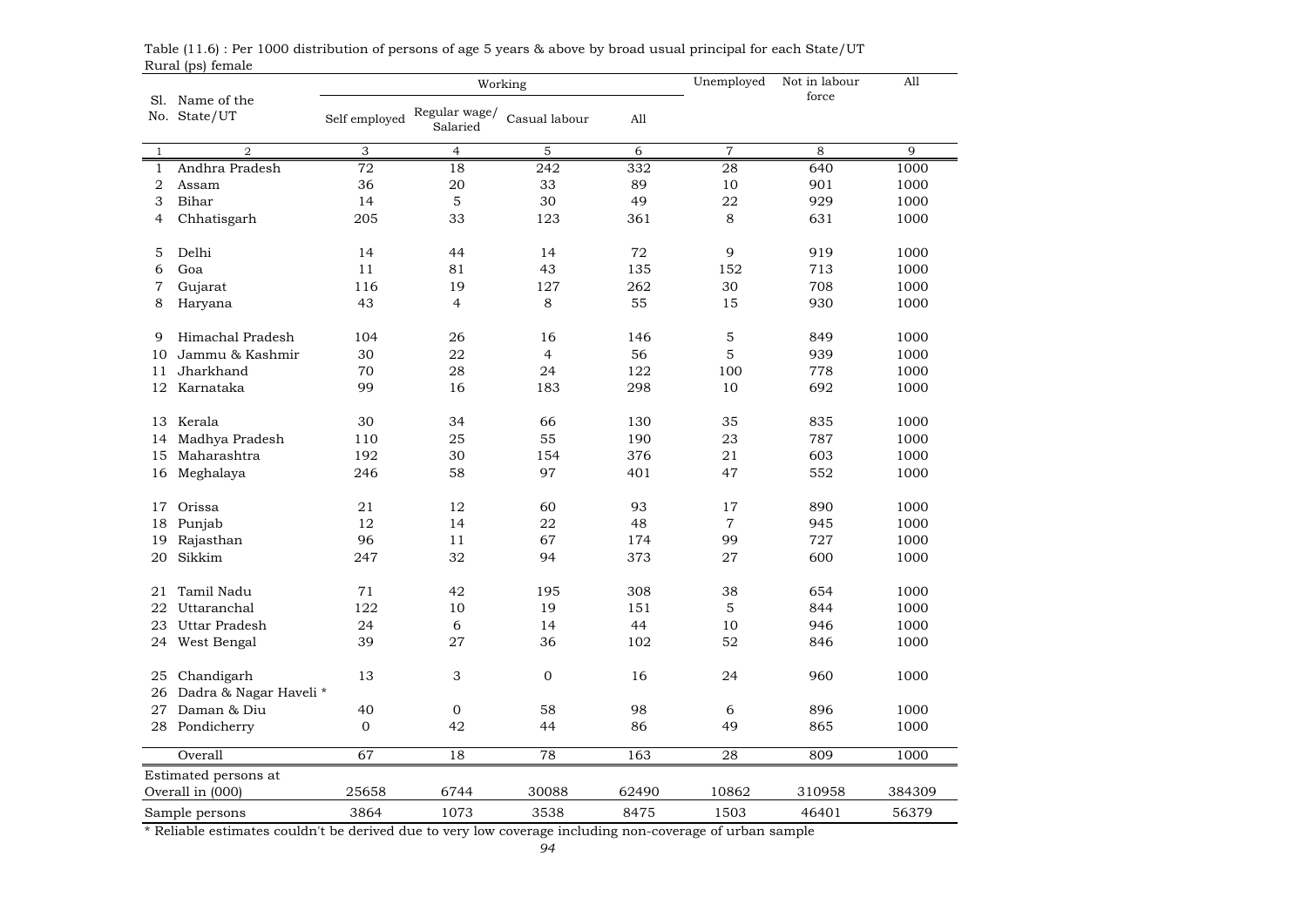| orpan (po<br>Sl. Name of the |                       |                  |                           | Working       |       | Unemployed     | Not in labour<br>force | All    |
|------------------------------|-----------------------|------------------|---------------------------|---------------|-------|----------------|------------------------|--------|
|                              | No. State/UT          | Self employed    | Regular wage/<br>Salaried | Casual labour | A11   |                |                        |        |
| 1                            | $\overline{2}$        | 3                | $\overline{4}$            | $\mathbf 5$   | 6     | $\,7$          | 8                      | 9      |
| $\mathbf{1}$                 | Andhra Pradesh        | 96               | 127                       | 111           | 334   | 20             | 646                    | 1000   |
| 2                            | Assam                 | 130              | 123                       | 59            | 312   | 35             | 653                    | 1000   |
| 3                            | Bihar                 | 109              | 64                        | 86            | 259   | 16             | 725                    | 1000   |
| 4                            | Chhatisgarh           | 141              | 109                       | 86            | 336   | 30             | 634                    | 1000   |
| 5                            | Delhi                 | 104              | 189                       | 40            | 333   | $\overline{2}$ | 665                    | 1000   |
| 6                            | Goa                   | 124              | 211                       | 21            | 356   | 80             | 564                    | 1000   |
| $\overline{7}$               | Gujarat               | 150              | 138                       | 67            | 355   | 36             | 609                    | 1000   |
| 8                            | Haryana               | 120              | 83                        | 77            | 280   | 29             | 691                    | 1000   |
| 9                            | Himachal Pradesh      | 117              | 129                       | 44            | 290   | 24             | 686                    | 1000   |
| 10                           | Jammu & Kashmir       | 101              | 115                       | 16            | 232   | 12             | 756                    | 1000   |
| 11                           | Jharkhand             | 77               | 113                       | 105           | 295   | 21             | 684                    | 1000   |
| 12                           | Karnataka             | 110              | 102                       | 166           | 378   | 15             | 607                    | 1000   |
| 13                           | Kerala                | 75               | 68                        | 161           | 304   | 35             | 661                    | 1000   |
| 14                           | Madhya Pradesh        | 113              | 95                        | 110           | 318   | 40             | 642                    | 1000   |
| 15                           | Maharashtra           | 123              | 188                       | 50            | 361   | 37             | 602                    | 1000   |
| 16                           | Meghalaya             | 117              | 128                       | 47            | 292   | 19             | 689                    | 1000   |
| 17                           | Orissa                | 111              | 116                       | 72            | 299   | 43             | 658                    | 1000   |
| 18                           | Punjab                | 113              | 109                       | 81            | 303   | 55             | 642                    | 1000   |
| 19                           | Rajasthan             | 130              | 93                        | 88            | 311   | 23             | 666                    | 1000   |
| 20                           | Sikkim                | 163              | 192                       | 10            | 365   | 52             | 583                    | 1000   |
| 21                           | Tamil Nadu            | 147              | 136                       | 133           | 416   | 16             | 568                    | 1000   |
| 22                           | Uttaranchal           | 126              | 82                        | 116           | 324   | 10             | 666                    | 1000   |
| 23                           | Uttar Pradesh         | 129              | 57                        | 99            | 285   | 21             | 694                    | 1000   |
| 24                           | West Bengal           | 178              | 120                       | 71            | 369   | 27             | 604                    | 1000   |
| 25                           | Chandigarh            | 101              | 148                       | 69            | 318   | $\mathbf{1}$   | 681                    | 1000   |
| 26                           | Dadra & Nagar Haveli* |                  |                           |               |       |                |                        |        |
|                              | 27 Daman & Diu        | 131              | 105                       | 56            | 292   | 10             | 698                    | 1000   |
|                              | 28 Pondicherry        | 85               | 170                       | 25            | 280   | 47             | 673                    | 1000   |
|                              | Overall               | $\overline{127}$ | 118                       | 90            | 335   | 27             | 638                    | 1000   |
|                              | Estimated persons at  |                  |                           |               |       |                |                        |        |
|                              | Overall in (000)      | 36933            | 34290                     | 26338         | 97561 | 7736           | 185939                 | 291236 |
|                              | Sample persons        | 11840            | 9187                      | 10518         | 31545 | 2651           | 64670                  | 98866  |

Urban (ps) Table (11.7) : Per 1000 distribution of persons of age 5 years & above by broad usual principal for each State/UT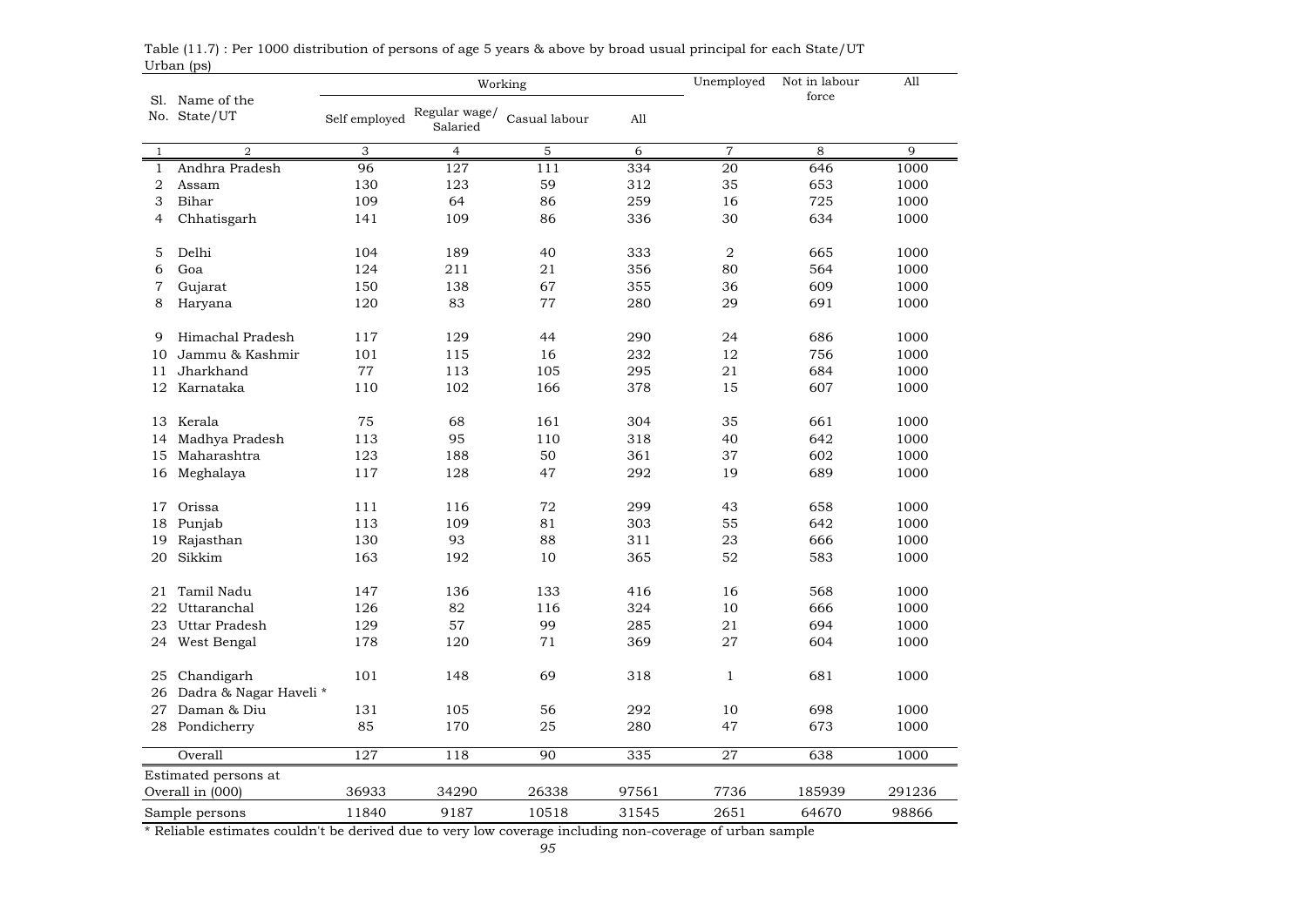|                      | orban (po) maic<br>Sl. Name of the |                  |                           | Working       | Unemployed | Not in labour<br>force | All   |        |
|----------------------|------------------------------------|------------------|---------------------------|---------------|------------|------------------------|-------|--------|
|                      | No. State/UT                       | Self employed    | Regular wage/<br>Salaried | Casual labour | All        |                        |       |        |
| 1                    | $\overline{a}$                     | 3                | $\overline{4}$            | $\mathbf 5$   | 6          | $\,7$                  | 8     | 9      |
| $\mathbf{1}$         | Andhra Pradesh                     | 159              | 218                       | 172           | 549        | 24                     | 427   | 1000   |
| 2                    | Assam                              | 247              | 192                       | 98            | 537        | 44                     | 419   | 1000   |
| 3                    | Bihar                              | 182              | 106                       | 148           | 436        | 24                     | 540   | 1000   |
| 4                    | Chhatisgarh                        | 248              | 174                       | 136           | 558        | 50                     | 392   | 1000   |
| 5                    | Delhi                              | 185              | 299                       | 72            | 556        | 2                      | 442   | 1000   |
| 6                    | 201<br>Goa                         |                  | 325                       | 32            | 558        | 62                     | 380   | 1000   |
| $\overline{7}$       | Gujarat                            | 241              | 227                       | 103<br>571    |            | 388<br>41              |       | 1000   |
| 8                    | Haryana                            | 193              | 137                       | 135           | 465        | 39                     | 496   | 1000   |
| 9                    | Himachal Pradesh                   | 218              | 189                       | 85            | 492        | 22                     | 486   | 1000   |
| 10                   | Jammu & Kashmir                    | 209              | 232                       | 32            | 473        | 23                     | 504   | 1000   |
| 11                   | Jharkhand                          | 128              | 174                       | 150           | 452        | 35                     | 513   | 1000   |
| 12                   | Karnataka                          | 166              | 155                       | 262           | 583        | 18                     | 399   | 1000   |
| 13                   | Kerala                             | 126              | 84                        | 278           | 488        | 37                     | 475   | 1000   |
| 14                   | Madhya Pradesh<br>182<br>148       |                  | 175                       | 505           | 52         | 443                    | 1000  |        |
| 15                   | Maharashtra                        | 188              | 290                       | 70            | 548        | 32                     | 420   | 1000   |
| 16                   | Meghalaya                          | 126              | 218                       | 88            | 432        | 40                     | 528   | 1000   |
| 17                   | Orissa                             | 194              | 191                       | 120           | 505        | 56                     | 439   | 1000   |
| 18                   | Punjab                             | 199              | 152                       | 129           | 480        | 87                     | 433   | 1000   |
| 19                   | Rajasthan                          | 222              | 154                       | 147           | 523        | 30                     | 447   | 1000   |
| 20                   | Sikkim                             | 266              | 223                       | 16            | 505        | 50                     | 445   | 1000   |
| 21                   | Tamil Nadu                         | 206              | 208                       | 190           | 604        | 19                     | 377   | 1000   |
| 22                   | Uttaranchal                        | 221              | 128                       | 207           | 556        | 14                     | 430   | 1000   |
|                      | 23 Uttar Pradesh                   | 225              | 94                        | 175           | 494        | 30                     | 476   | 1000   |
|                      | 24 West Bengal                     | 297              | 184                       | 118           | 599        | 43                     | 358   | 1000   |
| 25                   | Chandigarh                         | 198              | 211                       | 134           | 543        | $\mathbf{1}$           | 456   | 1000   |
| 26                   | Dadra & Nagar Haveli *             |                  |                           |               |            |                        |       |        |
|                      | 27 Daman & Diu                     | 238              | 170                       | 92            | 500        | 12                     | 488   | 1000   |
|                      | 28 Pondicherry                     | 184              | 335                       | 57            | 576        | 33                     | 391   | 1000   |
|                      | Overall                            | $\overline{208}$ | 185                       | 145           | 538        | 34                     | 428   | 1000   |
| Estimated persons at |                                    |                  |                           |               |            |                        |       |        |
|                      | Overall in (000)                   | 31327            | 27905                     | 21823         | 81055      | 5098                   | 64610 | 150763 |
| Sample persons       |                                    | 10327            | 7492                      | 8893          | 26712      | 1818                   | 22923 | 51453  |

Urban (ps) male Table (11.8) : Per 1000 distribution of persons of age 5 years & above by broad usual principal for each State/UT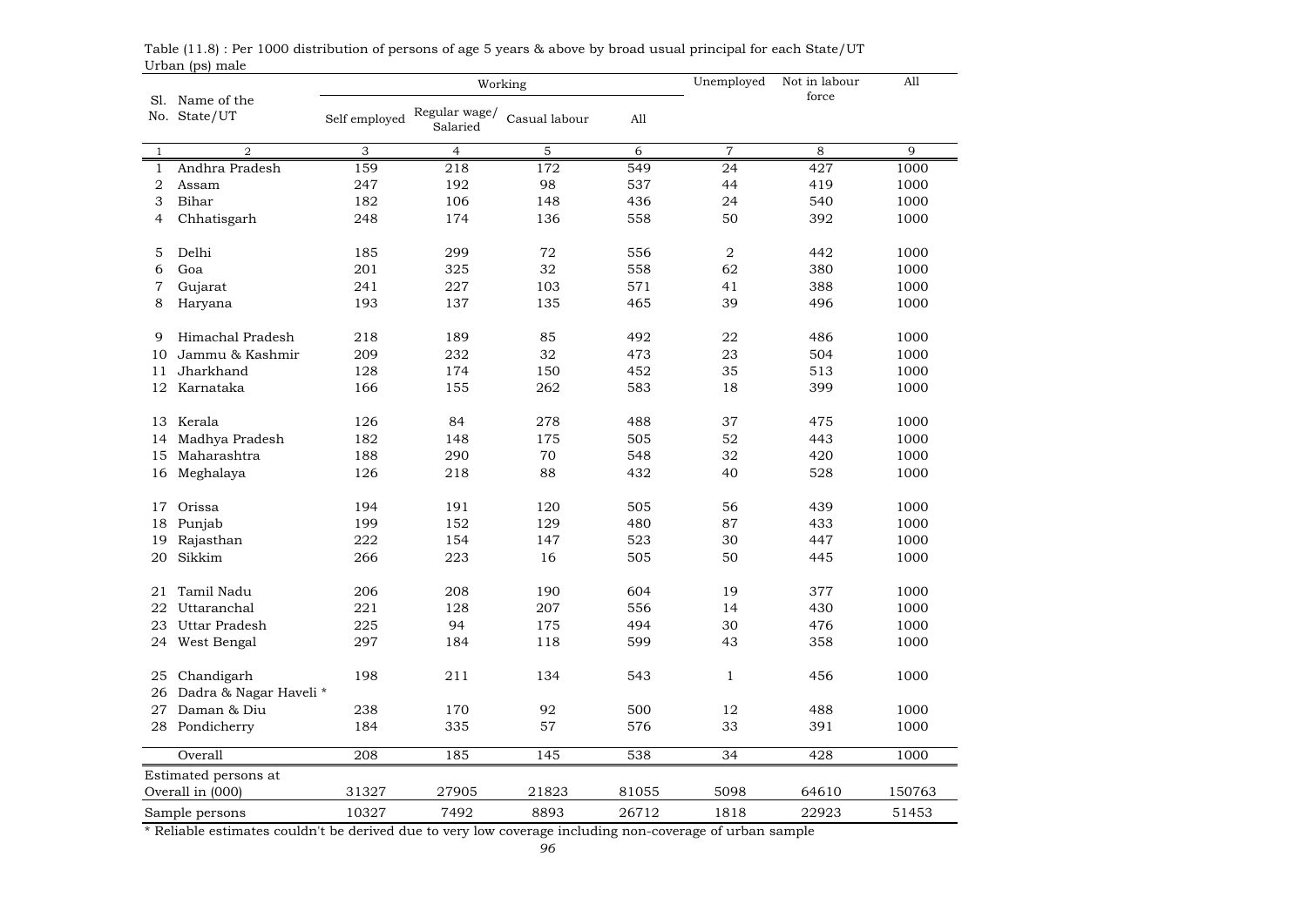|                      | orban (po) icmaic<br>Sl. Name of the |                |                           | Working        | Unemployed | Not in labour<br>force | All    |        |
|----------------------|--------------------------------------|----------------|---------------------------|----------------|------------|------------------------|--------|--------|
|                      | No. State/UT                         | Self employed  | Regular wage/<br>Salaried | Casual labour  | A11        |                        |        |        |
| $\mathbf{1}$         | $\overline{2}$                       | 3              | 4                         | 5              | 6          | $\overline{7}$         | 8      | 9      |
| $\mathbf{1}$         | Andhra Pradesh                       | 33             | 36                        | 50             | 119        | $\overline{17}$        | 864    | 1000   |
| 2                    | Assam                                | 19             | 56                        | 23             | 98         | 26                     | 876    | 1000   |
| 3                    | Bihar                                | 19             | 11                        | 10             | 40         | 6                      | 954    | 1000   |
| 4                    | Chhatisgarh                          | 19             | 35                        | 29             | 83         | $\overline{7}$         | 910    | 1000   |
| 5                    | Delhi                                | 8              | 59                        | 2              | 69         | $\mathbf{1}$           | 930    | 1000   |
| 6                    | Goa<br>43                            |                | 91                        | 10             | 144        | 98                     | 758    | 1000   |
| $\overline{7}$       | Gujarat                              | 58             | 51                        | 32             | 141        | 32                     | 827    | 1000   |
| 8                    | Haryana                              | 35             | 19                        | 65<br>11       |            | 18                     | 917    | 1000   |
| 9                    | Himachal Pradesh                     | 15             | 67                        | 3              | 85         | 26                     | 889    | 1000   |
| 10                   | Jammu & Kashmir                      | $\overline{2}$ | $\overline{7}$            | $\overline{2}$ | 11         | $\overline{2}$         | 987    | 1000   |
| 11                   | Jharkhand                            | 14             | 39                        | 50             | 103        | 5                      | 892    | 1000   |
| 12                   | Karnataka                            | 51             | 46                        | 67             | 164        | 12                     | 824    | 1000   |
|                      | 13 Kerala                            | 28             | 53                        | 54             | 135        | 33                     | 832    | 1000   |
| 14                   | Madhya Pradesh                       | 38             | 38                        | 40             | 116        | 27                     | 857    | 1000   |
| 15                   | Maharashtra                          | 54             | 80                        | 28             | 162        | 41                     | 797    | 1000   |
|                      | 16 Meghalaya                         | 109            | 50                        | 12             | 171        | 1                      | 828    | 1000   |
| 17                   | Orissa                               | 14             | 28                        | 16             | 58         | 29                     | 913    | 1000   |
| 18                   | Punjab                               | 16             | 61                        | 26             | 103        | 18                     | 879    | 1000   |
| 19                   | Rajasthan                            | 24             | 22                        | 20             | 66         | 16                     | 918    | 1000   |
| 20                   | Sikkim                               | 46             | 158                       | 3              | 207        | 54                     | 739    | 1000   |
| 21                   | Tamil Nadu                           | 87             | 63                        | 76             | 226        | 13                     | 761    | 1000   |
| 22                   | Uttaranchal                          | 23             | 32                        | 17             | 72         | 6                      | 922    | 1000   |
| 23                   | Uttar Pradesh                        | 19             | 15                        | 14             | 48         | 11                     | 941    | 1000   |
| 24                   | West Bengal                          | 50             | 52                        | 21             | 123        | 10                     | 867    | 1000   |
| 25                   | Chandigarh                           | $\mathbf 0$    | 82                        | $\mathbf{O}$   | 82         | $\Omega$               | 918    | 1000   |
|                      | 26 Dadra & Nagar Haveli*             |                |                           |                |            |                        |        |        |
|                      | 27 Daman & Diu                       | 16             | 36                        | 17             | 69         | 9                      | 922    | 1000   |
|                      | 28 Pondicherry                       | $\mathbf 5$    | 38                        | $\mathbf 0$    | 43         | 59                     | 898    | 1000   |
|                      | Overall                              | 40             | 45                        | 32             | 117        | 19                     | 864    | 1000   |
| Estimated persons at |                                      |                |                           |                |            |                        |        |        |
|                      | Overall in (000)                     | 5607           | 6385                      | 4515           | 16507      | 2637                   | 121329 | 140472 |
|                      | Sample persons                       | 1513           | 1695                      | 1625           | 4833       | 833                    | 41747  | 47413  |

Urban (ps) female Table (11.9) : Per 1000 distribution of persons of age 5 years & above by broad usual principal for each State/UT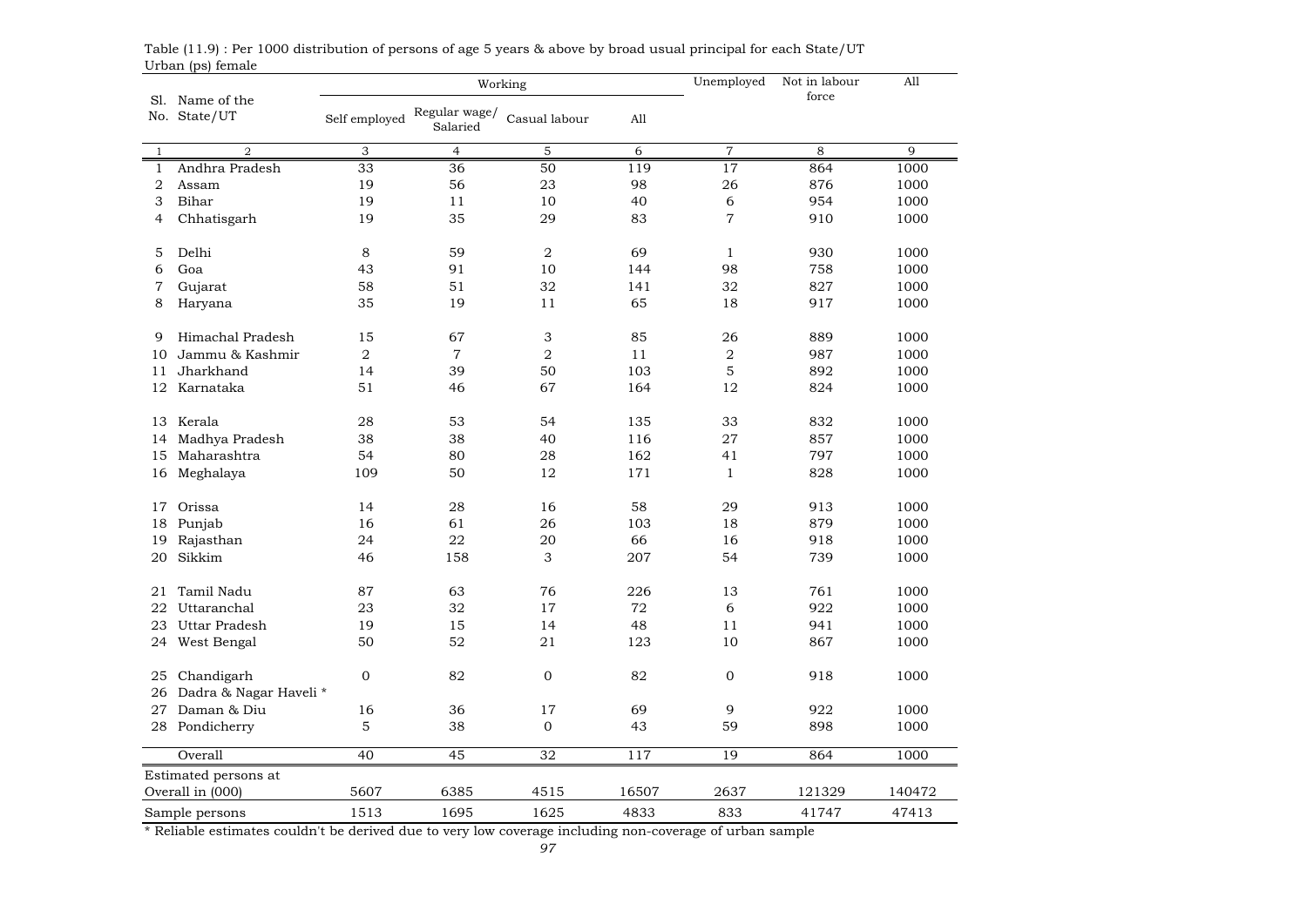| Sl.<br>No.                 | Name of the<br>State/UT | Agricuture,<br>forestry etc. | quarrying        | Mining & Manufactu Electricity<br>ring |                 | Construction Wholesale, | retail etc. | Transport,<br>storage | Financing,<br>insurance | Community<br>services | Others         | All    |
|----------------------------|-------------------------|------------------------------|------------------|----------------------------------------|-----------------|-------------------------|-------------|-----------------------|-------------------------|-----------------------|----------------|--------|
|                            |                         |                              |                  |                                        |                 |                         |             |                       |                         |                       |                |        |
| $\overline{1}$             | $\overline{2}$          | 3                            | $\overline{4}$   | 5                                      | 6               | $\overline{7}$          | 8           | 9                     | 10                      | 11                    | 12             | 13     |
| 1                          | Andhra Pradesh          | 530                          | 19               | 63                                     | 15              | 65                      | 89          | 44                    | 27                      | 52                    | 96             | 1000   |
| 2                          | Assam                   | 436                          | 18               | 51                                     | $\overline{7}$  | 56                      | 100         | 54                    | 35                      | 113                   | 130            | 1000   |
| 3                          | Bihar                   | 385                          | 23               | 68                                     | 15              | 70                      | 83          | 29                    | 24                      | 106                   | 197            | 1000   |
| 4                          | Chhatisgarh             | 635                          | 31               | 37                                     | 16              | 33                      | 65          | 15                    | 9                       | 92                    | 67             | 1000   |
| 5                          | Delhi                   | 13                           | $\mathbf{1}$     | 150                                    | 20              | 68                      | 266         | 223                   | 93                      | 155                   | 11             | 1000   |
| 6                          | Goa                     | 70                           | 48               | 161                                    | 29              | 25                      | 136         | 26                    | 38                      | 149                   | 318            | 1000   |
| 7                          | Gujarat                 | 421                          | 8                | 100                                    | 6               | 75                      | 94          | 36                    | 15                      | 112                   | 133            | 1000   |
| 8                          | Haryana                 | 351                          | 13               | 70                                     | 29              | 83                      | 116         | 64                    | 49                      | 130                   | 95             | 1000   |
| 9                          | Himachal Pradesh        | 435                          | $\,$ 6 $\,$      | 35                                     | 32              | 131                     | 95          | 38                    | 23                      | 134                   | 71             | 1000   |
| 10                         | Jammu & Kashmir         | 279                          | 9                | 88                                     | 34              | 119                     | 88          | 63                    | 8                       | 100                   | 212            | 1000   |
| 11                         | Jharkhand               | 484                          | 59               | 82                                     | 16              | 45                      | 59          | 27                    | 12                      | 97                    | 119            | 1000   |
|                            | 12 Karnataka            | 497                          | 17               | 103                                    | 10              | 82                      | 99          | 35                    | 27                      | 54                    | 76             | 1000   |
|                            | 13 Kerala               | 333                          | 6                | 84                                     | 37              | 104                     | 126         | 75                    | 56                      | 76                    | 103            | 1000   |
| 14                         | Madhya Pradesh          | 508                          | 32               | 47                                     | 15              | 89                      | 73          | 19                    | 21                      | 85                    | 111            | 1000   |
| 15                         | Maharashtra             | 567                          | 12               | 86                                     | 19              | 30                      | 80          | 46                    | 35                      | 73                    | 52             | 1000   |
|                            | 16 Meghalaya            | 659                          | 24               | $\overline{0}$                         | $11$            | 21                      | 66          | 46                    | $\overline{7}$          | 112                   | 54             | 1000   |
| 17                         | Orissa                  | 442                          | 53               | 90                                     | 16              | 91                      | 89          | 46                    | 26                      | 89                    | 58             | 1000   |
| 18                         | Punjab                  | 329                          | 13               | 81                                     | 39              | 107                     | 64          | 24                    | 23                      | 59                    | 261            | 1000   |
| 19                         | Rajasthan               | 433                          | 76               | 69                                     | 11              | 105                     | 80          | 29                    | 23                      | 76                    | 98             | 1000   |
| 20                         | Sikkim                  | 276                          | $\mathbf{O}$     | 286                                    | $\mathbf{1}$    | 88                      | 133         | 54                    | $\overline{0}$          | 37                    | 125            | 1000   |
| 21                         | Tamil Nadu              | 406                          | 8                | 141                                    | 22              | 82                      | 94          | 51                    | 29                      | 96                    | 71             | 1000   |
| 22                         | Uttaranchal             | 392                          | 14               | 64                                     | 10              | 105                     | 86          | 36                    | 19                      | 143                   | 131            | 1000   |
| 23                         | Uttar Pradesh           | 501                          | 14               | 68                                     | 27              | 100                     | 66          | 25                    | 14                      | 61                    | 124            | 1000   |
| 24                         | West Bengal             | 351                          | 5                | 198                                    | 17              | 66                      | 107         | 57                    | 33                      | 100                   | 66             | 1000   |
| 25                         | Chandigarh              | 54                           | $\boldsymbol{0}$ | 159                                    | 17              | 27                      | 169         | 144                   | 50                      | 269                   | 111            | 1000   |
| 26                         | Dadra & Nagar Haveli *  |                              |                  |                                        |                 |                         |             |                       |                         |                       |                |        |
| 27                         | Daman & Diu             | 372                          | $\,8\,$          | 46                                     | 39              | $\sqrt{2}$              | 318         | 63                    | 134                     | 18                    | $\mathbf 0$    | 1000   |
|                            | 28 Pondicherry          | 167                          | 83               | 113                                    | 347             | 62                      | 38          | 84                    | 42                      | 64                    | $\overline{0}$ | 1000   |
|                            | Overall                 | 455                          | $\overline{21}$  | 89                                     | $\overline{18}$ | 75                      | 88          | $\overline{41}$       | $\overline{26}$         | 84                    | 103            | 1000   |
| Estimated persons at       |                         |                              |                  |                                        |                 |                         |             |                       |                         |                       |                |        |
| 174825<br>Overall in (000) |                         |                              | 7905             | 34259                                  | 7010            | 29010                   | 33726       | 15660                 | 9959                    | 32140                 | 39947          | 384439 |
| Sample persons             |                         | 25479                        | 1549             | 6524                                   | 33552           | 6285                    | 8261        | 3531                  | 2477                    | 7764                  | 9384           | 72744  |

 $Rural + Urban (ps)$ Table (12.1) : Per 1000 distribution of persons of age 5 years & above in principal activity by broad industry group for each State/UT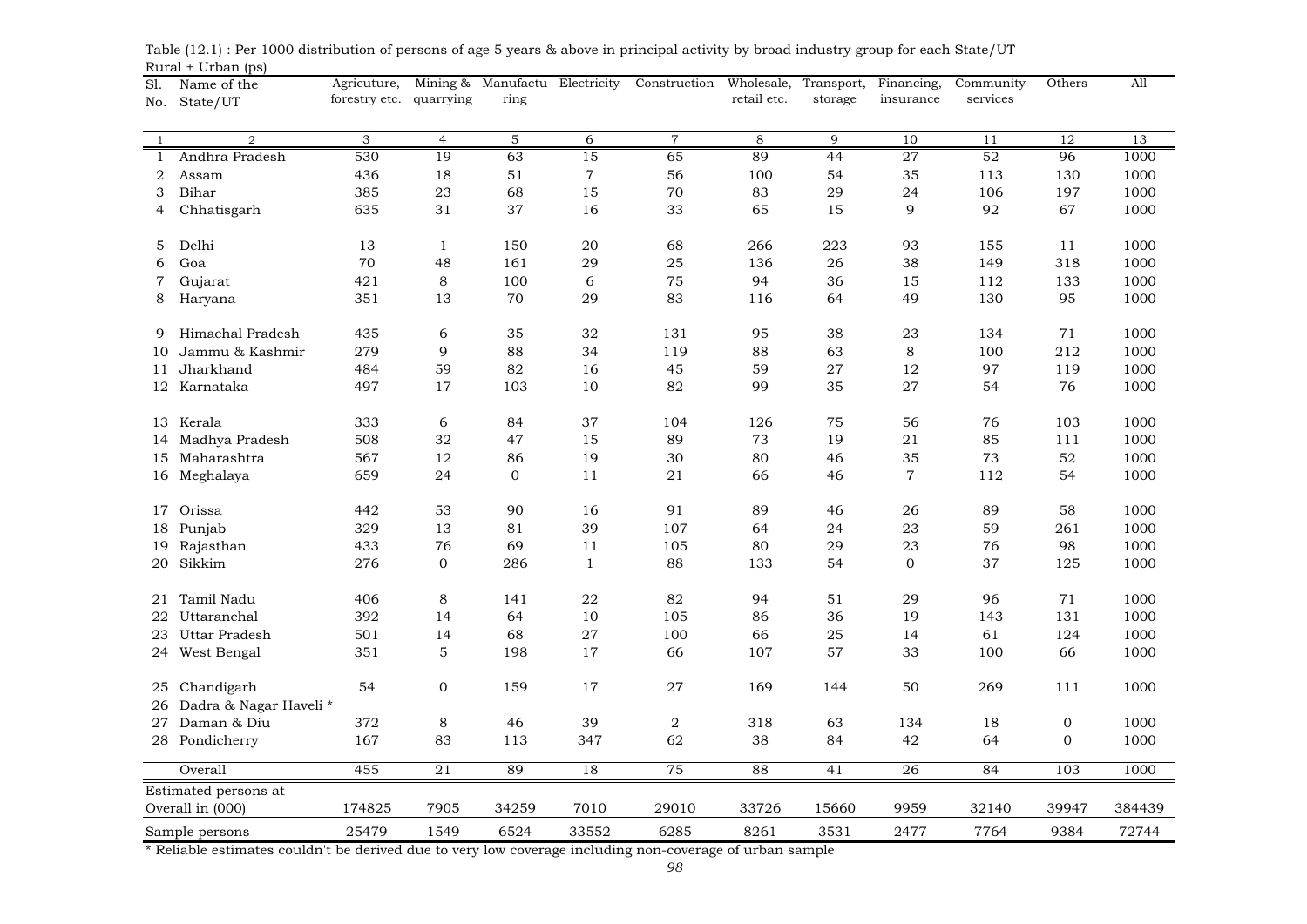| Sl.<br>No.     | Name of the<br>State/UT  | Agricuture,<br>forestry etc. | quarrying        | Mining & Manufactu Electricity<br>ring |                | Construction   | Wholesale,<br>retail etc. | Transport,<br>storage | Financing,<br>insurance | Community<br>services | Others         | All    |
|----------------|--------------------------|------------------------------|------------------|----------------------------------------|----------------|----------------|---------------------------|-----------------------|-------------------------|-----------------------|----------------|--------|
|                |                          |                              |                  |                                        |                |                |                           |                       |                         |                       |                |        |
| 1              | 2                        | 3                            | $\overline{4}$   | 5                                      | 6              | $\overline{7}$ | 8                         | 9                     | 10                      | 11                    | 12             | 13     |
| $\mathbf{1}$   | Andhra Pradesh           | 488                          | 17               | 43                                     | 19             | 73             | 102                       | 62                    | 34                      | 61                    | 101            | 1000   |
| 2              | Assam                    | 424                          | 14               | 54                                     | $\overline{7}$ | 62             | 108                       | 61                    | 38                      | 107                   | 125            | 1000   |
| 3              | Bihar                    | 380                          | 23               | 65                                     | 14             | 73             | 87                        | 32                    | 26                      | 97                    | 203            | 1000   |
| $\overline{4}$ | Chhatisgarh              | 599                          | 31               | 47                                     | 15             | 29             | 80                        | 22                    | 9                       | 106                   | 62             | 1000   |
| 5              | Delhi                    | 14                           | $\mathbf{0}$     | 163                                    | 21             | 74             | 281                       | 243                   | 99                      | 100                   | 5              | 1000   |
| 6              | Goa                      | 58                           | 61               | 177                                    | 37             | 20             | 162                       | 28                    | 41                      | 113                   | 303            | 1000   |
| 7              | Gujarat                  | 377                          | 8                | 119                                    | 8              | 78             | 111                       | 44                    | 19                      | 99                    | 137            | 1000   |
| 8              | Haryana                  | 356                          | 13               | 75                                     | 32             | 87             | 123                       | 70                    | 52                      | 99                    | 93             | 1000   |
| 9              | Himachal Pradesh         | 372                          | $\overline{7}$   | 45                                     | 39             | 148            | 116                       | 46                    | 29                      | 120                   | 78             | 1000   |
| 10             | Jammu & Kashmir          | 291                          | $\sqrt{ }$       | 70                                     | 36             | 124            | 94                        | 68                    | 9                       | 84                    | 217            | 1000   |
| 11             | Jharkhand                | 477                          | 62               | 90                                     | 17             | 48             | 65                        | 32                    | 11                      | 83                    | 115            | 1000   |
|                | 12 Karnataka             | 460                          | 17               | 94                                     | 13             | 97             | 114                       | 45                    | 33                      | 52                    | 75             | 1000   |
|                | 13 Kerala                | 333                          | $\overline{7}$   | 70                                     | 44             | 127            | 127                       | 92                    | 39                      | 58                    | 103            | 1000   |
| 14             | Madhya Pradesh           | 477                          | 36               | 47                                     | 15             | 93             | 89                        | 23                    | 24                      | 83                    | 113            | 1000   |
| 15             | Maharashtra              | 490                          | 14               | 107                                    | 24             | 37             | 99                        | 62                    | 41                      | 67                    | 59             | 1000   |
|                | 16 Meghalaya             | 611                          | 40               | $\overline{0}$                         | 18             | 20             | 52                        | 77                    | 13                      | 94                    | 75             | 1000   |
| 17             | Orissa                   | 430                          | 54               | 99                                     | 17             | 87             | 96                        | 50                    | 29                      | 87                    | 51             | 1000   |
| 18             | Punjab                   | 358                          | 13               | 86                                     | 40             | 115            | 70                        | 27                    | 19                      | 48                    | 224            | 1000   |
| 19             | Rajasthan                | 398                          | 75               | 70                                     | 13             | 106            | 90                        | 35                    | 26                      | 83                    | 104            | 1000   |
|                | 20 Sikkim                | 258                          | $\mathbf{O}$     | 287                                    | $\mathbf{1}$   | 107            | 103                       | 57                    | $\overline{0}$          | 53                    | 134            | 1000   |
| 21             | Tamil Nadu               | 373                          | 9                | 122                                    | 28             | 93             | 116                       | 70                    | 34                      | 87                    | 68             | 1000   |
| 22             | Uttaranchal              | 306                          | 18               | 79                                     | 13             | 125            | 100                       | 43                    | 22                      | 155                   | 139            | 1000   |
| 23             | Uttar Pradesh            | 504                          | 15               | 68                                     | 27             | 102            | 66                        | 24                    | 14                      | 56                    | 124            | 1000   |
| 24             | West Bengal              | 365                          | 5                | 187                                    | 18             | 71             | 118                       | 66                    | 36                      | 79                    | 55             | 1000   |
| 25             | Chandigarh               | 60                           | $\boldsymbol{0}$ | 171                                    | 19             | 31             | 189                       | 147                   | 48                      | 212                   | 123            | 1000   |
|                | 26 Dadra & Nagar Haveli* |                              |                  |                                        |                |                |                           |                       |                         |                       |                |        |
| 27             | Daman & Diu              | 338                          | 9                | 53                                     | 36             | 3              | 339                       | 70                    | 132                     | 20                    | $\overline{0}$ | 1000   |
|                | 28 Pondicherry           | 157                          | 64               | 102                                    | 402            | 64             | 18                        | 87                    | 45                      | 61                    | $\overline{0}$ | 1000   |
|                | Overall                  | 429                          | $\overline{21}$  | 88                                     | 21             | 82             | 98                        | 49                    | 29                      | 77                    | 106            | 1000   |
|                | Estimated persons at     |                              |                  |                                        |                |                |                           |                       |                         |                       |                |        |
|                | Overall in (000)         | 131035                       | 6403             | 27023                                  | 6282           | 25184          | 29940                     | 14894                 | 8731                    | 23596                 | 32355          | 305443 |
|                | Sample persons           | 19573                        | 1310             | 5380                                   | 26263          | 5500           | 7378                      | 3310                  | 2191                    | 5840                  | 7634           | 59436  |

Rural + Urban (ps) male Table (12.2) : Per 1000 distribution of persons of age 5 years & above in principal activity by broad industry group for each State/UT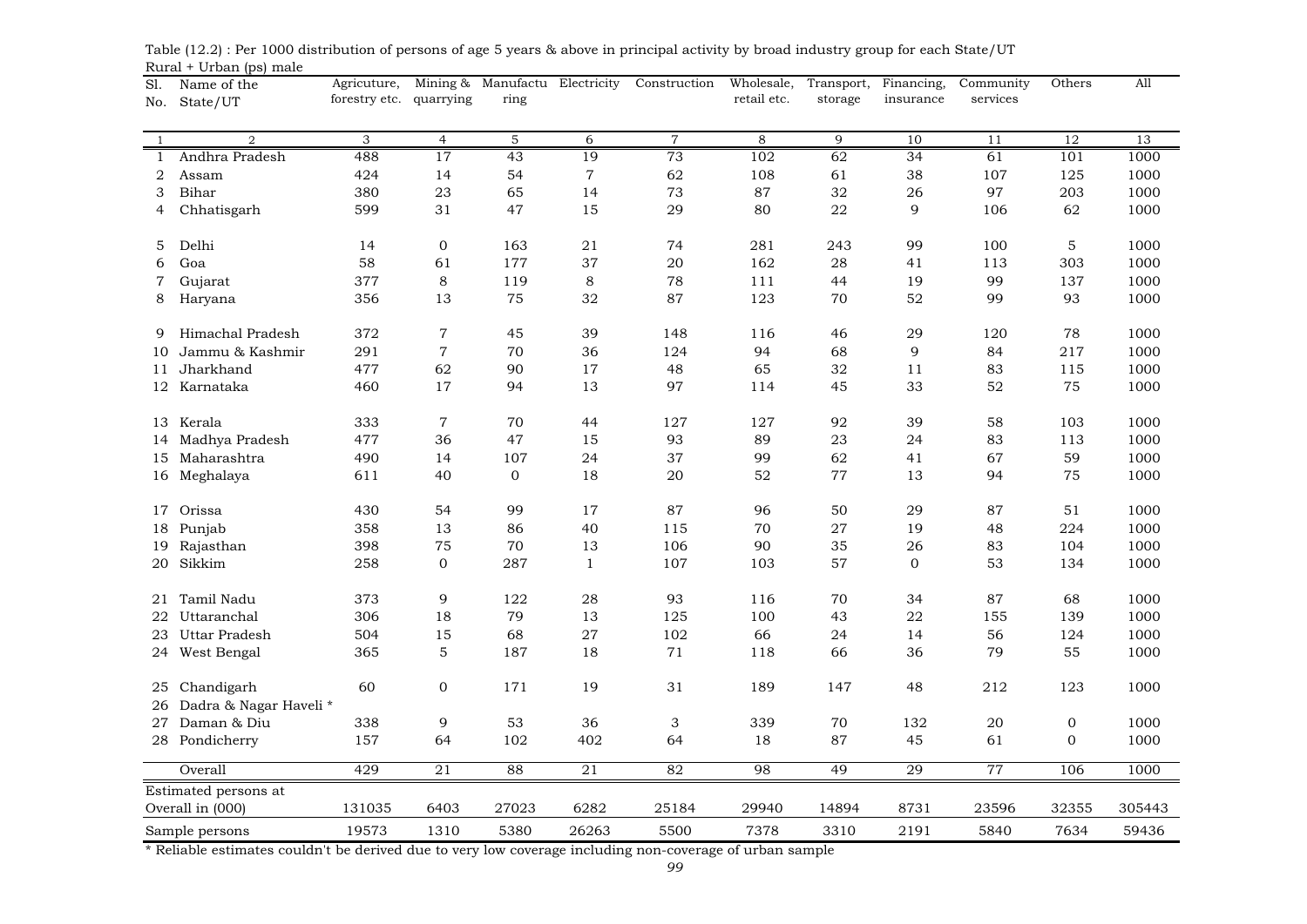| Sl.<br>No.   | Name of the<br>State/UT | Agricuture,<br>forestry etc. | quarrying                 | Mining & Manufactu Electricity<br>ring |                  | Construction   | Wholesale,<br>retail etc. | Transport,<br>storage | Financing,<br>insurance   | Community<br>services | Others | All   |
|--------------|-------------------------|------------------------------|---------------------------|----------------------------------------|------------------|----------------|---------------------------|-----------------------|---------------------------|-----------------------|--------|-------|
| 1            | $\overline{a}$          | 3                            | $\overline{4}$            | $5\phantom{.}$                         | 6                | $\overline{7}$ | 8                         | 9                     | 10                        | 11                    | 12     | 13    |
| $\mathbf{1}$ | Andhra Pradesh          | 619                          | $\overline{25}$           | 105                                    | $\overline{7}$   | 46             | 62                        | $\overline{7}$        | 10                        | $\overline{34}$       | 85     | 1000  |
| 2            | Assam                   | 517                          | 41                        | 36                                     | 8                | 14             | 45                        | 6                     | 13                        | 156                   | 164    | 1000  |
| 3            | Bihar                   | 448                          | 17                        | 98                                     | $2\sqrt{1}$      | 35             | 44                        | 3                     | $\mathbf 5$               | 203                   | 126    | 1000  |
| 4            | Chhatisgarh             | 707                          | 30                        | 19                                     | 18               | 40             | 35                        | $\overline{2}$        | 8                         | 63                    | 78     | 1000  |
| 5            | Delhi                   | 6                            | $\overline{4}$            | 33                                     | $\overline{2}$   | $\,8\,$        | 125                       | 36                    | 29                        | 680                   | 77     | 1000  |
| 6            | Goa                     | 114                          | $\mathbf 0$               | 104                                    | $\boldsymbol{0}$ | 40             | 38                        | 16                    | 28                        | 281                   | 379    | 1000  |
| 7            | Gujarat                 | 541                          | 9                         | 47                                     | $\mathbf{1}$     | 67             | 48                        | 14                    | 3                         | 148                   | 122    | 1000  |
| 8            | Haryana                 | 294                          | 8                         | 23                                     | 3                | 44             | 54                        | 15                    | 24                        | 420                   | 115    | 1000  |
| 9            | Himachal Pradesh        | 667                          | $\ensuremath{\mathsf{3}}$ | $\mathbf 0$                            | 6                | 67             | 16                        | $\boldsymbol{7}$      | $\ensuremath{\mathsf{3}}$ | 188                   | 43     | 1000  |
| 10           | Jammu & Kashmir         | 128                          | 27                        | 297                                    | $\overline{4}$   | 56             | 15                        | 3                     | $\mathbf{1}$              | 286                   | 183    | 1000  |
| 11           | Jharkhand               | 510                          | 47                        | 53                                     | 12               | 32             | 34                        | $\mathbf 5$           | 16                        | 153                   | 138    | 1000  |
|              | 12 Karnataka            | 591                          | 16                        | 124                                    | $\overline{2}$   | 45             | 63                        | 9                     | 10                        | 59                    | 81     | 1000  |
| 13           | Kerala                  | 331                          | $\overline{4}$            | 134                                    | 12               | 23             | 124                       | 17                    | 116                       | 141                   | 98     | 1000  |
| 14           | Madhya Pradesh          | 618                          | 17                        | 48                                     | 14               | 73             | 15                        | $\overline{4}$        | $\overline{7}$            | 92                    | 112    | 1000  |
| 15           | Maharashtra             | 726                          | 10                        | 43                                     | 10               | 16             | 41                        | 13                    | 23                        | 85                    | 33     | 1000  |
| 16           | Meghalaya               | 730                          | $\overline{0}$            | $\overline{0}$                         | $\mathbf 0$      | 22             | 87                        | $\mathbf{1}$          | $\overline{0}$            | 139                   | 21     | 1000  |
| 17           | Orissa                  | 521                          | 45                        | 26                                     | 12               | 111            | 40                        | 21                    | 6                         | 103                   | 115    | 1000  |
| 18           | Punjab                  | 90                           | 10                        | 34                                     | 25               | 34             | 13                        | $\overline{4}$        | 60                        | 150                   | 580    | 1000  |
| 19           | Rajasthan               | 565                          | 83                        | 64                                     | $\mathbf 5$      | 99             | 41                        | 8                     | 8                         | 52                    | 75     | 1000  |
| 20           | Sikkim                  | 310                          | $\mathbf{O}$              | 282                                    | $\boldsymbol{0}$ | 53             | 189                       | 47                    | $\overline{0}$            | 6                     | 113    | 1000  |
| 21           | Tamil Nadu              | 481                          | 6                         | 185                                    | $\overline{7}$   | 55             | 44                        | $\mathbf 7$           | 20                        | 117                   | 78     | 1000  |
| 22           | Uttaranchal             | 690                          | $\mathbf{0}$              | 14                                     | $\mathbf{1}$     | 37             | 37                        | 13                    | 8                         | 99                    | 101    | 1000  |
| 23           | Uttar Pradesh           | 461                          | 11                        | 75                                     | 20               | 71             | 64                        | 27                    | 13                        | 117                   | 141    | 1000  |
| 24           | West Bengal             | 269                          | 3                         | 262                                    | 11               | 40             | 45                        | 3                     | 14                        | 221                   | 132    | 1000  |
| 25           | Chandigarh              | 0                            | $\boldsymbol{0}$          | 65                                     | $\mathbf{1}$     | $\mathbf 0$    | $\boldsymbol{0}$          | 123                   | 63                        | 729                   | 19     | 1000  |
| 26           | Dadra & Nagar Haveli *  |                              |                           |                                        |                  |                |                           |                       |                           |                       |        |       |
| 27           | Daman & Diu             | 606                          | $\mathbf{0}$              | $\overline{0}$                         | 61               | $\mathbf 0$    | 161                       | 19                    | 150                       | 3                     |        | 1000  |
|              | 28 Pondicherry          | 227                          | 197                       | 183                                    | 8                | 49             | 162                       | 67                    | 24                        | 83                    |        | 1000  |
|              | Overall                 | 554                          | $\overline{19}$           | 92                                     | 9                | 48             | $\overline{48}$           | 10                    | 16                        | 108                   | 96     | 1000  |
|              | Estimated persons at    |                              |                           |                                        |                  |                |                           |                       |                           |                       |        |       |
|              | Overall in (000)        | 43790                        | 1503                      | 7236                                   | 728              | 3826           | 3786                      | 766                   | 1227                      | 8544                  | 7592   | 78996 |
|              | Sample persons          | 5906                         | 239                       | 1144                                   | 7289             | 785            | 883                       | 221                   | 286                       | 1924                  | 1750   | 13308 |

Rural + Urban (ps) female Table (12.3) : Per 1000 distribution of persons of age 5 years & above in principal activity by broad industry group for each State/UT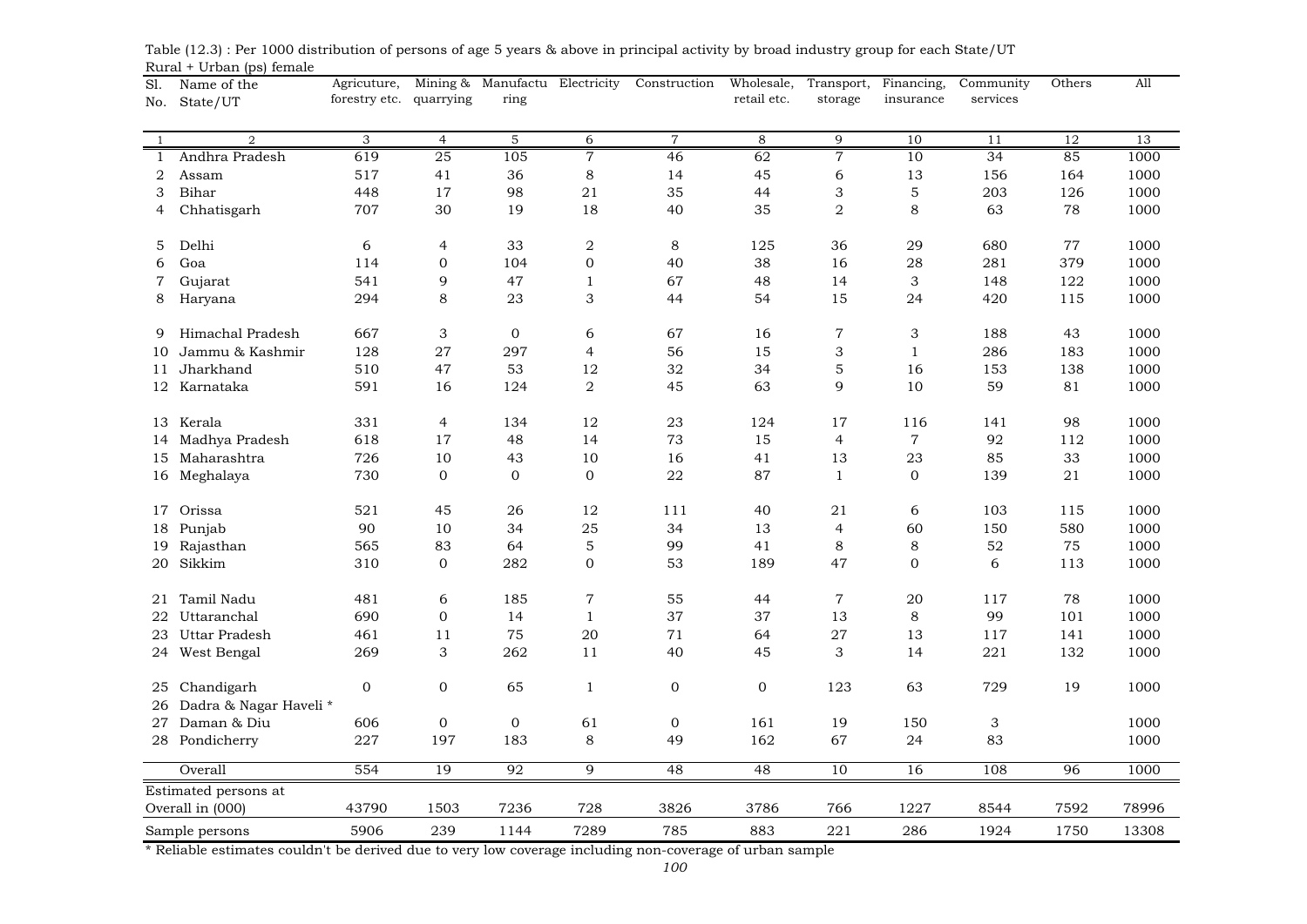| Sl.<br>No.   | Name of the<br>State/UT | Agricuture,<br>forestry etc. quarrying |                  | Mining & Manufactu Electricity<br>ring |                     | Construction         | Wholesale,<br>retail etc. | Transport,<br>storage | Financing,<br>insurance | Community<br>services | Others | All    |
|--------------|-------------------------|----------------------------------------|------------------|----------------------------------------|---------------------|----------------------|---------------------------|-----------------------|-------------------------|-----------------------|--------|--------|
|              |                         |                                        |                  |                                        |                     |                      |                           |                       |                         |                       |        |        |
| -1           | 2                       | 3                                      | $\overline{4}$   | 5<br>58                                | 6<br>$\overline{5}$ | $\overline{7}$<br>58 | 8                         | 9                     | 10                      | 11<br>51              | 12     | 13     |
| $\mathbf{1}$ | Andhra Pradesh          | 625                                    | 18               |                                        |                     |                      | 61                        | 29                    | 15                      |                       | 80     | 1000   |
| 2            | Assam                   | 473                                    | 18               | 48                                     | 6                   | 56                   | 80                        | 47                    | 31                      | 108                   | 133    | 1000   |
| 3            | Bihar                   | 417                                    | 24               | 66                                     | 16                  | 72                   | 70                        | 28                    | 21                      | 97                    | 189    | 1000   |
| 4            | Chhatisgarh             | 699                                    | 34               | 28                                     | 15                  | 30                   | 51                        | 13                    | $\overline{5}$          | 59                    | 66     | 1000   |
| 5            | Delhi                   | 221                                    | $\overline{4}$   | 70                                     | 41                  | 101                  | 119                       | 149                   | 66                      | 226                   | 3      | 1000   |
| 6            | Goa                     | 136                                    | 63               | 134                                    | $\mathbf{1}$        | $\overline{0}$       | 98                        | 35                    | 12                      | 170                   | 351    | 1000   |
| 7            | Gujarat                 | 662                                    | 11               | 61                                     | 6                   | 65                   | 48                        | 19                    | 10                      | 66                    | 52     | 1000   |
| 8            | Haryana                 | 495                                    | 11               | 64                                     | ${\bf 22}$          | 73                   | 64                        | 50                    | 28                      | 131                   | 62     | 1000   |
| 9            | Himachal Pradesh        | 468                                    | $\sqrt{7}$       | 36                                     | 31                  | 131                  | 77                        | 38                    | 22                      | 124                   | 66     | 1000   |
| 10           | Jammu & Kashmir         | 327                                    | 10               | 72                                     | 22                  | 126                  | 71                        | 32                    | 8                       | 106                   | 226    | 1000   |
| 11           | Jharkhand               | 556                                    | 41               | 72                                     | 15                  | 45                   | 51                        | ${\bf 22}$            | 8                       | 98                    | 92     | 1000   |
|              | 12 Karnataka            | 625                                    | 17               | 83                                     | 4                   | 61                   | 74                        | 21                    | 10                      | 41                    | 64     | 1000   |
| 13           | Kerala                  | 421                                    | 3                | 72                                     | 39                  | 86                   | 123                       | 67                    | 46                      | 68                    | 75     | 1000   |
| 14           | Madhya Pradesh          | 616                                    | 34               | 40                                     | $\overline{7}$      | 83                   | 49                        | 13                    | 16                      | 58                    | 84     | 1000   |
| 15           | Maharashtra             | 764                                    | $\overline{7}$   | 46                                     | $10\,$              | 22                   | 41                        | 26                    | $\overline{7}$          | 34                    | 43     | 1000   |
|              | 16 Meghalaya            | 783                                    | 22               | $\mathbf{O}$                           | 12                  | 18                   | 29                        | 30                    | 9                       | 74                    | 23     | 1000   |
| 17           | Orissa                  | 489                                    | 56               | 90                                     | 15                  | 91                   | 73                        | 35                    | 15                      | 82                    | 54     | 1000   |
| 18           | Punjab                  | 508                                    | 9                | 56                                     | 9                   | 133                  | 24                        | 23                    | 17                      | 50                    | 171    | 1000   |
| 19           | Rajasthan               | 530                                    | 92               | 57                                     | $\overline{7}$      | 105                  | 52                        | 22                    | 10                      | 51                    | 74     | 1000   |
| 20           | Sikkim                  | 305                                    | $\mathbf{O}$     | 351                                    | 0                   | 106                  | 164                       | 66                    | $\mathbf 0$             | 8                     |        | 1000   |
| 21           | Tamil Nadu              | 559                                    | $\sqrt{7}$       | 104                                    | 16                  | 69                   | 72                        | 37                    | 15                      | 66                    | 55     | 1000   |
| 22           | Uttaranchal             | 502                                    | 18               | 54                                     | 8                   | 117                  | 76                        | 37                    | 8                       | 105                   | 75     | 1000   |
| 23           | Uttar Pradesh           | 586                                    | 15               | 52                                     | 27                  | 98                   | 41                        | 19                    | 9                       | 49                    | 104    | 1000   |
|              | 24 West Bengal          | 514                                    | 5                | 156                                    | 8                   | 72                   | 76                        | 53                    | 14                      | 55                    | 47     | 1000   |
| 25           | Chandigarh              | 383                                    | $\boldsymbol{0}$ | 60                                     | $\mathbf{1}$        | 6                    | 80                        | 54                    | 69                      | 173                   | 174    | 1000   |
| 26           | Dadra & Nagar Haveli *  |                                        |                  |                                        |                     |                      |                           |                       |                         |                       |        |        |
| 27           | Daman & Diu             | 483                                    | 14               | 34                                     | 38                  | $\boldsymbol{0}$     | 309                       | 52                    | 55                      | 15                    |        | 1000   |
|              | 28 Pondicherry          | 283                                    | 181              | 79                                     | 241                 | 47                   | 72                        | 40                    | 30                      | 27                    |        | 1000   |
|              | Overall                 | 576                                    | $\overline{22}$  | 67                                     | $\overline{13}$     | 72                   | 59                        | $\overline{28}$       | $\overline{14}$         | 63                    | 86     | 1000   |
|              | Estimated persons at    |                                        |                  |                                        |                     |                      |                           |                       |                         |                       |        |        |
|              | Overall in (000)        | 165177                                 | 6418             | 19211                                  | 3825                | 20642                | 16845                     | 8072                  | 3985                    | 17932                 | 24771  | 286878 |
|              | Sample persons          | 22124                                  | 920              | 2875                                   | 25919               | 3151                 | 2610                      | 1363                  | 654                     | 3282                  | 3624   | 41199  |

Rural (ps) Table (12.4) : Per 1000 distribution of persons of age 5 years & above in principal activity by broad industry group for each State/UT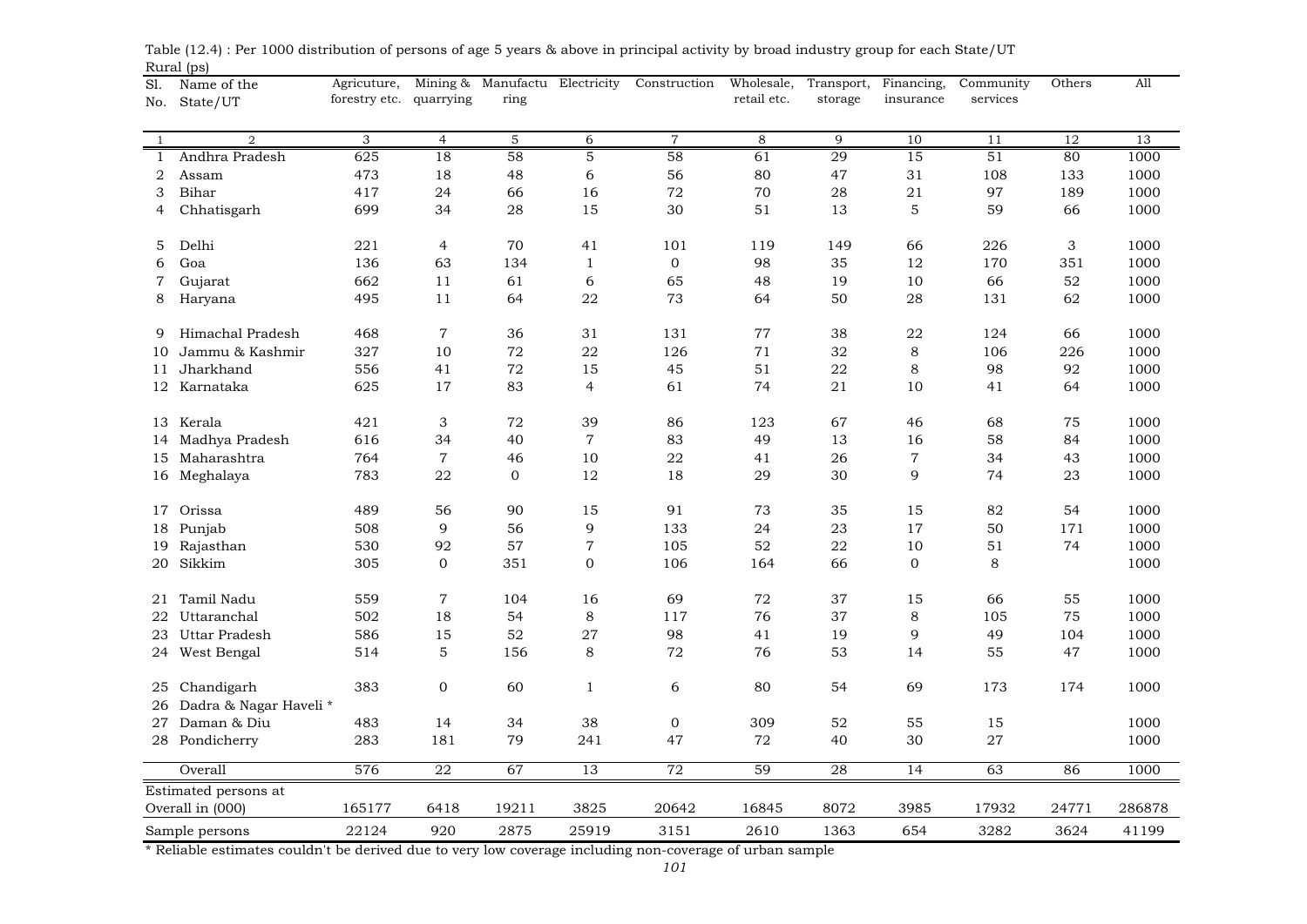| Sl.<br>No.   | Name of the<br>State/UT | Agricuture,<br>forestry etc. | quarrying       | ring     |                  | Mining & Manufactu Electricity Construction | Wholesale,<br>retail etc. | Transport,<br>storage | Financing,<br>insurance | Community<br>services | Others | All    |
|--------------|-------------------------|------------------------------|-----------------|----------|------------------|---------------------------------------------|---------------------------|-----------------------|-------------------------|-----------------------|--------|--------|
| -1           | $\overline{2}$          | 3                            | $\overline{4}$  | 5        | 6                | $\overline{7}$                              | 8                         | 9                     | 10                      | 11                    | 12     | 13     |
| $\mathbf{1}$ | Andhra Pradesh          | 596                          | 12              | 32       | $\overline{7}$   | 69                                          | 72                        | 44                    | 19                      | 63                    | 86     | 1000   |
| 2            | Assam                   | 459                          | 15              | 50       | $\mathbf 5$      | 62                                          | 87                        | 53                    | 36                      | 106                   | 127    | 1000   |
| 3            | Bihar                   | 411                          | 25              | 63       | 15               | 75                                          | 72                        | 30                    | 22                      | 90                    | 197    | 1000   |
| 4            | Chhatisgarh             | 679                          | 36              | 35       | 14               | 27                                          | 61                        | 19                    | $\overline{4}$          | 63                    | 62     | 1000   |
| 5            | Delhi                   | 237                          | 4               | 71       | 42               | 111                                         | 129                       | 162                   | 63                      | 177                   | 4      | 1000   |
| 6            | Goa                     | 102                          | 82              | 159      | $\overline{2}$   | $\mathbf{O}$                                | 125                       | 38                    | 6                       | 146                   | 340    | 1000   |
| 7            | Gujarat                 | 624                          | 11              | 70       | 9                | 65                                          | 57                        | 24                    | 13                      | 66                    | 61     | 1000   |
| 8            | Haryana                 | 500                          | 11              | 68       | 23               | 77                                          | 66                        | 55                    | 31                      | 104                   | 65     | 1000   |
| 9            | Himachal Pradesh        | 402                          | 8               | 46       | 39               | 149                                         | 96                        | 46                    | 27                      | 112                   | 75     | 1000   |
| 10           | Jammu & Kashmir         | 346                          | 9               | 48       | 24               | 133                                         | 76                        | 35                    | 9                       | 89                    | 231    | 1000   |
| 11           | Jharkhand               | 552                          | 40              | 76       | 15               | 49                                          | 56                        | 27                    | 6                       | 85                    | 94     | 1000   |
| 12           | Karnataka               | 598                          | 18              | 74       | 5                | 72                                          | 85                        | 28                    | 15                      | 44                    | 61     | 1000   |
|              | 13 Kerala               | 414                          | $\overline{4}$  | 59       | 47               | 104                                         | 125                       | 81                    | 35                      | 56                    | 75     | 1000   |
| 14           | Madhya Pradesh          | 586                          | 39              | 39       | 6                | 92                                          | 64                        | 16                    | 21                      | 52                    | 85     | 1000   |
| 15           | Maharashtra             | 703                          | 9               | 53       | 14               | 30                                          | 51                        | 38                    | 9                       | 45                    | 48     | 1000   |
|              | 16 Meghalaya            | 758                          | 38              | $\Omega$ | 21               | 13                                          | 27                        | 52                    | 16                      | 35                    | 40     | 1000   |
| 17           | Orissa                  | 478                          | 58              | 100      | 16               | 89                                          | 79                        | 38                    | 17                      | 81                    | 44     | 1000   |
| 18           | Punjab                  | 530                          | 8               | 57       | 9                | 139                                         | 26                        | 25                    | 14                      | 39                    | 153    | 1000   |
| 19           | Rajasthan               | 504                          | 92              | 57       | 8                | 105                                         | 60                        | 28                    | 12                      | 57                    | 77     | 1000   |
| 20           | Sikkim                  | 288                          | $\mathbf{O}$    | 363      | $\boldsymbol{0}$ | 132                                         | 131                       | 73                    | $\mathbf 0$             | 13                    |        | 1000   |
| 21           | Tamil Nadu              | 523                          | 8               | 103      | 22               | 74                                          | 91                        | 54                    | 21                      | 50                    | 54     | 1000   |
| 22           | Uttaranchal             | 408                          | 24              | 71       | $1\,1$           | 145                                         | 92                        | 47                    | 10                      | 118                   | 74     | 1000   |
| 23           | Uttar Pradesh           | 588                          | 16              | 52       | 28               | 100                                         | 39                        | 19                    | 9                       | 46                    | 103    | 1000   |
|              | 24 West Bengal          | 527                          | 5               | 133      | 9                | 77                                          | 81                        | 61                    | 16                      | 47                    | 44     | 1000   |
| 25           | Chandigarh              | 391                          | $\mathbf{O}$    | 61       | $\mathbf{1}$     | 6                                           | 82                        | 55                    | 71                      | 171                   | 162    | 1000   |
| 26           | Dadra & Nagar Haveli *  |                              |                 |          |                  |                                             |                           |                       |                         |                       |        |        |
| 27           | Daman & Diu             | 424                          | 17              | 40       | 44               | $\mathbf 0$                                 | 332                       | 61                    | 64                      | 18                    |        | 1000   |
|              | 28 Pondicherry          | 240                          | 117             | 111      | 337              | 66                                          | 39                        | 10                    | 42                      | 38                    |        | 1000   |
|              | Overall                 | 550                          | $\overline{23}$ | 64       | 15               | 80                                          | 65                        | 35                    | 16                      | 61                    | 91     | 1000   |
|              | Estimated persons at    |                              |                 |          |                  |                                             |                           |                       |                         |                       |        |        |
|              | Overall in (000)        | 123327                       | 5116            | 14421    | 3425             | 17880                                       | 14679                     | 7750                  | 3621                    | 13760                 | 20410  | 224388 |
|              | Sample persons          | 16858                        | 758             | 2317     | 19933            | 2700                                        | 2236                      | 1302                  | 600                     | 2457                  | 2964   | 32724  |

Rural (ps) male Table (12.5) : Per 1000 distribution of persons of age 5 years & above in principal activity by broad industry group for each State/UT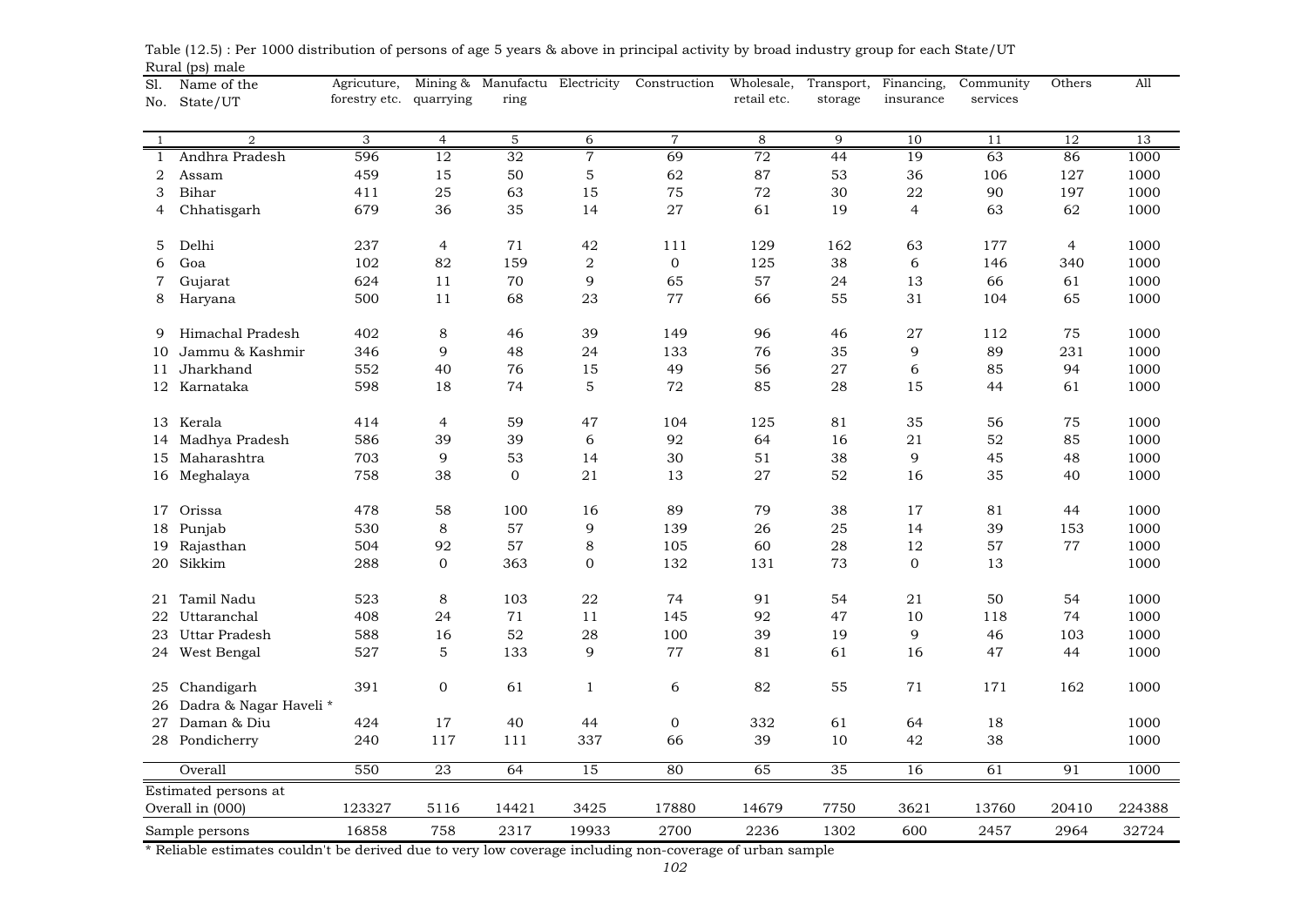| Sl.          | Name of the            | Agricuture,             |                  |                 |                  | Mining & Manufactu Electricity Construction | Wholesale,       |                  | Transport, Financing, | Community      | Others | All          |
|--------------|------------------------|-------------------------|------------------|-----------------|------------------|---------------------------------------------|------------------|------------------|-----------------------|----------------|--------|--------------|
| No.          | State/UT               | forestry etc. quarrying |                  | ring            |                  |                                             | retail etc.      | storage          | insurance             | services       |        |              |
|              |                        |                         |                  |                 |                  |                                             |                  |                  |                       |                |        |              |
| $\mathbf{1}$ | $\overline{2}$         | 3                       | $\overline{4}$   | $5\phantom{.0}$ | 6                | $\overline{7}$                              | 8                | 9                | 10                    | 11             | 12     | 13           |
| 1            | Andhra Pradesh         | 678                     | 28               | 106             | 3                | 37                                          | 41               | 3                | $\overline{7}$        | 28             | 69     | 1000         |
| 2            | Assam                  | 572                     | 43               | 38              | 9                | 15                                          | 31               | $\overline{4}$   | $\boldsymbol{0}$      | 124            | 164    | 1000         |
| 3            | Bihar                  | 481                     | 16               | 103             | 22               | 32                                          | 43               | 1                | $\overline{4}$        | 175            | 123    | 1000         |
| 4            | Chhatisgarh            | 734                     | 31               | 16              | 16               | 36                                          | 33               | $\overline{2}$   | $\overline{7}$        | 51             | 74     | 1000         |
| 5            | Delhi                  | 94                      | $\mathbf{1}$     | 64              | 31               | 21                                          | 39               | 41               | 85                    | 624            |        | 1000         |
| 6            | Goa                    | 248                     | $\mathbf 0$      | 53              | $\boldsymbol{0}$ | $\mathbf 0$                                 | 10               | 27               | 30                    | 247            | 385    | 1000         |
| 7            | Gujarat                | 745                     | 11               | 40              | $\mathbf 0$      | 66                                          | 28               | $\overline{7}$   | 3                     | 68             | 32     | 1000         |
|              |                        | 451                     | 11               | 26              | $\overline{4}$   | 34                                          | 48               | 3                |                       | 408            | 15     | 1000         |
| 8            | Haryana                |                         |                  |                 |                  |                                             |                  |                  |                       |                |        |              |
| 9            | Himachal Pradesh       | 703                     | 3                | $\mathbf 0$     | $\mathbf 5$      | 68                                          | 10               | $\overline{7}$   | 3                     | 168            | 33     | 1000         |
| 10           | Jammu & Kashmir        | 130                     | 29               | 311             | $\mathbf 0$      | 56                                          | 13               | $\mathbf 0$      | $\mathbf 0$           | 274            | 187    | 1000         |
| 11           | Jharkhand              | 571                     | 45               | 56              | 13               | 30                                          | 31               | $\mathbf{1}$     | 15                    | 147            | 91     | 1000         |
|              | 12 Karnataka           | 684                     | 14               | 103             | $\overline{2}$   | 38                                          | 49               | 4                | $\mathbf{1}$          | 34             | 71     | 1000         |
|              |                        |                         |                  |                 |                  |                                             |                  |                  |                       |                |        |              |
| 13           | Kerala                 | 447                     | 2                | 120             | 13               | 20                                          | 114              | 12               | 86                    | 115            | 71     | 1000         |
| 14           | Madhya Pradesh         | 712                     | 18               | 45              | $1\,1$           | 55                                          | $\mathbf{1}$     | $\mathbf{1}$     | $\boldsymbol{0}$      | 80             | 77     | 1000         |
|              | 15 Maharashtra         | 866                     | 5                | 34              | 3                | 8                                           | 24               | 6                | 3                     | 16             | 35     | 1000         |
|              | 16 Meghalaya           | 819                     | $\Omega$         | $\overline{0}$  | $\boldsymbol{0}$ | 25                                          | 31               |                  |                       | 125            |        | 1000         |
| 17           | Orissa                 | 555                     | 44               | 23              | 12               | 106                                         | 35               | 14               | $\overline{4}$        | 87             | 120    | 1000         |
| 18           | Punjab                 | 226                     | 15               | 49              | 12               | 55                                          | $\mathbf 0$      | $\mathbf 0$      | 59                    | 190            | 394    | 1000         |
| 19           | Rajasthan              | 613                     | 90               | 59              | 4                | 103                                         | 29               | $\overline{4}$   | $\overline{4}$        | 31             | 63     | 1000         |
| 20           | Sikkim                 | 335                     | $\overline{0}$   | 329             | $\boldsymbol{0}$ | 61                                          | 220              | 55               |                       |                |        | 1000         |
|              |                        |                         |                  |                 |                  |                                             |                  |                  |                       |                |        |              |
| 21           | Tamil Nadu             | 633                     | 6                | 105             | 3                | 58                                          | 33               | $\boldsymbol{2}$ | 4                     | 99             | 57     | 1000<br>1000 |
| 22           | Uttaranchal            | 771                     | 0                | $\tau$          | $\mathbf{1}$     | 37<br>68                                    | 30               | 9                | $\overline{4}$        | 67             | 74     |              |
| 23           | Uttar Pradesh          | 556                     | 13               | 51              | 20               |                                             | 63               | 23               | $\overline{7}$        | 94             | 105    | 1000         |
| 24           | West Bengal            | 437                     | 3                | 299             | $\mathbf{O}$     | 39                                          | 41               | 2                | $\mathbf{O}$          | 105            | 74     | 1000         |
| 25           | Chandigarh             | 10                      | $\boldsymbol{0}$ | $\overline{4}$  | 0                | $\boldsymbol{0}$                            | $\boldsymbol{0}$ | $\mathbf 0$      | $\boldsymbol{0}$      | 233            | 753    | 1000         |
| 26           | Dadra & Nagar Haveli * |                         |                  |                 |                  |                                             |                  |                  |                       |                |        |              |
| 27           | Daman & Diu            | 852                     | $\overline{0}$   | $\mathbf 0$     | $\boldsymbol{0}$ | $\mathbf 0$                                 | 148              | $\overline{0}$   | $\boldsymbol{0}$      | $\mathbf 0$    |        | 1000         |
|              | 28 Pondicherry         | 390                     | 340              | $\overline{0}$  | 0                | $\mathbf{0}$                                | 154              | 116              | $\mathbf 0$           | $\overline{0}$ |        | 1000         |
|              | Overall                | 670                     | 21               | 77              | $\overline{6}$   | 44                                          | $\overline{35}$  | $\overline{5}$   | 6                     | 67             | 69     | 1000         |
|              | Estimated persons at   |                         |                  |                 |                  |                                             |                  |                  |                       |                |        |              |
|              | Overall in (000)       | 41850                   | 1302             | 4790            | 400              | 2762                                        | 2165             | 322              | 364                   | 4173           | 4361   | 62490        |
|              | Sample persons         | 5266                    | 162              | 558             | 5986             | 451                                         | 374              | 61               | 54                    | 825            | 660    | 8475         |

Rural (ps) female Table (12.6) : Per 1000 distribution of persons of age 5 years & above in principal activity by broad industry group for each State/UT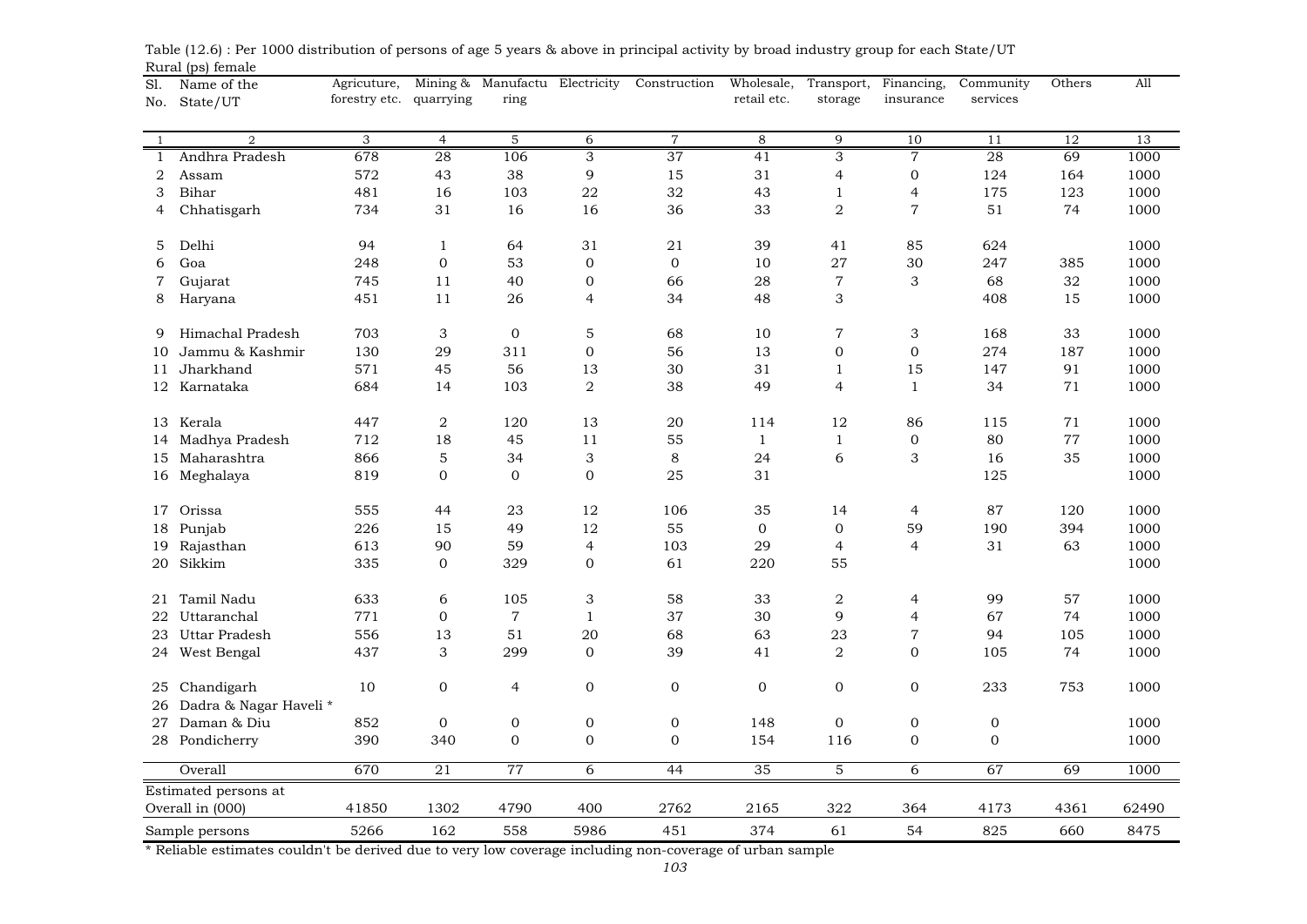| Sl.          | Name of the               | Agricuture,             |                  | Mining & Manufactu Electricity |                           | Construction   | Wholesale,  |          | Transport, Financing, | Community       | Others | All   |
|--------------|---------------------------|-------------------------|------------------|--------------------------------|---------------------------|----------------|-------------|----------|-----------------------|-----------------|--------|-------|
| No.          | State/UT                  | forestry etc. quarrying |                  | ring                           |                           |                | retail etc. | storage  | insurance             | services        |        |       |
|              |                           |                         |                  |                                |                           |                |             |          |                       |                 |        |       |
| $\mathbf{1}$ | $\overline{a}$            | 3                       | $\overline{4}$   | 5                              | 6                         | $\overline{7}$ | 8           | 9        | 10                    | 11              | 12     | 13    |
| $\mathbf{1}$ | Andhra Pradesh            | 129                     | $\overline{26}$  | 81                             | 55                        | 93             | 206         | 108      | 76                    | 60              | 166    | 1000  |
| 2            | Assam                     | 69                      | 9                | 81                             | 18                        | 54             | 289         | 125      | 67                    | 162             | 126    | 1000  |
| 3            | Bihar                     | 76                      | $\overline{7}$   | 82                             | $\,8\,$                   | 56             | 219         | 44       | 60                    | 194             | 254    | 1000  |
| 4            | Chhatisgarh               | 162                     | 5                | 109                            | 25                        | 56             | 170         | 32       | 34                    | 333             | 74     | 1000  |
|              |                           |                         |                  |                                |                           |                |             |          |                       |                 |        |       |
| 5            | Delhi                     | $\overline{O}$          | $\mathbf{0}$     | 156                            | 18                        | 66             | 276         | 228      | 94                    | 150             | 12     | 1000  |
| 6            | Goa                       | 25                      | 38               | 180                            | 47                        | 41             | 161         | 19       | 56                    | 134             | 299    | 1000  |
| 7            | Gujarat                   | 22                      | $\overline{4}$   | 164                            | $\,$ 6 $\,$               | 92             | 172         | 64       | 23                    | 187             | 266    | 1000  |
| 8            | Haryana                   | 90                      | 16               | 80                             | 42                        | 101            | 210         | 90       | 87                    | 128             | 156    | 1000  |
| 9            | Himachal Pradesh          | 48                      | 1                | 32                             | 42                        | 126            | 298         | 40       | 37                    | 254             | 122    | 1000  |
| 10           | Jammu & Kashmir           | 23                      | $\mathbf{1}$     | 172                            | 96                        | 83             | 177         | 231      | 8                     | 70              | 139    | 1000  |
| 11           | Jharkhand                 | 44                      | 167              | 149                            | 26                        | 42             | 105         | 59       | 38                    | 91              | 279    | 1000  |
|              | 12 Karnataka              | 156                     | 17               | 155                            | 24                        | 137            | 167         | 73       | 70                    | 90              | 111    | 1000  |
|              |                           |                         |                  |                                |                           |                |             |          |                       |                 |        |       |
|              | 13 Kerala                 | 112                     | 13               | 112                            | 31                        | 149            | 134         | 97       | 82                    | 97              | 173    | 1000  |
| 14           | Madhya Pradesh            | 128                     | 25               | 70                             | 42                        | 107            | 156         | 40       | 37                    | 180             | 215    | 1000  |
|              | 15 Maharashtra            | 115                     | 24               | 180                            | 41                        | 48             | 169         | 92       | 100                   | 163             | 68     | 1000  |
|              | 16 Meghalaya              | 43                      | 33               | $\overline{0}$                 | $\overline{4}$            | 34             | 253         | 128      | $\mathbf{0}$          | 304             | 201    | 1000  |
|              |                           |                         |                  |                                |                           |                |             |          |                       |                 |        |       |
| 17           | Orissa                    | 117                     | 31               | 89                             | 24                        | 85             | 199         | 126      | 98                    | 143             | 88     | 1000  |
| 18           | Punjab                    | 68                      | 18               | 116                            | 81                        | 68             | 122         | 26       | 32                    | 72              | 397    | 1000  |
| 19           | Rajasthan                 | 82                      | 21               | 112                            | $27\,$                    | 104            | 178         | 54       | 68                    | 168             | 186    | 1000  |
| 20           | Sikkim                    | 150                     | $\mathbf 0$      | $\mathbf 0$                    | $\ensuremath{\mathsf{3}}$ | 10             | $\mathbf 0$ | 0        | $\mathbf 0$           | 162             | 675    | 1000  |
|              |                           | 164                     | 9                |                                |                           |                |             |          | 52                    | 144             | 95     | 1000  |
| 21<br>22     | Tamil Nadu<br>Uttaranchal | 30                      | 3                | 201<br>96                      | 31<br>17                  | 102<br>67      | 130<br>119  | 72<br>34 | 53                    | 268             | 313    | 1000  |
| 23           | Uttar Pradesh             | 139                     | 10               | 139                            | 24                        | 106            | 173         | 47       | 34                    | 109             | 219    | 1000  |
|              |                           | 50                      | 4                | 275                            | 35                        | 56             |             | 64       | 69                    | 183             | 99     | 1000  |
|              | 24 West Bengal            |                         |                  |                                |                           |                | 165         |          |                       |                 |        |       |
| 25           | Chandigarh                | 0                       | $\boldsymbol{0}$ | 176                            | 20                        | 31             | 183         | 159      | 46                    | 285             | 100    | 1000  |
| 26           | Dadra & Nagar Haveli *    |                         |                  |                                |                           |                |             |          |                       |                 |        |       |
| 27           | Daman & Diu               | 241                     | $\mathbf 0$      | 61                             | 41                        | $\mathbf 5$    | 328         | 76       | 228                   | 20              |        | 1000  |
|              | 28 Pondicherry            | 120                     | 44               | 127                            | 389                       | 68             | 24          | 102      | 47                    | 79              |        | 1000  |
|              | Overall                   | 99                      | $\overline{15}$  | 154                            | $\overline{33}$           | 86             | 173         | 78       | 61                    | $\frac{146}{ }$ | 155    | 1000  |
|              | Estimated persons at      |                         |                  |                                |                           |                |             |          |                       |                 |        |       |
|              | Overall in (000)          | 9648                    | 1488             | 15048                          | 3185                      | 8368           | 16881       | 7588     | 5974                  | 14208           | 15175  | 97561 |
|              |                           |                         |                  |                                |                           |                |             |          |                       |                 |        |       |
|              | Sample persons            | 3355                    | 629              | 3649                           | 7633                      | 3134           | 5651        | 2168     | 1823                  | 4482            | 5760   | 31545 |

Urban (ps) Table (12.7) : Per 1000 distribution of persons of age 5 years & above in principal activity by broad industry group for each State/UT  $M<sub>in</sub> = 8$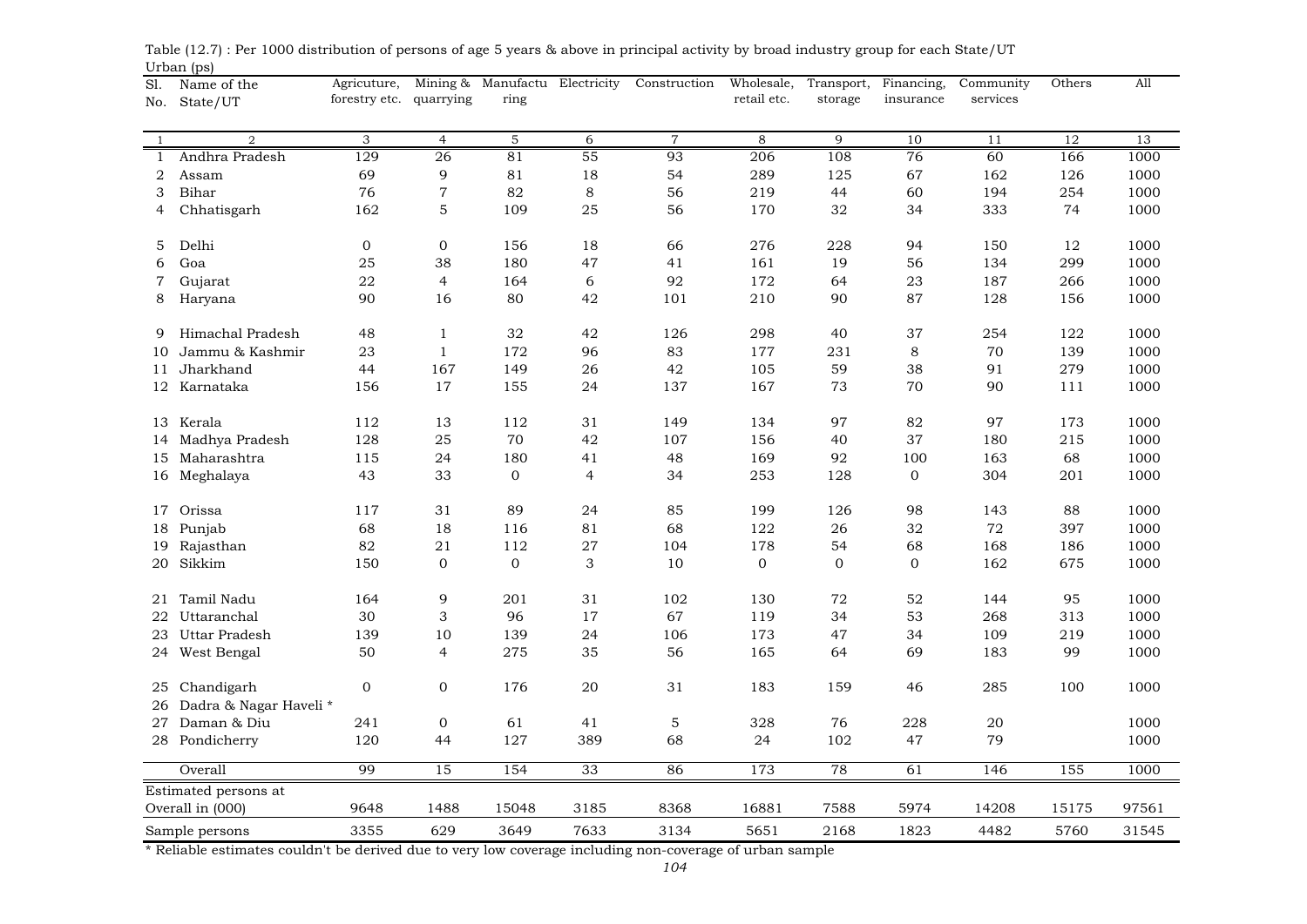| Sl.<br>No.     | Name of the<br>State/UT              | Agricuture,<br>forestry etc. | quarrying      | Mining & Manufactu Electricity<br>ring |                 | Construction    | Wholesale,<br>retail etc. | Transport,<br>storage | Financing,<br>insurance | Community<br>services | Others          | All   |
|----------------|--------------------------------------|------------------------------|----------------|----------------------------------------|-----------------|-----------------|---------------------------|-----------------------|-------------------------|-----------------------|-----------------|-------|
| $\overline{1}$ | $\overline{2}$                       | 3                            | $\overline{4}$ | 5                                      | 6               | $\overline{7}$  | 8                         | 9                     | 10                      | 11                    | $\overline{12}$ | 13    |
| 1              | Andhra Pradesh                       | 131                          | 31             | 79                                     | 59              | 87              | 200                       | 123                   | 85                      | 53                    | 152             | 1000  |
| 2              | Assam                                | 62                           | 6              | 93                                     | 21              | 63              | 316                       | 145                   | 59                      | 117                   | 118             | 1000  |
| 3              | Bihar                                | 78                           | 6              | 86                                     | 9               | 55              | 230                       | 46                    | 63                      | 167                   | 260             | 1000  |
| 4              | Chhatisgarh                          | 172                          | 6              | 110                                    | 21              | 44              | 183                       | 35                    | 32                      | 331                   | 66              | 1000  |
| 5              | Delhi                                | 0                            | $\mathbf{0}$   | 168                                    | 20              | 72              | 290                       | 248                   | 102                     | 95                    | 5               | 1000  |
| 6              | Goa                                  | 29                           | 47             | 189                                    | 59              | 34              | 186                       | 22                    | 64                      | 91                    | 279             | 1000  |
| 7              | Gujarat                              | 24                           | $\overline{4}$ | 188                                    | 6               | 98              | 189                       | 72                    | 28                      | 146                   | 245             | 1000  |
| 8              | Haryana                              | 93                           | 18             | 87                                     | 47              | 106             | 227                       | 97                    | 90                      | 91                    | 144             | 1000  |
| 9              | Himachal Pradesh                     | 54                           | $\mathbf{1}$   | 37                                     | 46              | 139             | 328                       | 46                    | 41                      | 204                   | 104             | 1000  |
| 10             | Jammu & Kashmir                      | 22                           | $\mathbf{1}$   | 175                                    | 96              | 83              | 180                       | 235                   | $\overline{7}$          | 59                    | 142             | 1000  |
| 11             | Jharkhand                            | 49                           | 187            | 172                                    | 31              | 41              | 116                       | 63                    | 42                      | 72                    | 227             | 1000  |
|                | 12 Karnataka                         | 137                          | 15             | 141                                    | 30              | 155             | 181                       | 84                    | 77                      | 72                    | 108             | 1000  |
| 13             | Kerala                               | 126                          | 15             | 97                                     | 37              | 186             | 130                       | 118                   | 50                      | 65                    | 176             | 1000  |
| 14             | Madhya Pradesh                       | 116                          | 27             | 73                                     | 46              | 97              | 172                       | 45                    | 36                      | 186                   | 202             | 1000  |
| 15             | Maharashtra                          | 98                           | 22             | 208                                    | 42              | 49              | 187                       | 106                   | 100                     | 110                   | 78              | 1000  |
|                | 16 Meghalaya                         | $\mathbf{O}$                 | 47             | $\overline{0}$                         | 6               | 50              | 156                       | 184                   | $\Omega$                | 337                   | 220             | 1000  |
| 17             | Orissa                               | 113                          | 30             | 91                                     | 26              | 78              | 209                       | 129                   | 105                     | 130                   | 89              | 1000  |
| 18             | Punjab                               | 81                           | 20             | 133                                    | 90              | 77              | 141                       | 29                    | 27                      | 62                    | 340             | 1000  |
| 19             | Rajasthan                            | 75                           | 21             | 112                                    | 28              | 108             | 182                       | 56                    | 71                      | 160                   | 187             | 1000  |
| 20             | Sikkim                               | 147                          | $\overline{0}$ | $\overline{0}$                         | $\overline{4}$  | 14              | $\overline{O}$            | $\overline{0}$        | $\overline{0}$          | 205                   | 630             | 1000  |
| 21             | Tamil Nadu                           | 154                          | 10             | 151                                    | 37              | 121             | 154                       | 93                    | 52                      | 140                   | 88              | 1000  |
| 22             | Uttaranchal                          | 29                           | $\overline{4}$ | 100                                    | 19              | 70              | 121                       | 32                    | 54                      | 257                   | 314             | 1000  |
| 23             | Uttar Pradesh                        | 142                          | 10             | 137                                    | 25              | 108             | 182                       | 47                    | 34                      | 101                   | 214             | 1000  |
| 24             | West Bengal                          | 58                           | $\overline{4}$ | 289                                    | 36              | 59              | 187                       | 76                    | 76                      | 140                   | 75              | 1000  |
| 25<br>26       | Chandigarh<br>Dadra & Nagar Haveli * | $\boldsymbol{0}$             | $\mathbf 0$    | 191                                    | 23              | 35              | 209                       | 164                   | 44                      | 220                   | 114             | 1000  |
| 27             | Daman & Diu                          | 239                          | $\mathbf 0$    | 69                                     | 27              | 6               | 347                       | 80                    | 210                     | 22                    |                 | 1000  |
|                | 28 Pondicherry                       | 130                          | 48             | 99                                     | 423             | 64              | 11                        | 111                   | 46                      | 68                    |                 | 1000  |
|                | Overall                              | $\overline{95}$              | 16             | 155                                    | $\overline{35}$ | $\overline{90}$ | 188                       | 88                    | 63                      | $\overline{121}$      | 149             | 1000  |
|                | Estimated persons at                 |                              |                |                                        |                 |                 |                           |                       |                         |                       |                 |       |
|                | Overall in (000)                     | 7708                         | 1287           | 12602                                  | 2857            | 7304            | 15261                     | 7144                  | 5111                    | 9836                  | 11944           | 81055 |
|                | Sample persons                       | 2715                         | 552            | 3063                                   | 6330            | 2800            | 5142                      | 2008                  | 1591                    | 3383                  | 4670            | 26712 |

Urban (ps) male Table (12.8) : Per 1000 distribution of persons of age 5 years & above in principal activity by broad industry group for each State/UT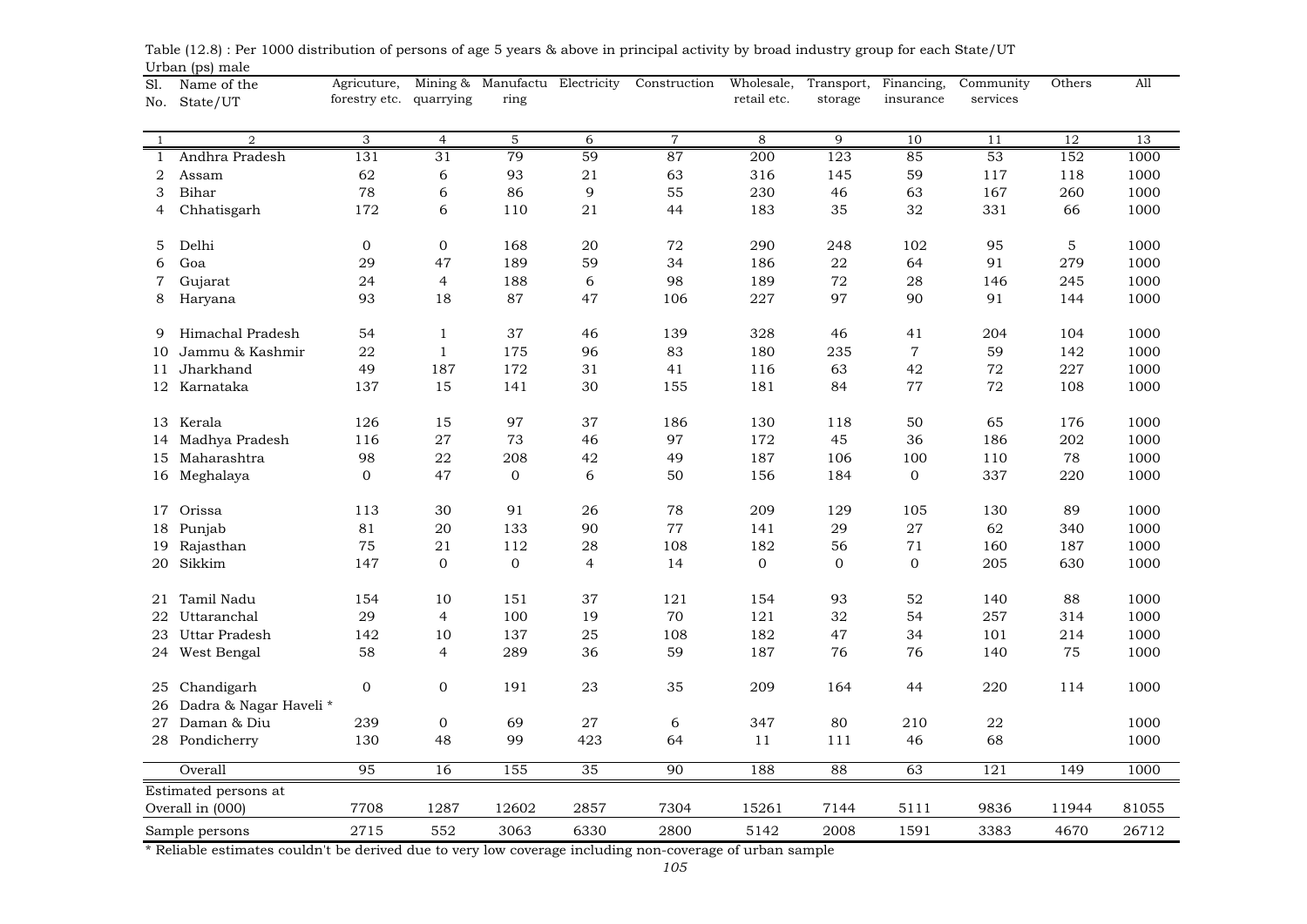| Sl.          | Name of the           | Agricuture,             |                 |                 |                  | Mining & Manufactu Electricity Construction | Wholesale,  |                | Transport, Financing, | Community        | Others | All   |
|--------------|-----------------------|-------------------------|-----------------|-----------------|------------------|---------------------------------------------|-------------|----------------|-----------------------|------------------|--------|-------|
| No.          | State/UT              | forestry etc. quarrying |                 | ring            |                  |                                             | retail etc. | storage        | insurance             | services         |        |       |
|              |                       |                         |                 |                 |                  |                                             |             |                |                       |                  |        |       |
| $\mathbf{1}$ | $\overline{2}$        | 3                       | $\overline{4}$  | $5\phantom{.0}$ | 6                | $\overline{7}$                              | 8           | 9              | 10                    | 11               | 12     | 13    |
| 1            | Andhra Pradesh        | 123                     | $\overline{0}$  | 90              | 36               | 121                                         | 236         | 36             | 35                    | 93               | 230    | 1000  |
| 2            | Assam                 | 106                     | 28              | 17              | $\boldsymbol{0}$ | $\,7$                                       | 146         | 26             | 109                   | 393              | 168    | 1000  |
| 3            | Bihar                 | 42                      | 17              | 40              | $\boldsymbol{0}$ | 74                                          | 66          | 20             | 28                    | 550              | 163    | 1000  |
| 4            | Chhatisgarh           | 85                      | $\overline{0}$  | 100             | 61               | 146                                         | 75          | $\overline{4}$ | 45                    | 343              | 141    | 1000  |
| 5            | Delhi                 | $\boldsymbol{0}$        | $\overline{4}$  | 31              |                  | $\sqrt{7}$                                  | 132         | 36             | 25                    | 685              | 80     | 1000  |
| 6            | Goa                   | $\boldsymbol{7}$        |                 | 144             |                  | 72                                          | 61          | $\,7$          | 26                    | 308              | 375    | 1000  |
| 7            | Gujarat               | 15                      | 3               | 67              | 3                | 69                                          | 101         | 31             | 2                     | 355              | 354    | 1000  |
| 8            | Haryana               | 61                      | $\overline{4}$  | 18              | $\mathbf{1}$     | 58                                          | 64          | 34             | 61                    | 436              | 263    | 1000  |
| 9            | Himachal Pradesh      | 17                      | $\mathbf{0}$    | $\overline{4}$  | 17               | 48                                          | 121         | 6              | 13                    | 553              | 221    | 1000  |
| 10           | Jammu & Kashmir       | 72                      | $\mathbf{0}$    | 37              | 74               | 56                                          | 49          | 70             | 29                    | 518              | 95     | 1000  |
| 11           | Jharkhand             | 16                      | 62              | 28              |                  | 51                                          | 51          | 39             | 19                    | 194              | 540    | 1000  |
|              | 12 Karnataka          | 226                     | 24              | 208             |                  | 73                                          | 115         | 28             | 47                    | 157              | 122    | 1000  |
| 13           | Kerala                | 69                      | 9               | 163             | 10               | 30                                          | 147         | 29             | 184                   | 200              | 159    | 1000  |
| 14           | Madhya Pradesh        | 184                     | 17              | 58              | 26               | 155                                         | 79          | 18             | 39                    | 149              | 275    | 1000  |
|              | 15 Maharashtra        | 178                     | 29              | 81              | 39               | 44                                          | 108         | 43             | 101                   | 351              | 26     | 1000  |
|              | 16 Meghalaya          | 136                     |                 |                 |                  |                                             | 467         | 5              |                       | 233              | 159    | 1000  |
|              |                       |                         |                 |                 |                  |                                             |             | 92             | 29                    | 276              |        |       |
| 17           | Orissa                | 156                     | 49              | 60              | 6                | 161                                         | 95          |                |                       |                  | 76     | 1000  |
| 18           | Punjab                | $\mathbf 0$             | 6               | 24              | 34<br>15         | 20                                          | 21          | $\overline{7}$ | 61                    | 123              | 704    | 1000  |
| 19           | Rajasthan             | 142                     | 21              | 107             |                  | 67                                          | 149         | 43             | 41                    | 237              | 178    | 1000  |
|              | 20 Sikkim             | 159                     |                 |                 |                  |                                             |             |                |                       | 42               | 799    | 1000  |
| 21           | Tamil Nadu            | 193                     | 6               | 336             | 15               | 50                                          | 66          | 16             | 50                    | 153              | 115    | 1000  |
| 22           | Uttaranchal           | 44                      | 0               | 66              | $\boldsymbol{0}$ | 39                                          | 94          | 44             | 41                    | 359              | 313    | 1000  |
| 23           | Uttar Pradesh         | 95                      | $\mathbf 5$     | 168             | 20               | 83                                          | 68          | 43             | 37                    | 208              | 273    | 1000  |
|              | 24 West Bengal        | 5                       | 3               | 204             | 27               | 43                                          | 52          | 4              | 37                    | 404              | 221    | 1000  |
| 25           | Chandigarh            |                         |                 | 67              |                  |                                             |             | 126            | 65                    | 741              |        | 999   |
| 26           | Dadra & Nagar Haveli* |                         |                 |                 |                  |                                             |             |                |                       |                  |        |       |
| 27           | Daman & Diu           | 252                     |                 |                 | 148              | $\mathbf 0$                                 | 179         | 46             | 368                   | $\overline{7}$   |        | 1000  |
|              | 28 Pondicherry        |                         |                 | 436             | 20               | 117                                         | 173         |                | 56                    | 198              |        | 1000  |
|              | Overall               | 117                     | $\overline{12}$ | 148             | $\overline{20}$  | 64                                          | 98          | 27             | 52                    | $\overline{265}$ | 197    | 1000  |
|              | Estimated persons at  |                         |                 |                 |                  |                                             |             |                |                       |                  |        |       |
|              | Overall in (000)      | 1939                    | 200             | 2446            | 328              | 1063                                        | 1620        | 444            | 863                   | 4371             | 3231   | 16507 |
|              | Sample persons        | 640                     | 77              | 586             | 1303             | 334                                         | 509         | 160            | 232                   | 1099             | 1090   | 4833  |

Urban (ps) female Table (12.9) : Per 1000 distribution of persons of age 5 years & above in principal activity by broad industry group for each State/UT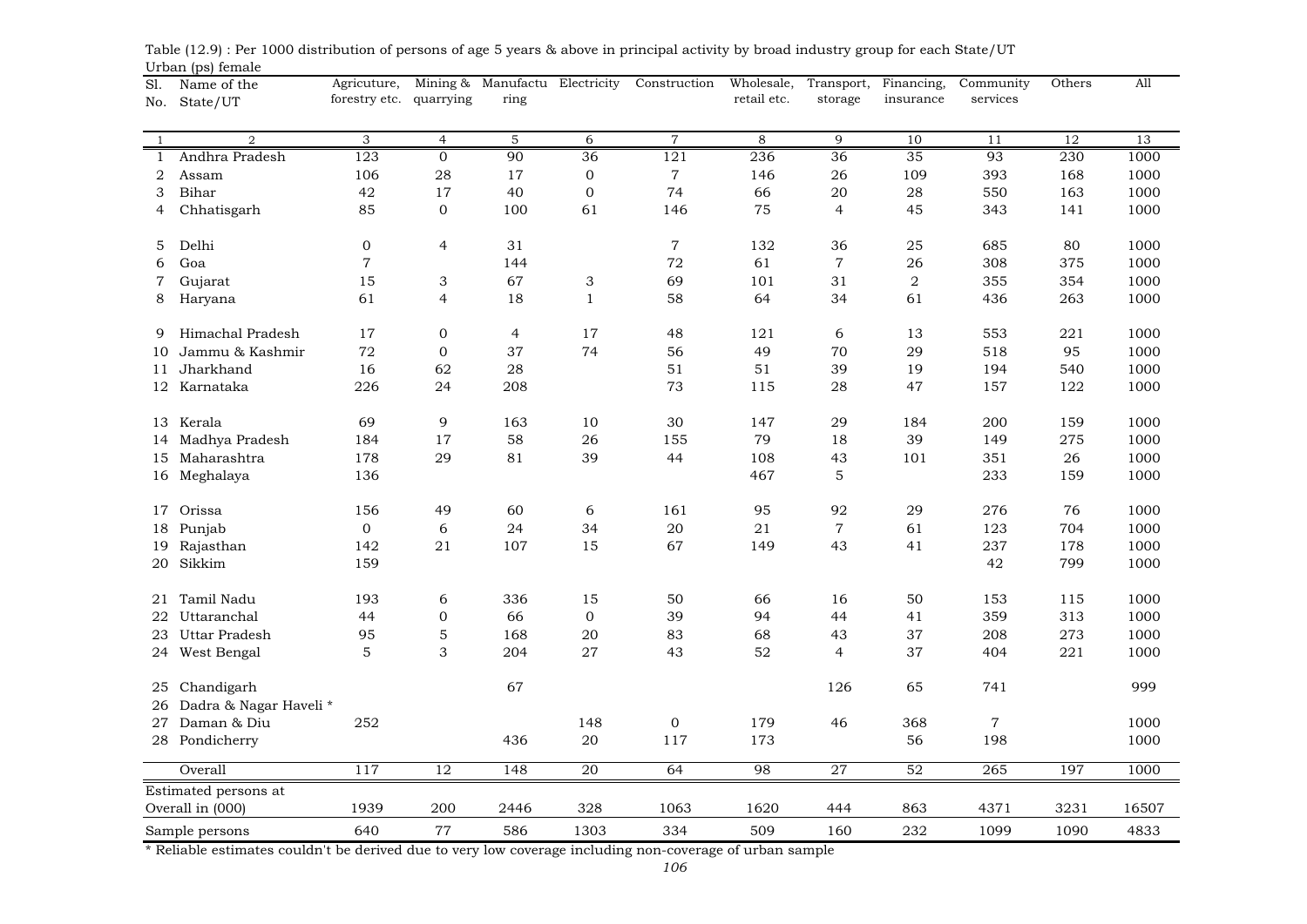| Sl.          | Name of the            | Agricuture,   |                           | Mining & Manufactu Electricity |                           | Construction    | Wholesale,      | Transport,      | Financing,      | Community        | Others       | All    |
|--------------|------------------------|---------------|---------------------------|--------------------------------|---------------------------|-----------------|-----------------|-----------------|-----------------|------------------|--------------|--------|
| No.          | State/UT               | forestry etc. | quarrying                 | ring                           |                           |                 | retail etc.     | storage         | insurance       | services         |              |        |
|              |                        |               |                           |                                |                           |                 |                 |                 |                 |                  |              |        |
| 1            | 2                      | 3             | $\overline{4}$            | 5                              | 6                         | $\overline{7}$  | 8               | 9               | 10              | 11               | 12           | 13     |
| $\mathbf{1}$ | Andhra Pradesh         | 432           | $\overline{7}$            | 71                             | 8                         | 34              | 197             | 64              | 35              | 69               | 83           | 1000   |
| 2            | Assam                  | 549           | 19                        | 55                             | $\overline{4}$            | 20              | 209             | 31              | 40              | 51               | 22           | 1000   |
| 3            | Bihar                  | 490           | $\ensuremath{\mathsf{3}}$ | 50                             | $\boldsymbol{7}$          | 28              | 140             | 32              | 30              | 120              | 100          | 1000   |
| 4            | Chhatisgarh            | 789           | 3                         | 29                             | 14                        | 5               | 74              | 11              | 6               | 18               | 51           | 1000   |
| 5            | Delhi                  | 32            | 1                         | 160                            | $\overline{4}$            | 145             | 256             | 217             | 119             | 65               | $\mathbf{1}$ | 1000   |
| 6            | Goa                    | 12            | 82                        | 91                             | 23                        | 40              | 283             | $\overline{7}$  | $\overline{2}$  | 249              | 211          | 1000   |
| 7            | Gujarat                | 527           | 13                        | 67                             | $\ensuremath{\mathsf{3}}$ | 22              | 160             | 26              | 13              | 74               | 95           | 1000   |
| 8            | Haryana                | 507           | $\mathbf 5$               | 44                             | 15                        | 8               | 193             | 40              | 47              | 101              | 40           | 1000   |
| 9            | Himachal Pradesh       | 698           | $\mathbf 5$               | 20                             | $\mathbf{1}$              | 17              | 143             | 29              | 24              | 39               | 24           | 1000   |
| 10           | Jammu & Kashmir        | 415           | 11                        | 172                            | $\mathbf{0}$              | 41              | 145             | 42              | 2               | 61               | 111          | 1000   |
| 11           | Jharkhand              | 699           | 18                        | 39                             | 19                        | 17              | 85              | 29              | 10              | 46               | 38           | 1000   |
|              | 12 Karnataka           | 577           | 6                         | 88                             | $\ensuremath{\mathsf{3}}$ | 17              | 159             | 24              | 38              | 27               | 61           | 1000   |
|              | 13 Kerala              | 461           | 4                         | 68                             | 13                        | 26              | 209             | 100             | 39              | 37               | 43           | 1000   |
| 14           | Madhya Pradesh         | 711           | 17                        | 38                             | 5                         | 9               | 107             | 6               | 18              | 53               | 36           | 1000   |
| 15           | Maharashtra            | 667           | $\mathbf 5$               | 55                             | 11                        | 17              | 115             | 40              | 21              | 36               | 33           | 1000   |
|              | 16 Meghalaya           | 764           | 3                         | $\mathbf 0$                    | 20                        | 2               | 93              | 45              | 14              | 45               | 14           | 1000   |
| 17           | Orissa                 | 492           | 29                        | 69                             | 10                        | 30              | 191             | 31              | 40              | 61               | 47           | 1000   |
| 18           | Punjab                 | 573           | 13                        | 92                             | $\boldsymbol{7}$          | 8               | 117             | 17              | 13              | 53               | 107          | 1000   |
| 19           | Rajasthan              | 563           | 64                        | 45                             | 9                         | 43              | 118             | $3\sqrt{1}$     | 27              | 50               | 50           | 1000   |
| 20           | Sikkim                 | 458           | $\boldsymbol{0}$          | 117                            | 0                         | 73              | 168             | 75              | $\mathbf 0$     | 58               | 51           | 1000   |
| 21           | Tamil Nadu             | 417           | 3                         | 210                            | 14                        | 35              | 157             | 38              | 42              | 53               | 31           | 1000   |
| 22           | Uttaranchal            | 607           | $\overline{7}$            | 18                             | 6                         | 16              | 106             | 33              | $\sqrt{27}$     | 124              | 56           | 1000   |
| 23           | Uttar Pradesh          | 725           | 12                        | 35                             | $\overline{7}$            | 15              | 85              | 16              | 12              | 34               | 59           | 1000   |
| 24           | West Bengal            | 298           | $\mathbf{1}$              | 289                            | 12                        | 17              | 168             | 40              | 38              | 86               | 51           | 1000   |
| 25           | Chandigarh             | 149           | $\boldsymbol{0}$          | 3                              | $\mathbf 0$               | 21              | 440             | 103             | 42              | 75               | 167          | 1000   |
| 26           | Dadra & Nagar Haveli * |               |                           |                                |                           |                 |                 |                 |                 |                  |              |        |
| 27           | Daman & Diu            | 504           | 17                        | 0                              | $\mathbf 0$               | $\mathbf{0}$    | 404             | 57              | 17              | $\mathbf{1}$     | $\mathbf 0$  | 1000   |
|              | 28 Pondicherry         | 169           | $\mathbf 0$               | 36                             | 538                       | 28              | 59              | 170             | $\mathbf 0$     | $\boldsymbol{0}$ | $\mathbf{0}$ | 1000   |
|              | Overall                | 572           | 12                        | 82                             | 9                         | $\overline{22}$ | $\frac{135}{2}$ | $\overline{32}$ | $\overline{25}$ | 56               | 55           | 1000   |
|              | Estimated persons at   |               |                           |                                |                           |                 |                 |                 |                 |                  |              |        |
|              | Overall in (000)       | 96342         | 2053                      | 13875                          | 112270                    | 3675            | 22716           | 5377            | 4293            | 9392             | 9356         | 168544 |
|              | Sample persons         | 15653         | 385                       | 2385                           | 18423                     | 728             | 5718            | 1178            | 1238            | 2098             | 2288         | 32020  |

 $Rural + Urban (ps)$ Table (13.1) : Per 1000 distribution of self employed persons employed in broad industry group for each State/UT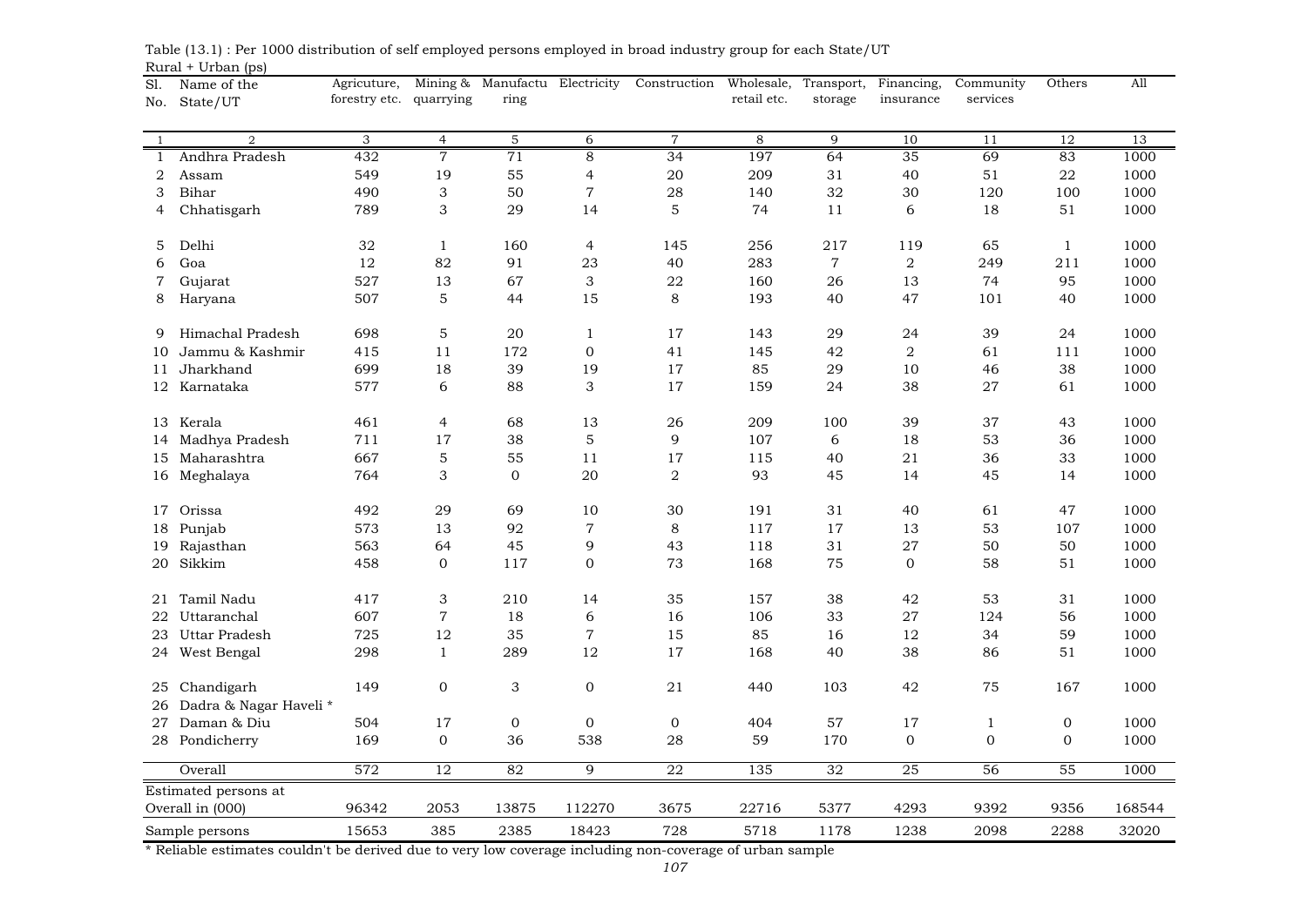1 2 3 4 5 6 7 8 9 10 11 12 1313 1 Andhra Pradesh 392 6 54 11 44 200 83 42 78 90 10002 Assam 539 15 54 4 21 222 35 44 45 21 10003 Bihar 502 4 46 7 27 146 34 32 102 100 10004 Chhatisgarh 752 2 37 14 5 99 14 4 20 53 1000 5 Delhi 31 1 164 4 151 234 223 123 68 1 10006 Goa 15 98 62 28 48 318 9 2 191 229 10007 Gujarat 495 11 70 3 24 190 33 17 66 91 1000 8 Haryana 529 4 49 17 9 210 46 54 49 33 1000 9 Himachal Pradesh 616 6 27 2 21 184 36 31 45 32 100010 Jammu & Kashmir 437 7 138 0 40 157 46 2 57 116 10001000 11 Jharkhand Jharkhand 696 15 41 18 18 93 35 8 42 34 100012 Karnataka 569 7 75 3 22 164 32 43 25 60 10001000 13 Kerala 467 5 61 15 27 176 114 44 43 48 100014 Madhya Pradesh 682 20 38 5 8 132 7 22 47 39 1000 15 Maharashtra 599 6 63 10 19 143 53 23 45 39 100016 Meghalaya 729 6 0 38 4 49 86 27 34 27 1000 17 Orissa 489 28 73 11 28 195 32 42 61 41 100018 Punjab 588 14 97 6 7 121 17 13 44 93 1000 19 Rajasthan 510 68 52 11 37 137 38 34 55 58 1000 20 Sikkim 432 0 157 0 73 94 81 0 91 72 10001000 21 Tamil Nadu 425 4 146 16 40 177 50 49 56 37 10001000 22 Uttaranchal 489 11 26 8 23 139 44 36 159 65 10001000 23 Uttar Pradesh  $726$   $12$   $35$   $7$   $15$   $86$   $16$   $12$   $31$   $60$ 1000 24 West Bengal 327 1 247 13 16 180 46 43 83 44 1000 25 Chandigarh 150 0 3 0 21 443 103 42 75 163 1000 26 Dadra & Nagar Haveli \* 27 Daman & Diu  $494$   $18$  0 0 0 0 413 57 18 0 0 0 1000 28 Pondicherry 173 0 37 554 0 61 175 0 0 0 1000 Overall 555 13 76 9 23 147 38 29 54 56 100076252 1717 10385 88354 3107 20143 5153 3971 7400 7883 137280137280 12569 328 1878 14775 629 5098 1107 1130 1644 1960 2664326643 Estimated persons at Overall in (000) Sample persons Financing, insuranceCommunity services Others  $All$ Sl.No. State/UT Name of the Agricuture, forestry etc. quarrying Mining & Manufactu Electricity Construction Wholesale, ring retail etc. Wholesale, Transport, storage

Rural + Urban (ps) male Table (13.2) : Per 1000 distribution of self employed persons employed in broad industry group for each State/UT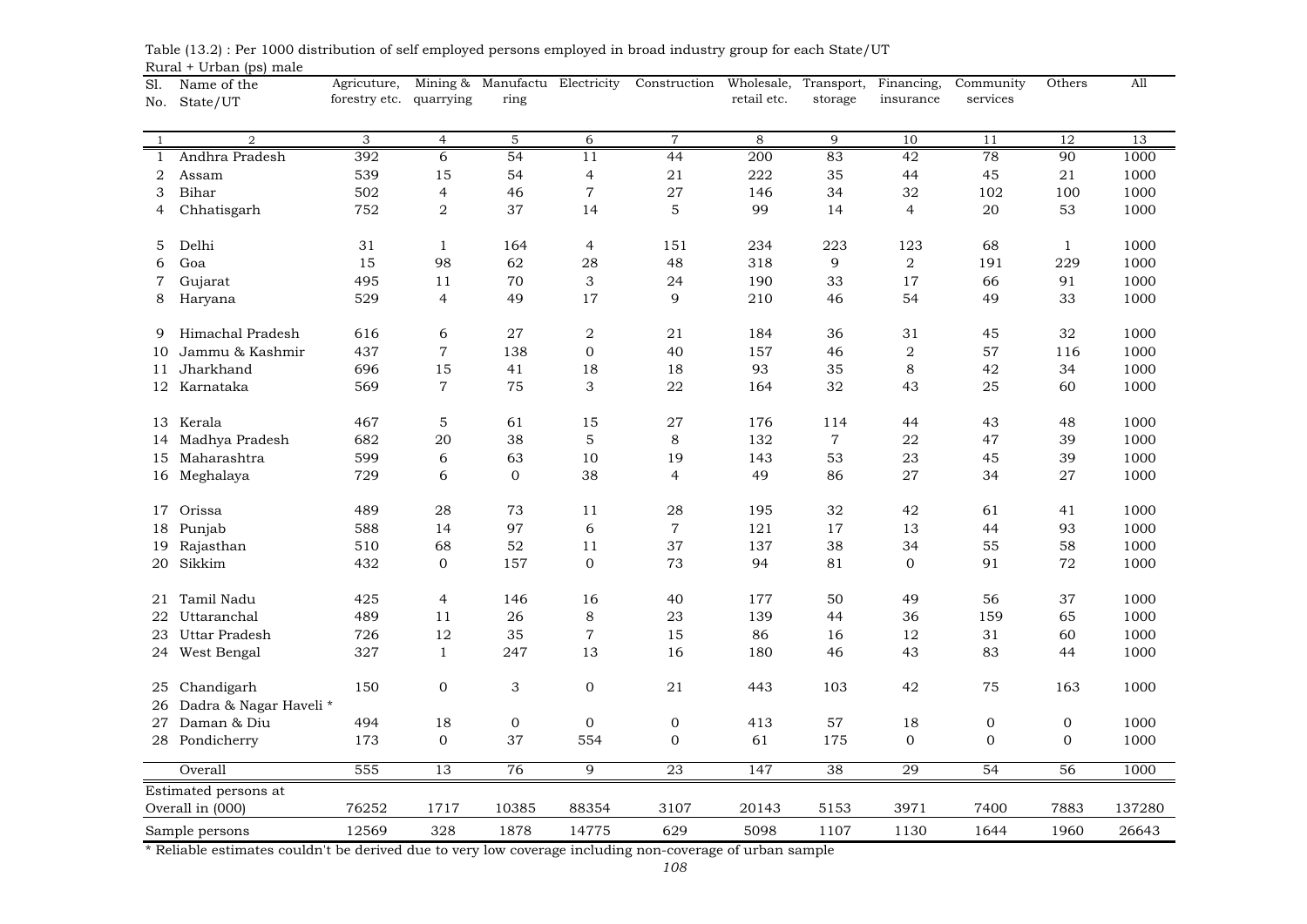1 2 3 4 5 6 7 8 9 10 11 12 1313 1 Andhra Pradesh 564 8 126 0 0 189 1 11 38 63 10002 Assam 627 54 58 8 10 111 4 7 95 26 10003 Bihar 339 1 113 0 44 56 7 7 368 65 10004 Chhatisgarh 865 4 15 13 5 22 3 10 14 49 1000 5 Delhi 54 0 66 0 0 847 22 1 5 5 10006 Goa 0 0 240 0 0 106 0 0 546 108 10007 Gujarat 624 18 60 0 17 72 4 2 98 105 1000 8 Haryana 359 10 11 4 0 76 0 3 463 74 1000 9 Himachal Pradesh 942 0 0 0 6 18 6 0 21 7 100010 Jammu & Kashmir 195 53 519 0 54 28 0 0 106 45 10001000 11 Jharkhand Jharkhand 714 33 31 22 14 53 6 17 66 44 100012 Karnataka 604 4 127 2 2 145 0 20 32 64 10001000 13 Kerala 433 0 99 0 21 363 30 14 12 28 100014 Madhya Pradesh 810 7 36 4 12 19 3 2 74 33 1000 15 Maharashtra 796 5 41 14 14 63 15 17 18 17 100016 Meghalaya 804 0 0 0 0 140 0 0 56 0 1000 17 Orissa 525 37 21 10 51 146 23 22 61 104 100018 Punjab 278 0 3 31 22 45 0 14 241 366 1000 19 Rajasthan 739 49 20 3 66 57 8 2 32 24 1000 20 Sikkim 504 0 46 0 73 297 65 0 0 15 10001000 21 Tamil Nadu 391 0 395 9 19 98 4 20 45 19 1000 22 Uttaranchal 891 0 0 1 0 28 5 7 41 27 100023 Uttar Pradesh 218 8 41 7 25 66 18 5 73 39 1000 24 West Bengal 97 0 586 0 28 82 1 8 103 95 1000 25 Chandigarh 12 0 0 0 0 0 0 0 84 904 1000 26 Dadra & Nagar Haveli \* 27 Daman & Diu 614 0 0 0 0 322 56 0 8 0 1000 28 Pondicherry a mate of 0 0 0 0 1000 0 0 0 0 0 0 1000 Overall 643 11 112 6 18 82 7 10 64 47 100020090 336 3490 23916 568 2573 225 323 1992 1473 3126531265 12569 328 1878 14775 629 5098 1107 1130 1644 1960 2664326643 Estimated persons at Overall in (000) Sample persons Financing, insuranceCommunity servicesOthers  $All$ Sl. No. State/UT Name of the Agricuture, forestry etc. quarrying Mining & Manufactu ring Construction Wholesale, retail etc.Transport, storage

|                           | Table (13.3) : Per 1000 distribution of self employed persons employed in broad industry group for each State/UT |  |  |  |  |  |
|---------------------------|------------------------------------------------------------------------------------------------------------------|--|--|--|--|--|
| Rural + Urban (ps) female |                                                                                                                  |  |  |  |  |  |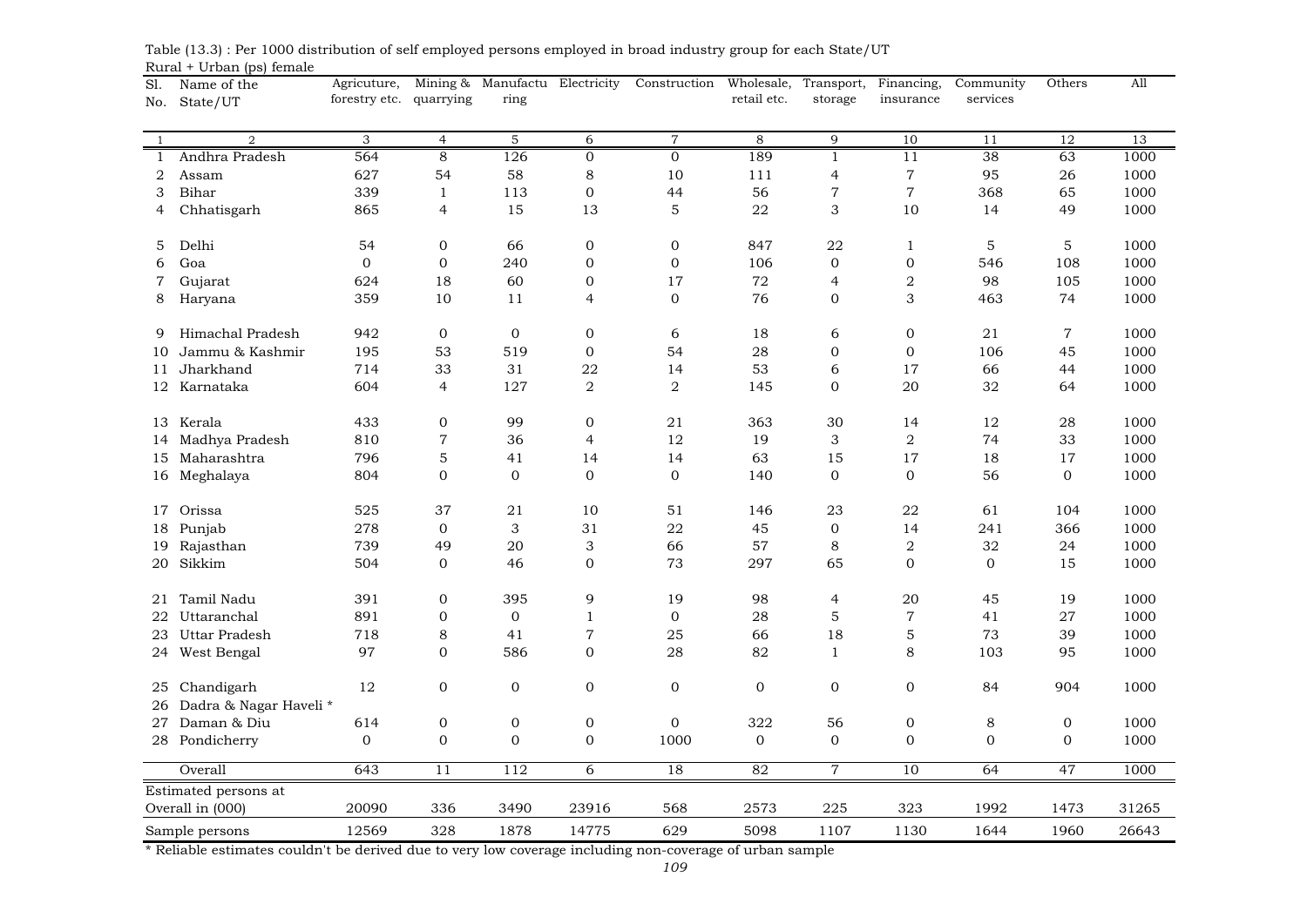| Sl.          | Name of the            | Agricuture,   |                 | Mining & Manufactu Electricity |                  | Construction              | Wholesale,  | Transport,      | Financing,      | Community    | Others         | All    |
|--------------|------------------------|---------------|-----------------|--------------------------------|------------------|---------------------------|-------------|-----------------|-----------------|--------------|----------------|--------|
| No.          | State/UT               | forestry etc. | quarrying       | ring                           |                  |                           | retail etc. | storage         | insurance       | services     |                |        |
|              |                        |               |                 |                                |                  |                           |             |                 |                 |              |                |        |
| 1            | 2                      | 3             | $\overline{4}$  | 5                              | 6                | $\overline{7}$            | 8           | 9               | 10              | 11           | 12             | 13     |
| $\mathbf{1}$ | Andhra Pradesh         | 500           | 8               | 69                             | 5                | 38                        | 143         | 61              | 19              | 76           | 81             | 1000   |
| 2            | Assam                  | 602           | 21              | 49                             | 4                | 18                        | 170         | 25              | 37              | 53           | 21             | 1000   |
| 3            | Bihar                  | 533           | $\overline{4}$  | 48                             | $\overline{7}$   | 30                        | 120         | 34              | 22              | 115          | 87             | 1000   |
| 4            | Chhatisgarh            | 833           | 3               | 19                             | 15               | $\overline{4}$            | 54          | 9               | $\overline{4}$  | 15           | 44             | 1000   |
| 5            | Delhi                  | 396           | 9               | 52                             | 26               | 53                        | 207         | 137             | 73              | 43           | $\overline{4}$ | 1000   |
| 6            | Goa                    | 59            | 271             | 38                             | 10               | $\boldsymbol{0}$          | 130         | $\mathbf{0}$    | $\,8\,$         | 410          | 74             | 1000   |
| 7            | Gujarat                | 784           | 18              | 45                             | 3                | $\ensuremath{\mathsf{3}}$ | 87          | 13              | $\overline{4}$  | 29           | 14             | 1000   |
| 8            | Haryana                | 663           | $\overline{7}$  | 42                             | 13               | 6                         | 92          | 26              | 29              | 104          | 18             | 1000   |
| 9            | Himachal Pradesh       | 734           | 5               | 20                             | $\mathbf{1}$     | 16                        | 110         | 28              | 22              | 40           | 24             | 1000   |
| 10           | Jammu & Kashmir        | 486           | 13              | 141                            | $\mathbf 0$      | 47                        | 122         | 24              | $\mathbf{1}$    | 68           | 98             | 1000   |
| 11           | Jharkhand              | 739           | 19              | 29                             | 18               | 13                        | 68          | 22              | 8               | 49           | 35             | 1000   |
|              | 12 Karnataka           | 682           | 6               | 69                             | $\overline{a}$   | 15                        | 123         | 17              | 12              | 14           | 60             | 1000   |
| 13           | Kerala                 | 573           | 5               | 44                             | 14               | 8                         | 192         | 68              | 25              | 41           | 30             | 1000   |
| 14           | Madhya Pradesh         | 794           | 18              | 35                             | $\boldsymbol{2}$ | $\overline{4}$            | 72          | 3               | 13              | 38           | 21             | 1000   |
| 15           | Maharashtra            | 809           | 5               | 35                             | 5                | 11                        | 57          | 21              | 6               | 19           | 32             | 1000   |
|              | 16 Meghalaya           | 862           | $\Omega$        | $\overline{0}$                 | 23               | $\overline{2}$            | 45          | 26              | 16              | 26           | $\overline{0}$ | 1000   |
|              |                        |               |                 |                                |                  |                           |             |                 |                 |              |                |        |
| 17           | Orissa                 | 549           | 32              | 70                             | 10               | 33                        | 152         | 28              | 23              | 62           | 41             | 1000   |
| 18           | Punjab                 | 828           | $\,8\,$         | 34                             | 3                | $\overline{2}$            | 31          | 9               | 8               | 41           | 36             | 1000   |
| 19           | Rajasthan              | 663           | $77\,$          | 26                             | 6                | 44                        | 71          | 28              | 13              | 36           | 36             | 1000   |
| 20           | Sikkim                 | 480           | $\mathbf{0}$    | 137                            | $\mathbf 0$      | 85                        | 197         | 88              | $\overline{0}$  | 13           | $\mathbf{0}$   | 1000   |
| 21           | Tamil Nadu             | 540           | $\overline{4}$  | 133                            | 13               | 31                        | 134         | 40              | 25              | 49           | 31             | 1000   |
| 22           | Uttaranchal            | 715           | 8               | 18                             | 2                | 17                        | 87          | 34              | 13              | 86           | 20             | 1000   |
| 23           | Uttar Pradesh          | 821           | 13              | 18                             | 5                | 14                        | 45          | 11              | $\overline{7}$  | 24           | 42             | 1000   |
|              | 24 West Bengal         | 455           | $\Omega$        | 248                            | 12               | 17                        | 116         | 40              | 15              | 60           | 37             | 1000   |
| 25           | Chandigarh             | 625           | $\mathbf 0$     | 0                              | $\boldsymbol{0}$ | $\boldsymbol{0}$          | 81          | 29              | $\mathbf{1}$    | 61           | 203            | 1000   |
| 26           | Dadra & Nagar Haveli * |               |                 |                                |                  |                           |             |                 |                 |              |                |        |
| 27           | Daman & Diu            | 623           | 30              | $\mathbf{0}$                   | $\mathbf{O}$     | $\mathbf 0$               | 280         | 67              | $\mathbf{0}$    | $\mathbf 0$  | $\mathbf 0$    | 1000   |
|              | 28 Pondicherry         | 326           | $\mathbf{0}$    | $\mathbf{0}$                   | 418              | $\mathbf 0$               | 205         | 51              | $\mathbf{0}$    | $\mathbf{0}$ | $\mathbf{0}$   | 1000   |
|              | Overall                | 694           | $\overline{14}$ | 57                             | $\overline{7}$   | $\overline{18}$           | 89          | $\overline{24}$ | $\overline{13}$ | 44           | 40             | 1000   |
|              | Estimated persons at   |               |                 |                                |                  |                           |             |                 |                 |              |                |        |
|              | Overall in (000)       | 91308         | 1867            | 7491                           | 100666           | 2325                      | 11679       | 3111            | 1719            | 5759         | 5461           | 131611 |
|              | Sample persons         | 13776         | 296             | 1028                           | 15100            | 405                       | 1826        | 546             | 323             | 980          | 847            | 20180  |

Rural (ps) Table (13.4) : Per 1000 distribution of self employed persons employed in broad industry group for each State/UT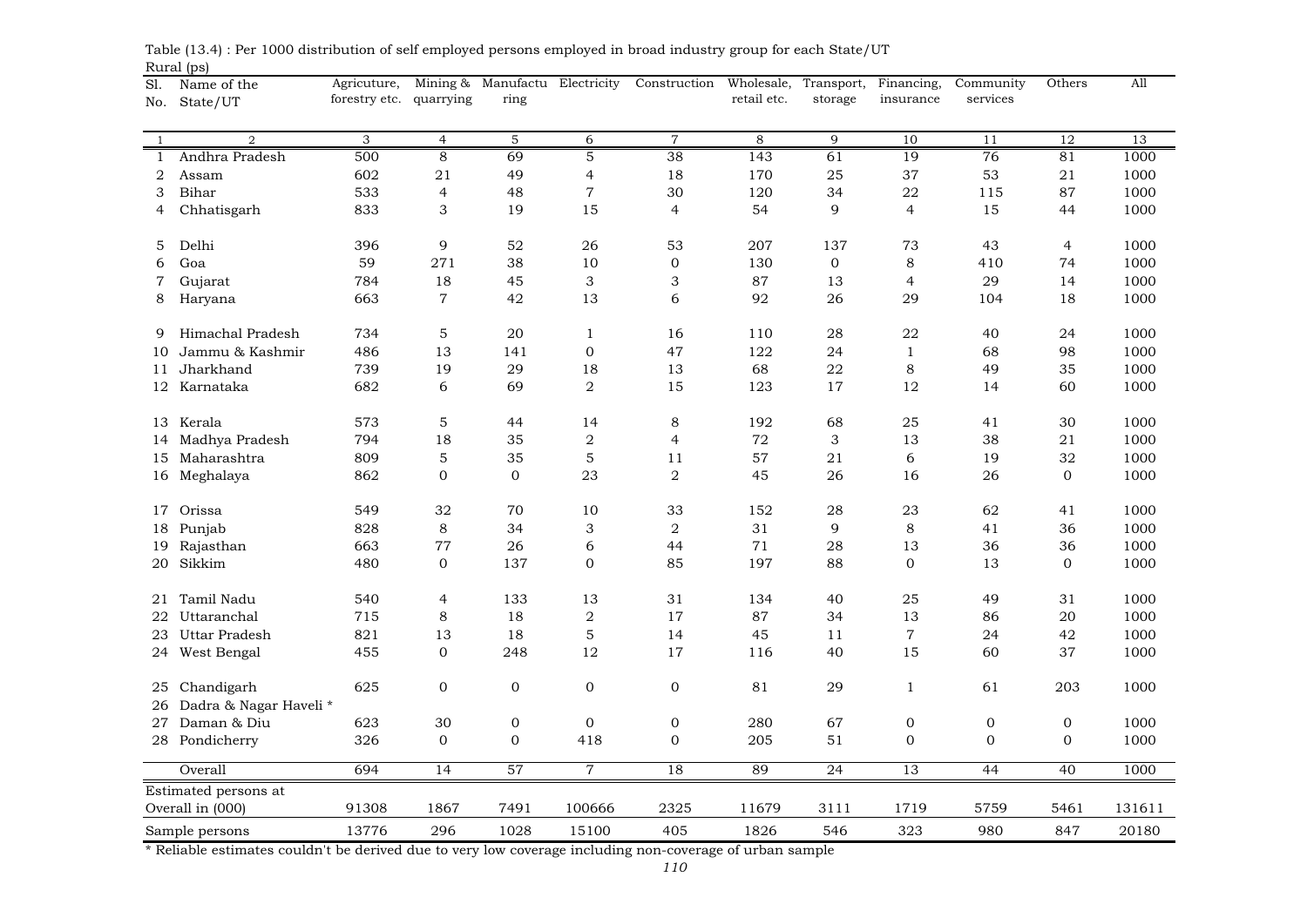| Sl.          | Name of the            | Agricuture,             |                 | Mining & Manufactu Electricity |                  | Construction     | Wholesale,  | Transport,      | Financing,       | Community       | Others         | All    |
|--------------|------------------------|-------------------------|-----------------|--------------------------------|------------------|------------------|-------------|-----------------|------------------|-----------------|----------------|--------|
| No.          | State/UT               | forestry etc. quarrying |                 | ring                           |                  |                  | retail etc. | storage         | insurance        | services        |                |        |
|              |                        |                         |                 |                                |                  |                  |             |                 |                  |                 |                |        |
| 1            | 2                      | 3                       | $\overline{4}$  | 5                              | 6                | $\overline{7}$   | 8           | 9               | 10               | 11              | 12             | 13     |
| $\mathbf{1}$ | Andhra Pradesh         | 455                     | 8               | 50                             | $\overline{7}$   | 50               | 148         | 81              | 23               | 88              | 90             | 1000   |
| 2            | Assam                  | 593                     | 16              | 47                             | 4                | 19               | 184         | 29              | 43               | 47              | 18             | 1000   |
| 3            | Bihar                  | 545                     | $\overline{4}$  | 42                             | 7                | 29               | 125         | 36              | 23               | 98              | 91             | 1000   |
| 4            | Chhatisgarh            | 808                     | 3               | 22                             | 16               | 3                | 73          | 12              | 2                | 17              | 44             | 1000   |
| 5            | Delhi                  | 391                     | 10              | 38                             | 27               | 56               | 207         | 145             | 77               | 46              | 3              | 1000   |
| 6            | Goa                    | 68                      | 315             | 44                             | 12               | $\mathbf{0}$     | 131         | $\mathbf{0}$    | 10               | 388             | 32             | 1000   |
| 7            | Gujarat                | 764                     | 16              | 42                             | $\overline{4}$   | $\boldsymbol{2}$ | 101         | 18              | $\overline{4}$   | 29              | 20             | 1000   |
| 8            | Haryana                | 690                     | 6               | 47                             | 14               | $\overline{7}$   | 96          | 29              | 33               | 56              | 22             | 1000   |
| 9            | Himachal Pradesh       | 656                     | $\overline{7}$  | 27                             | 2                | 21               | 145         | 36              | 30               | 47              | 29             | 1000   |
| 10           | Jammu & Kashmir        | 520                     | 9               | 97                             | $\mathbf{0}$     | 46               | 133         | 26              | $\mathbf{1}$     | 65              | 103            | 1000   |
| 11           | Jharkhand              | 740                     | 15              | 28                             | 16               | 15               | 74          | 27              | 6                | 45              | 34             | 1000   |
|              | 12 Karnataka           | 673                     | 8               | 64                             | 3                | 20               | 124         | 22              | 15               | 14              | 57             | 1000   |
| 13           | Kerala                 | 567                     | 6               | 53                             | 16               | $\overline{4}$   | 161         | 81              | 30               | 46              | 36             | 1000   |
| 14           | Madhya Pradesh         | 775                     | 21              | 37                             | 2                | $\overline{5}$   | 93          | $\overline{4}$  | 17               | 27              | 19             | 1000   |
|              | 15 Maharashtra         | 756                     | 5               | 36                             | 8                | 17               | 70          | 30              | 9                | 28              | 41             | 1000   |
|              | 16 Meghalaya           | 832                     | $\mathbf{0}$    | $\overline{0}$                 | 43               | $\overline{4}$   | 40          | 50              | 31               | $\overline{0}$  | $\overline{0}$ | 1000   |
|              |                        |                         |                 |                                |                  |                  |             |                 |                  |                 |                |        |
| 17           | Orissa                 | 548                     | 31              | 75                             | 10               | 31               | 155         | 29              | 24               | 63              | 34             | 1000   |
| 18           | Punjab                 | 840                     | 8               | 35                             | 3                | $\mathbf 0$      | 32          | 9               | 8                | 31              | 34             | 1000   |
| 19           | Rajasthan              | 622                     | 86              | 29                             | 9                | 35               | 83          | 36              | 18               | 40              | 42             | 1000   |
| 20           | Sikkim                 | 469                     | $\mathbf{0}$    | 197                            | $\mathbf 0$      | 91               | 118         | 102             | $\overline{0}$   | 23              | $\overline{0}$ | 1000   |
| 21           | Tamil Nadu             | 528                     | 5               | 110                            | 16               | 34               | 144         | 50              | 32               | 49              | 32             | 1000   |
| 22           | Uttaranchal            | 605                     | 12              | 28                             | $\overline{2}$   | 25               | 117         | 50              | 17               | 116             | 28             | 1000   |
| 23           | Uttar Pradesh          | 821                     | 13              | 18                             | 5                | 14               | 44          | 11              | $\overline{7}$   | 22              | 45             | 1000   |
|              | 24 West Bengal         | 493                     | $\mathbf{0}$    | 189                            | 13               | 19               | 120         | 46              | 17               | 62              | 41             | 1000   |
| 25           | Chandigarh             | 642                     | $\mathbf 0$     | 0                              | $\boldsymbol{0}$ | $\boldsymbol{0}$ | 83          | 30              | $\mathbf{1}$     | 61              | 183            | 1000   |
| 26           | Dadra & Nagar Haveli * |                         |                 |                                |                  |                  |             |                 |                  |                 |                |        |
| 27           | Daman & Diu            | 592                     | 34              | $\mathbf{0}$                   | $\boldsymbol{0}$ | $\boldsymbol{0}$ | 298         | 76              | $\boldsymbol{0}$ | $\mathbf 0$     | $\mathbf 0$    | 1000   |
|              | 28 Pondicherry         | 326                     | $\Omega$        | $\mathbf{0}$                   | 418              | $\mathbf 0$      | 205         | 51              | $\mathbf{0}$     | $\Omega$        | $\Omega$       | 1000   |
|              | Overall                | 679                     | $\overline{15}$ | $\overline{51}$                | $\,8\,$          | $\overline{19}$  | 96          | $\overline{28}$ | 16               | $\overline{43}$ | 45             | 1000   |
|              | Estimated persons at   |                         |                 |                                |                  |                  |             |                 |                  |                 |                |        |
|              | Overall in (000)       | 71992                   | 1549            | 5443                           | 78984            | 2023             | 10183       | 3017            | 1650             | 4567            | 4725           | 105953 |
|              | Sample persons         | 10926                   | 248             | 805                            | 11979            | 346              | 1538        | 525             | 305              | 759             | 728            | 16316  |

Rural (ps) male Table (13.5) : Per 1000 distribution of self employed persons employed in broad industry group for each State/UT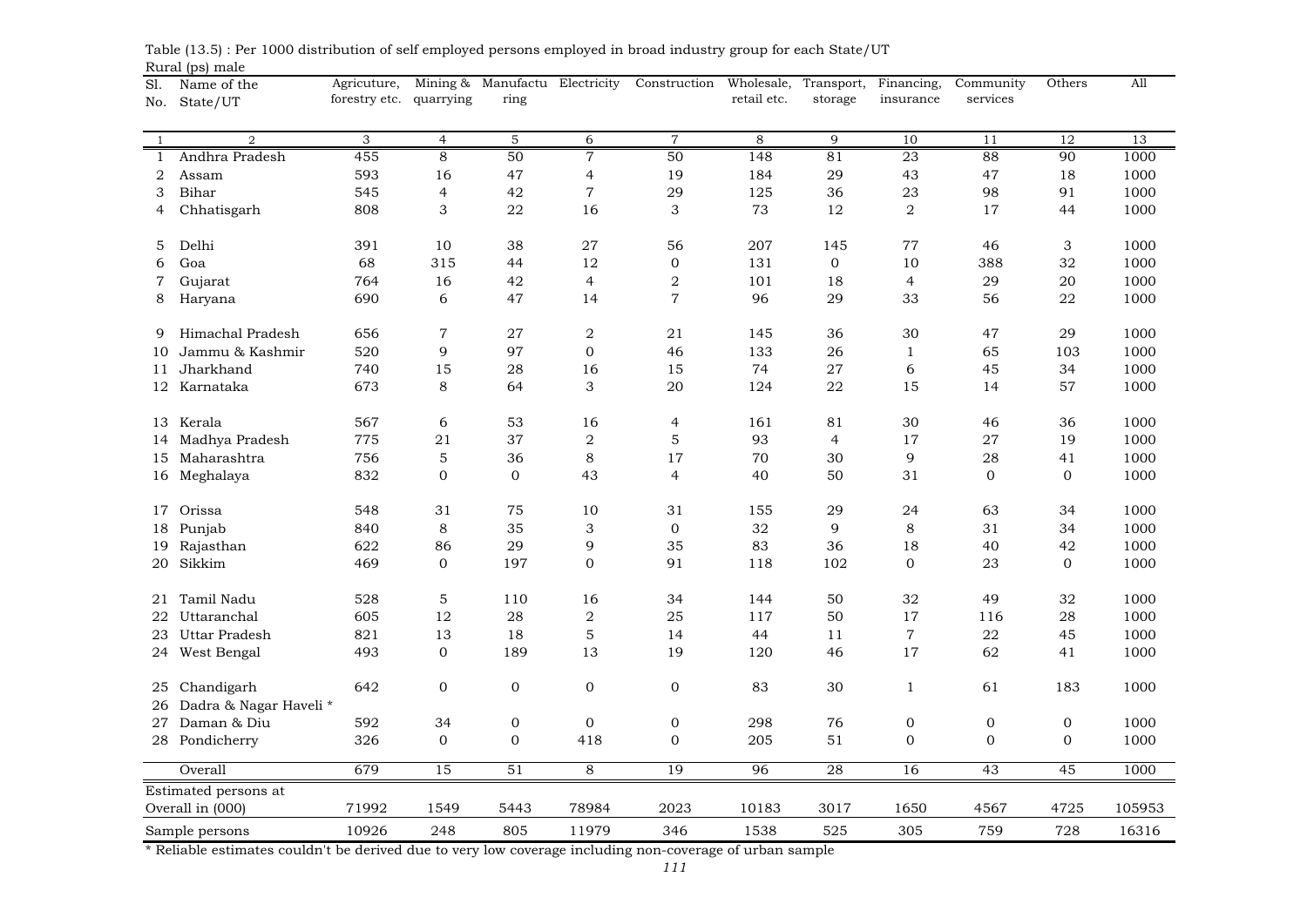| Sl.          | Name of the           | Agricuture,   |                  | Mining & Manufactu Electricity |                  | Construction     | Wholesale,     | Transport,       | Financing,       | Community        | Others          | All   |
|--------------|-----------------------|---------------|------------------|--------------------------------|------------------|------------------|----------------|------------------|------------------|------------------|-----------------|-------|
| No.          | State/UT              | forestry etc. | quarrying        | ring                           |                  |                  | retail etc.    | storage          | insurance        | services         |                 |       |
|              |                       |               |                  |                                |                  |                  |                |                  |                  |                  |                 |       |
| 1            | 2                     | 3             | $\overline{4}$   | 5                              | 6                | $\overline{7}$   | 8              | 9                | 10               | 11               | 12              | 13    |
| $\mathbf{1}$ | Andhra Pradesh        | 637           | 9                | 125                            | $\mathbf{O}$     | $\overline{0}$   | 130            | $\mathbf{O}$     | 8                | 40               | 51              | 1000  |
| 2            | Assam                 | 663           | 57               | 62                             | 9                | 11               | 77             | $\boldsymbol{0}$ | 0                | 94               | 27              | 1000  |
| 3            | Bihar                 | 378           | $\mathbf{1}$     | 123                            | $\boldsymbol{0}$ | 50               | 50             | $\overline{4}$   | 0                | 340              | 54              | 1000  |
| 4            | Chhatisgarh           | 878           | $\overline{4}$   | 13                             | 13               | 5                | 20             | 3                | $\overline{7}$   | 11               | 46              | 1000  |
| 5            | Delhi                 | 484           | $\mathbf{0}$     | 307                            | $\mathbf{O}$     | 0                | 203            | $\boldsymbol{0}$ | 6                | $\mathbf{O}$     | $\mathbf{0}$    | 1000  |
| 6            | Goa                   | $\mathbf{0}$  | $\mathbf{0}$     | $\mathbf 0$                    | $\overline{0}$   | $\mathbf{0}$     | 125            | $\mathbf{0}$     | $\overline{O}$   | 545              | 330             | 1000  |
| 7            | Gujarat               | 837           | 24               | 52                             | $\mathbf 0$      | 6                | 51             | $\mathbf 0$      | $\overline{2}$   | 27               | $\mathbf{1}$    | 1000  |
| 8            | Haryana               | 475           | 14               | $\overline{0}$                 | 5                | $\mathbf{O}$     | 62             | $\mathbf{0}$     | $\overline{O}$   | 444              | $\mathbf{0}$    | 1000  |
| 9            | Himachal Pradesh      | 955           | $\mathbf 0$      | $\mathbf 0$                    | $\mathbf 0$      | 4                | 9              | 6                | 0                | 21               | 5               | 1000  |
| 10           | Jammu & Kashmir       | 193           | 53               | 527                            | $\mathbf{0}$     | 54               | 24             | $\mathbf{0}$     | $\overline{0}$   | 101              | 48              | 1000  |
| 11           | Jharkhand             | 735           | 34               | 32                             | 23               | $\overline{4}$   | 44             | $\mathbf 0$      | 18               | 67               | 43              | 1000  |
|              | 12 Karnataka          | 712           | $\mathbf{1}$     | 84                             | $\sqrt{2}$       | $\Omega$         | 121            | $\mathbf{0}$     | $\overline{4}$   | 14               | 62              | 1000  |
| 13           | Kerala                | 602           | $\boldsymbol{0}$ | 0                              | 0                | 30               | 348            | $\boldsymbol{0}$ | 0                | 17               | 3               | 1000  |
| 14           | Madhya Pradesh        | 858           | $\overline{7}$   | 29                             | 3                | 0                | $\overline{2}$ | 3                | 0                | 72               | 26              | 1000  |
| 15           | Maharashtra           | 896           | $\overline{4}$   | 34                             | $\mathbf{1}$     | $\boldsymbol{0}$ | 35             | 6                | $\mathbf{1}$     | 5                | 18              | 1000  |
|              | 16 Meghalaya          | 895           | $\Omega$         | $\Omega$                       | $\mathbf 0$      | $\Omega$         | 50             | $\mathbf 0$      | 0                | 55               | $\Omega$        | 1000  |
| 17           | Orissa                | 553           | 41               | 12                             | 11               | 55               | 128            | 14               | 17               | 61               | 108             | 1000  |
| 18           | Punjab                | 532           | $\mathbf{0}$     | 5                              | $\mathbf{O}$     | 42               | $\mathbf{O}$   | $\mathbf{O}$     | 17               | 277              | 127             | 1000  |
| 19           | Rajasthan             | 774           | 51               | 18                             | $\mathbf 0$      | 68               | 37             | $\overline{4}$   | $\boldsymbol{0}$ | 24               | 24              | 1000  |
| 20           | Sikkim                | 493           | $\boldsymbol{0}$ | 49                             | $\mathbf 0$      | 77               | 313            | 68               | 0                | $\boldsymbol{0}$ | $\mathbf 0$     | 1000  |
| 21           | Tamil Nadu            | 581           | $\mathbf 0$      | 214                            | $\overline{4}$   | 20               | 103            | 5                | 0                | 48               | 25              | 1000  |
| 22           | Uttaranchal           | 934           | $\mathbf{0}$     | $\overline{0}$                 | $\mathbf{1}$     | $\mathbf 0$      | 28             | $\mathbf{0}$     | 5                | 24               | $\,8\,$         | 1000  |
| 23           | Uttar Pradesh         | 820           | 10               | 12                             | $\boldsymbol{7}$ | 16               | 56             | 12               | 0                | 49               | 18              | 1000  |
| 24           | West Bengal           | 163           | $\mathbf{0}$     | 688                            | $\mathbf 0$      | $\mathbf{0}$     | 87             | $\mathbf{0}$     | $\overline{O}$   | 45               | 17              | 1000  |
| 25           | Chandigarh            | 12            | $\mathbf 0$      | $\mathbf 0$                    | $\mathbf 0$      | $\mathbf 0$      | $\mathbf 0$    | $\mathbf 0$      | $\mathbf{0}$     | 84               | 904             | 1000  |
| 26           | Dadra & Nagar Haveli* |               |                  |                                |                  |                  |                |                  |                  |                  |                 |       |
| 27           | Daman & Diu           | 854           | $\mathbf 0$      | $\mathbf 0$                    | $\mathbf 0$      | $\boldsymbol{0}$ | 146            | $\mathbf 0$      | $\boldsymbol{0}$ | $\mathbf 0$      | $\mathbf 0$     | 1000  |
|              | 28 Pondicherry        |               |                  |                                |                  |                  |                |                  |                  |                  |                 |       |
|              | Overall               | 753           | $\overline{12}$  | 80                             | $\overline{3}$   | $\overline{12}$  | 58             | $\overline{4}$   | $\overline{3}$   | 46               | $\overline{29}$ | 1000  |
|              | Estimated persons at  |               |                  |                                |                  |                  |                |                  |                  |                  |                 |       |
|              | Overall in (000)      | 19316         | 318              | 2048                           | 21682            | 302              | 1496           | 94               | 69               | 1192             | 736             | 25658 |
|              | Sample persons        | 2850          | 48               | 223                            | 3121             | 59               | 288            | 21               | 18               | 221              | 119             | 3864  |

Rural (ps) female Table (13.6) : Per 1000 distribution of self employed persons employed in broad industry group for each State/UT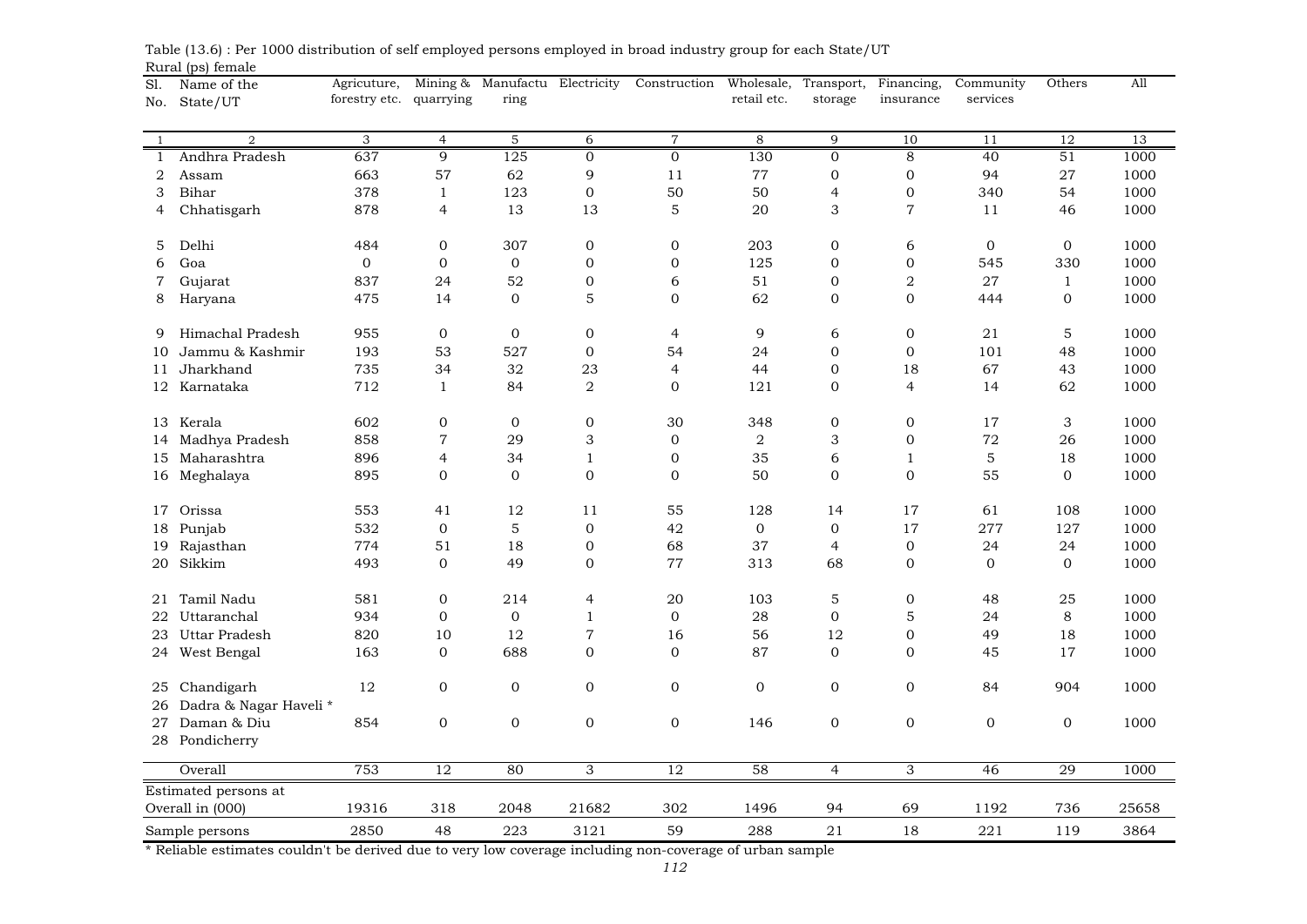| Sl.          | Name of the            | Agricuture,             |                  | Mining & Manufactu Electricity |                  | Construction Wholesale, |                | Transport,   | Financing,     | Community  | Others       | All   |
|--------------|------------------------|-------------------------|------------------|--------------------------------|------------------|-------------------------|----------------|--------------|----------------|------------|--------------|-------|
| No.          | State/UT               | forestry etc. quarrying |                  | ring                           |                  |                         | retail etc.    | storage      | insurance      | services   |              |       |
|              |                        |                         |                  |                                |                  |                         |                |              |                |            |              |       |
| 1            | 2                      | 3                       | $\overline{4}$   | 5                              | 6                | $\,7$                   | 8              | 9            | 10             | 11         | 12           | 13    |
| $\mathbf{1}$ | Andhra Pradesh         | 119                     | $\Omega$         | 80                             | $\overline{21}$  | 16                      | 443            | 76           | 108            | 36         | 101          | 1000  |
| 2            | Assam                  | 72                      | $\overline{4}$   | 105                            | 6                | 34                      | 560            | 82           | 63             | 36         | 38           | 1000  |
| 3            | Bihar                  | 133                     | $\sqrt{2}$       | 72                             | 8                | 13                      | 306            | 19           | 100            | 166        | 181          | 1000  |
| 4            | Chhatisgarh            | 347                     | $\Omega$         | 138                            | $\mathbf{1}$     | 16                      | 272            | 32           | 28             | 49         | 117          | 1000  |
| 5            | Delhi                  | $\mathbf 0$             | $\mathbf 0$      | 170                            | 2                | 153                     | 260            | 224          | 123            | 67         | $\mathbf{1}$ | 1000  |
| 6            | Goa                    | $\mathbf{0}$            | 32               | 105                            | 27               | 51                      | 323            | 9            | $\mathbf 0$    | 207        | 246          | 1000  |
| 7            | Gujarat                | 31                      | $\overline{2}$   | 111                            | $\sqrt{2}$       | 60                      | 301            | 51           | 32             | 162        | 248          | 1000  |
| 8            | Haryana                | 147                     | $\mathbf 0$      | 50                             | 22               | 12                      | 425            | 75           | 89             | 95         | 85           | 1000  |
| 9            | Himachal Pradesh       | 62                      | $\mathbf{0}$     | 24                             | 3                | 30                      | 721            | 36           | 55             | 18         | 51           | 1000  |
| 10           | Jammu & Kashmir        | 20                      | $\mathbf{0}$     | 342                            | $\mathbf{1}$     | 9                       | 273            | 141          | 8              | 23         | 183          | 1000  |
| 11           | Jharkhand              | 145                     | $\sqrt{7}$       | 180                            | 40               | 76                      | 328            | 133          | 30             | 9          | 52           | 1000  |
|              | 12 Karnataka           | 171                     | $\mathbf 5$      | 159                            | 4                | 25                      | 301            | 53           | 138            | 77         | 67           | 1000  |
| 13           | Kerala                 | 133                     | $\mathbf{0}$     | 138                            | 10               | 77                      | 258            | 194          | 79             | 28         | 83           | 1000  |
| 14           | Madhya Pradesh         | 234                     | 13               | 53                             | 21               | 34                      | 307            | 24           | 45             | 141        | 128          | 1000  |
|              | 15 Maharashtra         | 187                     | 8                | 122                            | 31               | 40                      | 313            | 103          | 71             | 92         | 33           | 1000  |
|              | 16 Meghalaya           | 107                     | 26               | $\mathbf 0$                    | $\mathbf 0$      | 2                       | 416            | 170          | $\overline{0}$ | 172        | 107          | 1000  |
| 17           | Orissa                 | 113                     | 8                | 64                             | 16               | 11                      | 451            | 52           | 154            | 51         | 80           | 1000  |
| 18           | Punjab                 | 114                     | 24               | 198                            | 15               | 20                      | 273            | 31           | 21             | 75         | 229          | 1000  |
| 19           | Rajasthan              | 140                     | 9                | 122                            | 20               | 42                      | 322            | 44           | 84             | 110        | 107          | 1000  |
| 20           | Sikkim                 | 337                     | $\mathbf{0}$     | $\mathbf{0}$                   | $\mathbf 0$      | $\mathbf 0$             | $\overline{0}$ | $\mathbf{0}$ | $\overline{0}$ | 315        | 348          | 1000  |
|              |                        |                         |                  |                                |                  |                         |                |              |                |            |              |       |
| 21           | Tamil Nadu             | 233                     | $\boldsymbol{2}$ | 322                            | 16               | 40                      | 189            | 36           | 67             | 59         | 36           | 1000  |
| 22           | Uttaranchal            | 34                      | $\overline{5}$   | 17                             | 30               | 11                      | 206            | 27           | 105            | 330        | 235          | 1000  |
| 23           | Uttar Pradesh          | 212                     | $\mathbf 5$      | 128                            | 17               | 24                      | 300            | 40           | 40             | 86         | 148          | 1000  |
|              | 24 West Bengal         | 29                      | 2                | 360                            | 12               | 18                      | 256            | 40           | 78             | 131        | 74           | 1000  |
| 25           | Chandigarh             | $\boldsymbol{0}$        | $\mathbf 0$      | 4                              | $\boldsymbol{0}$ | 27                      | 552            | 125          | 54             | 79         | 159          | 1000  |
| 26           | Dadra & Nagar Haveli * |                         |                  |                                |                  |                         |                |              |                |            |              |       |
| 27           | Daman & Diu            | 354                     | $\mathbf 0$      | $\mathbf{0}$                   | $\boldsymbol{0}$ | $\boldsymbol{0}$        | 561            | 45           | 38             | $\sqrt{2}$ | $\mathbf 0$  | 1000  |
|              | 28 Pondicherry         | 140                     | $\Omega$         | 43                             | 560              | 33                      | 33             | 191          | $\mathbf 0$    | $\Omega$   | $\Omega$     | 1000  |
|              | Overall                | 136                     | $\overline{5}$   | 173                            | 16               | $\overline{37}$         | 299            | 61           | 70             | 98         | 105          | 1000  |
|              | Estimated persons at   |                         |                  |                                |                  |                         |                |              |                |            |              |       |
|              | Overall in (000)       | 5033                    | 186              | 6385                           | 11604            | 1349                    | 11036          | 2266         | 2574           | 3633       | 3895         | 36933 |
|              | Sample persons         | 1877                    | 89               | 1357                           | 3323             | 323                     | 3892           | 632          | 915            | 1118       | 1441         | 11840 |

Urban (ps) Table (13.7) : Per 1000 distribution of self employed persons employed in broad industry group for each State/UT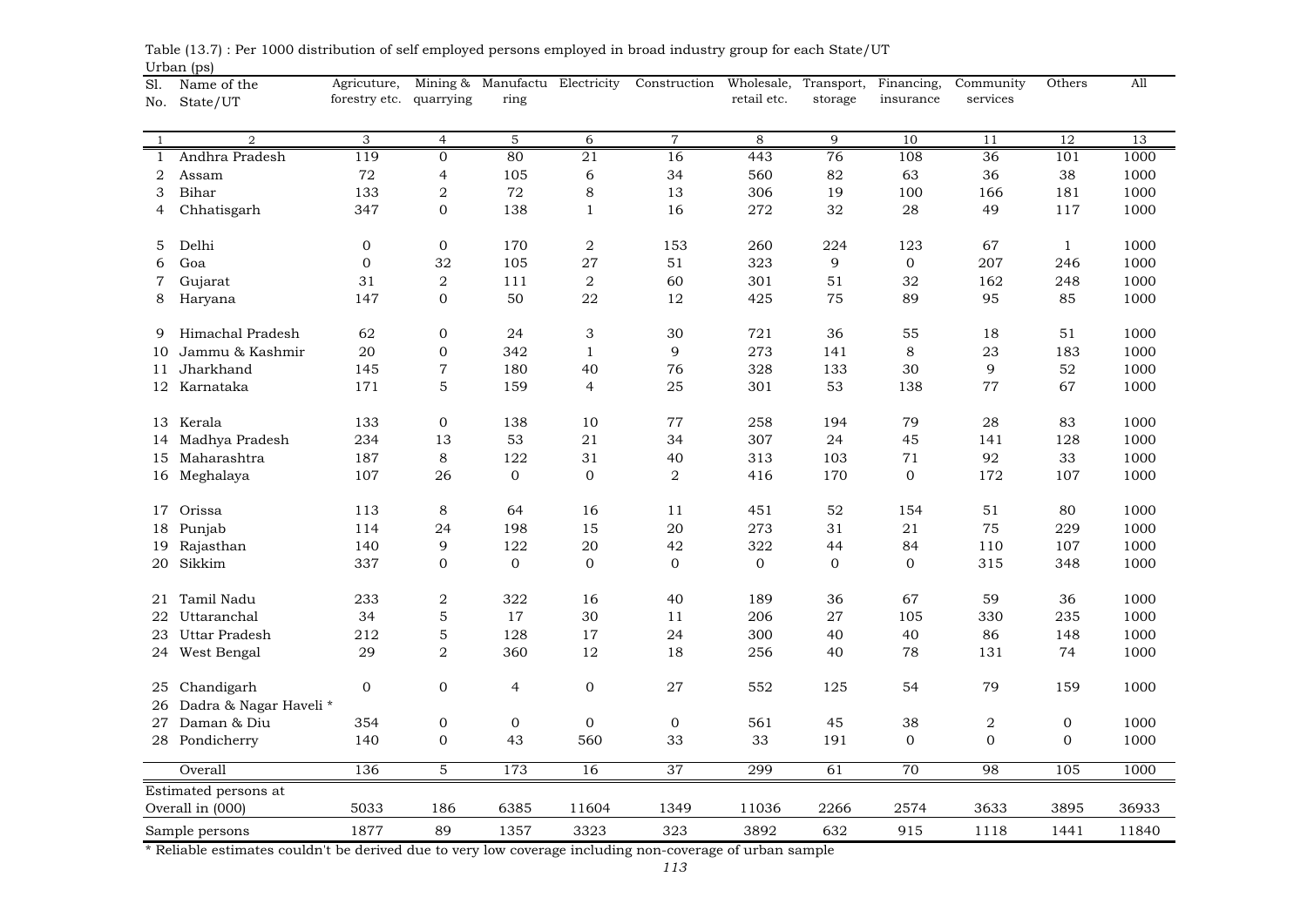| Sl.<br>No.     | Name of the<br>State/UT | Agricuture,<br>forestry etc. quarrying |                | ring            |                  | Mining & Manufactu Electricity Construction Wholesale, Transport, Financing, | retail etc.  | storage | insurance       | Community<br>services | Others       | All   |
|----------------|-------------------------|----------------------------------------|----------------|-----------------|------------------|------------------------------------------------------------------------------|--------------|---------|-----------------|-----------------------|--------------|-------|
|                |                         |                                        |                |                 |                  |                                                                              |              |         |                 |                       |              |       |
| $\mathbf{1}$   | $\overline{2}$          | 3                                      | $\overline{4}$ | $5\overline{)}$ | 6                | $\overline{7}$                                                               | 8            | 9       | 10              | 11                    | 12           | 13    |
| $\mathbf{1}$   | Andhra Pradesh          | 126                                    | $\Omega$       | 70              | 26               | 20                                                                           | 415          | 91      | 124             | 38                    | 90           | 1000  |
| 2              | Assam                   | 71                                     | $\overline{4}$ | 114             | 6                | 37                                                                           | 554          | 84      | 58              | 29                    | 43           | 1000  |
| 3              | Bihar                   | 140                                    | 2              | 74              | 9                | 14                                                                           | 324          | 18      | 103             | 131                   | 185          | 1000  |
| 4              | Chhatisgarh             | 363                                    | $\mathbf{0}$   | 138             | $\mathbf{1}$     | 17                                                                           | 281          | 33      | 19              | 39                    | 109          | 1000  |
| 5              | Delhi                   | $\mathbf 0$                            | $\mathbf{0}$   | 174             | $\sqrt{2}$       | 159                                                                          | 236          | 231     | 127             | 70                    | $\mathbf{1}$ | 1000  |
| 6              | Goa                     | $\mathbf{0}$                           | 39             | 67              | 32               | 61                                                                           | 369          | 11      | $\mathbf 0$     | 138                   | 283          | 1000  |
| $\overline{7}$ | Gujarat                 | 30                                     | 3              | 117             | $\,2$            | 63                                                                           | 342          | 59      | 39              | 130                   | 215          | 1000  |
| 8              | Haryana                 | 153                                    | $\mathbf 0$    | 52              | 25               | 14                                                                           | 474          | 87      | 101             | 32                    | 62           | 1000  |
| 9              | Himachal Pradesh        | 66                                     | $\mathbf 0$    | 26              | 3                | 25                                                                           | 722          | 38      | 58              | 20                    | 42           | 1000  |
| 10             | Jammu & Kashmir         | 18                                     | $\mathbf 0$    | 345             | $\mathbf{1}$     | 9                                                                            | 273          | 142     | 8               | 19                    | 185          | 1000  |
| 11             | Jharkhand               | 156                                    | 8              | 197             | 43               | 52                                                                           | 327          | 125     | 33              | $\overline{7}$        | 52           | 1000  |
|                | 12 Karnataka            | 175                                    | 3              | 115             | 5                | 30                                                                           | 317          | 68      | 153             | 68                    | 66           | 1000  |
| 13             | Kerala                  | 164                                    | $\mathbf{0}$   | 87              | 13               | 96                                                                           | 223          | 215     | 87              | 34                    | 81           | 1000  |
| 14             | Madhya Pradesh          | 199                                    | 16             | 45              | 22               | 19                                                                           | 336          | 27      | 50              | 151                   | 135          | 1000  |
| 15             | Maharashtra             | 184                                    | $\overline{7}$ | 133             | 14               | 26                                                                           | 335          | 113     | 59              | 91                    | 38           | 1000  |
|                | 16 Meghalaya            | $\mathbf 0$                            | 52             | $\overline{0}$  | $\mathbf{0}$     | 5                                                                            | 112          | 339     | $\overline{0}$  | 279                   | 213          | 1000  |
| 17             | Orissa                  | 106                                    | 9              | 61              | 17               | 11                                                                           | 459          | 48      | 159             | 51                    | 79           | 1000  |
| 18             | Punjab                  | 122                                    | 25             | 212             | 12               | 21                                                                           | 286          | 33      | 21              | 66                    | 202          | 1000  |
| 19             | Rajasthan               | 126                                    | $\,8\,$        | 129             | 18               | 43                                                                           | 322          | 43      | 90              | 107                   | 114          | 1000  |
| 20             | Sikkim                  | 279                                    | $\mathbf 0$    | $\mathbf{0}$    | $\boldsymbol{0}$ | $\mathbf 0$                                                                  | $\mathbf{0}$ | 0       | $\mathbf 0$     | 363                   | 358          | 1000  |
| 21             | Tamil Nadu              | 258                                    | $\mathfrak{B}$ | 205             | 17               | 49                                                                           | 230          | 49      | 77              | 66                    | 46           | 1000  |
| 22             | Uttaranchal             | 36                                     | $\mathbf 5$    | 18              | 33               | 12                                                                           | 223          | 19      | 108             | 324                   | 222          | 1000  |
| 23             | <b>Uttar Pradesh</b>    | 213                                    | 6              | 123             | 18               | 20                                                                           | 314          | 40      | 41              | 78                    | 147          | 1000  |
|                | 24 West Bengal          | 34                                     | 3              | 348             | 14               | 10                                                                           | 285          | 46      | 87              | 121                   | 52           | 1000  |
| 25             | Chandigarh              | $\mathbf 0$                            | $\mathbf 0$    | 4               | $\boldsymbol{0}$ | 27                                                                           | 552          | 125     | 54              | 79                    | 159          | 1000  |
| 26             | Dadra & Nagar Haveli *  |                                        |                |                 |                  |                                                                              |              |         |                 |                       |              |       |
| 27             | Daman & Diu             | 377                                    | $\mathbf 0$    | 0               | $\mathbf 0$      | $\boldsymbol{0}$                                                             | 548          | 35      | 40              | $\boldsymbol{0}$      | $\mathbf 0$  | 1000  |
|                | 28 Pondicherry          | 145                                    | $\mathbf{0}$   | 44              | 579              | $\mathbf 0$                                                                  | 34           | 198     | $\mathbf 0$     | $\mathbf{0}$          | $\Omega$     | 1000  |
|                | Overall                 | 136                                    | $\mathbf 5$    | 158             | 15               | 35                                                                           | 318          | 68      | $\overline{74}$ | $\overline{90}$       | 101          | 1000  |
|                | Estimated persons at    |                                        |                |                 |                  |                                                                              |              |         |                 |                       |              |       |
|                | Overall in (000)        | 4259                                   | 168            | 4942            | 9370             | 1084                                                                         | 9960         | 2136    | 2320            | 2833                  | 3158         | 31327 |
|                | Sample persons          | 1643                                   | 80             | 1073            | 2796             | 283                                                                          | 3560         | 582     | 825             | 885                   | 1232         | 10327 |

Urban (ps) male Table (13.8) : Per 1000 distribution of self employed persons employed in broad industry group for each State/UT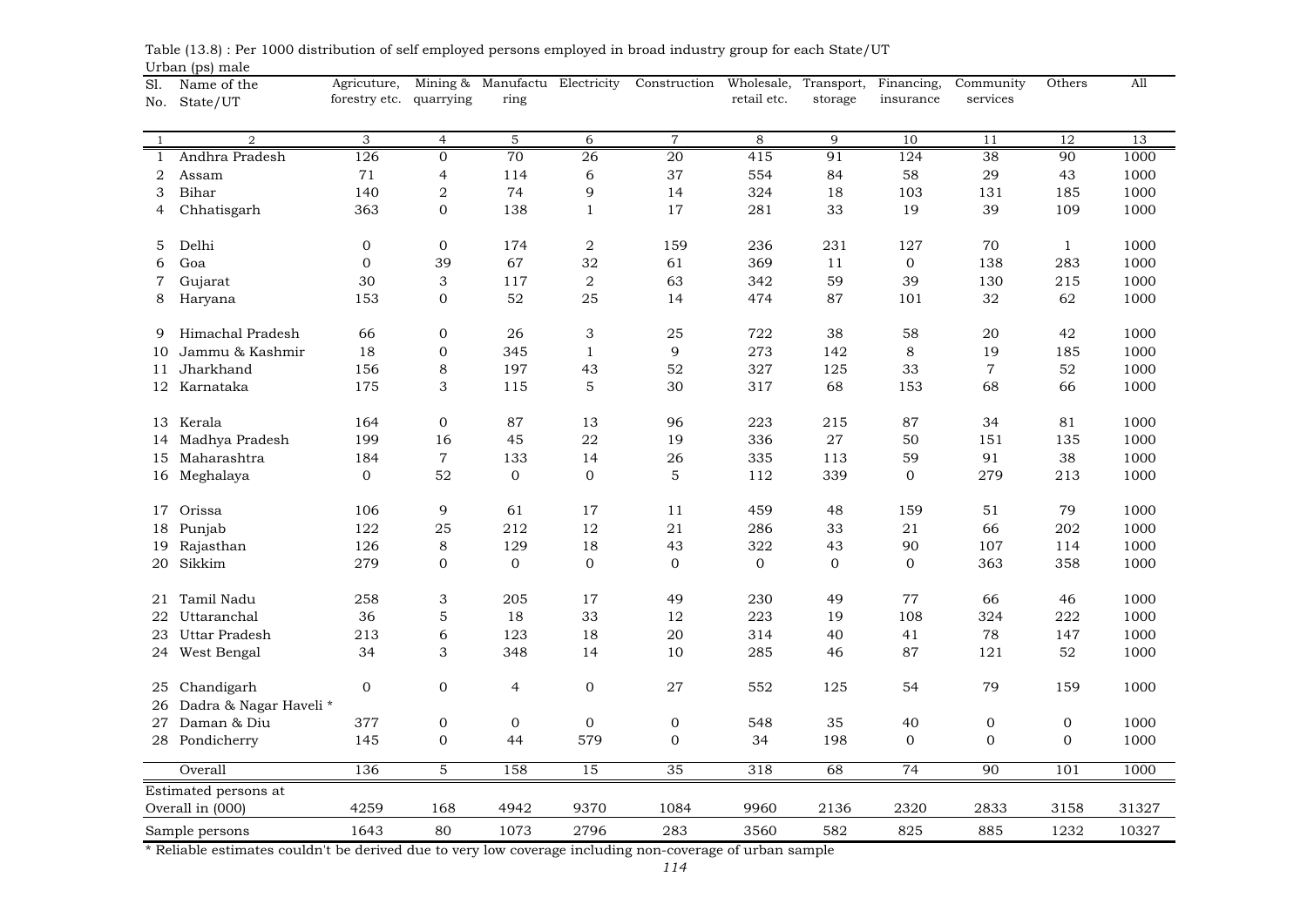| Sl.          | Name of the            | Agricuture,             |                | Mining & Manufactu Electricity |                  | Construction     | Wholesale,     | Transport,     | Financing,       | Community        | Others         | All  |
|--------------|------------------------|-------------------------|----------------|--------------------------------|------------------|------------------|----------------|----------------|------------------|------------------|----------------|------|
| No.          | State/UT               | forestry etc. quarrying |                | ring                           |                  |                  | retail etc.    | storage        | insurance        | services         |                |      |
|              |                        |                         |                |                                |                  |                  |                |                |                  |                  |                |      |
| $\mathbf{1}$ | 2                      | 3                       | $\overline{4}$ | 5                              | 6                | $\tau$           | 8              | 9              | 10               | 11               | 12             | 13   |
| $\mathbf{1}$ | Andhra Pradesh         | 83                      | $\Omega$       | 127                            | $\mathbf{0}$     | $\mathbf{0}$     | 579            | $\overline{5}$ | 34               | 26               | 146            | 1000 |
| 2            | Assam                  | 82                      | $\mathbf 0$    | $\boldsymbol{0}$               | $\mathbf 0$      | $\boldsymbol{0}$ | 627            | 58             | 115              | 118              | $\mathbf{O}$   | 1000 |
| 3            | Bihar                  | 55                      | $\Omega$       | 41                             | 0                | $\mathbf 0$      | 101            | 31             | 60               | 574              | 138            | 1000 |
| 4            | Chhatisgarh            | 107                     | $\mathbf{0}$   | 131                            | 0                | $\mathbf{0}$     | 144            | 18             | 169              | 187              | 244            | 1000 |
| 5            | Delhi                  | $\mathbf{0}$            | $\mathbf{0}$   | 36                             | $\mathbf{0}$     | $\mathbf{0}$     | 929            | 25             | $\overline{0}$   | 5                | 5              | 1000 |
| 6            | Goa                    | $\mathbf{O}$            | $\Omega$       | 291                            | 0                | $\boldsymbol{0}$ | 102            | $\mathbf{0}$   | $\mathbf{O}$     | 546              | 61             | 1000 |
| 7            | Gujarat                | 36                      | $\mathbf 0$    | 84                             | $\boldsymbol{0}$ | 50               | 132            | 16             | $\overline{4}$   | 292              | 386            | 1000 |
| 8            | Haryana                | 107                     | $\mathbf{0}$   | 33                             | 0                | $\mathbf{0}$     | 106            | $\mathbf{0}$   | 10               | 503              | 241            | 1000 |
| 9            | Himachal Pradesh       | $\mathbf{0}$            | $\mathbf{0}$   | 0                              | $\mathbf 0$      | 114              | 702            | $\mathbf{0}$   | 11               | $\overline{0}$   | 173            | 1000 |
| 10           | Jammu & Kashmir        | 274                     | $\mathbf{0}$   | $\mathbf{0}$                   | 0                | $\mathbf 0$      | 289            | $\overline{0}$ | $\mathbf 0$      | 437              | $\mathbf{0}$   | 1000 |
| 11           | Jharkhand              | 19                      | $\mathbf 0$    | $\mathbf{0}$                   | $\boldsymbol{0}$ | 337              | 331            | 219            | $\mathbf 0$      | 29               | 65             | 1000 |
|              | 12 Karnataka           | 157                     | 13             | 304                            | 0                | 11               | 248            | 2              | 90               | 107              | 68             | 1000 |
| 13           | Kerala                 | 11                      | $\mathbf 0$    | 346                            | $\boldsymbol{0}$ | $\boldsymbol{0}$ | 401            | 106            | 48               | $\mathbf{0}$     | 88             | 1000 |
| 14           | Madhya Pradesh         | 414                     | $\mathbf{0}$   | 94                             | 15               | 111              | 161            | 9              | 19               | 88               | 89             | 1000 |
|              | 15 Maharashtra         | 199                     | 10             | 83                             | 91               | 94               | 231            | 67             | 114              | 96               | 15             | 1000 |
|              | 16 Meghalaya           | 214                     | $\Omega$       | $\mathbf{0}$                   | $\mathbf{0}$     | $\mathbf{0}$     | 722            | $\mathbf{0}$   | $\overline{0}$   | 64               | $\overline{0}$ | 1000 |
| 17           | Orissa                 | 238                     | $\overline{2}$ | 116                            | $\boldsymbol{0}$ | 14               | 319            | 112            | 65               | 64               | 70             | 1000 |
| 18           | Punjab                 | $\mathbf 0$             | $\mathbf{0}$   | $\mathbf{0}$                   | 65               | $\mathbf 0$      | 95             | $\mathbf 0$    | 12               | 202              | 626            | 1000 |
| 19           | Rajasthan              | 281                     | 23             | 46                             | 37               | 30               | 329            | 61             | 23               | 140              | 30             | 1000 |
| 20           | Sikkim                 | 717                     | $\mathbf 0$    | $\mathbf{0}$                   | $\boldsymbol{0}$ | $\boldsymbol{0}$ | $\mathbf{0}$   | $\mathbf 0$    | $\boldsymbol{0}$ | $\mathbf 0$      | 283            | 1000 |
| 21           | Tamil Nadu             | 174                     | $\mathbf 0$    | 601                            | 13               | 18               | 93             | 3              | 43               | 41               | 14             | 1000 |
| 22           | Uttaranchal            | 11                      | $\mathbf{0}$   | 2                              | $\mathbf{0}$     | $\mathbf{0}$     | 22             | 110            | 67               | 393              | 395            | 1000 |
| 23           | Uttar Pradesh          | 188                     | $\mathbf 0$    | 189                            | $\sqrt{2}$       | 73               | 120            | 45             | 29               | 200              | 154            | 1000 |
|              | 24 West Bengal         | $\boldsymbol{0}$        | $\mathbf{0}$   | 437                            | $\mathbf 0$      | 69               | 75             | 1              | 20               | 189              | 209            | 1000 |
| 25           | Chandigarh             |                         |                |                                |                  |                  |                |                |                  |                  |                |      |
| 26           | Dadra & Nagar Haveli * |                         |                |                                |                  |                  |                |                |                  |                  |                |      |
| 27           | Daman & Diu            | $\boldsymbol{0}$        | $\mathbf 0$    | $\boldsymbol{0}$               | 0                | $\boldsymbol{0}$ | 771            | 200            | $\boldsymbol{0}$ | 29               | $\mathbf 0$    | 1000 |
|              | 28 Pondicherry         | $\mathbf 0$             | $\mathbf{0}$   | $\mathbf{0}$                   | $\mathbf 0$      | 1000             | $\overline{0}$ | $\mathbf 0$    | $\mathbf{0}$     | $\overline{0}$   | $\mathbf{0}$   | 1000 |
|              | Overall                | 138                     | $\mathfrak{S}$ | 257                            | 20               | 47               | 192            | 23             | 45               | $\overline{143}$ | 132            | 1000 |
|              | Estimated persons at   |                         |                |                                |                  |                  |                |                |                  |                  |                |      |
|              | Overall in (000)       | 774                     | 18             | 1442                           | 2234             | 266              | 1076           | 130            | 254              | 799              | 738            | 5607 |
|              | Sample persons         | 234                     | $\mathbf{Q}$   | 284                            | 527              | 40               | 332            | 50             | 90               | 233              | 209            | 1513 |

Urban (ps) female Table (13.9) : Per 1000 distribution of self employed persons employed in broad industry group for each State/UT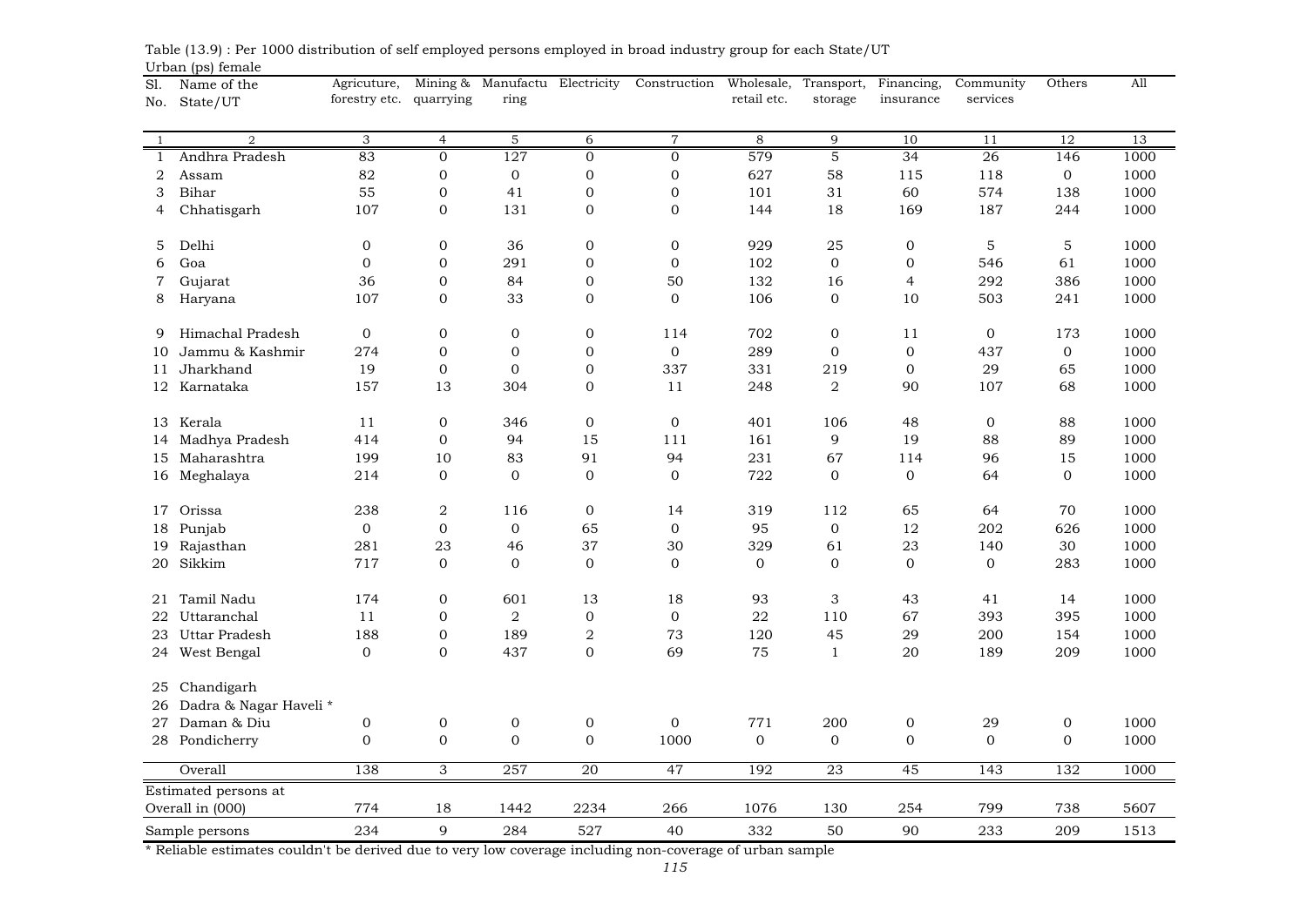| Sl.<br>No.     | Name of the<br>State/UT | Agricuture,<br>forestry etc. | quarrying      | Mining & Manufactu Electricity<br>ring |            | Construction     | Wholesale, Transport,<br>retail etc. | storage     | Financing,<br>insurance | Community<br>services | Others      | All   |
|----------------|-------------------------|------------------------------|----------------|----------------------------------------|------------|------------------|--------------------------------------|-------------|-------------------------|-----------------------|-------------|-------|
| $\mathbf{1}$   | 2                       | 3                            | $\overline{4}$ | 5                                      | 6          | $\overline{7}$   | 8                                    | 9           | 10                      | 11                    | 12          | 13    |
| $\mathbf{1}$   | Andhra Pradesh          | 86                           | 53             | 131                                    | 66         | 26               | 99                                   | 101         | 67                      | 116                   | 255         | 1000  |
| 2              | Assam                   | 236                          | 14             | 58                                     | 19         | $\overline{7}$   | 19                                   | 69          | 26                      | 251                   | 301         | 1000  |
| 3              | Bihar                   | 70                           | 49             | 116                                    | 33         | 97               | 48                                   | 60          | 72                      | 201                   | 254         | 1000  |
| 4              | Chhatisgarh             | 262                          | 57             | 78                                     | 62         | 51               | 40                                   | 32          | 23                      | 320                   | 75          | 1000  |
| 5              | Delhi                   | 2                            | $\mathbf{1}$   | 174                                    | 32         | 23               | 327                                  | 92          | 96                      | 235                   | 18          | 1000  |
| 6              | Goa                     | 28                           | 36             | 224                                    | 38         | 20               | 91                                   | 32          | 62                      | 122                   | 347         | 1000  |
| $\overline{7}$ | Gujarat                 | 41                           | $\overline{2}$ | 245                                    | 14         | 45               | 73                                   | 76          | 30                      | 305                   | 169         | 1000  |
| 8              | Haryana                 | 35                           | 31             | 83                                     | 67         | 94               | 27                                   | 113         | 108                     | 318                   | 124         | 1000  |
| 9              | Himachal Pradesh        | 49                           | $\overline{7}$ | 25                                     | 118        | 81               | 22                                   | 67          | 36                      | 420                   | 175         | 1000  |
| 10             | Jammu & Kashmir         | 91                           | $\overline{0}$ | 16                                     | 109        | 50               | 67                                   | 135         | 21                      | 196                   | 315         | 1000  |
| 11             | Jharkhand               | 222                          | 172            | 149                                    | 19         | 6                | 13                                   | 22          | 13                      | 335                   | 49          | 1000  |
|                | 12 Karnataka            | 60                           | 20             | 279                                    | 24         | 38               | 75                                   | 78          | 41                      | 241                   | 144         | 1000  |
|                | 13 Kerala               | 28                           | 3              | 94                                     | 53         | $\,7$            | 146                                  | 57          | 211                     | 237                   | 164         | 1000  |
|                | 14 Madhya Pradesh       | 164                          | 48             | 76                                     | 49         | 112              | 60                                   | 56          | 25                      | 200                   | 210         | 1000  |
|                | 15 Maharashtra          | 156                          | $21\,$         | 212                                    | 44         | 29               | 77                                   | 91          | 95                      | 193                   | 82          | 1000  |
|                | 16 Meghalaya            | 290                          | 19             | $\overline{O}$                         | 3          | $\mathbf{1}$     | 19                                   | 41          | $\overline{0}$          | 431                   | 196         | 1000  |
|                | 17 Orissa               | 208                          | 25             | 154                                    | 21         | 30               | 53                                   | 124         | 54                      | 285                   | 46          | 1000  |
|                | 18 Punjab               | 25                           | 8              | 56                                     | 157        | 20               | 27                                   | 35          | 73                      | 119                   | 480         | 1000  |
| 19             | Rajasthan               | 74                           | 58             | 156                                    | 27         | 102              | 30                                   | 43          | 51                      | 241                   | 218         | 1000  |
|                | 20 Sikkim               | 27                           | $\mathbf 0$    | 535                                    | $\sqrt{2}$ | $\mathbf 0$      | $\mathbf 0$                          | $\mathbf 0$ | $\mathbf{O}$            | 16                    | 420         | 1000  |
| 21             | Tamil Nadu              | 128                          | $\overline{7}$ | 168                                    | 43         | 43               | 96                                   | 113         | 58                      | 216                   | 128         | 1000  |
|                | 22 Uttaranchal          | 53                           | 46             | 148                                    | 31         | 3                | 55                                   | 28          | 6                       | 423                   | 207         | 1000  |
| 23             | Uttar Pradesh           | 128                          | 8              | 139                                    | 37         | 68               | 41                                   | 75          | 47                      | 203                   | 254         | 1000  |
|                | 24 West Bengal          | 218                          | 6              | 144                                    | 36         | 18               | 56                                   | 56          | 59                      | 263                   | 144         | 1000  |
| 25             | Chandigarh              | 0                            | $\mathbf 0$    | 208                                    | 6          | $\boldsymbol{2}$ | $\overline{2}$                       | 154         | 78                      | 548                   | 2           | 1000  |
| 26             | Dadra & Nagar Haveli *  |                              |                |                                        |            |                  |                                      |             |                         |                       |             |       |
| 27             | Daman & Diu             | 45                           | $\mathbf{0}$   | 118                                    | 136        | $\mathbf{O}$     | 266                                  | 110         | 287                     | 38                    | $\mathbf 0$ | 1000  |
|                | 28 Pondicherry          | 114                          | 109            | 147                                    | 250        | 72               | 42                                   | 74          | 76                      | 116                   | $\mathbf 0$ | 1000  |
|                | Overall                 | 121                          | 25             | 153                                    | 43         | 46               | 75                                   | 77          | 61                      | 227                   | 172         | 1000  |
|                | Estimated persons at    |                              |                |                                        |            |                  |                                      |             |                         |                       |             |       |
|                | Overall in (000)        | 7876                         | 1594           | 9923                                   | 19392      | 3012             | 4866                                 | 5025        | 3956                    | 14724                 | 11082       | 64855 |
|                | Sample persons          | 1144                         | 393            | 1887                                   | 3424       | 628              | 964                                  | 1212        | 873                     | 3929                  | 2696        | 14394 |

 $Rural + Urban (ps)$ Table (14.1) : Per 1000 distribution of regular wage/salaried earner employed in broad industry group for each State/UT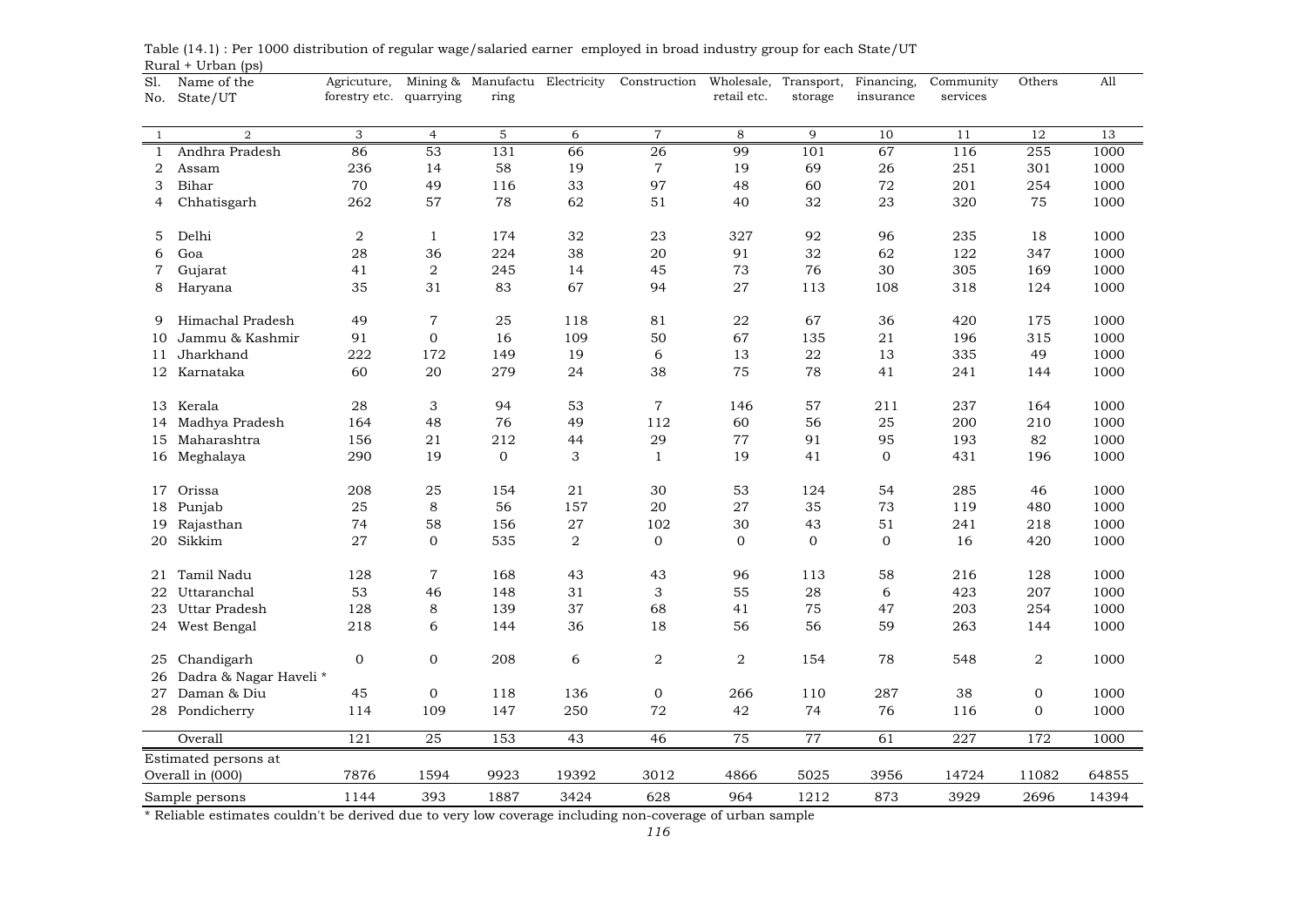1 2 3 4 5 6 7 8 9 10 11 12 131 Andhra Pradesh 101 63 81 73 25 118 120 82 120 217 10002 Assam 219 16 69 25 9 22 83 22 248 287 10003 Bihar 71 52 119 27 101 50 65 75 179 261 10001000 4 Chhatisgarh 205 79 90 47 39 35 44 28 376 57 1000 5 Delhi 3 0 200 37 27 378 100 107 142 6 10006 Goa 36 47 261 48 10 110 39 67 82 300 10007 Gujarat 25 1 289 16 51 75 83 35 263 162 1000 8 Haryana 34 32 90 73 96 27 115 107 302 124 1000 9 Himachal Pradesh 59 5 31 138 95 24 78 40 347 183 100010 Jammu & Kashmir 102 0 10 121 55 75 151 24 151 311 1000 11 Jharkhand Jharkhand 171 241 179 28 2 8 32 15 273 51 1000 12 Karnataka 63 12 273 31 44 85 90 43 216 143 10001000 13 Kerala 43 0 86 79 12 195 71 181 182 151 100014 Madhya Pradesh 118 51 64 54 123 75 70 22 203 220 1000 15 Maharashtra 110 18 252 54 36 91 113 98 130 98 10001000 16 Meghalaya 291 28 0 5 2 26 60 0 348 240 1000 17 Orissa 204 27 169 23 30 56 128 60 268 35 100018 Punjab 29 8 73 195 22 33 44 60 101 435 1000 19 Rajasthan 72 61 159 28 96 32 46 50 242 214 1000 20 Sikkim 37 0 586 3 0 0 0 0 10 364 10001000 21 Tamil Nadu 98 10 165 52 48 112 143 57 197 118 100022 Uttaranchal 45 56 162 37 3 67 31 3 435 161 100023 Uttar Pradesh 133 8 149 39 71 39 78 45 200 238 100024 West Bengal 205 7 183 42 22 73 76 69 207 116 1000 25 Chandigarh 0 0 254 8 3 3 164 82 485 1 1000 26 Dadra & Nagar Haveli \* 27 Daman & Diu  $\begin{array}{ccc} 49 & 0 & 130 & 121 & 0 & 293 & 121 & 243 & 41 & 2 \end{array}$ 1000 28 Pondicherry 126 103 120 298 86 0 68 85 114 0 1000 Overall 106 27 165 49 51 86 91 63 199 163 10001000 5462 1378 8516 15356 2658 4428 4717 3258 10283 8495 5172751727 821 345 1638 2804 543 852 1112 734 2903 2081 1162611626 Estimated persons at Overall in (000) Sample persons Financing, insurance Community services Others AllSl.No. State/UT Name of the Agricuture, forestry etc. quarrying Mining & Manufacturing Construction Wholesale, retail etc. Transport, storage

Rural + Urban (ps) male Table (14.2) : Per 1000 distribution of regular wage/salaried earner employed in broad industry group for each State/UT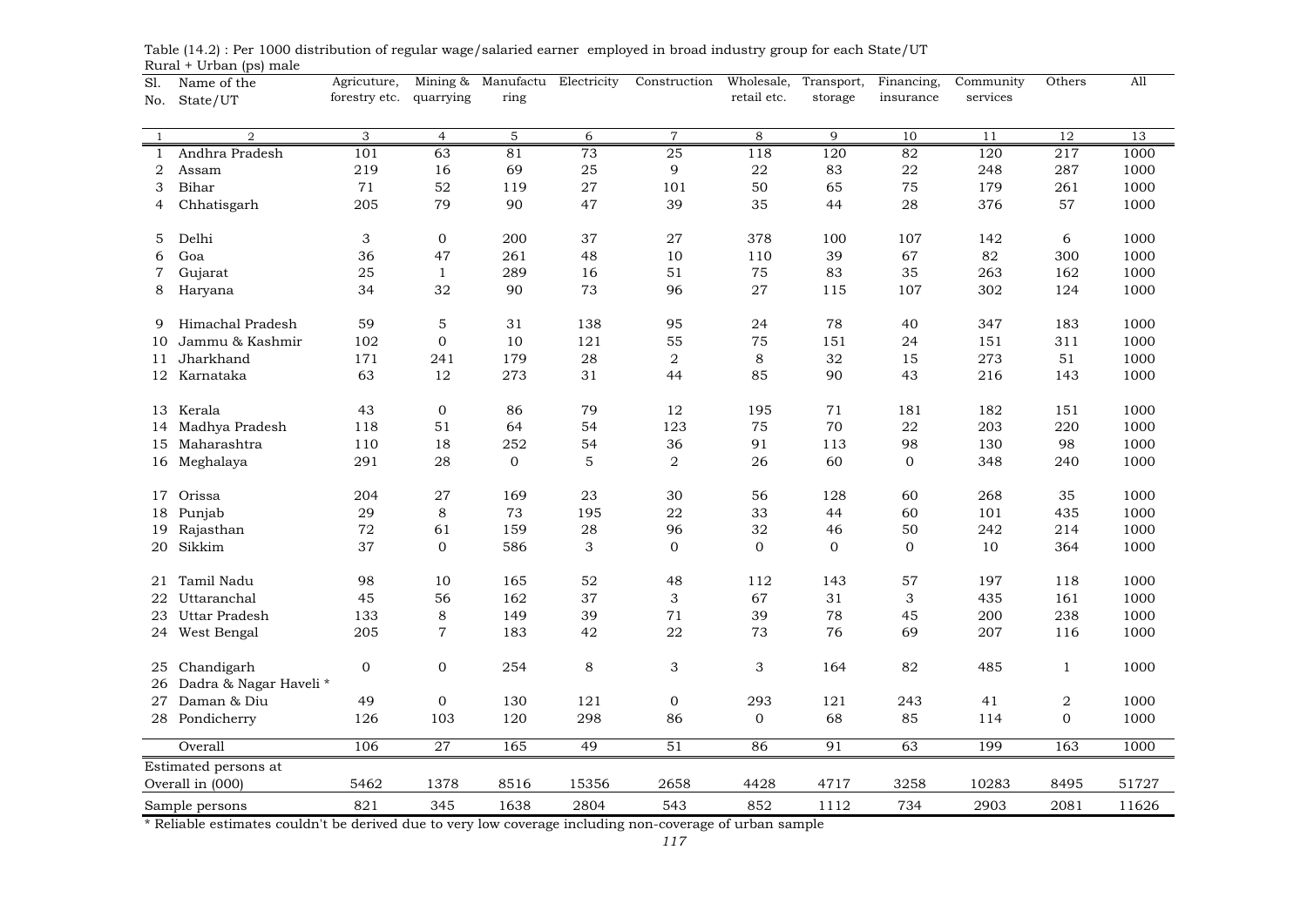1 2 3 4 5 6 7 8 9 10 11 12 131 Andhra Pradesh 31 15 320 36 31 27 30 9 98 403 10002 Assam 297 9 18 0 0 10 19 39 261 347 10003 Bihar 59 12 90 97 39 25 4 30 480 164 10001000 4 Chhatisgarh 409 0 48 101 82 53 0 9 176 122 1000 5 Delhi 0 4 22 3 2 25 40 28 790 86 10006 Goa 0 0 89 0 57 24 7 45 266 512 10007 Gujarat 104 6 69 6 24 66 45 10 470 200 1000 8 Haryana 40 11 0 2 70 19 95 128 500 135 1000 9 Himachal Pradesh 4 13 0 26 14 15 12 16 769 131 100010 Jammu & Kashmir 0 0 68 6 2 0 6 0 574 344 1000 11 Jharkhand Jharkhand 331 28 85 0 12 22 1 9 466 46 1000 12 Karnataka 47 48 299 0 19 39 38 36 327 147 10001000 13 Kerala 6 7 106 15 0 73 35 255 319 184 100014 Madhya Pradesh 315 40 112 32 78 13 11 33 189 177 1000 15 Maharashtra 310 33 81 10 4 32 17 86 401 26 10001000 16 Meghalaya 287 0 0 0 0 3 4 0 598 108 1000 17 Orissa 237 15 33 6 28 35 96 2 421 127 100018 Punjab 12 6 5 41 13 8 8 113 175 619 1000 19 Rajasthan 87 37 138 21 140 18 20 56 240 243 1000 20 Sikkim 0 0 403 0 0 0 0 0 30 567 10001000 21 Tamil Nadu 210 0 177 19 26 55 28 61 269 155 100022 Uttaranchal (a 92 0 83 0 1 1 9 19 366 429 1000 23 Uttar Pradesh 93 10 58 17 43 62 44 65 220 388 100024 West Bengal 254 4 30 19 8 5 0 28 423 229 1000 25 Chandigarh 0 0 66 1 0 0 125 64 743 1 1000 26 Dadra & Nagar Haveli \* 27 Daman & Diu  $\begin{array}{ccccccc} 0 & 0 & 0 & 287 & 0 & 0 & 712 & 0 & 1 \end{array}$ 1000 28 Pondicherry 58 136 280 13 0 247 103 36 127 0 1000 Overall 184 16 107 20 27 33 23 53 338 199 10001000 2414 217 1406 4037 354 438 308 698 4441 2587 1312913129 323 48 249 620 85 112 100 139 1026 615 27682768 Estimated persons at Overall in (000) Sample persons Financing, insurance Community services Others AllSl.No. State/UT Name of the Agricuture, forestry etc. quarrying Mining & Manufacturing Electricity Construction Wholesale, Transport, retail etc. storage

Rural + Urban (ps) female Table (14.3) : Per 1000 distribution of regular wage/salaried earner employed in broad industry group for each State/UT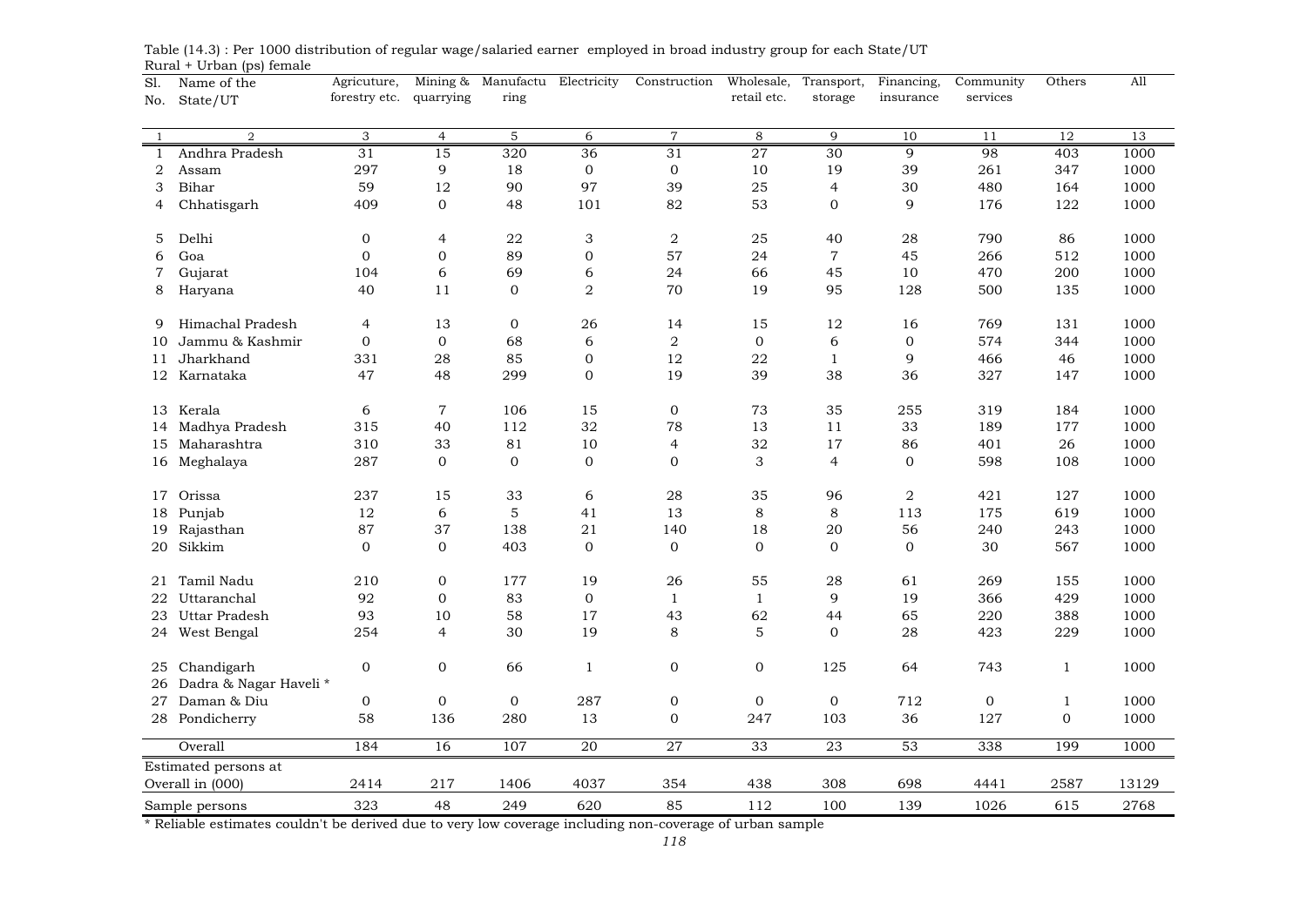| Sl.          | $P - I$<br>Name of the | Agricuture,   |                | Mining & Manufactu Electricity |                  | Construction   | Wholesale,   | Transport,  | Financing,                | Community      | Others       | A11   |
|--------------|------------------------|---------------|----------------|--------------------------------|------------------|----------------|--------------|-------------|---------------------------|----------------|--------------|-------|
| No.          | State/UT               | forestry etc. | quarrying      | ring                           |                  |                | retail etc.  | storage     | insurance                 | services       |              |       |
|              |                        |               |                |                                |                  |                |              |             |                           |                |              |       |
| $\mathbf{1}$ | 2                      | 3             | $\overline{4}$ | $5\overline{)}$                | 6                | $\overline{7}$ | 8            | 9           | 10                        | 11             | 12           | 13    |
| $\mathbf{1}$ | Andhra Pradesh         | 115           | 45             | 192                            | $\overline{3}$   | 17             | 90           | 45          | 36                        | 158            | 299          | 1000  |
| 2            | Assam                  | 283           | 13             | 55                             | 13               | $\mathbf{0}$   | $\mathbf{1}$ | 58          | $\,$ 5 $\,$               | 242            | 330          | 1000  |
| 3            | Bihar                  | 77            | 57             | 122                            | 38               | 108            | 36           | 61          | 73                        | 169            | 259          | 1000  |
| 4            | Chhatisgarh            | 369           | 82             | 90                             | 60               | 57             | 45           | 26          | 3                         | 178            | 90           | 1000  |
| 5            | Delhi                  | 52            | $\mathbf 0$    | 118                            | 73               | 52             | 51           | 159         | 62                        | 427            | 6            | 1000  |
| 6            | Goa                    | 13            | 41             | 201                            | $\mathbf 0$      | $\mathbf{0}$   | 118          | 46          | 17                        | 161            | 403          | 1000  |
| 7            | Gujarat                | 142           | 3              | 204                            | 26               | 24             | 9            | 65          | 52                        | 407            | 68           | 1000  |
| 8            | Haryana                | 19            | $\overline{7}$ | 112                            | 85               | 134            | 8            | 94          | 50                        | 429            | 62           | 1000  |
|              |                        |               |                |                                |                  |                |              |             |                           |                |              |       |
| 9            | Himachal Pradesh       | 51            | 8              | 24                             | 123              | 89             | 24           | 70          | 37                        | 401            | 173          | 1000  |
| 10           | Jammu & Kashmir        | 113           | $\mathbf 0$    | 20                             | 80               | 26             | 51           | 63          | 28                        | 228            | 391          | 1000  |
| 11           | Jharkhand              | 342           | 55             | 110                            | 13               | $\mathbf 5$    | 16           | 23          | $\ensuremath{\mathsf{3}}$ | 411            | 22           | 1000  |
|              | 12 Karnataka           | 69            | 27             | 245                            | 18               | $\mathbf{0}$   | 59           | 80          | 46                        | 333            | 123          | 1000  |
|              | 13 Kerala              | 45            | $\mathbf 0$    | 123                            | 72               | 11             | 163          | 42          | 256                       | 188            | 100          | 1000  |
| 14           | Madhya Pradesh         | 247           | 58             | 85                             | 31               | 134            | 45           | 48          | $\overline{4}$            | 168            | 180          | 1000  |
| 15           | Maharashtra            | 425           | 13             | 165                            | 22               | $\sqrt{27}$    | 40           | 98          | 25                        | 127            | 58           | 1000  |
|              | 16 Meghalaya           | 460           | $\mathbf{0}$   | $\mathbf{0}$                   | $\mathbf 0$      | $\mathbf{0}$   | $\mathbf{0}$ | 42          | $\mathbf{0}$              | 390            | 108          | 1000  |
|              |                        |               |                |                                |                  |                |              |             |                           |                |              |       |
| 17           | Orissa                 | 258           | 21             | 168                            | 15               | 20             | 59           | 93          | 42                        | 288            | 36           | 1000  |
| 18           | Punjab                 | 67            | $\mathbf{O}$   | 41                             | 45               | 17             | 29           | 60          | 108                       | 187            | 446          | 1000  |
| 19           | Rajasthan              | 125           | 109            | 193                            | 17               | 144            | 24           | 21          | 33                        | 191            | 143          | 1000  |
| 20           | Sikkim                 | 48            | $\mathbf 0$    | 952                            | $\mathbf 0$      | $\mathbf{0}$   | $\mathbf 0$  | $\mathbf 0$ | $\mathbf 0$               | $\overline{0}$ | $\mathbf{0}$ | 1000  |
| 21           | Tamil Nadu             | 261           | 13             | 151                            | 41               | 53             | 92           | 88          | 28                        | 153            | 120          | 1000  |
| 22           | Uttaranchal            | 87            | 78             | 177                            | 41               | $\mathbf{0}$   | 55           | 27          | $\mathbf 0$               | 361            | 174          | 1000  |
| 23           | Uttar Pradesh          | 158           | $\overline{4}$ | 130                            | 27               | 86             | 32           | 68          | 36                        | 196            | 263          | 1000  |
|              | 24 West Bengal         | 421           | $\mathbf{0}$   | 109                            | 10               | $\overline{7}$ | 69           | 23          | 30                        | 181            | 150          | 1000  |
|              | Chandigarh             |               | $\mathbf 0$    | 187                            |                  |                | 8            |             | 224                       | 446            | 10           | 1000  |
| 25<br>26     | Dadra & Nagar Haveli * | $\mathbf 0$   |                |                                | $\boldsymbol{2}$ | $\overline{7}$ |              | 116         |                           |                |              |       |
|              | 27 Daman & Diu         | 50            | $\mathbf 0$    | 92                             | 167              | $\mathbf 0$    | 448          | 90          | 117                       | 36             | $\mathbf 0$  | 1000  |
|              | 28 Pondicherry         | 67            | 242            | $\mathbf 0$                    | 257              | 112            | 106          | 80          | $7\sqrt{1}$               | 65             | $\mathbf{0}$ | 1000  |
|              | Overall                | 214           | 28             | 135                            | 30               | 56             | 49           | 62          | 40                        | 214            | 172          | 1000  |
|              | Estimated persons at   |               |                |                                |                  |                |              |             |                           |                |              |       |
|              | Overall in (000)       | 6552          | 852            | 4138                           | 11542            | 1703           | 1484         | 1887        | 1213                      | 6526           | 5297         | 30566 |
|              | Sample persons         | 753           | 150            | 701                            | 1604             | 246            | 240          | 355         | 206                       | 1503           | 847          | 5207  |
|              |                        |               |                |                                |                  |                |              |             |                           |                |              |       |

Rural (ps) Table (14.4) : Per 1000 distribution of regular wage/salaried earner employed in broad industry group for each State/UT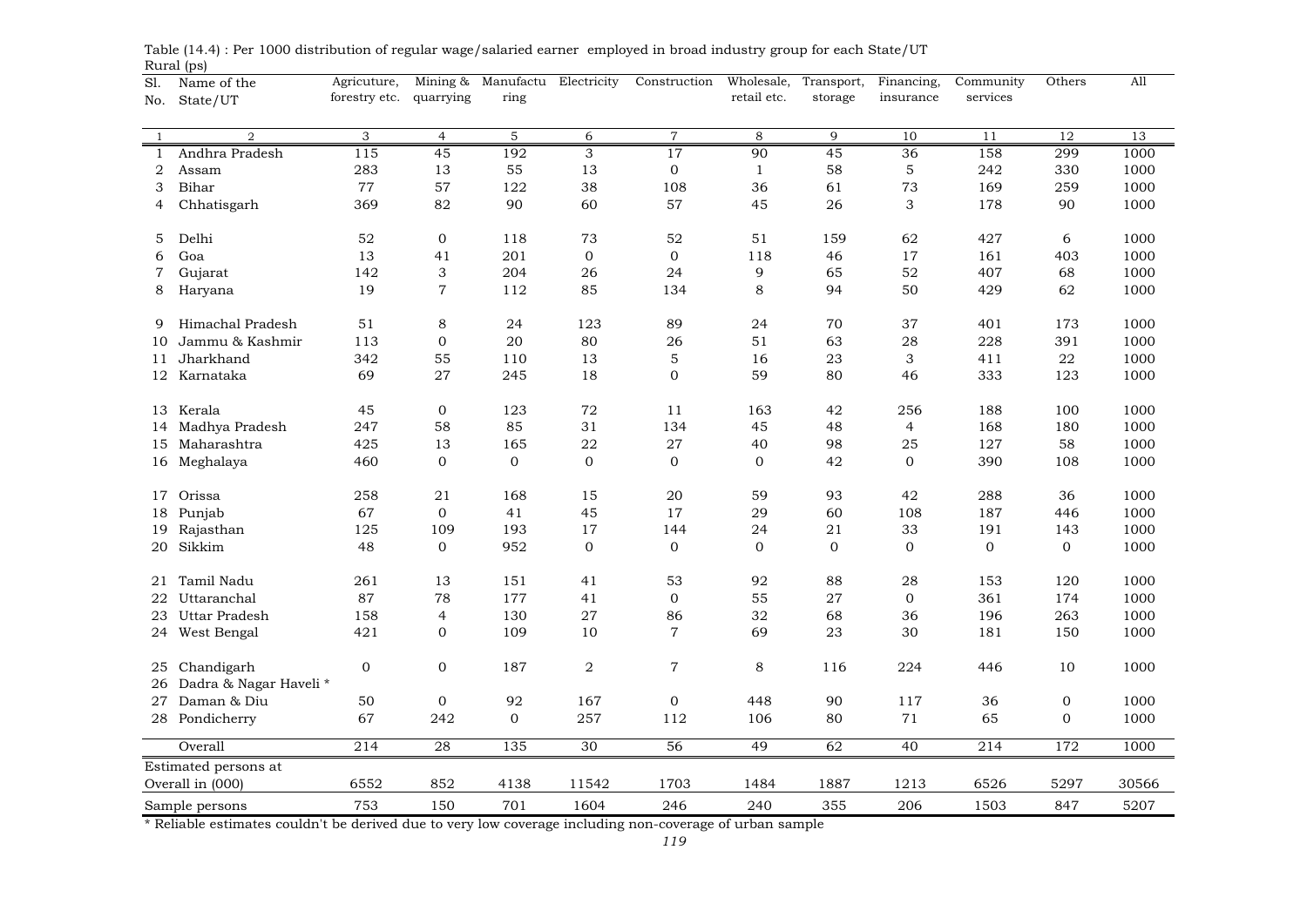| Sl.          | $\cdots$<br>Name of the              | Agricuture,      |                     | Mining & Manufactu Electricity |                  | Construction   | Wholesale,     | Transport,   | Financing,   | Community      | Others         | A11   |
|--------------|--------------------------------------|------------------|---------------------|--------------------------------|------------------|----------------|----------------|--------------|--------------|----------------|----------------|-------|
| No.          | State/UT                             | forestry etc.    | quarrying           | ring                           |                  |                | retail etc.    | storage      | insurance    | services       |                |       |
|              |                                      |                  |                     |                                |                  |                |                |              |              |                |                |       |
| $\mathbf{1}$ | $\overline{2}$                       | 3                | $\overline{4}$      | $5\phantom{.0}$                | 6                | $\overline{7}$ | 8              | 9            | 10           | 11             | 12             | 13    |
| $\mathbf{1}$ | Andhra Pradesh                       | 145              | 54                  | 73                             | 5                | 24             | 129            | 64           | 51           | 204            | 251            | 1000  |
| 2            | Assam                                | 262              | 17                  | 65                             | 17               | $\mathbf 0$    | $\mathbf{1}$   | 70           | 6            | 247            | 315            | 1000  |
| 3            | Bihar                                | 78               | 62                  | 124                            | 31               | 114            | 36             | 66           | 76           | 147            | 266            | 1000  |
| 4            | Chhatisgarh                          | 311              | 124                 | 117                            | 43               | 45             | 38             | 39           | $\mathbf{O}$ | 209            | 74             | 1000  |
| 5            | Delhi                                | 62               | $\mathbf 0$         | 140                            | 77               | 56             | 61             | 177          | 74           | 346            | $\overline{7}$ | 1000  |
| 6            | Goa                                  | 16               | 53                  | 234                            | $\mathbf 0$      | $\mathbf{0}$   | 153            | 60           | $\,7$        | 117            | 360            | 1000  |
|              |                                      | 89               |                     | 259                            |                  | $20\,$         |                | 87           | 59           | 390            | 51             | 1000  |
| 7<br>8       | Gujarat                              | 12               | $\mathfrak{B}$<br>8 |                                | 34<br>89         | 131            | 8<br>9         | 96           | 53           | 420            | 64             | 1000  |
|              | Haryana                              |                  |                     | 118                            |                  |                |                |              |              |                |                |       |
| 9            | Himachal Pradesh                     | 61               | 6                   | 29                             | 141              | 104            | 25             | 81           | 41           | 327            | 185            | 1000  |
| 10           | Jammu & Kashmir                      | 131              | $\mathbf{0}$        | 12                             | 92               | 30             | 59             | 72           | 32           | 177            | 395            | 1000  |
| 11           | Jharkhand                            | 304              | 94                  | 125                            | ${\bf 22}$       | $\mathbf 0$    | 10             | 40           | $\,$ 5 $\,$  | 363            | 37             | 1000  |
|              | 12 Karnataka                         | 69               | 18                  | 207                            | 23               | $\mathbf{0}$   | 76             | 82           | 59           | 343            | 123            | 1000  |
|              | 13 Kerala                            | 69               | $\mathbf{0}$        | 96                             | 103              | 19             | 214            | 39           | 215          | 146            | 99             | 1000  |
| 14           | Madhya Pradesh                       | 167              | 64                  | 62                             | 29               | 174            | 62             | 66           | 6            | 158            | 212            | 1000  |
| 15           | Maharashtra                          | 306              | 11                  | 195                            | 31               | 37             | 54             | 136          | 25           | 134            | 71             | 1000  |
|              | 16 Meghalaya                         | 518              | $\mathbf{0}$        | $\mathbf 0$                    | $\mathbf 0$      | $\mathbf{0}$   | $\overline{0}$ | 70           | $\mathbf 0$  | 229            | 183            | 1000  |
|              |                                      |                  |                     |                                |                  |                |                |              |              |                |                |       |
| 17           | Orissa                               | 254              | 24                  | 184                            | 17               | ${\bf 22}$     | 62             | 94           | 47           | 272            | 24             | 1000  |
| 18           | Punjab                               | 72               | $\mathbf{0}$        | 50                             | 46               | 22             | 37             | 76           | 96           | 150            | 451            | 1000  |
| 19           | Rajasthan                            | 126              | 119                 | 203                            | 14               | 139            | 28             | 25           | 25           | 198            | 123            | 1000  |
| 20           | Sikkim                               | 60               | $\mathbf 0$         | 940                            | 0                | $\mathbf{0}$   | $\mathbf 0$    | 0            | $\mathbf 0$  | $\overline{0}$ | $\mathbf 0$    | 1000  |
| 21           | Tamil Nadu                           | 228              | 19                  | 162                            | 54               | 58             | 120            | 126          | 35           | 107            | 91             | 1000  |
| 22           | Uttaranchal                          | 75               | 94                  | 206                            | 49               | $\mathbf{0}$   | 66             | 32           | $\mathbf 0$  | 384            | 94             | 1000  |
| 23           | Uttar Pradesh                        | 162              | $\overline{4}$      | 145                            | 30               | 89             | 28             | 73           | 34           | 196            | 239            | 1000  |
|              | 24 West Bengal                       | 378              | $\mathbf{0}$        | 146                            | 15               | 6              | 101            | 35           | 44           | 149            | 126            | 1000  |
|              |                                      |                  |                     |                                |                  |                |                |              |              |                |                |       |
| 25<br>26     | Chandigarh<br>Dadra & Nagar Haveli * | $\boldsymbol{0}$ | $\mathbf 0$         | 189                            | $\boldsymbol{2}$ | $\sqrt{7}$     | 8              | 117          | 227          | 440            | 10             | 1000  |
|              | 27 Daman & Diu                       | 50               | $\mathbf 0$         | 92                             | 167              | $\mathbf{0}$   | 448            | 90           | 117          | 36             | $\mathbf 0$    | 1000  |
|              | 28 Pondicherry                       | 33               | 205                 | $\mathbf{0}$                   | 387              | 169            | $\mathbf{0}$   | $\mathbf{0}$ | 107          | 99             | $\mathbf{0}$   | 1000  |
|              | Overall                              | 182              | 32                  | 139                            | 34               | 64             | 57             | 76           | 42           | 204            | 170            | 1000  |
|              | Estimated persons at                 |                  |                     |                                |                  |                |                |              |              |                |                |       |
|              | Overall in (000)                     | 4338             | 762                 | 3320                           | 8420             | 1525           | 1355           | 1813         | 1010         | 4854           | 4042           | 23822 |
|              | Sample persons                       | 505              | 134                 | 601                            | 1240             | 218            | 215            | 337          | 181          | 1102           | 655            | 4134  |

Rural (ps) male Table (14.5) : Per 1000 distribution of regular wage/salaried earner employed in broad industry group for each State/UT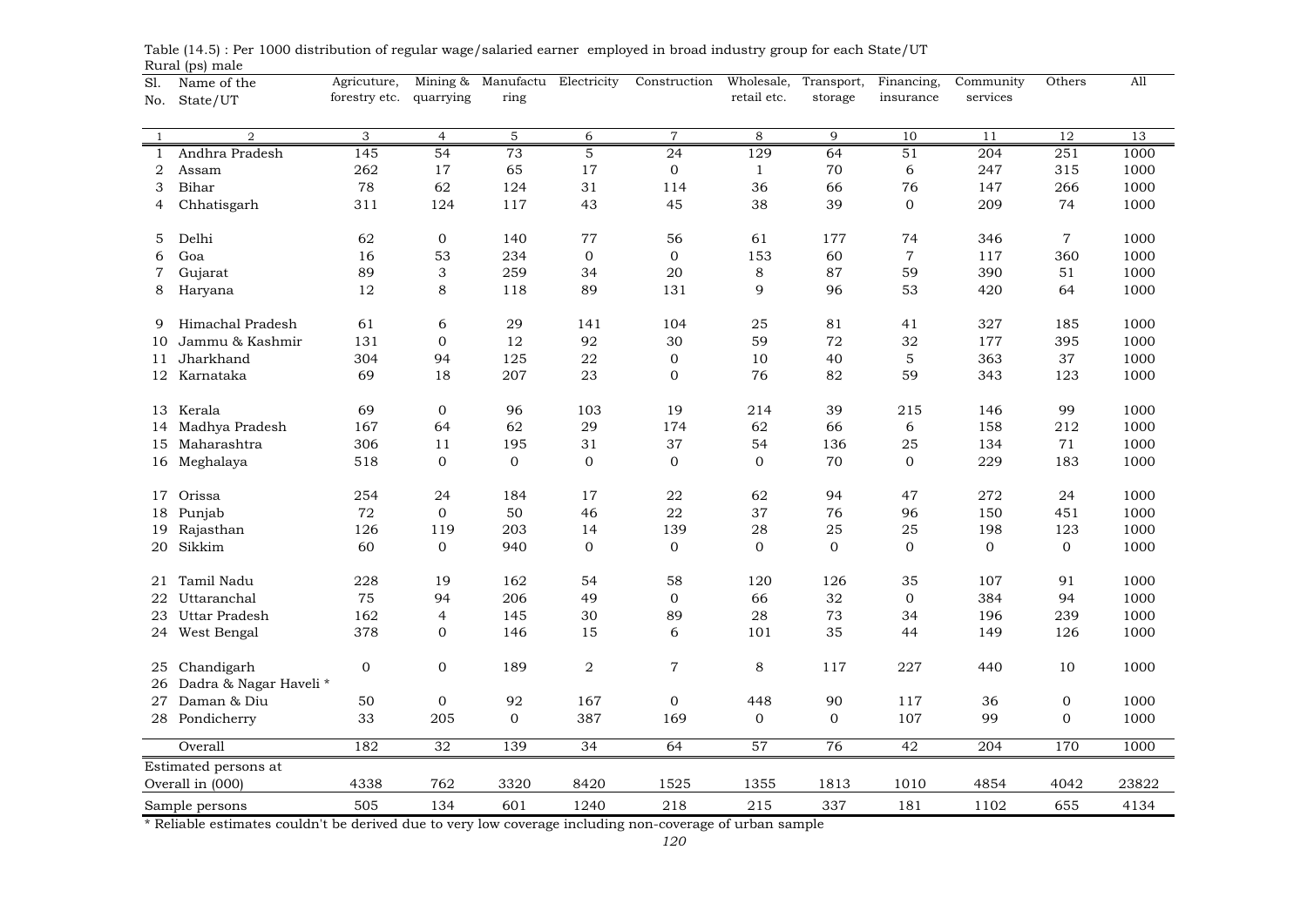| Manufactu Electricity<br>retail etc.<br>forestry etc.<br>quarrying<br>ring<br>insurance<br>services<br>storage<br>State/UT<br>No.<br>$\overline{2}$<br>3<br>$5\phantom{.0}$<br>$\overline{7}$<br>8<br>9<br>12<br>13<br>$\overline{4}$<br>6<br>10<br>11<br>$\mathbf{1}$<br>Andhra Pradesh<br>46<br>24<br>470<br>$\overline{0}$<br>$\mathbf 0$<br>$\mathbf{0}$<br>$\mathbf{0}$<br>$\mathbf{0}$<br>50<br>410<br>1000<br>$\mathbf{1}$<br>358<br>$\mathbf 0$<br>$20\,$<br>$\mathbf{0}$<br>$\boldsymbol{0}$<br>17<br>227<br>378<br>1000<br>Assam<br>$\overline{0}$<br>$\mathbf 0$<br>2<br>Bihar<br>67<br>$\boldsymbol{0}$<br>97<br>120<br>37<br>29<br>$\mathbf 0$<br>37<br>444<br>169<br>1000<br>3<br>38<br>92<br>80<br>8<br>482<br>$\mathbf{0}$<br>60<br>$\mathbf{0}$<br>119<br>121<br>1000<br>Chhatisgarh<br>4<br>$\mathbf 0$<br>8<br>68<br>$\mathbf{0}$<br>839<br>$\mathbf 0$<br>Delhi<br>$\mathbf{1}$<br>51<br>33<br>$\mathbf 0$<br>1000<br>5<br>$\mathbf 0$<br>$\mathbf 0$<br>89<br>$\mathbf 0$<br>50<br>312<br>549<br>Goa<br>$\mathbf 0$<br>$\mathbf 0$<br>$\mathbf 0$<br>1000<br>6<br>32<br>38<br>461<br>Gujarat<br>306<br>$\mathbf{1}$<br>$\mathbf 0$<br>13<br>$\mathbf 0$<br>30<br>119<br>1000<br>7<br>$\mathbf{O}$<br>$\overline{0}$<br>$\mathbf 0$<br>199<br>$\mathbf{0}$<br>39<br>$\overline{0}$<br>1000<br>Haryana<br>148<br>614<br>$\mathbf{0}$<br>8<br>1000<br>Himachal Pradesh<br>0<br>16<br>0<br>28<br>15<br>16<br>791<br>105<br>11<br>18<br>9<br>$\mathbf 0$<br>$\mathbf 0$<br>73<br>$\mathbf{0}$<br>$\mathbf 0$<br>$\mathbf{0}$<br>$\mathbf 0$<br>$\mathbf 0$<br>565<br>1000<br>Jammu & Kashmir<br>362<br>10<br>88<br>397<br>12<br>$\boldsymbol{0}$<br>477<br>1000<br>Jharkhand<br>$\mathbf 0$<br>$\boldsymbol{0}$<br>26<br>$\boldsymbol{0}$<br>$\overline{0}$<br>11<br>12 Karnataka<br>66<br>57<br>373<br>$\mathbf{0}$<br>$\mathbf{0}$<br>$\Omega$<br>73<br>$\mathbf{0}$<br>298<br>133<br>1000<br>$\mathbf 0$<br>163<br>318<br>13 Kerala<br>7<br>24<br>$\mathbf 0$<br>86<br>47<br>252<br>103<br>1000<br>465<br>43<br>146<br>34<br>$\mathbf 0$<br>194<br>92<br>1000<br>Madhya Pradesh<br>26<br>0<br>$\mathbf 0$<br>14<br>85<br>6<br>22<br>27<br>Maharashtra<br>733<br>$17\,$<br>$\mathbf 0$<br>$\boldsymbol{0}$<br>$\boldsymbol{0}$<br>110<br>1000<br>15<br>$\mathbf{O}$<br>$\mathbf{O}$<br>$\overline{0}$<br>$\mathbf{0}$<br>374<br>$\overline{0}$<br>$\mathbf{0}$<br>$\mathbf{0}$<br>626<br>$\mathbf{0}$<br>1000<br>16 Meghalaya<br>$\mathbf 0$<br>$\boldsymbol{0}$<br>37<br>$\boldsymbol{0}$<br>82<br>Orissa<br>292<br>$\overline{4}$<br>35<br>414<br>136<br>1000<br>17<br>$\mathbf 0$<br>5<br>$\mathbf 0$<br>$\mathbf 0$<br>154<br>330<br>Punjab<br>49<br>41<br>$\mathbf 0$<br>421<br>1000<br>18<br>60<br>145<br>32<br>169<br>$\Omega$<br>68<br>Rajasthan<br>122<br>$\mathbf{O}$<br>161<br>243<br>1000<br>19<br>$\boldsymbol{0}$<br>20 Sikkim<br>$\mathbf{0}$<br>$\mathbf{0}$<br>1000<br>$\mathbf 0$<br>$\mathbf{O}$<br>$\mathbf{0}$<br>$\mathbf 0$<br>$\mathbf{O}$<br>1000<br>$\mathbf{0}$<br>Tamil Nadu<br>334<br>0<br>128<br>13<br>44<br>30<br>5<br>12<br>255<br>179<br>1000<br>21<br>$\mathbf 0$<br>32<br>$\overline{0}$<br>$\mathbf{O}$<br>$\mathbf 0$<br>244<br>Uttaranchal<br>148<br>$\mathbf 0$<br>$\mathbf 0$<br>576<br>1000<br>22<br>$\mathbf 5$<br>$\mathbf{0}$<br>55<br><b>Uttar Pradesh</b><br>123<br>$\mathbf{0}$<br>60<br>65<br>24<br>193<br>475<br>1000<br>23<br>$\Omega$<br>31<br>$\mathbf{0}$<br>10<br>$\Omega$<br>$\mathbf{0}$<br>$\overline{0}$<br>249<br>199<br>1000<br>24 West Bengal<br>511<br>$\mathbf 0$<br>$\mathbf{0}$<br>$\mathbf{0}$<br>$\mathbf{0}$<br>$\mathbf 0$<br>$\mathbf{0}$<br>$\mathbf 0$<br>$\mathbf 0$<br>1000<br>Chandigarh<br>$\mathbf 0$<br>1000<br>25<br>Dadra & Nagar Haveli *<br>26<br>Daman & Diu<br>27<br>$\mathbf 0$<br>$\mathbf 0$<br>314<br>$\mathbf 0$<br>$\mathbf 0$<br>$\mathbf 0$<br>238<br>$\mathbf 0$<br>1000<br>28 Pondicherry<br>134<br>314<br>13<br>121<br>$\overline{30}$<br>1000<br>Overall<br>328<br>16<br>26<br>19<br>11<br>248<br>188<br>Estimated persons at<br>2214<br>90<br>818<br>3122<br>129<br>203<br>1673<br>6744<br>Overall in (000)<br>177<br>74<br>1255 |     | riarar (po) remare |             |          |     |     |              |            |            |            |           |        |      |
|-----------------------------------------------------------------------------------------------------------------------------------------------------------------------------------------------------------------------------------------------------------------------------------------------------------------------------------------------------------------------------------------------------------------------------------------------------------------------------------------------------------------------------------------------------------------------------------------------------------------------------------------------------------------------------------------------------------------------------------------------------------------------------------------------------------------------------------------------------------------------------------------------------------------------------------------------------------------------------------------------------------------------------------------------------------------------------------------------------------------------------------------------------------------------------------------------------------------------------------------------------------------------------------------------------------------------------------------------------------------------------------------------------------------------------------------------------------------------------------------------------------------------------------------------------------------------------------------------------------------------------------------------------------------------------------------------------------------------------------------------------------------------------------------------------------------------------------------------------------------------------------------------------------------------------------------------------------------------------------------------------------------------------------------------------------------------------------------------------------------------------------------------------------------------------------------------------------------------------------------------------------------------------------------------------------------------------------------------------------------------------------------------------------------------------------------------------------------------------------------------------------------------------------------------------------------------------------------------------------------------------------------------------------------------------------------------------------------------------------------------------------------------------------------------------------------------------------------------------------------------------------------------------------------------------------------------------------------------------------------------------------------------------------------------------------------------------------------------------------------------------------------------------------------------------------------------------------------------------------------------------------------------------------------------------------------------------------------------------------------------------------------------------------------------------------------------------------------------------------------------------------------------------------------------------------------------------------------------------------------------------------------------------------------------------------------------------------------------------------------------------------------------------------------------------------------------------------------------------------------------------------------------------------------------------------------------------------------------------------------------------------------------------------------------------------------------------------------------------------------------------------------------------|-----|--------------------|-------------|----------|-----|-----|--------------|------------|------------|------------|-----------|--------|------|
|                                                                                                                                                                                                                                                                                                                                                                                                                                                                                                                                                                                                                                                                                                                                                                                                                                                                                                                                                                                                                                                                                                                                                                                                                                                                                                                                                                                                                                                                                                                                                                                                                                                                                                                                                                                                                                                                                                                                                                                                                                                                                                                                                                                                                                                                                                                                                                                                                                                                                                                                                                                                                                                                                                                                                                                                                                                                                                                                                                                                                                                                                                                                                                                                                                                                                                                                                                                                                                                                                                                                                                                                                                                                                                                                                                                                                                                                                                                                                                                                                                                                                                                                                     | S1. | Name of the        | Agricuture, | Mining & |     |     | Construction | Wholesale, | Transport, | Financing, | Community | Others | A11  |
|                                                                                                                                                                                                                                                                                                                                                                                                                                                                                                                                                                                                                                                                                                                                                                                                                                                                                                                                                                                                                                                                                                                                                                                                                                                                                                                                                                                                                                                                                                                                                                                                                                                                                                                                                                                                                                                                                                                                                                                                                                                                                                                                                                                                                                                                                                                                                                                                                                                                                                                                                                                                                                                                                                                                                                                                                                                                                                                                                                                                                                                                                                                                                                                                                                                                                                                                                                                                                                                                                                                                                                                                                                                                                                                                                                                                                                                                                                                                                                                                                                                                                                                                                     |     |                    |             |          |     |     |              |            |            |            |           |        |      |
|                                                                                                                                                                                                                                                                                                                                                                                                                                                                                                                                                                                                                                                                                                                                                                                                                                                                                                                                                                                                                                                                                                                                                                                                                                                                                                                                                                                                                                                                                                                                                                                                                                                                                                                                                                                                                                                                                                                                                                                                                                                                                                                                                                                                                                                                                                                                                                                                                                                                                                                                                                                                                                                                                                                                                                                                                                                                                                                                                                                                                                                                                                                                                                                                                                                                                                                                                                                                                                                                                                                                                                                                                                                                                                                                                                                                                                                                                                                                                                                                                                                                                                                                                     |     |                    |             |          |     |     |              |            |            |            |           |        |      |
|                                                                                                                                                                                                                                                                                                                                                                                                                                                                                                                                                                                                                                                                                                                                                                                                                                                                                                                                                                                                                                                                                                                                                                                                                                                                                                                                                                                                                                                                                                                                                                                                                                                                                                                                                                                                                                                                                                                                                                                                                                                                                                                                                                                                                                                                                                                                                                                                                                                                                                                                                                                                                                                                                                                                                                                                                                                                                                                                                                                                                                                                                                                                                                                                                                                                                                                                                                                                                                                                                                                                                                                                                                                                                                                                                                                                                                                                                                                                                                                                                                                                                                                                                     |     |                    |             |          |     |     |              |            |            |            |           |        |      |
|                                                                                                                                                                                                                                                                                                                                                                                                                                                                                                                                                                                                                                                                                                                                                                                                                                                                                                                                                                                                                                                                                                                                                                                                                                                                                                                                                                                                                                                                                                                                                                                                                                                                                                                                                                                                                                                                                                                                                                                                                                                                                                                                                                                                                                                                                                                                                                                                                                                                                                                                                                                                                                                                                                                                                                                                                                                                                                                                                                                                                                                                                                                                                                                                                                                                                                                                                                                                                                                                                                                                                                                                                                                                                                                                                                                                                                                                                                                                                                                                                                                                                                                                                     |     |                    |             |          |     |     |              |            |            |            |           |        |      |
|                                                                                                                                                                                                                                                                                                                                                                                                                                                                                                                                                                                                                                                                                                                                                                                                                                                                                                                                                                                                                                                                                                                                                                                                                                                                                                                                                                                                                                                                                                                                                                                                                                                                                                                                                                                                                                                                                                                                                                                                                                                                                                                                                                                                                                                                                                                                                                                                                                                                                                                                                                                                                                                                                                                                                                                                                                                                                                                                                                                                                                                                                                                                                                                                                                                                                                                                                                                                                                                                                                                                                                                                                                                                                                                                                                                                                                                                                                                                                                                                                                                                                                                                                     |     |                    |             |          |     |     |              |            |            |            |           |        |      |
|                                                                                                                                                                                                                                                                                                                                                                                                                                                                                                                                                                                                                                                                                                                                                                                                                                                                                                                                                                                                                                                                                                                                                                                                                                                                                                                                                                                                                                                                                                                                                                                                                                                                                                                                                                                                                                                                                                                                                                                                                                                                                                                                                                                                                                                                                                                                                                                                                                                                                                                                                                                                                                                                                                                                                                                                                                                                                                                                                                                                                                                                                                                                                                                                                                                                                                                                                                                                                                                                                                                                                                                                                                                                                                                                                                                                                                                                                                                                                                                                                                                                                                                                                     |     |                    |             |          |     |     |              |            |            |            |           |        |      |
|                                                                                                                                                                                                                                                                                                                                                                                                                                                                                                                                                                                                                                                                                                                                                                                                                                                                                                                                                                                                                                                                                                                                                                                                                                                                                                                                                                                                                                                                                                                                                                                                                                                                                                                                                                                                                                                                                                                                                                                                                                                                                                                                                                                                                                                                                                                                                                                                                                                                                                                                                                                                                                                                                                                                                                                                                                                                                                                                                                                                                                                                                                                                                                                                                                                                                                                                                                                                                                                                                                                                                                                                                                                                                                                                                                                                                                                                                                                                                                                                                                                                                                                                                     |     |                    |             |          |     |     |              |            |            |            |           |        |      |
|                                                                                                                                                                                                                                                                                                                                                                                                                                                                                                                                                                                                                                                                                                                                                                                                                                                                                                                                                                                                                                                                                                                                                                                                                                                                                                                                                                                                                                                                                                                                                                                                                                                                                                                                                                                                                                                                                                                                                                                                                                                                                                                                                                                                                                                                                                                                                                                                                                                                                                                                                                                                                                                                                                                                                                                                                                                                                                                                                                                                                                                                                                                                                                                                                                                                                                                                                                                                                                                                                                                                                                                                                                                                                                                                                                                                                                                                                                                                                                                                                                                                                                                                                     |     |                    |             |          |     |     |              |            |            |            |           |        |      |
|                                                                                                                                                                                                                                                                                                                                                                                                                                                                                                                                                                                                                                                                                                                                                                                                                                                                                                                                                                                                                                                                                                                                                                                                                                                                                                                                                                                                                                                                                                                                                                                                                                                                                                                                                                                                                                                                                                                                                                                                                                                                                                                                                                                                                                                                                                                                                                                                                                                                                                                                                                                                                                                                                                                                                                                                                                                                                                                                                                                                                                                                                                                                                                                                                                                                                                                                                                                                                                                                                                                                                                                                                                                                                                                                                                                                                                                                                                                                                                                                                                                                                                                                                     |     |                    |             |          |     |     |              |            |            |            |           |        |      |
|                                                                                                                                                                                                                                                                                                                                                                                                                                                                                                                                                                                                                                                                                                                                                                                                                                                                                                                                                                                                                                                                                                                                                                                                                                                                                                                                                                                                                                                                                                                                                                                                                                                                                                                                                                                                                                                                                                                                                                                                                                                                                                                                                                                                                                                                                                                                                                                                                                                                                                                                                                                                                                                                                                                                                                                                                                                                                                                                                                                                                                                                                                                                                                                                                                                                                                                                                                                                                                                                                                                                                                                                                                                                                                                                                                                                                                                                                                                                                                                                                                                                                                                                                     |     |                    |             |          |     |     |              |            |            |            |           |        |      |
|                                                                                                                                                                                                                                                                                                                                                                                                                                                                                                                                                                                                                                                                                                                                                                                                                                                                                                                                                                                                                                                                                                                                                                                                                                                                                                                                                                                                                                                                                                                                                                                                                                                                                                                                                                                                                                                                                                                                                                                                                                                                                                                                                                                                                                                                                                                                                                                                                                                                                                                                                                                                                                                                                                                                                                                                                                                                                                                                                                                                                                                                                                                                                                                                                                                                                                                                                                                                                                                                                                                                                                                                                                                                                                                                                                                                                                                                                                                                                                                                                                                                                                                                                     |     |                    |             |          |     |     |              |            |            |            |           |        |      |
|                                                                                                                                                                                                                                                                                                                                                                                                                                                                                                                                                                                                                                                                                                                                                                                                                                                                                                                                                                                                                                                                                                                                                                                                                                                                                                                                                                                                                                                                                                                                                                                                                                                                                                                                                                                                                                                                                                                                                                                                                                                                                                                                                                                                                                                                                                                                                                                                                                                                                                                                                                                                                                                                                                                                                                                                                                                                                                                                                                                                                                                                                                                                                                                                                                                                                                                                                                                                                                                                                                                                                                                                                                                                                                                                                                                                                                                                                                                                                                                                                                                                                                                                                     |     |                    |             |          |     |     |              |            |            |            |           |        |      |
|                                                                                                                                                                                                                                                                                                                                                                                                                                                                                                                                                                                                                                                                                                                                                                                                                                                                                                                                                                                                                                                                                                                                                                                                                                                                                                                                                                                                                                                                                                                                                                                                                                                                                                                                                                                                                                                                                                                                                                                                                                                                                                                                                                                                                                                                                                                                                                                                                                                                                                                                                                                                                                                                                                                                                                                                                                                                                                                                                                                                                                                                                                                                                                                                                                                                                                                                                                                                                                                                                                                                                                                                                                                                                                                                                                                                                                                                                                                                                                                                                                                                                                                                                     |     |                    |             |          |     |     |              |            |            |            |           |        |      |
|                                                                                                                                                                                                                                                                                                                                                                                                                                                                                                                                                                                                                                                                                                                                                                                                                                                                                                                                                                                                                                                                                                                                                                                                                                                                                                                                                                                                                                                                                                                                                                                                                                                                                                                                                                                                                                                                                                                                                                                                                                                                                                                                                                                                                                                                                                                                                                                                                                                                                                                                                                                                                                                                                                                                                                                                                                                                                                                                                                                                                                                                                                                                                                                                                                                                                                                                                                                                                                                                                                                                                                                                                                                                                                                                                                                                                                                                                                                                                                                                                                                                                                                                                     |     |                    |             |          |     |     |              |            |            |            |           |        |      |
|                                                                                                                                                                                                                                                                                                                                                                                                                                                                                                                                                                                                                                                                                                                                                                                                                                                                                                                                                                                                                                                                                                                                                                                                                                                                                                                                                                                                                                                                                                                                                                                                                                                                                                                                                                                                                                                                                                                                                                                                                                                                                                                                                                                                                                                                                                                                                                                                                                                                                                                                                                                                                                                                                                                                                                                                                                                                                                                                                                                                                                                                                                                                                                                                                                                                                                                                                                                                                                                                                                                                                                                                                                                                                                                                                                                                                                                                                                                                                                                                                                                                                                                                                     |     |                    |             |          |     |     |              |            |            |            |           |        |      |
|                                                                                                                                                                                                                                                                                                                                                                                                                                                                                                                                                                                                                                                                                                                                                                                                                                                                                                                                                                                                                                                                                                                                                                                                                                                                                                                                                                                                                                                                                                                                                                                                                                                                                                                                                                                                                                                                                                                                                                                                                                                                                                                                                                                                                                                                                                                                                                                                                                                                                                                                                                                                                                                                                                                                                                                                                                                                                                                                                                                                                                                                                                                                                                                                                                                                                                                                                                                                                                                                                                                                                                                                                                                                                                                                                                                                                                                                                                                                                                                                                                                                                                                                                     |     |                    |             |          |     |     |              |            |            |            |           |        |      |
|                                                                                                                                                                                                                                                                                                                                                                                                                                                                                                                                                                                                                                                                                                                                                                                                                                                                                                                                                                                                                                                                                                                                                                                                                                                                                                                                                                                                                                                                                                                                                                                                                                                                                                                                                                                                                                                                                                                                                                                                                                                                                                                                                                                                                                                                                                                                                                                                                                                                                                                                                                                                                                                                                                                                                                                                                                                                                                                                                                                                                                                                                                                                                                                                                                                                                                                                                                                                                                                                                                                                                                                                                                                                                                                                                                                                                                                                                                                                                                                                                                                                                                                                                     |     |                    |             |          |     |     |              |            |            |            |           |        |      |
|                                                                                                                                                                                                                                                                                                                                                                                                                                                                                                                                                                                                                                                                                                                                                                                                                                                                                                                                                                                                                                                                                                                                                                                                                                                                                                                                                                                                                                                                                                                                                                                                                                                                                                                                                                                                                                                                                                                                                                                                                                                                                                                                                                                                                                                                                                                                                                                                                                                                                                                                                                                                                                                                                                                                                                                                                                                                                                                                                                                                                                                                                                                                                                                                                                                                                                                                                                                                                                                                                                                                                                                                                                                                                                                                                                                                                                                                                                                                                                                                                                                                                                                                                     |     |                    |             |          |     |     |              |            |            |            |           |        |      |
|                                                                                                                                                                                                                                                                                                                                                                                                                                                                                                                                                                                                                                                                                                                                                                                                                                                                                                                                                                                                                                                                                                                                                                                                                                                                                                                                                                                                                                                                                                                                                                                                                                                                                                                                                                                                                                                                                                                                                                                                                                                                                                                                                                                                                                                                                                                                                                                                                                                                                                                                                                                                                                                                                                                                                                                                                                                                                                                                                                                                                                                                                                                                                                                                                                                                                                                                                                                                                                                                                                                                                                                                                                                                                                                                                                                                                                                                                                                                                                                                                                                                                                                                                     |     |                    |             |          |     |     |              |            |            |            |           |        |      |
|                                                                                                                                                                                                                                                                                                                                                                                                                                                                                                                                                                                                                                                                                                                                                                                                                                                                                                                                                                                                                                                                                                                                                                                                                                                                                                                                                                                                                                                                                                                                                                                                                                                                                                                                                                                                                                                                                                                                                                                                                                                                                                                                                                                                                                                                                                                                                                                                                                                                                                                                                                                                                                                                                                                                                                                                                                                                                                                                                                                                                                                                                                                                                                                                                                                                                                                                                                                                                                                                                                                                                                                                                                                                                                                                                                                                                                                                                                                                                                                                                                                                                                                                                     |     |                    |             |          |     |     |              |            |            |            |           |        |      |
|                                                                                                                                                                                                                                                                                                                                                                                                                                                                                                                                                                                                                                                                                                                                                                                                                                                                                                                                                                                                                                                                                                                                                                                                                                                                                                                                                                                                                                                                                                                                                                                                                                                                                                                                                                                                                                                                                                                                                                                                                                                                                                                                                                                                                                                                                                                                                                                                                                                                                                                                                                                                                                                                                                                                                                                                                                                                                                                                                                                                                                                                                                                                                                                                                                                                                                                                                                                                                                                                                                                                                                                                                                                                                                                                                                                                                                                                                                                                                                                                                                                                                                                                                     |     |                    |             |          |     |     |              |            |            |            |           |        |      |
|                                                                                                                                                                                                                                                                                                                                                                                                                                                                                                                                                                                                                                                                                                                                                                                                                                                                                                                                                                                                                                                                                                                                                                                                                                                                                                                                                                                                                                                                                                                                                                                                                                                                                                                                                                                                                                                                                                                                                                                                                                                                                                                                                                                                                                                                                                                                                                                                                                                                                                                                                                                                                                                                                                                                                                                                                                                                                                                                                                                                                                                                                                                                                                                                                                                                                                                                                                                                                                                                                                                                                                                                                                                                                                                                                                                                                                                                                                                                                                                                                                                                                                                                                     |     |                    |             |          |     |     |              |            |            |            |           |        |      |
|                                                                                                                                                                                                                                                                                                                                                                                                                                                                                                                                                                                                                                                                                                                                                                                                                                                                                                                                                                                                                                                                                                                                                                                                                                                                                                                                                                                                                                                                                                                                                                                                                                                                                                                                                                                                                                                                                                                                                                                                                                                                                                                                                                                                                                                                                                                                                                                                                                                                                                                                                                                                                                                                                                                                                                                                                                                                                                                                                                                                                                                                                                                                                                                                                                                                                                                                                                                                                                                                                                                                                                                                                                                                                                                                                                                                                                                                                                                                                                                                                                                                                                                                                     |     |                    |             |          |     |     |              |            |            |            |           |        |      |
|                                                                                                                                                                                                                                                                                                                                                                                                                                                                                                                                                                                                                                                                                                                                                                                                                                                                                                                                                                                                                                                                                                                                                                                                                                                                                                                                                                                                                                                                                                                                                                                                                                                                                                                                                                                                                                                                                                                                                                                                                                                                                                                                                                                                                                                                                                                                                                                                                                                                                                                                                                                                                                                                                                                                                                                                                                                                                                                                                                                                                                                                                                                                                                                                                                                                                                                                                                                                                                                                                                                                                                                                                                                                                                                                                                                                                                                                                                                                                                                                                                                                                                                                                     |     |                    |             |          |     |     |              |            |            |            |           |        |      |
|                                                                                                                                                                                                                                                                                                                                                                                                                                                                                                                                                                                                                                                                                                                                                                                                                                                                                                                                                                                                                                                                                                                                                                                                                                                                                                                                                                                                                                                                                                                                                                                                                                                                                                                                                                                                                                                                                                                                                                                                                                                                                                                                                                                                                                                                                                                                                                                                                                                                                                                                                                                                                                                                                                                                                                                                                                                                                                                                                                                                                                                                                                                                                                                                                                                                                                                                                                                                                                                                                                                                                                                                                                                                                                                                                                                                                                                                                                                                                                                                                                                                                                                                                     |     |                    |             |          |     |     |              |            |            |            |           |        |      |
|                                                                                                                                                                                                                                                                                                                                                                                                                                                                                                                                                                                                                                                                                                                                                                                                                                                                                                                                                                                                                                                                                                                                                                                                                                                                                                                                                                                                                                                                                                                                                                                                                                                                                                                                                                                                                                                                                                                                                                                                                                                                                                                                                                                                                                                                                                                                                                                                                                                                                                                                                                                                                                                                                                                                                                                                                                                                                                                                                                                                                                                                                                                                                                                                                                                                                                                                                                                                                                                                                                                                                                                                                                                                                                                                                                                                                                                                                                                                                                                                                                                                                                                                                     |     |                    |             |          |     |     |              |            |            |            |           |        |      |
|                                                                                                                                                                                                                                                                                                                                                                                                                                                                                                                                                                                                                                                                                                                                                                                                                                                                                                                                                                                                                                                                                                                                                                                                                                                                                                                                                                                                                                                                                                                                                                                                                                                                                                                                                                                                                                                                                                                                                                                                                                                                                                                                                                                                                                                                                                                                                                                                                                                                                                                                                                                                                                                                                                                                                                                                                                                                                                                                                                                                                                                                                                                                                                                                                                                                                                                                                                                                                                                                                                                                                                                                                                                                                                                                                                                                                                                                                                                                                                                                                                                                                                                                                     |     |                    |             |          |     |     |              |            |            |            |           |        |      |
|                                                                                                                                                                                                                                                                                                                                                                                                                                                                                                                                                                                                                                                                                                                                                                                                                                                                                                                                                                                                                                                                                                                                                                                                                                                                                                                                                                                                                                                                                                                                                                                                                                                                                                                                                                                                                                                                                                                                                                                                                                                                                                                                                                                                                                                                                                                                                                                                                                                                                                                                                                                                                                                                                                                                                                                                                                                                                                                                                                                                                                                                                                                                                                                                                                                                                                                                                                                                                                                                                                                                                                                                                                                                                                                                                                                                                                                                                                                                                                                                                                                                                                                                                     |     |                    |             |          |     |     |              |            |            |            |           |        |      |
|                                                                                                                                                                                                                                                                                                                                                                                                                                                                                                                                                                                                                                                                                                                                                                                                                                                                                                                                                                                                                                                                                                                                                                                                                                                                                                                                                                                                                                                                                                                                                                                                                                                                                                                                                                                                                                                                                                                                                                                                                                                                                                                                                                                                                                                                                                                                                                                                                                                                                                                                                                                                                                                                                                                                                                                                                                                                                                                                                                                                                                                                                                                                                                                                                                                                                                                                                                                                                                                                                                                                                                                                                                                                                                                                                                                                                                                                                                                                                                                                                                                                                                                                                     |     |                    |             |          |     |     |              |            |            |            |           |        |      |
|                                                                                                                                                                                                                                                                                                                                                                                                                                                                                                                                                                                                                                                                                                                                                                                                                                                                                                                                                                                                                                                                                                                                                                                                                                                                                                                                                                                                                                                                                                                                                                                                                                                                                                                                                                                                                                                                                                                                                                                                                                                                                                                                                                                                                                                                                                                                                                                                                                                                                                                                                                                                                                                                                                                                                                                                                                                                                                                                                                                                                                                                                                                                                                                                                                                                                                                                                                                                                                                                                                                                                                                                                                                                                                                                                                                                                                                                                                                                                                                                                                                                                                                                                     |     |                    |             |          |     |     |              |            |            |            |           |        |      |
|                                                                                                                                                                                                                                                                                                                                                                                                                                                                                                                                                                                                                                                                                                                                                                                                                                                                                                                                                                                                                                                                                                                                                                                                                                                                                                                                                                                                                                                                                                                                                                                                                                                                                                                                                                                                                                                                                                                                                                                                                                                                                                                                                                                                                                                                                                                                                                                                                                                                                                                                                                                                                                                                                                                                                                                                                                                                                                                                                                                                                                                                                                                                                                                                                                                                                                                                                                                                                                                                                                                                                                                                                                                                                                                                                                                                                                                                                                                                                                                                                                                                                                                                                     |     |                    |             |          |     |     |              |            |            |            |           |        |      |
|                                                                                                                                                                                                                                                                                                                                                                                                                                                                                                                                                                                                                                                                                                                                                                                                                                                                                                                                                                                                                                                                                                                                                                                                                                                                                                                                                                                                                                                                                                                                                                                                                                                                                                                                                                                                                                                                                                                                                                                                                                                                                                                                                                                                                                                                                                                                                                                                                                                                                                                                                                                                                                                                                                                                                                                                                                                                                                                                                                                                                                                                                                                                                                                                                                                                                                                                                                                                                                                                                                                                                                                                                                                                                                                                                                                                                                                                                                                                                                                                                                                                                                                                                     |     |                    |             |          |     |     |              |            |            |            |           |        |      |
|                                                                                                                                                                                                                                                                                                                                                                                                                                                                                                                                                                                                                                                                                                                                                                                                                                                                                                                                                                                                                                                                                                                                                                                                                                                                                                                                                                                                                                                                                                                                                                                                                                                                                                                                                                                                                                                                                                                                                                                                                                                                                                                                                                                                                                                                                                                                                                                                                                                                                                                                                                                                                                                                                                                                                                                                                                                                                                                                                                                                                                                                                                                                                                                                                                                                                                                                                                                                                                                                                                                                                                                                                                                                                                                                                                                                                                                                                                                                                                                                                                                                                                                                                     |     | Sample persons     | 248         | 16       | 100 | 364 | 28           | 25         | 18         | 25         | 401       | 192    | 1073 |

Rural (ps) female Table (14.6) : Per 1000 distribution of regular wage/salaried earner employed in broad industry group for each State/UT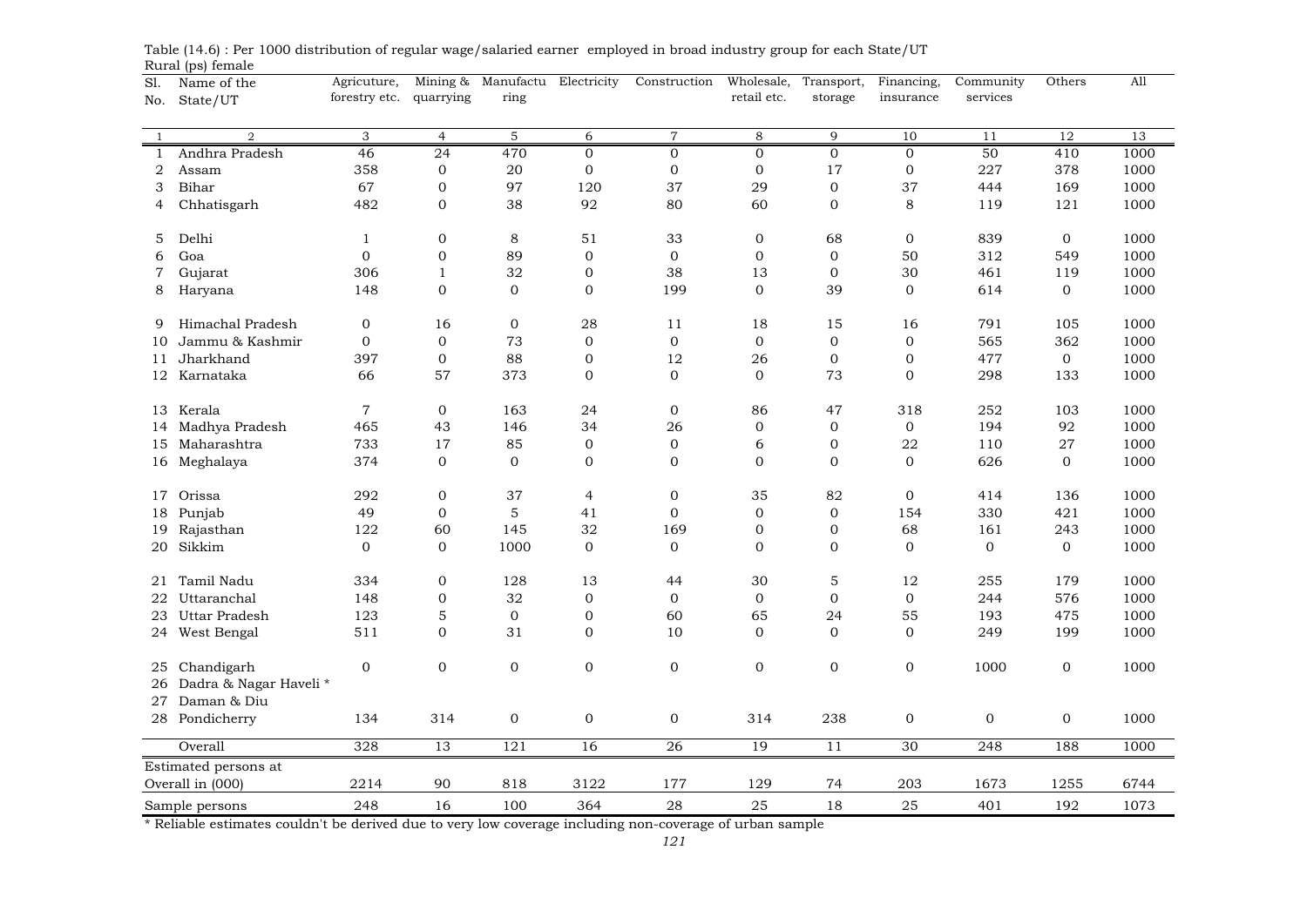| Sl.          | r~,<br>Name of the     | Agricuture,               |                | Mining & Manufactu Electricity |                | Construction   | Wholesale,     | Transport,     | Financing,       | Community | Others       | A11   |
|--------------|------------------------|---------------------------|----------------|--------------------------------|----------------|----------------|----------------|----------------|------------------|-----------|--------------|-------|
| No.          | State/UT               | forestry etc.             | quarrying      | ring                           |                |                | retail etc.    | storage        | insurance        | services  |              |       |
|              |                        |                           |                |                                |                |                |                |                |                  |           |              |       |
| $\mathbf{1}$ | $\overline{2}$         | 3                         | $\overline{4}$ | $5\overline{)}$                | 6              | $\overline{7}$ | 8              | 9              | 10               | 11        | 12           | 13    |
| $\mathbf{1}$ | Andhra Pradesh         | 66                        | 59             | 87                             | 111            | 33             | 105            | 142            | 89               | 85        | 223          | 1000  |
| 2            | Assam                  | 91                        | 17             | 66                             | 38             | 29             | 77             | 102            | 92               | 277       | 211          | 1000  |
| 3            | Bihar                  | 38                        | 13             | 93                             | 9              | 45             | 106            | 57             | 66               | 350       | 223          | 1000  |
| 4            | Chhatisgarh            | 24                        | $\overline{2}$ | 51                             | 69             | 37             | 28             | 44             | 67               | 634       | 44           | 1000  |
| 5            | Delhi                  | $\mathbf{0}$              | $\mathbf{1}$   | 177                            | 30             | 22             | 339            | 89             | 97               | 227       | 18           | 1000  |
| 6            | Goa                    | 40                        | 33             | 240                            | 64             | 34             | $72\,$         | ${\bf 22}$     | 95               | 94        | 306          | 1000  |
| 7            | Gujarat                | $\sqrt{2}$                | $\sqrt{2}$     | 261                            | 9              | 53             | 98             | 80             | ${\bf 22}$       | 265       | 208          | 1000  |
| 8            | Haryana                | 48                        | 49             | 60                             | 53             | 63             | 41             | 129            | 153              | 232       | 172          | 1000  |
| 9            | Himachal Pradesh       | 39                        | $\mathbf 0$    | $3\sqrt{1}$                    | 91             | 31             | 9              | 43             | 32               | 540       | 184          | 1000  |
| 10           | Jammu & Kashmir        | 28                        | $\mathbf{0}$   | $\mathbf 5$                    | 189            | 116            | 112            | 339            | $\boldsymbol{2}$ | 105       | 104          | 1000  |
| 11           | Jharkhand              | $\ensuremath{\mathsf{3}}$ | 387            | 220                            | 31             | 6              | 6              | $2\sqrt{1}$    | 31               | 197       | 98           | 1000  |
|              | 12 Karnataka           | 53                        | 15             | 304                            | 28             | 67             | 87             | 77             | 38               | 172       | 159          | 1000  |
|              | 13 Kerala              | $\mathbf{1}$              | 7              | 49                             | 24             | $\mathbf 0$    | 119            | 79             | 139              | 314       | 268          | 1000  |
| 14           | Madhya Pradesh         | 54                        | 35             | 63                             | 73             | 84             | 80             | 66             | 52               | 243       | 250          | 1000  |
| 15           | Maharashtra            | 30                        | 25             | 235                            | 54             | 30             | 94             | 87             | 128              | 223       | 94           | 1000  |
|              | 16 Meghalaya           | $\mathbf{0}$              | 51             | $\overline{0}$                 | 9              | $\overline{4}$ | 50             | 41             | $\mathbf{0}$     | 502       | 343          | 1000  |
| 17           | Orissa                 | 66                        | 38             | 114                            | 36             | 58             | 37             | 213            | 87               | 278       | 73           | 1000  |
|              | Punjab                 | 8                         | 11             | 62                             | 203            | 21             | 25             | 25             | 58               | 92        | 495          | 1000  |
| 18           | Rajasthan              | $2\sqrt{1}$               | $\mathbf 5$    | 117                            | 37             | 59             | 37             | 66             | 70               | 293       | 295          | 1000  |
| 19<br>20     | Sikkim                 | $\mathbf{0}$              | $\mathbf{0}$   | $\mathbf{0}$                   | $\mathbf 5$    | $\mathbf 0$    | $\overline{0}$ | $\overline{0}$ | $\boldsymbol{0}$ | 36        | 959          | 1000  |
|              |                        |                           |                |                                |                |                |                |                |                  |           |              |       |
| 21           | Tamil Nadu             | 36                        | 3              | 180                            | 44             | 35             | 100            | 130            | 79               | 259       | 134          | 1000  |
| 22           | Uttaranchal            | $\overline{7}$            | $\mathbf{0}$   | 108                            | 16             | $\overline{7}$ | 55             | 28             | 14               | 510       | 255          | 1000  |
| 23           | Uttar Pradesh          | 69                        | 16             | 156                            | 56             | 31             | 60             | 88             | 69               | 216       | 239          | 1000  |
|              | 24 West Bengal         | 87                        | 10             | 166                            | 53             | 25             | 48             | 78             | $77\,$           | 315       | 141          | 1000  |
| 25           | Chandigarh             | $\boldsymbol{0}$          | $\mathbf 0$    | 211                            | $\overline{7}$ | $\mathbf{1}$   | 2              | 158            | 62               | 559       | $\mathbf 0$  | 1000  |
| 26           | Dadra & Nagar Haveli * |                           |                |                                |                |                |                |                |                  |           |              |       |
|              | 27 Daman & Diu         | 40                        | $\mathbf 0$    | 137                            | 114            | $\mathbf 0$    | 130            | 125            | 414              | 39        | $\mathbf{1}$ | 1000  |
|              | 28 Pondicherry         | 128                       | 72             | 188                            | 248            | 61             | 24             | 72             | 78               | 129       | $\mathbf{0}$ | 1000  |
|              | Overall                | 39                        | 22             | 169                            | 55             | 38             | 99             | 92             | 80               | 239       | 167          | 1000  |
|              | Estimated persons at   |                           |                |                                |                |                |                |                |                  |           |              |       |
|              | Overall in (000)       | 1323                      | 742            | 5785                           | 7850           | 1310           | 3382           | 3139           | 2743             | 8198      | 5785         | 34290 |
|              | Sample persons         | 391                       | 243            | 1186                           | 1820           | 382            | 724            | 857            | 667              | 2426      | 1849         | 9187  |

Urban (ps) Table (14.7) : Per 1000 distribution of regular wage/salaried earner employed in broad industry group for each State/UT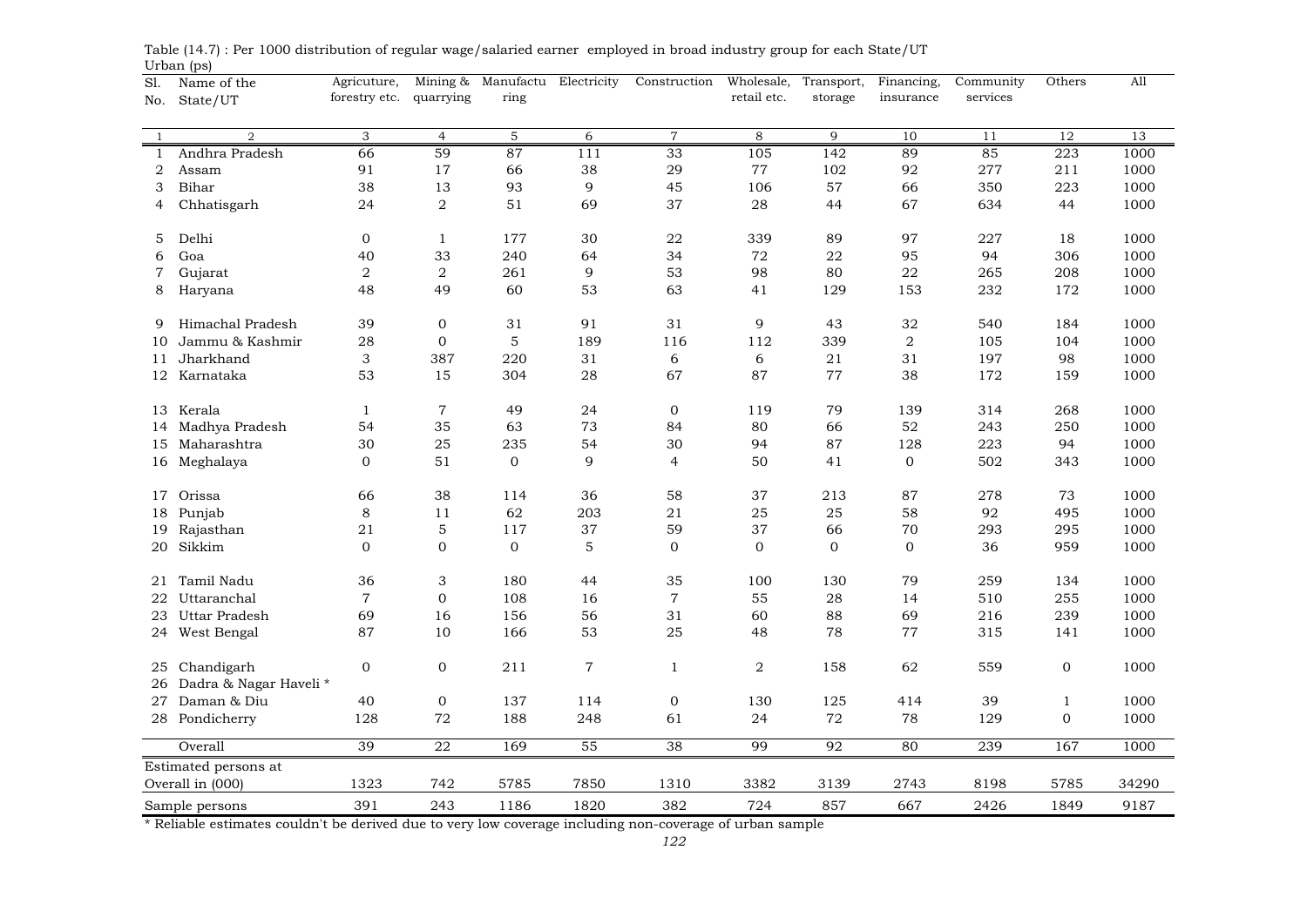| Sl.          | $P^{\omega}$ and $\sim$<br>Name of the | Agricuture,               |                | Mining & Manufactu Electricity |        | Construction    | Wholesale,     | Transport,  | Financing,   | Community | Others         | A11   |
|--------------|----------------------------------------|---------------------------|----------------|--------------------------------|--------|-----------------|----------------|-------------|--------------|-----------|----------------|-------|
| No.          | State/UT                               | forestry etc.             | quarrying      | ring                           |        |                 | retail etc.    | storage     | insurance    | services  |                |       |
|              |                                        |                           |                |                                |        |                 |                |             |              |           |                |       |
| $\mathbf{1}$ | $\overline{2}$                         | 3                         | $\overline{4}$ | $5\overline{)}$                | 6      | $\overline{7}$  | 8              | 9           | 10           | 11        | 12             | 13    |
| $\mathbf{1}$ | Andhra Pradesh                         | 75                        | 68             | 87                             | 114    | $\overline{25}$ | 111            | 153         | 100          | 71        | 196            | 1000  |
| 2            | Assam                                  | 82                        | 11             | 82                             | 50     | 38              | 88             | 126         | 74           | 251       | 198            | 1000  |
| 3            | Bihar                                  | 39                        | 9              | 96                             | 9      | 44              | 114            | 60          | 72           | 325       | 232            | 1000  |
| 4            | Chhatisgarh                            | 21                        | 2              | 43                             | 55     | 28              | 30             | 52          | 76           | 664       | 29             | 1000  |
| 5            | Delhi                                  | $\mathbf{0}$              | $\mathbf 0$    | 202                            | 35     | 26              | 391            | 97          | 108          | 134       | $\overline{7}$ | 1000  |
| 6            | Goa                                    | 50                        | 42             | 280                            | 82     | 17              | 80             | 25          | 109          | 57        | 258            | 1000  |
| 7            | Gujarat                                | $\ensuremath{\mathsf{3}}$ | $\mathbf{0}$   | 300                            | 9      | 62              | 99             | 82          | 27           | 218       | 200            | 1000  |
| 8            | Haryana                                | 53                        | 53             | 67                             | 59     | 67              | 43             | 131         | 151          | 205       | 171            | 1000  |
| 9            | Himachal Pradesh                       | 45                        | $\mathbf{0}$   | 42                             | 117    | 32              | 12             | 57          | 38           | 492       | 165            | 1000  |
| 10           | Jammu & Kashmir                        | 29                        | $\mathbf{0}$   | 6                              | 193    | 119             | 116            | 347         | $\sqrt{2}$   | 86        | 102            | 1000  |
| 11           | Jharkhand                              | $\ensuremath{\mathsf{3}}$ | 427            | 247                            | 36     | $\,$ 6 $\,$     | $\overline{7}$ | 23          | 28           | 158       | 65             | 1000  |
|              | 12 Karnataka                           | 59                        | $\overline{7}$ | 321                            | 37     | 76              | 92             | 96          | 31           | 122       | 159            | 1000  |
|              | 13 Kerala                              | $\mathbf 0$               | $\mathbf 0$    | 70                             | 41     | $\mathbf 0$     | 165            | 123         | 125          | 239       | 237            | 1000  |
| 14           | Madhya Pradesh                         | 59                        | 35             | 67                             | 83     | 62              | 90             | 74          | 42           | 258       | 230            | 1000  |
| 15           | Maharashtra                            | 26                        | 20             | 276                            | 64     | 36              | 106            | 103         | 129          | 128       | 112            | 1000  |
|              | 16 Meghalaya                           | $\mathbf{0}$              | 64             | $\mathbf 0$                    | 12     | $\mathbf 5$     | 60             | 47          | $\mathbf 0$  | 502       | 310            | 1000  |
| 17           | Orissa                                 | 64                        | 35             | 126                            | 39     | 51              | 38             | 222         | 97           | 258       | 70             | 1000  |
| 18           | Punjab                                 | $10\,$                    | 12             | 82                             | 260    | ${\bf 22}$      | 31             | 30          | 44           | 80        | 429            | 1000  |
| 19           | Rajasthan                              | 19                        | 5              | 116                            | $42\,$ | 54              | 35             | 67          | 74           | 284       | 304            | 1000  |
| 20           | Sikkim                                 | $\mathbf{0}$              | $\mathbf{0}$   | $\overline{0}$                 | 9      | $\mathbf{0}$    | $\overline{0}$ | $\mathbf 0$ | $\mathbf{0}$ | 26        | 965            | 1000  |
|              | 21 Tamil Nadu                          | 18                        | $\overline{4}$ | 167                            | 51     | 43              | 106            | 154         | 70           | 252       | 135            | 1000  |
| 22           | Uttaranchal                            | $\ensuremath{\mathsf{3}}$ | $\mathbf{0}$   | 99                             | 20     | 8               | 68             | 30          | 8            | 508       | 256            | 1000  |
| 23           | Uttar Pradesh                          | 73                        | 16             | 157                            | 58     | 33              | 60             | 90          | 67           | 210       | 236            | 1000  |
|              | 24 West Bengal                         | 110                       | 11             | 203                            | 57     | 30              | 58             | 98          | 83           | 240       | 110            | 1000  |
| 25           | Chandigarh                             | $\mathbf 0$               | $\mathbf{0}$   | 263                            | 9      | 2               | $\overline{2}$ | 170         | 62           | 492       | $\mathbf 0$    | 1000  |
| 26           | Dadra & Nagar Haveli *                 |                           |                |                                |        |                 |                |             |              |           |                |       |
| 27           | Daman & Diu                            | 48                        | $\mathbf{0}$   | 164                            | 80     | $\mathbf{0}$    | 156            | 149         | 356          | 46        | $\mathbf{1}$   | 1000  |
|              | 28 Pondicherry                         | 145                       | 82             | 146                            | 279    | 69              | $\overline{0}$ | 82          | 80           | 117       | $\mathbf{0}$   | 1000  |
|              | Overall                                | 40                        | 22             | 186                            | 62     | 41              | 110            | 104         | 81           | 195       | 159            | 1000  |
|              | Estimated persons at                   |                           |                |                                |        |                 |                |             |              |           |                |       |
|              | Overall in (000)                       | 1124                      | 616            | 5196                           | 6936   | 1133            | 3072           | 2904        | 2248         | 5429      | 4453           | 27905 |

Urban (ps) male Table (14.8) : Per 1000 distribution of regular wage/salaried earner employed in broad industry group for each State/UT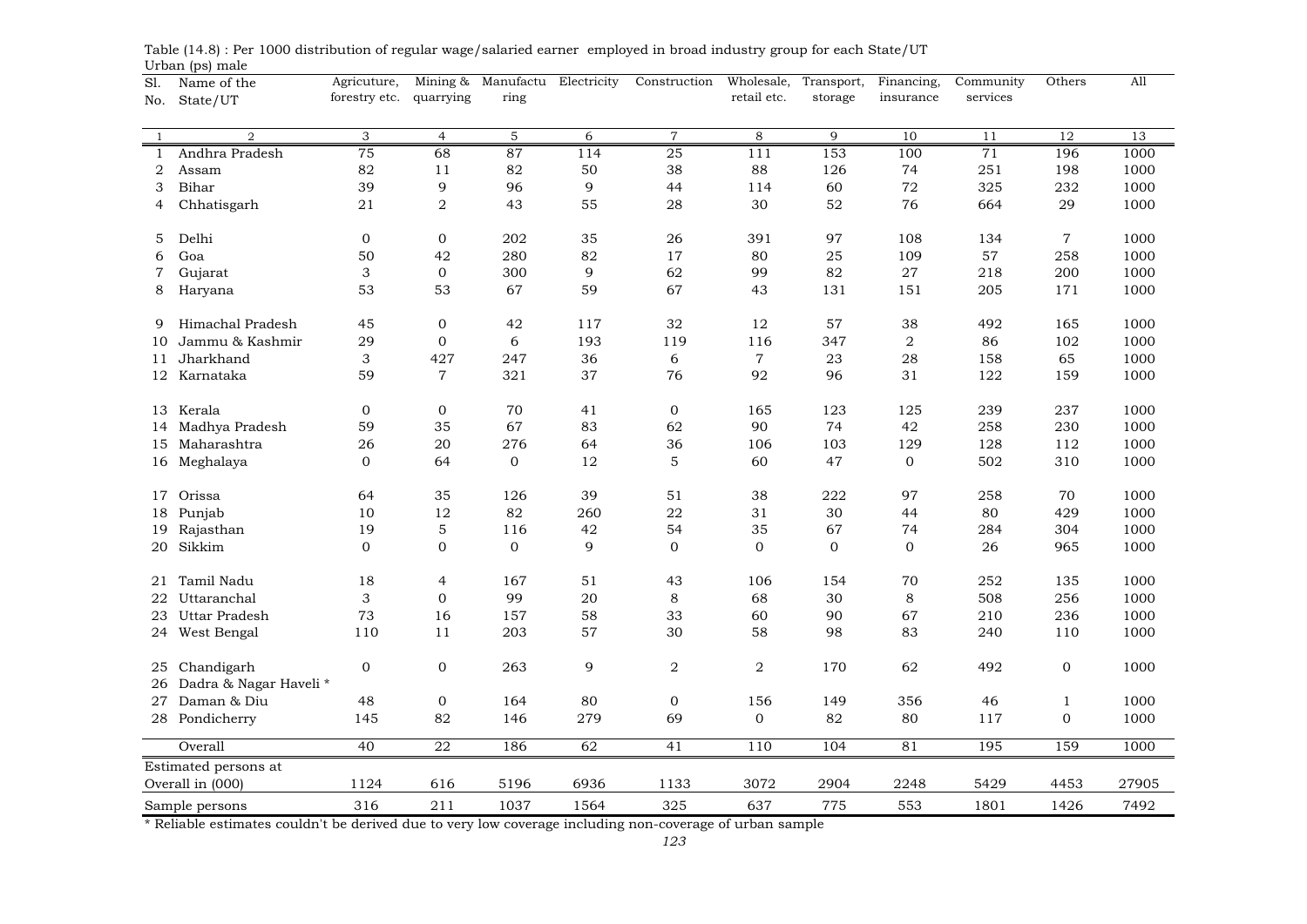| Sl.          | Name of the                          | Agricuture,   | Mining &       | Manufactu Electricity |                  | Construction     | Wholesale,   | Transport,   | Financing,       | Community    | Others       | All  |
|--------------|--------------------------------------|---------------|----------------|-----------------------|------------------|------------------|--------------|--------------|------------------|--------------|--------------|------|
| No.          | State/UT                             | forestry etc. | quarrying      | ring                  |                  |                  | retail etc.  | storage      | insurance        | services     |              |      |
|              |                                      |               |                |                       |                  |                  |              |              |                  |              |              |      |
| $\mathbf{1}$ | $\overline{2}$                       | 3             | $\overline{4}$ | $\mathbf 5$           | 6                | $\overline{7}$   | $\,8\,$      | 9            | 10               | $1\,1$       | 12           | 13   |
| 1            | Andhra Pradesh                       | 9             | $\mathbf 0$    | 88                    | 92               | 80               | 70           | 76           | 22               | 173          | 390          | 1000 |
| 2            | Assam                                | 118           | 36             | 15                    | $\mathbf 0$      | $\boldsymbol{0}$ | 39           | 25           | 151              | 360          | 256          | 1000 |
| 3            | Bihar                                | 26            | 63             | 62                    | $\overline{0}$   | 49               | $\,8\,$      | 22           | $\boldsymbol{0}$ | 639          | 131          | 1000 |
| 4            | Chhatisgarh                          | 41            | $\Omega$       | 98                    | 146              | 93               | 19           | $\mathbf{0}$ | 14               | 466          | 123          | 1000 |
| 5            | Delhi                                | $\mathbf{0}$  | 5              | 23                    | $\mathbf 0$      | $\mathbf 0$      | 26           | 38           | 29               | 787          | 92           | 1000 |
| 6            | Goa                                  | $\mathbf{0}$  | $\mathbf{O}$   | 90                    | 0                | 100              | 43           | 12           | 42               | 230          | 483          | 1000 |
| 7            | Gujarat                              | $\mathbf 0$   | 9              | 88                    | 9                | 17               | 94           | 68           | $\boldsymbol{0}$ | 475          | 240          | 1000 |
| 8            | Haryana                              | 3             | 15             | $\mathbf{O}$          | 2                | 25               | 26           | 115          | 172              | 460          | 182          | 1000 |
|              |                                      |               |                |                       |                  |                  |              |              |                  |              |              |      |
| 9            | Himachal Pradesh                     | 22            | $\mathbf{0}$   | 0                     | 15               | 28               | 0            | 2            | 14               | 681          | 238          | 1000 |
| 10           | Jammu & Kashmir                      | $\mathbf{0}$  | $\mathbf{0}$   | $\mathbf 0$           | 73               | 26               | $\mathbf 0$  | 74           | $\mathbf 0$      | 684          | 143          | 1000 |
| 11           | Jharkhand                            | $\sqrt{7}$    | 165            | 70                    | $\mathbf 0$      | 12               | 3            | 8            | 50               | 413          | 272          | 1000 |
|              | 12 Karnataka                         | 32            | 41             | 242                   | $\mathbf{0}$     | 34               | 68           | 12           | 63               | 349          | 159          | 1000 |
| 13           | Kerala                               | 3             | 16             | 21                    | $\mathbf 0$      | $\mathbf 0$      | 54           | 17           | 160              | 421          | 308          | 1000 |
| 14           | Madhya Pradesh                       | 33            | 34             | 47                    | 29               | 175              | 39           | 31           | 94               | 180          | 338          | 1000 |
| 15           | Maharashtra                          | 45            | 43             | 79                    | 17               | $\overline{7}$   | 49           | 27           | 127              | 584          | 22           | 1000 |
|              | 16 Meghalaya                         | $\mathbf{0}$  | $\mathbf{0}$   | $\mathbf{0}$          | $\mathbf{0}$     | $\mathbf{0}$     | 13           | 17           | $\overline{0}$   | 502          | 468          | 1000 |
|              |                                      |               |                |                       |                  |                  |              |              |                  |              |              |      |
| 17           | Orissa                               | 80            | 59             | 21                    | 12               | 110              | 34           | 136          | $\overline{7}$   | 442          | 99           | 1000 |
| 18           | Punjab                               | $\mathbf{0}$  | 8              | 5                     | 41               | 17               | 10           | 10           | 99               | 125          | 685          | 1000 |
| 19           | Rajasthan                            | 30            | $\mathbf 0$    | 128                   | 3                | 94               | 48           | 53           | 37               | 368          | 239          | 1000 |
| 20           | Sikkim                               | $\mathbf{0}$  | $\mathbf 0$    | $\mathbf 0$           | $\boldsymbol{0}$ | $\boldsymbol{0}$ | $\mathbf 0$  | $\mathbf 0$  | $\mathbf 0$      | 51           | 949          | 1000 |
| 21           | Tamil Nadu                           | 96            | $\mathbf{O}$   | 222                   | 24               | 11               | 77           | 50           | 107              | 283          | 130          | 1000 |
| 22           | Uttaranchal                          | 23            | $\mathbf{0}$   | 146                   | $\mathbf 0$      | $\mathbf{1}$     | 2            | 20           | 43               | 517          | 248          | 1000 |
| 23           | Uttar Pradesh                        | 43            | 17             | 153                   | 46               | 15               | 59           | 78           | 81               | 262          | 246          | 1000 |
| 24           | West Bengal                          | $\mathbf 0$   | 8              | 28                    | 38               | $\overline{7}$   | 10           | $\mathbf{0}$ | 57               | 596          | 256          | 1000 |
|              |                                      |               |                |                       |                  |                  |              |              |                  |              |              |      |
| 25<br>26     | Chandigarh<br>Dadra & Nagar Haveli * | $\mathbf{0}$  | $\mathbf{0}$   | 67                    | $\mathbf{1}$     | $\boldsymbol{0}$ | $\mathbf 0$  | 126          | 65               | 741          | $\mathbf 0$  | 1000 |
| 27           | Daman & Diu                          | $\mathbf 0$   | $\mathbf 0$    | $\mathbf{0}$          | 287              | $\mathbf 0$      | $\mathbf{0}$ | $\mathbf 0$  | 713              | $\mathbf{0}$ | $\mathbf 0$  | 1000 |
| 28           | Pondicherry                          | $\mathbf{0}$  | $\mathbf{0}$   | 493                   | 23               | $\mathbf 0$      | 196          | $\mathbf 0$  | 64               | 224          | $\mathbf{0}$ | 1000 |
|              |                                      |               |                |                       |                  |                  |              |              |                  |              |              |      |
|              | Overall                              | 31            | 20             | 92                    | 24               | 28               | 48           | 37           | 78               | 434          | 208          | 1000 |
|              | Estimated persons at                 |               |                |                       |                  |                  |              |              |                  |              |              |      |
|              | Overall in (000)                     | 199           | 126            | 588                   | 914              | 177              | 309          | 235          | 495              | 2769         | 1332         | 6385 |
|              | Sample persons                       | 75            | 32             | 149                   | 256              | 57               | 87           | 82           | 114              | 625          | 423          | 1695 |

Urban (ps) female Table (14.9) : Per 1000 distribution of regular wage/salaried earner employed in broad industry group for each State/UT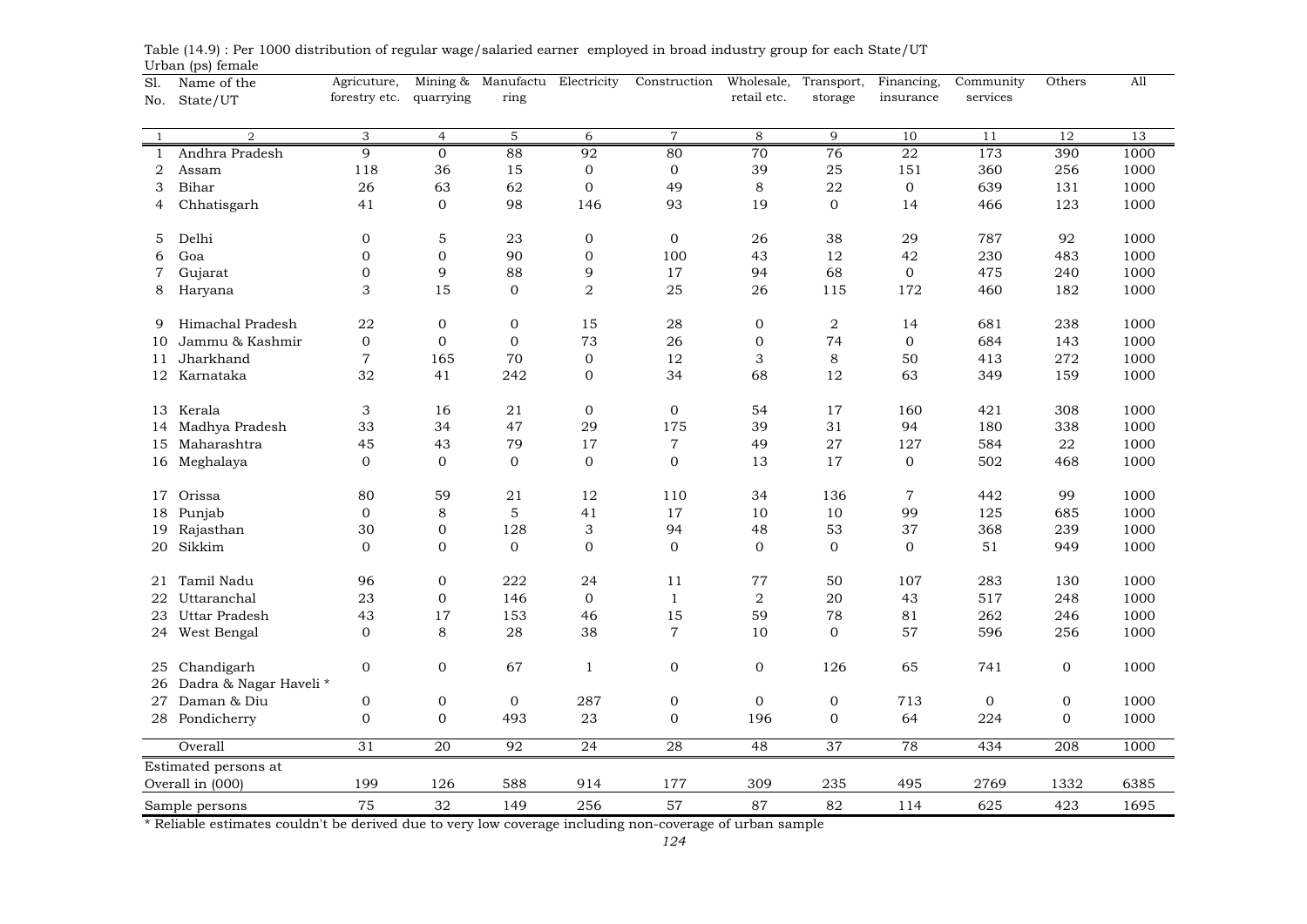1 2 3 4 5 6 7 8 9 10 11 12 1313 1 Andhra Pradesh 681 19 43 7 89 29 21 13 30 68 10002 Assam 403 17 46 5 103 32 69 33 122 170 10003 Bihar 389 30 68 16 94 52 19 9 72 251 10004 Chhatisgarh 509 69 36 1 76 60 16 8 131 94 1000 5 Delhi 14 0 17 3 70 17 841 11 20 7 10006 Goa 377 32 12 0 14 44 35 0 70 416 10007 Gujarat 505 6 56 6 168 16 25 7 47 164 1000 8 Haryana 285 16 105 29 200 45 74 16 62 168 1000 9 Himachal Pradesh 84 13 110 4 645 35 25 0 19 65 100010 Jammu & Kashmir 255 15 19 5 344 7 16 3 55 281 10001000 11 Jharkhand Jharkhand 224 75 128 9 115 33 25 16 70 305 100012 Karnataka 549 25 68 12 145 58 32 14 27 70 10001000 13 Kerala 359 9 88 44 172 79 69 19 48 113 100014 Madhya Pradesh 338 49 49 16 210 22 21 24 82 189 1000 15 Maharashtra 727 16 38 13 48 31 22 11 38 56 100016 Meghalaya 725 65 0 0 69 51 53 0 11 26 1000 17 Orissa 498 84 80 19 164 21 26 3 31 74 100018 Punjab 218 14 81 8 269 24 28 8 31 319 1000 19 Rajasthan 395 98 70 9 180 49 22 8 54 115 1000 20 Sikkim 44 0 482 0 227 179 53 0 2 13 10001000 21 Tamil Nadu 531 12 77 17 136 46 30 7 72 72 1000 22 Uttaranchal 122 12 116 8 340 60 49 7 39 247 1000 23 Uttar Pradesh 271 20 97 54 242 44 22 5 56 189 1000 24 West Bengal 492 9 108 14 157 55 79 13 31 42 1000 25 Chandigarh 0 0 334 73 97 47 197 1 0 251 1000 26 Dadra & Nagar Haveli \* 27 Daman & Diu 506 0 50 0 10 211 21 176 26 0 1000 28 Pondicherry 314 119 118 370 79 0 0 0 0 0 1000 Overall 467 28 69 18 148 41 35 11 53 130 100070607 4258 10461 85327 22323 6144 5257 1709 8024 19508 151039151039 8682 771 2252 11705 4929 1579 1141 366 1737 4400 2633026330 Estimated persons at Overall in (000) Sample persons Financing, insuranceCommunity services Others  $All$ Sl.No. State/UT Name of the Agricuture, forestry etc. quarrying Mining & Manufactu Electricity Construction Wholesale, ring retail etc.Transport, storage

Rural + Urban (ps) Table (15.1) : Per 1000 distribution of casual labour employed in broad industry group for each State/UT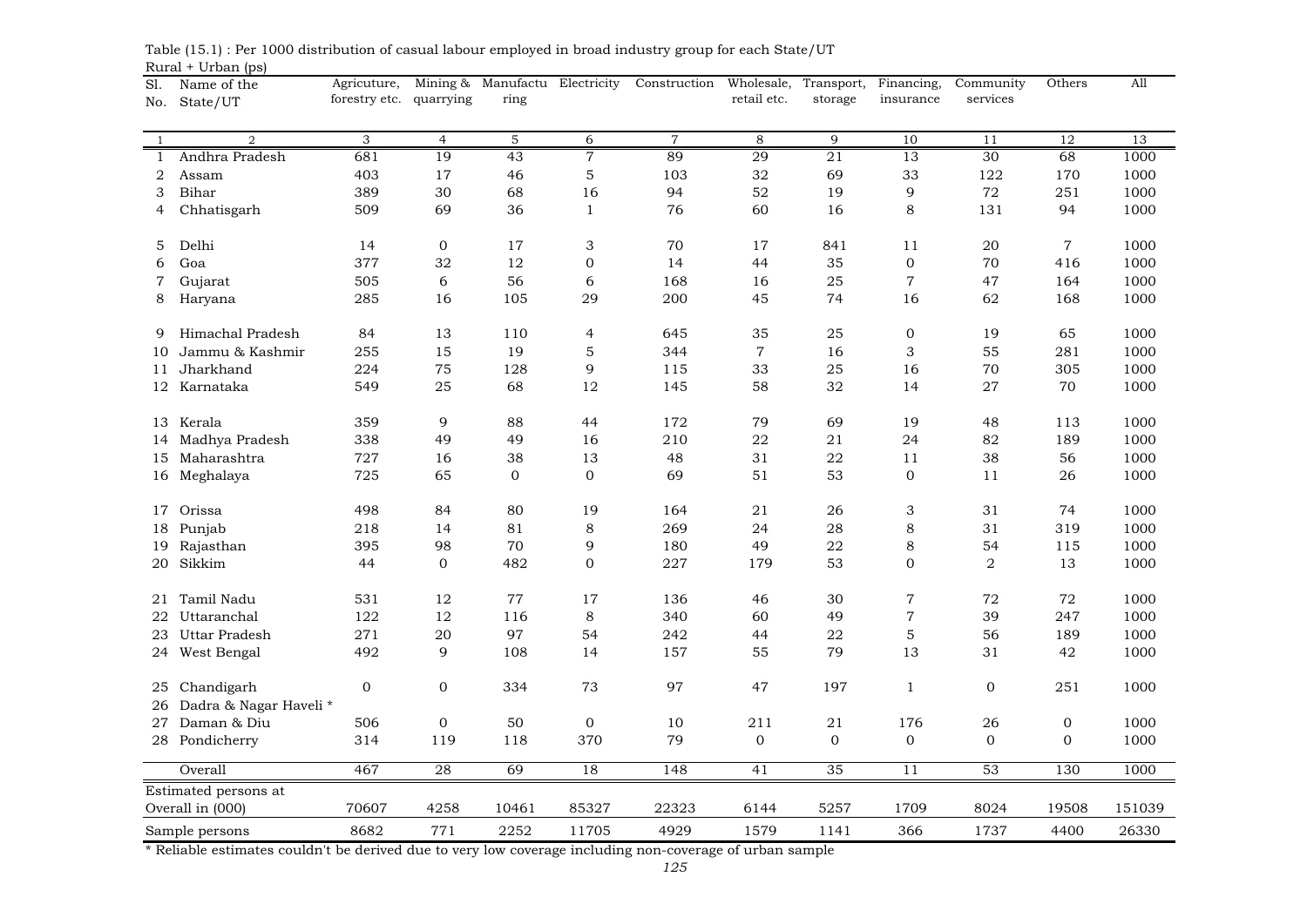1 2 3 4 5 6 7 8 9 10 11 12 1313 1 Andhra Pradesh 665 11 24 8 107 31 31 16 32 75 10002 Assam 385 13 49 4 111 36 77 36 120 169 10003 Bihar 368 31 65 16 101 53 21 10 73 262 10004 Chhatisgarh 490 62 46 2 71 66 25 9 144 85 1000 5 Delhi 15 0 13 4 67 14 866 7 11 3 10006 Goa 270 45 17 0 9 59 21 0 84 495 10007 Gujarat 450 9 70 9 184 15 31 11 30 191 1000 8 Haryana 285 17 105 31 199 47 78 17 57 164 1000 9 Himachal Pradesh 65 15 128 5 657 41 29 0 3 57 100010 Jammu & Kashmir 253 16 19 4 344 7 16 3 57 281 10001000 11 Jharkhand Jharkhand 222 71 138 11 119 39 28 15 79 278 100012 Karnataka 483 29 57 16 181 77 44 21 27 65 10001000 13 Kerala 329 10 70 51 202 87 85 6 39 121 100014 Madhya Pradesh 311 55 52 14 218 25 25 29 85 186 1000 15 Maharashtra 670 22 44 18 63 40 29 17 45 52 100016 Meghalaya 665 96 0 0 54 74 77 0 1 33 1000 17 Orissa 477 90 91 21 166 25 32 3 30 65 100018 Punjab 232 14 79 9 290 26 30 7 28 285 1000 19 Rajasthan 385 87 61 10 191 56 26 9 58 117 1000 20 Sikkim 50 0 278 0 336 256 61 0 2 17 10001000 21 Tamil Nadu 478 12 78 25 165 66 47 8 54 67 1000 22 Uttaranchal 129 13 126 9 349 53 47 8 19 247 100023 Uttar Pradesh 273 21 94 54 248 43 21 6 50 190 1000 24 West Bengal 487 10 111 14 165 57 89 13 15 39 1000 25 Chandigarh 0 0 334 73 97 47 197 1 0 251 1000 26 Dadra & Nagar Haveli \* 27 Daman & Diu 390 0 66 0 13 239 27 231 34 0 1000 28 Pondicherry 224 50 152 472 102 0 0 0 0 0 1000 Overall 424 28 70 21 167 46 43 13 51 137 100049322 3308 8121 60751 19419 5369 5024 1502 5913 15977 116437116437 6183 637 1864 8684 4328 1428 1091 327 1293 3593 2116721167 Estimated persons at Overall in (000) Sample persons Financing, insuranceCommunity servicesOthers  $All$ Sl.No. State/UT Name of the Agricuture, forestry etc. quarrying Mining & Manufactu ring Construction Wholesale, retail etc.Transport, storage

|                         |  | Table (15.2): Per 1000 distribution of casual labour employed in broad industry group for each State/UT |  |  |  |  |  |  |
|-------------------------|--|---------------------------------------------------------------------------------------------------------|--|--|--|--|--|--|
| Rural + Urban (ps) male |  |                                                                                                         |  |  |  |  |  |  |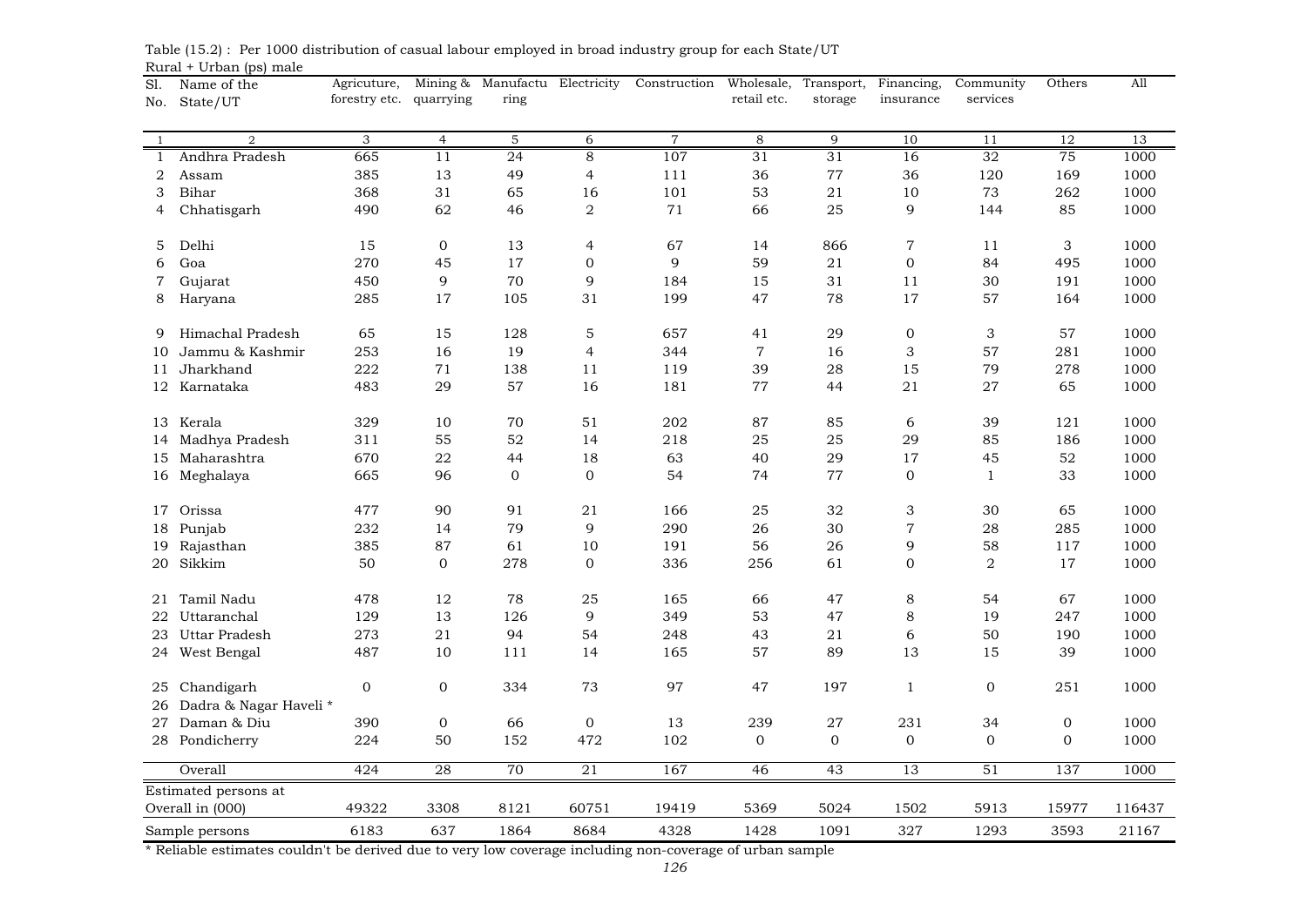1 2 3 4 5 6 7 8 9 10 11 12 1313 1 Andhra Pradesh 705 32 73 6 62 25 6 9 26 56 10002 Assam 562 52 24 13 29 0 0 0 142 178 10003 Bihar 574 25 92 17 30 42 0 0 70 150 10004 Chhatisgarh 543 81 18 0 84 50 0 6 108 110 1000 5 Delhi 0 2 177 0 187 112 0 158 337 27 10006 Goa 632 0 0 0 26 10 67 0 36 229 10007 Gujarat 615 0 26 0 134 16 12 0 82 115 1000 8 Haryana 275 0 99 0 205 0 0 10 153 258 1000 9 Himachal Pradesh 195 0 2 3 573 0 2 0 116 109 100010 Jammu & Kashmir 335 0 22 17 339 0 14 18 5 250 10001000 11 Jharkhand Jharkhand 233 99 70 0 95 2 7 20 17 457 100012 Karnataka 678 18 92 2 74 19 9 0 27 81 10001000 13 Kerala 491 4 167 15 39 45 0 76 87 76 100014 Madhya Pradesh 443 24 34 21 177 8 3 2 71 217 1000 15 Maharashtra 823 6 28 6 24 16 10 2 27 58 100016 Meghalaya 852 0 0 0 101 2 0 0 33 12 1000 17 Orissa 593 55 26 14 155 2 0 2 37 116 100018 Punjab 91 21 93 0 71 0 3 12 59 650 1000 19 Rajasthan 433 142 107 4 136 23 5 6 37 107 1000 20 Sikkim 32 0 831 0 41 46 40 0 2 8 10001000 21 Tamil Nadu 624 11 76 3 84 11 1 5 103 82 1000 22 Uttaranchal 62 0 32 0 271 118 62 0 204 251 1000 23 Uttar Pradesh 242 17 139 43 161 61 34 0 135 168 1000 24 West Bengal 524 6 82 15 95 41 9 6 151 71 1000 25 Chandigarh 0 0 1000 0 0 0 0 0 0 0 1000 26 Dadra & Nagar Haveli \* 27 Daman & Diu 884 0 0 0 0 0 116 0 0 0 0 0 1000 28 Pondicherry 635 365 0 0 0 0 0 0 0 0 0 0 1000 Overall 615 27 68 8 84 22 7 6 61 102 100021286 950 2339 24575 2903 775 233 207 2111 3531 3460334603 2499 134 388 3021 601 151 50 39 444 807 51635163 Estimated persons at Overall in (000) Sample persons Financing, insuranceCommunity services Others  $All$ Sl.No. State/UT Name of the Agricuture, forestry etc. quarrying Mining & Manufactu ring Construction Wholesale, retail etc. Transport, storage

Rural + Urban (ps) female Table (15.3) : Per 1000 distribution of casual labour employed in broad industry group for each State/UT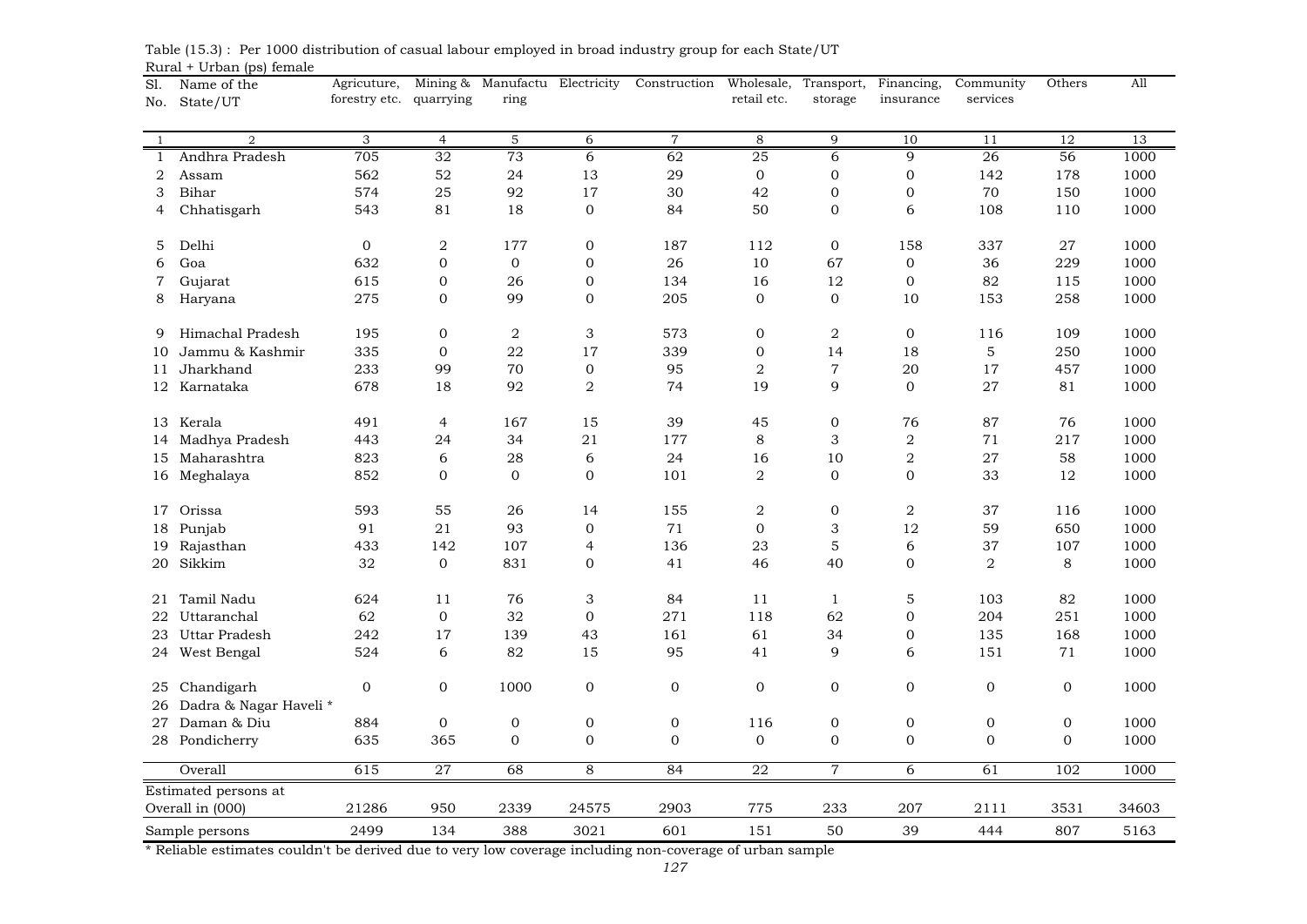| Sl. | Name of the            | Agricuture,      |                | Mining & Manufactu Electricity |                | Construction     | Wholesale,  | Transport,      | Financing,     | Community        | Others         | All    |
|-----|------------------------|------------------|----------------|--------------------------------|----------------|------------------|-------------|-----------------|----------------|------------------|----------------|--------|
| No. | State/UT               | forestry etc.    | quarrying      | ring                           |                |                  | retail etc. | storage         | insurance      | services         |                |        |
|     |                        |                  |                |                                |                |                  |             |                 |                |                  |                |        |
| 1   | 2                      | 3                | $\overline{4}$ | 5                              | 6              | $\overline{7}$   | 8           | 9               | 10             | 11               | 12             | 13     |
| 1   | Andhra Pradesh         | 739              | 20             | 39                             | $\overline{6}$ | 72               | 18          | $\overline{12}$ | 10             | 27               | 57             | 1000   |
| 2   | Assam                  | 418              | 18             | 46                             | $\mathbf 5$    | 101              | 28          | 61              | 33             | 119              | 171            | 1000   |
| 3   | Bihar                  | 413              | 31             | 67                             | 17             | 92               | 43          | 16              | 9              | 70               | 242            | 1000   |
| 4   | Chhatisgarh            | 560              | 75             | 25                             | $\mathbf 0$    | 69               | 47          | 16              | 9              | 100              | 99             | 1000   |
| 5   | Delhi                  | 179              | 1              | $\mathbf{1}$                   | 3              | 343              | 58          | 152             | 55             | 208              | $\mathbf{0}$   | 1000   |
| 6   | Goa                    | 512              | $\mathbf 0$    | 9                              | $\mathbf{0}$   | $\mathbf{0}$     | 27          | 27              | $\overline{0}$ | 55               | 370            | 1000   |
| 7   | Gujarat                | 631              | $\overline{4}$ | 48                             | 6              | 147              | 10          | 15              | 8              | 37               | 94             | 1000   |
| 8   | Haryana                | 398              | 20             | 84                             | 13             | 163              | 38          | 75              | 18             | 60               | 131            | 1000   |
| 9   | Himachal Pradesh       | 88               | 13             | 115                            | $\overline{4}$ | 644              | 36          | 23              | 0              | 17               | 60             | 1000   |
| 10  | Jammu & Kashmir        | 267              | 15             | 6                              | 3              | 346              | 6           | 15              | $\mathbf{1}$   | 52               | 289            | 1000   |
| 11  | Jharkhand              | 266              | 80             | 143                            | 9              | 127              | 30          | 21              | 9              | 76               | 239            | 1000   |
|     | 12 Karnataka           | 660              | 24             | 71                             | $\overline{4}$ | 109              | 35          | 15              | $\overline{4}$ | 20               | 58             | 1000   |
|     | 13 Kerala              | 438              | 4              | 73                             | 45             | 144              | 78          | 72              | 4              | 52               | 90             | 1000   |
| 14  | Madhya Pradesh         | 418              | 55             | 34                             | 9              | 212              | 8           | 17              | 27             | 56               | 164            | 1000   |
| 15  | Maharashtra            | 798              | 9              | 26                             | 12             | 35               | 21          | 13              | 3              | $\sqrt{27}$      | 56             | 1000   |
|     | 16 Meghalaya           | 803              | 72             | $\Omega$                       | $\mathbf{0}$   | 55               | 13          | 30              | $\overline{O}$ | 2                | 25             | 1000   |
|     |                        |                  |                |                                |                |                  |             |                 |                |                  |                |        |
| 17  | Orissa                 | 519              | 86             | 79                             | 20             | 158              | 18          | 21              | 0              | 29               | 70             | 1000   |
| 18  | Punjab                 | 273              | 12             | 84                             | 8              | 298              | 16          | 31              | 5              | 27               | 246            | 1000   |
| 19  | Rajasthan              | 457              | 106            | 66                             | $\mathbf 5$    | 168              | 37          | 16              | $\overline{2}$ | 41               | 102            | 1000   |
| 20  | Sikkim                 | 45               | $\mathbf{0}$   | 494                            | $\mathbf 0$    | 223              | 183         | 55              | 0              | $\boldsymbol{0}$ | $\overline{0}$ | 1000   |
| 21  | Tamil Nadu             | 651              | 8              | 72                             | 11             | 97               | 27          | 21              | 6              | 53               | 54             | 1000   |
| 22  | Uttaranchal            | 155              | 15             | 91                             | 10             | 412              | 56          | 51              | $\mathbf{1}$   | 43               | 166            | 1000   |
| 23  | Uttar Pradesh          | 315              | 22             | 86                             | 63             | 240              | 38          | 19              | $\mathbf 5$    | 51               | 161            | 1000   |
| 24  | West Bengal            | 601              | 12             | 74                             | 4              | 146              | 35          | 74              | 8              | 17               | 29             | 1000   |
| 25  | Chandigarh             | $\mathbf 0$      | $\mathbf{0}$   | 37                             | $\mathbf 0$    | 40               | 332         | 8               | 11             | 2                | 570            | 1000   |
| 26  | Dadra & Nagar Haveli * |                  |                |                                |                |                  |             |                 |                |                  |                |        |
| 27  | Daman & Diu            | 590              | $\mathbf{0}$   | 45                             | $\mathbf 0$    | $\boldsymbol{0}$ | 243         | $\mathbf 0$     | 97             | 25               | $\mathbf 0$    | 1000   |
|     | 28 Pondicherry         | 472              | 179            | 178                            | 171            | $\mathbf 0$      | $\mathbf 0$ | $\Omega$        | $\mathbf{0}$   | $\Omega$         | $\Omega$       | 1000   |
|     | Overall                | $\overline{540}$ | 30             | 61                             | 16             | 133              | 30          | 25              | 8              | 45               | 112            | 1000   |
|     | Estimated persons at   |                  |                |                                |                |                  |             |                 |                |                  |                |        |
|     | Overall in (000)       | 67316            | 3699           | 7583                           | 78597          | 16614            | 3681        | 3074            | 1053           | 5647             | 14013          | 124701 |
|     | Sample persons         | 7595             | 474            | 1146                           | 9215           | 2500             | 544         | 462             | 125            | 799              | 1930           | 15812  |

Rural (ps) Table (15.4) : Per 1000 distribution of casual labour employed in broad industry group for each State/UT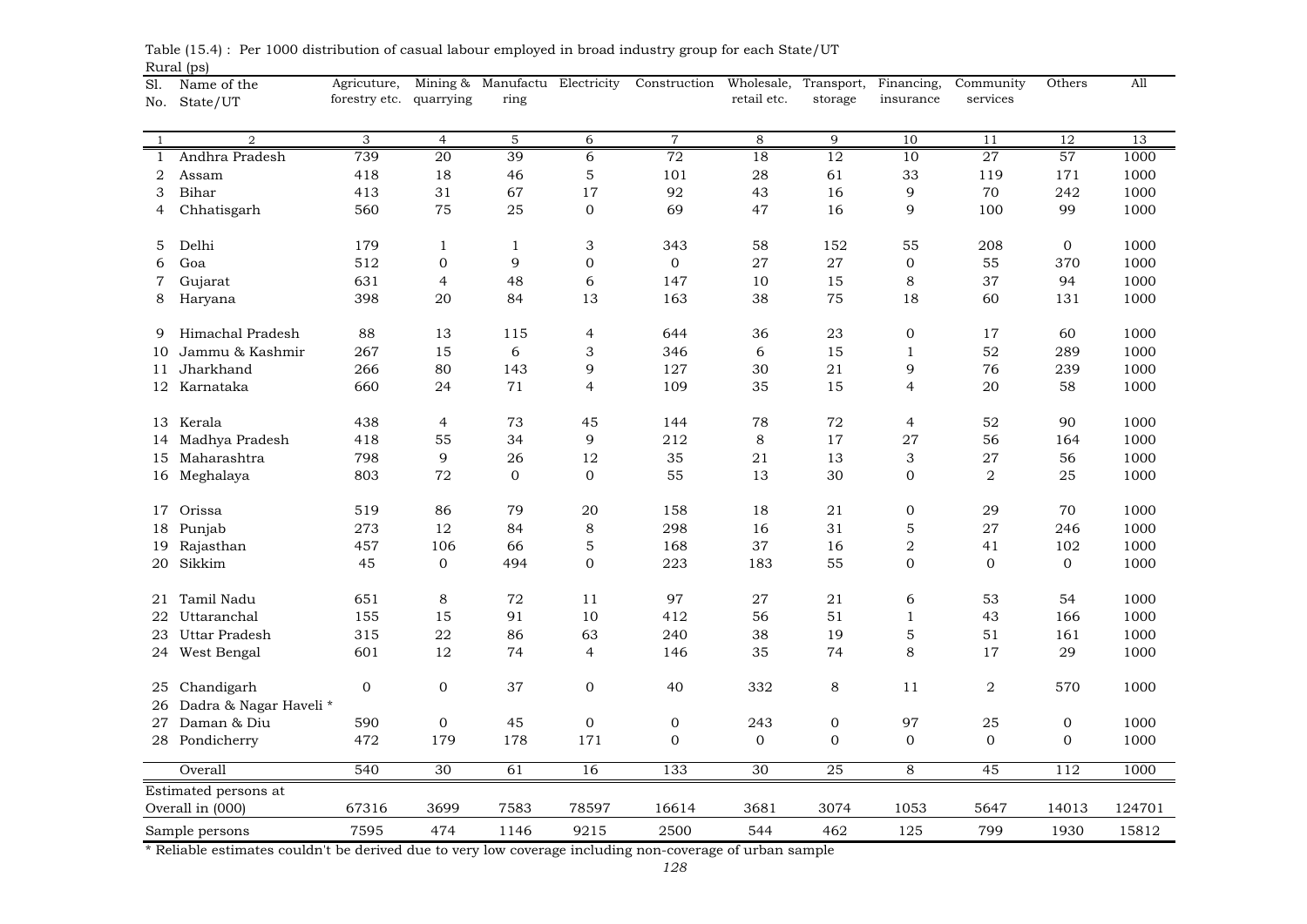| Sl.            | Name of the            | Agricuture,             |                | Mining & Manufactu Electricity |                  | Construction     | Wholesale,      |              | Transport, Financing,   | Community      | Others         | All   |
|----------------|------------------------|-------------------------|----------------|--------------------------------|------------------|------------------|-----------------|--------------|-------------------------|----------------|----------------|-------|
| No.            | State/UT               | forestry etc. quarrying |                | ring                           |                  |                  | retail etc.     | storage      | insurance               | services       |                |       |
|                |                        |                         |                |                                |                  |                  |                 |              |                         |                |                |       |
| 1              | $\overline{2}$         | $\mathbf{3}$            | $\overline{4}$ | $\overline{5}$                 | 6                | $\overline{7}$   | 8               | 9            | 10                      | 11             | 12             | 13    |
| $\mathbf{1}$   | Andhra Pradesh         | 740                     | 10             | 15                             | $\overline{7}$   | 87               | 17              | 17           | 13                      | 30             | 64             | 1000  |
| 2              | Assam                  | 399                     | 14             | 48                             | $\overline{4}$   | 108              | 31              | 68           | 37                      | 121            | 170            | 1000  |
| 3              | Bihar                  | 392                     | 32             | 64                             | 17               | 100              | 43              | 18           | 10                      | 71             | 253            | 1000  |
| 4              | Chhatisgarh            | 559                     | 68             | 31                             | $\mathbf{1}$     | 65               | 46              | 26           | 10                      | 101            | 93             | 1000  |
| 5              | Delhi                  | 206                     | $\mathbf 0$    | $\mathbf{1}$                   | 4                | 394              | 67              | 174          | $\mathbf 0$             | 154            | $\overline{0}$ | 1000  |
| 6              | Goa                    | 385                     | $\mathbf 0$    | 13                             | 0                | $\mathbf 0$      | 39              | $\mathbf 0$  | $\mathbf 0$             | 58             | 505            | 1000  |
| 7              | Gujarat                | 578                     | $\overline{7}$ | 58                             | 9                | 160              | 10              | 16           | 12                      | 31             | 119            | 1000  |
| 8              | Haryana                | 395                     | 21             | 81                             | 13               | 164              | 40              | 78           | 19                      | 57             | 132            | 1000  |
| 9              | Himachal Pradesh       | 68                      | 16             | 135                            | 5                | 655              | 43              | 28           | $\boldsymbol{0}$        | $\overline{0}$ | 50             | 1000  |
| 10             | Jammu & Kashmir        | 264                     | 16             | 6                              | 3                | 345              | 6               | 16           | $\mathbf{1}$            | 54             | 289            | 1000  |
| 11             | Jharkhand              | 260                     | 72             | 152                            | 11               | 127              | 35              | 23           | 6                       | 89             | 225            | 1000  |
| 12             | Karnataka              | 621                     | 29             | 60                             | 5                | 138              | 48              | 24           | 6                       | 19             | 50             | 1000  |
| 13             | Kerala                 | 398                     | $\overline{4}$ | 55                             | 52               | 172              | 91              | 89           | $\overline{4}$          | 44             | 91             | 1000  |
| 14             | Madhya Pradesh         | 388                     | 63             | 34                             | 6                | 221              | 10              | 21           | 34                      | 60             | 163            | 1000  |
| 15             | Maharashtra            | 761                     | 13             | 29                             | 16               | 45               | 25              | 17           | 3                       | 38             | 53             | 1000  |
|                | 16 Meghalaya           | 759                     | 109            | $\mathbf{0}$                   | $\mathbf{0}$     | 30               | 20              | 45           | $\Omega$                | $\Omega$       | 37             | 1000  |
| 17             | Orissa                 | 498                     | 93             | 92                             | 21               | 161              | 21              | 25           | $\mathbf{0}$            | 28             | 61             | 1000  |
| 18             | Punjab                 | 282                     | 10             | 82                             | 8                | 314              | 18              | 33           | $\overline{4}$          | 25             | 224            | 1000  |
| 19             | Rajasthan              | 456                     | 93             | 56                             | 5                | 175              | 41              | 19           | $\overline{\mathbf{c}}$ | 46             | 107            | 1000  |
| 20             | Sikkim                 | 52                      | $\mathbf{0}$   | 288                            | $\boldsymbol{0}$ | 332              | 265             | 63           | $\mathbf{O}$            | $\overline{0}$ | $\overline{0}$ | 1000  |
| 21             | Tamil Nadu             | 609                     | $\overline{7}$ | 79                             | 18               | 111              | 40              | 34           | 8                       | 34             | 60             | 1000  |
| 22             | Uttaranchal            | 171                     | 18             | 98                             | 12               | 428              | 56              | 47           | $\mathbf{1}$            | 14             | 155            | 1000  |
| 23             | Uttar Pradesh          | 317                     | 22             | 82                             | 64               | 245              | 35              | 18           | $\mathbf 5$             | 45             | 167            | 1000  |
|                | 24 West Bengal         | 591                     | 12             | 73                             | $\overline{4}$   | 151              | 37              | 82           | 9                       | 11             | 30             | 1000  |
| 25             | Chandigarh             | $\boldsymbol{0}$        | $\mathbf 0$    | 37                             | $\boldsymbol{0}$ | 40               | 332             | 8            | 11                      | $\overline{a}$ | 570            | 1000  |
| 26             | Dadra & Nagar Haveli * |                         |                |                                |                  |                  |                 |              |                         |                |                |       |
| 27             | Daman & Diu            | 489                     | $\mathbf 0$    | 63                             | $\mathbf{0}$     | 0                | 278             | 0            | 135                     | 34             | $\mathbf{1}$   | 1000  |
|                | 28 Pondicherry         | 392                     | 88             | 266                            | 254              | $\boldsymbol{0}$ | $\overline{0}$  | $\mathbf{0}$ | $\mathbf 0$             | $\overline{0}$ | $\Omega$       | 1000  |
|                | Overall                | 497                     | 30             | 60                             | 19               | 151              | $\overline{33}$ | 31           | 10                      | 46             | 123            | 1000  |
|                | Estimated persons at   |                         |                |                                |                  |                  |                 |              |                         |                |                |       |
|                | Overall in (000)       | 46996                   | 2805           | 5658                           | 55459            | 14332            | 3141            | 2920         | 960                     | 4339           | 11643          | 94614 |
| Sample persons |                        | 5427                    | 376            | 911                            | 6714             | 2136             | 483             | 440          | 114                     | 596            | 1581           | 12274 |

Rural (ps) male Table (15.5) : Per 1000 distribution of casual labour employed in broad industry group for each State/UT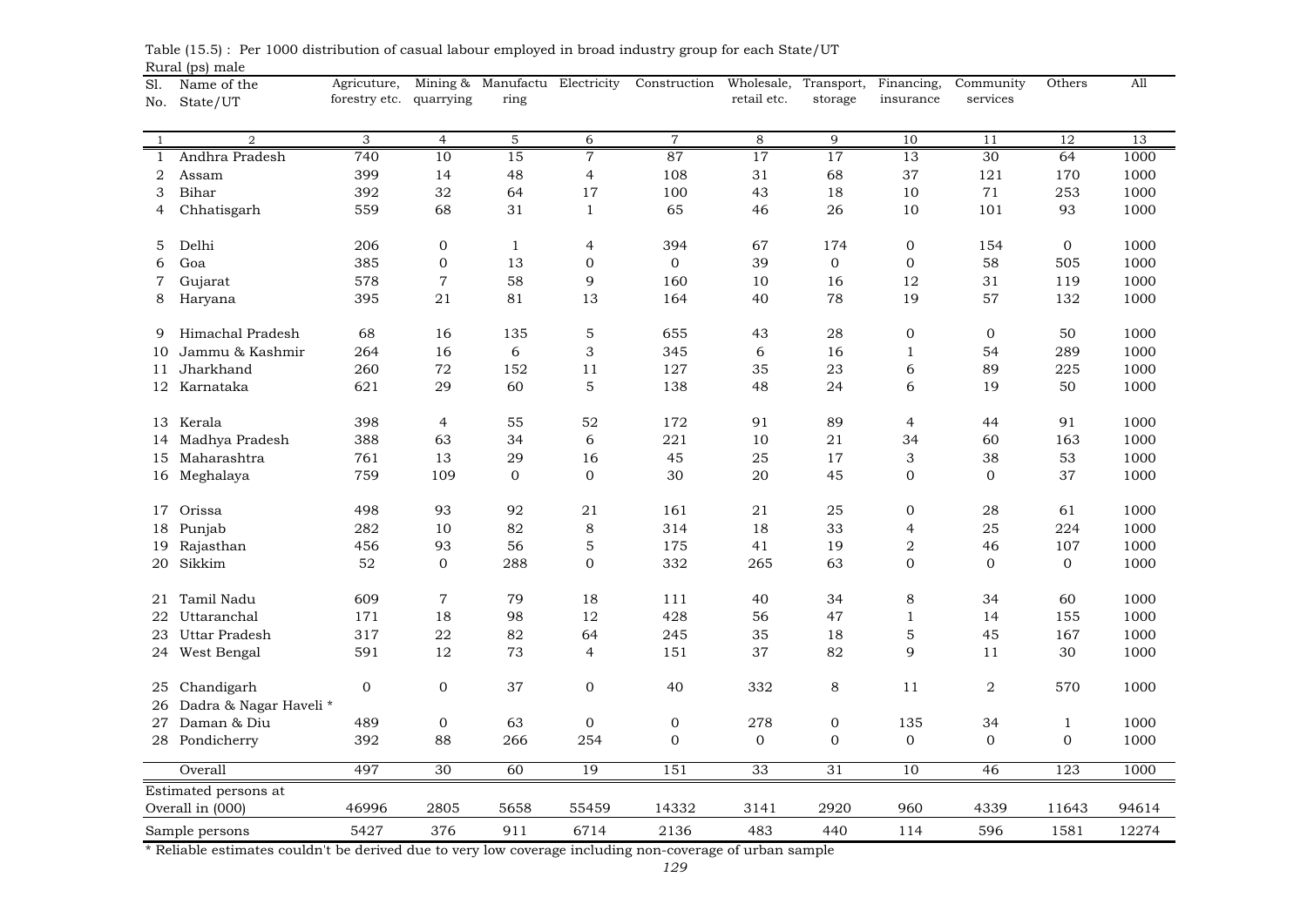| Sl.            | Name of the                          | Agricuture,   |                  | Mining & Manufactu Electricity |                  | Construction Wholesale, |                  | Transport,       | Financing,     | Community        | Others         | All   |
|----------------|--------------------------------------|---------------|------------------|--------------------------------|------------------|-------------------------|------------------|------------------|----------------|------------------|----------------|-------|
| No.            | State/UT                             | forestry etc. | quarrying        | ring                           |                  |                         | retail etc.      | storage          | insurance      | services         |                |       |
|                |                                      |               |                  |                                |                  |                         |                  |                  |                |                  |                |       |
| 1              | $\overline{2}$                       | 3             | $\overline{4}$   | 5                              | 6                | $\overline{7}$          | 8                | 9                | 10             | 11               | 12             | 13    |
| 1              | Andhra Pradesh                       | 737           | 34               | 73                             | 5                | 51                      | 18               | 5                | $\tau$         | 22               | 48             | 1000  |
| 2              | Assam                                | 601           | 54               | 23                             | 14               | 29                      | $\boldsymbol{0}$ | $\boldsymbol{0}$ | 0              | 95               | 184            | 1000  |
| 3              | Bihar                                | 592           | 26               | 95                             | 17               | 23                      | 41               | $\boldsymbol{0}$ | $\overline{O}$ | 59               | 147            | 1000  |
| 4              | Chhatisgarh                          | 562           | 85               | 15                             | $\mathbf 0$      | 74                      | 48               | $\mathbf{0}$     | 6              | 99               | 111            | 1000  |
| 5              | Delhi                                | $\mathbf 0$   | $\mathbf 5$      | 0                              | 0                | $\mathbf{1}$            | $\overline{0}$   | 0                | 423            | 571              | $\overline{0}$ | 1000  |
| 6              | Goa                                  | 781           | $\mathbf{O}$     | $\overline{O}$                 | $\boldsymbol{0}$ | $\overline{O}$          | $\mathbf 0$      | 85               | $\mathbf 0$    | 46               | 88             | 1000  |
| 7              | Gujarat                              | 725           | $\mathbf{0}$     | 30                             | $\mathbf{1}$     | 125                     | 10               | 15               | 0              | 47               | 47             | 1000  |
| 8              | Haryana                              | 467           | $\boldsymbol{0}$ | 171                            | $\boldsymbol{0}$ | 134                     | $\boldsymbol{0}$ | $\mathbf 0$      | 0              | 135              | 93             | 1000  |
| 9              | Himachal Pradesh                     | 198           | $\Omega$         | $\mathbf{0}$                   | $\mathbf{0}$     | 581                     | $\overline{0}$   | $\mathbf{0}$     | $\overline{O}$ | 111              | 110            | 1000  |
| 10             | Jammu & Kashmir                      | 361           | $\mathbf{O}$     | $\mathbf 0$                    | 0                | 357                     | $\overline{0}$   | $\boldsymbol{0}$ | $\overline{0}$ | $\mathbf 0$      | 282            | 1000  |
| 11             | Jharkhand                            | 298           | 129              | 90                             | $\mathbf 0$      | 124                     | $\mathbf 0$      | $\mathbf 5$      | 26             | $\mathbf{O}$     | 328            | 1000  |
|                | 12 Karnataka                         | 724           | 17               | 88                             | 3                | 62                      | 15               | $\mathbf{0}$     | $\Omega$       | 21               | 70             | 1000  |
|                | 13 Kerala                            | 605           | 3                | 153                            | 12               | 26                      | 23               | $\boldsymbol{0}$ | 5              | 87               | 86             | 1000  |
| 14             | Madhya Pradesh                       | 531           | 27               | 33                             | 18               | 177                     | $\Omega$         | $\mathbf{0}$     | $\overline{O}$ | 42               | 172            | 1000  |
| 15             | Maharashtra                          | 856           | $\overline{4}$   | 23                             | 6                | 20                      | 14               | 6                | $\overline{2}$ | 11               | 58             | 1000  |
|                | 16 Meghalaya                         | 889           | $\mathbf{0}$     | $\overline{0}$                 | $\mathbf{0}$     | 105                     | $\mathbf{0}$     | $\mathbf{0}$     | $\overline{O}$ | 6                | $\mathbf{0}$   | 1000  |
| 17             | Orissa                               | 609           | 54               | 24                             | 14               | 146                     | $\mathbf{1}$     | $\mathbf 0$      | $\mathbf{1}$   | 31               | 120            | 1000  |
| 18             | Punjab                               | 168           | 33               | 102                            | $\mathbf 0$      | 98                      | $\boldsymbol{0}$ | $\boldsymbol{0}$ | 22             | 49               | 528            | 1000  |
| 19             | Rajasthan                            | 463           | 151              | 102                            | 5                | 141                     | 22               | 5                | $\mathbf{0}$   | 22               | 89             | 1000  |
| 20             | Sikkim                               | 33            | $\mathbf{O}$     | 839                            | $\mathbf 0$      | 41                      | 47               | 40               | $\overline{O}$ | $\overline{0}$   | $\overline{0}$ | 1000  |
|                | Tamil Nadu                           | 715           | 9                | 61                             | 1                | 74                      | $\overline{7}$   | 1                | $\overline{4}$ | 84               | 44             | 1000  |
| 21<br>22       | Uttaranchal                          | 46            | $\mathbf{O}$     | 39                             | $\mathbf 0$      | 297                     | 60               | 76               | 0              | 248              | 234            | 1000  |
| 23             | Uttar Pradesh                        | 292           | 21               | 135                            | 49               | 158                     | 74               | 42               | 0              | 129              | 100            | 1000  |
| 24             | West Bengal                          | 678           | 8                | 81                             | $\mathbf 0$      | 104                     | 23               | 6                | $\Omega$       | 60               | 40             | 1000  |
|                |                                      |               |                  |                                |                  |                         |                  |                  |                |                  |                |       |
| 25<br>26       | Chandigarh<br>Dadra & Nagar Haveli * | 0             | $\mathbf 0$      | 1000                           | 0                | 0                       | $\boldsymbol{0}$ | $\mathbf 0$      | $\mathbf 0$    | $\mathbf 0$      | $\mathbf 0$    | 1000  |
| 27             | Daman & Diu                          | 850           | $\mathbf 0$      | $\mathbf 0$                    | $\mathbf 0$      | 0                       | 150              | $\boldsymbol{0}$ | 0              | $\boldsymbol{0}$ | $\mathbf 0$    | 1000  |
|                | 28 Pondicherry                       | 635           | 365              | $\overline{0}$                 | $\mathbf 0$      | $\mathbf 0$             | $\mathbf 0$      | $\mathbf{0}$     | $\mathbf{0}$   | $\overline{0}$   | $\mathbf{0}$   | 1000  |
|                | Overall                              | 675           | $\overline{30}$  | 64                             | $\overline{7}$   | 76                      | $\overline{18}$  | $\overline{5}$   | 3              | $\overline{43}$  | 79             | 1000  |
|                | Estimated persons at                 |               |                  |                                |                  |                         |                  |                  |                |                  |                |       |
|                | Overall in (000)                     | 20320         | 894              | 1925                           | 23138            | 2283                    | 540              | 154              | 92             | 1308             | 2370           | 30088 |
| Sample persons |                                      | 2168          | 98               | 235                            | 2501             | 364                     | 61               | 22               | 11             | 203              | 349            | 3538  |

Rural (ps) female Table (15.6) : Per 1000 distribution of casual labour employed in broad industry group for each State/UT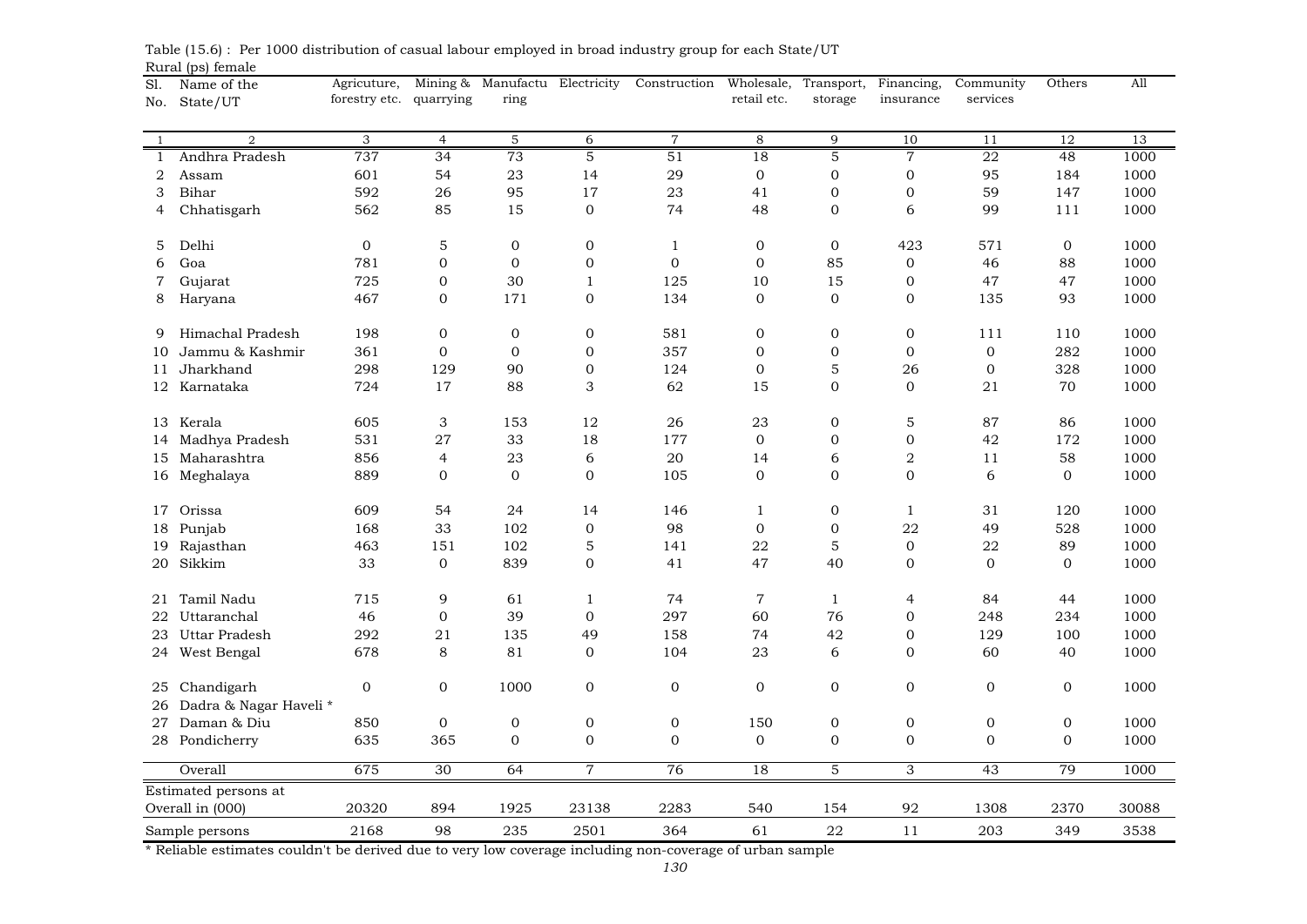| Sl.<br>No.     | Name of the<br>State/UT | Agricuture,<br>forestry etc. | quarrying       | Mining & Manufactu Electricity<br>ring |                 | Construction Wholesale, Transport, | retail etc.    | storage      | Financing,<br>insurance | Community<br>services | Others       | All   |
|----------------|-------------------------|------------------------------|-----------------|----------------------------------------|-----------------|------------------------------------|----------------|--------------|-------------------------|-----------------------|--------------|-------|
|                |                         |                              |                 |                                        |                 |                                    |                |              |                         |                       |              |       |
| $\mathbf{1}$   | $\overline{a}$          | 3                            | $\overline{4}$  | $\mathbf{5}$                           | 6               | $\overline{7}$                     | 8              | 9            | 10                      | 11                    | 12           | 13    |
| $\mathbf{1}$   | Andhra Pradesh          | 211                          | 11              | 76                                     | 20              | 229                                | 117            | 95           | 34                      | 51                    | 156          | 1000  |
| 2              | Assam                   | 19                           | $\overline{7}$  | 60                                     | $\sqrt{2}$      | 149                                | 131            | 270          | 25                      | 200                   | 137          | 1000  |
| 3              | Bihar                   | 31                           | 8               | 88                                     | $\,8\,$         | 119                                | 192            | 67           | $\,7$                   | 114                   | 366          | 1000  |
| 4              | Chhatisgarh             | 32                           | 17              | 136                                    | 10              | 145                                | 184            | 14           | $\mathbf{1}$            | 416                   | 45           | 1000  |
| 5              | Delhi                   | $\mathbf{0}$                 | $\overline{0}$  | 19                                     | 3               | 46                                 | 13             | 902          | $\overline{7}$          | $\overline{4}$        | 6            | 1000  |
| 6              | Goa                     | 23                           | 116             | 21                                     | $\mathbf 0$     | 51                                 | 91             | 54           | 0                       | 110                   | 534          | 1000  |
| 7              | Gujarat                 | 42                           | 11              | 83                                     | 6               | 243                                | 36             | 60           | 5                       | 85                    | 429          | 1000  |
| 8              | Haryana                 | 47                           | 6               | 148                                    | 63              | 278                                | 58             | 73           | 13                      | 66                    | 248          | 1000  |
| 9              | Himachal Pradesh        | 41                           | 3               | 57                                     | 5               | 656                                | 23             | 43           | $\mathbf{0}$            | 46                    | 126          | 1000  |
| 10             | Jammu & Kashmir         | 9                            | 16              | 284                                    | 30              | 304                                | 37             | 29           | 42                      | 117                   | 132          | 1000  |
| 11             | Jharkhand               | 14                           | 48              | 50                                     | $11$            | 57                                 | 50             | 47           | 52                      | 36                    | 635          | 1000  |
|                | 12 Karnataka            | 209                          | 27              | 62                                     | 34              | 255                                | 127            | 83           | 46                      | 48                    | 109          | 1000  |
|                | 13 Kerala               | 149                          | 22              | 127                                    | 44              | 246                                | 82             | 60           | 58                      | 37                    | 175          | 1000  |
| 14             | Madhya Pradesh          | 83                           | 29              | 94                                     | 38              | 203                                | 65             | 34           | 14                      | 164                   | 276          | 1000  |
|                | 15 Maharashtra          | 261                          | 58              | 115                                    | 20              | 134                                | 100            | 83           | 66                      | 107                   | 56           | 1000  |
|                | 16 Meghalaya            | $\overline{0}$               | $\overline{0}$  | $\overline{0}$                         | $\mathbf 0$     | 196                                | 401            | 262          | $\overline{0}$          | 97                    | 44           | 1000  |
| 17             | Orissa                  | 204                          | 57              | 85                                     | 17              | 243                                | 69             | 101          | 31                      | 67                    | 126          | 1000  |
| 18             | Punjab                  | 87                           | 19              | 74                                     | 10              | 199                                | 41             | 20           | 14                      | 41                    | 495          | 1000  |
| 19             | Rajasthan               | 60                           | 55              | 91                                     | $27\,$          | 244                                | 115            | 57           | 42                      | 123                   | 186          | 1000  |
|                | 20 Sikkim               | $\overline{0}$               | $\overline{0}$  | $\overline{0}$                         | $\mathbf 0$     | 380                                | $\overline{0}$ | $\mathbf{0}$ | $\overline{0}$          | 90                    | 530          | 1000  |
|                | 21 Tamil Nadu           | 218                          | 23              | 90                                     | 33              | 238                                | 94             | 54           | 8                       | 119                   | 123          | 1000  |
| 22             | Uttaranchal             | 44                           | $\overline{4}$  | 174                                    | 3               | 171                                | 68             | 45           | 23                      | 30                    | 438          | 1000  |
| 23             | Uttar Pradesh           | 84                           | 12              | 144                                    | 15              | 255                                | 73             | 31           | $\sqrt{7}$              | 77                    | 302          | 1000  |
| 24             | West Bengal             | 39                           | $\mathbf 0$     | 248                                    | 59              | 204                                | 136            | 102          | 33                      | 92                    | 87           | 1000  |
| 25             | Chandigarh              | 0                            | 0               | 353                                    | 78              | 101                                | 29             | 209          | $\boldsymbol{0}$        | $\boldsymbol{0}$      | 230          | 1000  |
| 26             | Dadra & Nagar Haveli*   |                              |                 |                                        |                 |                                    |                |              |                         |                       |              |       |
| 27             | Daman & Diu             | 352                          | $\mathbf 0$     | 60                                     | $\mathbf 0$     | 27                                 | 152            | 59           | 323                     | 27                    | $\mathbf 0$  | 1000  |
|                | 28 Pondicherry          | $\mathbf{0}$                 | $\mathbf{0}$    | $\overline{0}$                         | 762             | 238                                | $\mathbf{0}$   | $\mathbf 0$  | $\mathbf 0$             | $\mathbf{O}$          | $\mathbf{0}$ | 1000  |
|                | Overall                 | $\overline{125}$             | $\overline{21}$ | 109                                    | $\overline{28}$ | $\overline{217}$                   | 94             | 83           | $\overline{25}$         | 90                    | 208          | 1000  |
|                | Estimated persons at    |                              |                 |                                        |                 |                                    |                |              |                         |                       |              |       |
|                | Overall in (000)        | 3291                         | 559             | 2878                                   | 6729            | 5708                               | 2463           | 2183         | 657                     | 2377                  | 5496         | 26338 |
| Sample persons |                         | 1087                         | 297             | 1106                                   | 2490            | 2429                               | 1035           | 679          | 241                     | 938                   | 2470         | 10518 |

Urban (ps) Table (15.7) : Per 1000 distribution of casual labour employed in broad industry group for each State/UT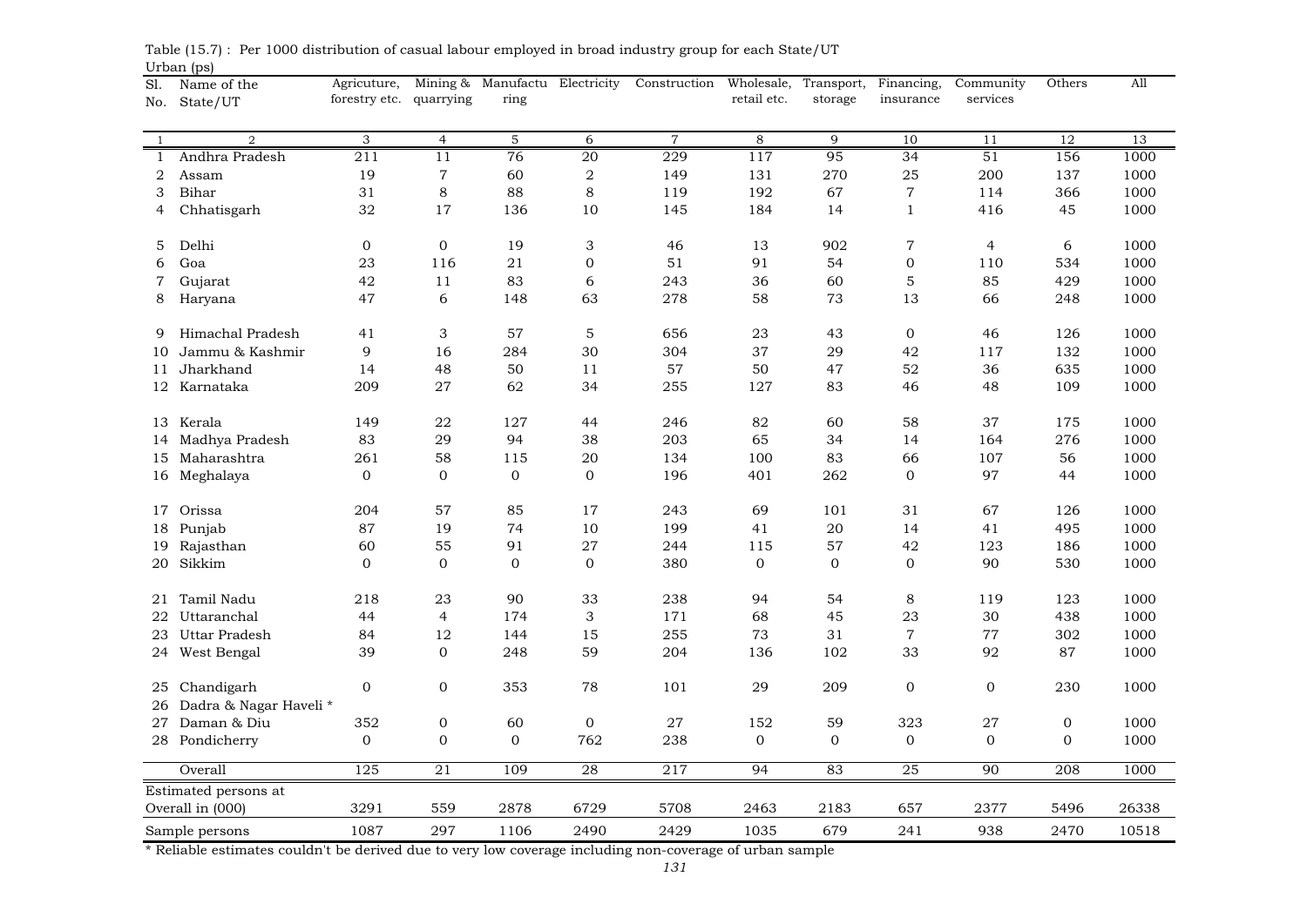| Sl.          | Name of the            | Agricuture,      |                 | Mining & Manufactu Electricity |                  | Construction   | Wholesale,     | Transport,      | Financing,       | Community      | Others         | All   |
|--------------|------------------------|------------------|-----------------|--------------------------------|------------------|----------------|----------------|-----------------|------------------|----------------|----------------|-------|
| No.          | State/UT               | forestry etc.    | quarrying       | ring                           |                  |                | retail etc.    | storage         | insurance        | services       |                |       |
|              |                        |                  |                 |                                |                  |                |                |                 |                  |                |                |       |
| $\mathbf{1}$ | 2                      | 3                | $\overline{4}$  | 5                              | 6                | $\overline{7}$ | 8              | 9               | 10               | 11             | 12             | 13    |
| $\mathbf{1}$ | Andhra Pradesh         | 205              | 14              | 78                             | 20               | 228            | 114            | 115             | 31               | 43             | 152            | 1000  |
| 2            | Assam                  | $\mathbf 0$      | $\mathbf{0}$    | 66                             | 3                | 178            | 163            | 335             | 31               | 76             | 148            | 1000  |
| 3            | Bihar                  | 31               | 9               | 92                             | 8                | 112            | 199            | $7\,\mathrm{1}$ | $\overline{7}$   | 97             | 374            | 1000  |
| 4            | Chhatisgarh            | 15               | 20              | 146                            | 12               | 115            | 201            | 17              | $\mathbf{1}$     | 439            | 34             | 1000  |
| 5            | Delhi                  | $\mathbf 0$      | $\mathbf 0$     | 13                             | 4                | 41             | 10             | 919             | $\overline{7}$   | $\mathbf 0$    | 6              | 1000  |
| 6            | Goa                    | $\mathbf 0$      | 151             | 27                             | 0                | 30             | 105            | 70              | $\boldsymbol{0}$ | 143            | 474            | 1000  |
| 7            | Gujarat                | 55               | 15              | 108                            | 9                | 260            | 31             | 78              | 6                | 25             | 413            | 1000  |
| 8            | Haryana                | 49               | $\overline{7}$  | 158                            | 67               | 276            | 62             | 78              | 12               | 59             | 232            | 1000  |
| 9            | Himachal Pradesh       | 42               | 3               | 55                             | $\overline{0}$   | 673            | 24             | 41              | $\overline{0}$   | 34             | 128            | 1000  |
| 10           | Jammu & Kashmir        | $\boldsymbol{0}$ | 17              | 291                            | 22               | 311            | 39             | 23              | 34               | 122            | 141            | 1000  |
| 11           | Jharkhand              | 11               | 61              | 63                             | 14               | 72             | 61             | 56              | 66               | 26             | 570            | 1000  |
|              | 12 Karnataka           | 160              | 28              | 49                             | 42               | 281            | 147            | 88              | 56               | 45             | 104            | 1000  |
| 13           | Kerala                 | 146              | 25              | 110                            | 47               | 283            | 77             | 73              | 11               | $27\,$         | 201            | 1000  |
| 14           | Madhya Pradesh         | 78               | 32              | 107                            | 39               | 209            | 71             | 38              | 16               | 161            | 249            | 1000  |
|              | 15 Maharashtra         | 163              | 72              | 127                            | 26               | 164            | 123            | 99              | 91               | 82             | 53             | 1000  |
|              | 16 Meghalaya           | $\mathbf 0$      | $\Omega$        | $\mathbf{0}$                   | $\mathbf{0}$     | 227            | 457            | 305             | $\mathbf 0$      | 11             | $\overline{0}$ | 1000  |
| 17           | Orissa                 | 203              | 55              | 86                             | 19               | 228            | 76             | 113             | 30               | 54             | 136            | 1000  |
| 18           | Punjab                 | 102              | 22              | 73                             | 11               | 228            | 49             | 23              | 16               | 36             | 440            | 1000  |
| 19           | Rajasthan              | 55               | 57              | 83                             | 30               | 263            | 124            | 63              | 38               | 112            | 175            | 1000  |
| 20           | Sikkim                 | $\boldsymbol{0}$ | $\mathbf{0}$    | $\boldsymbol{0}$               | $\boldsymbol{0}$ | 443            | $\mathbf{0}$   | $\mathbf 0$     | $\mathbf 0$      | 70             | 487            | 1000  |
| 21           | Tamil Nadu             | 188              | 25              | 75                             | 42               | 284            | 122            | 75              | $\overline{7}$   | 98             | 84             | 1000  |
| 22           | Uttaranchal            | 37               | $\overline{4}$  | 187                            | 3                | 171            | 46             | 48              | 25               | 31             | 448            | 1000  |
| 23           | Uttar Pradesh          | 88               | 13              | 143                            | 15               | 260            | 77             | 33              | 8                | 71             | 292            | 1000  |
|              | 24 West Bengal         | 40               | $\mathbf{0}$    | 275                            | 59               | 227            | 142            | 116             | 34               | 33             | 74             | 1000  |
| 25           | Chandigarh             | $\boldsymbol{0}$ | $\mathbf 0$     | 353                            | 78               | 101            | 29             | 209             | $\boldsymbol{0}$ | $\mathbf{0}$   | 230            | 1000  |
| 26           | Dadra & Nagar Haveli * |                  |                 |                                |                  |                |                |                 |                  |                |                |       |
| 27           | Daman & Diu            | 238              | $\mathbf 0$     | 70                             | $\boldsymbol{0}$ | 32             | 179            | 69              | 380              | 32             | $\mathbf 0$    | 1000  |
|              | 28 Pondicherry         | $\mathbf{0}$     | $\Omega$        | $\mathbf{0}$                   | 762              | 238            | $\overline{0}$ | $\mathbf{0}$    | $\overline{0}$   | $\overline{0}$ | $\Omega$       | 1000  |
|              | Overall                | 107              | $\overline{23}$ | 113                            | $\overline{30}$  | 233            | 102            | 96              | $\overline{25}$  | 72             | 199            | 1000  |
|              | Estimated persons at   |                  |                 |                                |                  |                |                |                 |                  |                |                |       |
|              | Overall in (000)       | 2325             | 503             | 2464                           | 5292             | 5087           | 2228           | 2104            | 542              | 1574           | 4334           | 21823 |
|              | Sample persons         | 756              | 261             | 953                            | 1970             | 2192           | 945            | 651             | 213              | 697            | 2012           | 8893  |

Urban (ps) male Table (15.8) : Per 1000 distribution of casual labour employed in broad industry group for each State/UT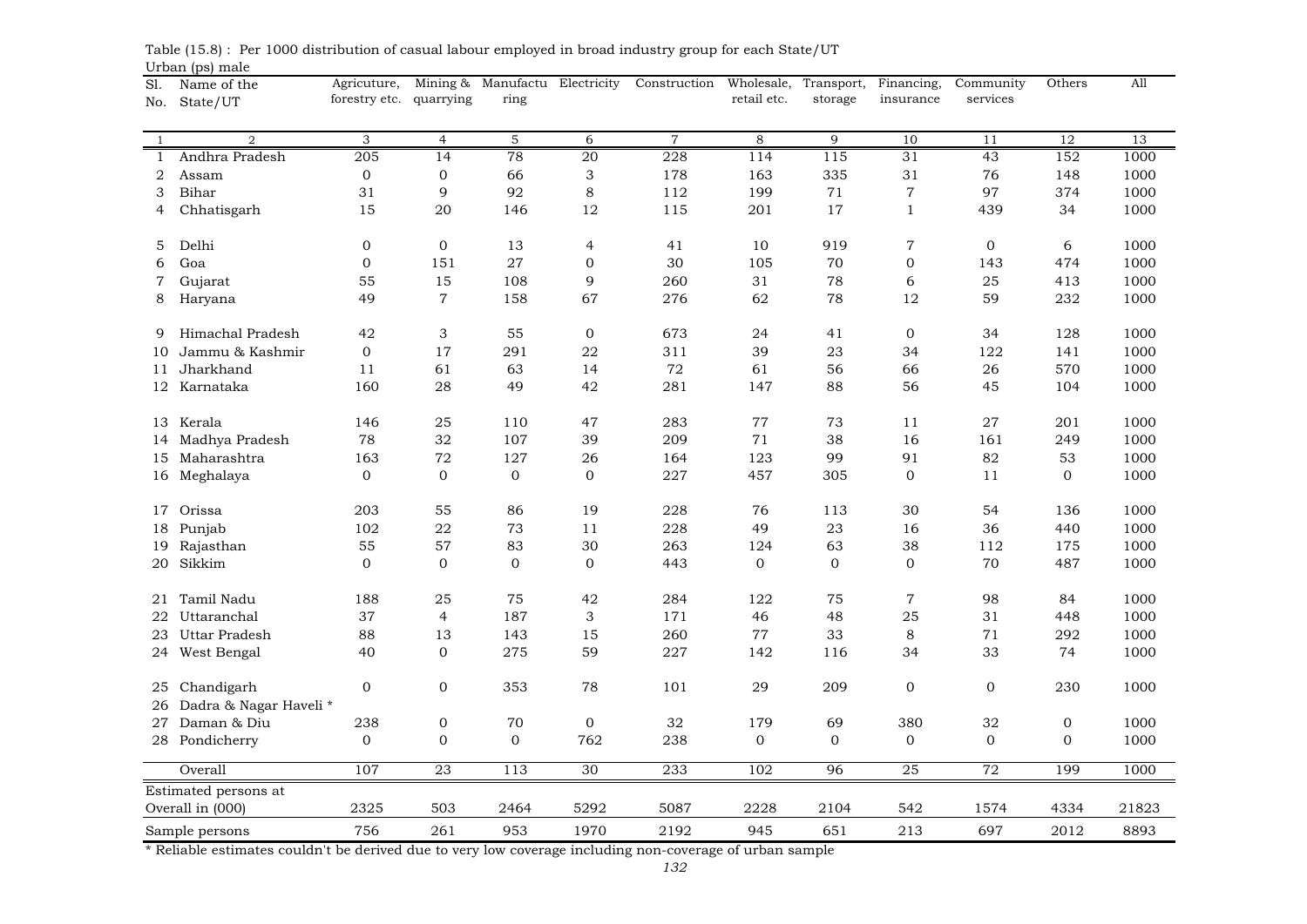| quarrying<br>retail etc.<br>services<br>forestry etc.<br>ring<br>storage<br>insurance<br>State/UT<br>No.<br>$\overline{7}$<br>$\,8\,$<br>9<br>13<br>$\overline{2}$<br>3<br>5<br>6<br>10<br>11<br>12<br>$\overline{4}$<br>$\mathbf{1}$<br>67<br>$\overline{21}$<br>231<br>232<br>126<br>28<br>46<br>80<br>168<br>Andhra Pradesh<br>1000<br>$\mathbf{1}$<br>1<br>35<br>35<br>32<br>$\mathbf{O}$<br>714<br>87<br>96<br>$\mathbf 0$<br>$\mathbf{1}$<br>0<br>1000<br>2<br>Assam<br>Bihar<br>37<br>$\mathbf 0$<br>13<br>$\boldsymbol{0}$<br>65<br>$\boldsymbol{0}$<br>$\boldsymbol{0}$<br>409<br>238<br>238<br>1000<br>3<br>81<br>95<br>$\mathbf{0}$<br>$\mathbf{0}$<br>298<br>1000<br>Chhatisgarh<br>123<br>$\mathbf 0$<br>0<br>305<br>98<br>4<br>Delhi<br>$\mathbf{0}$<br>$\mathbf{0}$<br>283<br>$\mathbf 0$<br>297<br>179<br>$\mathbf{0}$<br>$\mathbf{0}$<br>198<br>1000<br>43<br>5<br>$\boldsymbol{0}$<br>Goa<br>98<br>$\mathbf{0}$<br>$\boldsymbol{0}$<br>$\boldsymbol{0}$<br>$\mathbf{O}$<br>$\mathbf{O}$<br>1000<br>119<br>44<br>739<br>6<br>$\mathbf 0$<br>$\boldsymbol{0}$<br>$\sqrt{2}$<br>278<br>1000<br>Gujarat<br>$\mathbf{1}$<br>$\mathbf{1}$<br>$\boldsymbol{0}$<br>187<br>54<br>477<br>7<br>$\mathbf{O}$<br>22<br>177<br>$\mathbf{0}$<br>$\mathbf 0$<br>302<br>$\mathbf{0}$<br>$\mathbf{0}$<br>485<br>1000<br>14<br>8<br>Haryana<br>Himachal Pradesh<br>$\mathbf{0}$<br>$\Omega$<br>153<br>162<br>$\mathbf{0}$<br>117<br>$\mathbf{0}$<br>398<br>53<br>1000<br>117<br>9<br>Jammu & Kashmir<br>137<br>191<br>141<br>205<br>120<br>151<br>38<br>17<br>1000<br>$\mathbf 0$<br>$\mathbf 0$<br>10<br>22<br>$\mathbf 0$<br>3<br>12<br>$\boldsymbol{0}$<br>72<br>Jharkhand<br>$\boldsymbol{0}$<br>$\mathbf{1}$<br>9<br>881<br>1000<br>11<br>Karnataka<br>21<br>111<br>$\overline{0}$<br>148<br>45<br>60<br>2<br>64<br>138<br>1000<br>12<br>411<br>209<br>25<br>75<br>279<br>1000<br>Kerala<br>164<br>6<br>107<br>$\mathbf 0$<br>85<br>50<br>13<br>34<br>178<br>39<br>$\,8\,$<br>179<br>393<br>1000<br>Madhya Pradesh<br>106<br>16<br>34<br>13<br>14<br>Maharashtra<br>523<br>22<br>82<br>3<br>55<br>39<br>41<br>$\mathbf{0}$<br>173<br>62<br>1000<br>15<br>$\mathbf{0}$<br>$\Omega$<br>$\mathbf{0}$<br>$\mathbf{0}$<br>42<br>$\mathbf{0}$<br>$\Omega$<br>641<br>1000<br>16 Meghalaya<br>$\mathbf{0}$<br>317<br>214<br>70<br>77<br>0<br>370<br>$\overline{7}$<br>$\mathbf{0}$<br>36<br>177<br>49<br>1000<br>Orissa<br>17<br>6<br>83<br>38<br>$\boldsymbol{0}$<br>$\mathbf 0$<br>70<br>Punjab<br>$\mathbf 0$<br>$\mathbf 0$<br>6<br>797<br>1000<br>18<br>Rajasthan<br>97<br>42<br>159<br>2<br>82<br>41<br>10<br>67<br>211<br>289<br>1000<br>19<br>$\boldsymbol{0}$<br>Sikkim<br>$\mathbf 0$<br>$\mathbf{0}$<br>$\mathbf 0$<br>$\mathbf 0$<br>$\overline{0}$<br>$\mathbf 0$<br>$\mathbf{0}$<br>213<br>20<br>787<br>1000<br>Tamil Nadu<br>295<br>18<br>127<br>10<br>121<br>25<br>3<br>10<br>174<br>217<br>1000<br>21<br>$\mathbf 0$<br>$\mathbf 0$<br>$\boldsymbol{0}$<br>161<br>$\sqrt{2}$<br>16<br>Uttaranchal<br>129<br>365<br>$\mathbf 0$<br>327<br>1000<br>22<br>$\overline{0}$<br>Uttar Pradesh<br>20<br>$\mathbf{0}$<br>156<br>17<br>175<br>3<br>$\mathbf{0}$<br>161<br>468<br>1000<br>23<br>$\mathbf{0}$<br>85<br>64<br>68<br>17<br>441<br>1000<br>31<br>99<br>26<br>169<br>24 West Bengal<br>Chandigarh<br>25<br>Dadra & Nagar Haveli *<br>26<br>$\boldsymbol{0}$<br>$\boldsymbol{0}$<br>$\boldsymbol{0}$<br>1000<br>Daman & Diu<br>1000<br>$\mathbf 0$<br>0<br>$\mathbf 0$<br>$\mathbf{O}$<br>$\mathbf 0$<br>$\mathbf{0}$<br>27 | Sl. | Name of the | Agricuture, | Mining & Manufactu Electricity | Construction | Wholesale, | Transport, | Financing, | Community | Others | All |
|-----------------------------------------------------------------------------------------------------------------------------------------------------------------------------------------------------------------------------------------------------------------------------------------------------------------------------------------------------------------------------------------------------------------------------------------------------------------------------------------------------------------------------------------------------------------------------------------------------------------------------------------------------------------------------------------------------------------------------------------------------------------------------------------------------------------------------------------------------------------------------------------------------------------------------------------------------------------------------------------------------------------------------------------------------------------------------------------------------------------------------------------------------------------------------------------------------------------------------------------------------------------------------------------------------------------------------------------------------------------------------------------------------------------------------------------------------------------------------------------------------------------------------------------------------------------------------------------------------------------------------------------------------------------------------------------------------------------------------------------------------------------------------------------------------------------------------------------------------------------------------------------------------------------------------------------------------------------------------------------------------------------------------------------------------------------------------------------------------------------------------------------------------------------------------------------------------------------------------------------------------------------------------------------------------------------------------------------------------------------------------------------------------------------------------------------------------------------------------------------------------------------------------------------------------------------------------------------------------------------------------------------------------------------------------------------------------------------------------------------------------------------------------------------------------------------------------------------------------------------------------------------------------------------------------------------------------------------------------------------------------------------------------------------------------------------------------------------------------------------------------------------------------------------------------------------------------------------------------------------------------------------------------------------------------------------------------------------------------------------------------------------------------------------------------------------------------------------------------------------------------------------------------------------|-----|-------------|-------------|--------------------------------|--------------|------------|------------|------------|-----------|--------|-----|
|                                                                                                                                                                                                                                                                                                                                                                                                                                                                                                                                                                                                                                                                                                                                                                                                                                                                                                                                                                                                                                                                                                                                                                                                                                                                                                                                                                                                                                                                                                                                                                                                                                                                                                                                                                                                                                                                                                                                                                                                                                                                                                                                                                                                                                                                                                                                                                                                                                                                                                                                                                                                                                                                                                                                                                                                                                                                                                                                                                                                                                                                                                                                                                                                                                                                                                                                                                                                                                                                                                                                         |     |             |             |                                |              |            |            |            |           |        |     |
|                                                                                                                                                                                                                                                                                                                                                                                                                                                                                                                                                                                                                                                                                                                                                                                                                                                                                                                                                                                                                                                                                                                                                                                                                                                                                                                                                                                                                                                                                                                                                                                                                                                                                                                                                                                                                                                                                                                                                                                                                                                                                                                                                                                                                                                                                                                                                                                                                                                                                                                                                                                                                                                                                                                                                                                                                                                                                                                                                                                                                                                                                                                                                                                                                                                                                                                                                                                                                                                                                                                                         |     |             |             |                                |              |            |            |            |           |        |     |
|                                                                                                                                                                                                                                                                                                                                                                                                                                                                                                                                                                                                                                                                                                                                                                                                                                                                                                                                                                                                                                                                                                                                                                                                                                                                                                                                                                                                                                                                                                                                                                                                                                                                                                                                                                                                                                                                                                                                                                                                                                                                                                                                                                                                                                                                                                                                                                                                                                                                                                                                                                                                                                                                                                                                                                                                                                                                                                                                                                                                                                                                                                                                                                                                                                                                                                                                                                                                                                                                                                                                         |     |             |             |                                |              |            |            |            |           |        |     |
|                                                                                                                                                                                                                                                                                                                                                                                                                                                                                                                                                                                                                                                                                                                                                                                                                                                                                                                                                                                                                                                                                                                                                                                                                                                                                                                                                                                                                                                                                                                                                                                                                                                                                                                                                                                                                                                                                                                                                                                                                                                                                                                                                                                                                                                                                                                                                                                                                                                                                                                                                                                                                                                                                                                                                                                                                                                                                                                                                                                                                                                                                                                                                                                                                                                                                                                                                                                                                                                                                                                                         |     |             |             |                                |              |            |            |            |           |        |     |
|                                                                                                                                                                                                                                                                                                                                                                                                                                                                                                                                                                                                                                                                                                                                                                                                                                                                                                                                                                                                                                                                                                                                                                                                                                                                                                                                                                                                                                                                                                                                                                                                                                                                                                                                                                                                                                                                                                                                                                                                                                                                                                                                                                                                                                                                                                                                                                                                                                                                                                                                                                                                                                                                                                                                                                                                                                                                                                                                                                                                                                                                                                                                                                                                                                                                                                                                                                                                                                                                                                                                         |     |             |             |                                |              |            |            |            |           |        |     |
|                                                                                                                                                                                                                                                                                                                                                                                                                                                                                                                                                                                                                                                                                                                                                                                                                                                                                                                                                                                                                                                                                                                                                                                                                                                                                                                                                                                                                                                                                                                                                                                                                                                                                                                                                                                                                                                                                                                                                                                                                                                                                                                                                                                                                                                                                                                                                                                                                                                                                                                                                                                                                                                                                                                                                                                                                                                                                                                                                                                                                                                                                                                                                                                                                                                                                                                                                                                                                                                                                                                                         |     |             |             |                                |              |            |            |            |           |        |     |
|                                                                                                                                                                                                                                                                                                                                                                                                                                                                                                                                                                                                                                                                                                                                                                                                                                                                                                                                                                                                                                                                                                                                                                                                                                                                                                                                                                                                                                                                                                                                                                                                                                                                                                                                                                                                                                                                                                                                                                                                                                                                                                                                                                                                                                                                                                                                                                                                                                                                                                                                                                                                                                                                                                                                                                                                                                                                                                                                                                                                                                                                                                                                                                                                                                                                                                                                                                                                                                                                                                                                         |     |             |             |                                |              |            |            |            |           |        |     |
|                                                                                                                                                                                                                                                                                                                                                                                                                                                                                                                                                                                                                                                                                                                                                                                                                                                                                                                                                                                                                                                                                                                                                                                                                                                                                                                                                                                                                                                                                                                                                                                                                                                                                                                                                                                                                                                                                                                                                                                                                                                                                                                                                                                                                                                                                                                                                                                                                                                                                                                                                                                                                                                                                                                                                                                                                                                                                                                                                                                                                                                                                                                                                                                                                                                                                                                                                                                                                                                                                                                                         |     |             |             |                                |              |            |            |            |           |        |     |
|                                                                                                                                                                                                                                                                                                                                                                                                                                                                                                                                                                                                                                                                                                                                                                                                                                                                                                                                                                                                                                                                                                                                                                                                                                                                                                                                                                                                                                                                                                                                                                                                                                                                                                                                                                                                                                                                                                                                                                                                                                                                                                                                                                                                                                                                                                                                                                                                                                                                                                                                                                                                                                                                                                                                                                                                                                                                                                                                                                                                                                                                                                                                                                                                                                                                                                                                                                                                                                                                                                                                         |     |             |             |                                |              |            |            |            |           |        |     |
|                                                                                                                                                                                                                                                                                                                                                                                                                                                                                                                                                                                                                                                                                                                                                                                                                                                                                                                                                                                                                                                                                                                                                                                                                                                                                                                                                                                                                                                                                                                                                                                                                                                                                                                                                                                                                                                                                                                                                                                                                                                                                                                                                                                                                                                                                                                                                                                                                                                                                                                                                                                                                                                                                                                                                                                                                                                                                                                                                                                                                                                                                                                                                                                                                                                                                                                                                                                                                                                                                                                                         |     |             |             |                                |              |            |            |            |           |        |     |
|                                                                                                                                                                                                                                                                                                                                                                                                                                                                                                                                                                                                                                                                                                                                                                                                                                                                                                                                                                                                                                                                                                                                                                                                                                                                                                                                                                                                                                                                                                                                                                                                                                                                                                                                                                                                                                                                                                                                                                                                                                                                                                                                                                                                                                                                                                                                                                                                                                                                                                                                                                                                                                                                                                                                                                                                                                                                                                                                                                                                                                                                                                                                                                                                                                                                                                                                                                                                                                                                                                                                         |     |             |             |                                |              |            |            |            |           |        |     |
|                                                                                                                                                                                                                                                                                                                                                                                                                                                                                                                                                                                                                                                                                                                                                                                                                                                                                                                                                                                                                                                                                                                                                                                                                                                                                                                                                                                                                                                                                                                                                                                                                                                                                                                                                                                                                                                                                                                                                                                                                                                                                                                                                                                                                                                                                                                                                                                                                                                                                                                                                                                                                                                                                                                                                                                                                                                                                                                                                                                                                                                                                                                                                                                                                                                                                                                                                                                                                                                                                                                                         |     |             |             |                                |              |            |            |            |           |        |     |
|                                                                                                                                                                                                                                                                                                                                                                                                                                                                                                                                                                                                                                                                                                                                                                                                                                                                                                                                                                                                                                                                                                                                                                                                                                                                                                                                                                                                                                                                                                                                                                                                                                                                                                                                                                                                                                                                                                                                                                                                                                                                                                                                                                                                                                                                                                                                                                                                                                                                                                                                                                                                                                                                                                                                                                                                                                                                                                                                                                                                                                                                                                                                                                                                                                                                                                                                                                                                                                                                                                                                         |     |             |             |                                |              |            |            |            |           |        |     |
|                                                                                                                                                                                                                                                                                                                                                                                                                                                                                                                                                                                                                                                                                                                                                                                                                                                                                                                                                                                                                                                                                                                                                                                                                                                                                                                                                                                                                                                                                                                                                                                                                                                                                                                                                                                                                                                                                                                                                                                                                                                                                                                                                                                                                                                                                                                                                                                                                                                                                                                                                                                                                                                                                                                                                                                                                                                                                                                                                                                                                                                                                                                                                                                                                                                                                                                                                                                                                                                                                                                                         |     |             |             |                                |              |            |            |            |           |        |     |
|                                                                                                                                                                                                                                                                                                                                                                                                                                                                                                                                                                                                                                                                                                                                                                                                                                                                                                                                                                                                                                                                                                                                                                                                                                                                                                                                                                                                                                                                                                                                                                                                                                                                                                                                                                                                                                                                                                                                                                                                                                                                                                                                                                                                                                                                                                                                                                                                                                                                                                                                                                                                                                                                                                                                                                                                                                                                                                                                                                                                                                                                                                                                                                                                                                                                                                                                                                                                                                                                                                                                         |     |             |             |                                |              |            |            |            |           |        |     |
|                                                                                                                                                                                                                                                                                                                                                                                                                                                                                                                                                                                                                                                                                                                                                                                                                                                                                                                                                                                                                                                                                                                                                                                                                                                                                                                                                                                                                                                                                                                                                                                                                                                                                                                                                                                                                                                                                                                                                                                                                                                                                                                                                                                                                                                                                                                                                                                                                                                                                                                                                                                                                                                                                                                                                                                                                                                                                                                                                                                                                                                                                                                                                                                                                                                                                                                                                                                                                                                                                                                                         |     |             |             |                                |              |            |            |            |           |        |     |
|                                                                                                                                                                                                                                                                                                                                                                                                                                                                                                                                                                                                                                                                                                                                                                                                                                                                                                                                                                                                                                                                                                                                                                                                                                                                                                                                                                                                                                                                                                                                                                                                                                                                                                                                                                                                                                                                                                                                                                                                                                                                                                                                                                                                                                                                                                                                                                                                                                                                                                                                                                                                                                                                                                                                                                                                                                                                                                                                                                                                                                                                                                                                                                                                                                                                                                                                                                                                                                                                                                                                         |     |             |             |                                |              |            |            |            |           |        |     |
|                                                                                                                                                                                                                                                                                                                                                                                                                                                                                                                                                                                                                                                                                                                                                                                                                                                                                                                                                                                                                                                                                                                                                                                                                                                                                                                                                                                                                                                                                                                                                                                                                                                                                                                                                                                                                                                                                                                                                                                                                                                                                                                                                                                                                                                                                                                                                                                                                                                                                                                                                                                                                                                                                                                                                                                                                                                                                                                                                                                                                                                                                                                                                                                                                                                                                                                                                                                                                                                                                                                                         |     |             |             |                                |              |            |            |            |           |        |     |
|                                                                                                                                                                                                                                                                                                                                                                                                                                                                                                                                                                                                                                                                                                                                                                                                                                                                                                                                                                                                                                                                                                                                                                                                                                                                                                                                                                                                                                                                                                                                                                                                                                                                                                                                                                                                                                                                                                                                                                                                                                                                                                                                                                                                                                                                                                                                                                                                                                                                                                                                                                                                                                                                                                                                                                                                                                                                                                                                                                                                                                                                                                                                                                                                                                                                                                                                                                                                                                                                                                                                         |     |             |             |                                |              |            |            |            |           |        |     |
|                                                                                                                                                                                                                                                                                                                                                                                                                                                                                                                                                                                                                                                                                                                                                                                                                                                                                                                                                                                                                                                                                                                                                                                                                                                                                                                                                                                                                                                                                                                                                                                                                                                                                                                                                                                                                                                                                                                                                                                                                                                                                                                                                                                                                                                                                                                                                                                                                                                                                                                                                                                                                                                                                                                                                                                                                                                                                                                                                                                                                                                                                                                                                                                                                                                                                                                                                                                                                                                                                                                                         |     |             |             |                                |              |            |            |            |           |        |     |
|                                                                                                                                                                                                                                                                                                                                                                                                                                                                                                                                                                                                                                                                                                                                                                                                                                                                                                                                                                                                                                                                                                                                                                                                                                                                                                                                                                                                                                                                                                                                                                                                                                                                                                                                                                                                                                                                                                                                                                                                                                                                                                                                                                                                                                                                                                                                                                                                                                                                                                                                                                                                                                                                                                                                                                                                                                                                                                                                                                                                                                                                                                                                                                                                                                                                                                                                                                                                                                                                                                                                         |     |             |             |                                |              |            |            |            |           |        |     |
|                                                                                                                                                                                                                                                                                                                                                                                                                                                                                                                                                                                                                                                                                                                                                                                                                                                                                                                                                                                                                                                                                                                                                                                                                                                                                                                                                                                                                                                                                                                                                                                                                                                                                                                                                                                                                                                                                                                                                                                                                                                                                                                                                                                                                                                                                                                                                                                                                                                                                                                                                                                                                                                                                                                                                                                                                                                                                                                                                                                                                                                                                                                                                                                                                                                                                                                                                                                                                                                                                                                                         |     |             |             |                                |              |            |            |            |           |        |     |
|                                                                                                                                                                                                                                                                                                                                                                                                                                                                                                                                                                                                                                                                                                                                                                                                                                                                                                                                                                                                                                                                                                                                                                                                                                                                                                                                                                                                                                                                                                                                                                                                                                                                                                                                                                                                                                                                                                                                                                                                                                                                                                                                                                                                                                                                                                                                                                                                                                                                                                                                                                                                                                                                                                                                                                                                                                                                                                                                                                                                                                                                                                                                                                                                                                                                                                                                                                                                                                                                                                                                         |     |             |             |                                |              |            |            |            |           |        |     |
|                                                                                                                                                                                                                                                                                                                                                                                                                                                                                                                                                                                                                                                                                                                                                                                                                                                                                                                                                                                                                                                                                                                                                                                                                                                                                                                                                                                                                                                                                                                                                                                                                                                                                                                                                                                                                                                                                                                                                                                                                                                                                                                                                                                                                                                                                                                                                                                                                                                                                                                                                                                                                                                                                                                                                                                                                                                                                                                                                                                                                                                                                                                                                                                                                                                                                                                                                                                                                                                                                                                                         |     |             |             |                                |              |            |            |            |           |        |     |
|                                                                                                                                                                                                                                                                                                                                                                                                                                                                                                                                                                                                                                                                                                                                                                                                                                                                                                                                                                                                                                                                                                                                                                                                                                                                                                                                                                                                                                                                                                                                                                                                                                                                                                                                                                                                                                                                                                                                                                                                                                                                                                                                                                                                                                                                                                                                                                                                                                                                                                                                                                                                                                                                                                                                                                                                                                                                                                                                                                                                                                                                                                                                                                                                                                                                                                                                                                                                                                                                                                                                         |     |             |             |                                |              |            |            |            |           |        |     |
|                                                                                                                                                                                                                                                                                                                                                                                                                                                                                                                                                                                                                                                                                                                                                                                                                                                                                                                                                                                                                                                                                                                                                                                                                                                                                                                                                                                                                                                                                                                                                                                                                                                                                                                                                                                                                                                                                                                                                                                                                                                                                                                                                                                                                                                                                                                                                                                                                                                                                                                                                                                                                                                                                                                                                                                                                                                                                                                                                                                                                                                                                                                                                                                                                                                                                                                                                                                                                                                                                                                                         |     |             |             |                                |              |            |            |            |           |        |     |
|                                                                                                                                                                                                                                                                                                                                                                                                                                                                                                                                                                                                                                                                                                                                                                                                                                                                                                                                                                                                                                                                                                                                                                                                                                                                                                                                                                                                                                                                                                                                                                                                                                                                                                                                                                                                                                                                                                                                                                                                                                                                                                                                                                                                                                                                                                                                                                                                                                                                                                                                                                                                                                                                                                                                                                                                                                                                                                                                                                                                                                                                                                                                                                                                                                                                                                                                                                                                                                                                                                                                         |     |             |             |                                |              |            |            |            |           |        |     |
|                                                                                                                                                                                                                                                                                                                                                                                                                                                                                                                                                                                                                                                                                                                                                                                                                                                                                                                                                                                                                                                                                                                                                                                                                                                                                                                                                                                                                                                                                                                                                                                                                                                                                                                                                                                                                                                                                                                                                                                                                                                                                                                                                                                                                                                                                                                                                                                                                                                                                                                                                                                                                                                                                                                                                                                                                                                                                                                                                                                                                                                                                                                                                                                                                                                                                                                                                                                                                                                                                                                                         |     |             |             |                                |              |            |            |            |           |        |     |
|                                                                                                                                                                                                                                                                                                                                                                                                                                                                                                                                                                                                                                                                                                                                                                                                                                                                                                                                                                                                                                                                                                                                                                                                                                                                                                                                                                                                                                                                                                                                                                                                                                                                                                                                                                                                                                                                                                                                                                                                                                                                                                                                                                                                                                                                                                                                                                                                                                                                                                                                                                                                                                                                                                                                                                                                                                                                                                                                                                                                                                                                                                                                                                                                                                                                                                                                                                                                                                                                                                                                         |     |             |             |                                |              |            |            |            |           |        |     |
|                                                                                                                                                                                                                                                                                                                                                                                                                                                                                                                                                                                                                                                                                                                                                                                                                                                                                                                                                                                                                                                                                                                                                                                                                                                                                                                                                                                                                                                                                                                                                                                                                                                                                                                                                                                                                                                                                                                                                                                                                                                                                                                                                                                                                                                                                                                                                                                                                                                                                                                                                                                                                                                                                                                                                                                                                                                                                                                                                                                                                                                                                                                                                                                                                                                                                                                                                                                                                                                                                                                                         |     |             |             |                                |              |            |            |            |           |        |     |
|                                                                                                                                                                                                                                                                                                                                                                                                                                                                                                                                                                                                                                                                                                                                                                                                                                                                                                                                                                                                                                                                                                                                                                                                                                                                                                                                                                                                                                                                                                                                                                                                                                                                                                                                                                                                                                                                                                                                                                                                                                                                                                                                                                                                                                                                                                                                                                                                                                                                                                                                                                                                                                                                                                                                                                                                                                                                                                                                                                                                                                                                                                                                                                                                                                                                                                                                                                                                                                                                                                                                         |     |             |             |                                |              |            |            |            |           |        |     |
|                                                                                                                                                                                                                                                                                                                                                                                                                                                                                                                                                                                                                                                                                                                                                                                                                                                                                                                                                                                                                                                                                                                                                                                                                                                                                                                                                                                                                                                                                                                                                                                                                                                                                                                                                                                                                                                                                                                                                                                                                                                                                                                                                                                                                                                                                                                                                                                                                                                                                                                                                                                                                                                                                                                                                                                                                                                                                                                                                                                                                                                                                                                                                                                                                                                                                                                                                                                                                                                                                                                                         |     |             |             |                                |              |            |            |            |           |        |     |
| 28 Pondicherry                                                                                                                                                                                                                                                                                                                                                                                                                                                                                                                                                                                                                                                                                                                                                                                                                                                                                                                                                                                                                                                                                                                                                                                                                                                                                                                                                                                                                                                                                                                                                                                                                                                                                                                                                                                                                                                                                                                                                                                                                                                                                                                                                                                                                                                                                                                                                                                                                                                                                                                                                                                                                                                                                                                                                                                                                                                                                                                                                                                                                                                                                                                                                                                                                                                                                                                                                                                                                                                                                                                          |     |             |             |                                |              |            |            |            |           |        |     |
| 92<br>52<br>25<br>178<br>257<br>1000<br>Overall<br>214<br>12<br>14<br>138<br>18                                                                                                                                                                                                                                                                                                                                                                                                                                                                                                                                                                                                                                                                                                                                                                                                                                                                                                                                                                                                                                                                                                                                                                                                                                                                                                                                                                                                                                                                                                                                                                                                                                                                                                                                                                                                                                                                                                                                                                                                                                                                                                                                                                                                                                                                                                                                                                                                                                                                                                                                                                                                                                                                                                                                                                                                                                                                                                                                                                                                                                                                                                                                                                                                                                                                                                                                                                                                                                                         |     |             |             |                                |              |            |            |            |           |        |     |
|                                                                                                                                                                                                                                                                                                                                                                                                                                                                                                                                                                                                                                                                                                                                                                                                                                                                                                                                                                                                                                                                                                                                                                                                                                                                                                                                                                                                                                                                                                                                                                                                                                                                                                                                                                                                                                                                                                                                                                                                                                                                                                                                                                                                                                                                                                                                                                                                                                                                                                                                                                                                                                                                                                                                                                                                                                                                                                                                                                                                                                                                                                                                                                                                                                                                                                                                                                                                                                                                                                                                         |     |             |             |                                |              |            |            |            |           |        |     |
| Estimated persons at<br>966<br>Overall in (000)<br>56<br>415<br>1437<br>621<br>235<br>79<br>115<br>803<br>1162<br>4515                                                                                                                                                                                                                                                                                                                                                                                                                                                                                                                                                                                                                                                                                                                                                                                                                                                                                                                                                                                                                                                                                                                                                                                                                                                                                                                                                                                                                                                                                                                                                                                                                                                                                                                                                                                                                                                                                                                                                                                                                                                                                                                                                                                                                                                                                                                                                                                                                                                                                                                                                                                                                                                                                                                                                                                                                                                                                                                                                                                                                                                                                                                                                                                                                                                                                                                                                                                                                  |     |             |             |                                |              |            |            |            |           |        |     |
| 36<br>153<br>520<br>237<br>90<br>28<br>28<br>458<br>1625<br>331<br>241<br>Sample persons                                                                                                                                                                                                                                                                                                                                                                                                                                                                                                                                                                                                                                                                                                                                                                                                                                                                                                                                                                                                                                                                                                                                                                                                                                                                                                                                                                                                                                                                                                                                                                                                                                                                                                                                                                                                                                                                                                                                                                                                                                                                                                                                                                                                                                                                                                                                                                                                                                                                                                                                                                                                                                                                                                                                                                                                                                                                                                                                                                                                                                                                                                                                                                                                                                                                                                                                                                                                                                                |     |             |             |                                |              |            |            |            |           |        |     |

Urban (ps) female Table (15.9) : Per 1000 distribution of casual labour employed in broad industry group for each State/UT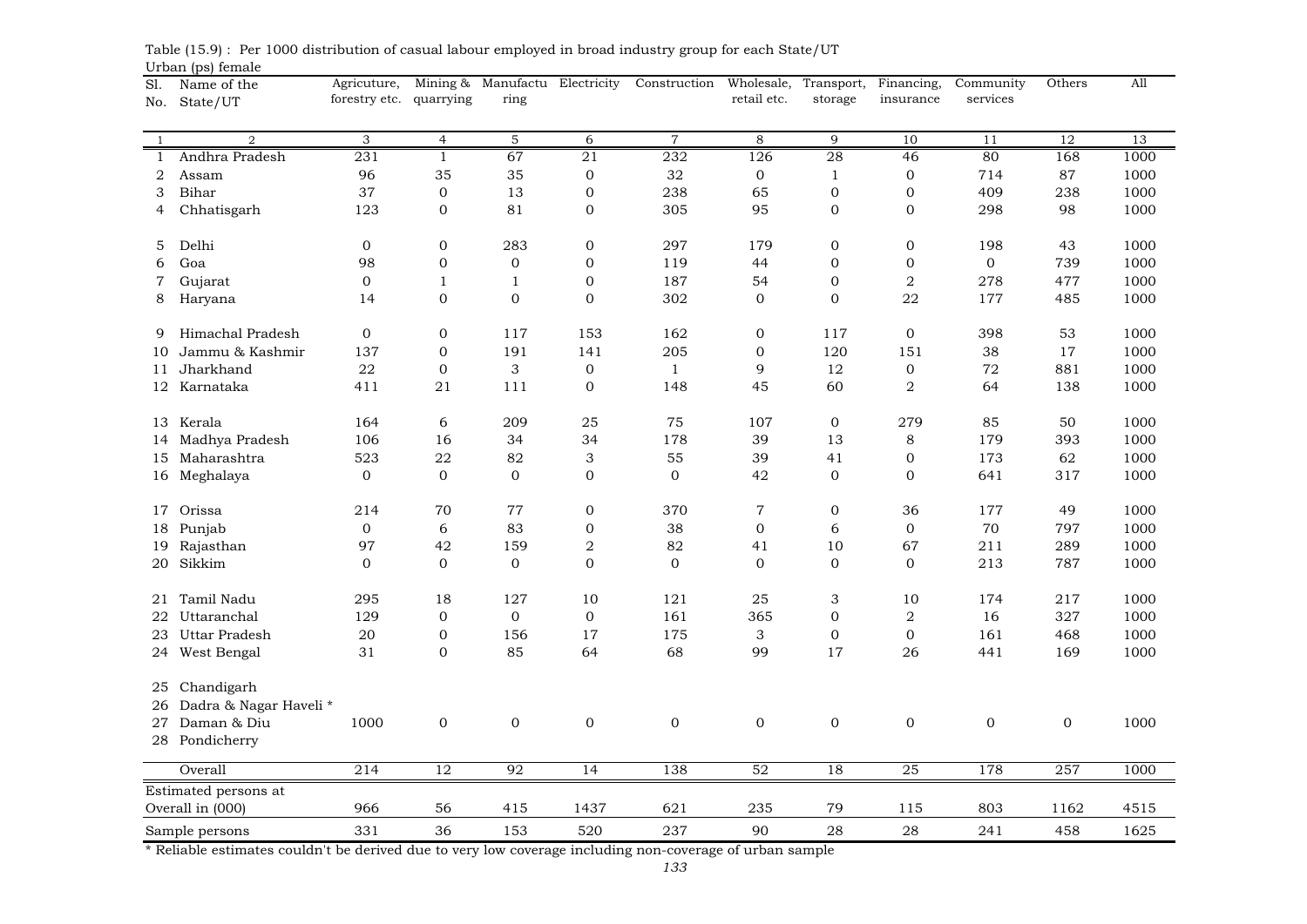| Sl.          | Name of the            | Proprietary | Partnership    | Government/   | Public/private | Co-operative              | Employer       | Others | All    |  |
|--------------|------------------------|-------------|----------------|---------------|----------------|---------------------------|----------------|--------|--------|--|
| No.          | State/UT               |             |                | public sector | Ltd. Co.       | society / trust           | households     |        |        |  |
|              |                        |             |                |               |                |                           |                |        |        |  |
| 1            | $\overline{2}$         | 3           | $\overline{4}$ | 5             | 6              | $\overline{7}$            | 8              | 9      | 10     |  |
| $\mathbf{1}$ | Andhra Pradesh         | 466         | 36             | 82            | 74             | 6                         | $\overline{4}$ | 332    | 1000   |  |
| 2            | Assam                  | 367         | 40             | 98            | 136            | 29                        | 50             | 280    | 1000   |  |
| 3            | Bihar                  | 471         | 29             | 93            | 110            | 20                        | 31             | 246    | 1000   |  |
| 4            | Chhatisgarh            | 591         | $\overline{5}$ | 85            | 98             | $\overline{4}$            | 17             | 200    | 1000   |  |
| 5            | Delhi                  | 503         | 18             | 70            | 345            | $\ensuremath{\mathsf{3}}$ | 38             | 23     | 1000   |  |
| 6            | Goa                    | 295         | 66             | 178           | 322            | 15                        | $\mathbf{1}$   | 123    | 1000   |  |
| 7            | Gujarat                | 523         | 36             | 84            | 104            | 6                         | 40             | 207    | 1000   |  |
| 8            | Haryana                | 533         | 20             | 125           | 112            | 13                        | 37             | 160    | 1000   |  |
|              |                        |             |                |               |                |                           |                |        |        |  |
| 9            | Himachal Pradesh       | 486         | 27             | 295           | 57             | 13                        | 10             | 112    | 1000   |  |
| 10           | Jammu & Kashmir        | 390         | 9              | 212           | 64             | 10                        | 14             | 301    | 1000   |  |
| 11           | Jharkhand              | 529         | 50             | 132           | 78             | 20                        | 45             | 146    | 1000   |  |
|              | 12 Karnataka           | 428         | 24             | 68            | 116            | 12                        | 34             | 318    | 1000   |  |
| 13           | Kerala                 | 380         | 47             | 86            | 48             | 11                        | $\,8\,$        | 420    | 1000   |  |
| 14           | Madhya Pradesh         | 429         | 48             | 106           | 77             | 37                        | 66             | 237    | 1000   |  |
| 15           | Maharashtra            | 514         | 26             | 61            | 98             | 13                        | 15             | 273    | 1000   |  |
|              | 16 Meghalaya           | 473         | 6              | 159           | 84             | 116                       | 11             | 151    | 1000   |  |
|              |                        |             |                |               |                |                           |                |        |        |  |
| 17           | Orissa                 | 418         | 36             | 136           | 170            | 10                        | 25             | 205    | 1000   |  |
| 18           | Punjab                 | 479         | 34             | 167           | 56             | $\,8\,$                   | 30             | 226    | 1000   |  |
| 19           | Rajasthan              | 410         | 57             | 82            | 104            | 12                        | 25             | 310    | 1000   |  |
| 20           | Sikkim                 | 610         | 8              | 197           | 18             | $\mathbf 0$               | $\mathbf 0$    | 167    | 1000   |  |
| 21           | Tamil Nadu             | 442         | 31             | 70            | 99             | 13                        | 20             | 325    | 1000   |  |
| 22           | Uttaranchal            | 446         | 27             | 180           | 85             | 6                         | 16             | 240    | 1000   |  |
| 23           | Uttar Pradesh          | 581         | 32             | 74            | 77             | 9                         | 23             | 204    | 1000   |  |
|              | 24 West Bengal         | 627         | 35             | 81            | 120            | 12                        | 31             | 94     | 1000   |  |
| 25           | Chandigarh             | 377         | 16             | 220           | 192            | 44                        | 40             | 111    | 1000   |  |
| 26           | Dadra & Nagar Haveli * |             |                |               |                |                           |                |        |        |  |
| 27           | Daman & Diu            | 271         | 59             | 51            | 195            | 80                        | 17             | 327    | 1000   |  |
| 28           | Pondicherry            | 243         | 126            | 222           | 264            | 60                        | $\overline{7}$ | 78     | 1000   |  |
|              |                        |             |                |               |                |                           |                |        |        |  |
|              | Overall                | 494         | 33             | 89            | 100            | $\overline{14}$           | 27             | 243    | 1000   |  |
|              | Estimated persons at   |             |                |               |                |                           |                |        |        |  |
|              | Overall in (000)       | 189970      | 12867          | 34080         | 236917         | 5277                      | 10542          | 93139  | 384439 |  |
|              | Sample persons         | 34411       | 2376           | 8664          | 45451          | 1214                      | 1869           | 16522  | 72744  |  |

Rural + Urban Table (16.1) : Per 1000 distribution of persons employed in various types of enterprises by usual principal status for each State/UT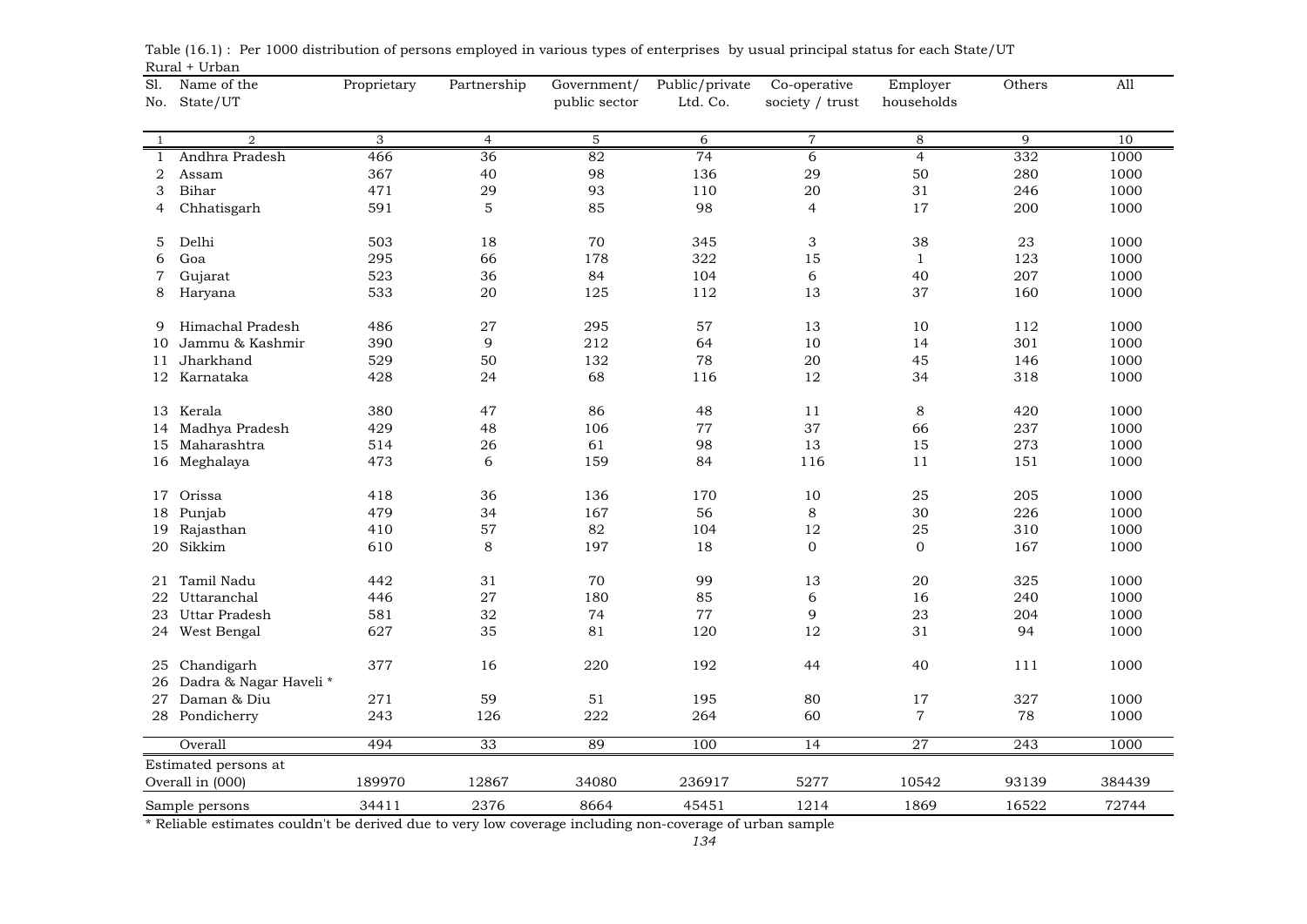| Sl.            | Name of the                          | Proprietary | Partnership    | Government/   | Public/private | Co-operative              | Employer         | Others | All    |
|----------------|--------------------------------------|-------------|----------------|---------------|----------------|---------------------------|------------------|--------|--------|
| No.            | State/UT                             |             |                | public sector | Ltd. Co.       | society / trust           | households       |        |        |
|                |                                      |             |                |               |                |                           |                  |        |        |
| 1              | $\overline{2}$                       | 3           | $\overline{4}$ | 5             | 6              | $\,7$                     | 8                | 9      | 10     |
| 1              | Andhra Pradesh                       | 469         | 39             | 57            | 61             | $\overline{3}$            | $\overline{3}$   | 368    | 1000   |
| 2              | Assam                                | 362         | 38             | 81            | 131            | 31                        | 54               | 303    | 1000   |
| 3              | Bihar                                | 472         | 28             | 87            | 112            | 19                        | 32               | 250    | 1000   |
| 4              | Chhatisgarh                          | 607         | $\overline{5}$ | 62            | 97             | 3                         | 18               | 208    | 1000   |
| 5              | Delhi                                | 479         | 87             | 197           | 146            | 9                         | 37               | 45     | 1000   |
| 6              | Goa                                  | 226         | 74             | 147           | 319            | 17                        | $\overline{2}$   | 215    | 1000   |
| $\overline{7}$ | Gujarat                              | 582         | 22             | 57            | 61             | $\ensuremath{\mathsf{3}}$ | 35               | 240    | 1000   |
| 8              | Haryana                              | 542         | 14             | 104           | 106            | 15                        | 47               | 172    | 1000   |
| 9              | Himachal Pradesh                     | 495         | 28             | 283           | 59             | 14                        | $\,8\,$          | 113    | 1000   |
| 10             | Jammu & Kashmir                      | 375         | $\overline{7}$ | 222           | 71             | 11                        | 15               | 299    | 1000   |
| 11             | Jharkhand                            | 563         | 51             | 108           | 67             | 19                        | 51               | 141    | 1000   |
|                | 12 Karnataka                         | 470         | 23             | 42            | 88             | 8                         | 32               | 337    | 1000   |
| 13             | Kerala                               | 362         | 48             | 87            | 54             | 13                        | 10               | 426    | 1000   |
| 14             | Madhya Pradesh                       | 451         | 57             | 90            | 55             | 31                        | 79               | 237    | 1000   |
| 15             | Maharashtra                          | 593         | 18             | 30            | 34             | 11                        | $\overline{4}$   | 310    | 1000   |
|                | 16 Meghalaya                         | 505         | $\mathbf 0$    | 125           | 72             | 140                       | 12               | 146    | 1000   |
| 17             | Orissa                               | 426         | 34             | 120           | 166            | 10                        | 27               | 217    | 1000   |
| 18             | Punjab                               | 535         | 27             | 80            | 56             | 6                         | 38               | 258    | 1000   |
| 19             | Rajasthan                            | 426         | 53             | 58            | 86             | 12                        | 30               | 335    | 1000   |
| 20             | Sikkim                               | 648         | $\overline{4}$ | 140           | 14             | $\boldsymbol{0}$          | $\boldsymbol{0}$ | 194    | 1000   |
| 21             | Tamil Nadu                           | 452         | 24             | 61            | 67             | 10                        | 12               | 374    | 1000   |
| 22             | Uttaranchal                          | 478         | 22             | 153           | 75             | 6                         | 20               | 246    | 1000   |
| 23             | Uttar Pradesh                        | 592         | 32             | 66            | 71             | 7                         | 24               | 208    | 1000   |
|                | 24 West Bengal                       | 681         | 32             | 43            | 78             | $\,7$                     | 36               | 123    | 1000   |
| 25<br>26       | Chandigarh<br>Dadra & Nagar Haveli * | 520         | 72             | 110           | 51             | $\mathbf 0$               | 58               | 189    | 1000   |
| 27             | Daman & Diu                          | 287         | 92             | 32            | 131            | 78                        | 10               | 370    | 1000   |
|                | 28 Pondicherry                       | 436         | 44             | 175           | 206            | 72                        | $\mathbf 0$      | 67     | 1000   |
|                | Overall                              | 517         | 32             | 69            | 77             | $\overline{12}$           | $\overline{28}$  | 265    | 1000   |
|                | Estimated persons at                 |             |                |               |                |                           |                  |        |        |
|                | Overall in (000)                     | 148259      | 9228           | 19867         | 177354         | 3412                      | 8008             | 75979  | 286878 |
|                | Sample persons                       | 21155       | 1290           | 3733          | 26178          | 562                       | 1074             | 9956   | 41199  |

|       | Table (16.2) : Per 1000 distribution of persons employed in various types of enterprises by usual principal status for each State/UT |  |  |  |  |
|-------|--------------------------------------------------------------------------------------------------------------------------------------|--|--|--|--|
| Rural |                                                                                                                                      |  |  |  |  |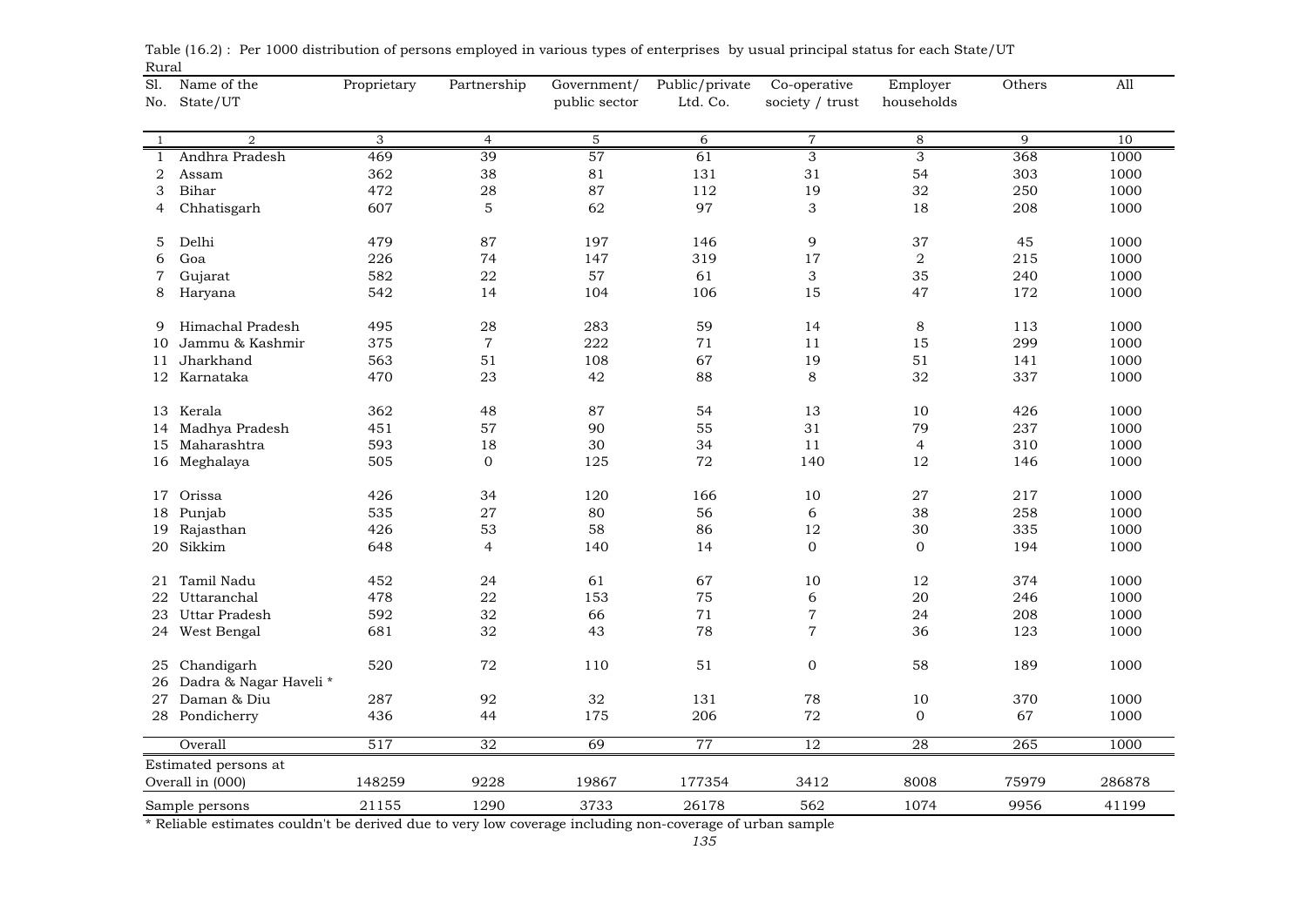| Sl.          | Name of the                         | Proprietary | Partnership    | Government/   | Public/private | Co-operative              | Employer         | Others | All   |
|--------------|-------------------------------------|-------------|----------------|---------------|----------------|---------------------------|------------------|--------|-------|
| No.          | State/UT                            |             |                | public sector | Ltd. Co.       | society / trust           | households       |        |       |
|              |                                     |             |                |               |                |                           |                  |        |       |
| $\mathbf{1}$ | $\overline{2}$                      | 3           | $\overline{4}$ | 5             | 6              | $\overline{7}$            | 8                | 9      | 10    |
| $\mathbf{1}$ | Andhra Pradesh                      | 451         | 22             | 189           | 129            | 20                        | $\overline{9}$   | 180    | 1000  |
| 2            | Assam                               | 409         | 56             | 269           | 187            | 19                        | 11               | 49     | 1000  |
| 3            | Bihar                               | 470         | 35             | 152           | 94             | 33                        | 20               | 196    | 1000  |
| 4            | Chhatisgarh                         | 473         | $\overline{4}$ | 256           | 104            | $\mathbf 5$               | 10               | 148    | 1000  |
| 5            | Delhi                               | 504         | 14             | 62            | 358            | $\ensuremath{\mathsf{3}}$ | 38               | 21     | 1000  |
| 6            | Goa                                 | 341         | 60             | 200           | 323            | 14                        | $\mathbf 0$      | 62     | 1000  |
| 7            | Gujarat                             | 424         | 58             | 128           | 177            | 11                        | 48               | 154    | 1000  |
| 8            | Haryana                             | 517         | 29             | 163           | 122            | 9                         | 20               | 140    | 1000  |
| 9            | Himachal Pradesh                    | 371         | 18             | 434           | 41             | $\overline{7}$            | 25               | 104    | 1000  |
| 10           | Jammu & Kashmir                     | 470         | 21             | 160           | 29             | $\overline{4}$            | $\mathbf 5$      | 311    | 1000  |
| 11           | Jharkhand                           | 323         | 43             | 278           | 145            | 25                        | $\,8\,$          | 178    | 1000  |
|              | 12 Karnataka                        | 315         | 26             | 135           | 192            | 22                        | 39               | 271    | 1000  |
| 13           | Kerala                              | 427         | 45             | 84            | 33             | $\overline{7}$            | $\mathbf{1}$     | 403    | 1000  |
| 14           | Madhya Pradesh                      | 351         | 19             | 162           | 155            | 59                        | 20               | 234    | 1000  |
| 15           | Maharashtra                         | 335         | 43             | 133           | 245            | 20                        | 40               | 184    | 1000  |
|              | 16 Meghalaya                        | 311         | 38             | 326           | 139            | $\overline{0}$            | $\overline{7}$   | 179    | 1000  |
| 17           | Orissa                              | 356         | 51             | 244           | 198            | 9                         | 13               | 129    | 1000  |
| 18           | Punjab                              | 398         | 45             | 294           | 57             | 11                        | 19               | 176    | 1000  |
| 19           | Rajasthan                           | 353         | 69             | 170           | 168            | 12                        | 10               | 218    | 1000  |
| 20           | Sikkim                              | 449         | 26             | 446           | 38             | $\mathbf{O}$              | $\boldsymbol{0}$ | 41     | 1000  |
| 21           | Tamil Nadu                          | 426         | 41             | 84            | 150            | 20                        | 33               | 246    | 1000  |
| 22           | Uttaranchal                         | 340         | 42             | 269           | 119            | 8                         | 5                | 217    | 1000  |
| 23           | Uttar Pradesh                       | 530         | 28             | 111           | 99             | 15                        | 18               | 199    | 1000  |
|              | 24 West Bengal                      | 526         | 41             | 151           | 198            | 22                        | 21               | 41     | 1000  |
| 25<br>26     | Chandigarh<br>Dadra & Nagar Haveli* | 354         | $\overline{7}$ | 238           | 215            | 52                        | 38               | 96     | 1000  |
| 27           | Daman & Diu                         | 251         | 19             | 74            | 271            | 82                        | 25               | 278    | 1000  |
|              | 28 Pondicherry                      | 165         | 159            | 240           | 288            | 55                        | 10               | 83     | 1000  |
|              | Overall                             | 428         | 37             | 146           | 168            | 19                        | 26               | 176    | 1000  |
|              | Estimated persons at                |             |                |               |                |                           |                  |        |       |
|              | Overall in (000)                    | 41712       | 3639           | 14213         | 59564          | 1865                      | 2534             | 17159  | 97561 |
|              | Sample persons                      | 13256       | 1086           | 4931          | 19273          | 652                       | 795              | 6566   | 31545 |

| Table (16.3) : Per 1000 distribution of persons employed in various types of enterprises by usual principal status for each State/UT |  |
|--------------------------------------------------------------------------------------------------------------------------------------|--|
| Urban                                                                                                                                |  |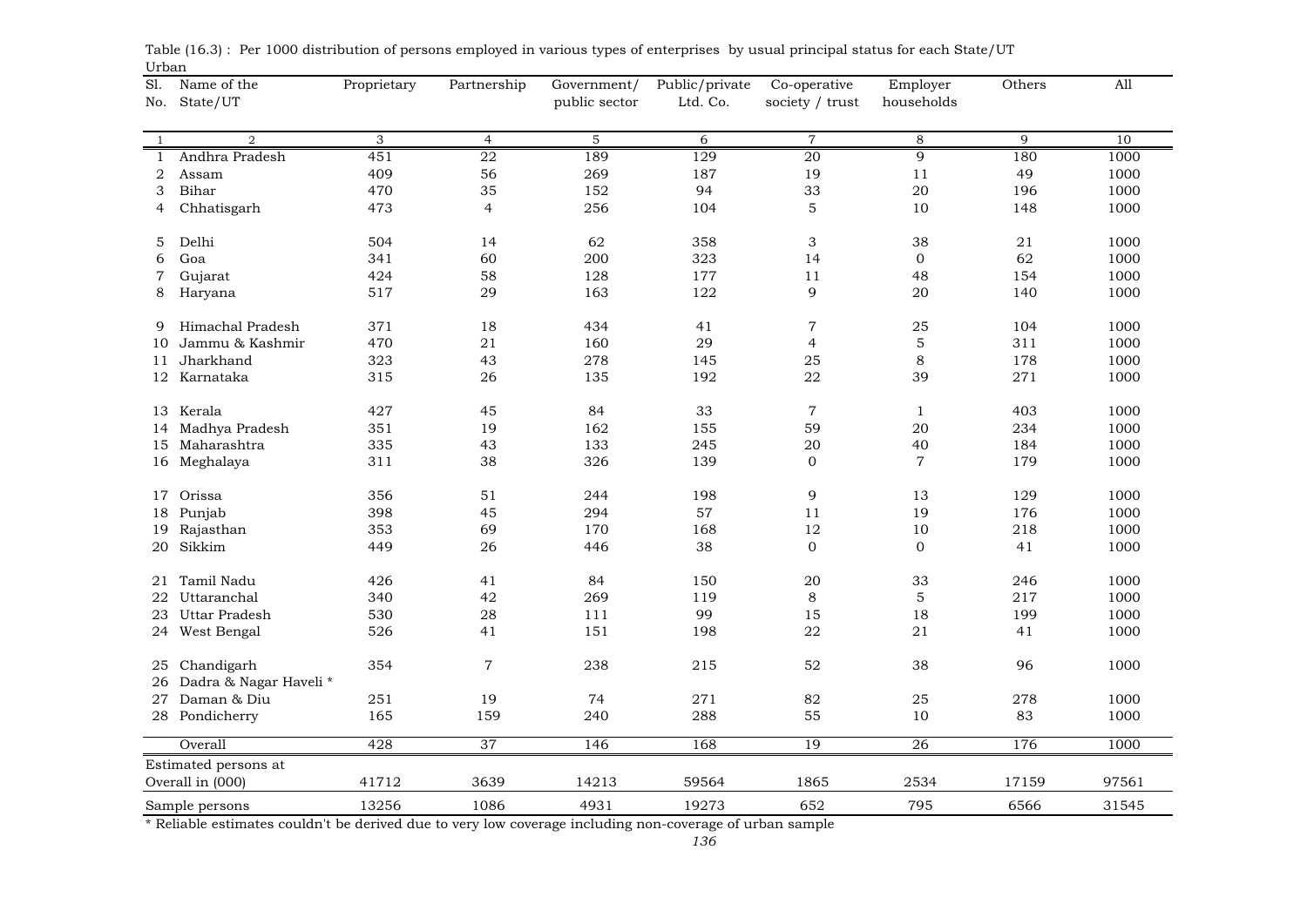| Sl.<br>No.   | Name of the<br>State/UT             | Agricuture,<br>forestry etc. | quarrying       | Mining & Manufactu Electricity<br>ring |                           | Construction    | Wholesale,<br>retail etc. | Transport,<br>storage | Financing,<br>insurance | Community<br>services | Others       | All    |
|--------------|-------------------------------------|------------------------------|-----------------|----------------------------------------|---------------------------|-----------------|---------------------------|-----------------------|-------------------------|-----------------------|--------------|--------|
| $\mathbf{1}$ | $\overline{2}$                      | 3                            | $\overline{4}$  | 5                                      | 6                         | $\overline{7}$  | $\,8\,$                   | 9                     | 10                      | 11                    | 12           | 13     |
| $\mathbf{1}$ | Andhra Pradesh                      | 566                          | 13              | 41                                     | 10                        | $\overline{74}$ | 138                       | 45                    | 27                      | 29                    | 57           | 1000   |
| 2            | Assam                               | 559                          | 22              | 42                                     | $\,2$                     | 44              | 205                       | 46                    | 16                      | 26                    | 38           | 1000   |
| 3            | Bihar                               | 553                          | $10\,$          | 74                                     | $\,8\,$                   | 39              | 131                       | 21                    | 19                      | 59                    | 86           | 1000   |
| 4            | Chhatisgarh                         | 746                          | $\overline{2}$  | 32                                     | 16                        | 12              | 83                        | 10                    | $\mathbf 5$             | 19                    | 75           | 1000   |
| 5            | Delhi                               | 20                           | $\mathbf 0$     | 201                                    | $\ensuremath{\mathsf{3}}$ | 101             | 191                       | 267                   | 95                      | 106                   | 16           | 1000   |
| 6            | Goa                                 | 91                           | 20              | 66                                     | 18                        | 31              | 226                       | 23                    | 41                      | 248                   | 236          | 1000   |
| $\tau$       | Gujarat                             | 552                          | 11              | 78                                     | $\boldsymbol{2}$          | 75              | 122                       | 46                    | 9                       | 53                    | 52           | 1000   |
| 8            | Haryana                             | 506                          | 6               | 50                                     | 16                        | 30              | 173                       | 55                    | 46                      | 66                    | 52           | 1000   |
| 9            | Himachal Pradesh                    | 659                          | 6               | 29                                     | 5                         | 27              | 143                       | 38                    | 21                      | 44                    | 28           | 1000   |
| 10           | Jammu & Kashmir                     | 473                          | $\mathbf 5$     | 166                                    | 13                        | 29              | 160                       | 69                    | 2                       | 24                    | 59           | 1000   |
| 11           | Jharkhand                           | 689                          | 18              | 68                                     | 12                        | 22              | 75                        | 31                    | 6                       | 26                    | 53           | 1000   |
|              | 12 Karnataka                        | 632                          | $\overline{4}$  | 76                                     | $\,2$                     | 54              | 143                       | 25                    | 29                      | 16                    | 19           | 1000   |
|              | 13 Kerala                           | 350                          | 9               | 99                                     | 18                        | 146             | 204                       | 89                    | 34                      | 25                    | 26           | 1000   |
| 14           | Madhya Pradesh                      | 660                          | 19              | 43                                     | 9                         | 36              | 96                        | 12                    | 34                      | 47                    | 44           | 1000   |
|              | 15 Maharashtra                      | 721                          | $\,8\,$         | 41                                     | 10                        | 20              | 99                        | 37                    | 12                      | 36                    | 16           | 1000   |
|              | 16 Meghalaya                        | 823                          | 13              | $\mathbf 0$                            | 6                         | 6               | 100                       | 25                    | $\Omega$                | 14                    | 13           | 1000   |
| 17           | Orissa                              | 610                          | 17              | 45                                     | 8                         | 38              | 172                       | 44                    | 20                      | 25                    | 21           | 1000   |
| 18           | Punjab                              | 550                          | 12              | 99                                     | $\overline{7}$            | 109             | 102                       | 14                    | 20                      | 25                    | 62           | 1000   |
|              | 19 Rajasthan                        | 613                          | 35              | 49                                     | 4                         | 61              | 126                       | 36                    | 19                      | 28                    | 29           | 1000   |
|              | 20 Sikkim                           | 409                          | $\mathbf{0}$    | 205                                    | $\mathbf{0}$              | 67              | 166                       | 48                    | $\mathbf{0}$            | 55                    | 50           | 1000   |
| 21           | Tamil Nadu                          | 465                          | 6               | 176                                    | 9                         | 56              | 125                       | 45                    | 37                      | 50                    | 31           | 1000   |
| 22           | Uttaranchal                         | 669                          | $\overline{7}$  | $\overline{7}$                         | $\boldsymbol{2}$          | 27              | 126                       | 27                    | 28                      | 22                    | 85           | 1000   |
| 23           | Uttar Pradesh                       | 660                          | 13              | 59                                     | 9                         | 57              | 82                        | $2\sqrt{1}$           | 10                      | 25                    | 64           | 1000   |
|              | 24 West Bengal                      | 393                          | $\mathbf{1}$    | 218                                    | 11                        | 58              | 136                       | 56                    | 22                      | 59                    | 46           | 1000   |
| 25<br>26     | Chandigarh<br>Dadra & Nagar Haveli* | 135                          | $\mathbf 0$     | 59                                     | $\mathbf 0$               | 62              | 401                       | 144                   | 51                      | ${\bf 22}$            | 126          | 1000   |
| 27           | Daman & Diu                         | 360                          | $\mathbf{O}$    | 16                                     | $\mathbf{0}$              | $\mathbf{O}$    | 552                       | 34                    | 29                      | 9                     | $\mathbf{0}$ | 1000   |
|              | 28 Pondicherry                      | 194                          | 144             | 83                                     | 197                       | 123             | $\overline{0}$            | 175                   | 35                      | 49                    | $\mathbf{0}$ | 1000   |
|              | Overall                             | 580                          | $\overline{11}$ | 83                                     | $\overline{9}$            | 52              | 120                       | 38                    | $\overline{21}$         | 39                    | 47           | 1000   |
|              | Estimated persons at                |                              |                 |                                        |                           |                 |                           |                       |                         |                       |              |        |
|              | Overall in (000)                    | 110244                       | 2070            | 15808                                  | 128122                    | 9964            | 22866                     | 7272                  | 3943                    | 7324                  | 8850         | 189970 |
|              | Sample persons                      | 16682                        | 438             | 2828                                   | 19948                     | 1945            | 5863                      | 1477                  | 1121                    | 1642                  | 2064         | 34411  |
|              |                                     |                              |                 |                                        |                           |                 |                           |                       |                         |                       |              |        |

Rural + Urban Table (17.1) : Per 1000 distribution of persons employed in proprietary type of enterprises in various industry group for each State/UT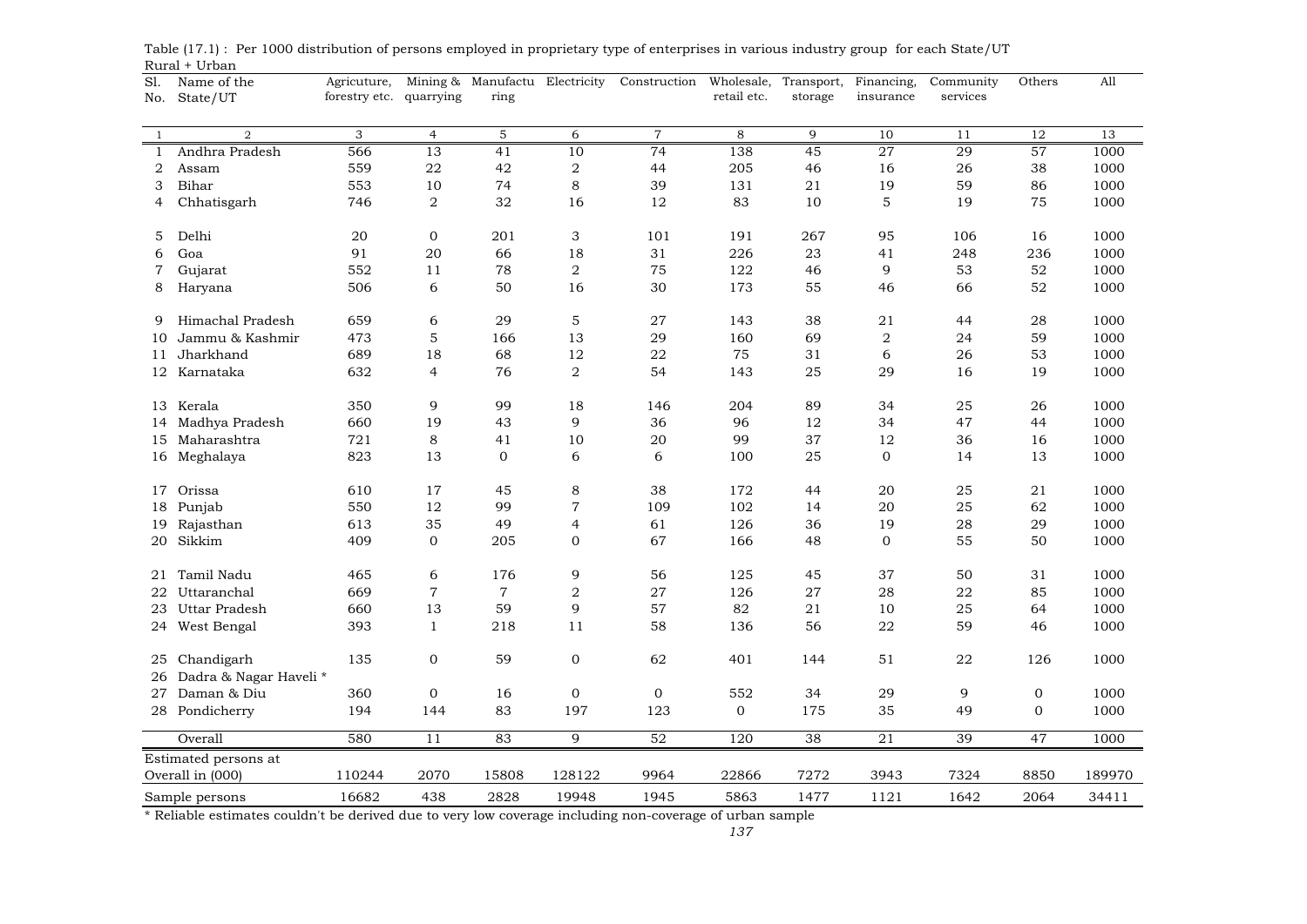| Sl.          | Name of the            | Agricuture,   | Mining &         | Manufactu Electricity |                  | Construction     | Wholesale,     | Transport,       | Financing,       | Community      | Others         | All   |
|--------------|------------------------|---------------|------------------|-----------------------|------------------|------------------|----------------|------------------|------------------|----------------|----------------|-------|
| No.          | State/UT               | forestry etc. | quarrying        | ring                  |                  |                  | retail etc.    | storage          | insurance        | services       |                |       |
|              |                        |               |                  |                       |                  |                  |                |                  |                  |                |                |       |
| $\mathbf{1}$ | $\overline{a}$         | 3             | $\overline{4}$   | 5                     | 6                | $\overline{7}$   | 8              | 9                | 10               | 11             | 12             | 13    |
| 1            | Andhra Pradesh         | 539           | 9                | 102                   | $\mathbf 0$      | 50               | 136            | 75               | 30               | 36             | 23             | 1000  |
| 2            | Assam                  | 470           | $\boldsymbol{0}$ | 13                    | $\boldsymbol{0}$ | 46               | $\overline{4}$ | 58               | 205              | 186            | 18             | 1000  |
| 3            | Bihar                  | 392           | 88               | 76                    | 5                | 73               | 34             | 72               | 15               | 132            | 113            | 1000  |
| 4            | Chhatisgarh            | 443           | $\Omega$         | 37                    | $\mathbf 0$      | 176              | 105            | $\mathbf{0}$     | 167              | 25             | 47             | 1000  |
| 5            | Delhi                  | 53            | $\mathbf{0}$     | 144                   | $\mathbf 0$      | 38               | 693            | 13               | 17               | 42             | $\mathbf{0}$   | 1000  |
| 6            | Goa                    | 129           | 118              | 29                    | $\mathbf 0$      | 157              | $\overline{0}$ | $\mathbf 0$      | $\mathbf 0$      | 347            | 220            | 1000  |
| 7            | Gujarat                | 251           | $\mathbf{2}$     | 478                   | $\mathbf{1}$     | 91               | 110            | 29               | $\overline{2}$   | 8              | 28             | 1000  |
| 8            | Haryana                | 258           | 36               | 26                    | 72               | 62               | 27             | 77               | 405              | 30             | $\overline{7}$ | 1000  |
| 9            | Himachal Pradesh       | 718           | $\mathbf{0}$     | 0                     | 0                | 109              | 86             | 74               | 12               | $\mathbf{1}$   | $\mathbf{0}$   | 1000  |
| 10           | Jammu & Kashmir        | 3             | $\mathbf{0}$     | $\mathbf{O}$          | 9                | 421              | 329            | $\mathbf{2}$     | $\overline{0}$   | 200            | 36             | 1000  |
| 11           | Jharkhand              | 186           | 12               | 199                   | $\mathbf 0$      | 80               | 184            | 111              | 42               | $\overline{5}$ | 181            | 1000  |
|              | 12 Karnataka           | 405           | $\overline{4}$   | 231                   | 58               | $\,8\,$          | 95             | $\boldsymbol{0}$ | 35               | 52             | 112            | 1000  |
| 13           | Kerala                 | 432           | $\mathbf{O}$     | 25                    | $\mathbf 0$      | $\overline{4}$   | 230            | 11               | 214              | 70             | 14             | 1000  |
| 14           | Madhya Pradesh         | 567           | 8                | 10                    | 47               | 162              | 151            | $\mathbf{1}$     | $\overline{0}$   | 22             | 32             | 1000  |
| 15           | Maharashtra            | 467           | $\mathbf{O}$     | 114                   | 72               | 92               | 116            | 12               | 47               | 76             | $\overline{4}$ | 1000  |
|              | 16 Meghalaya           | $\mathbf 0$   | $\mathbf{0}$     | $\mathbf 0$           | $\mathbf 0$      | $\mathbf 0$      | $\overline{0}$ | $\mathbf 0$      | $\mathbf 0$      | 1000           | $\mathbf{0}$   | 1000  |
|              |                        |               |                  |                       |                  |                  |                |                  |                  |                |                |       |
| 17           | Orissa                 | 395           | 194              | 120                   | 13               | 109              | 65             | 15               | 47               | 25             | 17             | 1000  |
| 18           | Punjab                 | 278           | $\overline{7}$   | 96                    | $\mathbf 0$      | 86               | 195            | 44               | 16               | 140            | 138            | 1000  |
| 19           | Rajasthan              | 398           | 146              | 78                    | $\mathbf 0$      | 94               | 152            | 35               | 40               | 23             | 34             | 1000  |
| 20           | Sikkim                 | 372           | $\mathbf{0}$     | 384                   | $\mathbf 0$      | $\mathbf{0}$     | $\mathbf{0}$   | $\mathbf 0$      | $\mathbf{0}$     | 244            | $\mathbf{0}$   | 1000  |
| 21           | Tamil Nadu             | 337           | $\mathbf{0}$     | 378                   | 25               | $\boldsymbol{7}$ | 73             | 28               | 10               | 40             | 102            | 1000  |
| 22           | Uttaranchal            | 147           | 135              | 207                   | $\mathbf 0$      | $\sqrt{2}$       | 112            | 74               | 16               | 68             | 239            | 1000  |
| 23           | Uttar Pradesh          | 405           | 22               | 155                   | 24               | 109              | 32             | 10               | 24               | 37             | 182            | 1000  |
|              | 24 West Bengal         | 170           | $\mathbf{0}$     | 174                   | $\boldsymbol{2}$ | 188              | 193            | 187              | 20               | 38             | 28             | 1000  |
| 25           | Chandigarh             | 145           | $\mathbf 0$      | 199                   | $\boldsymbol{0}$ | $\boldsymbol{0}$ | 621            | 35               | $\boldsymbol{0}$ | $\mathbf 0$    | $\mathbf 0$    | 1000  |
| 26           | Dadra & Nagar Haveli * |               |                  |                       |                  |                  |                |                  |                  |                |                |       |
| 27           | Daman & Diu            | 841           | $\mathbf 0$      | $\mathbf 0$           | $\mathbf 0$      | $\mathbf 0$      | 74             | 85               | $\mathbf 0$      | $\mathbf 0$    | $\mathbf 0$    | 1000  |
|              | 28 Pondicherry         | 341           | $\mathbf{0}$     | $\overline{O}$        | 481              | $\boldsymbol{0}$ | $\mathbf{O}$   | 178              | $\mathbf{0}$     | $\mathbf{0}$   | $\Omega$       | 1000  |
|              | Overall                | 392           | 32               | 147                   | 20               | 91               | 116            | 46               | 40               | 50             | 66             | 1000  |
|              | Estimated persons at   |               |                  |                       |                  |                  |                |                  |                  |                |                |       |
|              | Overall in (000)       | 5038          | 409              | 1886                  | 7332             | 1175             | 1491           | 588              | 510              | 646            | 864            | 12867 |
|              | Sample persons         | 706           | 83               | 365                   | 1154             | 242              | 314            | 145              | 110              | 165            | 208            | 2376  |

Rural + Urban Table (17.2) : Per 1000 distribution of persons employed in partnership type of enterprises in various industry group for each State/UT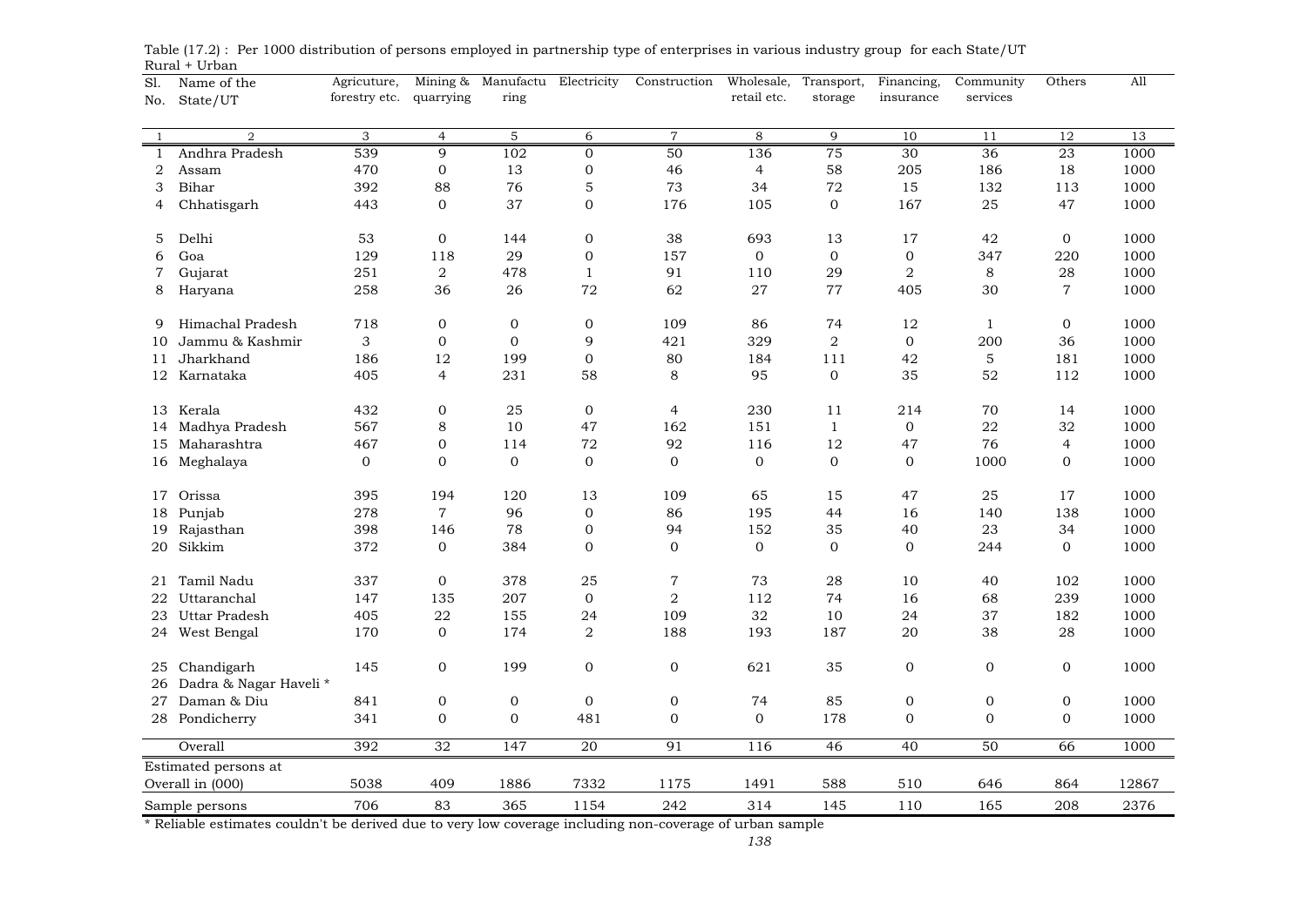| Sl.          | Name of the            | Agricuture,   |                | Mining & Manufactu Electricity |                | Construction   | Wholesale,                | Transport,     | Financing,      | Community | Others       | A11   |
|--------------|------------------------|---------------|----------------|--------------------------------|----------------|----------------|---------------------------|----------------|-----------------|-----------|--------------|-------|
| No.          | State/UT               | forestry etc. | quarrying      | ring                           |                |                | retail etc.               | storage        | insurance       | services  |              |       |
|              |                        |               |                |                                |                |                |                           |                |                 |           |              |       |
| $\mathbf{1}$ | $\overline{2}$         | 3             | $\overline{4}$ | 5                              | 6              | $\overline{7}$ | 8                         | 9              | 10              | 11        | 12           | 13    |
| $\mathbf{1}$ | Andhra Pradesh         | 49            | 52             | 114                            | 58             | 49             | $\overline{27}$           | 68             | 90              | 166       | 327          | 1000  |
| 2            | Assam                  | 55            | 5              | $3\sqrt{1}$                    | 48             | 47             | 14                        | 67             | 85              | 410       | 238          | 1000  |
| 3            | Bihar                  | 79            | 21             | 21                             | 64             | 152            | 6                         | 25             | 55              | 339       | 238          | 1000  |
| 4            | Chhatisgarh            | 66            | 120            | 12                             | 70             | 48             | 44                        | 17             | 40              | 447       | 136          | 1000  |
|              |                        |               |                |                                |                |                |                           |                |                 |           |              |       |
| 5            | Delhi                  | 9             | $\mathbf{0}$   | 11                             | 241            | 3              | 24                        | 114            | 47              | 551       | $\mathbf{0}$ | 1000  |
| 6            | Goa                    | 33            | $\mathbf 0$    | 10                             | 128            | 16             | $\mathbf{O}$              | 36             | 58              | 129       | 590          | 1000  |
| 7            | Gujarat                | 37            | 2              | 9                              | 19             | 181            | 49                        | 17             | 65              | 316       | 305          | 1000  |
| 8            | Haryana                | 55            | $\overline{4}$ | 37                             | 77             | 45             | $2\sqrt{1}$               | 54             | 69              | 490       | 148          | 1000  |
|              |                        |               |                |                                |                |                |                           |                |                 |           |              |       |
| 9            | Himachal Pradesh       | 77            | 6              | 30                             | 88             | 234            | $\ensuremath{\mathsf{3}}$ | 40             | 40              | 366       | 116          | 1000  |
| 10           | Jammu & Kashmir        | 162           | $\overline{2}$ | 12                             | 122            | 103            | $\mathbf{1}$              | 3              | 30              | 311       | 254          | 1000  |
| 11           | Jharkhand              | 65            | 250            | 70                             | 51             | 29             | 24                        | 15             | 13              | 433       | 50           | 1000  |
|              | 12 Karnataka           | 52            | 9              | 72                             | 54             | 130            | 64                        | 45             | 32              | 349       | 193          | 1000  |
|              |                        |               |                |                                |                |                |                           |                |                 |           |              |       |
| 13           | Kerala                 | 99            | $\mathbf 0$    | 56                             | 59             | 15             | 94                        | 45             | 90              | 351       | 191          | 1000  |
| 14           | Madhya Pradesh         | 210           | 63             | 79                             | 47             | 82             | 42                        | 18             | 14              | 219       | 226          | 1000  |
|              | 15 Maharashtra         | 40            | 50             | 17                             | 107            | 45             | 17                        | 199            | 48              | 365       | 112          | 1000  |
|              | 16 Meghalaya           | 263           | 34             | $\mathbf{O}$                   | $\overline{4}$ | 97             | $\mathbf{O}$              | $\overline{O}$ | 47              | 310       | 245          | 1000  |
|              |                        |               |                |                                |                |                |                           |                |                 |           |              |       |
| 17           | Orissa                 | 84            | 20             | 64                             | 32             | 140            | 18                        | 103            | 23              | 429       | 87           | 1000  |
| 18           | Punjab                 | 29            | 8              | 31                             | 196            | 19             | $\mathbf{0}$              | 10             | 38              | 158       | 511          | 1000  |
| 19           | Rajasthan              | 39            | 35             | 24                             | 75             | 112            | $\overline{4}$            | 26             | 20              | 409       | 256          | 1000  |
| 20           | Sikkim                 | 46            | $\overline{0}$ | 446                            | 3              | 36             | 51                        | 0              | $\mathbf{0}$    | 6         | 412          | 1000  |
|              |                        |               |                |                                |                |                |                           |                |                 |           |              |       |
| 21           | Tamil Nadu             | 76            | $\mathbf{1}$   | 22                             | 64             | 65             | 35                        | 85             | 47              | 437       | 168          | 1000  |
| 22           | Uttaranchal            | 44            | 31             | 11                             | 27             | 124            | 11                        | 38             | $\overline{4}$  | 575       | 135          | 1000  |
| 23           | <b>Uttar Pradesh</b>   | 84            | 18             | 32                             | 60             | 82             | 37                        | 44             | 30              | 293       | 320          | 1000  |
|              | 24 West Bengal         | 45            | 11             | 53                             | 38             | 16             | 26                        | 75             | 54              | 431       | 251          | 1000  |
|              |                        |               |                |                                |                |                |                           |                |                 |           |              |       |
| 25           | Chandigarh             | $\mathbf 0$   | $\mathbf 0$    | $\boldsymbol{0}$               | 78             | $\mathbf{1}$   | $\mathbf 0$               | 11             | 82              | 827       | $\mathbf{1}$ | 1000  |
| 26           | Dadra & Nagar Haveli * |               |                |                                |                |                |                           |                |                 |           |              |       |
| 27           | Daman & Diu            | 282           | $\mathbf 0$    | $\mathbf 0$                    | 144            | $\mathbf 0$    | $\mathbf 0$               | 188            | 300             | 86        | $\mathbf 0$  | 1000  |
|              | 28 Pondicherry         | 67            | 37             | 133                            | 331            | 27             | 89                        | 86             | $\overline{0}$  | 230       | $\mathbf{0}$ | 1000  |
|              | Overall                | 74            | 33             | 44                             | 67             | 81             | $\overline{28}$           | 56             | $\overline{45}$ | 340       | 232          | 1000  |
|              | Estimated persons at   |               |                |                                |                |                |                           |                |                 |           |              |       |
|              | Overall in (000)       | 2538          | 1120           | 1515                           | 5173           | 2769           | 940                       | 1901           | 1531            | 11570     | 7913         | 34080 |
|              | Sample persons         | 521           | 251            | 377                            | 1149           | 614            | 194                       | 523            | 398             | 3242      | 1972         | 8664  |

Rural + Urban Table (17.3) : Per 1000 distribution of persons employed in Govt/public sector type of enterprises in various industry group for each State/UT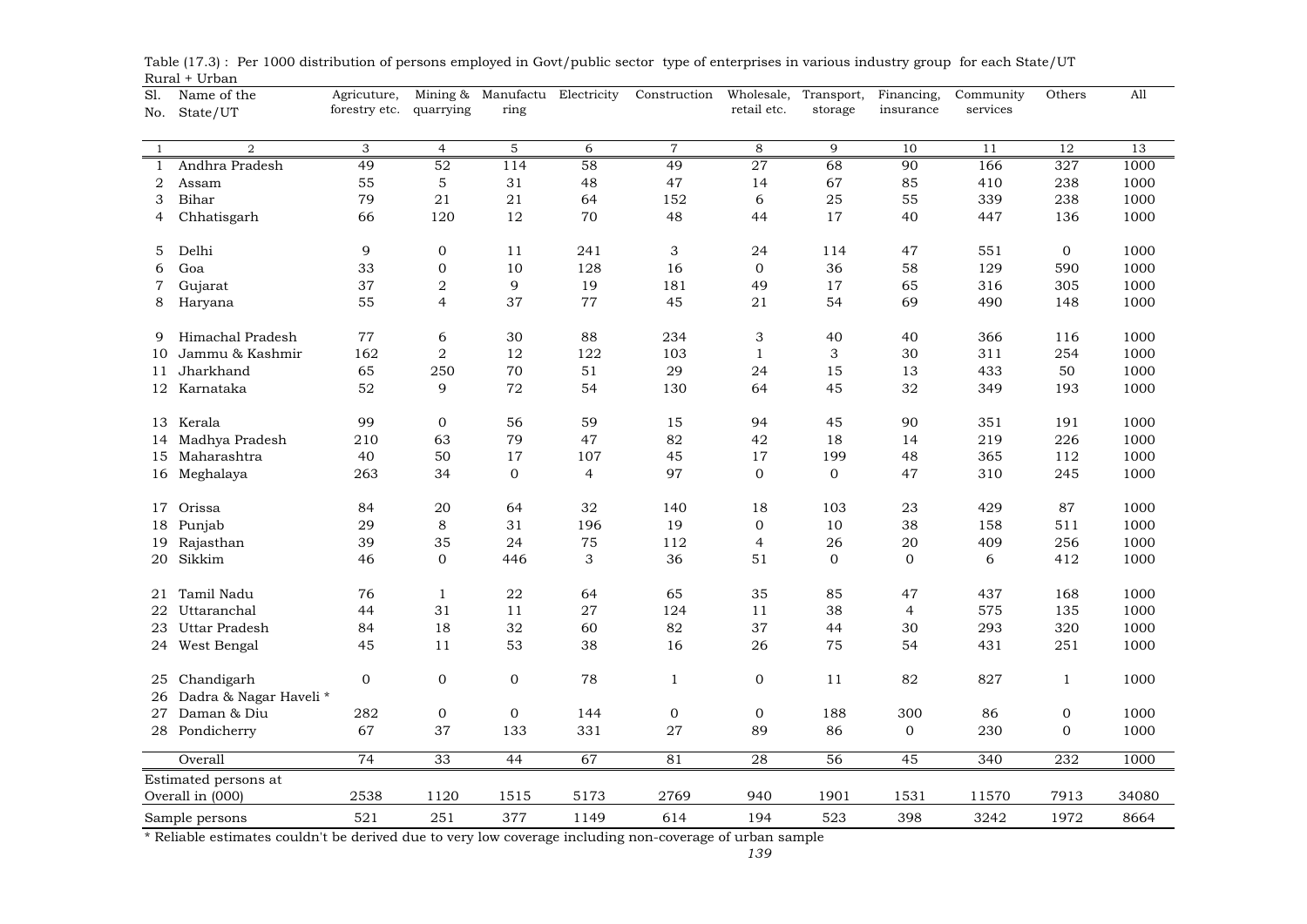| Sl.          | Name of the            | Agricuture,   |                  | Mining & Manufactu Electricity |                  | Construction     | Wholesale,     | Transport,      | Financing,   | Community        | Others       | A11   |
|--------------|------------------------|---------------|------------------|--------------------------------|------------------|------------------|----------------|-----------------|--------------|------------------|--------------|-------|
| No.          | State/UT               | forestry etc. | quarrying        | ring                           |                  |                  | retail etc.    | storage         | insurance    | services         |              |       |
|              |                        |               |                  |                                |                  |                  |                |                 |              |                  |              |       |
| $\mathbf{1}$ | $\overline{2}$         | 3             | $\overline{4}$   | 5                              | 6                | $\overline{7}$   | 8              | 9               | 10           | 11               | 12           | 13    |
| $\mathbf{1}$ | Andhra Pradesh         | 123           | 52               | 294                            | 46               | 37               | 72             | 86              | 67           | 57               | 166          | 1000  |
| 2            | Assam                  | 485           | 24               | 101                            | 8                | 48               | 48             | 31              | 53           | 45               | 157          | 1000  |
| 3            | Bihar                  | 271           | 71               | 137                            | 9                | 101              | 69             | 42              | 51           | 106              | 143          | 1000  |
| 4            | Chhatisgarh            | 311           | 141              | 104                            | $\overline{4}$   | 157              | 42             | 76              | $\Omega$     | 111              | 54           | 1000  |
|              |                        |               |                  |                                |                  |                  |                |                 |              |                  |              |       |
| 5            | Delhi                  | $\mathbf{1}$  | $\mathbf{1}$     | 118                            | $\mathbf{1}$     | 41               | 418            | 231             | 117          | 67               | 5            | 1000  |
| 6            | Goa                    | $\mathbf{1}$  | 72               | 419                            | 3                | $\overline{7}$   | 181            | 18              | 38           | 46               | 215          | 1000  |
| 7            | Gujarat                | 48            | 9                | 329                            | 14               | 76               | 97             | 39              | 27           | 309              | 52           | 1000  |
| 8            | Haryana                | 116           | 44               | 234                            | 45               | 226              | 55             | 98              | 48           | 79               | 55           | 1000  |
|              |                        |               |                  |                                |                  |                  |                |                 |              |                  |              |       |
| 9            | Himachal Pradesh       | 177           | $\mathbf 0$      | 122                            | 50               | 196              | 146            | 58              | 17           | 36               | 198          | 1000  |
| 10           | Jammu & Kashmir        | 70            | 33               | 200                            | $\mathbf{1}$     | 267              | 99             | 43              | 6            | 114              | 167          | 1000  |
| 11           | Jharkhand              | 221           | 139              | 185                            | 38               | 120              | $\overline{7}$ | 20              | 36           | 90               | 144          | 1000  |
|              | 12 Karnataka           | 144           | 20               | 373                            | 24               | 178              | 91             | 66              | 26           | 51               | 27           | 1000  |
|              |                        |               |                  |                                |                  |                  |                |                 |              |                  |              |       |
| 13           | Kerala                 | 14            | 2                | 339                            | 20               | 55               | 54             | 103             | 229          | 75               | 109          | 1000  |
| 14           | Madhya Pradesh         | 207           | 45               | 134                            | 41               | 172              | 44             | 126             | 23           | 100              | 108          | 1000  |
|              | 15 Maharashtra         | 57            | 9                | 334                            | 25               | 58               | 133            | 76              | 201          | 64               | 43           | 1000  |
|              | 16 Meghalaya           | 316           | $\mathbf{0}$     | $\overline{0}$                 | 89               | 16               | 89             | 49              | $\mathbf{0}$ | 441              | $\mathbf{0}$ | 1000  |
|              |                        |               |                  |                                |                  |                  |                |                 |              |                  |              |       |
| 17           | Orissa                 | 307           | 61               | 270                            | 18               | 121              | 48             | 54              | 59           | 51               | 11           | 1000  |
| 18           | Punjab                 | 96            | 14               | 179                            | 22               | 239              | 21             | 102             | 92           | 62               | 173          | 1000  |
| 19           | Rajasthan              | 212           | 93               | 161                            | 15               | 175              | 68             | 52              | 95           | 56               | 73           | 1000  |
| 20           | Sikkim                 | 0             | $\mathbf{0}$     | 610                            | $\boldsymbol{0}$ | $\mathbf 0$      | $\mathbf 0$    | $\overline{0}$  | $\mathbf{0}$ | $\overline{0}$   | 390          | 1000  |
|              |                        |               |                  |                                |                  |                  |                |                 |              |                  |              |       |
| 21           | Tamil Nadu             | 82            | 24               | 261                            | 70               | 81               | 67             | 117             | 83           | 122              | 93           | 1000  |
| 22           | Uttaranchal            | 25            | 12               | 404                            | 31               | 90               | 50             | 100             | 24           | 173              | 91           | 1000  |
| 23           | <b>Uttar Pradesh</b>   | 266           | 14               | 197                            | 39               | 178              | 34             | 42              | 22           | 57               | 151          | 1000  |
|              | 24 West Bengal         | 215           | $\mathbf{0}$     | 359                            | 55               | 47               | 43             | 26              | 106          | 81               | 68           | 1000  |
|              |                        |               |                  |                                |                  |                  |                |                 |              |                  |              |       |
| 25           | Chandigarh             | $\mathbf 0$   | 0                | 692                            | $\boldsymbol{0}$ | $\boldsymbol{0}$ | $\mathbf{1}$   | 282             | 12           | 13               | 0            | 1000  |
| 26           | Dadra & Nagar Haveli * |               |                  |                                |                  |                  |                |                 |              |                  |              |       |
| 27           | Daman & Diu            | 59            | $\boldsymbol{0}$ | 136                            | 161              | 12               | 176            | 84              | 370          | $\boldsymbol{0}$ | 2            | 1000  |
|              | 28 Pondicherry         | 233           | 31               | 129                            | 419              | 73               | $\mathbf{0}$   | $\overline{0}$  | 115          | $\overline{0}$   | $\mathbf{O}$ | 1000  |
|              | Overall                | 179           | 34               | 244                            | $\overline{31}$  | 108              | 83             | $\overline{71}$ | 73           | 89               | 88           | 1000  |
|              | Estimated persons at   |               |                  |                                |                  |                  |                |                 |              |                  |              |       |
|              | Overall in (000)       | 6921          | 1326             | 9391                           | 17638            | 4156             | 3192           | 2752            | 2797         | 3444             | 3398         | 38564 |
|              | Sample persons         | 1020          | 276              | 1768                           | 3064             | 1040             | 651            | 631             | 500          | 788              | 754          | 7688  |

Rural + Urban Table (17.4) : Per 1000 distribution of persons employed in public/private ltd co. type of enterprises in various industry group for each State/UT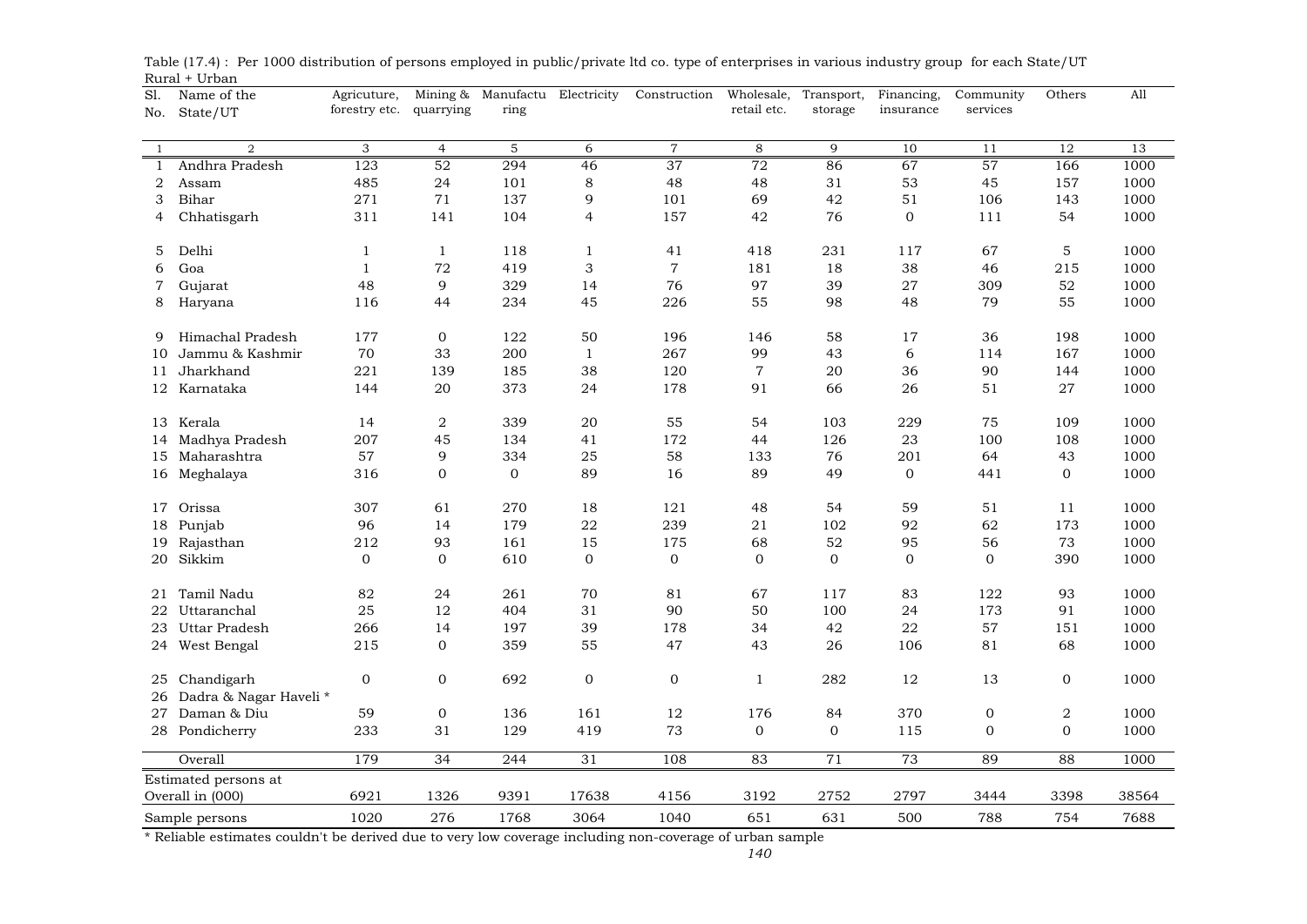| Sl.          | Name of the            | Agricuture,<br>forestry etc. |                  | Mining & Manufactu Electricity<br>ring |                  | Construction     | Wholesale,<br>retail etc. | Transport,<br>storage | Financing,<br>insurance | Community<br>services | Others         | All  |
|--------------|------------------------|------------------------------|------------------|----------------------------------------|------------------|------------------|---------------------------|-----------------------|-------------------------|-----------------------|----------------|------|
| No.          | State/UT               |                              | quarrying        |                                        |                  |                  |                           |                       |                         |                       |                |      |
| $\mathbf{1}$ | 2                      | 3                            | $\overline{4}$   | 5                                      | 6                | $\overline{7}$   | 8                         | 9                     | 10                      | 11                    | 12             | 13   |
| $\mathbf{1}$ | Andhra Pradesh         | 149                          | $\mathbf{O}$     | 29                                     | $\mathbf 0$      | 298              | $\overline{71}$           | $\overline{51}$       | $\mathbf{0}$            | 207                   | 195            | 1000 |
| 2            | Assam                  | 294                          | 5                | 80                                     | 6                | 56               | 284                       | 21                    | 99                      | 126                   | 29             | 1000 |
| 3            | Bihar                  | 130                          | 6                | 101                                    | 89               | 119              | 40                        | 49                    | 37                      | 296                   | 133            | 1000 |
| 4            | Chhatisgarh            | 116                          | 272              | 204                                    | 18               | $\mathbf{0}$     | $\Omega$                  | $\mathbf{0}$          | 27                      | 339                   | 24             | 1000 |
| 5            | Delhi                  | $\mathbf 0$                  | $\mathbf 0$      | 0                                      | 171              | $\mathbf 0$      | $\mathbf 0$               | $\mathbf 0$           | 16                      | 813                   | $\mathbf{0}$   | 1000 |
| 6            | Goa                    | 248                          | $\mathbf{0}$     | 0                                      | $\mathbf 0$      | $\mathbf{0}$     | $\mathbf{O}$              | $\mathbf{0}$          | 244                     | 492                   | 16             | 1000 |
| 7            | Gujarat                | 58                           | $\mathbf{O}$     | $\overline{0}$                         | 90               | 269              | 22                        | 131                   | $\mathbf{O}$            | 34                    | 396            | 1000 |
| 8            | Haryana                | 55                           | 68               | 269                                    | 195              | 271              | $\overline{O}$            | 57                    | 12                      | 59                    | 14             | 1000 |
| 9            | Himachal Pradesh       | 130                          | $\mathbf{0}$     | 0                                      | 45               | 343              | 365                       | 0                     | $\mathbf 0$             | 104                   | 13             | 1000 |
| 10           | Jammu & Kashmir        | $\mathbf{O}$                 | $\mathbf{0}$     | 86                                     | 189              | 335              | 18                        | 105                   | $\mathbf{0}$            | 267                   | $\overline{0}$ | 1000 |
| 11           | Jharkhand              | 186                          | $\mathbf{0}$     | $\mathbf{O}$                           | $\mathbf 0$      | 172              | 20                        | 56                    | 51                      | 124                   | 391            | 1000 |
|              | 12 Karnataka           | 24                           | 73               | 106                                    | 38               | 48               | 38                        | 5                     | 40                      | 425                   | 203            | 1000 |
| 13           | Kerala                 | 149                          | $\mathbf{0}$     | 15                                     | $\boldsymbol{0}$ | $\mathbf{0}$     | 98                        | $\mathbf{0}$          | 360                     | 377                   | $\mathbf{1}$   | 1000 |
| 14           | Madhya Pradesh         | 175                          | 82               | 74                                     | 10               | 67               | 78                        | $\overline{7}$        | 28                      | 367                   | 112            | 1000 |
|              | 15 Maharashtra         | 102                          | 46               | 52                                     | 48               | 54               | 86                        | 45                    | 124                     | 367                   | 76             | 1000 |
|              | 16 Meghalaya           | 987                          | $\mathbf{0}$     | $\mathbf{0}$                           | $\mathbf 0$      | $\mathbf{0}$     | 9                         | 0                     | $\mathbf{0}$            | $\overline{4}$        | $\mathbf{0}$   | 1000 |
| 17           | Orissa                 | 12                           | 195              | 263                                    | 26               | 192              | 57                        | 71                    | 28                      | 149                   | $\overline{7}$ | 1000 |
| 18           | Punjab                 | 6                            | 54               | $\overline{0}$                         | $\mathbf 0$      | 270              | $\mathbf 0$               | 30                    | 34                      | 28                    | 578            | 1000 |
| 19           | Rajasthan              | 131                          | 222              | 40                                     | 27               | 114              | 55                        | 30                    | 38                      | 204                   | 139            | 1000 |
| 20           | Sikkim                 |                              |                  |                                        |                  |                  |                           |                       |                         |                       |                |      |
| 21           | Tamil Nadu             | 79                           | 38               | 117                                    | 52               | 126              | 75                        | 106                   | 46                      | 262                   | 99             | 1000 |
| 22           | Uttaranchal            | 430                          | $\mathbf{0}$     | 21                                     | $\overline{0}$   | 188              | 31                        | 10                    | 9                       | 159                   | 152            | 1000 |
| 23           | Uttar Pradesh          | 138                          | $\boldsymbol{0}$ | 91                                     | 265              | 114              | 80                        | 22                    | $\mathbf{1}$            | 171                   | 118            | 1000 |
|              | 24 West Bengal         | 109                          | 81               | 80                                     | 29               | 38               | 88                        | $\Omega$              | $\Omega$                | 573                   | $\overline{2}$ | 1000 |
| 25           | Chandigarh             | $\boldsymbol{0}$             | $\mathbf 0$      | 0                                      | $\boldsymbol{0}$ | $\boldsymbol{0}$ | $\mathbf 0$               | 728                   | 157                     | $\mathbf{0}$          | 115            | 1000 |
| 26           | Dadra & Nagar Haveli * |                              |                  |                                        |                  |                  |                           |                       |                         |                       |                |      |
| 27           | Daman & Diu            | 250                          | $\mathbf{0}$     | $\mathbf{O}$                           | $\mathbf 0$      | $\mathbf 0$      | 513                       | 55                    | 132                     | 50                    | $\mathbf{0}$   | 1000 |
|              | 28 Pondicherry         | $\mathbf{0}$                 | 530              | 318                                    | $\mathbf 0$      | $\mathbf{0}$     | 132                       | $\overline{0}$        | $\overline{0}$          | 20                    | $\mathbf{0}$   | 1000 |
|              | Overall                | 152                          | $\overline{53}$  | 79                                     | $\overline{57}$  | 103              | 78                        | 36                    | 44                      | 282                   | 116            | 1000 |
|              | Estimated persons at   |                              |                  |                                        |                  |                  |                           |                       |                         |                       |                |      |
|              | Overall in (000)       | 800                          | 280              | 415                                    | 1494             | 546              | 413                       | 189                   | 234                     | 1487                  | 615            | 5277 |
|              | Sample persons         | 147                          | 53               | 122                                    | 322              | 119              | 95                        | 66                    | 71                      | 342                   | 152            | 1214 |

Rural + Urban Table (17.5) : Per 1000 distribution of persons employed in co-operative society type of enterprises in various industry group for each State/UT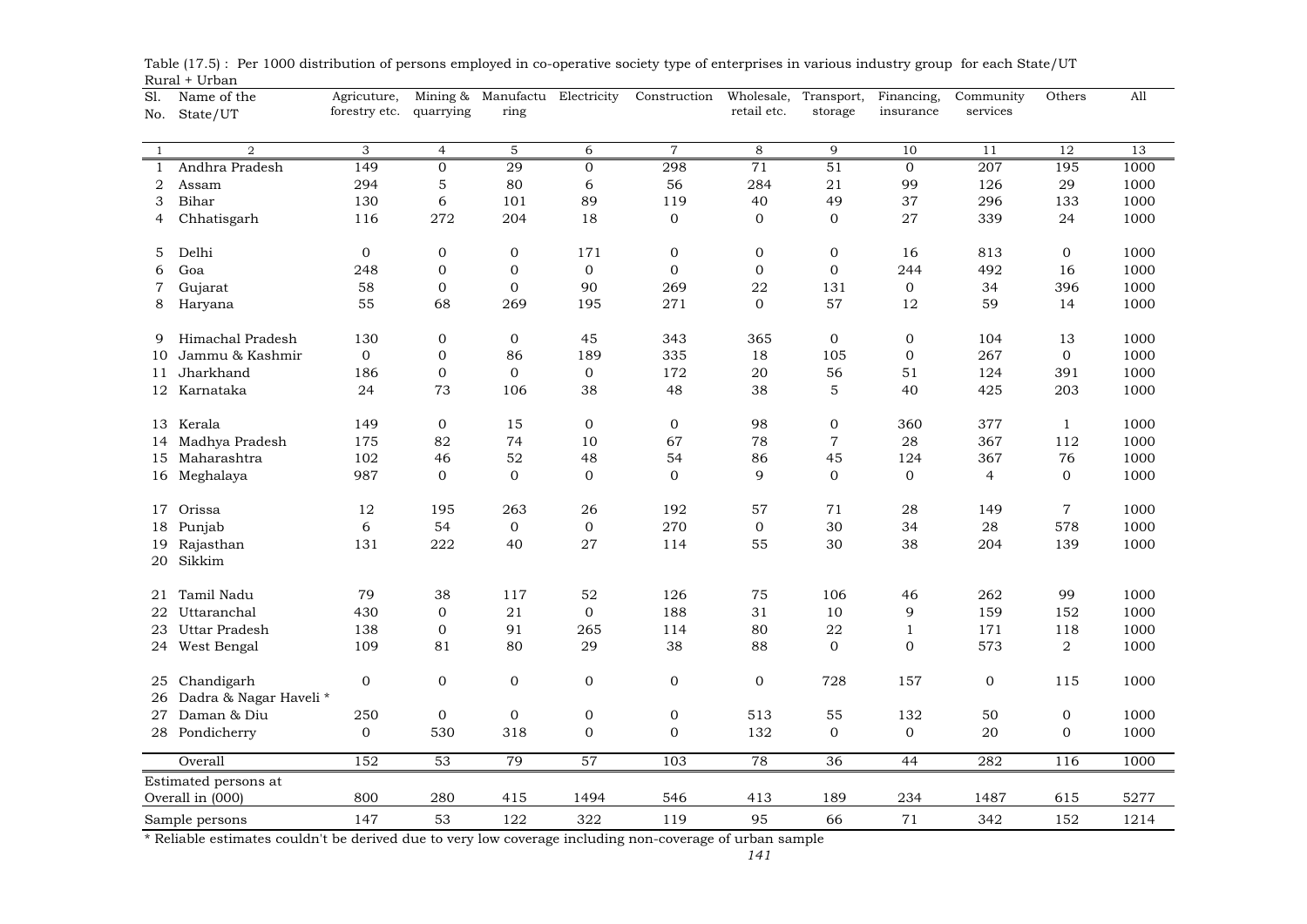| Sl. | Name of the            | Agricuture,   |                  | Mining & Manufactu Electricity |                           | Construction   | Wholesale,       | Transport,       | Financing,       | Community      | Others          | A11   |
|-----|------------------------|---------------|------------------|--------------------------------|---------------------------|----------------|------------------|------------------|------------------|----------------|-----------------|-------|
| No. | State/UT               | forestry etc. | quarrying        | ring                           |                           |                | retail etc.      | storage          | insurance        | services       |                 |       |
|     |                        |               |                  |                                |                           |                |                  |                  |                  |                |                 |       |
| -1  | $\sqrt{2}$             | 3             | $\overline{4}$   | $\overline{5}$                 | 6                         | $\overline{7}$ | $\,8\,$          | 9                | 10               | 11             | $\overline{12}$ | 13    |
| 1   | Andhra Pradesh         | 108           | $\overline{120}$ | $\mathbf{0}$                   | 95                        | 217            | $\overline{35}$  | $\mathbf 0$      | $\overline{0}$   | 190            | 235             | 1000  |
| 2   | Assam                  | 506           | 76               | $\mathbf{0}$                   | $\mathbf{0}$              | 83             | $\overline{2}$   | 24               | 10               | 82             | 217             | 1000  |
| 3   | Bihar                  | 428           | 31               | $\mathbf{0}$                   | 20                        | 140            | 48               | 45               | 22               | 78             | 188             | 1000  |
| 4   | Chhatisgarh            | 437           | 49               | 12                             | $\overline{0}$            | 13             | 132              | $\overline{0}$   | $\Omega$         | 340            | 17              | 1000  |
| 5   | Delhi                  | $\sqrt{7}$    | $\mathbf{0}$     | $\mathbf{0}$                   | 0                         | $\mathbf 0$    | $\mathbf 0$      | 21               | 19               | 953            | $\mathbf{0}$    | 1000  |
| 6   | Goa                    | 1000          | $\mathbf{O}$     | $\mathbf 0$                    | $\mathbf{O}$              | $\overline{0}$ | $\boldsymbol{0}$ | $\mathbf{O}$     | $\boldsymbol{0}$ | $\overline{0}$ | $\mathbf{0}$    | 1000  |
| 7   | Gujarat                | 180           | $\overline{0}$   | 20                             | 14                        | 34             | 12               | 12               | $\mathbf{0}$     | 304            | 424             | 1000  |
| 8   | Haryana                | 345           | 16               | 67                             | 25                        | 147            | 90               | 111              | 37               | 109            | 53              | 1000  |
| 9   | Himachal Pradesh       | 178           | $\Omega$         | 498                            | $\mathbf 0$               | 120            | 143              | 10               | $\mathbf 0$      | 36             | 15              | 1000  |
| 10  | Jammu & Kashmir        | $\mathbf 0$   | $\mathbf{0}$     | $\mathbf{0}$                   | 4                         | 416            | 163              | 77               | $\mathbf{0}$     | 10             | 330             | 1000  |
| 11  | Jharkhand              | 515           | $\overline{0}$   | 18                             | 4                         | 2              | 22               | $\mathbf{0}$     | $\mathbf{0}$     | 95             | 344             | 1000  |
|     | 12 Karnataka           | 418           | 77               | 46                             | 1                         | 23             | 167              | 50               | 92               | 21             | 105             | 1000  |
| 13  | Kerala                 | 404           | $\mathbf{0}$     | $\mathbf 0$                    | 0                         | 62             | $\mathbf 0$      | 23               | 49               | 223            | 239             | 1000  |
| 14  | Madhya Pradesh         | 728           | $\overline{7}$   | 14                             | $\mathbf 0$               | 44             | 24               | 3                | 2                | 109            | 69              | 1000  |
| 15  | Maharashtra            | 76            | 19               | 65                             | 2                         | 41             | 66               | 57               | 0                | 114            | 560             | 1000  |
| 16  | Meghalaya              | 892           | $\Omega$         | $\Omega$                       | $\mathbf{0}$              | $\Omega$       | $\Omega$         | $\overline{0}$   | $\Omega$         | $\overline{0}$ | 108             | 1000  |
| 17  | Orissa                 | 565           | 44               | 25                             | 68                        | 48             | 33               | 43               | 10               | 90             | 74              | 1000  |
| 18  | Punjab                 | 391           | 12               | 20                             | $\ensuremath{\mathsf{3}}$ | 69             | 23               | 47               | 19               | 41             | 375             | 1000  |
| 19  | Rajasthan              | 626           | 27               | 45                             | $\mathbf 0$               | 69             | 105              | $\mathbf{1}$     | $\mathbf{0}$     | 41             | 86              | 1000  |
| 20  | Sikkim                 |               |                  |                                |                           |                |                  |                  |                  |                |                 |       |
| 21  | Tamil Nadu             | 189           | 1                | 69                             | $\boldsymbol{0}$          | 155            | 91               | 13               | 4                | 217            | 261             | 1000  |
| 22  | Uttaranchal            | 122           | $\overline{0}$   | $\mathbf{0}$                   | $\mathbf{0}$              | 41             | 211              | 79               | $\mathbf{0}$     | 486            | 61              | 1000  |
| 23  | Uttar Pradesh          | 241           | 29               | 57                             | 6                         | 305            | 120              | 77               | 9                | 89             | 67              | 1000  |
| 24  | West Bengal            | 674           | $\mathbf{0}$     | 30                             | 1                         | 68             | 22               | 9                | $\mathbf{0}$     | 131            | 65              | 1000  |
| 25  | Chandigarh             | $\mathbf 0$   | $\overline{0}$   | $\mathbf 0$                    | $\mathbf 0$               | $\mathbf 0$    | 5                | 9                | 71               | 915            | 0               | 1000  |
| 26  | Dadra & Nagar Haveli * |               |                  |                                |                           |                |                  |                  |                  |                |                 |       |
| 27  | Daman & Diu            | 386           | $\mathbf 0$      | $\mathbf 0$                    | 0                         | $\mathbf 0$    | 594              | 0                | $\mathbf 0$      | 20             | 0               | 1000  |
|     | 28 Pondicherry         | $\mathbf{0}$  | $\Omega$         | $\Omega$                       | $\mathbf 0$               | $\mathbf{O}$   | 500              | $\boldsymbol{0}$ | 500              | $\overline{0}$ | $\Omega$        | 1000  |
|     |                        |               |                  |                                |                           |                |                  |                  |                  |                |                 |       |
|     | Overall                | 429           | $\overline{23}$  | $\overline{31}$                | 8                         | 95             | $\overline{59}$  | 30               | 13               | 138            | 174             | 1000  |
|     | Estimated persons at   |               |                  |                                |                           |                |                  |                  |                  |                |                 |       |
|     | Overall in (000)       | 4525          | 245              | 322                            | 5092                      | 1001           | 625              | 314              | 135              | 1456           | 1836            | 10542 |
|     | Sample persons         | 553           | 44               | 87                             | 684                       | 195            | 197              | 84               | 34               | 314            | 335             | 1869  |

Rural + Urban Table (17.6) : Per 1000 distribution of persons employed in employer household type of enterprises in various industry group for each State/UT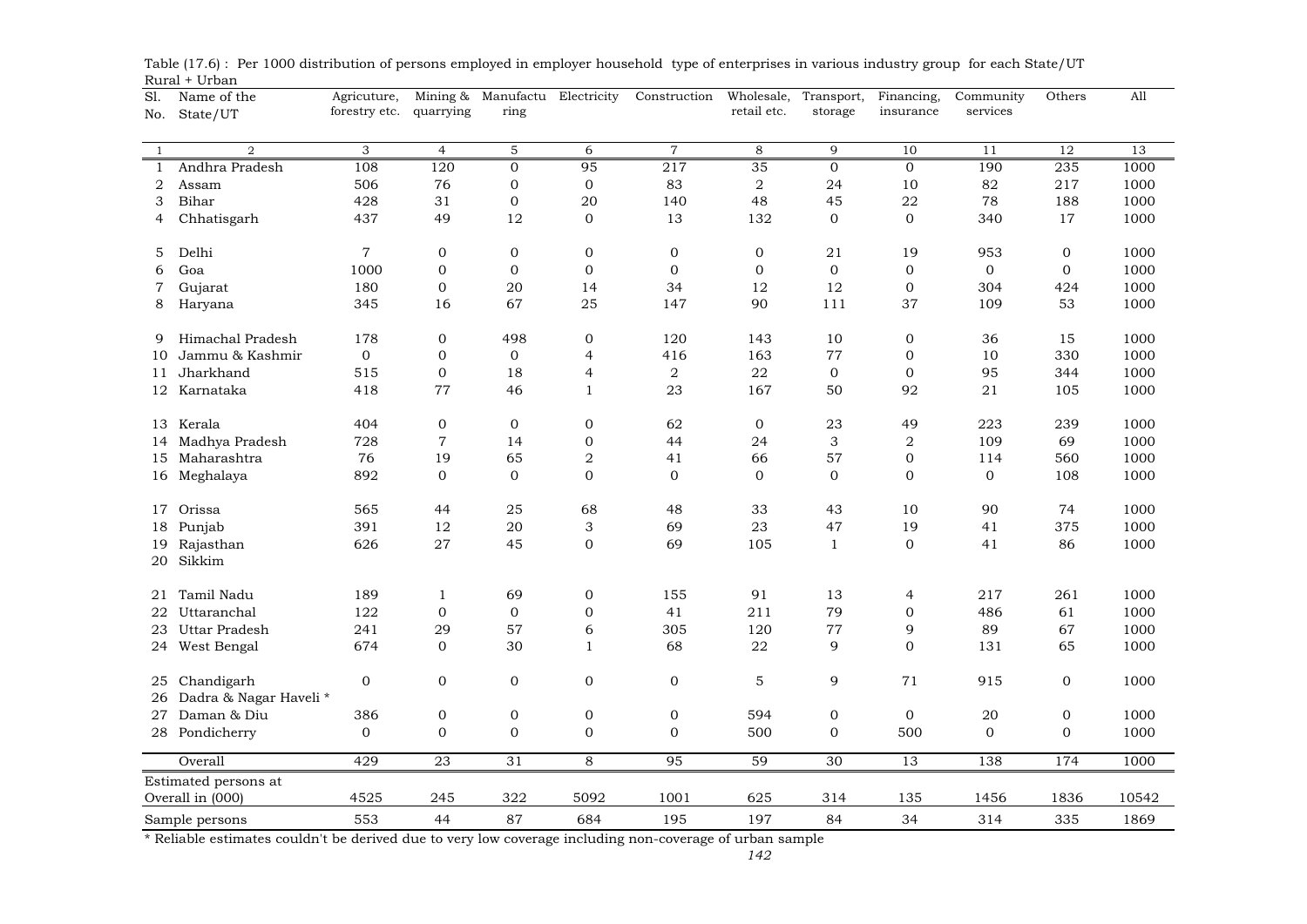| Sl. | Name of the            | Agricuture,             |                | Mining & Manufactu Electricity |                | Construction Wholesale, Transport, Financing, |                 |                 |                  | Community       | Others         | All   |
|-----|------------------------|-------------------------|----------------|--------------------------------|----------------|-----------------------------------------------|-----------------|-----------------|------------------|-----------------|----------------|-------|
| No. | State/UT               | forestry etc. quarrying |                | ring                           |                |                                               | retail etc.     | storage         | insurance        | services        |                |       |
|     |                        |                         |                |                                |                |                                               |                 |                 |                  |                 |                |       |
| -1  | $\overline{2}$         | 3                       | $\overline{4}$ | $\mathbf 5$                    | 6              | $\overline{7}$                                | 8               | 9               | 10               | 11              | 12             | 13    |
| 1   | Andhra Pradesh         | 701                     | 14             | 27                             | $\overline{5}$ | $\overline{56}$                               | $\overline{35}$ | $\overline{25}$ | $\sqrt{2}$       | $\overline{53}$ | 82             | 1000  |
| 2   | Assam                  | 381                     | $\overline{7}$ | 58                             | 1              | 75                                            | 27              | 80              | 6                | 151             | 214            | 1000  |
| 3   | Bihar                  | 245                     | 19             | 48                             | 6              | 72                                            | 41              | 32              | 11               | 95              | 431            | 1000  |
| 4   | Chhatisgarh            | 738                     | 19             | 30                             | 0              | 25                                            | 29              | $\mathbf{1}$    | $\overline{7}$   | 120             | 31             | 1000  |
|     |                        |                         |                |                                |                |                                               |                 |                 |                  |                 |                |       |
| 5   | Delhi                  | 42                      | $\overline{0}$ | 233                            | 23             | 79                                            | 494             | 21              | $\overline{7}$   | 39              | 62             | 1000  |
| 6   | Goa                    | 188                     | 90             | 27                             | $\mathbf 0$    | $\mathbf{0}$                                  | 86              | 53              | $\boldsymbol{0}$ | 60              | 496            | 1000  |
| 7   | Gujarat                | 518                     | 6              | 27                             | 4              | 33                                            | 58              | 18              | $\boldsymbol{7}$ | 62              | 267            | 1000  |
| 8   | Haryana                | 263                     | 15             | 37                             | $\overline{7}$ | 159                                           | 71              | 71              | $\sqrt{ }$       | 120             | 250            | 1000  |
| 9   | Himachal Pradesh       | 528                     | 17             | 8                              | 2              | 255                                           | 69              | 20              | $\mathbf 0$      | 14              | 87             | 1000  |
| 10  | Jammu & Kashmir        | 183                     | 14             | 22                             | 3              | 186                                           | 44              | 101             | $\mathbf 2$      | 43              | 402            | 1000  |
| 11  | Jharkhand              | 392                     | 31             | 82                             | 0              | 83                                            | 30              | 2               | 9                | 85              | 286            | 1000  |
|     | 12 Karnataka           | 573                     | 27             | 43                             | 2              | 87                                            | 46              | 37              | 14               | 33              | 138            | 1000  |
|     |                        |                         |                |                                |                |                                               |                 |                 |                  |                 |                |       |
| 13  | Kerala                 | 394                     | $\overline{7}$ | 56                             | 58             | 105                                           | 61              | 77              | 24               | 57              | 161            | 1000  |
| 14  | Madhya Pradesh         | 443                     | 42             | 24                             | $\overline{a}$ | 160                                           | 50              | 4               | $\overline{7}$   | 50              | 218            | 1000  |
| 15  | Maharashtra            | 636                     | 13             | 98                             | 11             | 27                                            | 36              | 22              | 14               | 64              | 79             | 1000  |
|     | 16 Meghalaya           | 511                     | 80             | $\overline{0}$                 | $\mathbf 0$    | 9                                             | 71              | 204             | $\overline{0}$   | 85              | 40             | 1000  |
|     |                        |                         |                |                                |                |                                               |                 |                 |                  |                 |                |       |
| 17  | Orissa                 | 460                     | 111            | 42                             | 16             | 136                                           | 12              | 12              | 10               | 35              | 166            | 1000  |
| 18  | Punjab                 | 151                     | 16             | 61                             | 4              | 136                                           | 30              | 32              | 3                | 46              | 521            | 1000  |
| 19  | Rajasthan              | 376                     | 122            | 78                             | 4              | 142                                           | 28              | 14              | $\sqrt{2}$       | 67              | 167            | 1000  |
|     | 20 Sikkim              | 87                      | $\overline{0}$ | 350                            | $\mathbf 0$    | 241                                           | 129             | 148             | $\overline{0}$   | $\mathbf{1}$    | 44             | 1000  |
| 21  | Tamil Nadu             | 529                     | 6              | 67                             | 15             | 121                                           | 76              | 32              | $\overline{2}$   | 70              | 82             | 1000  |
| 22  | Uttaranchal            | 314                     | 4              | 80                             | $\overline{7}$ | 256                                           | 70              | 24              | 12               | 16              | 217            | 1000  |
| 23. | Uttar Pradesh          | 350                     | 15             | 46                             | 51             | 173                                           | 42              | 17              | 13               | 75              | 218            | 1000  |
|     | 24 West Bengal         | 495                     | 21             | 63                             | $\mathbf{1}$   | 146                                           | 63              | 60              | 13               | 61              | 77             | 1000  |
|     |                        |                         |                |                                |                |                                               |                 |                 |                  |                 |                |       |
| 25  | Chandigarh             | $\overline{4}$          | $\mathbf 0$    | $\mathbf 5$                    | $\mathbf{1}$   | 36                                            | 63              | 0               | $\mathbf 0$      | 365             | 526            | 1000  |
| 26  | Dadra & Nagar Haveli * |                         |                |                                |                |                                               |                 |                 |                  |                 |                |       |
| 27  | Daman & Diu            | 529                     | 24             | 47                             | $\mathbf{1}$   | $\overline{0}$                                | 236             | 57              | 86               | 20              | $\overline{0}$ | 1000  |
|     | 28 Pondicherry         | $\mathbf{0}$            | $\overline{0}$ | 133                            | 687            | 90                                            | 90              | $\mathbf 0$     | $\overline{0}$   | $\overline{0}$  | $\Omega$       | 1000  |
|     | Overall                | 481                     | 26             | 53                             | 14             | 101                                           | 45              | 28              | 9                | 67              | 176            | 1000  |
|     | Estimated persons at   |                         |                |                                |                |                                               |                 |                 |                  |                 |                |       |
|     | Overall in (000)       | 44760                   | 2456           | 4921                           | 52137          | 9399                                          | 4199            | 2643            | 808              | 6213            | 16470          | 93139 |
|     | Sample persons         | 5850                    | 404            | 977                            | 7231           | 2130                                          | 947             | 605             | 243              | 1271            | 3899           | 16522 |

Rural + Urban Table (17.7) : Per 1000 distribution of persons employed in other type of enterprises in various industry group for each State/UT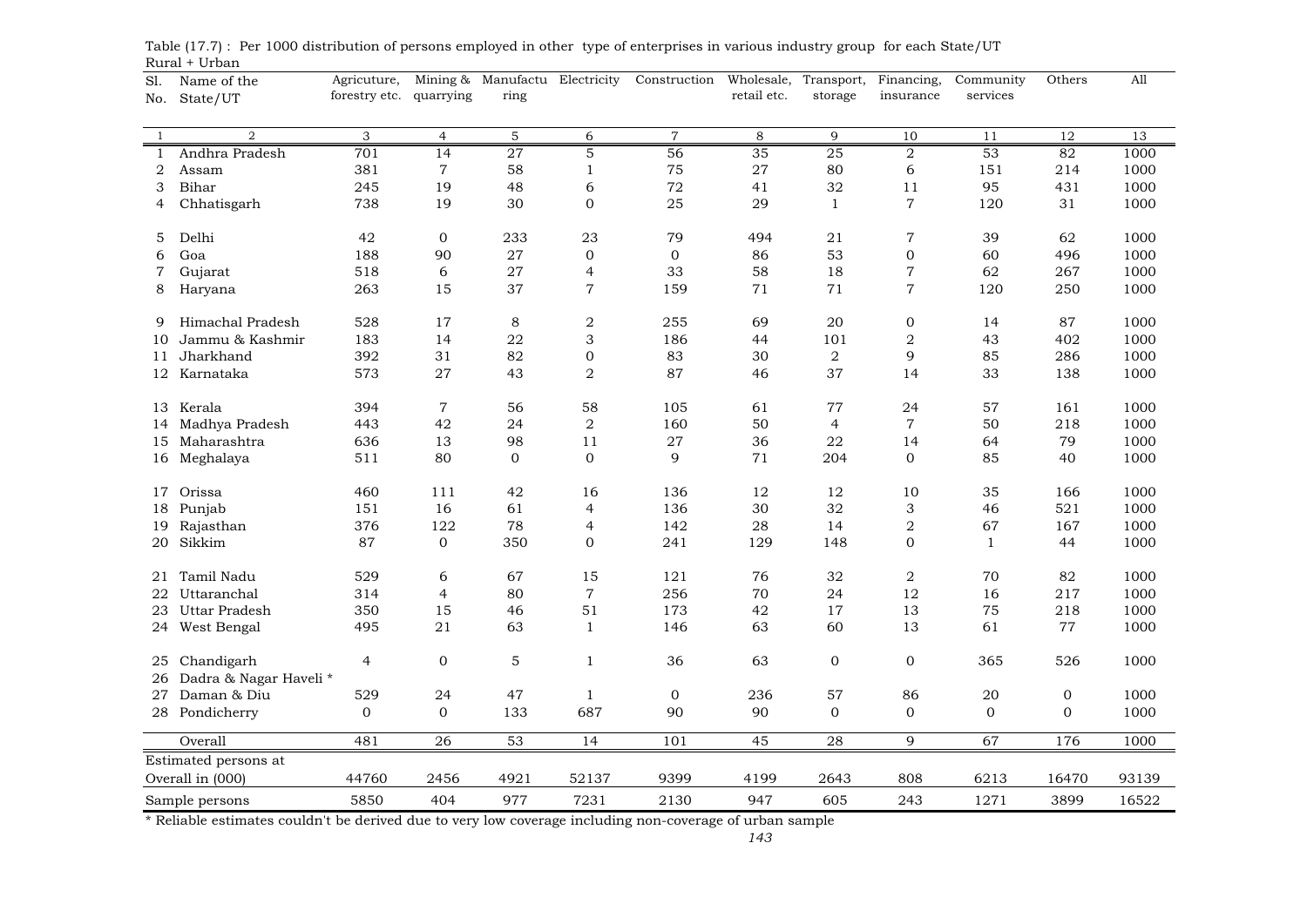| Sl.            | Name of the            | Agricuture,             |                | Mining & Manufactu Electricity |                | Construction Wholesale, Transport, Financing, |             |         |           | Community        | Others | All    |
|----------------|------------------------|-------------------------|----------------|--------------------------------|----------------|-----------------------------------------------|-------------|---------|-----------|------------------|--------|--------|
| No.            | State/UT               | forestry etc. quarrying |                | ring                           |                |                                               | retail etc. | storage | insurance | services         |        |        |
|                |                        |                         |                |                                |                |                                               |             |         |           |                  |        |        |
| $\overline{1}$ | $\overline{2}$         | 3                       | $\overline{4}$ | 5                              | 6              | $\overline{7}$                                | 8           | 9       | 10        | 11               | 12     | 13     |
| $\mathbf{1}$   | Andhra Pradesh         | 482                     | 500            | 448                            | 454            | 505                                           | 758         | 688     | 505       | 433              | 428    | 508    |
| 2              | Assam                  | 702                     | 862            | 683                            | 459            | 840                                           | 949         | 892     | 563       | 658              | 461    | 704    |
| 3              | Bihar                  | 709                     | 421            | 526                            | 639            | 453                                           | 831         | 502     | 410       | 468              | 424    | 586    |
| 4              | Chhatisgarh            | 543                     | 192            | 590                            | 584            | 643                                           | 728         | 825     | 536       | 339              | 735    | 549    |
|                |                        |                         |                |                                |                |                                               |             |         |           |                  |        |        |
| 5              | Delhi                  | 924                     | 407            | 599                            | 106            | 623                                           | 886         | 625     | 535       | 579              | 888    | 672    |
| 6              | Goa                    | 655                     | 288            | 193                            | 211            | 521                                           | 555         | 626     | 388       | 623              | 226    | 380    |
| 7              | Gujarat                | 839                     | 653            | 385                            | 516            | 780                                           | 849         | 808     | 656       | 423              | 347    | 671    |
| 8              | Haryana                | 892                     | 442            | 446                            | 383            | 580                                           | 928         | 666     | 467       | 511              | 473    | 694    |
| 9              | Himachal Pradesh       | 951                     | 906            | 805                            | 591            | 809                                           | 952         | 697     | 668       | 587              | 554    | 822    |
| 10             | Jammu & Kashmir        | 695                     | 465            | 854                            | 240            | 473                                           | 900         | 814     | 627       | 220              | 355    | 570    |
| 11             | Jharkhand              | 883                     | 245            | 418                            | 562            | 564                                           | 924         | 849     | 471       | 527              | 637    | 720    |
|                | 12 Karnataka           | 870                     | 744            | 559                            | 258            | 745                                           | 886         | 724     | 737       | 639              | 734    | 790    |
|                |                        |                         |                |                                |                |                                               |             |         |           |                  |        |        |
| 13             | Kerala                 | 641                     | 520            | 511                            | 634            | 786                                           | 760         | 745     | 656       | 427              | 399    | 627    |
| 14             | Madhya Pradesh         | 775                     | 839            | 712                            | 614            | 588                                           | 834         | 681     | 809       | 663              | 611    | 730    |
| 15             | Maharashtra            | 745                     | 509            | 454                            | 539            | 529                                           | 818         | 604     | 472       | 462              | 502    | 663    |
|                | 16 Meghalaya           | 675                     | 512            |                                | 937            | 143                                           | 656         | 623     | 0         | 447              | 412    | 615    |
|                |                        |                         |                |                                |                |                                               |             |         |           |                  |        |        |
| 17             | Orissa                 | 817                     | 332            | 324                            | 623            | 482                                           | 865         | 499     | 513       | 610              | 483    | 657    |
| 18             | Punjab                 | 841                     | 545            | 611                            | 155            | 743                                           | 864         | 514     | 602       | 456              | 333    | 614    |
| 19             | Rajasthan              | 611                     | 377            | 474                            | 446            | 449                                           | 772         | 636     | 486       | 380              | 446    | 542    |
| 20             | Sikkim                 | 978                     |                | 523                            | $\overline{0}$ | 621                                           | 848         | 749     |           | 955              | 302    | 700    |
|                |                        |                         |                |                                |                |                                               |             |         |           |                  |        |        |
| 21             | Tamil Nadu             | 566                     | 421            | 552                            | 424            | 542                                           | 771         | 499     | 629       | 450              | 478    | 558    |
| 22             | Uttaranchal            | 973                     | 463            | 302                            | 617            | 717                                           | 951         | 885     | 795       | 566              | 816    | 805    |
| 23             | Uttar Pradesh          | 851                     | 719            | 574                            | 543            | 631                                           | 857         | 673     | 558       | 561              | 600    | 743    |
|                | 24 West Bengal         | 775                     | 800            | 722                            | 589            | 838                                           | 920         | 790     | 508       | 626              | 571    | 745    |
| 25             | Chandigarh             | 492                     |                | 24                             | 835            | 830                                           | 916         | 472     | 334       | 144              | 578    | 409    |
| 26             | Dadra & Nagar Haveli * |                         |                |                                |                |                                               |             |         |           |                  |        |        |
| 27             | Daman & Diu            | 877                     | 1000           | 9                              | 9              | $\mathbf{0}$                                  | 783         | 531     | 230       | 503              |        | 656    |
|                | 28 Pondicherry         | 508                     | 0              | 322                            | 597            | 227                                           | 631         | 516     | 1000      | 0                |        | 452    |
|                |                        |                         |                |                                |                |                                               |             |         |           |                  |        |        |
|                | Overall                | 730                     | 513            | $\overline{553}$               | 501            | 617                                           | 841         | 668     | 556       | $\overline{513}$ | 501    | 658    |
|                | Estimated persons at   |                         |                |                                |                |                                               |             |         |           |                  |        |        |
|                | Overall in (000)       | 127690                  | 4059           | 18943                          | 150692         | 17909                                         | 28348       | 10465   | 5539      | 16495            | 20033  | 252994 |
|                | Sample persons         | 19257                   | 801            | 3593                           | 23651          | 3814                                          | 6956        | 2330    | 1543      | 3853             | 4848   | 47752  |

Rural + Urban<br>Sl. Name of the Table (18.1) : Per 1000 distribution of persons employed in enterprises having less than 10 workers in various industry group for each State/UT  $\Lambda$ gricuture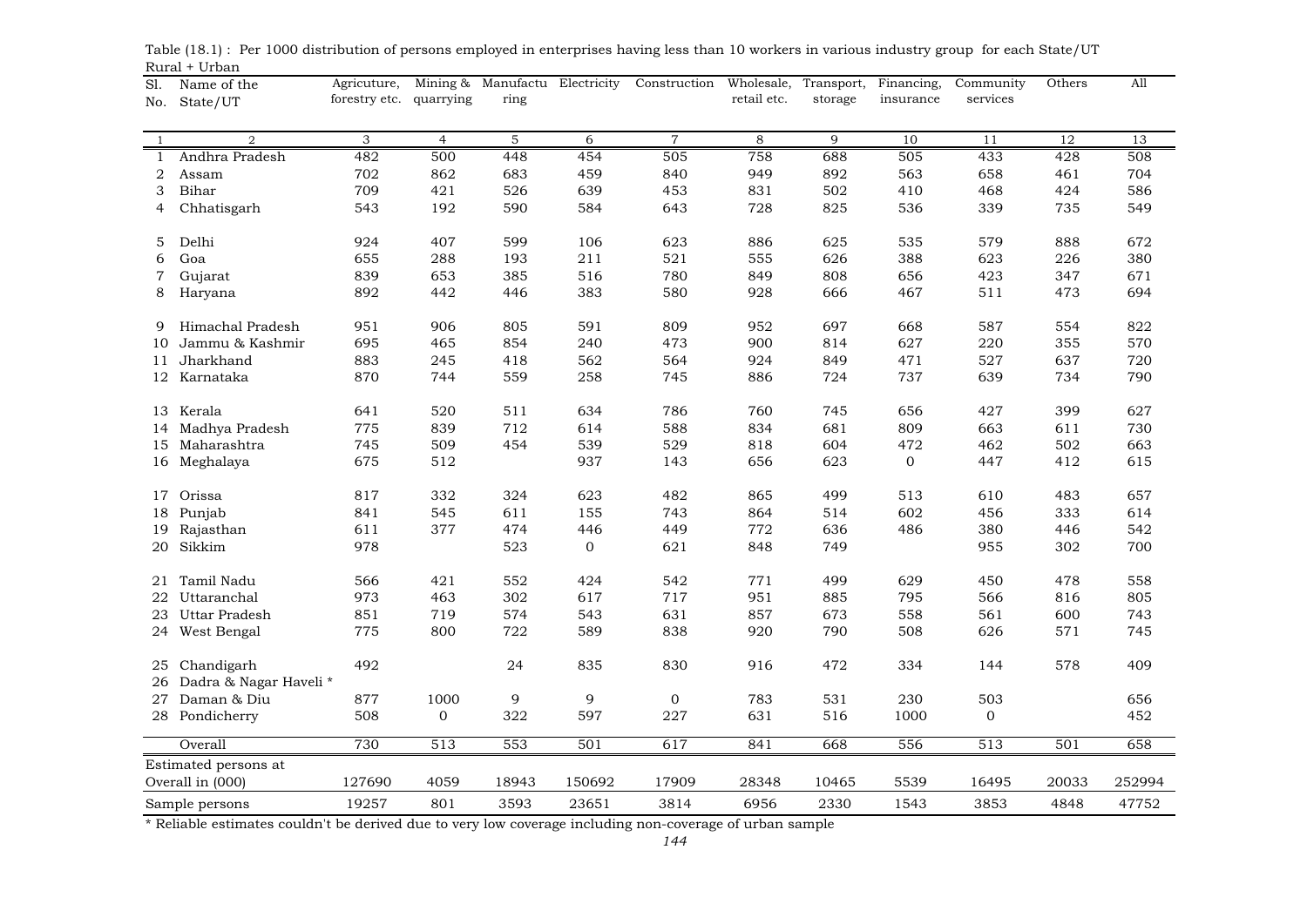| Sl.          | Name of the            | Agricuture,             |                |                 |                  | Mining & Manufactu Electricity Construction Wholesale, Transport, Financing, |                  |                |                 | Community      | Others         | All   |
|--------------|------------------------|-------------------------|----------------|-----------------|------------------|------------------------------------------------------------------------------|------------------|----------------|-----------------|----------------|----------------|-------|
| No.          | State/UT               | forestry etc. quarrying |                | ring            |                  |                                                                              | retail etc.      | storage        | insurance       | services       |                |       |
|              |                        |                         |                |                 |                  |                                                                              |                  |                |                 |                |                |       |
| -1           | $\overline{2}$         | 3                       | $\overline{4}$ | 5               | 6                | $\overline{7}$                                                               | 8                | 9              | 10              | 11             | 12             | 13    |
| $\mathbf{1}$ | Andhra Pradesh         | 30                      | 16             | 30              | 35               | 28                                                                           | 21               | 25             | 86              | 79             | 78             | 37    |
| 2            | Assam                  | $\sqrt{2}$              | 35             | 154             | 120              | 18                                                                           | 43               | 25             | 325             | 75             | 55             | 44    |
| 3            | Bihar                  | 17                      | 135            | 30              | $\boldsymbol{0}$ | 48                                                                           | $\,7$            | 77             | 26              | 73             | 14             | 29    |
| 4            | Chhatisgarh            | 12                      | 357            | 35              | 17               | 78                                                                           | 15               | $\mathbf{0}$   | $\Omega$        | 14             | 14             | 26    |
| 5            | Delhi                  | $\mathbf{0}$            | $\mathbf{0}$   | 325             | 14               | 169                                                                          | $\mathbf{1}$     | 320            | 254             | 11             | $\mathbf 0$    | 158   |
|              | Goa                    | 58                      | $\mathbf 0$    | 12              | $\mathbf{0}$     | 319                                                                          | $\mathbf{0}$     |                | 36              | 9              | 59             | 35    |
| 6            |                        |                         |                | 17              | 54               |                                                                              |                  | 0              |                 | 31             |                |       |
| 7            | Gujarat                | 6                       | 6              |                 |                  | 24                                                                           | $\boldsymbol{0}$ | $\mathbf{1}$   | $\mathbf 0$     |                | 17             | 12    |
| 8            | Haryana                | $\sqrt{2}$              | $\mathbf{0}$   | 119             | 84               | 37                                                                           | $\overline{7}$   | 73             | 35              | 95             | 52             | 39    |
| 9            | Himachal Pradesh       | 34                      | 88             | 123             | 158              | 88                                                                           | 0                | 157            | 81              | 240            | 202            | 91    |
| 10           | Jammu & Kashmir        | 2                       | $\mathbf 0$    | 24              | 2                | 64                                                                           | 4                | $\mathbf{1}$   | 236             | 188            | 20             | 36    |
| 11           | Jharkhand              | 19                      | 20             | 19              | 118              | 42                                                                           | 21               | 13             | 92              | 213            | 12             | 40    |
|              | 12 Karnataka           | 15                      | 34             | 90              | 292              | 72                                                                           | 33               | 22             | 116             | 81             | 68             | 43    |
|              |                        |                         |                |                 |                  |                                                                              |                  |                |                 |                |                |       |
| 13           | Kerala                 | 11                      | 219            | 100             | 12               | 20                                                                           | 28               | $\overline{0}$ | 85              | 98             | 39             | 36    |
| 14           | Madhya Pradesh         | 15                      | $\mathbf{1}$   | 11              | 58               | 24                                                                           | 8                | 16             | 34              | 16             | 10             | 15    |
| 15           | Maharashtra            | $\sqrt{6}$              | 10             | 48              | 50               | 9                                                                            | 27               | 22             | 124             | 38             | $\overline{7}$ | 20    |
|              | 16 Meghalaya           | $\Omega$                | $\Omega$       |                 | $\overline{0}$   | 71                                                                           | $\overline{0}$   | 169            | $\overline{0}$  | 38             | 136            | 21    |
| 17           | Orissa                 | 22                      | 131            | 77              | 71               | 50                                                                           | 36               | 41             | 120             | 65             | 9              | 44    |
| 18           | Punjab                 | 15                      | 122            | 48              | 35               | 35                                                                           | 26               | $\mathbf 0$    | 246             | 33             | 112            | 54    |
| 19           | Rajasthan              | 35                      | 6              | 25              | 42               | 16                                                                           | $1\,1$           | 15             | 68              | 74             | 11             | 29    |
| 20           | Sikkim                 | $\mathbf{0}$            |                | 46              | $\mathbf 0$      | $\mathbf{0}$                                                                 | 30               | $\mathbf{0}$   |                 | $\Omega$       | 61             | 25    |
|              |                        |                         |                |                 |                  |                                                                              |                  |                |                 |                |                |       |
| 21           | Tamil Nadu             | 23                      | 72             | 66              | 66               | 10                                                                           | 15               | 99             | 84              | 61             | 36             | 39    |
| 22           | Uttaranchal            | 13                      | $\mathbf{0}$   | 17              | 94               | 88                                                                           | 8                | 9              | 66              | 76             | 40             | 35    |
| 23           | Uttar Pradesh          | 15                      | $\overline{7}$ | 41              | 86               | 18                                                                           | 19               | 40             | 41              | 34             | 46             | 25    |
|              | 24 West Bengal         | 12                      | $\mathbf{0}$   | 35              | 55               | 37                                                                           | 9                | 74             | 73              | 37             | 80             | 31    |
| 25           | Chandigarh             | 42                      |                | $\mathbf{0}$    | $\boldsymbol{0}$ | $\boldsymbol{0}$                                                             | 18               | $\mathbf 0$    | 11              | $\mathbf 0$    | $\overline{0}$ | 6     |
| 26           | Dadra & Nagar Haveli * |                         |                |                 |                  |                                                                              |                  |                |                 |                |                |       |
| 27           | Daman & Diu            | 39                      | $\mathbf 0$    | 120             | $\boldsymbol{0}$ | $\boldsymbol{0}$                                                             | 87               | 93             | 123             | 477            |                | 79    |
|              | 28 Pondicherry         | $\mathbf{0}$            | 91             | 52              | 37               | $\mathbf{0}$                                                                 | $\overline{0}$   | $\overline{0}$ | $\mathbf 0$     | $\overline{0}$ |                | 26    |
|              |                        |                         |                |                 |                  |                                                                              |                  |                |                 |                |                |       |
|              | Overall                | 16                      | 50             | $\overline{53}$ | 63               | $\overline{32}$                                                              | $\overline{17}$  | 62             | $\overline{97}$ | 57             | 40             | 32    |
|              | Estimated persons at   |                         |                |                 |                  |                                                                              |                  |                |                 |                |                |       |
|              | Overall in (000)       | 2769                    | 396            | 1830            | 4996             | 928                                                                          | 567              | 970            | 964             | 1824           | 1611           | 12300 |
|              | Sample persons         | 440                     | 82             | 385             | 907              | 322                                                                          | 159              | 127            | 181             | 546            | 428            | 2758  |

Rural + Urban<br>Sl. Name of the Table (18.2) : Per 1000 distribution of persons employed in enterprises having 10-19 workers in various industry group for each State/UT Agricuture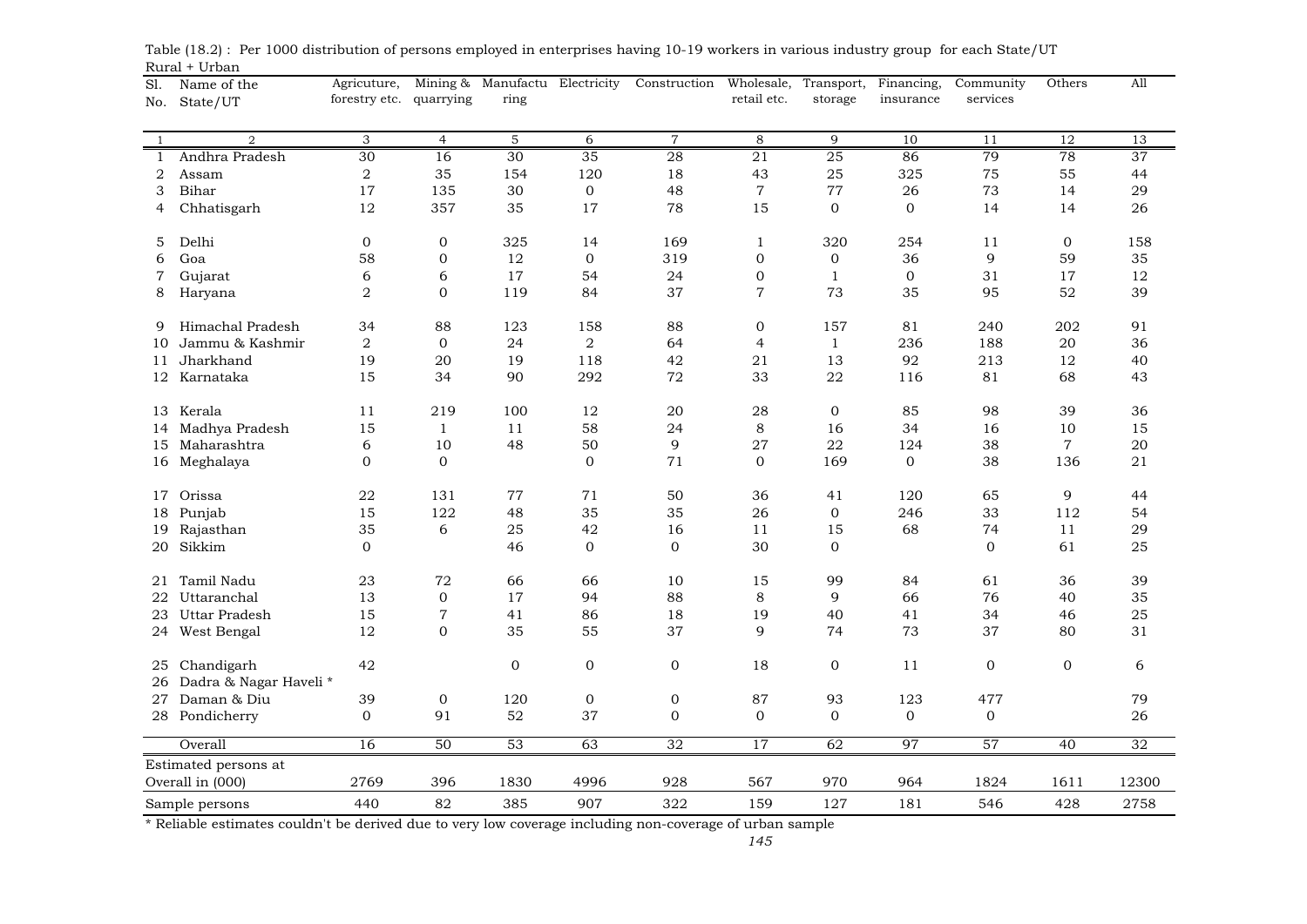| Sl.              | Name of the            | Agricuture,             |                |                |                | Mining & Manufactu Electricity Construction Wholesale, Transport, Financing, |                  |                |                | Community   | Others         | All   |
|------------------|------------------------|-------------------------|----------------|----------------|----------------|------------------------------------------------------------------------------|------------------|----------------|----------------|-------------|----------------|-------|
| State/UT<br>No.  |                        | forestry etc. quarrying |                | ring           |                |                                                                              | retail etc.      | storage        | insurance      | services    |                |       |
|                  |                        |                         |                |                |                |                                                                              |                  |                |                |             |                |       |
| -1               | $\overline{2}$         | 3                       | $\overline{4}$ | 5              | 6              | $\overline{7}$                                                               | 8                | $\mathbf{Q}$   | 10             | 11          | 12             | 13    |
| $\mathbf{1}$     | Andhra Pradesh         | $\overline{74}$         | 181            | 72             | 155            | 10                                                                           | 31               | 50             | 70             | 24          | 120            | 70    |
| 2<br>Assam       |                        | 140                     | 35             | 83             | 315            | 120                                                                          | $\overline{4}$   | 63             | 72             | 78          | 28             | 94    |
| Bihar<br>3       |                        | $\overline{2}$          | 168            | 101            | 97             | 93                                                                           | 21               | 99             | 172            | 38          | 37             | 40    |
| 4                | Chhatisgarh            | 69                      | 32             | 42             | 22             | 67                                                                           | 21               | 13             | $\mathbf 0$    | 14          | 21             | 53    |
|                  |                        |                         |                |                |                |                                                                              |                  |                |                |             |                |       |
| Delhi<br>5       |                        | 22                      | 593            | 76             | 847            | 183                                                                          | 112              | 43             | 208            | 347         | 94             | 155   |
| Goa<br>6         |                        | 84                      | 183            | 566            | 623            | 149                                                                          | 122              | 228            | 400            | 293         | 81             | 235   |
| Gujarat<br>7     |                        | 2                       | 52             | 403            | 95             | 41                                                                           | 41               | 126            | 130            | 115         | 45             | 74    |
| 8<br>Haryana     |                        | $\mathbf 5$             | 394            | 204            | 129            | 154                                                                          | 25               | 129            | 288            | 98          | 85             | 84    |
|                  |                        |                         |                |                |                |                                                                              |                  |                |                |             |                |       |
| 9                | Himachal Pradesh       | 10                      | $\overline{0}$ | 66             | 86             | 49                                                                           | 16               | 23             | 143            | 50          | 26             | 30    |
| 10               | Jammu & Kashmir        | 14                      | $\Omega$       | $\overline{0}$ | $\overline{0}$ | 62                                                                           | $\overline{0}$   | $\overline{0}$ | $\overline{0}$ | 16          | $\overline{7}$ | 14    |
| 11               | Jharkhand              | 32                      | 437            | 242            | 249            | 229                                                                          | 31               | 67             | 120            | 151         | 55             | 102   |
| 12 Karnataka     |                        | 21                      | 90             | 226            | 156            | 52                                                                           | 40               | 170            | 70             | 123         | 64             | 64    |
| Kerala<br>13     |                        | 33                      | 39             | 128            | 164            | 10                                                                           | 39               | 60             | 96             | 121         | 86             | 62    |
| 14               | Madhya Pradesh         | 14                      | 23             | 3              | 123            | 99                                                                           | 11               | 126            | 17             | 39          | 24             | 28    |
| 15               | Maharashtra            | $\mathbf 5$             | 283            | 228            | 51             | 181                                                                          | 26               | 199            | 149            | 309         | 59             | 74    |
| 16 Meghalaya     |                        | 198                     | 488            |                | $\mathbf{0}$   | 426                                                                          | $\mathbf{0}$     | $\overline{0}$ | $\overline{0}$ | 85          | $\overline{0}$ | 161   |
|                  |                        |                         |                |                |                |                                                                              |                  |                |                |             |                |       |
| Orissa<br>17     |                        | 18                      | 348            | 358            | 150            | 211                                                                          | 46               | 235            | 211            | 172         | 32             | 118   |
| Punjab<br>18     |                        | 19                      | 148            | 190            | 712            | 31                                                                           | 14               | 129            | 64             | 279         | 99             | 102   |
| 19               | Rajasthan              | $\overline{4}$          | 36             | 42             | 90             | $\mathbf 5$                                                                  | 2                | 14             | $\mathbf 0$    | 33          | 56             | 18    |
| Sikkim<br>20     |                        | $\mathbf 0$             |                | 165            | 1000           | 45                                                                           | $\boldsymbol{0}$ | $\mathbf{0}$   |                | 32          | 534            | 120   |
|                  |                        |                         |                |                |                |                                                                              |                  |                |                |             |                |       |
| 21               | Tamil Nadu             | 54                      | 219            | 159            | 162            | 45                                                                           | 55               | 127            | 142            | 180         | 166            | 98    |
| 22               | Uttaranchal            | $\overline{5}$          | 401            | 289            | 229            | 46                                                                           | 20               | 21             | 112            | 257         | 29             | 78    |
| 23               | Uttar Pradesh          | 9                       | 102            | 116            | 90             | 64                                                                           | 22               | 45             | 56             | 79          | 71             | 40    |
| 24 West Bengal   |                        | 33                      | 159            | 183            | 269            | 25                                                                           | 10               | 86             | 289            | 225         | 129            | 101   |
|                  |                        |                         |                |                |                |                                                                              |                  |                |                |             |                |       |
| 25               | Chandigarh             | $\boldsymbol{0}$        |                | 119            | 6              | $\boldsymbol{0}$                                                             | 37               | 342            | 585            | 463         | 35             | 232   |
| 26               | Dadra & Nagar Haveli * |                         |                |                |                |                                                                              |                  |                |                |             |                |       |
| 27               | Daman & Diu            | $\mathbf 0$             | $\mathbf{0}$   | 171            | $\mathbf 0$    | $\mathbf{0}$                                                                 | $\overline{0}$   | $\overline{0}$ | 56             | $\mathbf 0$ |                | 16    |
| 28 Pondicherry   |                        | 90                      | 482            | 626            | 335            | 309                                                                          | 369              | 343            | $\mathbf{0}$   | 672         |                | 347   |
| Overall          |                        | 28                      | 147            | 171            | 169            | 68                                                                           | 30               | 101            | 132            | 131         | 69             | 67    |
|                  | Estimated persons at   |                         |                |                |                |                                                                              |                  |                |                |             |                |       |
| Overall in (000) |                        | 4860                    | 1166           | 5843           | 11869          | 1978                                                                         | 998              | 1584           | 1314           | 4207        | 2744           | 25878 |
| Sample persons   |                        | 590                     | 237            | 1054           | 1881           | 430                                                                          | 210              | 362            | 245            | 919         | 604            | 4887  |

Rural + Urban<br>Sl. Name of the Table (18.3) : Per 1000 distribution of persons employed in enterprises having 20 & more workers in various industry group for each State/UT Agricuture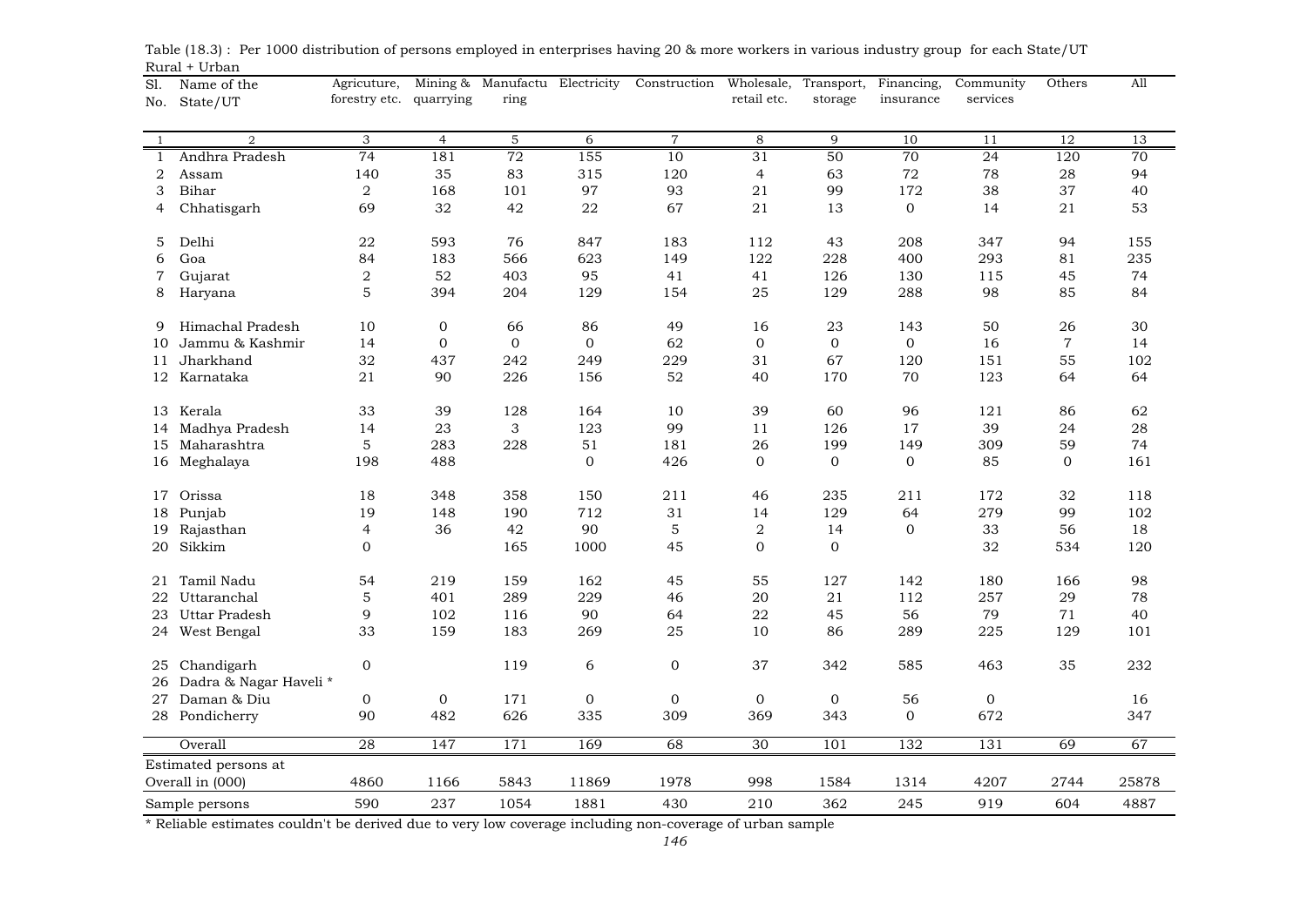| Sl.          | Name of the           |                         |                | Agricuture, Mining & Manufactu Electricity |        | Construction Wholesale, Transport, Financing, |             |         |           | Community | Others | All    |
|--------------|-----------------------|-------------------------|----------------|--------------------------------------------|--------|-----------------------------------------------|-------------|---------|-----------|-----------|--------|--------|
| No.          | State/UT              | forestry etc. quarrying |                | ring                                       |        |                                               | retail etc. | storage | insurance | services  |        |        |
|              |                       |                         |                |                                            |        |                                               |             |         |           |           |        |        |
| -1           | $\overline{2}$        | 3                       | $\overline{4}$ | 5                                          | 6      | $\overline{7}$                                | 8           | 9       | 10        | 11        | 12     | 13     |
| $\mathbf{1}$ | Andhra Pradesh        | 421                     | 511            | 601                                        | 670    | 320                                           | 715         | 710     | 729       | 756       | 624    | 515    |
| 2            | Assam                 | 679                     | 771            | 758                                        | 814    | 719                                           | 889         | 826     | 351       | 603       | 718    | 702    |
| 3            | Bihar                 | 181                     | 335            | 590                                        | 748    | 241                                           | 686         | 668     | 771       | 605       | 388    | 381    |
| 4            | Chhatisgarh           | 186                     | 488            | 544                                        | 590    | 500                                           | 706         | 651     | 645       | 574       | 313    | 315    |
|              |                       |                         |                |                                            |        |                                               |             |         |           |           |        |        |
| 5            | Delhi                 | 918                     | 1000           | 986                                        | 964    | 990                                           | 1000        | 997     | 999       | 995       | 969    | 993    |
| 6            | Goa                   | 686                     | 640            | 922                                        | 1000   | 546                                           | 782         | 1000    | 1000      | 859       | 768    | 813    |
| 7            | Gujarat               | 560                     | 256            | 746                                        | 662    | 448                                           | 919         | 795     | 891       | 767       | 645    | 650    |
| 8            | Haryana               | 589                     | 925            | 721                                        | 714    | 442                                           | 858         | 651     | 810       | 766       | 620    | 666    |
|              |                       |                         |                |                                            |        |                                               |             |         |           |           |        |        |
| 9            | Himachal Pradesh      | 855                     | 1000           | 915                                        | 997    | 646                                           | 854         | 893     | 991       | 901       | 820    | 844    |
| 10           | Jammu & Kashmir       | 562                     | 422            | 878                                        | 825    | 589                                           | 902         | 874     | 914       | 816       | 798    | 729    |
| 11           | Jharkhand             | 167                     | 671            | 376                                        | 580    | 257                                           | 664         | 692     | 816       | 731       | 294    | 346    |
|              | 12 Karnataka          | 353                     | 569            | 678                                        | 696    | 359                                           | 683         | 707     | 757       | 793       | 486    | 484    |
|              |                       |                         |                |                                            |        |                                               |             |         |           |           |        |        |
| 13           | Kerala                | 561                     | 510            | 836                                        | 940    | 604                                           | 874         | 715     | 933       | 797       | 641    | 700    |
| 14           | Madhya Pradesh        | 343                     | 412            | 443                                        | 687    | 394                                           | 733         | 732     | 887       | 744       | 549    | 463    |
|              | 15 Maharashtra        | 495                     | 504            | 736                                        | 826    | 594                                           | 854         | 752     | 950       | 846       | 783    | 622    |
|              | 16 Meghalaya          | 257                     | 158            |                                            | 1000   | 554                                           | 926         | 721     | 1000      | 870       | 864    | 441    |
|              |                       |                         |                |                                            |        |                                               |             |         |           |           |        |        |
| 17           | Orissa                | 283                     | 400            | 605                                        | 644    | 372                                           | 787         | 798     | 775       | 831       | 492    | 474    |
| 18           | Punjab                | 751                     | 574            | 779                                        | 970    | 306                                           | 867         | 847     | 966       | 902       | 674    | 715    |
| 19           | Rajasthan             | 208                     | 165            | 428                                        | 819    | 220                                           | 600         | 759     | 699       | 625       | 513    | 348    |
| 20           | Sikkim                | 800                     |                | 659                                        | 1000   | 472                                           | 608         | 323     |           | 822       | 970    | 702    |
|              |                       |                         |                |                                            |        |                                               |             |         |           |           |        |        |
| 21           | Tamil Nadu            | 346                     | 486            | 751                                        | 781    | 530                                           | 803         | 779     | 895       | 818       | 727    | 582    |
| 22           | Uttaranchal           | 778                     | 961            | 962                                        | 964    | 308                                           | 858         | 773     | 971       | 875       | 790    | 771    |
| 23           | <b>Uttar Pradesh</b>  | 598                     | 417            | 654                                        | 586    | 381                                           | 771         | 743     | 841       | 665       | 533    | 592    |
|              | 24 West Bengal        | 669                     | 521            | 809                                        | 958    | 596                                           | 929         | 698     | 860       | 935       | 888    | 773    |
|              |                       |                         |                |                                            |        |                                               |             |         |           |           |        |        |
| 25           | Chandigarh            | 992                     |                | 1000                                       | 1000   | 299                                           | 979         | 873     | 1000      | 1000      | 665    | 921    |
| 26           | Dadra & Nagar Haveli* |                         |                |                                            |        |                                               |             |         |           |           |        |        |
| 27           | Daman & Diu           | 832                     | 1000           | 890                                        | 1000   | 1000                                          | 809         | 786     | 978       | 1000      |        | 855    |
| 28           | Pondicherry           | 916                     | 1000           | 886                                        | 941    | 945                                           | 1000        | 1000    | 1000      | 1000      |        | 949    |
|              |                       |                         |                |                                            |        |                                               |             |         |           |           |        |        |
|              | Overall               | 442                     | 419            | 697                                        | 751    | 418                                           | 799         | 759     | 832       | 763       | 584    | 564    |
|              | Estimated persons at  |                         |                |                                            |        |                                               |             |         |           |           |        |        |
|              | Overall in (000)      | 77358                   | 3309           | 23888                                      | 104555 | 12115                                         | 26952       | 11888   | 8287      | 24507     | 23337  | 216902 |
|              | Sample persons        | 11848                   | 765            | 4564                                       | 17177  | 2637                                          | 6523        | 2660    | 2040      | 6046      | 5793   | 44050  |

Rural + Urban Table (19.1) : Per 1000 distribution of persons employed in enterprises perennial in nature group for each State/UT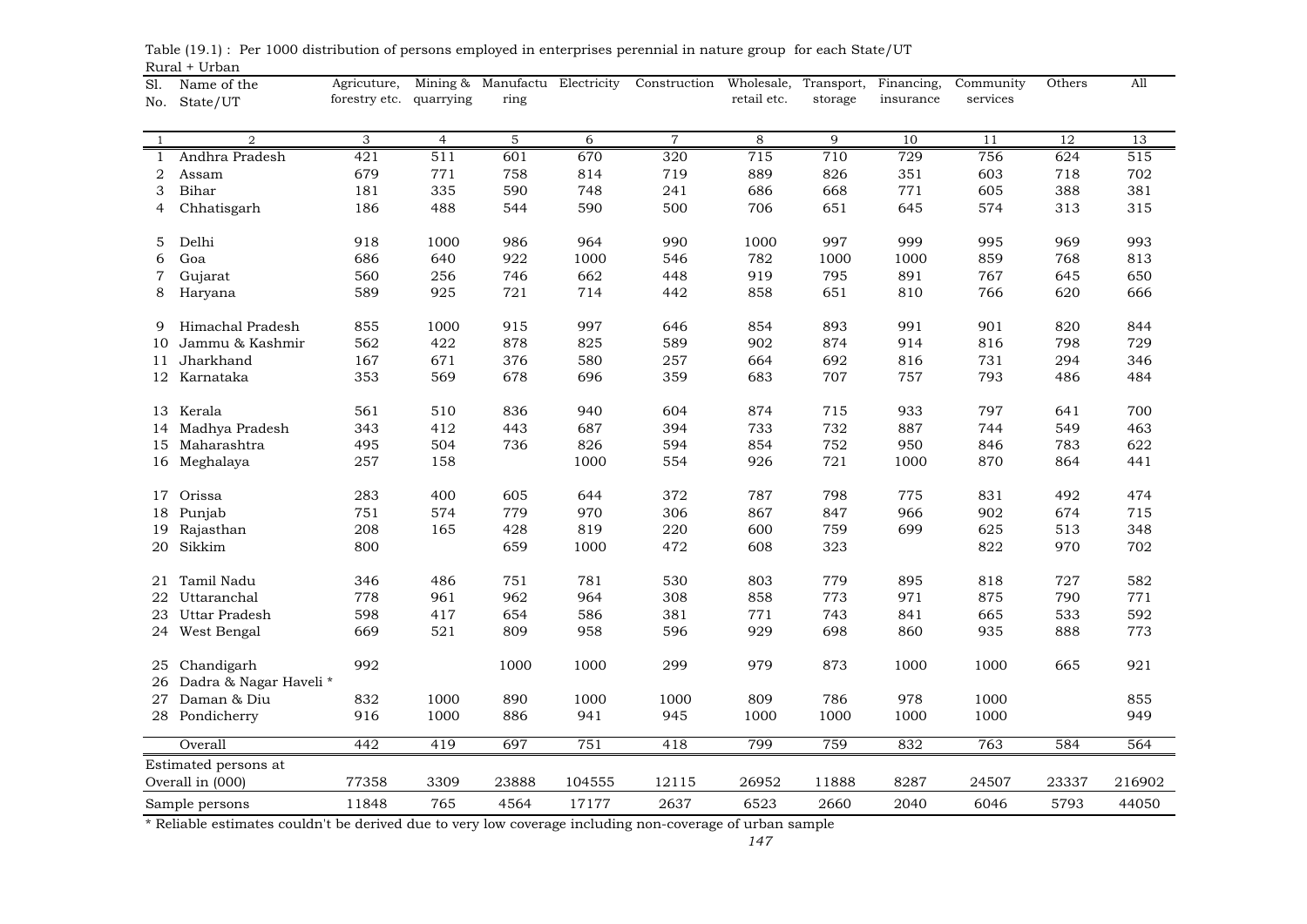| Sl.          | Name of the            | Agricuture,   |                | Mining & Manufactu Electricity |                | Construction Wholesale, Transport, |             |                | Financing,     | Community    | Others | All         |
|--------------|------------------------|---------------|----------------|--------------------------------|----------------|------------------------------------|-------------|----------------|----------------|--------------|--------|-------------|
| No.          | State/UT               | forestry etc. | quarrying      | ring                           |                |                                    | retail etc. | storage        | insurance      | services     |        |             |
|              |                        |               |                |                                |                |                                    |             |                |                |              |        |             |
| -1           | $\overline{2}$         | 3             | $\overline{4}$ | 5                              | 6              | $\overline{7}$                     | 8           | 9              | 10             | 11           | 12     | 13          |
| $\mathbf{1}$ | Andhra Pradesh         | 555           | 296            | 315                            | 329            | 293                                | 222         | 212            | 195            | 175          | 177    | 404         |
| 2            | Assam                  | 316           | 170            | 205                            | 186            | 201                                | 82          | 161            | 559            | 382          | 255    | 277         |
| 3            | Bihar                  | 777           | 571            | 366                            | 197            | 563                                | 253         | 295            | 180            | 337          | 505    | 548         |
| 4            | Chhatisgarh            | 774           | 68             | 415                            | 37             | 168                                | 213         | 223            | 240            | 315          | 442    | 593         |
| 5            | Delhi                  | 79            | $\overline{0}$ | 14                             | 36             | 10                                 | $\mathbf 0$ | $\overline{2}$ | $\mathbf 0$    | 3            | 18     | 6           |
|              | Goa                    | 314           | 316            | 73                             | $\overline{0}$ | 420                                | 155         | $\mathbf 0$    | $\mathbf 0$    | 81           | 219    | 162         |
| 6<br>7       |                        | 428           | 624            | 101                            | 313            | 275                                | 41          | 99             | 82             | 158          | 191    | 270         |
|              | Gujarat                |               |                | 208                            |                |                                    |             |                |                |              |        |             |
| 8            | Haryana                | 364           | 75             |                                | 176            | 465                                | 127         | 253            | 108            | 116          | 304    | 267         |
| 9            | Himachal Pradesh       | 114           | $\overline{0}$ | 35                             | 3              | 66                                 | 129         | 42             | 9              | 46           | 120    | 88          |
| 10           | Jammu & Kashmir        | 431           | 566            | 109                            | 10             | 118                                | 49          | 67             | $\mathbf{0}$   | 118          | 105    | 192         |
| 11           | Jharkhand              | 820           | 253            | 597                            | 331            | 534                                | 329         | 278            | 184            | 261          | 451    | 598         |
| 12           | Karnataka              | 629           | 299            | 301                            | 298            | 553                                | 284         | 213            | 219            | 152          | 455    | 481         |
| 13           | Kerala                 | 299           | 18             | 30                             | 6              | 98                                 | 15          | 29             | 47             | 144          | 225    | 153         |
| 14           | Madhya Pradesh         | 546           | 391            | 349                            | 313            | 324                                | 130         | 114            | 95             | 112          | 300    | 397         |
| 15           | Maharashtra            | 489           | 476            | 254                            | 167            | 306                                | 126         | 200            | 31             | 114          | 194    | 356         |
|              | 16 Meghalaya           | 743           | 768            |                                | $\overline{0}$ | 446                                | 74          | 279            | $\Omega$       | 130          | 114    | 556         |
|              |                        |               |                |                                |                |                                    |             |                |                |              |        |             |
| 17           | Orissa                 | 675           | 520            | 306                            | 298            | 545                                | 174         | 155            | 118            | 133          | 338    | 465         |
| 18           | Punjab                 | 192           | 336            | 72                             | 10             | 111                                | 60          | 47             | 24             | 54           | 190    | 144         |
| 19           | Rajasthan              | 755           | 682            | 514                            | 92             | 609                                | 373         | 154            | 205            | 264          | 384    | 576         |
| 20           | Sikkim                 | 200           |                | 333                            | $\overline{0}$ | 528                                | 392         | 677            |                | 178          | 30     | 296         |
| 21           | Tamil Nadu             | 642           | 461            | 166                            | 155            | 354                                | 172         | 106            | 80             | 137          | 237    | 374         |
| 22           | Uttaranchal            | 202           | 39             | 9                              | $\mathbf{1}$   | 122                                | 98          | 192            | 23             | 61           | 117    | 133         |
| 23           | Uttar Pradesh          | 370           | 376            | 289                            | 181            | 342                                | 180         | 194            | 121            | 258          | 248    | 315         |
|              | 24 West Bengal         | 327           | 479            | 163                            | 41             | 304                                | 49          | 253            | 110            | 51           | 43     | 201         |
|              |                        |               |                |                                |                |                                    |             |                |                |              |        |             |
| 25           | Chandigarh             | 8             |                | $\mathbf 0$                    | 0              | $\mathbf 0$                        | 21          | 127            | $\mathbf 0$    | $\mathbf 0$  | 30     | 26          |
| 26           | Dadra & Nagar Haveli * |               |                |                                |                |                                    |             |                |                |              |        |             |
| 27           | Daman & Diu            | 168           | $\mathbf 0$    | 110                            | $\mathbf 0$    | $\mathbf 0$                        | 191         | 214            | 22             | $\mathbf{0}$ |        | 145         |
|              | 28 Pondicherry         | 84            | $\mathbf{0}$   | 114                            | 59             | 55                                 | $\mathbf 0$ | $\overline{0}$ | $\overline{0}$ | $\mathbf{0}$ |        | $5\sqrt{1}$ |
|              | Overall                | 525           | 438            | $\overline{241}$               | 167            | 359                                | 156         | 168            | 127            | 176          | 281    | 367         |
|              | Estimated persons at   |               |                |                                |                |                                    |             |                |                |              |        |             |
|              | Overall in (000)       | 91798         | 3463           | 8246                           | 103508         | 10427                              | 5274        | 2636           | 1267           | 5670         | 11220  | 141173      |
|              | Sample persons         | 12827         | 611            | 1541                           | 14979          | 2280                               | 1408        | 631            | 333            | 1246         | 2474   | 23588       |

Rural + Urban Table (19.2) : Per 1000 distribution of persons employed in enterprises seasonal in nature for each State/UT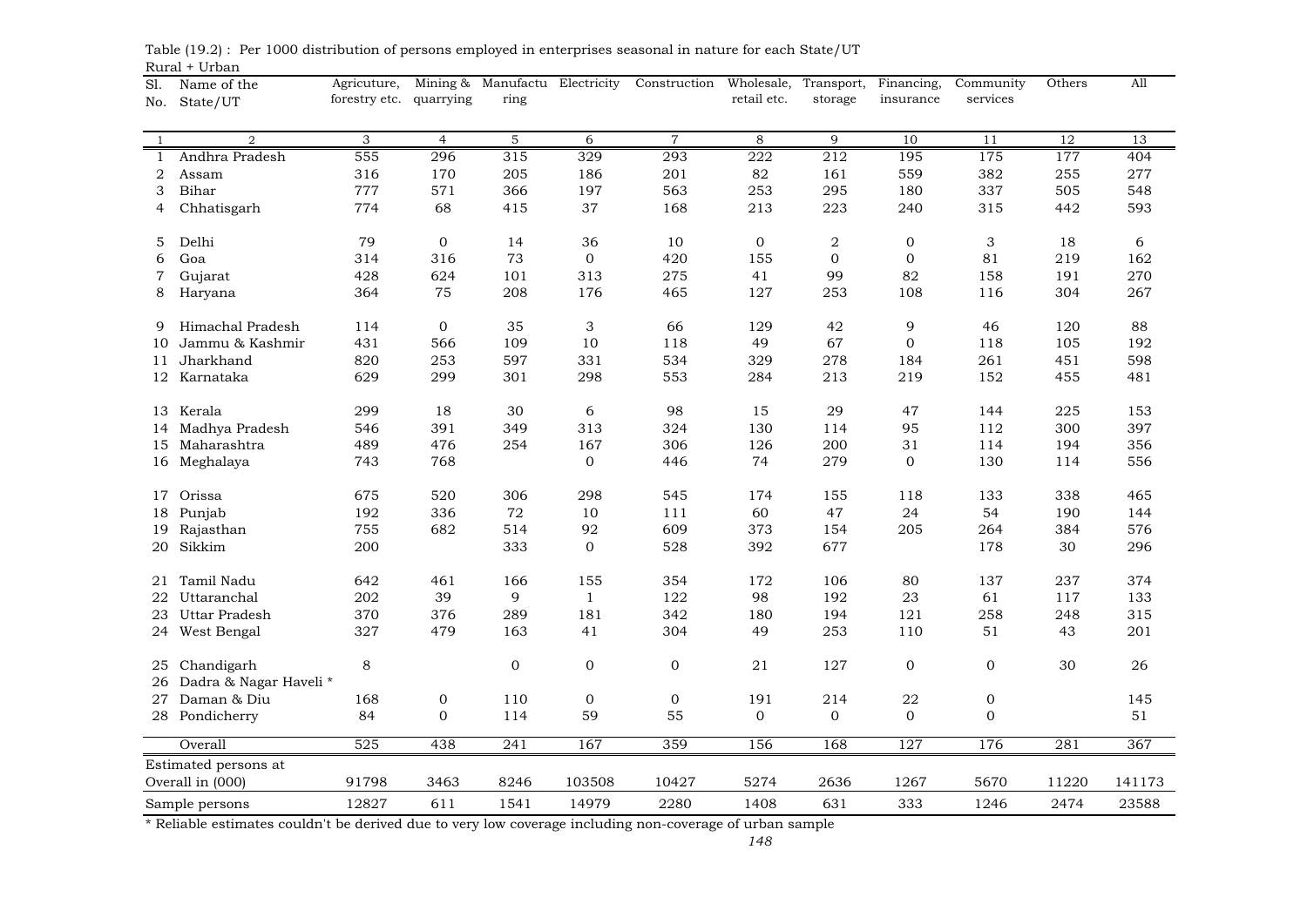| retail etc.<br>services<br>forestry etc. quarrying<br>ring<br>storage<br>insurance<br>State/UT<br>No.<br>5<br>$\overline{7}$<br>3<br>$\overline{4}$<br>6<br>8<br>9<br>10<br>12<br>13<br>$\overline{2}$<br>11<br>-1<br>23<br>387<br>79<br>76<br>Andhra Pradesh<br>193<br>84<br>$\mathbf{1}$<br>63<br>69<br>199<br>80<br>$\mathbf{1}$<br>$\mathbf 5$<br>59<br>37<br>80<br>29<br>13<br>91<br>15<br>27<br>22<br>2<br>$\mathbf 0$<br>Assam<br>55<br>42<br>94<br>43<br>61<br>36<br>49<br>58<br>70<br>3<br>Bihar<br>196<br>108<br>40<br>374<br>333<br>81<br>126<br>115<br>245<br>92<br>Chhatisgarh<br>444<br>41<br>110<br>4<br>$\ensuremath{\mathsf{3}}$<br>$\mathbf{0}$<br>$\boldsymbol{0}$<br>$\mathbf 0$<br>$\overline{a}$<br>Delhi<br>$\mathbf 0$<br>$\overline{0}$<br>5<br>1<br>$\mathbf{1}$<br>13<br>$\mathbf{1}$<br>5<br>33<br>$\boldsymbol{0}$<br>Goa<br>$\mathbf 0$<br>44<br>$\mathbf 0$<br>63<br>$\mathbf 0$<br>61<br>13<br>25<br>6<br>12<br>153<br>25<br>277<br>26<br>75<br>80<br>Gujarat<br>119<br>40<br>106<br>164<br>7<br>95<br>67<br>47<br>$\overline{0}$<br>70<br>110<br>93<br>14<br>81<br>118<br>76<br>8<br>Haryana<br>Himachal Pradesh<br>31<br>$\overline{0}$<br>49<br>$\mathbf{0}$<br>288<br>65<br>$\overline{0}$<br>54<br>60<br>68<br>18<br>9<br>$\overline{7}$<br>Jammu & Kashmir<br>12<br>14<br>166<br>293<br>49<br>86<br>66<br>97<br>80<br>60<br>10<br>$\overline{7}$<br>Jharkhand<br>13<br>76<br>27<br>89<br>$\mathbf 0$<br>8<br>256<br>56<br>209<br>30<br>11<br>18<br>132<br>21<br>89<br>79<br>55<br>35<br>12 Karnataka<br>6<br>33<br>24<br>60<br>473<br>256<br>141<br>135<br>54<br>299<br>112<br>21<br>59<br>134<br>147<br>Kerala<br>13<br>Madhya Pradesh<br>197<br>208<br>0<br>282<br>137<br>153<br>18<br>143<br>151<br>140<br>111<br>14<br>20<br>10<br>7<br>20<br>48<br>19<br>40<br>23<br>22<br>Maharashtra<br>16<br>100<br>15<br>0<br>$\Omega$<br>$\mathbf{0}$<br>74<br>$\mathbf{0}$<br>$\Omega$<br>$\Omega$<br>$\Omega$<br>22<br>3<br>16 Meghalaya | Sl. | Name of the | Agricuture, |  | Mining & Manufactu Electricity Construction Wholesale, |  | Transport, Financing, | Community | Others | All |
|----------------------------------------------------------------------------------------------------------------------------------------------------------------------------------------------------------------------------------------------------------------------------------------------------------------------------------------------------------------------------------------------------------------------------------------------------------------------------------------------------------------------------------------------------------------------------------------------------------------------------------------------------------------------------------------------------------------------------------------------------------------------------------------------------------------------------------------------------------------------------------------------------------------------------------------------------------------------------------------------------------------------------------------------------------------------------------------------------------------------------------------------------------------------------------------------------------------------------------------------------------------------------------------------------------------------------------------------------------------------------------------------------------------------------------------------------------------------------------------------------------------------------------------------------------------------------------------------------------------------------------------------------------------------------------------------------------------------------------------------------------------------------------------------------------------------------------------------------------------------------------------------------------------------------------------------------------------------------|-----|-------------|-------------|--|--------------------------------------------------------|--|-----------------------|-----------|--------|-----|
|                                                                                                                                                                                                                                                                                                                                                                                                                                                                                                                                                                                                                                                                                                                                                                                                                                                                                                                                                                                                                                                                                                                                                                                                                                                                                                                                                                                                                                                                                                                                                                                                                                                                                                                                                                                                                                                                                                                                                                            |     |             |             |  |                                                        |  |                       |           |        |     |
|                                                                                                                                                                                                                                                                                                                                                                                                                                                                                                                                                                                                                                                                                                                                                                                                                                                                                                                                                                                                                                                                                                                                                                                                                                                                                                                                                                                                                                                                                                                                                                                                                                                                                                                                                                                                                                                                                                                                                                            |     |             |             |  |                                                        |  |                       |           |        |     |
|                                                                                                                                                                                                                                                                                                                                                                                                                                                                                                                                                                                                                                                                                                                                                                                                                                                                                                                                                                                                                                                                                                                                                                                                                                                                                                                                                                                                                                                                                                                                                                                                                                                                                                                                                                                                                                                                                                                                                                            |     |             |             |  |                                                        |  |                       |           |        |     |
|                                                                                                                                                                                                                                                                                                                                                                                                                                                                                                                                                                                                                                                                                                                                                                                                                                                                                                                                                                                                                                                                                                                                                                                                                                                                                                                                                                                                                                                                                                                                                                                                                                                                                                                                                                                                                                                                                                                                                                            |     |             |             |  |                                                        |  |                       |           |        |     |
|                                                                                                                                                                                                                                                                                                                                                                                                                                                                                                                                                                                                                                                                                                                                                                                                                                                                                                                                                                                                                                                                                                                                                                                                                                                                                                                                                                                                                                                                                                                                                                                                                                                                                                                                                                                                                                                                                                                                                                            |     |             |             |  |                                                        |  |                       |           |        |     |
|                                                                                                                                                                                                                                                                                                                                                                                                                                                                                                                                                                                                                                                                                                                                                                                                                                                                                                                                                                                                                                                                                                                                                                                                                                                                                                                                                                                                                                                                                                                                                                                                                                                                                                                                                                                                                                                                                                                                                                            |     |             |             |  |                                                        |  |                       |           |        |     |
|                                                                                                                                                                                                                                                                                                                                                                                                                                                                                                                                                                                                                                                                                                                                                                                                                                                                                                                                                                                                                                                                                                                                                                                                                                                                                                                                                                                                                                                                                                                                                                                                                                                                                                                                                                                                                                                                                                                                                                            |     |             |             |  |                                                        |  |                       |           |        |     |
|                                                                                                                                                                                                                                                                                                                                                                                                                                                                                                                                                                                                                                                                                                                                                                                                                                                                                                                                                                                                                                                                                                                                                                                                                                                                                                                                                                                                                                                                                                                                                                                                                                                                                                                                                                                                                                                                                                                                                                            |     |             |             |  |                                                        |  |                       |           |        |     |
|                                                                                                                                                                                                                                                                                                                                                                                                                                                                                                                                                                                                                                                                                                                                                                                                                                                                                                                                                                                                                                                                                                                                                                                                                                                                                                                                                                                                                                                                                                                                                                                                                                                                                                                                                                                                                                                                                                                                                                            |     |             |             |  |                                                        |  |                       |           |        |     |
|                                                                                                                                                                                                                                                                                                                                                                                                                                                                                                                                                                                                                                                                                                                                                                                                                                                                                                                                                                                                                                                                                                                                                                                                                                                                                                                                                                                                                                                                                                                                                                                                                                                                                                                                                                                                                                                                                                                                                                            |     |             |             |  |                                                        |  |                       |           |        |     |
|                                                                                                                                                                                                                                                                                                                                                                                                                                                                                                                                                                                                                                                                                                                                                                                                                                                                                                                                                                                                                                                                                                                                                                                                                                                                                                                                                                                                                                                                                                                                                                                                                                                                                                                                                                                                                                                                                                                                                                            |     |             |             |  |                                                        |  |                       |           |        |     |
|                                                                                                                                                                                                                                                                                                                                                                                                                                                                                                                                                                                                                                                                                                                                                                                                                                                                                                                                                                                                                                                                                                                                                                                                                                                                                                                                                                                                                                                                                                                                                                                                                                                                                                                                                                                                                                                                                                                                                                            |     |             |             |  |                                                        |  |                       |           |        |     |
|                                                                                                                                                                                                                                                                                                                                                                                                                                                                                                                                                                                                                                                                                                                                                                                                                                                                                                                                                                                                                                                                                                                                                                                                                                                                                                                                                                                                                                                                                                                                                                                                                                                                                                                                                                                                                                                                                                                                                                            |     |             |             |  |                                                        |  |                       |           |        |     |
|                                                                                                                                                                                                                                                                                                                                                                                                                                                                                                                                                                                                                                                                                                                                                                                                                                                                                                                                                                                                                                                                                                                                                                                                                                                                                                                                                                                                                                                                                                                                                                                                                                                                                                                                                                                                                                                                                                                                                                            |     |             |             |  |                                                        |  |                       |           |        |     |
|                                                                                                                                                                                                                                                                                                                                                                                                                                                                                                                                                                                                                                                                                                                                                                                                                                                                                                                                                                                                                                                                                                                                                                                                                                                                                                                                                                                                                                                                                                                                                                                                                                                                                                                                                                                                                                                                                                                                                                            |     |             |             |  |                                                        |  |                       |           |        |     |
|                                                                                                                                                                                                                                                                                                                                                                                                                                                                                                                                                                                                                                                                                                                                                                                                                                                                                                                                                                                                                                                                                                                                                                                                                                                                                                                                                                                                                                                                                                                                                                                                                                                                                                                                                                                                                                                                                                                                                                            |     |             |             |  |                                                        |  |                       |           |        |     |
|                                                                                                                                                                                                                                                                                                                                                                                                                                                                                                                                                                                                                                                                                                                                                                                                                                                                                                                                                                                                                                                                                                                                                                                                                                                                                                                                                                                                                                                                                                                                                                                                                                                                                                                                                                                                                                                                                                                                                                            |     |             |             |  |                                                        |  |                       |           |        |     |
|                                                                                                                                                                                                                                                                                                                                                                                                                                                                                                                                                                                                                                                                                                                                                                                                                                                                                                                                                                                                                                                                                                                                                                                                                                                                                                                                                                                                                                                                                                                                                                                                                                                                                                                                                                                                                                                                                                                                                                            |     |             |             |  |                                                        |  |                       |           |        |     |
|                                                                                                                                                                                                                                                                                                                                                                                                                                                                                                                                                                                                                                                                                                                                                                                                                                                                                                                                                                                                                                                                                                                                                                                                                                                                                                                                                                                                                                                                                                                                                                                                                                                                                                                                                                                                                                                                                                                                                                            |     |             |             |  |                                                        |  |                       |           |        |     |
|                                                                                                                                                                                                                                                                                                                                                                                                                                                                                                                                                                                                                                                                                                                                                                                                                                                                                                                                                                                                                                                                                                                                                                                                                                                                                                                                                                                                                                                                                                                                                                                                                                                                                                                                                                                                                                                                                                                                                                            |     |             |             |  |                                                        |  |                       |           |        |     |
|                                                                                                                                                                                                                                                                                                                                                                                                                                                                                                                                                                                                                                                                                                                                                                                                                                                                                                                                                                                                                                                                                                                                                                                                                                                                                                                                                                                                                                                                                                                                                                                                                                                                                                                                                                                                                                                                                                                                                                            |     |             |             |  |                                                        |  |                       |           |        |     |
|                                                                                                                                                                                                                                                                                                                                                                                                                                                                                                                                                                                                                                                                                                                                                                                                                                                                                                                                                                                                                                                                                                                                                                                                                                                                                                                                                                                                                                                                                                                                                                                                                                                                                                                                                                                                                                                                                                                                                                            |     |             |             |  |                                                        |  |                       |           |        |     |
|                                                                                                                                                                                                                                                                                                                                                                                                                                                                                                                                                                                                                                                                                                                                                                                                                                                                                                                                                                                                                                                                                                                                                                                                                                                                                                                                                                                                                                                                                                                                                                                                                                                                                                                                                                                                                                                                                                                                                                            |     |             |             |  |                                                        |  |                       |           |        |     |
| 42<br>80<br>88<br>57<br>82<br>39<br>47<br>107<br>170<br>61<br>Orissa<br>36<br>17                                                                                                                                                                                                                                                                                                                                                                                                                                                                                                                                                                                                                                                                                                                                                                                                                                                                                                                                                                                                                                                                                                                                                                                                                                                                                                                                                                                                                                                                                                                                                                                                                                                                                                                                                                                                                                                                                           |     |             |             |  |                                                        |  |                       |           |        |     |
| 57<br>90<br>20<br>583<br>10<br>148<br>73<br>105<br>44<br>136<br>141<br>18<br>Punjab                                                                                                                                                                                                                                                                                                                                                                                                                                                                                                                                                                                                                                                                                                                                                                                                                                                                                                                                                                                                                                                                                                                                                                                                                                                                                                                                                                                                                                                                                                                                                                                                                                                                                                                                                                                                                                                                                        |     |             |             |  |                                                        |  |                       |           |        |     |
| 37<br>153<br>58<br>89<br>171<br>27<br>87<br>96<br>111<br>103<br>76<br>19<br>Rajasthan                                                                                                                                                                                                                                                                                                                                                                                                                                                                                                                                                                                                                                                                                                                                                                                                                                                                                                                                                                                                                                                                                                                                                                                                                                                                                                                                                                                                                                                                                                                                                                                                                                                                                                                                                                                                                                                                                      |     |             |             |  |                                                        |  |                       |           |        |     |
| 9<br>$\mathbf 0$<br>$\overline{0}$<br>$\overline{2}$<br>Sikkim<br>$\mathbf{0}$<br>$\mathbf 0$<br>$\mathbf{0}$<br>$\overline{0}$<br>$\overline{0}$<br>20                                                                                                                                                                                                                                                                                                                                                                                                                                                                                                                                                                                                                                                                                                                                                                                                                                                                                                                                                                                                                                                                                                                                                                                                                                                                                                                                                                                                                                                                                                                                                                                                                                                                                                                                                                                                                    |     |             |             |  |                                                        |  |                       |           |        |     |
|                                                                                                                                                                                                                                                                                                                                                                                                                                                                                                                                                                                                                                                                                                                                                                                                                                                                                                                                                                                                                                                                                                                                                                                                                                                                                                                                                                                                                                                                                                                                                                                                                                                                                                                                                                                                                                                                                                                                                                            |     |             |             |  |                                                        |  |                       |           |        |     |
| Tamil Nadu<br>63<br>12<br>53<br>83<br>116<br>26<br>116<br>24<br>45<br>36<br>44<br>21                                                                                                                                                                                                                                                                                                                                                                                                                                                                                                                                                                                                                                                                                                                                                                                                                                                                                                                                                                                                                                                                                                                                                                                                                                                                                                                                                                                                                                                                                                                                                                                                                                                                                                                                                                                                                                                                                       |     |             |             |  |                                                        |  |                       |           |        |     |
| Uttaranchal<br>$\Omega$<br>29<br>35<br>570<br>35<br>93<br>20<br>44<br>6<br>64<br>96<br>22                                                                                                                                                                                                                                                                                                                                                                                                                                                                                                                                                                                                                                                                                                                                                                                                                                                                                                                                                                                                                                                                                                                                                                                                                                                                                                                                                                                                                                                                                                                                                                                                                                                                                                                                                                                                                                                                                  |     |             |             |  |                                                        |  |                       |           |        |     |
| 57<br>77<br>31<br>207<br>234<br>277<br>48<br>38<br>219<br>94<br>23<br>Uttar Pradesh<br>64                                                                                                                                                                                                                                                                                                                                                                                                                                                                                                                                                                                                                                                                                                                                                                                                                                                                                                                                                                                                                                                                                                                                                                                                                                                                                                                                                                                                                                                                                                                                                                                                                                                                                                                                                                                                                                                                                  |     |             |             |  |                                                        |  |                       |           |        |     |
| 5<br>27<br>13<br>$\overline{0}$<br>$\mathbf{1}$<br>100<br>23<br>49<br>30<br>69<br>26<br>24 West Bengal                                                                                                                                                                                                                                                                                                                                                                                                                                                                                                                                                                                                                                                                                                                                                                                                                                                                                                                                                                                                                                                                                                                                                                                                                                                                                                                                                                                                                                                                                                                                                                                                                                                                                                                                                                                                                                                                     |     |             |             |  |                                                        |  |                       |           |        |     |
|                                                                                                                                                                                                                                                                                                                                                                                                                                                                                                                                                                                                                                                                                                                                                                                                                                                                                                                                                                                                                                                                                                                                                                                                                                                                                                                                                                                                                                                                                                                                                                                                                                                                                                                                                                                                                                                                                                                                                                            |     |             |             |  |                                                        |  |                       |           |        |     |
| Chandigarh<br>$\boldsymbol{0}$<br>$\mathbf{0}$<br>$\boldsymbol{0}$<br>701<br>0<br>$\overline{0}$<br>0<br>$\mathbf 0$<br>305<br>53<br>25                                                                                                                                                                                                                                                                                                                                                                                                                                                                                                                                                                                                                                                                                                                                                                                                                                                                                                                                                                                                                                                                                                                                                                                                                                                                                                                                                                                                                                                                                                                                                                                                                                                                                                                                                                                                                                    |     |             |             |  |                                                        |  |                       |           |        |     |
| Dadra & Nagar Haveli *<br>26                                                                                                                                                                                                                                                                                                                                                                                                                                                                                                                                                                                                                                                                                                                                                                                                                                                                                                                                                                                                                                                                                                                                                                                                                                                                                                                                                                                                                                                                                                                                                                                                                                                                                                                                                                                                                                                                                                                                               |     |             |             |  |                                                        |  |                       |           |        |     |
| Daman & Diu<br>$\mathbf 0$<br>$\mathbf 0$<br>$\boldsymbol{0}$<br>$\boldsymbol{0}$<br>$\mathbf 0$<br>$\mathbf 0$<br>$\mathbf{0}$<br>$\mathbf 0$<br>0<br>$\mathbf 0$<br>27                                                                                                                                                                                                                                                                                                                                                                                                                                                                                                                                                                                                                                                                                                                                                                                                                                                                                                                                                                                                                                                                                                                                                                                                                                                                                                                                                                                                                                                                                                                                                                                                                                                                                                                                                                                                   |     |             |             |  |                                                        |  |                       |           |        |     |
| $\mathbf 0$<br>$\mathbf{0}$<br>$\mathbf{0}$<br>$\mathbf 0$<br>$\mathbf{0}$<br>$\mathbf{0}$<br>$\mathbf{0}$<br>$\mathbf{0}$<br>$\mathbf{0}$<br>28 Pondicherry<br>$\mathbf 0$                                                                                                                                                                                                                                                                                                                                                                                                                                                                                                                                                                                                                                                                                                                                                                                                                                                                                                                                                                                                                                                                                                                                                                                                                                                                                                                                                                                                                                                                                                                                                                                                                                                                                                                                                                                                |     |             |             |  |                                                        |  |                       |           |        |     |
| 73<br>$\overline{32}$<br>143<br>62<br>82<br>$\overline{223}$<br>44<br>$\overline{41}$<br>61<br>135<br>69<br>Overall                                                                                                                                                                                                                                                                                                                                                                                                                                                                                                                                                                                                                                                                                                                                                                                                                                                                                                                                                                                                                                                                                                                                                                                                                                                                                                                                                                                                                                                                                                                                                                                                                                                                                                                                                                                                                                                        |     |             |             |  |                                                        |  |                       |           |        |     |
| Estimated persons at                                                                                                                                                                                                                                                                                                                                                                                                                                                                                                                                                                                                                                                                                                                                                                                                                                                                                                                                                                                                                                                                                                                                                                                                                                                                                                                                                                                                                                                                                                                                                                                                                                                                                                                                                                                                                                                                                                                                                       |     |             |             |  |                                                        |  |                       |           |        |     |
| 1133<br>2124<br>8926<br>1136<br>405<br>26364<br>Overall in (000)<br>5669<br>6468<br>1500<br>1964<br>5390                                                                                                                                                                                                                                                                                                                                                                                                                                                                                                                                                                                                                                                                                                                                                                                                                                                                                                                                                                                                                                                                                                                                                                                                                                                                                                                                                                                                                                                                                                                                                                                                                                                                                                                                                                                                                                                                   |     |             |             |  |                                                        |  |                       |           |        |     |
| 804<br>104<br>472<br>173<br>419<br>1396<br>1368<br>330<br>240<br>5106<br>1117<br>Sample persons                                                                                                                                                                                                                                                                                                                                                                                                                                                                                                                                                                                                                                                                                                                                                                                                                                                                                                                                                                                                                                                                                                                                                                                                                                                                                                                                                                                                                                                                                                                                                                                                                                                                                                                                                                                                                                                                            |     |             |             |  |                                                        |  |                       |           |        |     |

Rural + Urban Table (19.3) : Per 1000 distribution of persons employed in enterprises ad-hoc in nature for each State/UT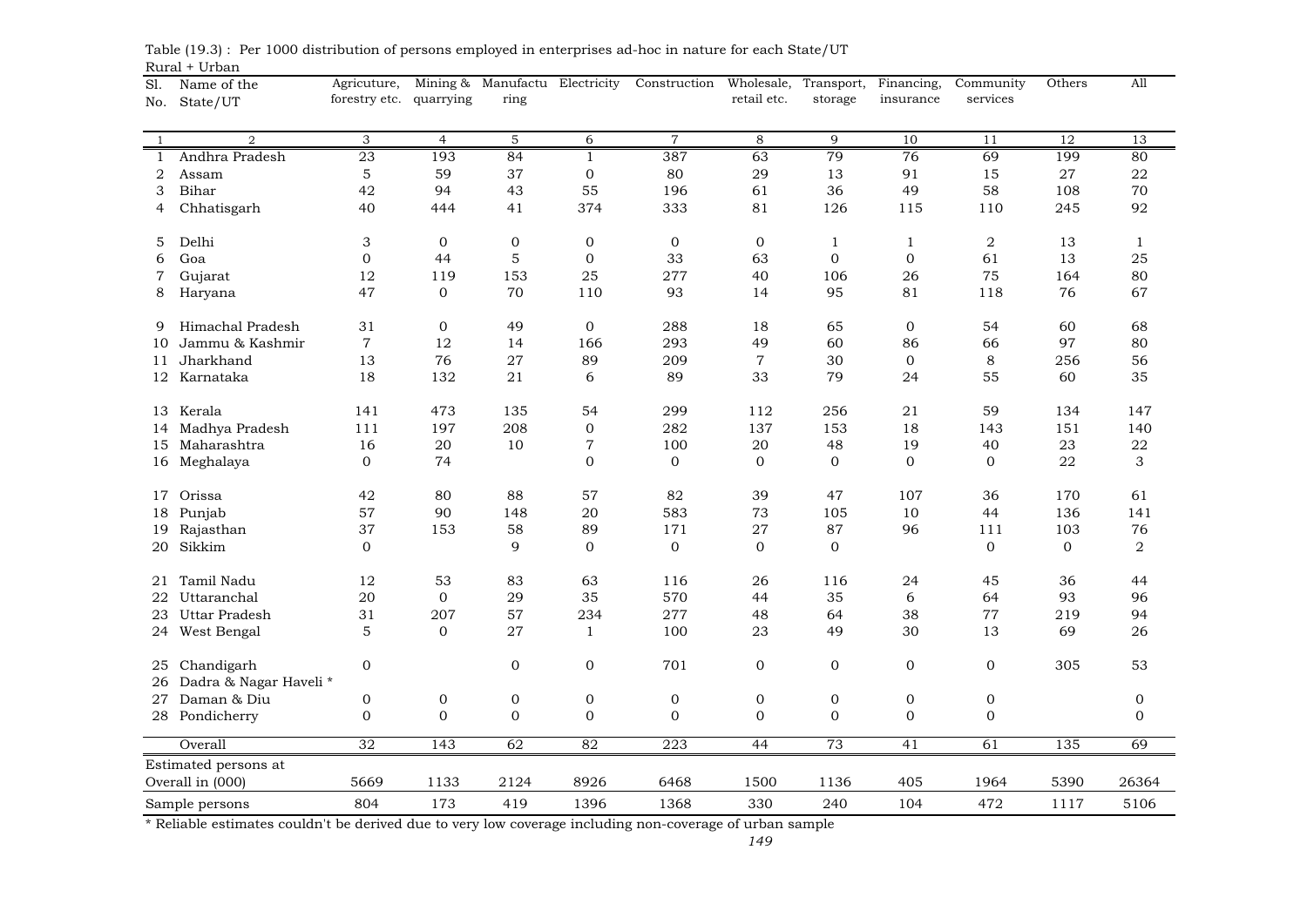1 2 3 4 5 6 7 8 9 10 11 12 1313 1 Andhra Pradesh 21 200 101 272 69 76 162 256 245 293 912 Assam 172 83 204 559 81 141 181 248 475 356 2283 Bihar 50 227 387 453 128 210 293 302 300 146 1604 Chhatisgarh 18 280 165 116 337 62 262 414 362 96 91 5 Delhi 174 11 140 907 548 282 292 362 485 123 329329 6 Goa 84 420 647 789 453 449 479 685 399 496 4827 Gujarat 21 46 296 521 89 103 215 544 615 377 193 8 Haryana 60 492 332 356 62 32 154 410 649 257 208 9 Himachal Pradesh 45 177 356 902 181 105 379 511 817 519 26810 Jammu & Kashmir 95 184 190 770 37 29 58 803 725 593 287 11 Jharkhand Jharkhand 44 518 213 295 132 126 175 352 655 92 171 12 Karnataka 25 62 238 334 68 120 198 247 476 221 115115 13 Kerala 57 29 179 244 35 172 131 592 595 294 18714 Madhya Pradesh 26 146 261 392 42 130 184 495 331 267 121 15 Maharashtra 20 159 262 485 191 216 387 647 410 190 14816 Meghalaya 61 158 747 300 50 6 1000 507 730 165 17 Orissa 72 84 279 268 61 114 302 476 685 255 18418 Punjab 161 164 227 845 46 115 231 758 438 421 277 19 Rajasthan 22 42 162 498 33 73 119 209 398 271 104 20 Sikkim 75 343 1000 67 93 74 84 736 237237 21 Tamil Nadu 9 143 239 427 63 135 300 298 420 292 15122 Uttaranchal 45 455 162 356 28 85 208 61 710 219 18723 Uttar Pradesh 118 53 175 164 38 101 239 343 364 261 152 24 West Bengal 111 225 173 423 72 155 201 374 464 365 197 25 Chandigarh 0 562 158 11 1 47 412 927 150 386 26 Dadra & Nagar Haveli \* 27 Daman & Diu  $\begin{array}{ccc} 27 & 0 & 0 & 200 & 991 & 0 & 19 & 308 & 328 & 271 \end{array}$ 149 28 Pondicherry 477 329 661 212 404 333 495 202 795 394 Overall 54 149 221 380 77 135 237 402 443 272 157157 9388 1180 7579 18147 2225 4561 3709 3999 14251 10875 6043060430 1602 315 1655 3572 448 871 853 883 3866 2641 1379413794 Estimated persons at Overall in (000) Sample persons Financing, insuranceCommunity servicesOthers  $All$ Sl.No. State/UT Name of the Agricuture, Mining & Manufactu Electricity Construction Wholesale, forestry etc. quarrying ring retail etc.Transport, storage

Rural + UrbanTable (20.1) : Per 1000 distribution of persons providing paid leave for each State/UT